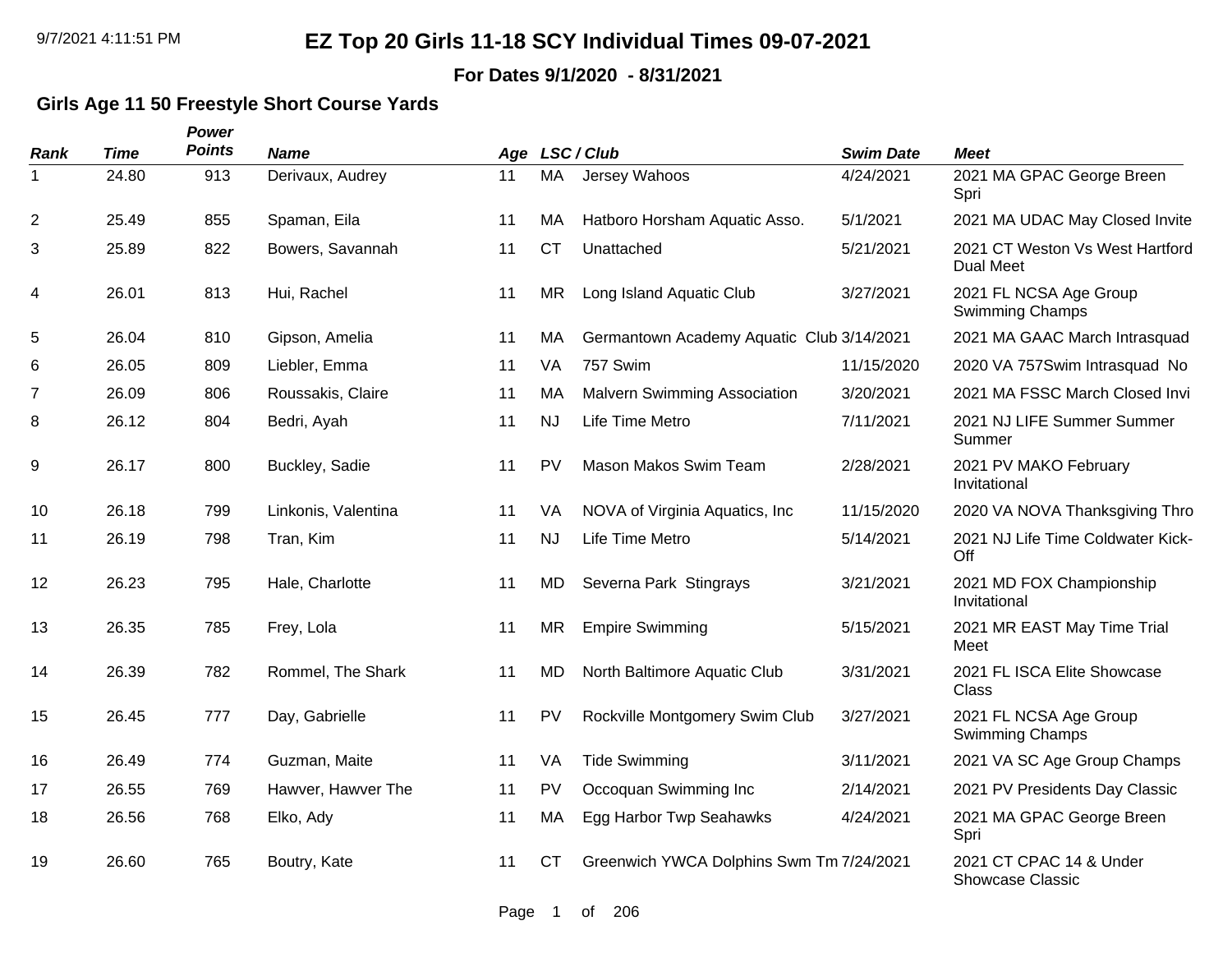| 9/7/2021   4:11:51 PM |                                |     |                  |    |  | EZ Top 20 Girls 11-18 SCY Individual Times 09-07-2021 |           |                                      |  |  |  |
|-----------------------|--------------------------------|-----|------------------|----|--|-------------------------------------------------------|-----------|--------------------------------------|--|--|--|
|                       | For Dates 9/1/2020 - 8/31/2021 |     |                  |    |  |                                                       |           |                                      |  |  |  |
| 20                    | 26.65                          | 761 | Woolbert, Linnea | 11 |  | CT Woodbridge Aquatic Club                            | 3/28/2021 | 2021 CT ARAC New Haven RTC<br>Finale |  |  |  |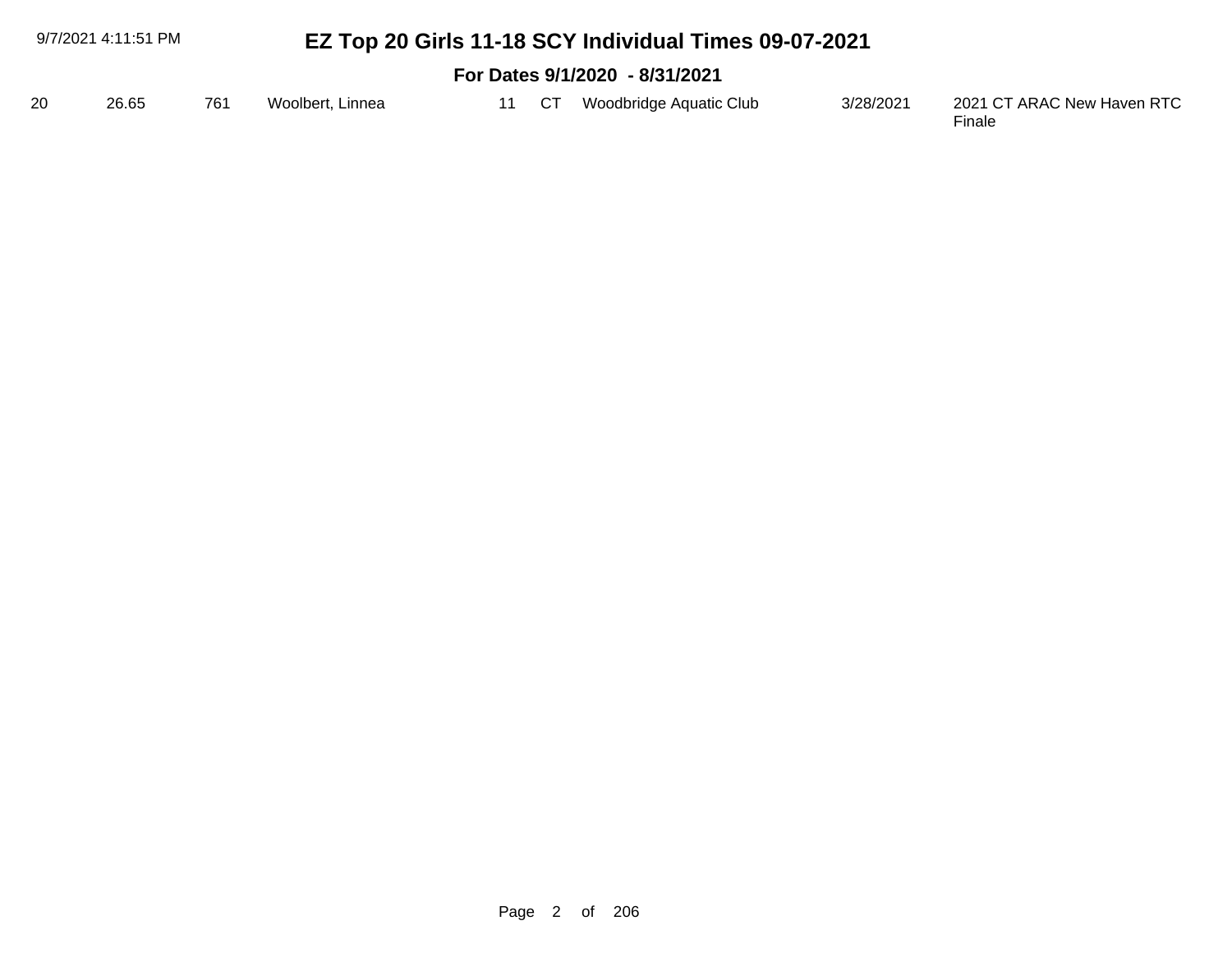**For Dates 9/1/2020 - 8/31/2021**

### **Girls Age 11 100 Freestyle Short Course Yards**

| <b>Rank</b>    | <b>Time</b> | Power<br><b>Points</b> | <b>Name</b>               |    |           | Age LSC/Club                              | <b>Swim Date</b> | <b>Meet</b>                                        |
|----------------|-------------|------------------------|---------------------------|----|-----------|-------------------------------------------|------------------|----------------------------------------------------|
| 1              | 54.11       | 912                    | Derivaux, Audrey          | 11 | MA        | Jersey Wahoos                             | 4/25/2021        | 2021 MA GPAC George Breen<br>Spri                  |
| $\overline{2}$ | 56.18       | 822                    | Linkonis, Valentina       | 11 | VA        | NOVA of Virginia Aquatics, Inc.           | 12/13/2020       | 2020 VA NOVA Intrasquad Holida                     |
| 3              | 56.21       | 821                    | Gipson, Amelia            | 11 | MA        | Germantown Academy Aquatic Club 3/13/2021 |                  | 2021 MA GAAC March Intrasquad                      |
| 4              | 56.36       | 815                    | Liebler, Emma             | 11 | VA        | 757 Swim                                  | 11/14/2020       | 2020 VA 757Swim Intrasquad No                      |
| 5              | 56.43       | 812                    | Boutry, Kate              | 11 | <b>CT</b> | Greenwich YWCA Dolphins Swm Tm 7/23/2021  |                  | 2021 CT CPAC 14 & Under<br><b>Showcase Classic</b> |
| 6              | 56.77       | 797                    | Frey, Lola                | 11 | MR        | <b>Empire Swimming</b>                    | 5/16/2021        | 2021 MR EAST May Time Trial<br>Meet                |
| $\overline{7}$ | 56.90       | 792                    | Hawver, Hawver The        | 11 | PV        | Occoquan Swimming Inc                     | 3/26/2021        | 2021 PV SC Championship<br>Series- Wave III- FC    |
| 8              | 57.02       | 787                    | Reis, Sophie              | 11 | MR        | <b>Empire Swimming</b>                    | 5/16/2021        | 2021 MR EAST May Time Trial<br>Meet                |
| 9              | 57.05       | 786                    | Hale, Charlotte           | 11 | <b>MD</b> | Severna Park Stingrays                    | 3/19/2021        | 2021 MD FOX Championship<br>Invitational           |
| 10             | 57.25       | 777                    | Zipagan, Jacqueline Marie | 11 | <b>NE</b> | <b>Bluefish Swim Club</b>                 | 12/6/2020        | 2020 NE CL ABF Intersquad Meet                     |
| 11             | 57.28       | 776                    | Hui, Rachel               | 11 | <b>MR</b> | Long Island Aquatic Club                  | 3/12/2021        | 2021 MR LIAC Virtual<br>Championship               |
| 12             | 57.49       | 767                    | Spaman, Eila              | 11 | MA        | Hatboro Horsham Aquatic Asso.             | 3/12/2021        | 2021 MA KA Junior Keystone Cla                     |
| 13             | 57.57       | 764                    | Buckley, Sadie            | 11 | PV        | Mason Makos Swim Team                     | 1/9/2021         | 2021 PV MAKO Winter Invitation                     |
| 14             | 57.69       | 759                    | Nurenberg, Maddie         | 11 | <b>CT</b> | New Canaan YMCA Caimans                   | 3/28/2021        | 2021 CT RYWC Short Course<br><b>RTC Final</b>      |
| 15             | 57.72       | 758                    | Guzman, Maite             | 11 | VA        | <b>Tide Swimming</b>                      | 3/11/2021        | 2021 VA SC Age Group Champs                        |
| 16             | 57.95       | 748                    | Torres, Sofia             | 11 | <b>MR</b> | Badger Swim Club, Inc.                    | 3/12/2021        | 2021 MR BGNW 14-Under Winter<br>Championship       |
| 17             | 57.96       | 748                    | Bedri, Ayah               | 11 | <b>NJ</b> | Life Time Metro                           | 7/10/2021        | 2021 NJ LIFE Summer Summer<br>Summer               |
| 18             | 57.97       | 748                    | Sherman, Lila             | 11 | PV        | The Fish                                  | 3/26/2021        | 2021 PV SC Championship<br>Series- Wave III- CM    |
| 19             | 58.02       | 746                    | Chen, Elizabeth           | 11 | PV        | Rockville Montgomery Swim Club            | 3/26/2021        | 2021 PV SC Championship<br>Series- Wave III- FC    |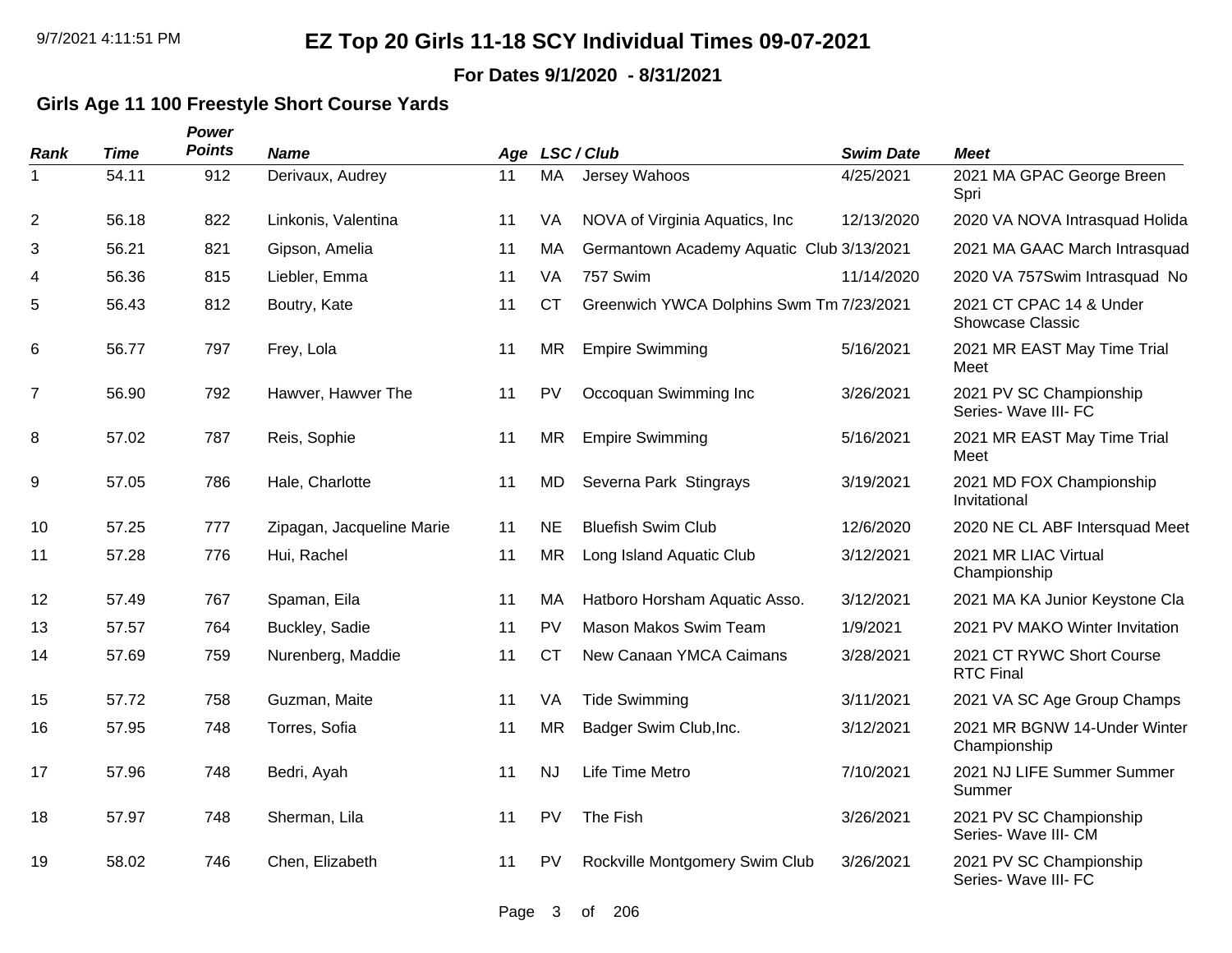|     | 9/7/2021 4:11:51 PM |     |                        |        | EZ Top 20 Girls 11-18 SCY Individual Times 09-07-2021 |           |                                              |
|-----|---------------------|-----|------------------------|--------|-------------------------------------------------------|-----------|----------------------------------------------|
|     |                     |     |                        |        | For Dates 9/1/2020 - 8/31/2021                        |           |                                              |
| -20 | 58.06               | 744 | Arciniegas, Alessandra | - 11 - | MR Condors Swim Club                                  | 3/12/2021 | 2021 MR BGNW 14-Under Winter<br>Championship |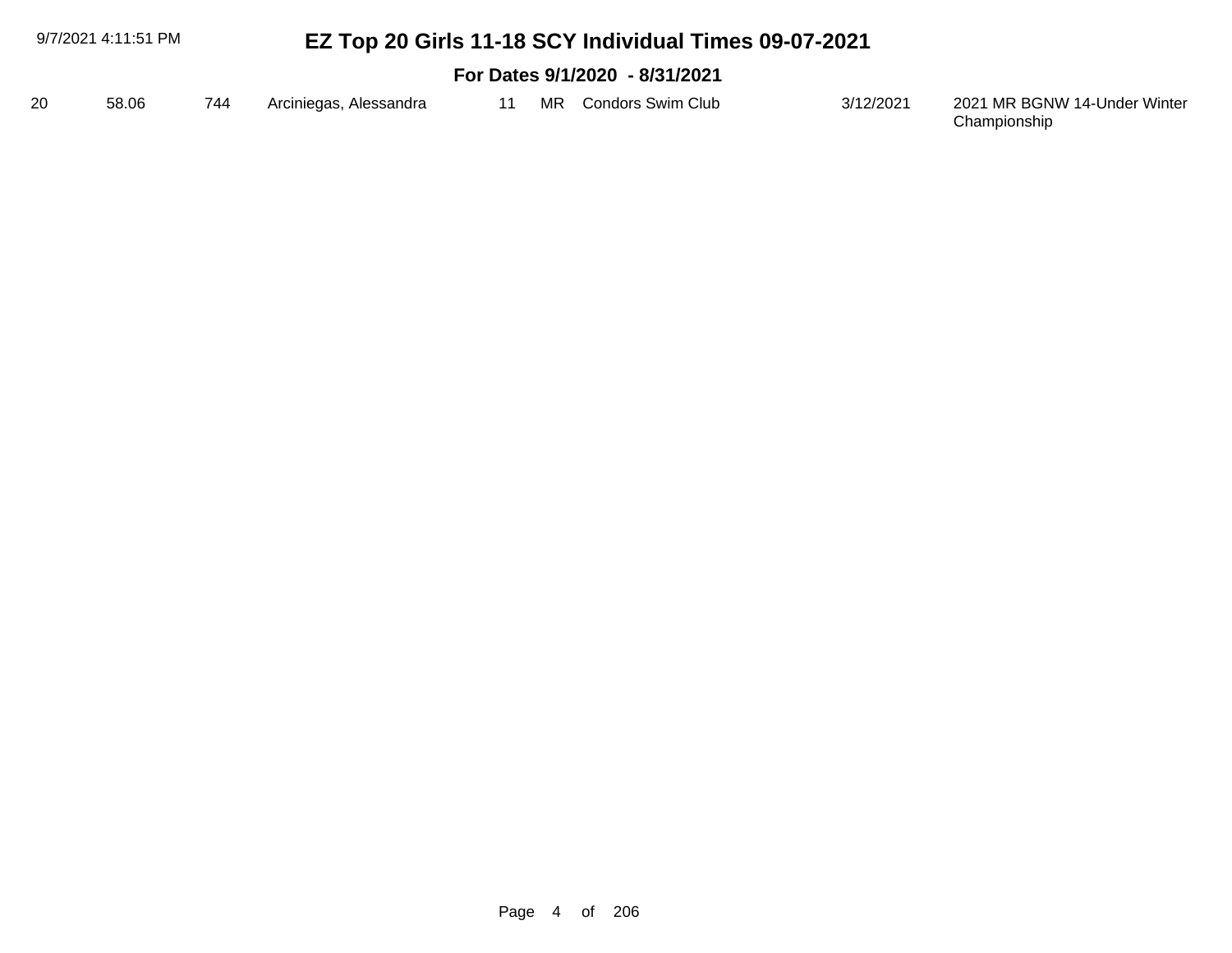#### **For Dates 9/1/2020 - 8/31/2021**

### **Girls Age 11 200 Freestyle Short Course Yards**

| Rank           | <b>Time</b> | Power<br><b>Points</b> | <b>Name</b>                |    |           | Age LSC/Club                                 | <b>Swim Date</b> | <b>Meet</b>                                     |
|----------------|-------------|------------------------|----------------------------|----|-----------|----------------------------------------------|------------------|-------------------------------------------------|
| 1              | 1:58.47     | 906                    | Derivaux, Audrey           | 11 | MA        | Jersey Wahoos                                | 3/13/2021        | 2021 MA KA Junior Keystone Cla                  |
| 2              | 2:00.60     | 857                    | Gipson, Amelia             | 11 | MA        | Germantown Academy Aquatic Club 3/13/2021    |                  | 2021 MA GAAC March Intrasquad                   |
| 3              | 2:02.97     | 805                    | Nishikawa-Geitheim, Ayelet | 11 | <b>NE</b> | <b>Bluefish Swim Club</b>                    | 3/12/2021        | 2021 NE CRA March Invitational                  |
| 4              | 2:03.02     | 804                    | Mumford, Anna              | 11 | <b>MA</b> | Mako Swim Club                               | 1/25/2021        | 2021 MA Pirate Plunge A/BB/C M                  |
| 5              | 2:03.03     | 804                    | Liebler, Emma              | 11 | VA        | 757 Swim                                     | 12/5/2020        | 2020 VA 757- TIDE Dec Dual                      |
| 6              | 2:03.53     | 793                    | Hawver, Hawver The         | 11 | PV        | Occoquan Swimming Inc                        | 3/27/2021        | 2021 PV SC Championship<br>Series- Wave III- FC |
| $\overline{7}$ | 2:03.77     | 788                    | Hui, Rachel                | 11 | <b>MR</b> | Long Island Aquatic Club                     | 3/13/2021        | 2021 MR LIAC Virtual<br>Championship            |
| 8              | 2:04.10     | 781                    | Aldeguer, Ariana           | 11 | PV        | Occoquan Swimming Inc                        | 3/27/2021        | 2021 PV SC Championship<br>Series- Wave III- FC |
| 9              | 2:04.60     | 770                    | Sherman, Lila              | 11 | <b>PV</b> | The Fish                                     | 3/27/2021        | 2021 PV SC Championship<br>Series- Wave III- CM |
| 10             | 2:04.94     | 763                    | Rommel, The Shark          | 11 | <b>MD</b> | North Baltimore Aquatic Club                 | 4/3/2021         | 2021 FL ISCA Elite Showcase<br>Class            |
| 11             | 2:05.10     | 760                    | Lee, Lovy                  | 11 | <b>NJ</b> | <b>Scarlet Aquatics</b>                      | 3/27/2021        | 2021 NJ SCAR Scarlet Pandemic<br>Games          |
| 12             | 2:05.17     | 758                    | Zhou, Angela               | 11 | <b>NJ</b> | Sea Wolfs Swim Team                          | 3/15/2021        | 2021 NJ SWST Spring Fling                       |
| 13             | 2:05.20     | 758                    | Bowers, Savannah           | 11 | <b>CT</b> | Indian Valley Family YMCA Breakers 3/27/2021 |                  | 2021 CT IVY v FVY Dual RTC<br>Meet              |
| 13             | 2:05.20     | 758                    | McNally, Eden              | 11 | MA        | Jersey Wahoos                                | 4/24/2021        | 2021 MA GPAC George Breen<br>Spri               |
| 15             | 2:05.71     | 747                    | Nurenberg, Maddie          | 11 | <b>CT</b> | New Canaan YMCA Caimans                      | 3/27/2021        | 2021 CT RYWC Short Course<br><b>RTC Final</b>   |
| 16             | 2:05.80     | 745                    | Frey, Lola                 | 11 | <b>MR</b> | <b>Empire Swimming</b>                       | 6/5/2021         | 2021 MR EAST June SCY Time<br><b>Trial Meet</b> |
| 17             | 2:05.85     | 744                    | Buckley, Sadie             | 11 | PV        | Mason Makos Swim Team                        | 1/10/2021        | 2021 PV MAKO Winter Invitation                  |
| 18             | 2:05.87     | 744                    | Gao, Evie                  | 11 | <b>NE</b> | <b>Charles River Aquatics</b>                | 8/7/2021         | 2021 NE CRA TYR SCM August<br>Tri               |
| 19             | 2:06.01     | 741                    | Torres, Sofia              | 11 | MR.       | Badger Swim Club, Inc.                       | 3/12/2021        | 2021 MR BGNW 14-Under Winter<br>Championship    |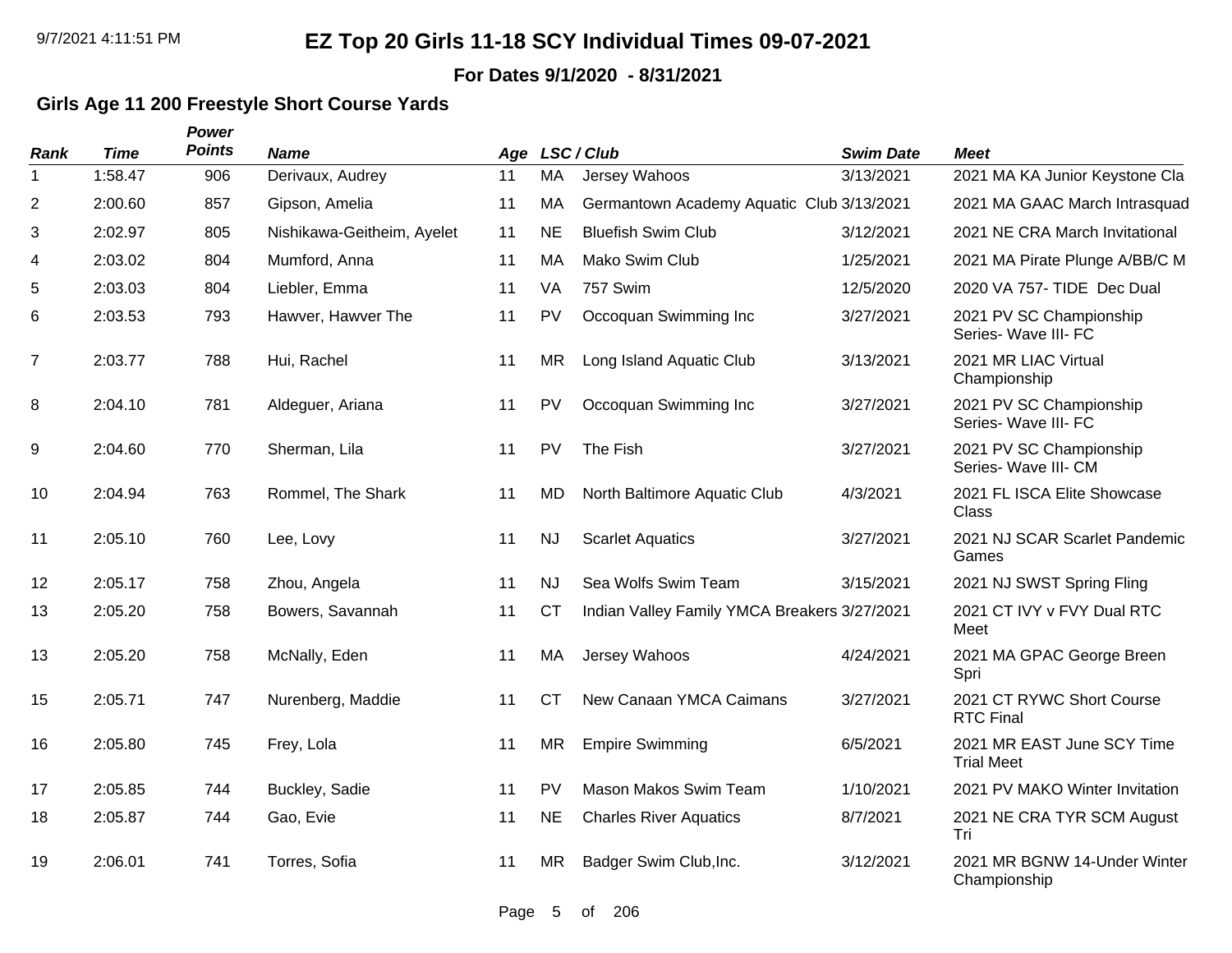|    | 9/7/2021 4:11:51 PM |     |              |    | EZ Top 20 Girls 11-18 SCY Individual Times 09-07-2021 |          |                                                 |
|----|---------------------|-----|--------------|----|-------------------------------------------------------|----------|-------------------------------------------------|
|    |                     |     |              |    | For Dates 9/1/2020 - 8/31/2021                        |          |                                                 |
| 20 | 2:06.02             | 741 | Reis, Sophie | 11 | MR Empire Swimming                                    | 6/5/2021 | 2021 MR EAST June SCY Time<br><b>Trial Meet</b> |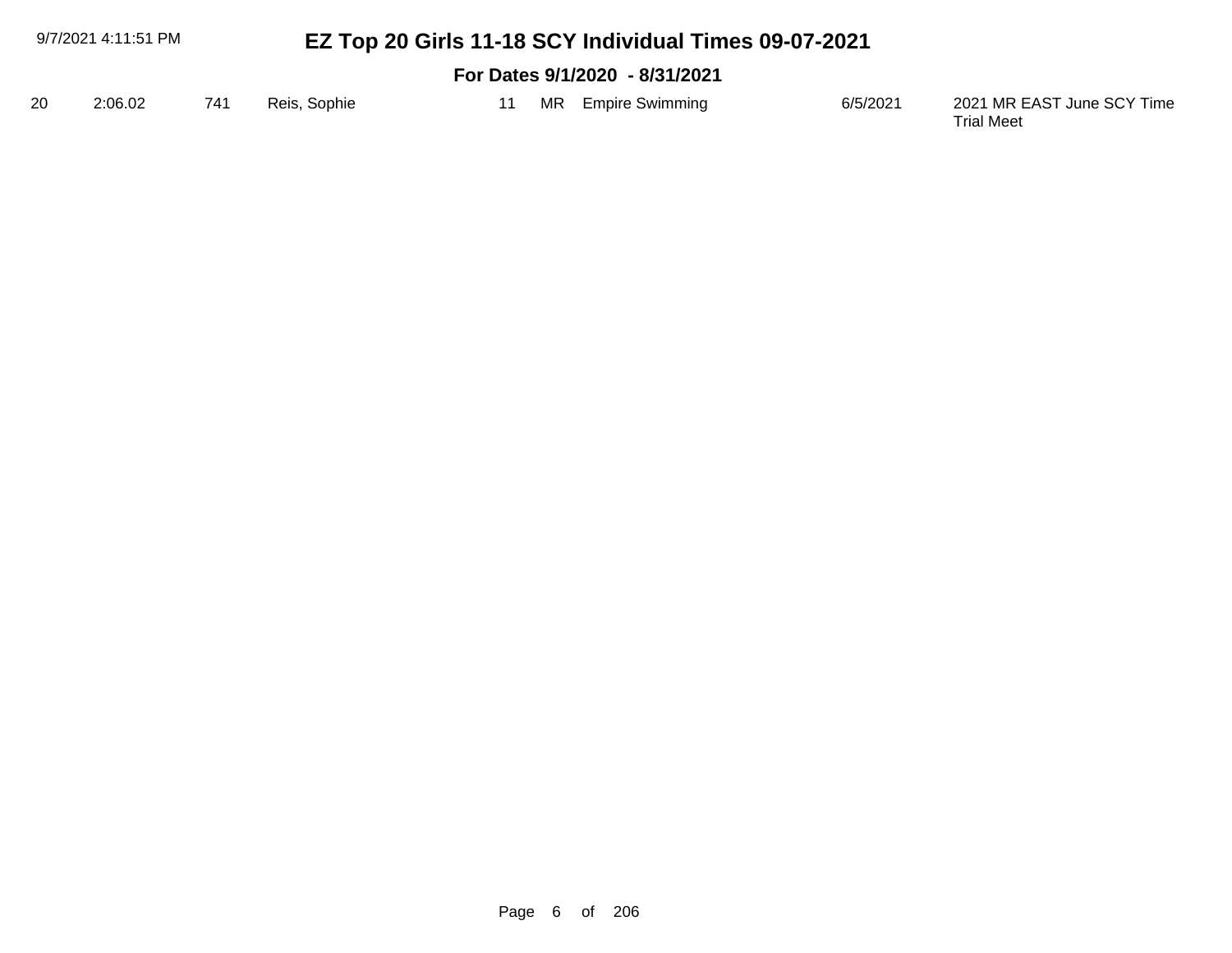**For Dates 9/1/2020 - 8/31/2021**

### **Girls Age 11 500 Freestyle Short Course Yards**

| <b>Rank</b>    | <b>Time</b> | Power<br><b>Points</b> | <b>Name</b>                |    |           | Age LSC/Club                                            | <b>Swim Date</b> | <b>Meet</b>                                         |
|----------------|-------------|------------------------|----------------------------|----|-----------|---------------------------------------------------------|------------------|-----------------------------------------------------|
| 1              | 5:12.84     | 928                    | Derivaux, Audrey           | 11 | MA        | Jersey Wahoos                                           | 4/24/2021        | 2021 MA GPAC George Breen<br>Spri                   |
| $\overline{c}$ | 5:23.19     | 838                    | Chambless, Margaret        | 11 | <b>MR</b> | Long Island Aquatic Club                                | 11/21/2020       | 2020 MR LIAC Thanksgiving<br>Invitational           |
| 3              | 5:24.29     | 828                    | Gipson, Amelia             | 11 | МA        | Germantown Academy Aquatic Club 3/14/2021               |                  | 2021 MA GAAC March Intrasquad                       |
| 4              | 5:24.65     | 825                    | Nishikawa-Geitheim, Ayelet | 11 | <b>NE</b> | <b>Bluefish Swim Club</b>                               | 11/27/2020       | 2020 NE CRA Nov COVID Meet                          |
| 5              | 5:29.47     | 785                    | Buckley, Sadie             | 11 | <b>PV</b> | Mason Makos Swim Team                                   | 3/11/2021        | 2021 PV MAKO Spring Showcase                        |
| 6              | 5:29.77     | 782                    | Levesque, Margot           | 11 | <b>NE</b> | <b>Bluefish Swim Club</b>                               | 3/27/2021        | 2021 NE ABF CL Westfield Inter                      |
| 7              | 5:29.84     | 782                    | Mumford, Anna              | 11 | MA        | Mako Swim Club                                          | 1/24/2021        | 2021 MA Pirate Plunge A/BB/C M                      |
| 8              | 5:30.46     | 777                    | Karafin, Sasha             | 11 | <b>MR</b> | Long Island Aquatic Club                                | 3/26/2021        | 2021 FL NCSA Age Group<br><b>Swimming Champs</b>    |
| 9              | 5:33.01     | 756                    | Zhou, Angela               | 11 | <b>NJ</b> | Sea Wolfs Swim Team                                     | 3/17/2021        | 2021 NJ SWST Spring Fling                           |
| 10             | 5:33.65     | 751                    | Kang, Sunny                | 11 | <b>MR</b> | <b>Westchester Aquatic Club</b>                         | 5/7/2021         | 2021 MR WEST May Back on<br><b>Track Time Trial</b> |
| 11             | 5:34.09     | 747                    | Medei, Emma                | 11 | <b>VA</b> | SwimRVA                                                 | 3/11/2021        | 2021 VA SC Age Group Champs                         |
| 12             | 5:34.13     | 747                    | Sherman, Lila              | 11 | PV        | The Fish                                                | 3/25/2021        | 2021 PV SC Championship<br>Series- Wave III- CM     |
| 13             | 5:34.53     | 743                    | Ayres, Meghan              | 11 | VA        | <b>Cavalier Aquatics/Piedmont Family</b><br><b>YMCA</b> | 3/11/2021        | 2021 VA SC Age Group Champs                         |
| 14             | 5:36.23     | 730                    | Liebler, Emma              | 11 | VA        | 757 Swim                                                | 12/4/2020        | 2020 VA 757- TIDE Dec Dual                          |
| 15             | 5:36.31     | 729                    | Rommel, The Shark          | 11 | <b>MD</b> | North Baltimore Aquatic Club                            | 4/1/2021         | 2021 FL ISCA Elite Showcase<br>Class                |
| 16             | 5:36.51     | 728                    | Lee, Lovy                  | 11 | <b>NJ</b> | <b>Scarlet Aquatics</b>                                 | 3/28/2021        | 2021 NJ SCAR Scarlet Pandemic<br>Games              |
| 17             | 5:36.63     | 727                    | Cates, Noelle              | 11 | <b>PV</b> | Snow Swimming                                           | 3/25/2021        | 2021 PV SC Championship<br>Series- Wave III- CM     |
| 18             | 5:38.35     | 713                    | Aldeguer, Ariana           | 11 | <b>PV</b> | Occoquan Swimming Inc                                   | 3/25/2021        | 2021 PV SC Championship<br>Series- Wave III- FC     |
| 19             | 5:38.79     | 709                    | Jorsling, Jisella          | 11 | <b>MR</b> | Badger Swim Club, Inc.                                  | 2/28/2021        | 2021 MR BAD Late February<br>Sunday Time Trial      |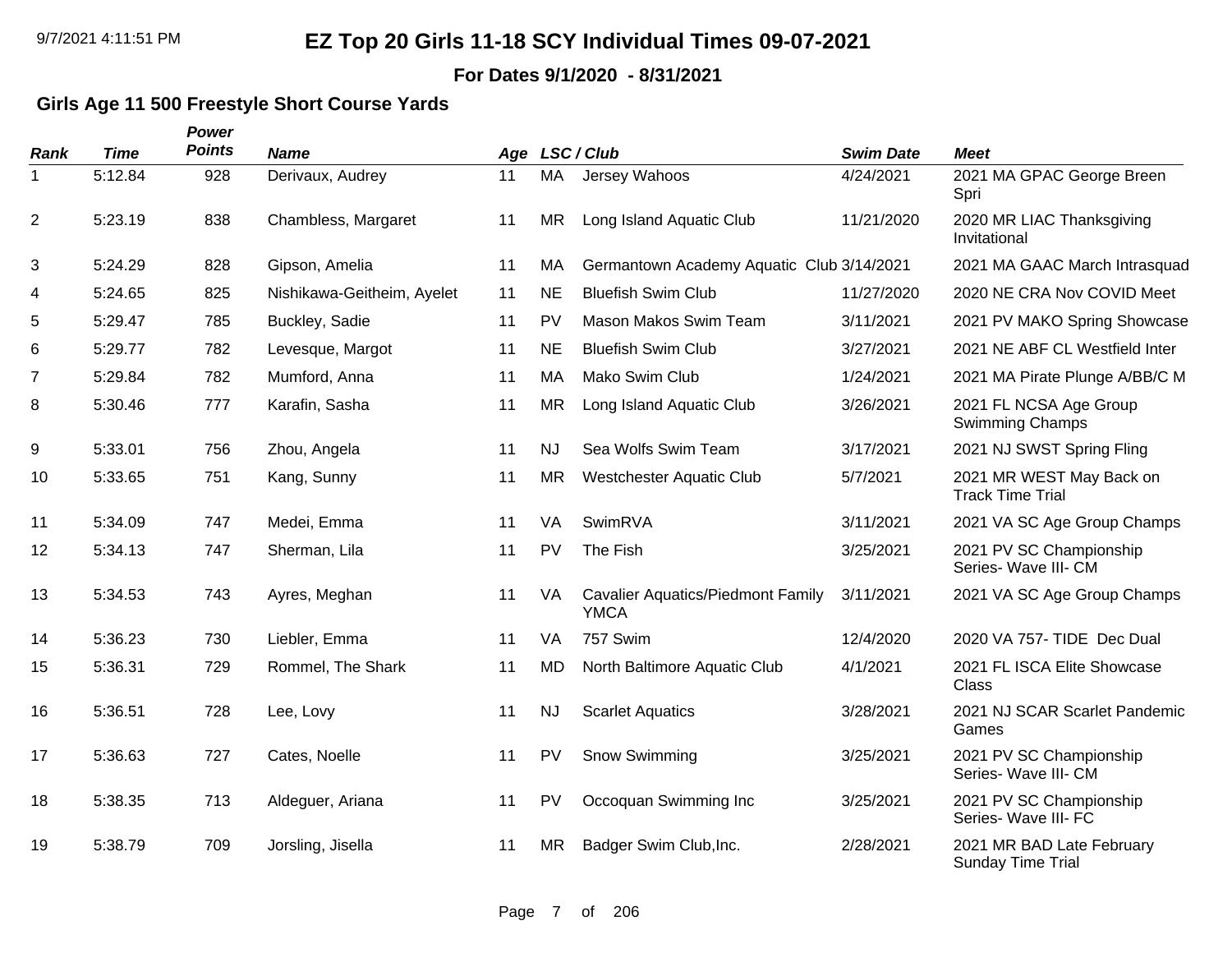| 9/7/2021 4:11:51 PM            |     |                   |  |  | EZ Top 20 Girls 11-18 SCY Individual Times 09-07-2021 |           |                             |  |  |
|--------------------------------|-----|-------------------|--|--|-------------------------------------------------------|-----------|-----------------------------|--|--|
| For Dates 9/1/2020 - 8/31/2021 |     |                   |  |  |                                                       |           |                             |  |  |
| 5:38.86                        | 709 | Cribbs, Elizabeth |  |  | 11 VA NOVA of Virginia Aquatics, Inc                  | 3/11/2021 | 2021 VA SC Age Group Champs |  |  |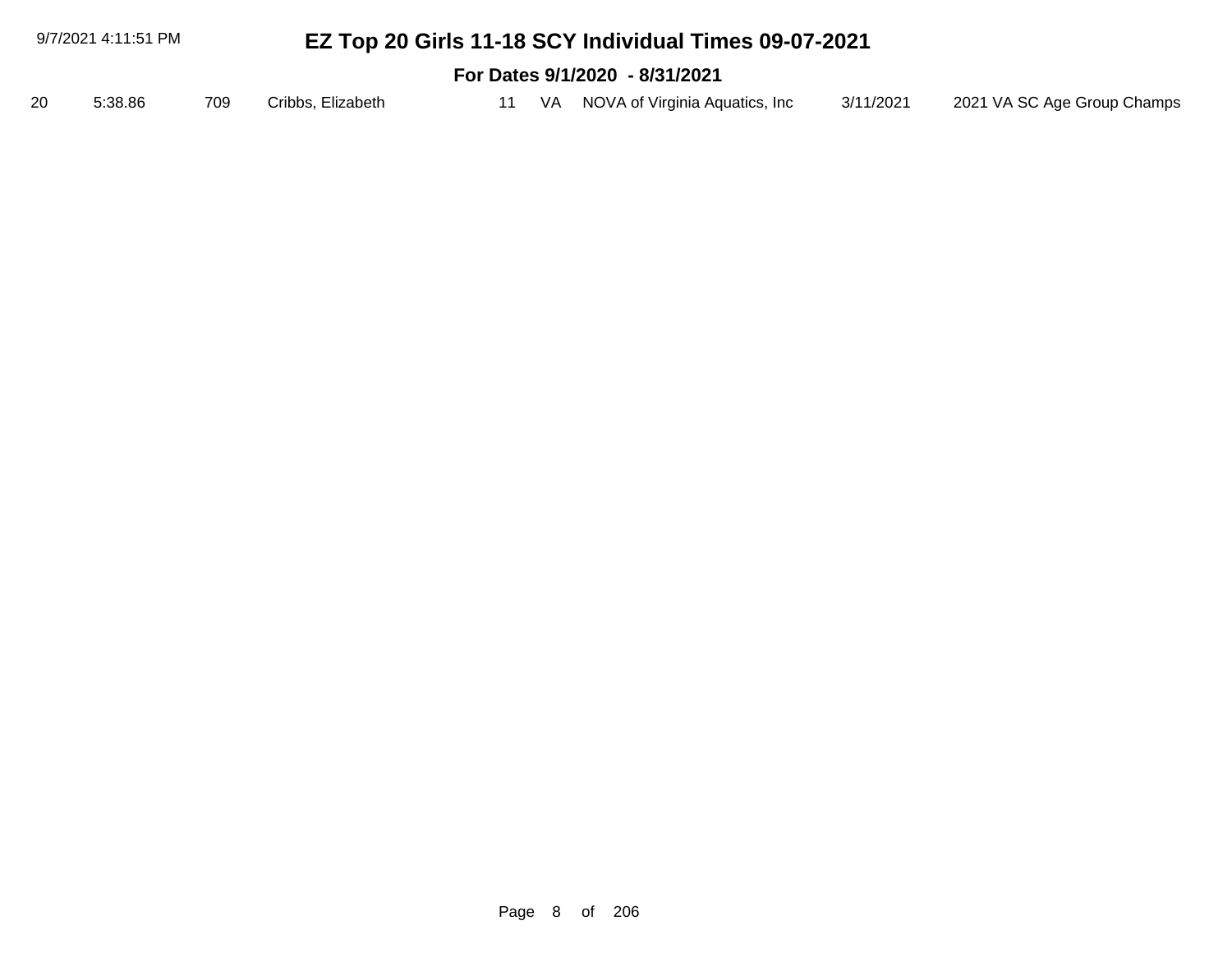#### **For Dates 9/1/2020 - 8/31/2021**

### **Girls Age 11 1000 Freestyle Short Course Yards**

| <b>Rank</b>       | <b>Time</b> | Power<br><b>Points</b> | <b>Name</b>                | Age |           | LSC / Club                                   | <b>Swim Date</b> | <b>Meet</b>                                          |
|-------------------|-------------|------------------------|----------------------------|-----|-----------|----------------------------------------------|------------------|------------------------------------------------------|
| 1                 | 11:01.80    | 908                    | Chambless, Margaret        | 11  | <b>MR</b> | Long Island Aquatic Club                     | 2/12/2021        | 2021 MR LIAC Friday February 12<br><b>Time Trial</b> |
| $\overline{2}$    | 11:19.44    | 841                    | Nishikawa-Geitheim, Ayelet | 11  | <b>NE</b> | <b>Bluefish Swim Club</b>                    | 3/28/2021        | 2021 NE ABF CL Westfield Inter                       |
| 3                 | 11:25.65    | 818                    | Levesque, Margot           | 11  | <b>NE</b> | <b>Bluefish Swim Club</b>                    | 3/28/2021        | 2021 NE ABF CL Westfield Inter                       |
| 4                 | 11:29.81    | 802                    | Lee, Lovy                  | 11  | <b>NJ</b> | <b>Scarlet Aquatics</b>                      | 7/1/2021         | 2021 NJ SCAR Distance Night                          |
| 5                 | 11:33.93    | 787                    | Davidoff, Sadie            | 11  | <b>MR</b> | Long Island Aquatic Club                     | 11/8/2020        | 2020 MR LIAC Captains v<br>Lieutenants               |
| 6                 | 11:45.29    | 746                    | Aldeguer, Ariana           | 11  | <b>PV</b> | Occoquan Swimming Inc                        | 1/23/2021        | 2021 PV New Year Distance Time<br>Trial              |
| $\overline{7}$    | 11:46.86    | 741                    | Kim, Stephanie             | 11  | <b>NJ</b> | <b>Scarlet Aquatics</b>                      | 7/1/2021         | 2021 NJ SCAR Distance Night                          |
| 8                 | 11:49.88    | 730                    | Liebler, Emma              | 11  | VA        | 757 Swim                                     | 10/24/2020       | 2020 VA 757Swim Intrasquad Bru                       |
| 9                 | 11:51.81    | 723                    | Hui, Rachel                | 11  | <b>MR</b> | Long Island Aquatic Club                     | 11/8/2020        | 2020 MR LIAC Captains v<br>Lieutenants               |
| 10                | 11:53.17    | 718                    | Reis, Sophie               | 11  | <b>MR</b> | <b>Empire Swimming</b>                       | 3/19/2021        | 2021 MR EAST March Madness<br><b>Time Trial Meet</b> |
| 11                | 11:54.42    | 714                    | Cates, Noelle              | 11  | PV        | Snow Swimming                                | 1/23/2021        | 2021 PV New Year Distance Time<br>Trial              |
| $12 \overline{ }$ | 11:57.08    | 705                    | Walden, Leah               | 11  | <b>NE</b> | <b>Bluefish Swim Club</b>                    | 3/28/2021        | 2021 NE ABF CL Westfield Inter                       |
| 13                | 12:02.60    | 686                    | Adams, Jordan              | 11  | VA        | NOVA of Virginia Aquatics, Inc               | 1/22/2021        | 2021 VA NOVA January Distance                        |
| 14                | 12:05.17    | 677                    | Shipe, Aynsley             | 11  | <b>AM</b> | Richard G. Snyder YMCA                       | 3/31/2021        | 2021 FL ISCA Elite Showcase<br>Class                 |
| 15                | 12:05.25    | 677                    | Patan, Kayra               | 11  | <b>MR</b> | Long Island Aquatic Club                     | 11/8/2020        | 2020 MR LIAC Captains v<br>Lieutenants               |
| 16                | 12:07.38    | 669                    | Peitler, Maya              | 11  | <b>MR</b> | Long Island Aquatic Club                     | 11/8/2020        | 2020 MR LIAC Captains v<br>Lieutenants               |
| 17                | 12:07.95    | 667                    | Ferraioli, Caitlyn         | 11  | <b>NJ</b> | <b>Greater Somerset County YMCA</b><br>Storm | 3/20/2021        | 2021 NJ AP GSCY March<br>Madness                     |
| 18                | 12:07.98    | 667                    | Nurenberg, Maddie          | 11  | <b>CT</b> | New Canaan YMCA Caimans                      | 3/26/2021        | 2021 CT RYWC Short Course<br><b>RTC Final</b>        |
| 19                | 12:09.79    | 661                    | Carpenter, Regan           | 11  | <b>MD</b> | Annapolis Swim Club                          | 4/24/2021        | 2021 MD ASC Virtual Meet 4/24 -<br>Sessio            |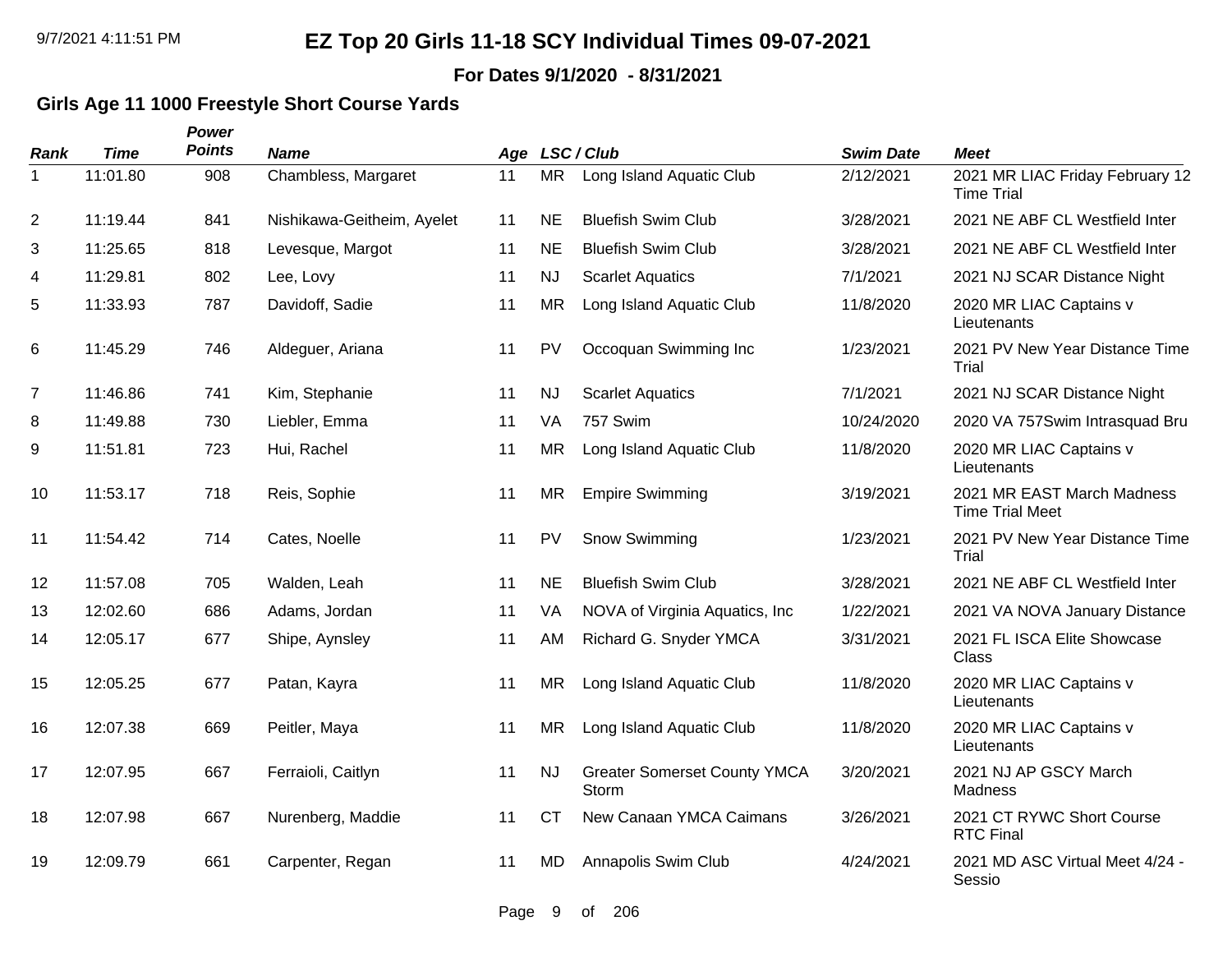|    | 9/7/2021 4:11:51 PM |     |               |    | EZ Top 20 Girls 11-18 SCY Individual Times 09-07-2021 |           |                                            |  |  |  |  |
|----|---------------------|-----|---------------|----|-------------------------------------------------------|-----------|--------------------------------------------|--|--|--|--|
|    |                     |     |               |    | For Dates 9/1/2020 - 8/31/2021                        |           |                                            |  |  |  |  |
| 20 | 12:11.06            | 657 | White, Finley | 11 | MR BGC-N. Westchester Marlins                         | 2/20/2021 | 2021 MR BGNW Winter Senior<br>Championship |  |  |  |  |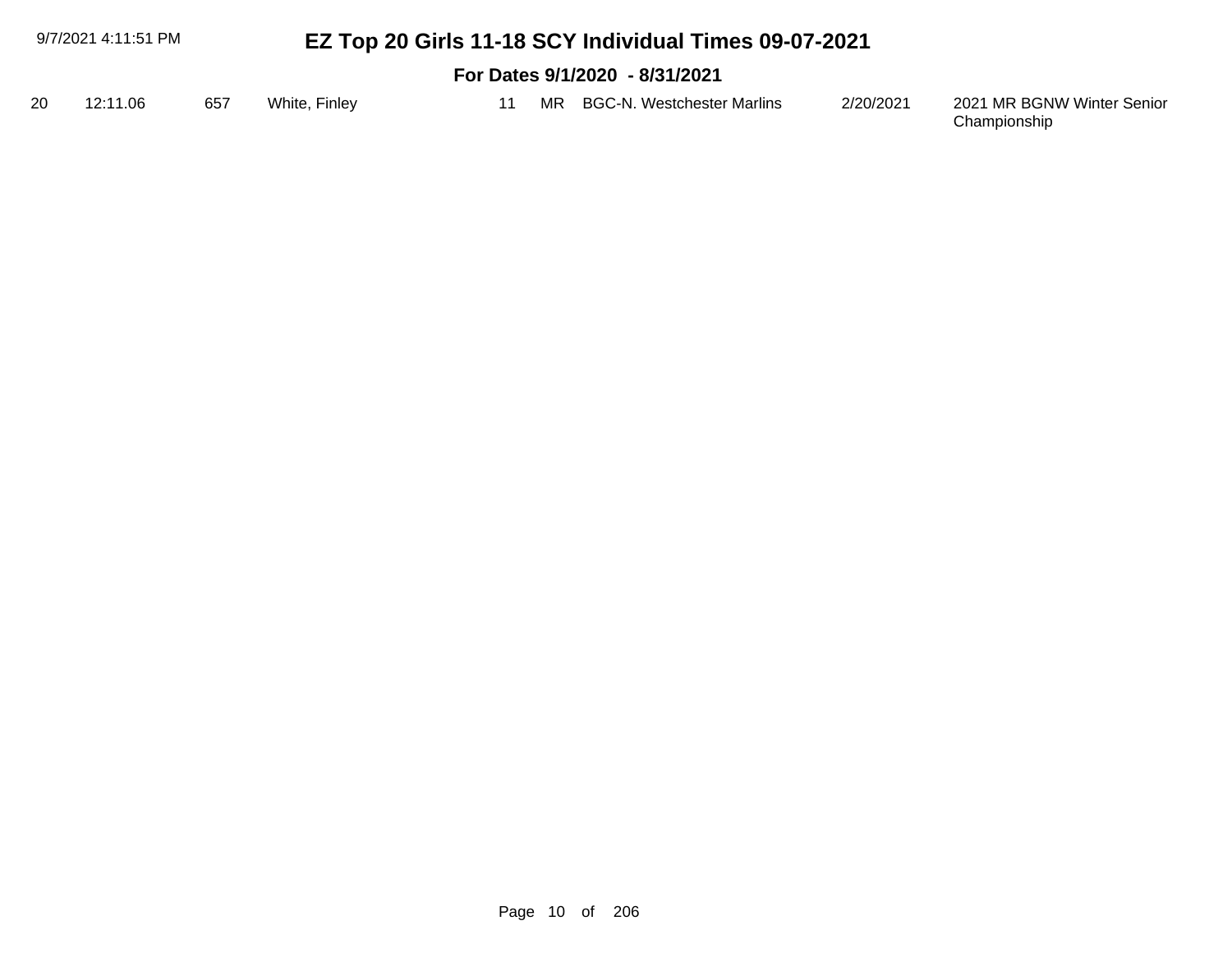**For Dates 9/1/2020 - 8/31/2021**

### **Girls Age 11 1650 Freestyle Short Course Yards**

| Rank           | <b>Time</b> | Power<br><b>Points</b> | <b>Name</b>                | Age |           | LSC / Club                                   | <b>Swim Date</b> | <b>Meet</b>                                           |
|----------------|-------------|------------------------|----------------------------|-----|-----------|----------------------------------------------|------------------|-------------------------------------------------------|
| 1              | 18:15.18    | 990                    | Derivaux, Audrey           | 11  | MA        | Jersey Wahoos                                | 3/6/2021         | 2021 MA JW March Dual with GPA                        |
| $\overline{c}$ | 18:28.49    | 960                    | Chambless, Margaret        | 11  | <b>MR</b> | Long Island Aquatic Club                     | 2/12/2021        | 2021 MR LIAC Friday February 12<br><b>Time Trial</b>  |
| 3              | 18:49.21    | 913                    | Gipson, Amelia             | 11  | МA        | Germantown Academy Aquatic Club 11/22/2020   |                  | 2020 MA GAAC November ABBC                            |
| 4              | 18:50.90    | 910                    | Nishikawa-Geitheim, Ayelet | 11  | <b>NE</b> | <b>Bluefish Swim Club</b>                    | 3/21/2021        | 2021 NE ABF CL Westfield Inter                        |
| 5              | 19:00.87    | 888                    | Levesque, Margot           | 11  | <b>NE</b> | <b>Bluefish Swim Club</b>                    | 3/21/2021        | 2021 NE ABF CL Westfield Inter                        |
| 6              | 19:29.41    | 826                    | Lee, Lovy                  | 11  | <b>NJ</b> | <b>Scarlet Aquatics</b>                      | 2/14/2021        | 2021 NJ SCAR Valentine Sprints                        |
| $\overline{7}$ | 19:52.98    | 777                    | Briceno, Bella             | 11  | <b>MR</b> | NYS Aquatics, Inc.                           | 6/5/2021         | 2021 MR NYSA June SCY Time<br>Trial                   |
| 8              | 20:16.48    | 729                    | Linkonis, Valentina        | 11  | VA        | NOVA of Virginia Aquatics, Inc.              | 1/8/2021         | 2021 VA NOVA New Year's Kick<br>Off                   |
| 9              | 20:22.10    | 718                    | McNally, Eden              | 11  | MA        | Jersey Wahoos                                | 3/6/2021         | 2021 MA JW March Dual with GPA                        |
| 10             | 20:24.99    | 712                    | Devito, Bella              | 11  | MA        | Greater Philadelphia Aquatic Club            | 3/6/2021         | 2021 MA JW March Dual with GPA                        |
| 11             | 20:25.42    | 711                    | Ferraioli, Caitlyn         | 11  | <b>NJ</b> | <b>Greater Somerset County YMCA</b><br>Storm | 3/21/2021        | 2021 NJ AP GSCY March<br>Madness                      |
| 12             | 20:36.73    | 688                    | Adams, Jordan              | 11  | VA        | NOVA of Virginia Aquatics, Inc.              | 1/8/2021         | 2021 VA NOVA New Year's Kick<br>Off                   |
| 13             | 20:37.37    | 687                    | Husted, Riley              | 11  | MA        | Greater Philadelphia Aquatic Club            | 3/6/2021         | 2021 MA JW March Dual with GPA                        |
| 14             | 20:43.14    | 676                    | McGlinchey, Simone         | 11  | MA        | Greater Philadelphia Aquatic Club            | 3/6/2021         | 2021 MA JW March Dual with GPA                        |
| 15             | 20:45.54    | 671                    | Marion, Brianna            | 11  | <b>NJ</b> | <b>Berkeley Aquatic Club</b>                 | 3/8/2021         | 2021 NJ BAC Winter Champs                             |
| 16             | 20:58.85    | 646                    | Song, Sophia               | 11  | MA        | Germantown Academy Aquatic Club 11/22/2020   |                  | 2020 MA GAAC November ABBC                            |
| 17             | 20:59.52    | 644                    | Eubank, Mia                | 11  | VA        | NOVA of Virginia Aquatics, Inc.              | 1/8/2021         | 2021 VA NOVA New Year's Kick<br>Off                   |
| 18             | 21:10.10    | 624                    | Orner, Brooke              | 11  | <b>MR</b> | Sachem Swim Club                             | 12/30/2020       | 2020 MR SSC Bye To 2020<br><b>Distance Time Trial</b> |
| 19             | 21:18.08    | 609                    | Krawiec, Chloe             | 11  | <b>NJ</b> | <b>Berkeley Aquatic Club</b>                 | 3/8/2021         | 2021 NJ BAC Winter Champs                             |
| 20             | 21:18.47    | 608                    | Cummins, Ella              | 11  | МA        | Greater Philadelphia Aquatic Club            | 3/6/2021         | 2021 MA JW March Dual with GPA                        |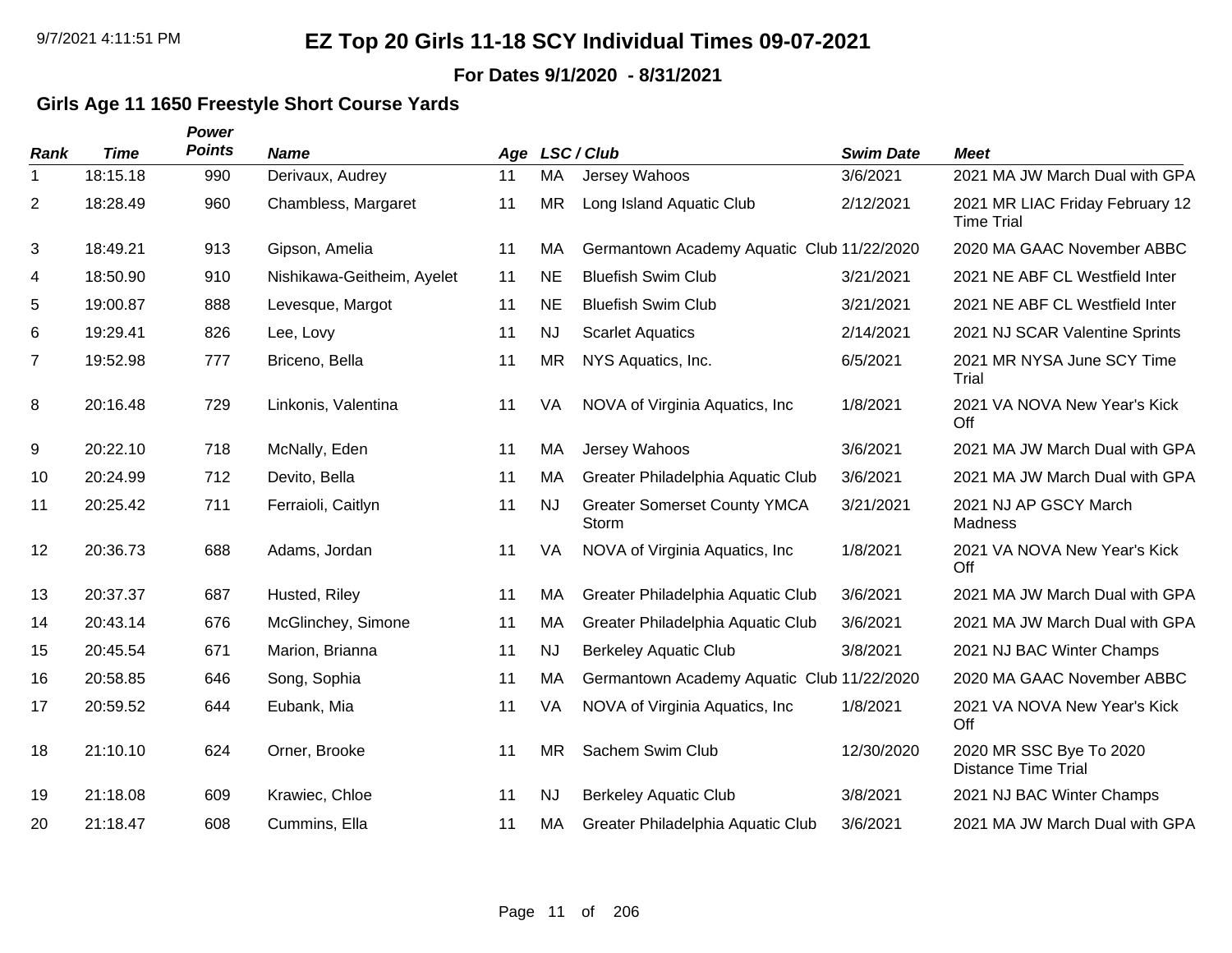**For Dates 9/1/2020 - 8/31/2021**

### **Girls Age 11 50 Backstroke Short Course Yards**

| <b>Rank</b>    | <b>Time</b> | Power<br><b>Points</b> | <b>Name</b>       |    |           | Age LSC/Club                              | <b>Swim Date</b> | <b>Meet</b>                                     |
|----------------|-------------|------------------------|-------------------|----|-----------|-------------------------------------------|------------------|-------------------------------------------------|
| 1              | 28.23       | 942                    | Derivaux, Audrey  | 11 | <b>MA</b> | Jersey Wahoos                             | 2/28/2021        | 2021 MA JW Feb 2021 Dual with                   |
| $\overline{2}$ | 28.28       | 937                    | Buckley, Sadie    | 11 | PV        | Mason Makos Swim Team                     | 3/12/2021        | 2021 PV MAKO Spring Showcase                    |
| 3              | 28.54       | 916                    | Hui, Rachel       | 11 | <b>MR</b> | Long Island Aquatic Club                  | 3/13/2021        | 2021 MR LIAC Virtual<br>Championship            |
| 4              | 28.88       | 888                    | Roussakis, Claire | 11 | <b>MA</b> | Unattached                                | 5/8/2021         | 2021 MA SSC Blue and Gold                       |
| 5              | 29.46       | 841                    | Gipson, Amelia    | 11 | MA        | Germantown Academy Aquatic Club 3/14/2021 |                  | 2021 MA GAAC March Intrasquad                   |
| 6              | 29.68       | 823                    | Cribbs, Elizabeth | 11 | VA        | NOVA of Virginia Aquatics, Inc.           | 3/13/2021        | 2021 VA SC Age Group Champs                     |
| $\overline{7}$ | 29.70       | 822                    | Sherman, Lila     | 11 | PV        | The Fish                                  | 3/26/2021        | 2021 PV SC Championship<br>Series- Wave III- CM |
| 8              | 29.79       | 814                    | Boutry, Kate      | 11 | <b>CT</b> | Greenwich YWCA Dolphins Swm Tm 7/25/2021  |                  | 2021 CT CPAC 14 & Under<br>Showcase Classic     |
| 9              | 29.99       | 799                    | Dietrich, Stella  | 11 | VA        | <b>Tide Swimming</b>                      | 12/6/2020        | 2020 VA 757- TIDE Dec Dual                      |
| 10             | 30.22       | 781                    | Macaranas, Charly | 11 | <b>NJ</b> | Lakeland Hills YMCA                       | 3/26/2021        | 2021 NJ AP LHY AG<br>Championships              |
| 11             | 30.23       | 780                    | Cory, Mckenzie    | 11 | <b>PV</b> | York Swim Club                            | 4/11/2021        | 2021 PV March Madness In April                  |
| 12             | 30.26       | 778                    | Liebler, Emma     | 11 | <b>VA</b> | 757 Swim                                  | 11/14/2020       | 2020 VA 757Swim Intrasquad No                   |
| 12             | 30.26       | 778                    | Chen, Elizabeth   | 11 | <b>PV</b> | Rockville Montgomery Swim Club            | 3/26/2021        | 2021 PV SC Championship<br>Series- Wave III- FC |
| 14             | 30.34       | 771                    | Conway, Shannon   | 11 | <b>MD</b> | North Baltimore Aquatic Club              | 11/8/2020        | 2020 MA AP YY Tournament of<br>Champions        |
| 14             | 30.34       | 771                    | Dugger, Sophia    | 11 | VA        | SwimRVA                                   | 3/13/2021        | 2021 VA SC Age Group Champs                     |
| 16             | 30.39       | 768                    | Rommel, The Shark | 11 | <b>MD</b> | North Baltimore Aquatic Club              | 2/21/2021        | 2021 MA York Y Winter Invite                    |
| 17             | 30.41       | 766                    | Jiang, Lori       | 11 | <b>MR</b> | <b>Westchester Aquatic Club</b>           | 3/12/2021        | 2021 MR BGNW 14-Under Winter<br>Championship    |
| 18             | 30.47       | 761                    | Hale, Charlotte   | 11 | <b>MD</b> | Severna Park Stingrays                    | 3/20/2021        | 2021 MD FOX Championship<br>Invitational        |
| 18             | 30.47       | 761                    | Tran, Kim         | 11 | <b>NJ</b> | Life Time Metro                           | 11/14/2020       | 2020 NJ Life Time Thanksgiving<br>Classic       |
| 20             | 30.50       | 759                    | Parker, Julia     | 11 | MA.       | Suburban Seahawks Club                    | 10/11/2020       | 2020 MA SSC Sprint Spectacular                  |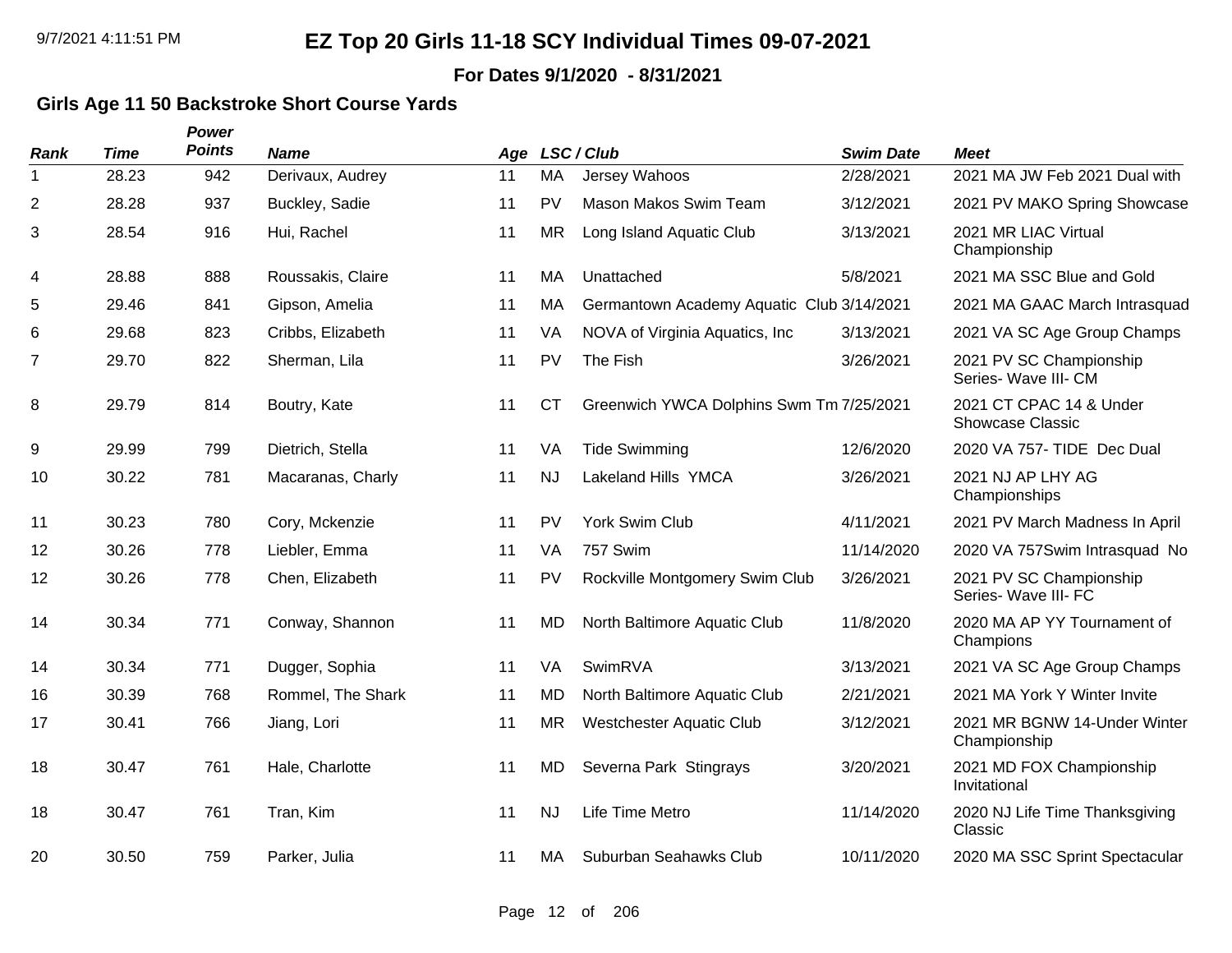**For Dates 9/1/2020 - 8/31/2021**

### **Girls Age 11 100 Backstroke Short Course Yards**

*Power*

| <b>Rank</b> | <b>Time</b> | <b>Points</b> | <b>Name</b>       |    |           | Age LSC/Club                               | <b>Swim Date</b> | <b>Meet</b>                                     |
|-------------|-------------|---------------|-------------------|----|-----------|--------------------------------------------|------------------|-------------------------------------------------|
| 1           | 59.54       | 981           | Derivaux, Audrey  | 11 | <b>MA</b> | Jersey Wahoos                              | 3/13/2021        | 2021 MA KA Junior Keystone Cla                  |
| 2           | 1:00.45     | 947           | Buckley, Sadie    | 11 | <b>PV</b> | Mason Makos Swim Team                      | 3/13/2021        | 2021 PV MAKO Spring Showcase                    |
| 3           | 1:01.79     | 897           | Hui, Rachel       | 11 | <b>MR</b> | Long Island Aquatic Club                   | 3/12/2021        | 2021 MR LIAC Virtual<br>Championship            |
| 4           | 1:02.85     | 859           | Chen, Elizabeth   | 11 | <b>PV</b> | Rockville Montgomery Swim Club             | 1/30/2021        | 2021 PV IMX Challenge                           |
| 5           | 1:02.89     | 857           | Sherman, Lila     | 11 | PV        | The Fish                                   | 3/27/2021        | 2021 PV SC Championship<br>Series- Wave III- CM |
| 6           | 1:03.11     | 849           | Gipson, Amelia    | 11 | MA        | Germantown Academy Aquatic Club 11/21/2020 |                  | 2020 MA GAAC November ABBC                      |
| 7           | 1:03.25     | 844           | Liebler, Emma     | 11 | VA        | 757 Swim                                   | 12/5/2020        | 2020 VA 757- TIDE Dec Dual                      |
| 8           | 1:03.34     | 841           | Jiang, Lori       | 11 | <b>MR</b> | <b>Westchester Aquatic Club</b>            | 3/14/2021        | 2021 MR BGNW 14-Under Winter<br>Championship    |
| 9           | 1:04.16     | 812           | Rommel, The Shark | 11 | <b>MD</b> | North Baltimore Aquatic Club               | 4/2/2021         | 2021 FL ISCA Elite Showcase<br>Class            |
| 10          | 1:04.34     | 805           | Hale, Charlotte   | 11 | <b>MD</b> | Severna Park Stingrays                     | 3/21/2021        | 2021 MD FOX Championship<br>Invitational        |
| 11          | 1:04.36     | 805           | Boutry, Kate      | 11 | <b>CT</b> | Greenwich YWCA Dolphins Swm Tm 6/19/2021   |                  | 2021 CT CPAC June 14&U Meet                     |
| 12          | 1:04.41     | 803           | Dai, Ariana       | 11 | MA        | <b>Upper Dublin Aquatic Club</b>           | 3/28/2021        | 2021 MA UDAC Welcome Spring<br>C <sub>l</sub>   |
| 13          | 1:04.67     | 794           | Qi, Aimee         | 11 | <b>NE</b> | <b>Bluefish Swim Club</b>                  | 3/13/2021        | 2021 NE CRA March Invitational                  |
| 14          | 1:04.91     | 785           | Cory, Mckenzie    | 11 | <b>PV</b> | York Swim Club                             | 3/27/2021        | 2021 PV SC Championship<br>Series- Wave III- CM |
| 15          | 1:05.04     | 781           | Cribbs, Elizabeth | 11 | VA        | NOVA of Virginia Aquatics, Inc.            | 3/14/2021        | 2021 VA SC Age Group Champs                     |
| 16          | 1:05.20     | 775           | Roussakis, Claire | 11 | МA        | <b>Malvern Swimming Association</b>        | 3/20/2021        | 2021 MA FSSC March Closed Invi                  |
| 17          | 1:05.29     | 772           | Johnson, Eva      | 11 | <b>MR</b> | <b>Asphalt Green Unified Aquatics</b>      | 3/19/2021        | 2021 MR AGUA Championship<br><b>Time Trial</b>  |
| 18          | 1:05.36     | 770           | Guzman, Maite     | 11 | VA        | <b>Tide Swimming</b>                       | 3/11/2021        | 2021 VA SC Age Group Champs                     |
| 19          | 1:05.43     | 767           | Gorby, Lila       | 11 | VA        | Virginia Gators                            | 2/20/2021        | 2021 VA SW District 9-12 Champ                  |
| 20          | 1:05.46     | 766           | Gutierrez, Sophia | 11 | <b>MR</b> | Unattached                                 | 3/14/2021        | 2021 MR BGNW 14-Under Winter<br>Championship    |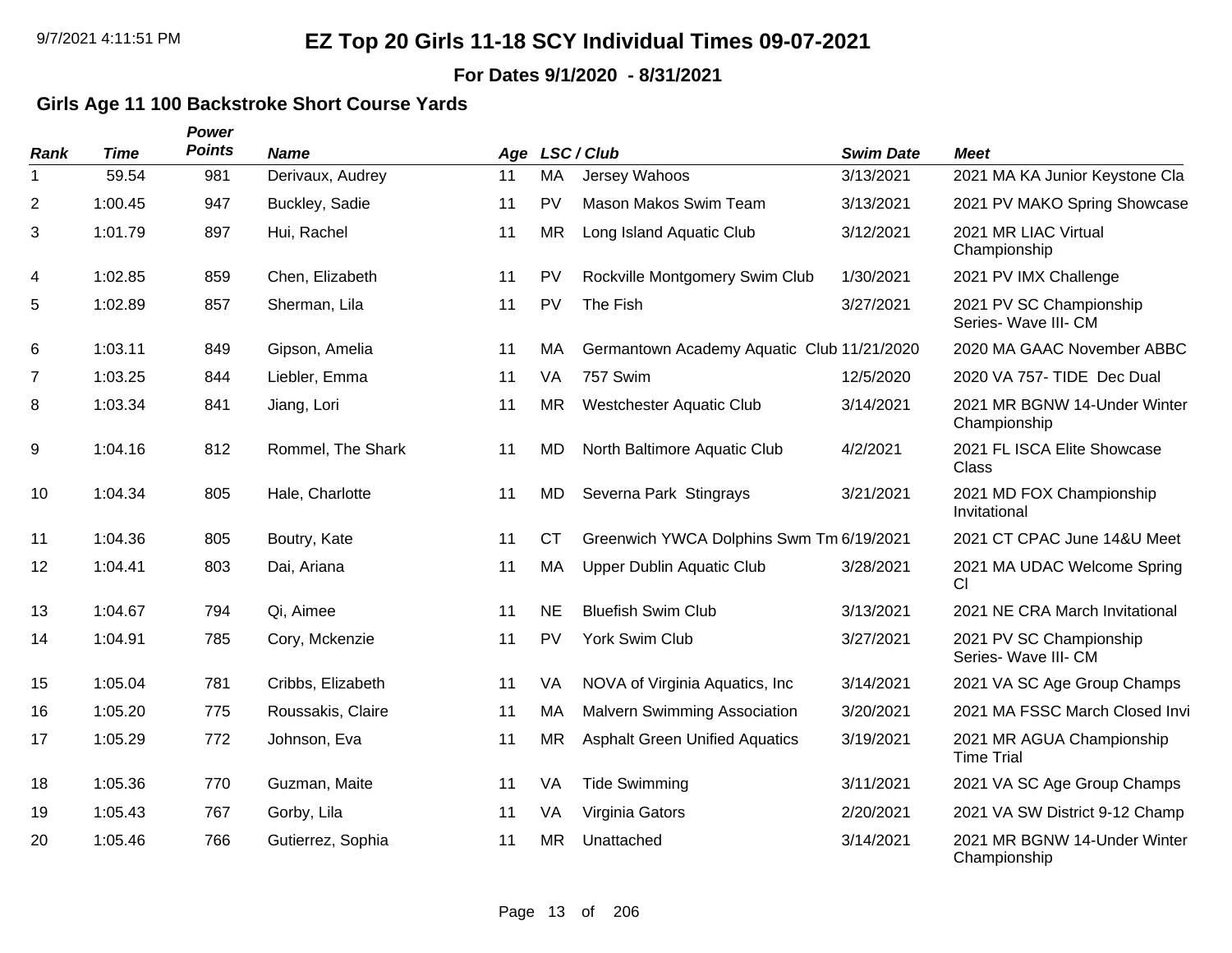**For Dates 9/1/2020 - 8/31/2021**

### **Girls Age 11 200 Backstroke Short Course Yards**

| <b>Rank</b>    | <b>Time</b> | Power<br><b>Points</b> | <b>Name</b>                |    |           | Age LSC/Club                             | <b>Swim Date</b> | <b>Meet</b>                                        |
|----------------|-------------|------------------------|----------------------------|----|-----------|------------------------------------------|------------------|----------------------------------------------------|
| 1              | 2:07.08     | 999                    | Derivaux, Audrey           | 11 | MA        | Jersey Wahoos                            | 4/25/2021        | 2021 MA GPAC George Breen<br>Spri                  |
| 2              | 2:11.39     | 930                    | Buckley, Sadie             | 11 | PV        | Mason Makos Swim Team                    | 3/14/2021        | 2021 PV MAKO Spring Showcase                       |
| 3              | 2:14.19     | 887                    | Rommel, The Shark          | 11 | <b>MD</b> | North Baltimore Aquatic Club             | 3/31/2021        | 2021 FL ISCA Elite Showcase<br>Class               |
| 4              | 2:14.21     | 887                    | Jiang, Lori                | 11 | <b>MR</b> | <b>Westchester Aquatic Club</b>          | 3/12/2021        | 2021 MR BGNW 14-Under Winter<br>Championship       |
| 5              | 2:14.66     | 880                    | Hui, Rachel                | 11 | <b>MR</b> | Long Island Aquatic Club                 | 3/14/2021        | 2021 MR LIAC Virtual<br>Championship               |
| 6              | 2:15.46     | 867                    | Linkonis, Valentina        | 11 | VA        | NOVA of Virginia Aquatics, Inc.          | 12/13/2020       | 2020 VA NOVA Intrasquad Holida                     |
| $\overline{7}$ | 2:15.74     | 863                    | Sherman, Lila              | 11 | PV        | The Fish                                 | 3/25/2021        | 2021 PV SC Championship<br>Series- Wave III- CM    |
| 8              | 2:16.21     | 856                    | Chen, Elizabeth            | 11 | PV        | Rockville Montgomery Swim Club           | 2/15/2021        | 2021 PV Presidents Day Classic                     |
| 9              | 2:16.96     | 844                    | Boutry, Kate               | 11 | <b>CT</b> | Greenwich YWCA Dolphins Swm Tm 7/23/2021 |                  | 2021 CT CPAC 14 & Under<br><b>Showcase Classic</b> |
| 10             | 2:17.61     | 834                    | Liebler, Emma              | 11 | VA        | 757 Swim                                 | 12/6/2020        | 2020 VA 757- TIDE Dec Dual                         |
| 11             | 2:17.70     | 833                    | Gutierrez, Sophia          | 11 | <b>MR</b> | Unattached                               | 3/12/2021        | 2021 MR BGNW 14-Under Winter<br>Championship       |
| 12             | 2:17.72     | 833                    | Nishikawa-Geitheim, Ayelet | 11 | <b>NE</b> | <b>Bluefish Swim Club</b>                | 3/20/2021        | 2021 NE ABF CL Westfield Inter                     |
| 13             | 2:17.80     | 832                    | Cribbs, Elizabeth          | 11 | VA        | NOVA of Virginia Aquatics, Inc.          | 3/12/2021        | 2021 VA SC Age Group Champs                        |
| 14             | 2:19.20     | 810                    | White, Charlotte           | 11 | VA        | NOVA of Virginia Aquatics, Inc.          | 3/12/2021        | 2021 VA SC Age Group Champs                        |
| 15             | 2:19.24     | 810                    | Hayes, Allie               | 11 | <b>MR</b> | Long Island Aquatic Club                 | 3/27/2021        | 2021 FL NCSA Age Group<br><b>Swimming Champs</b>   |
| 16             | 2:20.57     | 790                    | Gu, Alyssa                 | 11 | <b>NE</b> | <b>Crimson Aquatics</b>                  | 2/21/2021        | 2021 NE CRIMSON 11-14<br>Crimson                   |
| 17             | 2:20.99     | 784                    | Cosello, Nina              | 11 | MA        | South Jersey Aquatic Club                | 2/20/2021        | 2021 MA SJAC SECOND<br><b>CHANCE MEE</b>           |
| 18             | 2:21.48     | 776                    | Kang, Sunny                | 11 | <b>MR</b> | <b>Westchester Aquatic Club</b>          | 3/12/2021        | 2021 MR BGNW 14-Under Winter<br>Championship       |
| 19             | 2:21.75     | 772                    | Creasey, Marshall          | 11 | VA        | <b>Quest Swimming</b>                    | 3/12/2021        | 2021 VA SC Age Group Champs                        |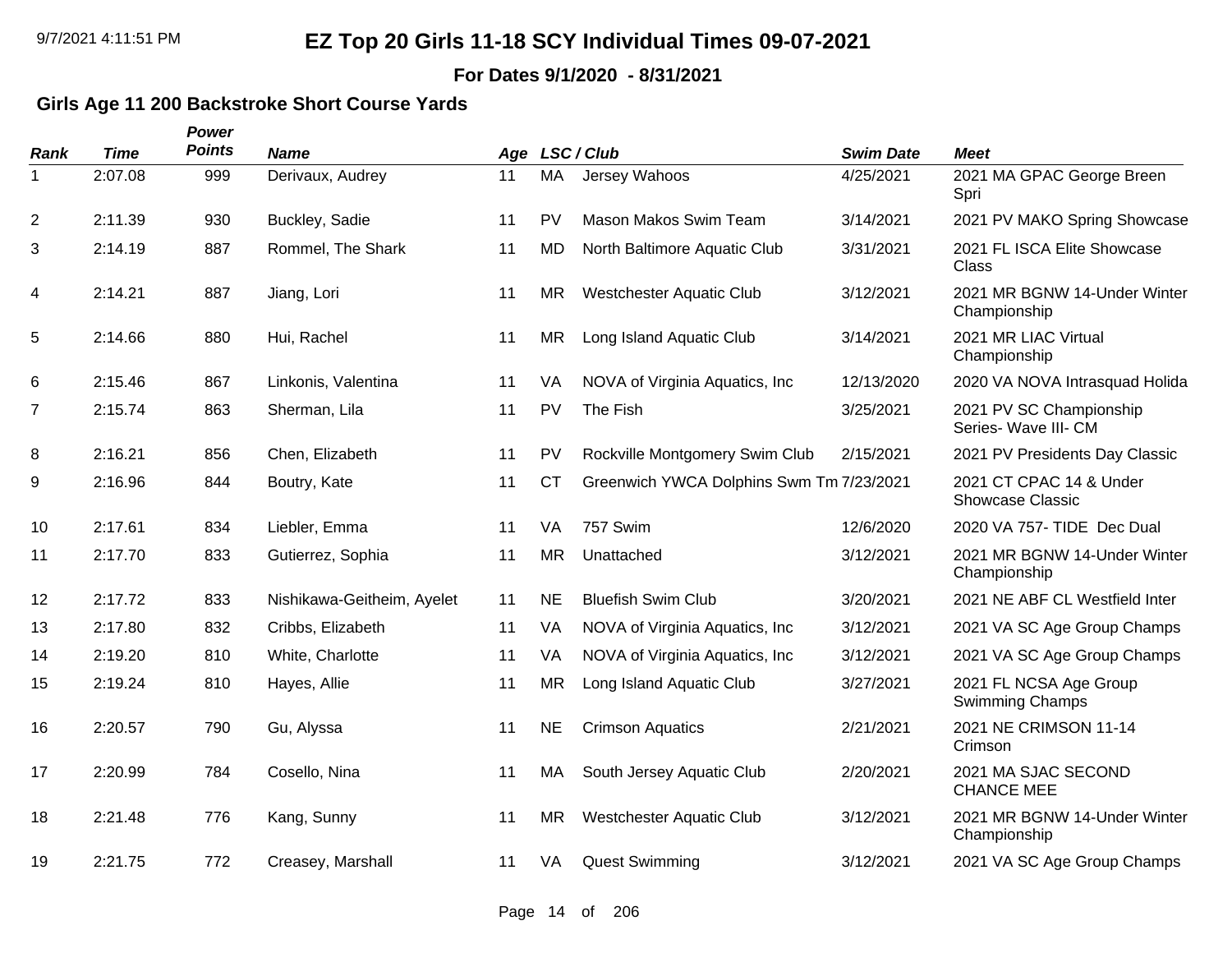| 9/7/2021 4:11:51 PM            |     |                  |  |  |  | EZ Top 20 Girls 11-18 SCY Individual Times 09-07-2021 |           |                                |  |  |
|--------------------------------|-----|------------------|--|--|--|-------------------------------------------------------|-----------|--------------------------------|--|--|
| For Dates 9/1/2020 - 8/31/2021 |     |                  |  |  |  |                                                       |           |                                |  |  |
| 2:21.91                        | 770 | Aldeguer, Ariana |  |  |  | PV Occoquan Swimming Inc                              | 2/15/2021 | 2021 PV Presidents Day Classic |  |  |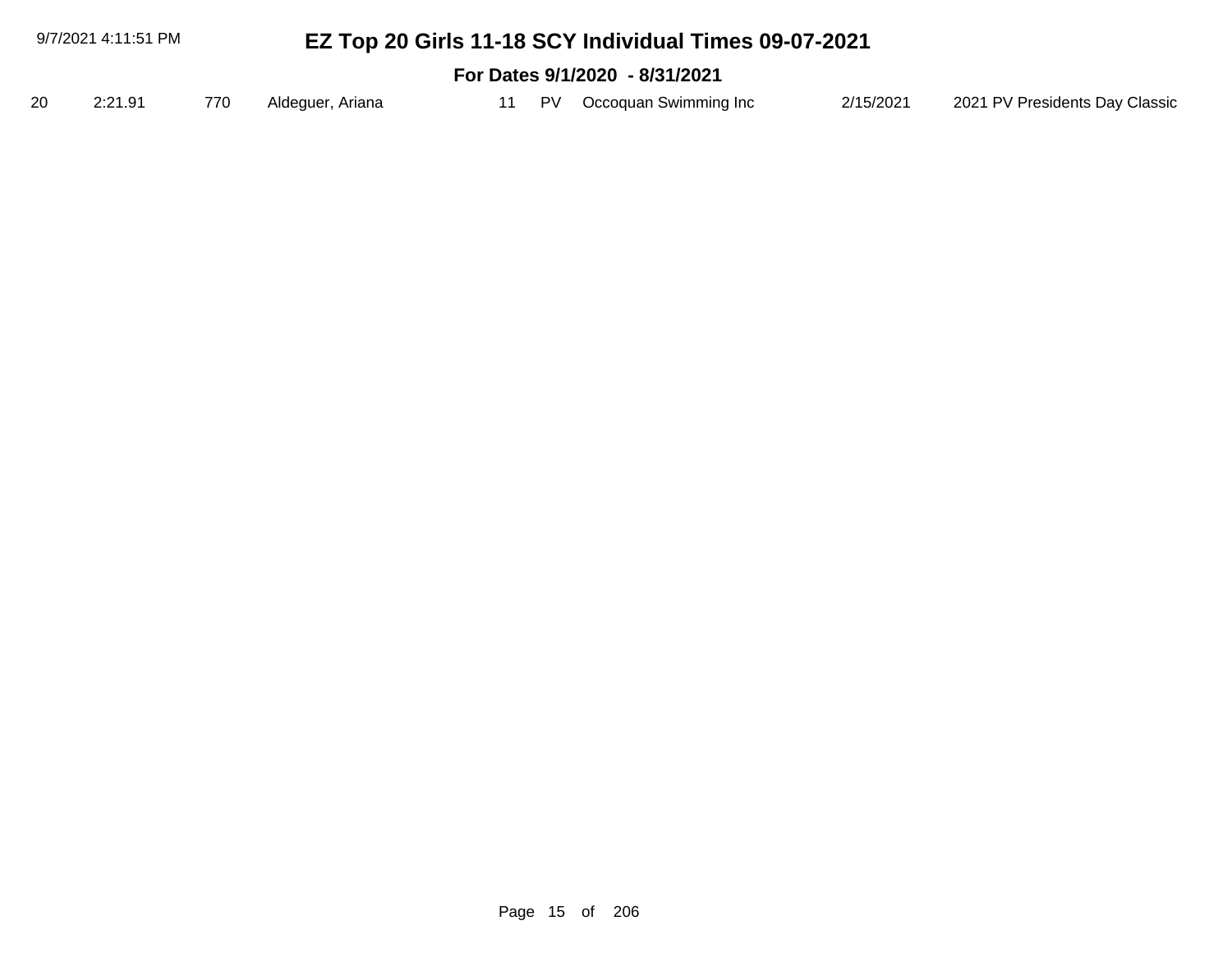#### **For Dates 9/1/2020 - 8/31/2021**

### **Girls Age 11 50 Breaststroke Short Course Yards**

| <b>Rank</b>    | <b>Time</b> | Power<br><b>Points</b> | <b>Name</b>         |    |           | Age LSC/Club                     | <b>Swim Date</b> | <b>Meet</b>                                         |
|----------------|-------------|------------------------|---------------------|----|-----------|----------------------------------|------------------|-----------------------------------------------------|
| 1              | 32.12       | 879                    | Tran, Kim           | 11 | <b>NJ</b> | Life Time Metro                  | 3/19/2021        | 2021 NJ LIFE LifeTime Metro<br>Championships        |
| 2              | 32.38       | 863                    | Majewski, Anna      | 11 | MA        | <b>Central Bucks Swim Team</b>   | 3/13/2021        | 2021 MA KA Junior Keystone Cla                      |
| 3              | 32.90       | 830                    | Tjahaya, Nikko      | 11 | <b>MR</b> | Unattached                       | 9/26/2020        | 2020 MR BGNW WEST PAC Age<br>Group Tri Meet         |
| 4              | 32.99       | 825                    | Kim, Stephanie      | 11 | <b>NJ</b> | <b>Scarlet Aquatics</b>          | 1/23/2021        | 2021 NJ SCAR v RY 12&Under<br><b>Dual Meet</b>      |
| 4              | 32.99       | 825                    | Bedri, Ayah         | 11 | <b>NJ</b> | Life Time Metro                  | 7/10/2021        | 2021 NJ LIFE Summer Summer<br>Summer                |
| 6              | 33.03       | 822                    | Plawiak, Emilia     | 11 | <b>MR</b> | <b>Middies Wave Ryders</b>       | 3/14/2021        | 2021 MR BGNW 14-Under Winter<br>Championship        |
| $\overline{7}$ | 33.39       | 800                    | Wilent, Viola       | 11 | MA        | Lower Merion Aquatic Club        | 1/16/2021        | 2021 MA KA New Year's Invitati                      |
| 8              | 33.42       | 798                    | Linkonis, Valentina | 11 | VA        | NOVA of Virginia Aquatics, Inc.  | 10/4/2020        | 2020 VA NOVA October Kick Off                       |
| 8              | 33.42       | 798                    | Bowers, Savannah    | 11 | <b>CT</b> | Unattached                       | 5/21/2021        | 2021 CT Weston Vs West Hartford<br><b>Dual Meet</b> |
| 10             | 33.44       | 797                    | Laflamme, Zoe       | 11 | VA        | <b>Coast Guard Blue Dolphins</b> | 12/11/2020       | 2020 VA CGBD 12 & Under Chris                       |
| 11             | 33.48       | 795                    | Dai, Ariana         | 11 | MA        | <b>Upper Dublin Aquatic Club</b> | 3/13/2021        | 2021 MA KA Junior Keystone Cla                      |
| 12             | 33.61       | 787                    | Devlin, Mia         | 11 | MA        | Wilmington Aquatic Club          | 3/31/2021        | 2021 FL ISCA Elite Showcase<br>Class                |
| 13             | 33.88       | 770                    | Noble, Alex         | 11 | <b>NE</b> | South Shore YMCA Strypers        | 3/13/2021        | 2021 NE CRA March Invitational                      |
| 14             | 33.90       | 769                    | Derivaux, Audrey    | 11 | MA        | Jersey Wahoos                    | 11/15/2020       | 2020 MA JW GPAC Thanksgiving<br>Dual                |
| 14             | 33.90       | 769                    | Bohannon, Lily      | 11 | MA        | York YMCA                        | 3/13/2021        | 2021 MA YY AP YMCA Regional<br>Junio                |
| 14             | 33.90       | 769                    | Chung, Olivia       | 11 | VA        | <b>Coast Guard Blue Dolphins</b> | 3/31/2021        | 2021 FL ISCA Elite Showcase<br>Class                |
| 17             | 34.06       | 759                    | Sunjaya, Viona      | 11 | <b>PV</b> | Rockville Montgomery Swim Club   | 3/25/2021        | 2021 FL NCSA Age Group<br>Swimming Champs           |
| 18             | 34.08       | 758                    | Phillips, Rowena    | 11 | VA        | Lynchburg YMCA Swim Team         | 3/12/2021        | 2021 VA SC Age Group Champs                         |
| 19             | 34.09       | 757                    | Spaman, Eila        | 11 | МA        | Hatboro Horsham Aquatic Asso.    | 2/13/2021        | 2021 MA KA Penguin Plunge                           |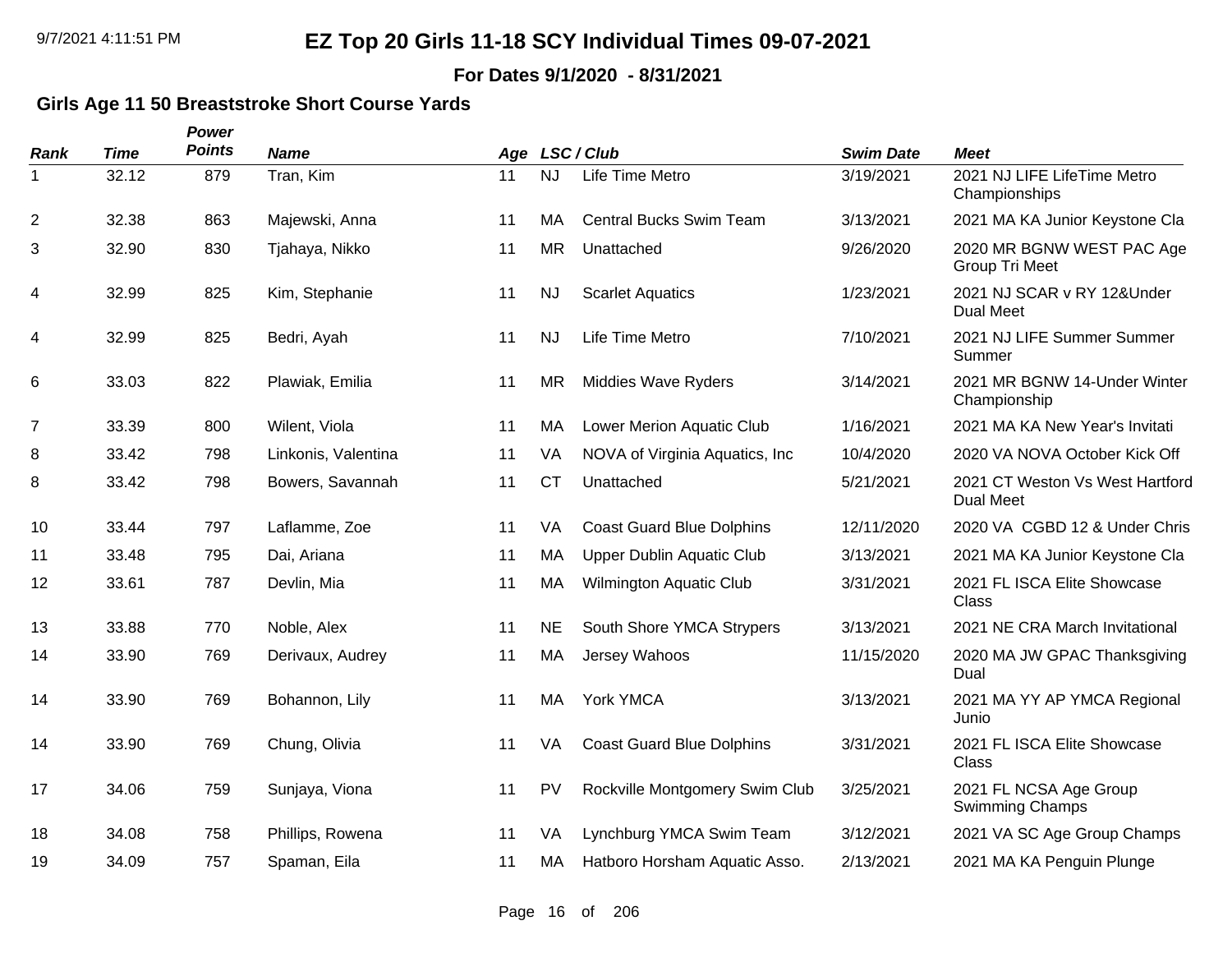| 9/7/2021 4:11:51 PM<br>EZ Top 20 Girls 11-18 SCY Individual Times 09-07-2021 |                                |     |                  |    |    |                    |           |                               |  |  |
|------------------------------------------------------------------------------|--------------------------------|-----|------------------|----|----|--------------------|-----------|-------------------------------|--|--|
|                                                                              | For Dates 9/1/2020 - 8/31/2021 |     |                  |    |    |                    |           |                               |  |  |
| 20                                                                           | 34.23                          | 749 | Levesque, Margot | 11 | NE | Bluefish Swim Club | 2/13/2021 | 2021 NE CRA February TYR Meet |  |  |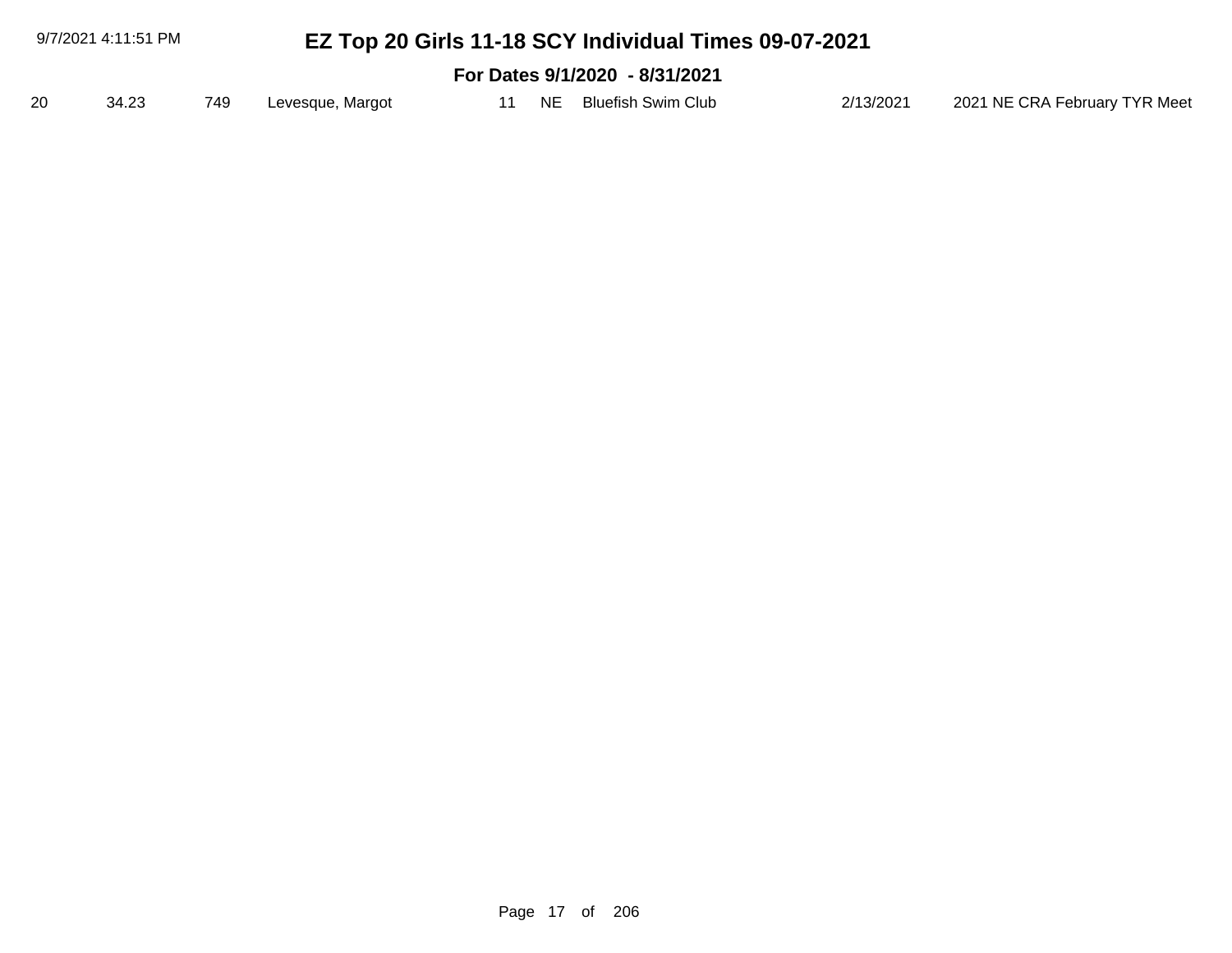**For Dates 9/1/2020 - 8/31/2021**

### **Girls Age 11 100 Breaststroke Short Course Yards**

| <b>Rank</b>    | <b>Time</b> | Power<br><b>Points</b> | <b>Name</b>         |    |           | Age LSC/Club                              | <b>Swim Date</b> | <b>Meet</b>                                    |
|----------------|-------------|------------------------|---------------------|----|-----------|-------------------------------------------|------------------|------------------------------------------------|
| 1              | 1:08.10     | 925                    | Tran, Kim           | 11 | <b>NJ</b> | Life Time Metro                           | 3/19/2021        | 2021 NJ LIFE LifeTime Metro<br>Championships   |
| 2              | 1:09.24     | 892                    | Kim, Stephanie      | 11 | <b>NJ</b> | <b>Scarlet Aquatics</b>                   | 3/27/2021        | 2021 NJ SCAR Scarlet Pandemic<br>Games         |
| 3              | 1:10.21     | 864                    | Majewski, Anna      | 11 | MA        | <b>Central Bucks Swim Team</b>            | 3/12/2021        | 2021 MA KA Junior Keystone Cla                 |
| 4              | 1:11.90     | 816                    | Plawiak, Emilia     | 11 | <b>MR</b> | <b>Middies Wave Ryders</b>                | 3/12/2021        | 2021 MR BGNW 14-Under Winter<br>Championship   |
| 5              | 1:12.25     | 806                    | Tjahaya, Nikko      | 11 | <b>MR</b> | Unattached                                | 9/26/2020        | 2020 MR BGNW WEST PAC Age<br>Group Tri Meet    |
| 6              | 1:12.50     | 800                    | Levesque, Margot    | 11 | <b>NE</b> | <b>Bluefish Swim Club</b>                 | 3/21/2021        | 2021 NE ABF CL Westfield Inter                 |
| $\overline{7}$ | 1:12.73     | 793                    | Wilent, Viola       | 11 | MA        | Lower Merion Aquatic Club                 | 3/12/2021        | 2021 MA KA Junior Keystone Cla                 |
| 8              | 1:12.86     | 789                    | Linkonis, Valentina | 11 | VA        | NOVA of Virginia Aquatics, Inc.           | 11/14/2020       | 2020 VA NOVA Thanksgiving Thro                 |
| 9              | 1:12.88     | 789                    | Chung, Olivia       | 11 | VA        | <b>Coast Guard Blue Dolphins</b>          | 3/11/2021        | 2021 VA SC Age Group Champs                    |
| 10             | 1:13.08     | 783                    | Bedri, Ayah         | 11 | <b>NJ</b> | Life Time Metro                           | 7/11/2021        | 2021 NJ LIFE Summer Summer<br>Summer           |
| 11             | 1:13.38     | 775                    | Devlin, Mia         | 11 | MA        | <b>Wilmington Aquatic Club</b>            | 4/3/2021         | 2021 FL ISCA Elite Showcase<br>Class           |
| 12             | 1:13.39     | 775                    | Dai, Ariana         | 11 | MA        | <b>Upper Dublin Aquatic Club</b>          | 3/28/2021        | 2021 MA UDAC Welcome Spring<br>CI              |
| 13             | 1:13.45     | 773                    | Elko, Ady           | 11 | MA        | Egg Harbor Twp Seahawks                   | 4/25/2021        | 2021 MA GPAC George Breen<br>Spri              |
| 14             | 1:13.46     | 773                    | Sunjaya, Viona      | 11 | <b>PV</b> | Rockville Montgomery Swim Club            | 3/24/2021        | 2021 FL NCSA Age Group<br>Swimming Champs      |
| 15             | 1:13.49     | 772                    | Bell, Grace         | 11 | MA        | Germantown Academy Aquatic Club 3/13/2021 |                  | 2021 MA GAAC March Intrasquad                  |
| 16             | 1:13.58     | 770                    | Lee, Lovy           | 11 | <b>NJ</b> | <b>Scarlet Aquatics</b>                   | 1/23/2021        | 2021 NJ SCAR v RY 12&Under<br><b>Dual Meet</b> |
| 17             | 1:13.82     | 763                    | Masten, Payton      | 11 | PV        | Snow Swimming                             | 10/24/2020       | 2020 PV SNOW Arena Fall Racing                 |
| 18             | 1:13.87     | 762                    | Laflamme, Zoe       | 11 | VA        | <b>Coast Guard Blue Dolphins</b>          | 12/12/2020       | 2020 VA CGBD 12 & Under Chris                  |
| 19             | 1:13.90     | 761                    | Derivaux, Audrey    | 11 | MA        | Jersey Wahoos                             | 1/31/2021        | 2021 MA JW and GPAC IMX Dual                   |
| 20             | 1:13.91     | 760                    | Noble, Alex         | 11 | <b>NE</b> | South Shore YMCA Strypers                 | 3/13/2021        | 2021 NE CRA March Invitational                 |

Page 18 of 206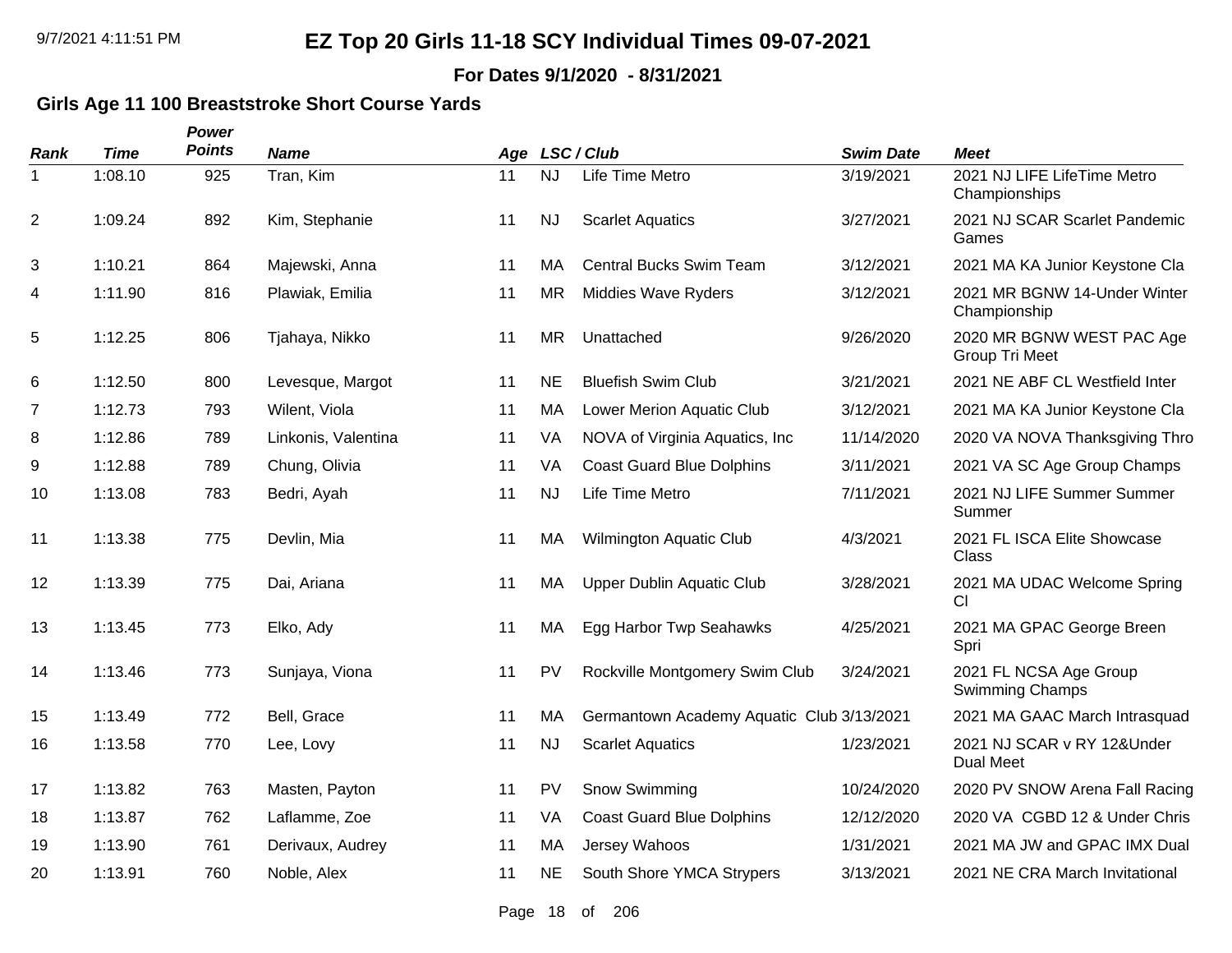**For Dates 9/1/2020 - 8/31/2021**

### **Girls Age 11 200 Breaststroke Short Course Yards**

| <b>Rank</b>    | <b>Time</b> | Power<br><b>Points</b> | <b>Name</b>                |    |           | Age LSC/Club                          | <b>Swim Date</b> | <b>Meet</b>                                             |
|----------------|-------------|------------------------|----------------------------|----|-----------|---------------------------------------|------------------|---------------------------------------------------------|
| 1              | 2:29.35     | 910                    | Kim, Stephanie             | 11 | <b>NJ</b> | <b>Scarlet Aquatics</b>               | 3/28/2021        | 2021 NJ SCAR Scarlet Pandemic<br>Games                  |
| $\overline{2}$ | 2:30.75     | 892                    | Derivaux, Audrey           | 11 | MA        | Jersey Wahoos                         | 4/23/2021        | 2021 MA GPAC George Breen<br>Spri                       |
| 3              | 2:32.28     | 873                    | Levesque, Margot           | 11 | <b>NE</b> | <b>Bluefish Swim Club</b>             | 3/12/2021        | 2021 NE CRA March Invitational                          |
| 4              | 2:32.75     | 867                    | Tran, Kim                  | 11 | <b>NJ</b> | Life Time Metro                       | 2/19/2021        | 2021 NJ LifeTime Kiss My Splash                         |
| 5              | 2:36.11     | 825                    | Chung, Olivia              | 11 | VA        | <b>Coast Guard Blue Dolphins</b>      | 3/11/2021        | 2021 VA SC Age Group Champs                             |
| 6              | 2:36.28     | 823                    | Lee, Lovy                  | 11 | <b>NJ</b> | <b>Scarlet Aquatics</b>               | 2/13/2021        | 2021 MA BWA ABBC FEB 2021                               |
| 7              | 2:36.60     | 819                    | Zhou, Angela               | 11 | <b>NJ</b> | Sea Wolfs Swim Team                   | 3/17/2021        | 2021 NJ SWST Spring Fling                               |
| 8              | 2:37.17     | 812                    | Terrell, Hadyn             | 11 | VA        | Virginia Gators                       | 4/2/2021         | 2021 FL ISCA Elite Showcase<br>Class                    |
| 9              | 2:37.53     | 807                    | Linkonis, Valentina        | 11 | VA        | NOVA of Virginia Aquatics, Inc.       | 12/12/2020       | 2020 VA NOVA Intrasquad Holida                          |
| 10             | 2:38.22     | 799                    | Yelin, Alina               | 11 | <b>CT</b> | <b>Stamford Sailfish Aquatic Club</b> | 7/23/2021        | 2021 CT CPAC 14 & Under<br>Showcase Classic             |
| 11             | 2:38.55     | 795                    | Laflamme, Zoe              | 11 | VA        | <b>Coast Guard Blue Dolphins</b>      | 12/13/2020       | 2020 VA CGBD 12 & Under Chris                           |
| 12             | 2:38.56     | 795                    | Sunjaya, Viona             | 11 | PV        | Rockville Montgomery Swim Club        | 3/26/2021        | 2021 FL NCSA Age Group<br><b>Swimming Champs</b>        |
| 13             | 2:38.78     | 792                    | Torres, Sofia              | 11 | <b>MR</b> | Badger Swim Club, Inc.                | 2/27/2021        | 2021 MR BAD Late February<br><b>Saturday Time Trial</b> |
| 14             | 2:38.84     | 791                    | Noble, Alex                | 11 | <b>NE</b> | South Shore YMCA Strypers             | 2/21/2021        | 2021 NE CRIMSON 11-14<br>Crimson                        |
| 15             | 2:39.31     | 785                    | Sorensen, Audrey           | 11 | <b>MD</b> | North Baltimore Aquatic Club          | 1/23/2021        | 2021 MA YY John deBarbadillo I                          |
| 16             | 2:39.91     | 778                    | Masten, Payton             | 11 | PV        | Snow Swimming                         | 10/24/2020       | 2020 PV SNOW Arena Fall Racing                          |
| 17             | 2:40.11     | 776                    | Elko, Ady                  | 11 | MA        | Egg Harbor Twp Seahawks               | 4/23/2021        | 2021 MA GPAC George Breen<br>Spri                       |
| 18             | 2:40.81     | 767                    | Devlin, Mia                | 11 | MA        | Wilmington Aquatic Club               | 4/2/2021         | 2021 FL ISCA Elite Showcase<br>Class                    |
| 19             | 2:41.43     | 760                    | Lee, Audrey                | 11 | PV        | Rockville Montgomery Swim Club        | 3/25/2021        | 2021 PV SC Championship<br>Series- Wave III- FC         |
| 19             | 2:41.43     | 760                    | Nishikawa-Geitheim, Ayelet | 11 | <b>NE</b> | <b>Bluefish Swim Club</b>             | 2/19/2021        | 2021 NE CRA Feb 19th Break                              |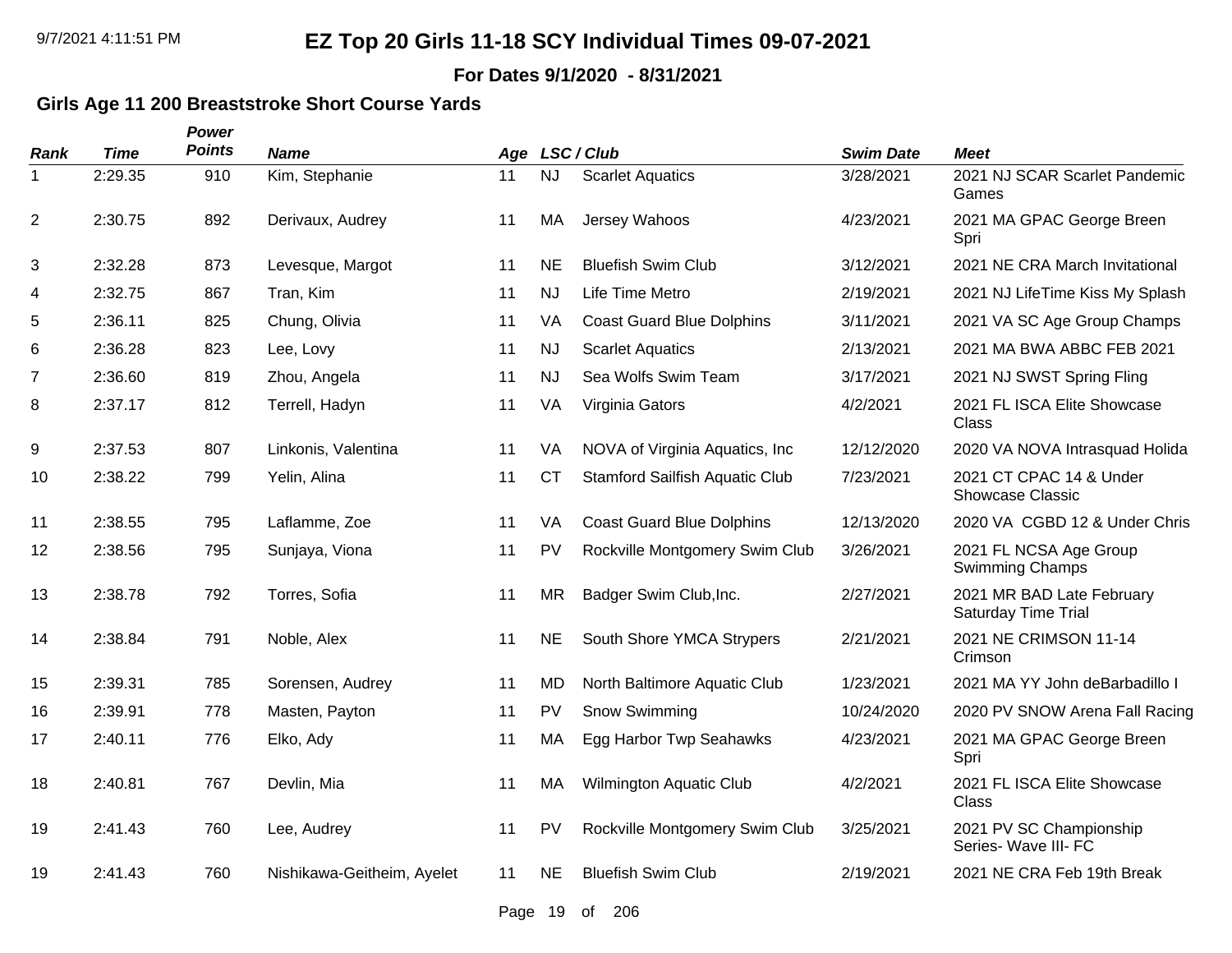**For Dates 9/1/2020 - 8/31/2021**

Mee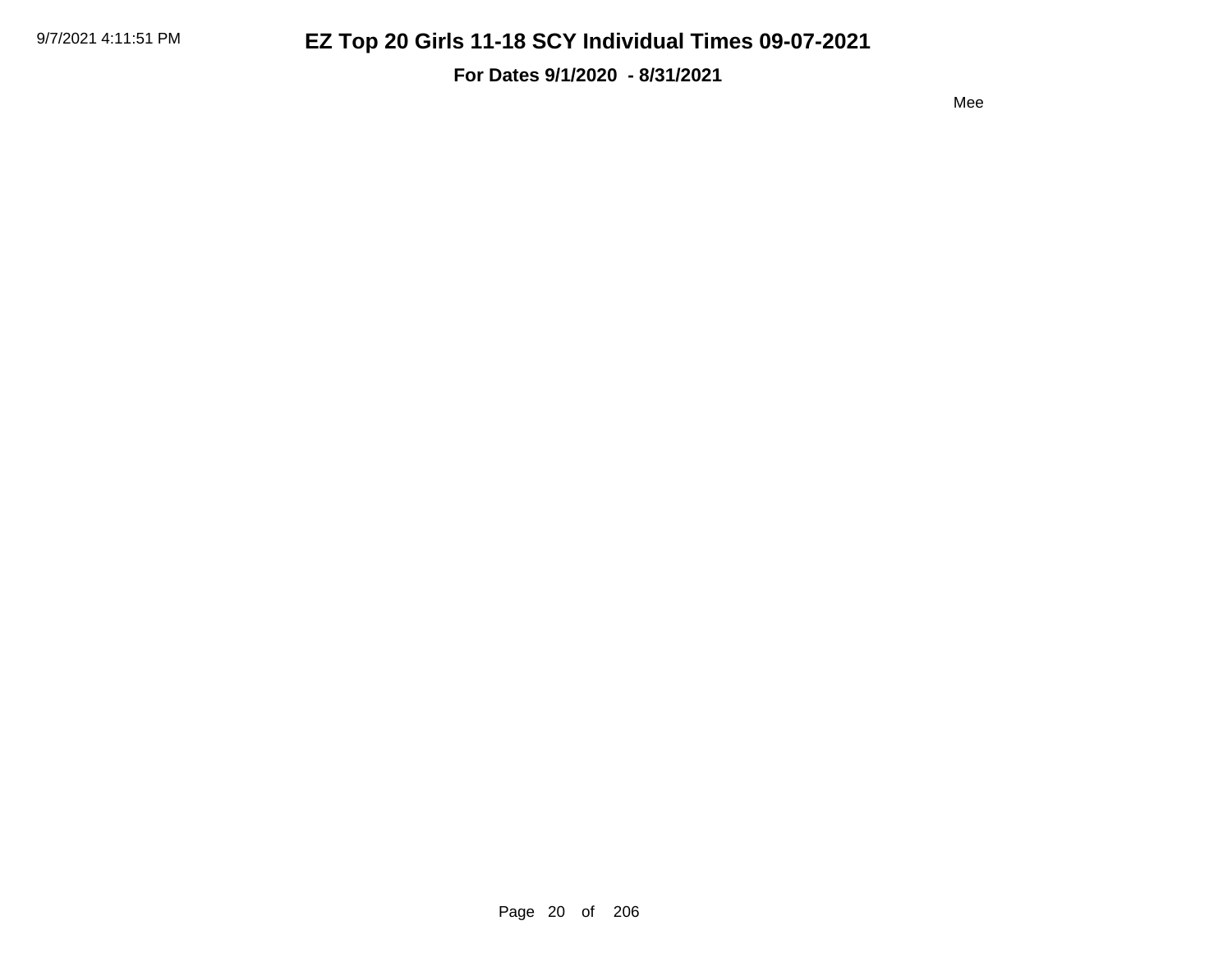#### **For Dates 9/1/2020 - 8/31/2021**

### **Girls Age 11 50 Butterfly Short Course Yards**

| <b>Rank</b>    | <b>Time</b> | Power<br><b>Points</b> | <b>Name</b>                |    |           | Age LSC/Club                              | <b>Swim Date</b> | <b>Meet</b>                                     |
|----------------|-------------|------------------------|----------------------------|----|-----------|-------------------------------------------|------------------|-------------------------------------------------|
| 1              | 26.56       | 933                    | Derivaux, Audrey           | 11 | MA        | Jersey Wahoos                             | 3/12/2021        | 2021 MA KA Junior Keystone Cla                  |
| $\overline{2}$ | 27.10       | 894                    | Hui, Rachel                | 11 | <b>MR</b> | Long Island Aquatic Club                  | 3/26/2021        | 2021 FL NCSA Age Group<br>Swimming Champs       |
| 3              | 27.24       | 883                    | Roussakis, Claire          | 11 | <b>MA</b> | Unattached                                | 5/9/2021         | 2021 MA SSC Blue and Gold                       |
| 4              | 28.15       | 819                    | Tran, Kim                  | 11 | <b>NJ</b> | Life Time Metro                           | 5/14/2021        | 2021 NJ Life Time Coldwater Kick-<br>Off        |
| 5              | 28.33       | 806                    | Cribbs, Elizabeth          | 11 | VA        | NOVA of Virginia Aquatics, Inc.           | 3/14/2021        | 2021 VA SC Age Group Champs                     |
| 6              | 28.34       | 806                    | Hawver, Hawver The         | 11 | <b>PV</b> | Occoquan Swimming Inc                     | 3/27/2021        | 2021 PV SC Championship<br>Series- Wave III- FC |
| $\overline{7}$ | 28.36       | 804                    | Buckley, Sadie             | 11 | PV        | Mason Makos Swim Team                     | 3/13/2021        | 2021 PV MAKO Spring Showcase                    |
| 8              | 28.49       | 795                    | Linkonis, Valentina        | 11 | VA        | NOVA of Virginia Aquatics, Inc.           | 10/3/2020        | 2020 VA NOVA October Kick Off                   |
| 9              | 28.56       | 790                    | Liebler, Emma              | 11 | <b>VA</b> | 757 Swim                                  | 11/14/2020       | 2020 VA 757Swim Intrasquad No                   |
| 10             | 28.64       | 785                    | Frey, Lola                 | 11 | <b>MR</b> | <b>Empire Swimming</b>                    | 4/18/2021        | 2021 MR EAST Virtual SKI Meet                   |
| 11             | 28.71       | 780                    | Chen, Elizabeth            | 11 | <b>PV</b> | Rockville Montgomery Swim Club            | 3/27/2021        | 2021 PV SC Championship<br>Series- Wave III- FC |
| 12             | 28.77       | 776                    | Conway, Shannon            | 11 | <b>MD</b> | North Baltimore Aquatic Club              | 10/10/2020       | 2020 MA YY Bill Schmidt Memorial                |
| 13             | 28.83       | 772                    | Gipson, Amelia             | 11 | MA        | Germantown Academy Aquatic Club 3/14/2021 |                  | 2021 MA GAAC March Intrasquad                   |
| 14             | 29.02       | 759                    | Lee, Lovy                  | 11 | <b>NJ</b> | <b>Scarlet Aquatics</b>                   | 6/6/2021         | 2021 NJ SCAR vs CJAC Dual<br>Meet               |
| 15             | 29.06       | 756                    | Lembo, Julia               | 11 | <b>NE</b> | YMCA of the North Shore                   | 2/21/2021        | 2021 NE YNS CL Leaderboard<br>Mee               |
| 16             | 29.07       | 755                    | Groves, Caitlin            | 11 | PV        | All Star Aquatics                         | 3/27/2021        | 2021 PV SC Championship<br>Series- Wave III- FC |
| 17             | 29.08       | 755                    | Nishikawa-Geitheim, Ayelet | 11 | <b>NE</b> | <b>Bluefish Swim Club</b>                 | 3/13/2021        | 2021 NE CRA March Invitational                  |
| 18             | 29.13       | 751                    | Bedri, Ayah                | 11 | <b>NJ</b> | Life Time Metro                           | 7/11/2021        | 2021 NJ LIFE Summer Summer<br>Summer            |
| 19             | 29.14       | 751                    | Johnson, Eva               | 11 | <b>MR</b> | <b>Asphalt Green Unified Aquatics</b>     | 2/13/2021        | 2021 MR AGUA February Time<br>Trial             |
| 20             | 29.17       | 749                    | Klock, Briana              | 11 | MA        | Lower Merion Aquatic Club                 | 3/12/2021        | 2021 MA KA Junior Keystone Cla                  |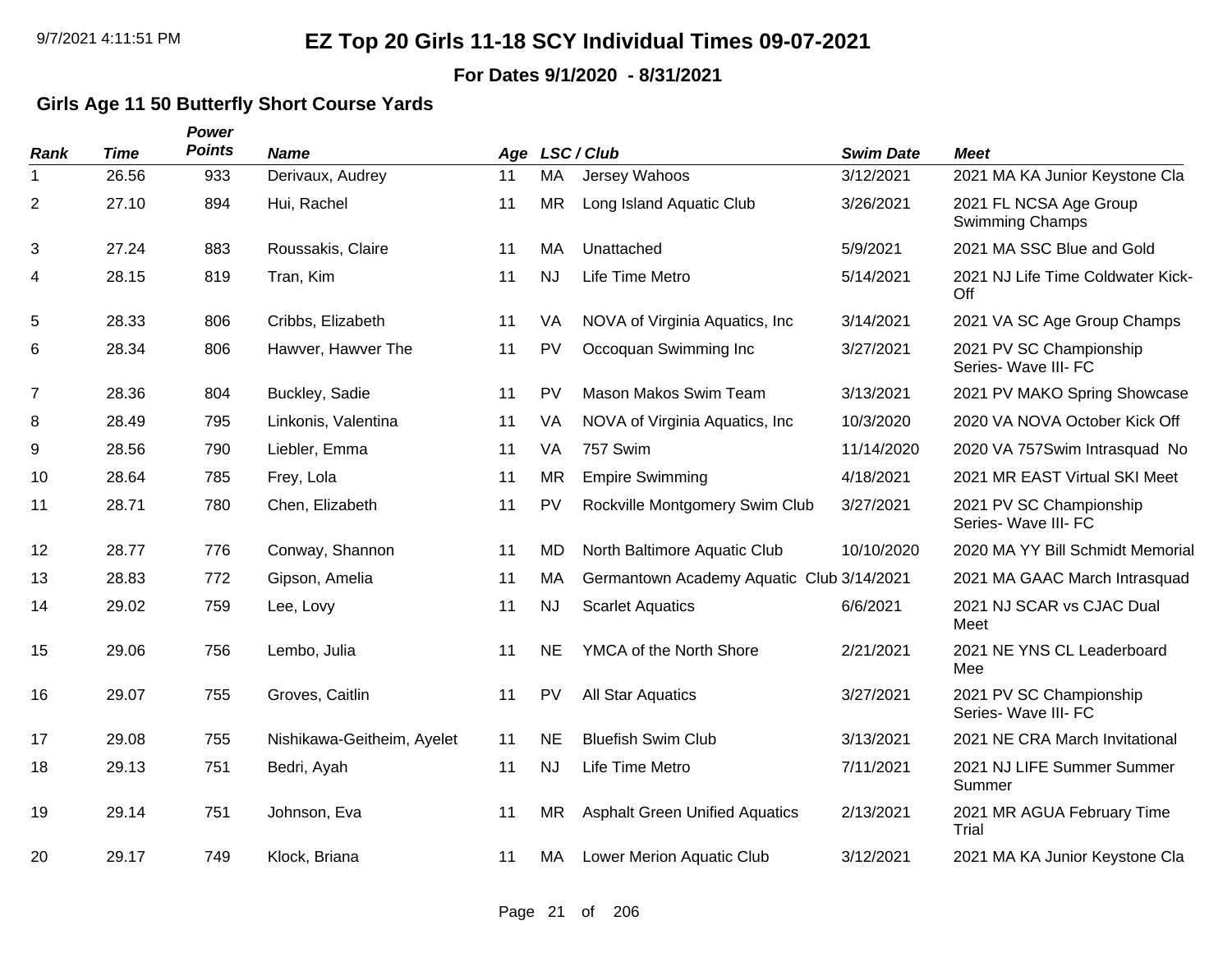**For Dates 9/1/2020 - 8/31/2021**

### **Girls Age 11 100 Butterfly Short Course Yards**

*Power*

| Rank           | <b>Time</b> | <b>Points</b> | <b>Name</b>                |    |           | Age LSC/Club                              | <b>Swim Date</b> | <b>Meet</b>                                     |
|----------------|-------------|---------------|----------------------------|----|-----------|-------------------------------------------|------------------|-------------------------------------------------|
| 1              | 58.46       | 955           | Derivaux, Audrey           | 11 | MA        | Jersey Wahoos                             | 3/14/2021        | 2021 MA KA Junior Keystone Cla                  |
| $\overline{c}$ | 1:00.43     | 893           | Hui, Rachel                | 11 | <b>MR</b> | Long Island Aquatic Club                  | 3/14/2021        | 2021 MR LIAC Virtual<br>Championship            |
| 3              | 1:01.70     | 853           | Liebler, Emma              | 11 | VA        | 757 Swim                                  | 12/6/2020        | 2020 VA 757- TIDE Dec Dual                      |
| 4              | 1:02.34     | 834           | Chen, Elizabeth            | 11 | PV        | Rockville Montgomery Swim Club            | 3/28/2021        | 2021 PV SC Championship<br>Series- Wave III- FC |
| 5              | 1:02.66     | 824           | Buckley, Sadie             | 11 | PV        | Mason Makos Swim Team                     | 1/30/2021        | 2021 PV IMX Challenge                           |
| 6              | 1:02.68     | 823           | Hawver, Hawver The         | 11 | <b>PV</b> | Occoquan Swimming Inc                     | 3/28/2021        | 2021 PV SC Championship<br>Series- Wave III- FC |
| $\overline{7}$ | 1:02.89     | 817           | Nishikawa-Geitheim, Ayelet | 11 | <b>NE</b> | <b>Bluefish Swim Club</b>                 | 3/13/2021        | 2021 NE CRA March Invitational                  |
| 8              | 1:03.44     | 800           | Lee, Lovy                  | 11 | <b>NJ</b> | <b>Scarlet Aquatics</b>                   | 3/28/2021        | 2021 NJ SCAR Scarlet Pandemic<br>Games          |
| 9              | 1:03.67     | 793           | Gipson, Amelia             | 11 | MA        | Germantown Academy Aquatic Club 3/13/2021 |                  | 2021 MA GAAC March Intrasquad                   |
| 10             | 1:03.87     | 787           | Groves, Caitlin            | 11 | <b>PV</b> | <b>All Star Aquatics</b>                  | 3/28/2021        | 2021 PV SC Championship<br>Series- Wave III- FC |
| 11             | 1:04.01     | 783           | Nunez, Genesis             | 11 | <b>NE</b> | <b>Phoenix Swimming</b>                   | 4/2/2021         | 2021 FL ISCA Elite Showcase<br>Class            |
| 12             | 1:04.16     | 778           | Hale, Charlotte            | 11 | <b>MD</b> | Severna Park Stingrays                    | 3/21/2021        | 2021 MD FOX Championship<br>Invitational        |
| 13             | 1:04.46     | 769           | Yelin, Alina               | 11 | <b>CT</b> | Stamford Sailfish Aquatic Club            | 7/25/2021        | 2021 CT CPAC 14 & Under<br>Showcase Classic     |
| 14             | 1:05.00     | 753           | Tran, Kim                  | 11 | <b>NJ</b> | Life Time Metro                           | 2/19/2021        | 2021 NJ LifeTime Kiss My Splash                 |
| 15             | 1:05.17     | 748           | Sorensen, Audrey           | 11 | <b>MD</b> | North Baltimore Aquatic Club              | 11/8/2020        | 2020 MA AP YY Tournament of<br>Champions        |
| 16             | 1:05.22     | 747           | Gao, Evie                  | 11 | <b>NE</b> | <b>Charles River Aquatics</b>             | 8/7/2021         | 2021 NE CRA TYR SCM August<br>Tri               |
| 17             | 1:05.25     | 746           | Boutry, Kate               | 11 | <b>CT</b> | Greenwich YWCA Dolphins Swm Tm 7/25/2021  |                  | 2021 CT CPAC 14 & Under<br>Showcase Classic     |
| 18             | 1:05.29     | 745           | Wu, Natalie                | 11 | <b>MR</b> | Long Island Aquatic Club                  | 9/20/2020        | 2020 MR LIAC Fall of COVID<br>Invitational      |
| 18             | 1:05.29     | 745           | Cribbs, Elizabeth          | 11 | VA        | NOVA of Virginia Aquatics, Inc.           | 3/27/2021        | 2021 FL NCSA Age Group                          |
|                |             |               |                            |    |           | Page 22 of 206                            |                  |                                                 |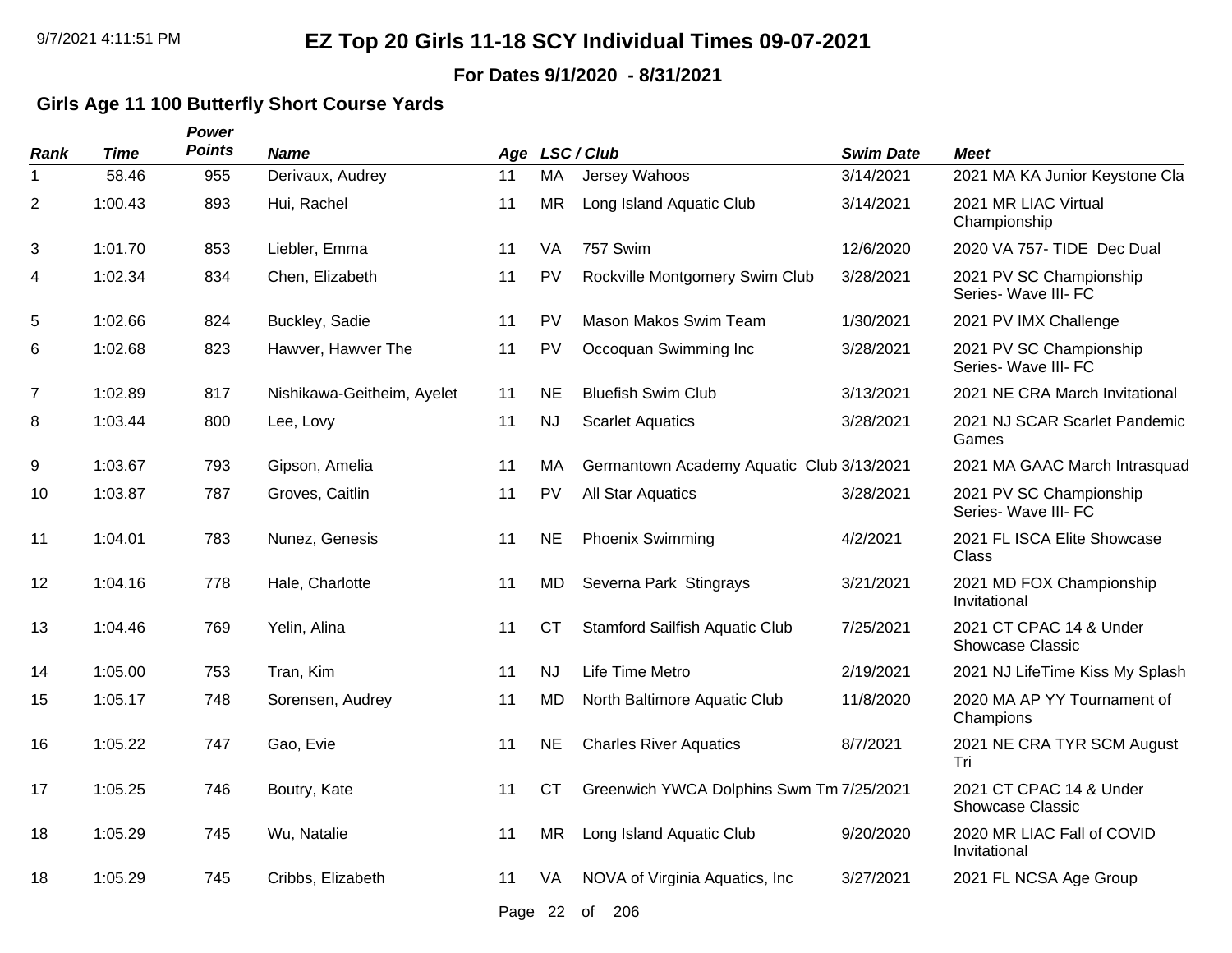#### **For Dates 9/1/2020 - 8/31/2021**

|    |         |     |           |  |                       |           | Swimming Champs                |
|----|---------|-----|-----------|--|-----------------------|-----------|--------------------------------|
| 20 | 1:05.32 | 744 | Qi, Aimee |  | NE Bluefish Swim Club | 3/20/2021 | 2021 NE ABF CL Westfield Inter |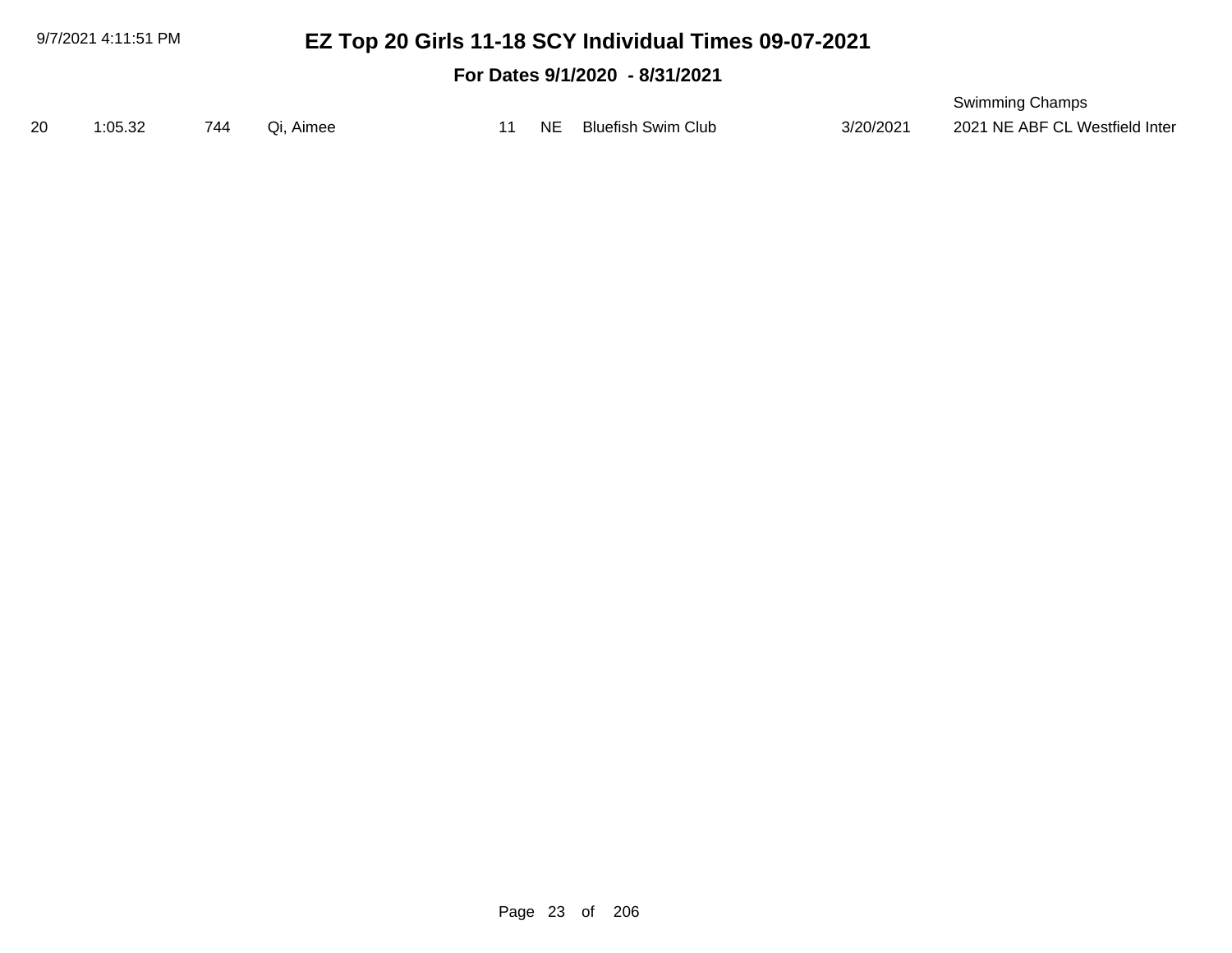#### **For Dates 9/1/2020 - 8/31/2021**

### **Girls Age 11 200 Butterfly Short Course Yards**

| Rank                     | <b>Time</b> | Power<br><b>Points</b> | <b>Name</b>                | Age |           | LSC / Club                               | <b>Swim Date</b> | <b>Meet</b>                                            |
|--------------------------|-------------|------------------------|----------------------------|-----|-----------|------------------------------------------|------------------|--------------------------------------------------------|
| 1                        | 2:11.07     | 970                    | Derivaux, Audrey           | 11  | <b>MA</b> | Jersey Wahoos                            | 2/27/2021        | 2021 MA JW Feb 2021 Dual with                          |
| 2                        | 2:15.12     | 917                    | Hui, Rachel                | 11  | <b>MR</b> | Long Island Aquatic Club                 | 3/25/2021        | 2021 FL NCSA Age Group<br>Swimming Champs              |
| 3                        | 2:17.61     | 885                    | Lee, Lovy                  | 11  | <b>NJ</b> | <b>Scarlet Aquatics</b>                  | 1/23/2021        | 2021 NJ SCAR v RY 12&Under<br><b>Dual Meet</b>         |
| $\overline{\mathcal{A}}$ | 2:19.12     | 865                    | Nishikawa-Geitheim, Ayelet | 11  | <b>NE</b> | <b>Bluefish Swim Club</b>                | 3/21/2021        | 2021 NE ABF CL Westfield Inter                         |
| 5                        | 2:22.49     | 822                    | Nunez, Genesis             | 11  | <b>NE</b> | <b>Phoenix Swimming</b>                  | 4/1/2021         | 2021 FL ISCA Elite Showcase<br>Class                   |
| 6                        | 2:22.80     | 819                    | Levesque, Margot           | 11  | <b>NE</b> | <b>Bluefish Swim Club</b>                | 3/28/2021        | 2021 NE ABF CL Westfield Inter                         |
| $\overline{7}$           | 2:23.36     | 811                    | Chen, Elizabeth            | 11  | PV        | Rockville Montgomery Swim Club           | 2/15/2021        | 2021 PV Presidents Day Classic                         |
| 8                        | 2:23.83     | 806                    | Hawver, Hawver The         | 11  | <b>PV</b> | Occoquan Swimming Inc                    | 3/25/2021        | 2021 PV SC Championship<br>Series- Wave III- FC        |
| 9                        | 2:23.93     | 804                    | Liebler, Emma              | 11  | VA        | 757 Swim                                 | 12/5/2020        | 2020 VA 757- TIDE Dec Dual                             |
| 10                       | 2:24.62     | 796                    | Zhang, Sarah               | 11  | <b>NE</b> | Unattached                               | 6/19/2021        | 2021 NE MWYS Fathers Day Meet                          |
| 11                       | 2:26.23     | 775                    | Yelin, Alina               | 11  | <b>CT</b> | <b>Stamford Sailfish Aquatic Club</b>    | 7/24/2021        | 2021 CT CPAC 14 & Under<br><b>Showcase Classic</b>     |
| 12                       | 2:26.28     | 775                    | Kiess, Andie               | 11  | <b>MA</b> | Suburban Seahawks Club                   | 5/8/2021         | 2021 MA SSC Blue and Gold                              |
| 13                       | 2:26.70     | 770                    | Davidoff, Sadie            | 11  | <b>MR</b> | Long Island Aquatic Club                 | 10/17/2020       | 2020 MR LIAC Chappy's Big Race<br>Invite               |
| 14                       | 2:26.72     | 769                    | Groves, Caitlin            | 11  | <b>PV</b> | <b>All Star Aquatics</b>                 | 3/25/2021        | 2021 PV SC Championship<br>Series- Wave III- FC        |
| 15                       | 2:27.14     | 764                    | Kang, Sunny                | 11  | MR        | <b>Westchester Aquatic Club</b>          | 6/19/2021        | 2021 MR BGNW SCY June<br><b>Summer Send Off Invite</b> |
| 16                       | 2:27.60     | 758                    | Boutry, Kate               | 11  | <b>CT</b> | Greenwich YWCA Dolphins Swm Tm 7/24/2021 |                  | 2021 CT CPAC 14 & Under<br><b>Showcase Classic</b>     |
| 17                       | 2:27.99     | 754                    | Walker, Hana               | 11  | <b>VA</b> | Poseidon Swimming Inc                    | 12/12/2020       | 2020 VA CGBD 12 & Under Chris                          |
| 18                       | 2:28.45     | 748                    | Gao, Evie                  | 11  | <b>NE</b> | <b>Charles River Aquatics</b>            | 8/8/2021         | 2021 NE CRA TT TYR SCM<br>August                       |
| 19                       | 2:28.65     | 745                    | Karafin, Sasha             | 11  | <b>MR</b> | Long Island Aquatic Club                 | 3/25/2021        | 2021 FL NCSA Age Group<br>Swimming Champs              |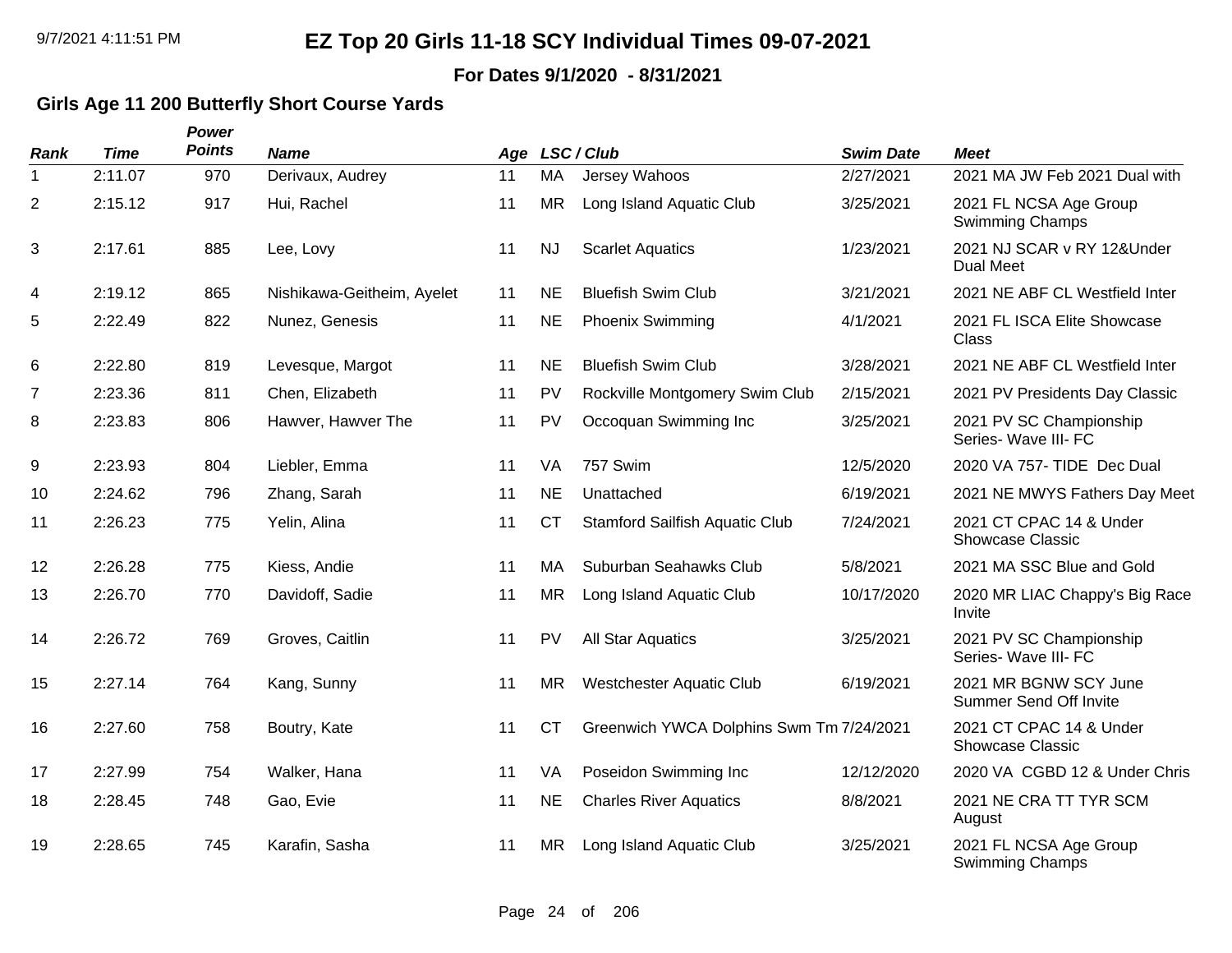| 9/7/2021 4:11:51 PM<br>EZ Top 20 Girls 11-18 SCY Individual Times 09-07-2021 |                                |     |              |  |  |  |                       |           |                                |  |  |
|------------------------------------------------------------------------------|--------------------------------|-----|--------------|--|--|--|-----------------------|-----------|--------------------------------|--|--|
|                                                                              | For Dates 9/1/2020 - 8/31/2021 |     |              |  |  |  |                       |           |                                |  |  |
| 20                                                                           | 2:28.67                        | 745 | Walden, Leah |  |  |  | NE Bluefish Swim Club | 3/12/2021 | 2021 NE CRA March Invitational |  |  |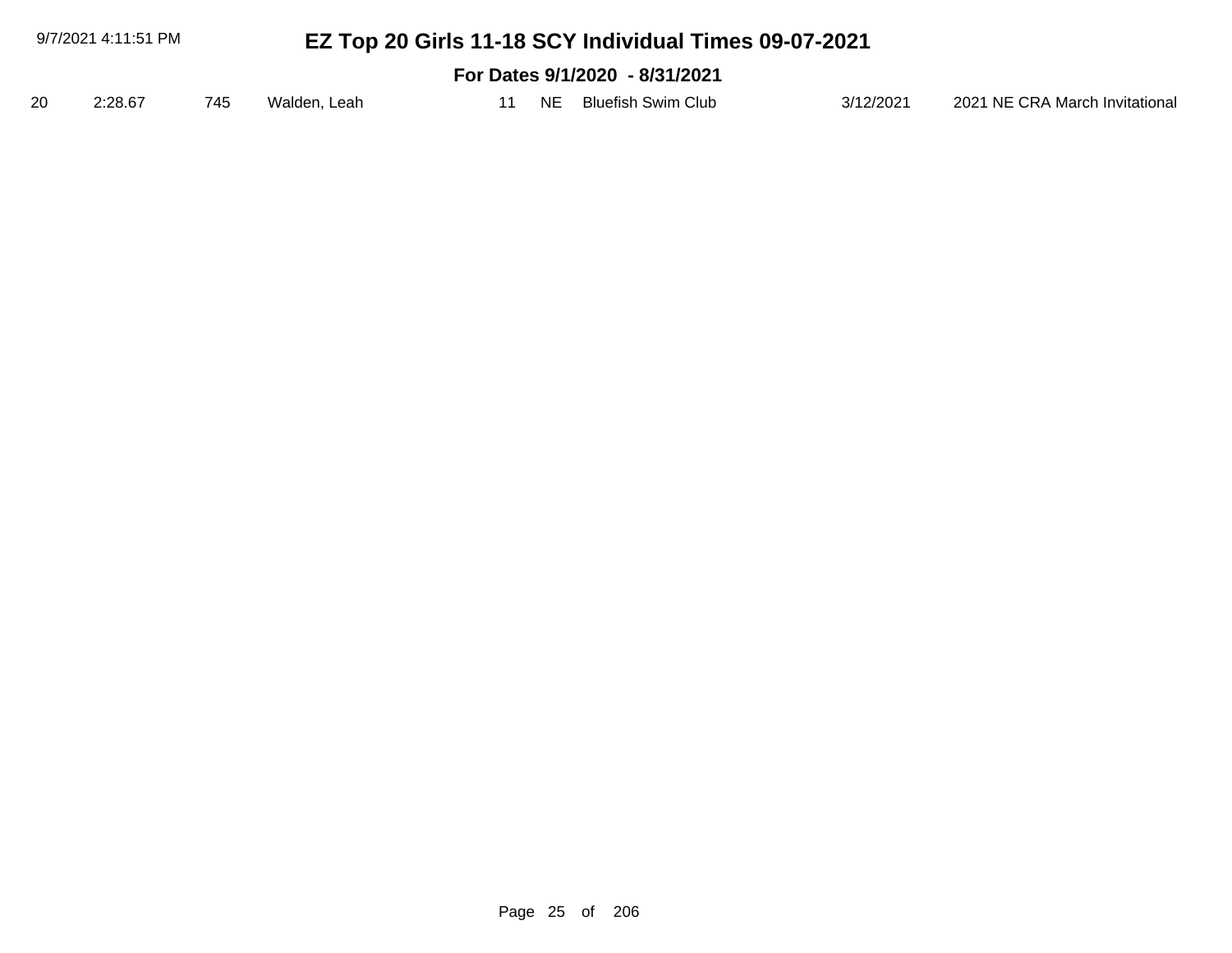**For Dates 9/1/2020 - 8/31/2021**

### **Girls Age 11 100 Individual Medley Short Course Yards**

| <b>Rank</b> | <b>Time</b> | Power<br><b>Points</b> | <b>Name</b>                | Age |           | LSC / Club                       | <b>Swim Date</b> | <b>Meet</b>                                         |
|-------------|-------------|------------------------|----------------------------|-----|-----------|----------------------------------|------------------|-----------------------------------------------------|
| 1           | 1:00.87     | 965                    | Derivaux, Audrey           | 11  | MA        | Jersey Wahoos                    | 4/25/2021        | 2021 MA GPAC George Breen<br>Spri                   |
| 2           | 1:02.09     | 919                    | Buckley, Sadie             | 11  | PV        | Mason Makos Swim Team            | 3/12/2021        | 2021 PV MAKO Spring Showcase                        |
| 3           | 1:02.83     | 891                    | Linkonis, Valentina        | 11  | VA        | NOVA of Virginia Aquatics, Inc.  | 12/13/2020       | 2020 VA NOVA Intrasquad Holida                      |
| 4           | 1:04.78     | 818                    | Tjahaya, Nikko             | 11  | <b>MR</b> | Unattached                       | 9/26/2020        | 2020 MR BGNW WEST PAC Age<br>Group Tri Meet         |
| 5           | 1:05.09     | 807                    | Nishikawa-Geitheim, Ayelet | 11  | <b>NE</b> | <b>Bluefish Swim Club</b>        | 3/21/2021        | 2021 NE ABF CL Westfield Inter                      |
| 6           | 1:05.38     | 797                    | Bowers, Savannah           | 11  | <b>CT</b> | Unattached                       | 5/21/2021        | 2021 CT Weston Vs West Hartford<br><b>Dual Meet</b> |
| 7           | 1:05.45     | 794                    | Dai, Ariana                | 11  | MA        | <b>Upper Dublin Aquatic Club</b> | 3/13/2021        | 2021 MA KA Junior Keystone Cla                      |
| 8           | 1:05.70     | 785                    | Devlin, Mia                | 11  | MA        | Wilmington Aquatic Club          | 4/2/2021         | 2021 FL ISCA Elite Showcase<br>Class                |
| 9           | 1:05.76     | 783                    | Jiang, Lori                | 11  | <b>MR</b> | <b>Westchester Aquatic Club</b>  | 4/10/2021        | 2021 MR WEST Spring Has<br>Sprung Time Trial        |
| 9           | 1:05.76     | 783                    | Hawver, Hawver The         | 11  | PV        | Occoquan Swimming Inc            | 3/26/2021        | 2021 PV SC Championship<br>Series- Wave III- FC     |
| 11          | 1:06.00     | 774                    | Chen, Elizabeth            | 11  | PV        | Rockville Montgomery Swim Club   | 3/26/2021        | 2021 PV SC Championship<br>Series- Wave III- FC     |
| 11          | 1:06.00     | 774                    | Rommel, The Shark          | 11  | <b>MD</b> | North Baltimore Aquatic Club     | 4/2/2021         | 2021 FL ISCA Elite Showcase<br>Class                |
| 13          | 1:06.11     | 770                    | Hui, Rachel                | 11  | <b>MR</b> | Long Island Aquatic Club         | 2/14/2021        | 2021 MR LIAC Sunday February<br>14 Time Trial       |
| 14          | 1:06.12     | 770                    | Wilent, Viola              | 11  | MA        | Lower Merion Aquatic Club        | 3/13/2021        | 2021 MA KA Junior Keystone Cla                      |
| 15          | 1:06.14     | 769                    | Hale, Charlotte            | 11  | <b>MD</b> | Severna Park Stingrays           | 3/20/2021        | 2021 MD FOX Championship<br>Invitational            |
| 16          | 1:06.19     | 768                    | Klock, Briana              | 11  | MA        | Lower Merion Aquatic Club        | 5/2/2021         | 2021 MA SJAC JUNIOR<br><b>CLASSICS</b>              |
| 17          | 1:06.28     | 764                    | Tran, Kim                  | 11  | <b>NJ</b> | Life Time Metro                  | 3/19/2021        | 2021 NJ LIFE LifeTime Metro<br>Championships        |
| 18          | 1:06.36     | 762                    | Lacson, Aleah              | 11  | PV        | Rockville Montgomery Swim Club   | 3/26/2021        | 2021 PV SC Championship<br>Series- Wave III- FC     |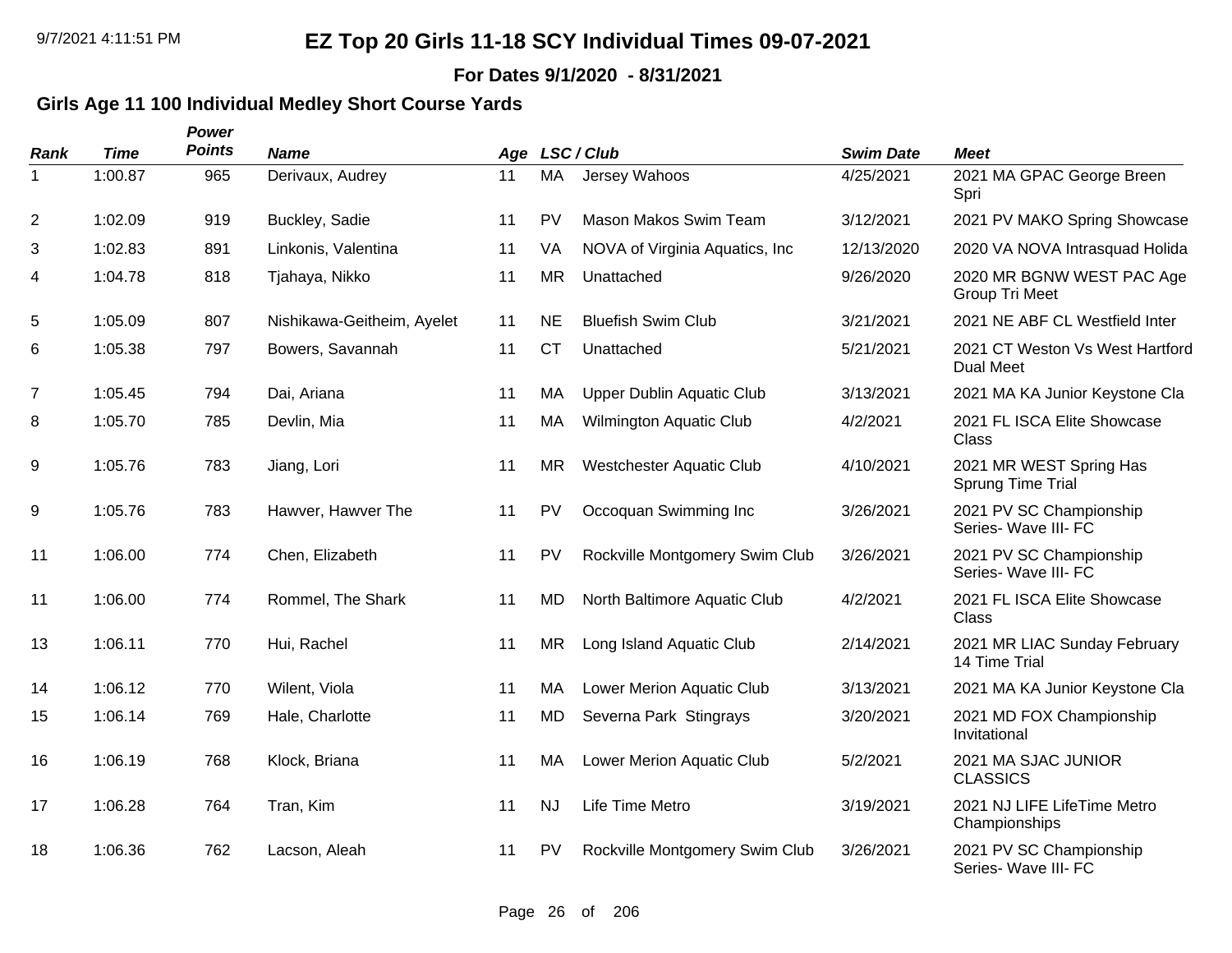|    | 9/7/2021 4:11:51 PM |     |               |    |     | EZ Top 20 Girls 11-18 SCY Individual Times 09-07-2021 |           |                                |
|----|---------------------|-----|---------------|----|-----|-------------------------------------------------------|-----------|--------------------------------|
|    |                     |     |               |    |     | For Dates 9/1/2020 - 8/31/2021                        |           |                                |
| 19 | 1:06.46             | 758 | Zhou, Angela  | 11 | NJ. | Sea Wolfs Swim Team                                   | 3/17/2021 | 2021 NJ SWST Spring Fling      |
| 20 | :06.56              | 755 | Bowen, Marika | 11 |     | MA Northeast Swimming and Aquatic                     | 1/30/2021 | 2021 MA KA Winter Invitational |

Club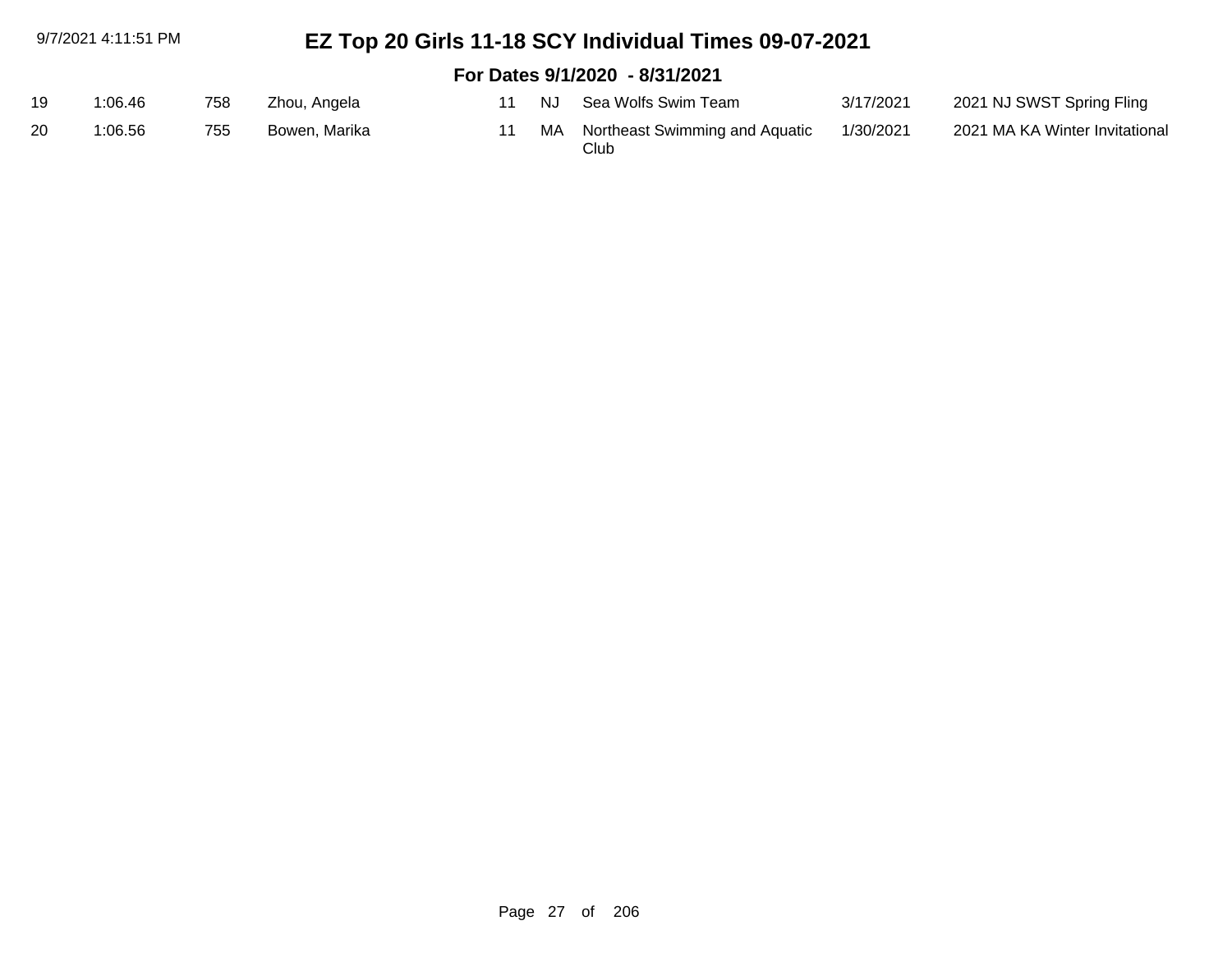**For Dates 9/1/2020 - 8/31/2021**

### **Girls Age 11 200 Individual Medley Short Course Yards**

| <b>Rank</b>    | <b>Time</b> | Power<br><b>Points</b> | <b>Name</b>                |    |           | Age LSC/Club                              | <b>Swim Date</b> | <b>Meet</b>                                         |
|----------------|-------------|------------------------|----------------------------|----|-----------|-------------------------------------------|------------------|-----------------------------------------------------|
| 1              | 2:11.31     | 946                    | Derivaux, Audrey           | 11 | MA        | Jersey Wahoos                             | 3/14/2021        | 2021 MA KA Junior Keystone Cla                      |
| $\overline{c}$ | 2:12.96     | 917                    | Buckley, Sadie             | 11 | <b>PV</b> | Mason Makos Swim Team                     | 3/14/2021        | 2021 PV MAKO Spring Showcase                        |
| 3              | 2:17.77     | 835                    | Linkonis, Valentina        | 11 | VA        | NOVA of Virginia Aquatics, Inc            | 12/12/2020       | 2020 VA NOVA Intrasquad Holida                      |
| 4              | 2:18.22     | 828                    | Lee, Lovy                  | 11 | <b>NJ</b> | <b>Scarlet Aquatics</b>                   | 3/28/2021        | 2021 NJ SCAR Scarlet Pandemic<br>Games              |
| 5              | 2:19.05     | 814                    | Gipson, Amelia             | 11 | MA        | Germantown Academy Aquatic Club 3/14/2021 |                  | 2021 MA GAAC March Intrasquad                       |
| 6              | 2:19.28     | 810                    | Jiang, Lori                | 11 | <b>MR</b> | Westchester Aquatic Club                  | 3/14/2021        | 2021 MR BGNW 14-Under Winter<br>Championship        |
| 7              | 2:19.76     | 802                    | Nishikawa-Geitheim, Ayelet | 11 | <b>NE</b> | <b>Bluefish Swim Club</b>                 | 3/13/2021        | 2021 NE CRA March Invitational                      |
| 8              | 2:19.94     | 800                    | Hui, Rachel                | 11 | <b>MR</b> | Long Island Aquatic Club                  | 3/26/2021        | 2021 FL NCSA Age Group<br><b>Swimming Champs</b>    |
| 9              | 2:19.98     | 799                    | Zhou, Angela               | 11 | <b>NJ</b> | Sea Wolfs Swim Team                       | 3/18/2021        | 2021 NJ SWST Spring Fling                           |
| 10             | 2:20.43     | 791                    | Rommel, The Shark          | 11 | <b>MD</b> | North Baltimore Aquatic Club              | 4/1/2021         | 2021 FL ISCA Elite Showcase<br>Class                |
| 11             | 2:20.90     | 784                    | Medei, Emma                | 11 | <b>VA</b> | SwimRVA                                   | 3/13/2021        | 2021 VA SC Age Group Champs                         |
| 12             | 2:21.10     | 781                    | Levesque, Margot           | 11 | <b>NE</b> | <b>Bluefish Swim Club</b>                 | 2/13/2021        | 2021 NE CRA February TYR Meet                       |
| 13             | 2:21.18     | 779                    | Bowers, Savannah           | 11 | <b>CT</b> | Unattached                                | 5/21/2021        | 2021 CT Weston Vs West Hartford<br><b>Dual Meet</b> |
| 14             | 2:21.35     | 776                    | Sorensen, Audrey           | 11 | <b>MD</b> | North Baltimore Aquatic Club              | 1/24/2021        | 2021 MA YY John deBarbadillo I                      |
| 15             | 2:21.60     | 772                    | Yelin, Alina               | 11 | <b>CT</b> | <b>Stamford Sailfish Aquatic Club</b>     | 7/25/2021        | 2021 CT CPAC 14 & Under<br>Showcase Classic         |
| 16             | 2:21.84     | 769                    | Chen, Elizabeth            | 11 | PV        | Rockville Montgomery Swim Club            | 1/29/2021        | 2021 PV IMX Challenge                               |
| 17             | 2:21.91     | 767                    | Torres, Sofia              | 11 | <b>MR</b> | Badger Swim Club, Inc.                    | 3/14/2021        | 2021 MR BGNW 14-Under Winter<br>Championship        |
| 18             | 2:21.94     | 767                    | Tran, Kim                  | 11 | <b>NJ</b> | Life Time Metro                           | 3/19/2021        | 2021 NJ LIFE LifeTime Metro<br>Championships        |
| 19             | 2:22.42     | 759                    | Aldeguer, Ariana           | 11 | <b>PV</b> | Occoquan Swimming Inc                     | 3/28/2021        | 2021 PV SC Championship<br>Series- Wave III- FC     |
| 20             | 2:22.65     | 755                    | Kiess, Andie               | 11 | МA        | Suburban Seahawks Club                    | 5/9/2021         | 2021 MA SSC Blue and Gold                           |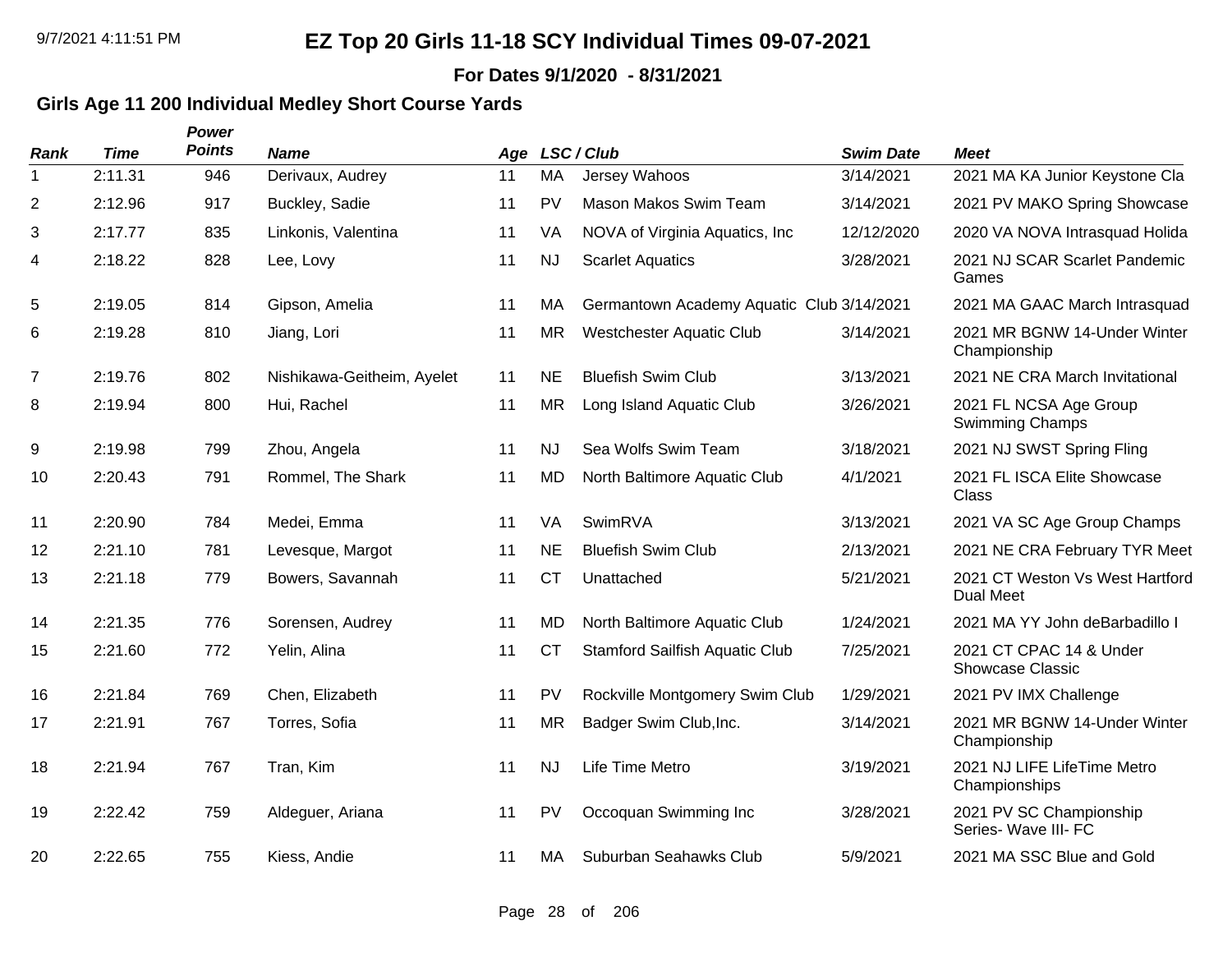**For Dates 9/1/2020 - 8/31/2021**

### **Girls Age 11 400 Individual Medley Short Course Yards**

| Rank           | <b>Time</b> | Power<br><b>Points</b> | <b>Name</b>                | Age |           | LSC/Club                                  | <b>Swim Date</b> | <b>Meet</b>                                          |
|----------------|-------------|------------------------|----------------------------|-----|-----------|-------------------------------------------|------------------|------------------------------------------------------|
| 1              | 4:37.83     | 975                    | Derivaux, Audrey           | 11  | MA        | Jersey Wahoos                             | 4/23/2021        | 2021 MA GPAC George Breen<br>Spri                    |
| 2              | 4:48.60     | 893                    | Nishikawa-Geitheim, Ayelet | 11  | <b>NE</b> | <b>Bluefish Swim Club</b>                 | 3/20/2021        | 2021 NE ABF CL Westfield Inter                       |
| 3              | 4:51.38     | 872                    | Buckley, Sadie             | 11  | <b>PV</b> | Mason Makos Swim Team                     | 3/21/2021        | 2021 PV MAKO Spring Fling                            |
| 4              | 4:53.35     | 857                    | Levesque, Margot           | 11  | <b>NE</b> | <b>Bluefish Swim Club</b>                 | 2/12/2021        | 2021 NE CRA February TYR Meet                        |
| 5              | 4:54.06     | 852                    | Gipson, Amelia             | 11  | МA        | Germantown Academy Aquatic Club 3/13/2021 |                  | 2021 MA GAAC March Intrasquad                        |
| 6              | 4:55.56     | 841                    | Lee, Lovy                  | 11  | <b>NJ</b> | <b>Scarlet Aquatics</b>                   | 6/6/2021         | 2021 NJ SCAR vs CJAC Dual<br>Meet                    |
| $\overline{7}$ | 4:55.98     | 838                    | Medei, Emma                | 11  | VA        | SwimRVA                                   | 3/12/2021        | 2021 VA SC Age Group Champs                          |
| 8              | 4:56.57     | 833                    | Zhou, Angela               | 11  | <b>NJ</b> | Sea Wolfs Swim Team                       | 3/15/2021        | 2021 NJ SWST Spring Fling                            |
| 9              | 4:57.69     | 825                    | Chambless, Margaret        | 11  | MR        | Long Island Aquatic Club                  | 2/12/2021        | 2021 MR LIAC Friday February 12<br><b>Time Trial</b> |
| 10             | 4:58.77     | 817                    | Rommel, The Shark          | 11  | <b>MD</b> | North Baltimore Aquatic Club              | 4/3/2021         | 2021 FL ISCA Elite Showcase<br>Class                 |
| 11             | 4:59.22     | 814                    | Cribbs, Elizabeth          | 11  | VA        | NOVA of Virginia Aquatics, Inc.           | 3/12/2021        | 2021 VA SC Age Group Champs                          |
| 12             | 4:59.27     | 814                    | Kim, Stephanie             | 11  | <b>NJ</b> | <b>Scarlet Aquatics</b>                   | 3/27/2021        | 2021 NJ SCAR Scarlet Pandemic<br>Games               |
| 13             | 5:00.38     | 805                    | Sorensen, Audrey           | 11  | <b>MD</b> | North Baltimore Aquatic Club              | 1/25/2021        | 2021 MA YY John deBarbadillo I                       |
| 14             | 5:01.23     | 799                    | Hui, Rachel                | 11  | <b>MR</b> | Long Island Aquatic Club                  | 11/21/2020       | 2020 MR LIAC Thanksgiving<br>Invitational            |
| 15             | 5:03.16     | 785                    | Chung, Olivia              | 11  | VA        | <b>Coast Guard Blue Dolphins</b>          | 3/12/2021        | 2021 VA SC Age Group Champs                          |
| 16             | 5:03.48     | 783                    | Torres, Sofia              | 11  | <b>MR</b> | Badger Swim Club, Inc.                    | 2/6/2021         | 2021 MR BAD February 6th Time<br>Trial               |
| 17             | 5:04.49     | 776                    | Kiess, Andie               | 11  | MA        | Suburban Seahawks Club                    | 5/8/2021         | 2021 MA SSC Blue and Gold                            |
| 18             | 5:04.54     | 775                    | Mumford, Anna              | 11  | MA        | Mako Swim Club                            | 1/25/2021        | 2021 MA Pirate Plunge A/BB/C M                       |
| 19             | 5:04.87     | 773                    | Liebler, Emma              | 11  | VA        | 757 Swim                                  | 10/25/2020       | 2020 VA 757Swim Intrasquad Bru                       |
| 20             | 5:06.72     | 760                    | Dai, Ariana                | 11  | <b>MA</b> | <b>Upper Dublin Aquatic Club</b>          | 3/26/2021        | 2021 MA UDAC Welcome Spring<br>СI                    |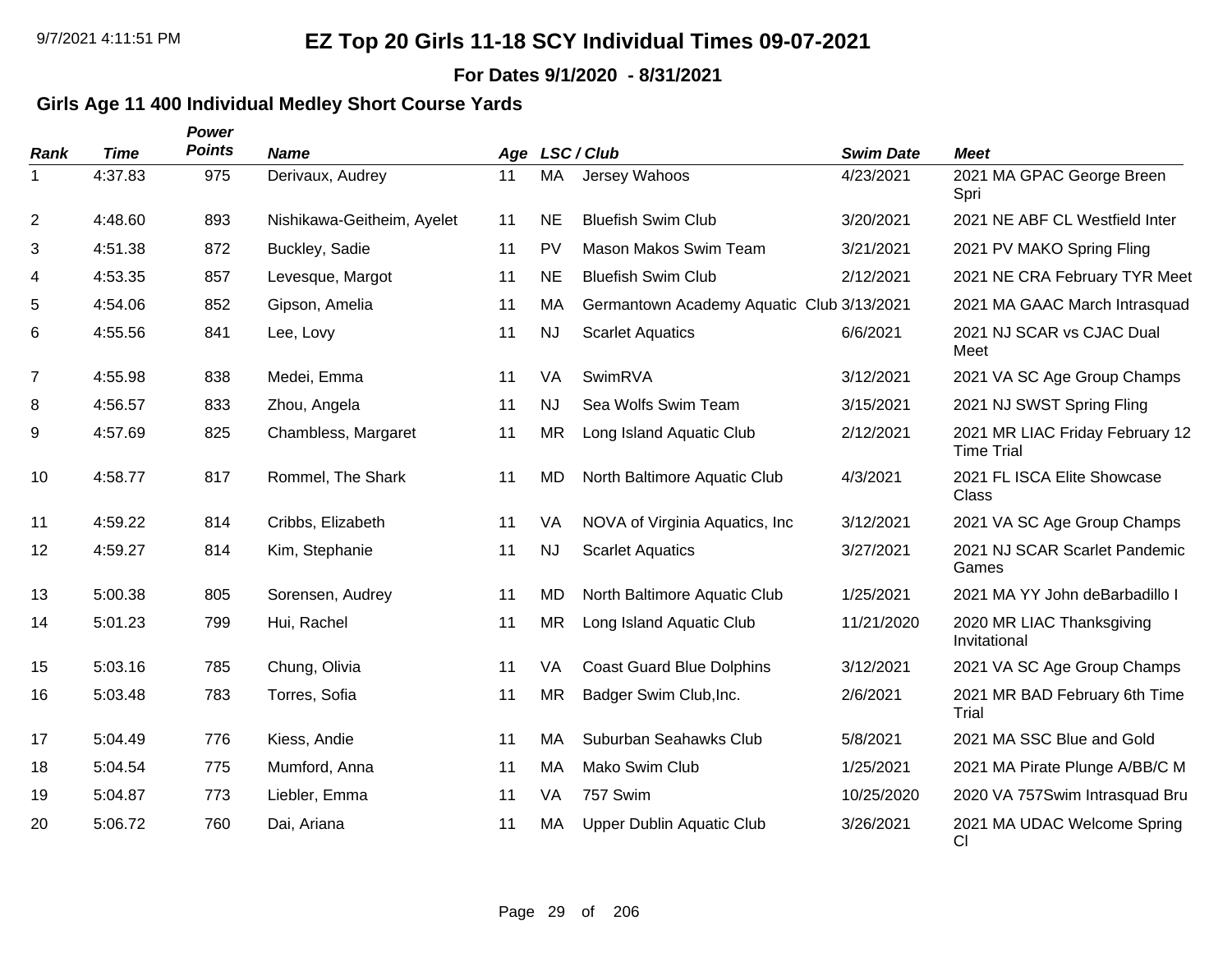#### **For Dates 9/1/2020 - 8/31/2021**

### **Girls Age 12 50 Freestyle Short Course Yards**

| <b>Rank</b>    | <b>Time</b> | Power<br><b>Points</b> | <b>Name</b>         | Age               |                | LSC / Club                                              | <b>Swim Date</b> | <b>Meet</b>                                      |
|----------------|-------------|------------------------|---------------------|-------------------|----------------|---------------------------------------------------------|------------------|--------------------------------------------------|
| 1              | 24.63       | 843                    | Gregory, Elizabeth  | $12 \overline{ }$ | VA             | Williamsburg Aquatic Club                               | 3/11/2021        | 2021 VA SC Age Group Champs                      |
| $\overline{c}$ | 24.69       | 838                    | Hinson, Kaliyah     | 12                | MA             | York YMCA                                               | 12/6/2020        | 2020 MA TYR Brian Gunn champi                    |
| 3              | 24.79       | 829                    | Roundtree, Charis   | 12                | PV             | The Riptide Swim Team                                   | 3/28/2021        | 2021 PV SC Championship<br>Series- Wave III- FC  |
| 4              | 25.03       | 809                    | Linkonis, Valentina | 12                | VA             | NOVA of Virginia Aquatics, Inc.                         | 3/27/2021        | 2021 FL NCSA Age Group<br><b>Swimming Champs</b> |
| 4              | 25.03       | 809                    | Anderson, Riley     | 12                | <b>CT</b>      | <b>Northeast Connecticut Aquatics</b>                   | 3/31/2021        | 2021 FL ISCA Elite Showcase<br>Class             |
| 6              | 25.06       | 806                    | Bateman, Hannah     | 12                | <b>NJ</b>      | Peddie Aquatic Association                              | 3/13/2021        | 2021 NJ PAA Peddie PSL #1                        |
| $\overline{7}$ | 25.19       | 795                    | Collins, Kali       | 12                | MA             | Jersey Wahoos                                           | 3/14/2021        | 2021 MA KA Junior Keystone Cla                   |
| 8              | 25.24       | 791                    | Dobrydney, Claire   | 12                | <b>PV</b>      | Mason Makos Swim Team                                   | 12/13/2020       | 2020 PV MAKO Holiday<br>Invitational             |
| 9              | 25.33       | 784                    | Bryan, Elizabeth    | 12                | <b>PV</b>      | <b>Machine Aquatics</b>                                 | 3/28/2021        | 2021 PV SC Championship<br>Series- Wave III- FC  |
| 9              | 25.33       | 784                    | Kunze, Sarah        | 12                | N <sub>l</sub> | Unattached                                              | 11/19/2020       | 2020 NI OB Girls Sec V Class A                   |
| 11             | 25.34       | 783                    | Sellars, Kenzie     | 12                | <b>NE</b>      | <b>Upper Valley Aquatic Club</b>                        | 11/7/2020        | 2020 NE CL UVAC Dorsi Raynolds                   |
| 12             | 25.36       | 781                    | Richardson, Davia   | 12                | <b>MR</b>      | <b>Middies Wave Ryders</b>                              | 4/18/2021        | 2021 MR YMID Sprint Pentathlon                   |
| 13             | 25.37       | 780                    | Vernon, Ally        | 12                | VA             | <b>Quest Swimming</b>                                   | 9/27/2020        | 2020 VA Quest Fall Intrasquad                    |
| 14             | 25.38       | 779                    | Workman, Molly      | 12                | MA             | Nittany Lion Aquatic Club                               | 10/16/2020       | 2020 MA KA Fall Closed Invite                    |
| 14             | 25.38       | 779                    | Liebler, Emma       | 12                | VA             | 757 Swim                                                | 3/11/2021        | 2021 VA SC Age Group Champs                      |
| 16             | 25.47 r     | 772                    | Callis, Emerson     | 12                | VA             | <b>Quest Swimming</b>                                   | 3/31/2021        | 2021 FL ISCA Elite Showcase<br>Class             |
| 17             | 25.51       | 768                    | Williams, Vikki     | 12                | <b>MA</b>      | Unattached                                              | 3/14/2021        | 2021 MA KA Junior Keystone Cla                   |
| 18             | 25.59       | 762                    | Ismailova, Diana    | 12                | VA             | Virginia Gators                                         | 3/13/2021        | 2021 VA SC Age Group Champs                      |
| 18             | 25.59       | 762                    | Huntress, Maya      | 12                | N <sub>l</sub> | <b>Buffalo Area Aquatic Club</b>                        | 11/14/2020       | 2020 NI BAAC Intra-squad 2                       |
| 18             | 25.59       | 762                    | Vanyo, Sofie        | 12                | VA             | <b>Cavalier Aquatics/Piedmont Family</b><br><b>YMCA</b> | 3/27/2021        | 2021 FL NCSA Age Group<br>Swimming Champs        |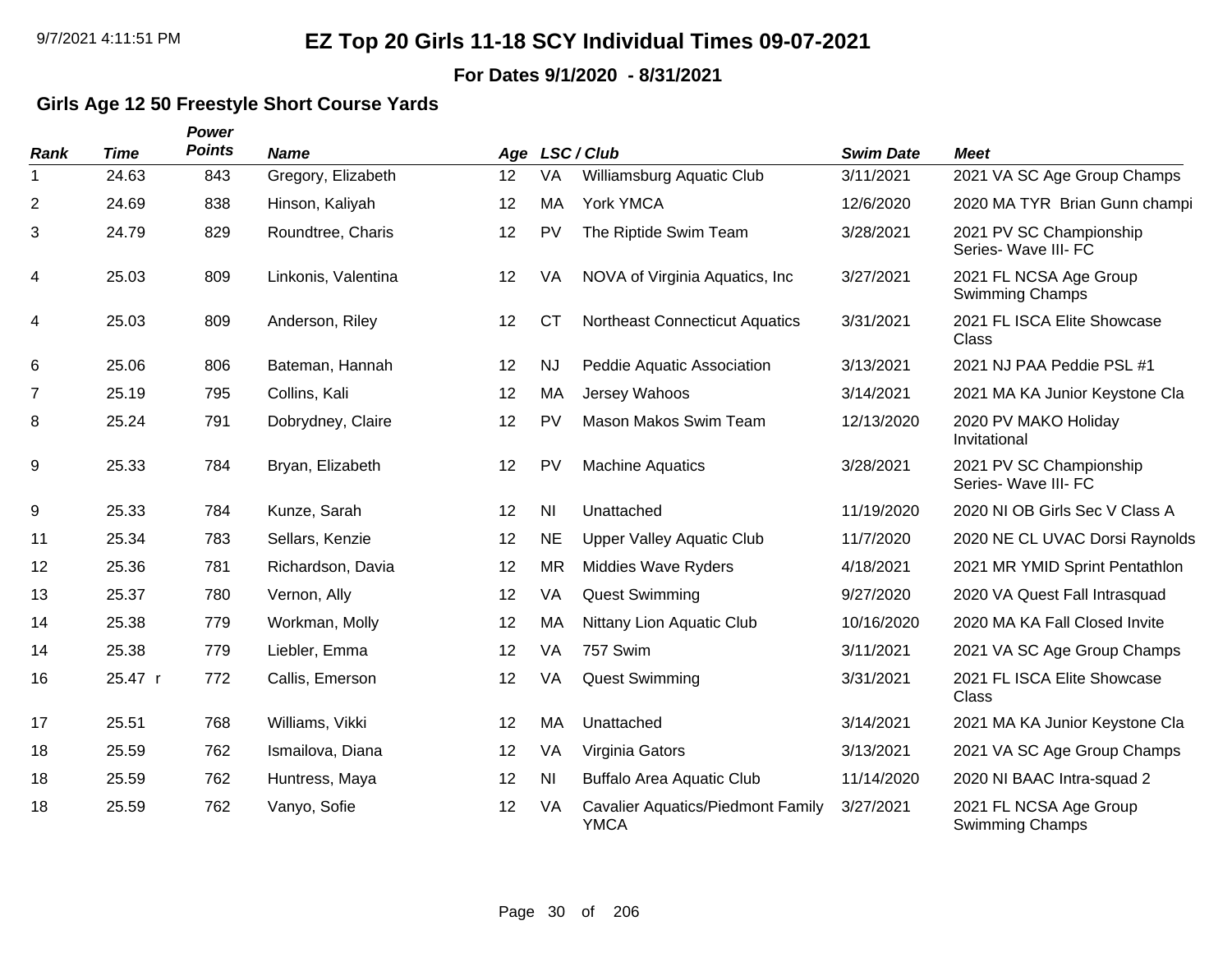#### **For Dates 9/1/2020 - 8/31/2021**

### **Girls Age 12 100 Freestyle Short Course Yards**

| Rank           | <b>Time</b> | Power<br><b>Points</b> | <b>Name</b>               |    |           | Age LSC/Club                                            | <b>Swim Date</b> | <b>Meet</b>                                      |
|----------------|-------------|------------------------|---------------------------|----|-----------|---------------------------------------------------------|------------------|--------------------------------------------------|
| 1              | 53.16       | 860                    | Gregory, Elizabeth        | 12 | VA        | Williamsburg Aquatic Club                               | 3/11/2021        | 2021 VA SC Age Group Champs                      |
| $\overline{2}$ | 53.85       | 829                    | Zipagan, Jacqueline Marie | 12 | <b>NE</b> | <b>Bluefish Swim Club</b>                               | 8/8/2021         | 2021 NE CRA TYR SCM August<br>Tri                |
| 3              | 53.92       | 826                    | Roundtree, Charis         | 12 | <b>PV</b> | The Riptide Swim Team                                   | 3/26/2021        | 2021 PV SC Championship<br>Series- Wave III- FC  |
| 4              | 54.27       | 810                    | Mellinger, Ashley         | 12 | MA        | Lancaster Aquatic Club                                  | 3/27/2021        | 2021 MA Senior Keystone Classi                   |
| 5              | 54.37       | 806                    | Bryan, Elizabeth          | 12 | <b>PV</b> | <b>Machine Aquatics</b>                                 | 3/26/2021        | 2021 PV SC Championship<br>Series- Wave III- FC  |
| 6              | 54.59       | 796                    | Dobrydney, Claire         | 12 | PV        | Mason Makos Swim Team                                   | 3/12/2021        | 2021 PV MAKO Spring Showcase                     |
| 7              | 54.72 r     | 791                    | Hinson, Kaliyah           | 12 | MA        | York YMCA                                               | 4/11/2021        | 2021 MA AP YMCA Swimming<br>Festi                |
| 8              | 54.96       | 780                    | Bateman, Hannah           | 12 | <b>NJ</b> | Peddie Aquatic Association                              | 3/21/2021        | 2021 NJ PAA Peddie PSL #2                        |
| 9              | 55.03 r     | 777                    | Collins, Kali             | 12 | <b>MA</b> | Jersey Wahoos                                           | 3/14/2021        | 2021 MA KA Junior Keystone Cla                   |
| 10             | 55.04       | 777                    | Vanyo, Sofie              | 12 | VA        | <b>Cavalier Aquatics/Piedmont Family</b><br><b>YMCA</b> | 3/24/2021        | 2021 FL NCSA Age Group<br><b>Swimming Champs</b> |
| 11             | 55.16       | 772                    | Liebler, Emma             | 12 | VA        | 757 Swim                                                | 3/11/2021        | 2021 VA SC Age Group Champs                      |
| 12             | 55.21       | 770                    | Workman, Molly            | 12 | MA        | Nittany Lion Aquatic Club                               | 10/17/2020       | 2020 MA KA Fall Closed Invite                    |
| 13             | 55.29 r     | 766                    | Callis, Emerson           | 12 | VA        | <b>Quest Swimming</b>                                   | 3/31/2021        | 2021 FL ISCA Elite Showcase<br>Class             |
| 14             | 55.41       | 761                    | Shnowske, Anna            | 12 | VA        | 757 Swim                                                | 12/6/2020        | 2020 VA 757- TIDE Dec Dual                       |
| 15             | 55.51       | 757                    | Ismailova, Diana          | 12 | VA        | Virginia Gators                                         | 3/14/2021        | 2021 VA SC Age Group Champs                      |
| 16             | 55.55       | 755                    | Vernon, Ally              | 12 | VA        | <b>Quest Swimming</b>                                   | 9/27/2020        | 2020 VA Quest Fall Intrasquad                    |
| 16             | 55.55       | 755                    | Richardson, Davia         | 12 | <b>MR</b> | <b>Middies Wave Ryders</b>                              | 3/12/2021        | 2021 MR BGNW 14-Under Winter<br>Championship     |
| 18             | 55.56       | 755                    | McCoyd, Alaina            | 12 | <b>MD</b> | Fox Swim Club                                           | 3/19/2021        | 2021 MD FOX Championship<br>Invitational         |
| 19             | 55.60       | 753                    | Scime, Alex               | 12 | MA        | Unattached                                              | 3/12/2021        | 2021 MA KA Junior Keystone Cla                   |
| 20             | 55.61 r     | 752                    | Golden, Lauren            | 12 | <b>NI</b> | <b>Buffalo Area Aquatic Club</b>                        | 4/24/2021        | 2021 NI Spring Invitation 11-1                   |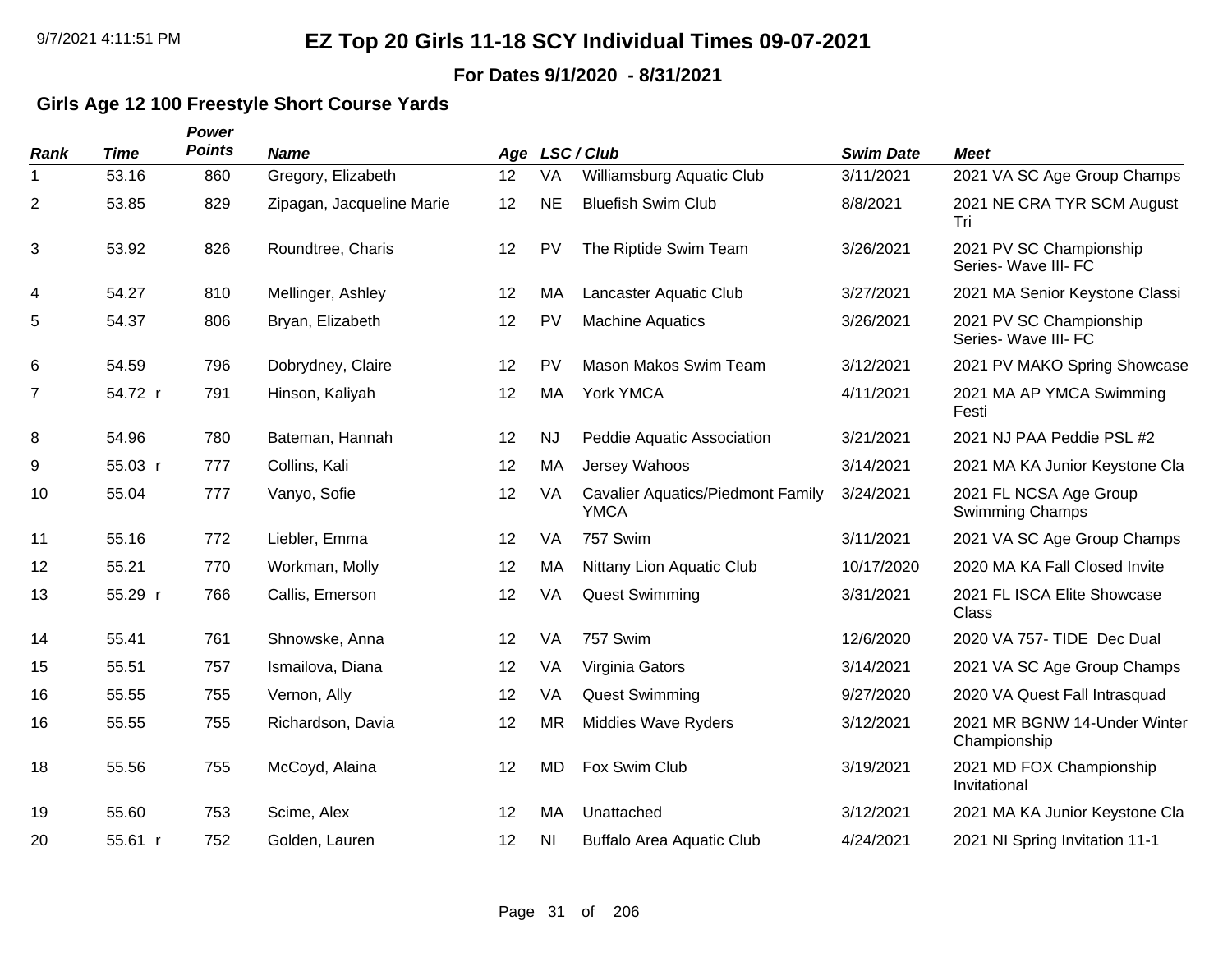**For Dates 9/1/2020 - 8/31/2021**

### **Girls Age 12 200 Freestyle Short Course Yards**

*Power*

| Rank           | <b>Time</b> | <b>Points</b> | <b>Name</b>               |    |           | Age LSC/Club                                            | <b>Swim Date</b> | <b>Meet</b>                                      |
|----------------|-------------|---------------|---------------------------|----|-----------|---------------------------------------------------------|------------------|--------------------------------------------------|
| 1              | 1:55.33     | 861           | Shnowske, Anna            | 12 | VA        | 757 Swim                                                | 11/15/2020       | 2020 VA 757Swim Intrasquad No                    |
| $\overline{2}$ | 1:55.97     | 847           | Gregory, Elizabeth        | 12 | VA        | Williamsburg Aquatic Club                               | 3/12/2021        | 2021 VA SC Age Group Champs                      |
| 3              | 1:56.50     | 834           | Callis, Emerson           | 12 | VA        | <b>Quest Swimming</b>                                   | 4/3/2021         | 2021 FL ISCA Elite Showcase<br>Class             |
| 4              | 1:57.23     | 818           | Mellinger, Ashley         | 12 | MA        | Lancaster Aquatic Club                                  | 3/13/2021        | 2021 MA KA Junior Keystone Cla                   |
| 5              | 1:57.53     | 811           | Vanyo, Sofie              | 12 | VA        | <b>Cavalier Aquatics/Piedmont Family</b><br><b>YMCA</b> | 3/25/2021        | 2021 FL NCSA Age Group<br><b>Swimming Champs</b> |
| 6              | 1:58.50     | 789           | Watts, Emma               | 12 | PV        | The Fish                                                | 3/27/2021        | 2021 PV SC Championship<br>Series- Wave III- CM  |
| $\overline{7}$ | 1:58.70     | 784           | Williams, Vikki           | 12 | MA        | Unattached                                              | 3/13/2021        | 2021 MA KA Junior Keystone Cla                   |
| 8              | 1:58.96     | 779           | Bonanno, Ashlyn           | 12 | VA        | NOVA of Virginia Aquatics, Inc.                         | 3/12/2021        | 2021 VA SC Age Group Champs                      |
| 9              | 1:59.33     | 770           | Moulson, Vivian           | 12 | <b>NE</b> | <b>Crimson Aquatics</b>                                 | 3/6/2021         | 2021 NE CRIMSON AQUATICS<br>March                |
| 10             | 1:59.52     | 766           | Cassidy, Mad Dog          | 12 | MA        | Greater Philadelphia Aquatic Club                       | 2/27/2021        | 2021 MA JW Feb 2021 Dual with                    |
| 11             | 1:59.86     | 759           | Kuang, Gloria             | 12 | PV        | Dragon Swim Team                                        | 11/14/2020       | 2020 PV Fall Frenzy 12&U<br>Invitational         |
| 12             | 1:59.92     | 757           | Collins, Kali             | 12 | MA        | Jersey Wahoos                                           | 3/13/2021        | 2021 MA KA Junior Keystone Cla                   |
| 13             | 1:59.99     | 756           | Grimes, Miller            | 12 | VA        | Virginia Gators                                         | 4/3/2021         | 2021 FL ISCA Elite Showcase<br>Class             |
| 14             | 2:00.26     | 750           | Blough, Madelyn           | 12 | MA        | <b>Keystone Aquatics</b>                                | 3/13/2021        | 2021 MA KA Junior Keystone Cla                   |
| 15             | 2:00.35     | 748           | Bryan, Elizabeth          | 12 | <b>PV</b> | <b>Machine Aquatics</b>                                 | 3/27/2021        | 2021 PV SC Championship<br>Series- Wave III- FC  |
| 16             | 2:00.63     | 742           | Liebler, Emma             | 12 | VA        | 757 Swim                                                | 3/12/2021        | 2021 VA SC Age Group Champs                      |
| 17             | 2:00.66     | 741           | Zipagan, Jacqueline Marie | 12 | <b>NE</b> | <b>Bluefish Swim Club</b>                               | 8/7/2021         | 2021 NE CRA TYR SCM August<br>Tri                |
| 18             | 2:00.97     | 734           | Wilbur, Lilla             | 12 | PV        | Nation's Capital Swim Club                              | 3/27/2021        | 2021 PV SC Championship<br>Series- Wave III- FC  |
| 19             | 2:01.20     | 729           | Duffy, Dara               | 12 | VA        | <b>Tide Swimming</b>                                    | 9/26/2020        | 2020 VA TIDE Intrasquad<br><b>WELCOM</b>         |
| 20             | 2:01.37     | 726           | Vercollone, Ava           | 12 | <b>MD</b> | North Baltimore Aquatic Club                            | 2/20/2021        | 2021 MA York Y Winter Invite                     |
|                |             |               |                           |    |           |                                                         |                  |                                                  |

Page 32 of 206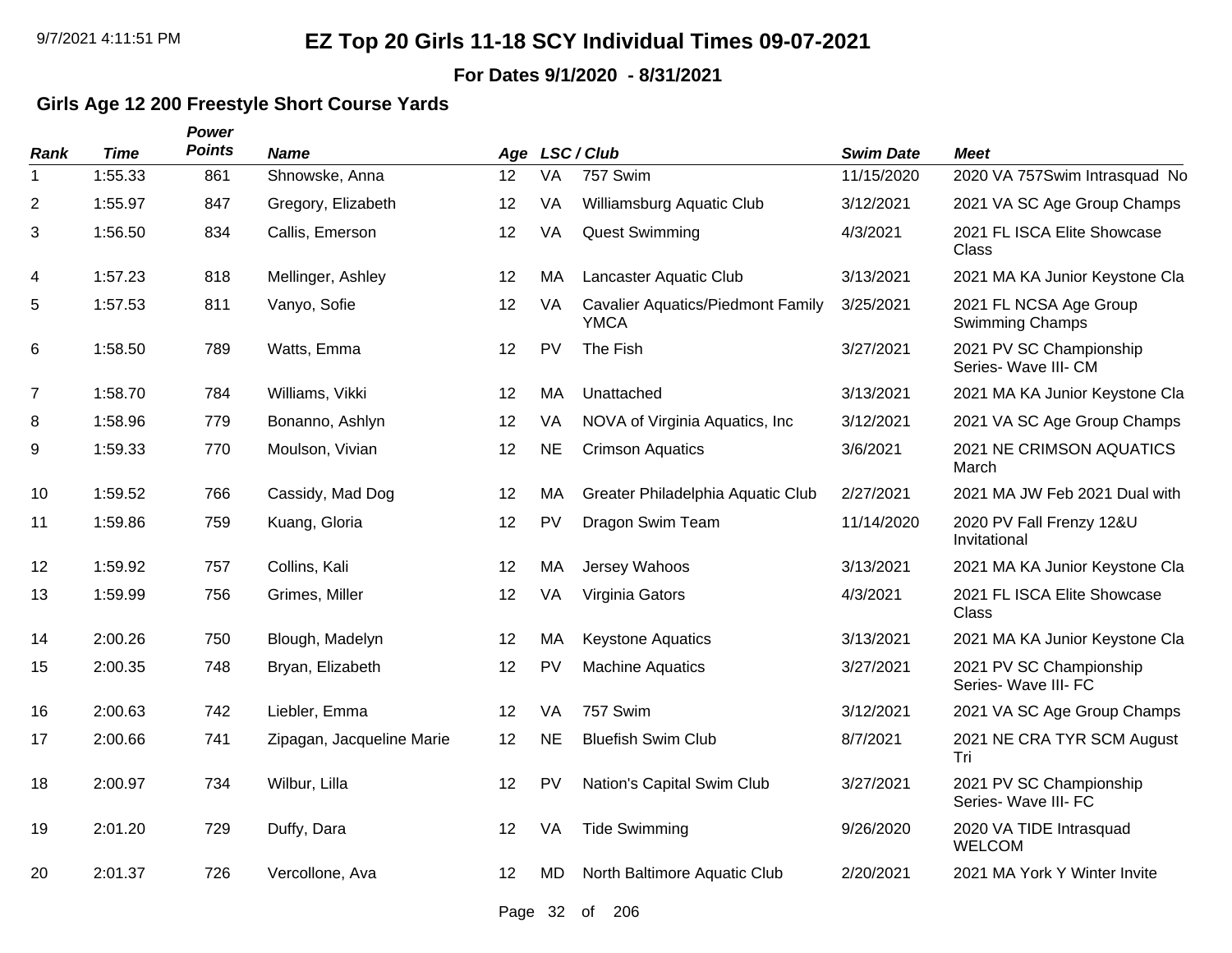#### **For Dates 9/1/2020 - 8/31/2021**

### **Girls Age 12 500 Freestyle Short Course Yards**

| Rank | <b>Time</b> | Power<br><b>Points</b> | <b>Name</b>         |    |           | Age LSC/Club                                            | <b>Swim Date</b> | <b>Meet</b>                                      |
|------|-------------|------------------------|---------------------|----|-----------|---------------------------------------------------------|------------------|--------------------------------------------------|
| 1    | 5:05.51     | 874                    | Vanyo, Sofie        | 12 | VA        | <b>Cavalier Aquatics/Piedmont Family</b><br><b>YMCA</b> | 3/11/2021        | 2021 VA SC Age Group Champs                      |
| 2    | 5:05.63     | 873                    | Gregory, Elizabeth  | 12 | VA        | Williamsburg Aquatic Club                               | 3/11/2021        | 2021 VA SC Age Group Champs                      |
| 3    | 5:08.34     | 848                    | Callis, Emerson     | 12 | VA        | <b>Quest Swimming</b>                                   | 4/1/2021         | 2021 FL ISCA Elite Showcase<br><b>Class</b>      |
| 4    | 5:10.98     | 825                    | Mellinger, Ashley   | 12 | MA        | Lancaster Aquatic Club                                  | 3/12/2021        | 2021 MA KA Junior Keystone Cla                   |
| 5    | 5:12.38     | 813                    | Watts, Emma         | 12 | <b>PV</b> | The Fish                                                | 3/25/2021        | 2021 PV SC Championship<br>Series- Wave III- CM  |
| 6    | 5:17.38     | 769                    | Shnowske, Anna      | 12 | VA        | 757 Swim                                                | 12/4/2020        | 2020 VA 757- TIDE Dec Dual                       |
| 7    | 5:17.45     | 769                    | Dobrydney, Claire   | 12 | PV        | Mason Makos Swim Team                                   | 2/27/2021        | 2021 PV MAKO February<br>Invitational            |
| 8    | 5:18.44     | 760                    | Gipson, Amelia      | 12 | MA        | Germantown Academy Aquatic Club 5/16/2021               |                  | 2021 MA GAAC MAYFLOWER<br><b>INTRASQ</b>         |
| 9    | 5:21.23     | 737                    | Grimes, Miller      | 12 | VA        | Virginia Gators                                         | 4/1/2021         | 2021 FL ISCA Elite Showcase<br>Class             |
| 10   | 5:21.49     | 734                    | Chambless, Margaret | 12 | <b>MR</b> | Long Island Aquatic Club                                | 3/26/2021        | 2021 FL NCSA Age Group<br><b>Swimming Champs</b> |
| 11   | 5:21.99     | 730                    | Collins, Kali       | 12 | MA        | Jersey Wahoos                                           | 1/29/2021        | 2021 MA JW and GPAC IMX Dual                     |
| 12   | 5:22.01     | 730                    | Anderson, Samantha  | 12 | <b>MR</b> | Long Island Aquatic Club                                | 2/14/2021        | 2021 MR LIAC Sunday February<br>14 Time Trial    |
| 13   | 5:22.13     | 729                    | Mumford, Anna       | 12 | MA        | Mako Swim Club                                          | 4/9/2021         | 2021 FL B&G Clubs National<br>Championships      |
| 14   | 5:22.58     | 725                    | Hastings, Clara     | 12 | PV        | <b>Potomac Marlins</b>                                  | 1/16/2021        | 2021 PV Potomac Marlins January                  |
| 15   | 5:22.88     | 723                    | Moulson, Vivian     | 12 | <b>NE</b> | <b>Crimson Aquatics</b>                                 | 2/20/2021        | 2021 NE CRIMSON 11-14<br>Crimson                 |
| 16   | 5:24.40     | 710                    | Cassidy, Mad Dog    | 12 | MA        | Greater Philadelphia Aquatic Club                       | 1/29/2021        | 2021 MA JW and GPAC IMX Dual                     |
| 17   | 5:24.46     | 710                    | Bonanno, Ashlyn     | 12 | VA        | NOVA of Virginia Aquatics, Inc.                         | 1/16/2021        | 2021 VA NOVA January Jubilee                     |
| 18   | 5:24.53     | 709                    | Shaps, Katie        | 12 | VA        | <b>Cavalier Aquatics/Piedmont Family</b><br><b>YMCA</b> | 3/11/2021        | 2021 VA SC Age Group Champs                      |
| 19   | 5:24.56     | 709                    | Williams, Vikki     | 12 | MA        | Unattached                                              | 3/12/2021        | 2021 MA KA Junior Keystone Cla                   |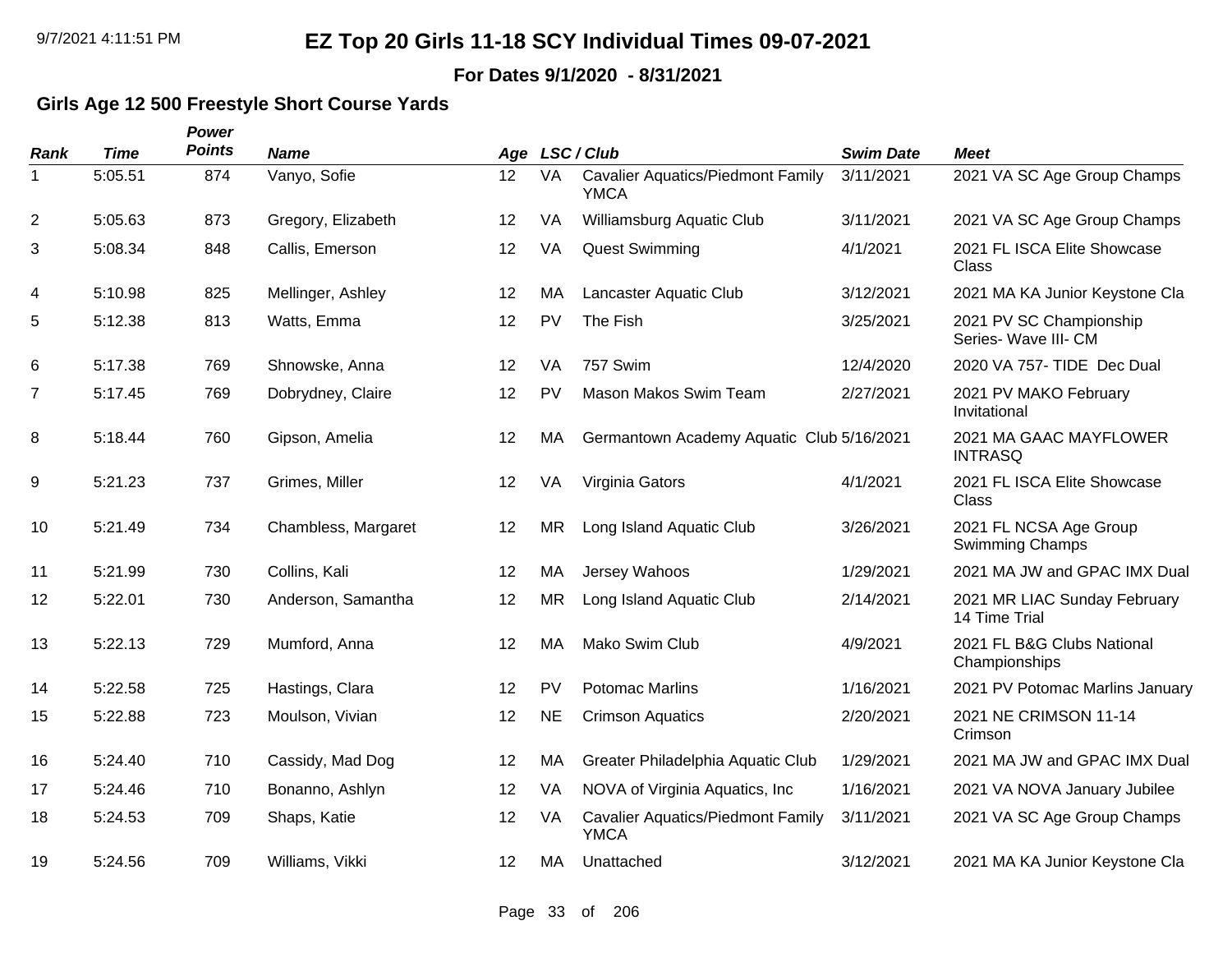|    | 9/7/2021 4:11:51 PM            |     |             |  |  |       | EZ Top 20 Girls 11-18 SCY Individual Times 09-07-2021 |           |                             |  |  |
|----|--------------------------------|-----|-------------|--|--|-------|-------------------------------------------------------|-----------|-----------------------------|--|--|
|    | For Dates 9/1/2020 - 8/31/2021 |     |             |  |  |       |                                                       |           |                             |  |  |
| 20 | 5:25.16                        | 704 | Gao, Sophia |  |  | 12 AD | Clifton Park-Halfmoon Piranhas                        | 7/23/2021 | 2021 AD Piranhas Time Trial |  |  |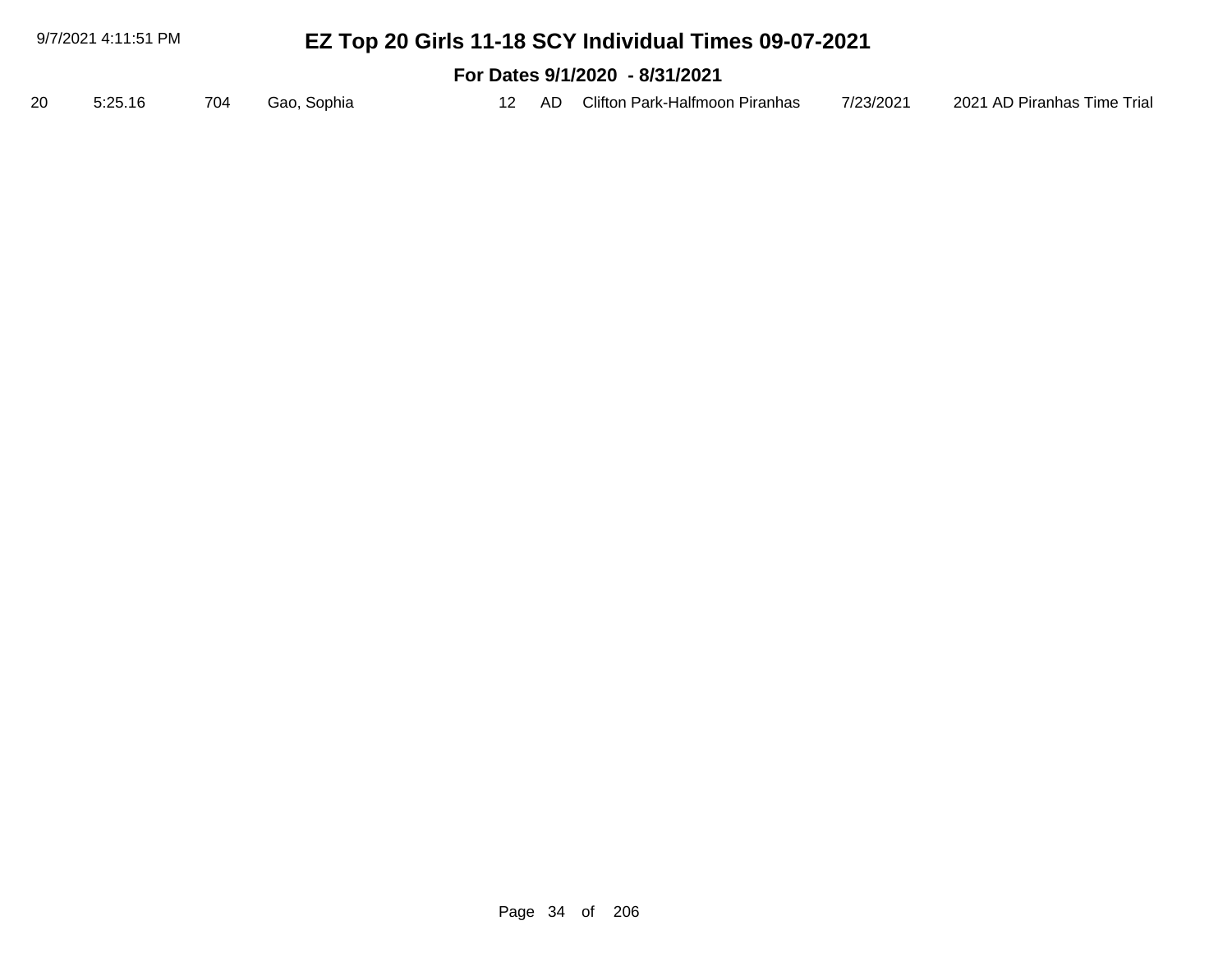#### **For Dates 9/1/2020 - 8/31/2021**

### **Girls Age 12 1000 Freestyle Short Course Yards**

| <b>Rank</b>    | <b>Time</b> | Power<br><b>Points</b> | <b>Name</b>        | Age |                | LSC / Club                                              | <b>Swim Date</b> | <b>Meet</b>                                          |
|----------------|-------------|------------------------|--------------------|-----|----------------|---------------------------------------------------------|------------------|------------------------------------------------------|
| 1              | 10:30.49    | 912                    | Gregory, Elizabeth | 12  | VA             | Williamsburg Aquatic Club                               | 3/31/2021        | 2021 FL ISCA Elite Showcase<br>Class                 |
| $\overline{c}$ | 10:42.55    | 863                    | Callis, Emerson    | 12  | VA             | <b>Quest Swimming</b>                                   | 3/11/2021        | 2021 VA SC Age Group Champs                          |
| 3              | 10:46.67    | 847                    | Vanyo, Sofie       | 12  | VA             | <b>Cavalier Aquatics/Piedmont Family</b><br><b>YMCA</b> | 12/4/2020        | 2020 VA CA-Y -LY Dual Meet                           |
| 4              | 10:56.79    | 807                    | Mellinger, Ashley  | 12  | MA             | Lancaster Aquatic Club                                  | 1/29/2021        | 2021 MA KA Winter Invitational                       |
| 5              | 11:07.27    | 767                    | Anderson, Samantha | 12  | <b>MR</b>      | Long Island Aquatic Club                                | 2/12/2021        | 2021 MR LIAC Friday February 12<br><b>Time Trial</b> |
| 6              | 11:08.18    | 764                    | Kulier, Kayla      | 12  | <b>MR</b>      | Long Island Express                                     | 3/5/2021         | 2021 MR LIE Friday March 5 Time<br>Trial             |
| $\overline{7}$ | 11:08.97    | 761                    | Moulson, Vivian    | 12  | <b>NE</b>      | <b>Crimson Aquatics</b>                                 | 2/18/2021        | 2021 NE CRIMSON 11-14<br>Crimson                     |
| 8              | 11:13.98    | 742                    | Abdelal, Noor      | 12  | <b>NE</b>      | <b>Crimson Aquatics</b>                                 | 2/18/2021        | 2021 NE CRIMSON 11-14<br>Crimson                     |
| 9              | 11:14.65    | 740                    | Bonanno, Ashlyn    | 12  | VA             | NOVA of Virginia Aquatics, Inc.                         | 1/22/2021        | 2021 VA NOVA January Distance                        |
| 10             | 11:15.61    | 736                    | Conway, Shannon    | 12  | <b>MD</b>      | North Baltimore Aquatic Club                            | 5/8/2021         | 2021 MA YORK DISTANCE<br><b>INVITE</b>               |
| 11             | 11:21.43    | 715                    | Jones, Riley       | 12  | VA             | NOVA of Virginia Aquatics, Inc.                         | 3/11/2021        | 2021 VA SC Age Group Champs                          |
| 12             | 11:22.22    | 712                    | Kincaid, Kellie    | 12  | PV             | Rockville Montgomery Swim Club                          | 1/23/2021        | 2021 PV New Year Distance Time<br>Trial              |
| 13             | 11:22.41    | 711                    | Shaps, Katie       | 12  | VA             | <b>Cavalier Aquatics/Piedmont Family</b><br><b>YMCA</b> | 1/22/2021        | 2021 VA NOVA January Distance                        |
| 14             | 11:22.86    | 710                    | Wenert, Olivia     | 12  | VA             | <b>Cavalier Aquatics/Piedmont Family</b><br><b>YMCA</b> | 12/4/2020        | 2020 VA CA-Y -LY Dual Meet                           |
| 15             | 11:24.16    | 705                    | Sorensen, Audrey   | 12  | <b>MD</b>      | North Baltimore Aquatic Club                            | 5/8/2021         | 2021 MA YORK DISTANCE<br><b>INVITE</b>               |
| 16             | 11:26.40    | 697                    | McKibbin, Kayden   | 12  | <b>NE</b>      | <b>Crimson Aquatics</b>                                 | 6/25/2021        | 2021 NE BGSC June 25-27 Trials                       |
| 17             | 11:31.77    | 677                    | Ryan, Isabella     | 12  | N <sub>l</sub> | Unattached                                              | 3/5/2021         | 2021 NI BAAC Intrasquad Chance                       |
| 18             | 11:31.96    | 677                    | Shnowske, Anna     | 12  | VA             | 757 Swim                                                | 10/24/2020       | 2020 VA 757Swim Intrasquad Bru                       |
| 19             | 11:33.27    | 672                    | McDonald, Cara     | 12  | <b>MR</b>      | Long Island Aquatic Club                                | 11/8/2020        | 2020 MR LIAC Captains v<br>Lieutenants               |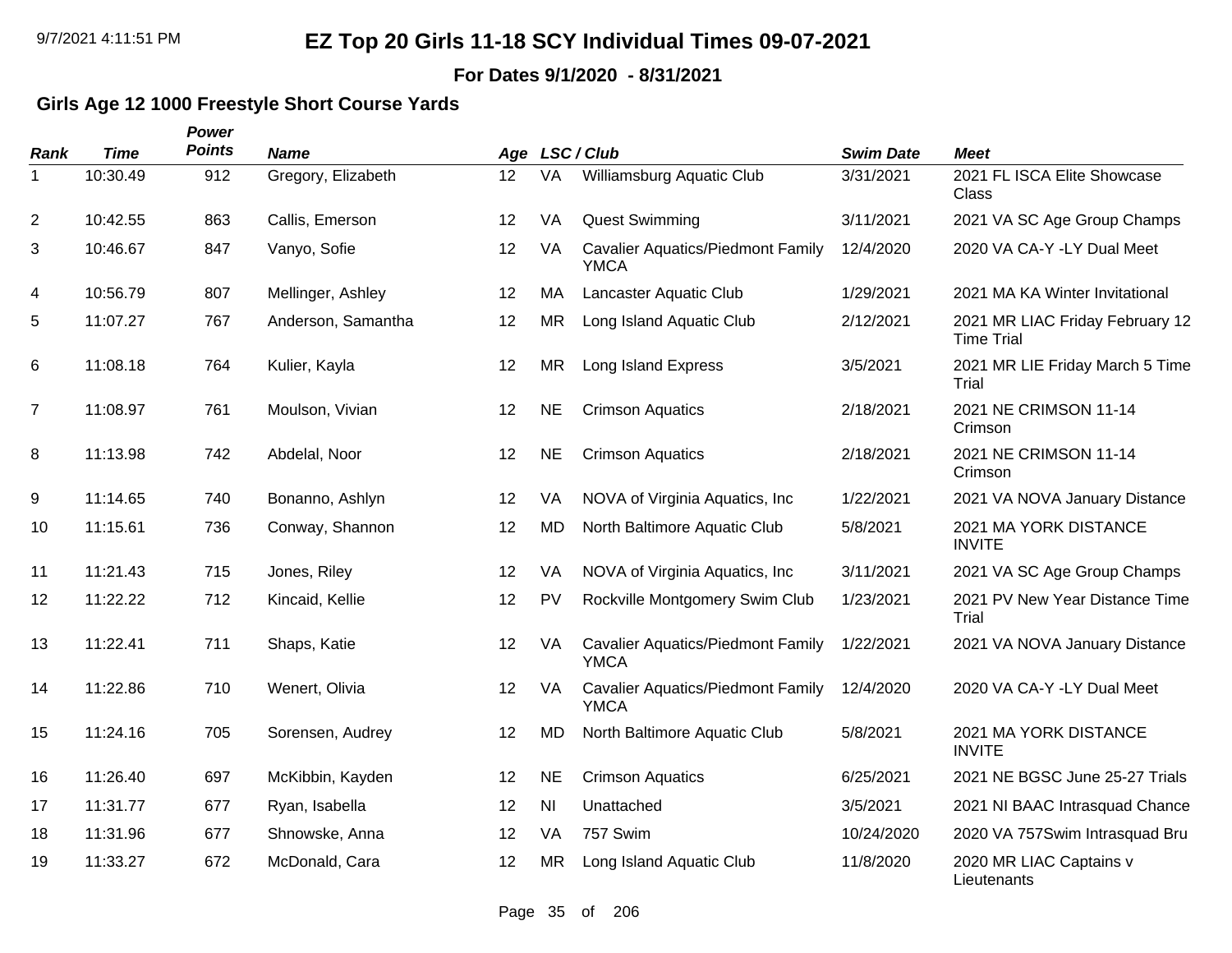| 9/7/2021 4:11:51 PM |          |     |                   |    | EZ Top 20 Girls 11-18 SCY Individual Times 09-07-2021 |          |                                        |
|---------------------|----------|-----|-------------------|----|-------------------------------------------------------|----------|----------------------------------------|
|                     |          |     |                   |    | For Dates 9/1/2020 - 8/31/2021                        |          |                                        |
| 20                  | 11:33.80 | 670 | Rommel, The Shark | 12 | MD North Baltimore Aquatic Club                       | 5/8/2021 | 2021 MA YORK DISTANCE<br><b>INVITE</b> |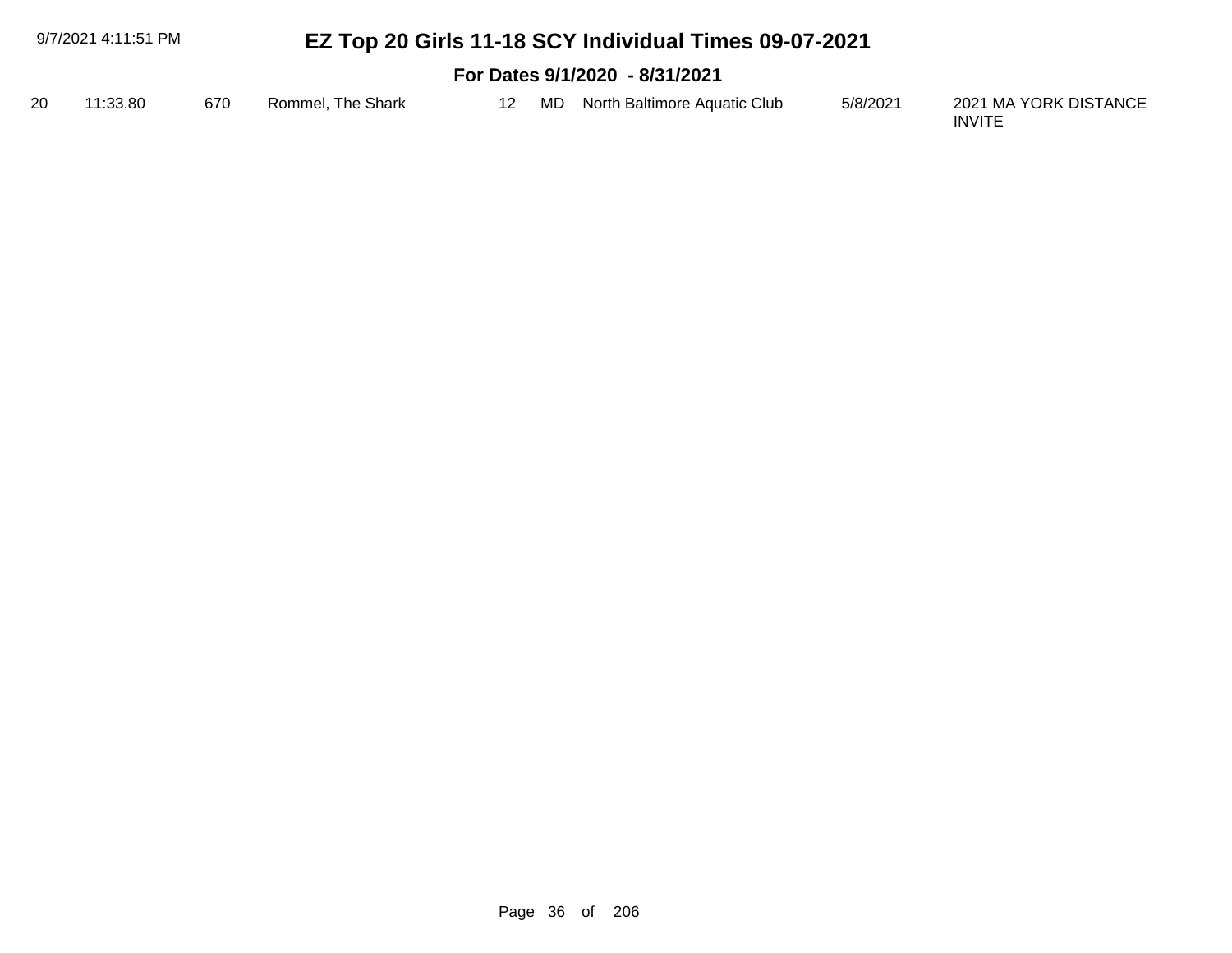**For Dates 9/1/2020 - 8/31/2021**

### **Girls Age 12 1650 Freestyle Short Course Yards**

| Rank           | <b>Time</b> | Power<br><b>Points</b> | <b>Name</b>        |    |                | Age LSC/Club                                            | <b>Swim Date</b> | <b>Meet</b>                                          |
|----------------|-------------|------------------------|--------------------|----|----------------|---------------------------------------------------------|------------------|------------------------------------------------------|
| 1              | 17:55.27    | 862                    | Vanyo, Sofie       | 12 | VA             | <b>Cavalier Aquatics/Piedmont Family</b><br><b>YMCA</b> | 1/22/2021        | 2021 VA NOVA January Distance                        |
| 2              | 18:10.82    | 826                    | Callis, Emerson    | 12 | VA             | <b>Quest Swimming</b>                                   | 1/8/2021         | 2021 VA NOVA New Year's Kick<br>Off                  |
| 3              | 18:15.08    | 817                    | Mellinger, Ashley  | 12 | МA             | Lancaster Aquatic Club                                  | 2/12/2021        | 2021 MA KA Penguin Plunge                            |
| 4              | 18:25.47    | 793                    | Anderson, Samantha | 12 | <b>MR</b>      | Long Island Aquatic Club                                | 2/12/2021        | 2021 MR LIAC Friday February 12<br><b>Time Trial</b> |
| 5              | 18:44.24    | 752                    | Conway, Shannon    | 12 | <b>MD</b>      | North Baltimore Aquatic Club                            | 5/8/2021         | 2021 MA YORK DISTANCE<br><b>INVITE</b>               |
| 6              | 18:45.26    | 750                    | Jones, Riley       | 12 | VA             | NOVA of Virginia Aquatics, Inc.                         | 3/14/2021        | 2021 VA SC Age Group Champs                          |
| $\overline{7}$ | 18:48.35    | 743                    | Gregory, Elizabeth | 12 | VA             | Williamsburg Aquatic Club                               | 1/8/2021         | 2021 VA NOVA New Year's Kick<br>Off                  |
| 8              | 18:54.09    | 730                    | Bonanno, Ashlyn    | 12 | VA             | NOVA of Virginia Aquatics, Inc.                         | 1/8/2021         | 2021 VA NOVA New Year's Kick<br>Off                  |
| 9              | 18:56.06    | 726                    | Sorensen, Audrey   | 12 | <b>MD</b>      | North Baltimore Aquatic Club                            | 5/8/2021         | 2021 MA YORK DISTANCE<br><b>INVITE</b>               |
| 10             | 18:56.25    | 726                    | Shaps, Katie       | 12 | VA             | <b>Cavalier Aquatics/Piedmont Family</b><br><b>YMCA</b> | 1/22/2021        | 2021 VA NOVA January Distance                        |
| 11             | 19:02.42    | 713                    | English, Penelope  | 12 | MA             | <b>Friends Central Aquatics</b>                         | 3/7/2021         | 2021 MA FCA Blue-Gray Classic                        |
| 12             | 19:15.03    | 686                    | Rommel, The Shark  | 12 | <b>MD</b>      | North Baltimore Aquatic Club                            | 5/8/2021         | 2021 MA YORK DISTANCE<br><b>INVITE</b>               |
| 13             | 19:17.65    | 680                    | Bendis, Carley     | 12 | <b>MD</b>      | North Baltimore Aquatic Club                            | 5/8/2021         | 2021 MA YORK DISTANCE<br><b>INVITE</b>               |
| 14             | 19:18.73    | 678                    | Shields, Mackenzie | 12 | ME             | Portland Porpoise Swim Club                             | 7/17/2021        | 2021 ME SEAL SYOA                                    |
| 15             | 19:25.02    | 665                    | Ulintz, Anna       | 12 | AM             | <b>Steel City Aquatics</b>                              | 11/7/2020        | 2020 AM Steel City Turkey<br>Gobbler                 |
| 16             | 19:27.97    | 659                    | Maas, Kaylee       | 12 | N <sub>l</sub> | Victor Swim Club                                        | 4/11/2021        | 2021 NI CL Victor-Velocity Inv                       |
| 17             | 19:28.34    | 658                    | Retzlaff, Claudia  | 12 | <b>MR</b>      | Three Village Swim Club                                 | 1/9/2021         | 2021 MR TVSC Mile Meet Time<br>Trial                 |
| 18             | 19:30.18    | 654                    | McCauley, Lauren   | 12 | <b>MR</b>      | Unattached                                              | 4/3/2021         | CT WRAT v GRYM 13 & Over<br><b>RTC S</b>             |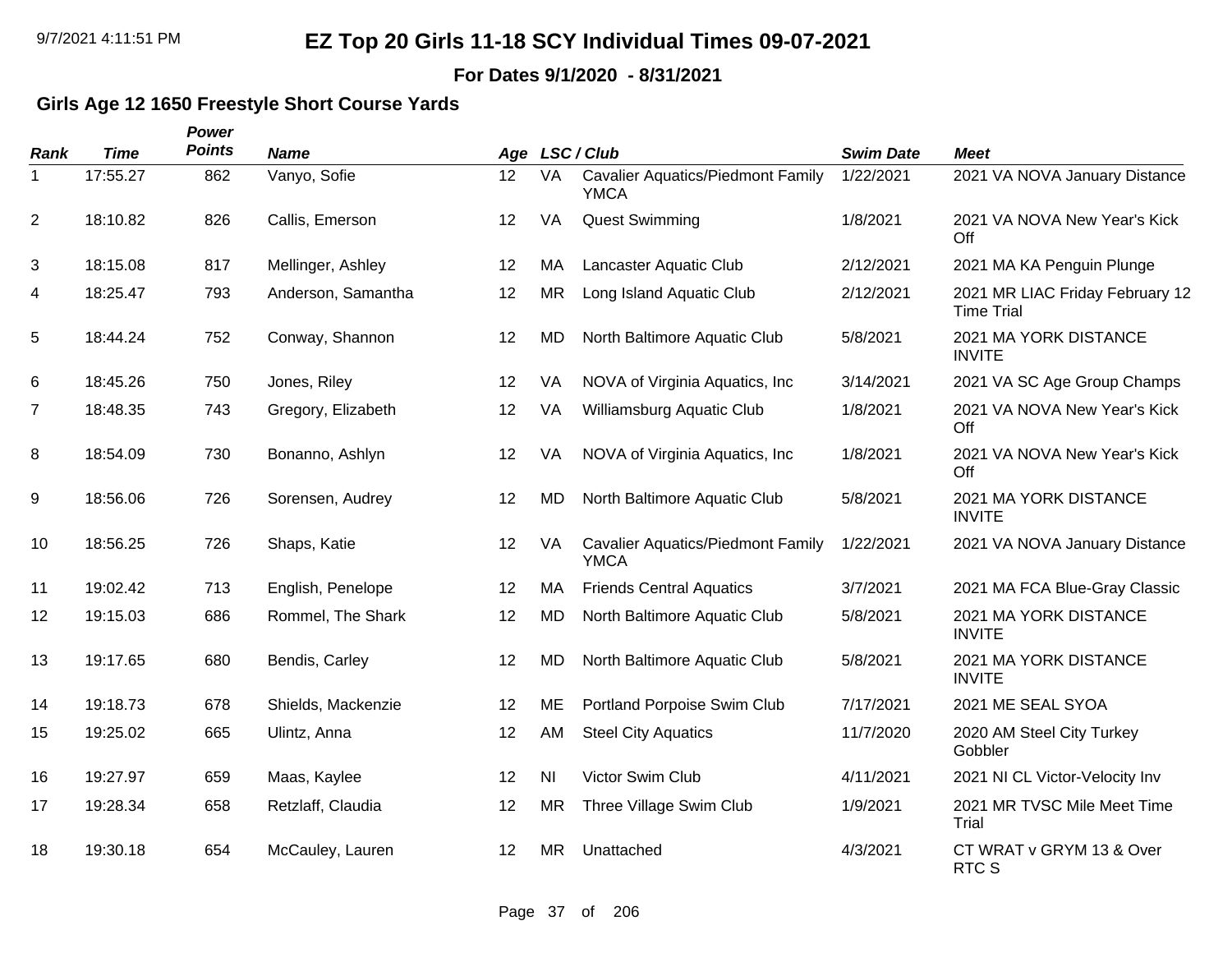| 9/7/2021 4:11:51 PM |          |     |                 |                  | EZ Top 20 Girls 11-18 SCY Individual Times 09-07-2021 |          |                                     |
|---------------------|----------|-----|-----------------|------------------|-------------------------------------------------------|----------|-------------------------------------|
|                     |          |     |                 |                  | For Dates 9/1/2020 - 8/31/2021                        |          |                                     |
| 19                  | 19:34.50 | 645 | Blanco, Karina  | 12 <sup>12</sup> | VA NOVA of Virginia Aquatics, Inc                     | 1/8/2021 | 2021 VA NOVA New Year's Kick<br>Off |
| 20                  | 19:36.52 | 641 | Laramore, Ellie | 12 <sup>12</sup> | VA NOVA of Virginia Aquatics, Inc                     | 1/8/2021 | 2021 VA NOVA New Year's Kick<br>Off |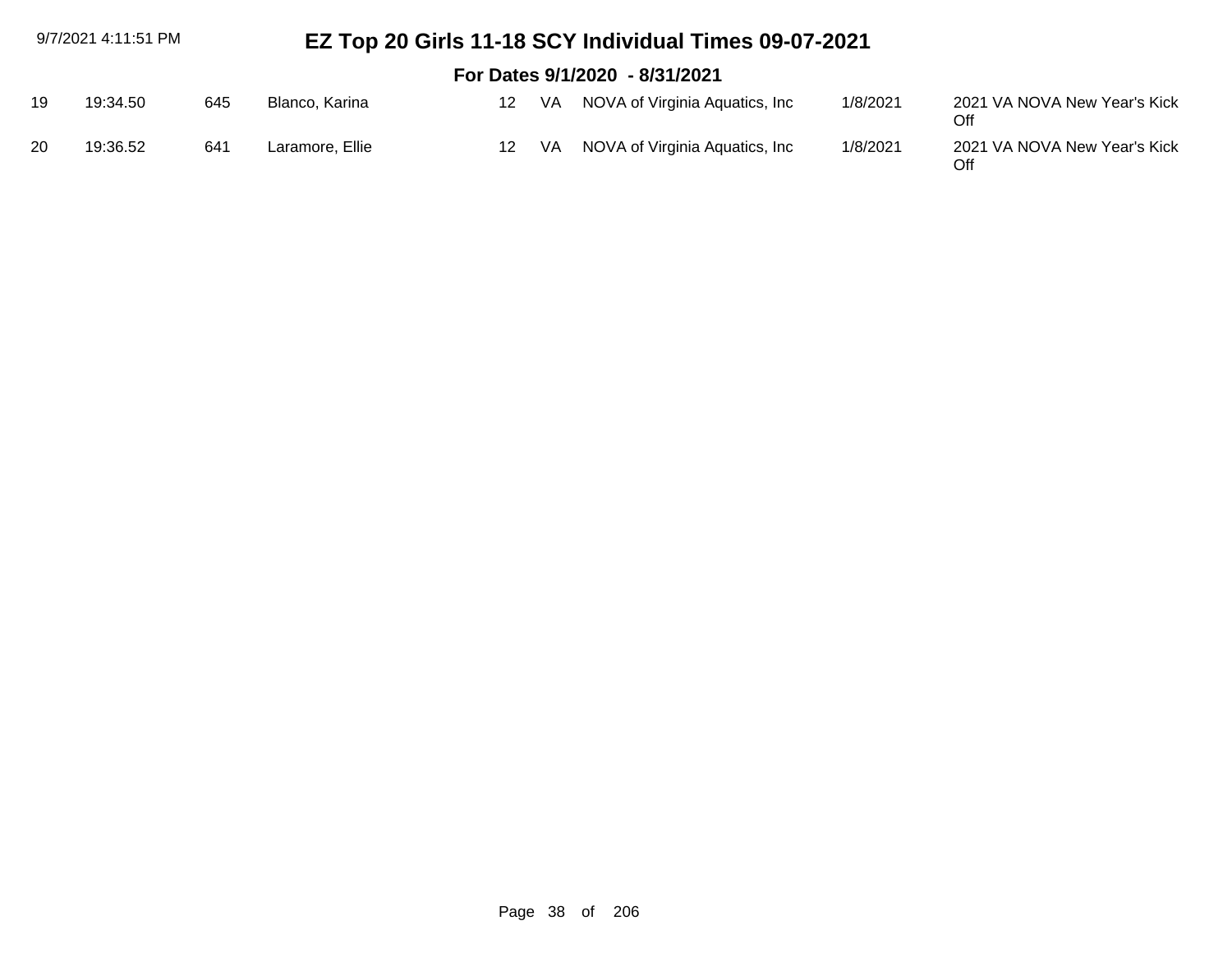**For Dates 9/1/2020 - 8/31/2021**

### **Girls Age 12 50 Backstroke Short Course Yards**

| <b>Rank</b>    | <b>Time</b> | Power<br><b>Points</b> | <b>Name</b>         |         |           | Age LSC/Club                          | <b>Swim Date</b> | <b>Meet</b>                                               |
|----------------|-------------|------------------------|---------------------|---------|-----------|---------------------------------------|------------------|-----------------------------------------------------------|
| 1              | 26.80 r     | 961                    | Bateman, Hannah     | 12      | <b>NJ</b> | Peddie Aquatic Association            | 3/20/2021        | 2021 NJ PAA Peddie PSL #2                                 |
| $\overline{c}$ | 27.87       | 869                    | Roundtree, Charis   | 12      | PV        | The Riptide Swim Team                 | 3/26/2021        | 2021 PV SC Championship<br>Series- Wave III- FC           |
| 3              | 27.98       | 859                    | Schrecongost, Kasey | 12      | AM        | Fox Chapel Killer Whales              | 6/5/2021         | 2021 AM KW Time Trial 6/5                                 |
| 4              | 27.99       | 859                    | Hinds, Virginia     | 12      | PV        | All Star Aquatics                     | 3/26/2021        | 2021 PV SC Championship<br>Series- Wave III- FC           |
| 4              | 27.99       | 859                    | Gregory, Elizabeth  | 12      | VA        | Williamsburg Aquatic Club             | 3/11/2021        | 2021 VA SC Age Group Champs                               |
| 6              | 28.21       | 840                    | Villacis, Sammy     | 12      | <b>NJ</b> | Peddie Aquatic Association            | 11/21/2020       | 2020 NJ PAA Peddie Intrasquad<br>#1                       |
| $\overline{7}$ | 28.51       | 815                    | Deguenther, Emory   | 12      | VA        | NOVA of Virginia Aquatics, Inc.       | 12/13/2020       | 2020 VA NOVA Intrasquad Holida                            |
| 8              | 28.54 r     | 813                    | Golden, Lauren      | 12      | <b>NI</b> | <b>Buffalo Area Aquatic Club</b>      | 5/1/2021         | 2021 NI BAAC Spring Invitation<br>130                     |
| 9              | 28.63       | 805                    | Anderson, Riley     | 12      | <b>CT</b> | <b>Northeast Connecticut Aquatics</b> | 4/1/2021         | 2021 FL ISCA Elite Showcase<br>Class                      |
| 10             | 28.64       | 804                    | Carvalho, Gabby     | 12      | VA        | NOVA of Virginia Aquatics, Inc.       | 3/13/2021        | 2021 VA SC Age Group Champs                               |
| 10             | 28.64       | 804                    | Lo, Molly           | 12      | <b>MA</b> | Suburban Seahawks Club                | 2/20/2021        | 2021 MA FSSC Feb Closed<br>Develo                         |
| 12             | 28.81       | 790                    | Linkonis, Valentina | 12      | VA        | NOVA of Virginia Aquatics, Inc.       | 3/24/2021        | 2021 FL NCSA Age Group<br><b>Swimming Champs</b>          |
| 13             | 28.92       | 782                    | Yan, Maddy          | 12      | <b>MR</b> | Queens Aquatic Club                   | 1/31/2021        | 2021 MR QNS Come to QNS &<br><b>Get Jacked Time Trial</b> |
| 14             | 28.97       | 777                    | Chen, Calista       | 12      | MR        | Long Island Aquatic Club              | 9/19/2020        | 2020 MR LIAC Fall of COVID<br>Invitational                |
| 15             | 28.98       | 777                    | Vernon, Ally        | 12      | VA        | <b>Quest Swimming</b>                 | 9/27/2020        | 2020 VA Quest Fall Intrasquad                             |
| 16             | 29.07       | 769                    | Scime, Alex         | 12      | MA        | Unattached                            | 3/14/2021        | 2021 MA KA Junior Keystone Cla                            |
| 17             | 29.08       | 769                    | Cassidy, Mad Dog    | 12      | MA        | Greater Philadelphia Aquatic Club     | 2/13/2021        | 2021 MA GPAC Feb Intersquad                               |
| 18             | 29.11       | 766                    | Collins, Kali       | 12      | MA        | Jersey Wahoos                         | 3/14/2021        | 2021 MA KA Junior Keystone Cla                            |
| 18             | 29.11       | 766                    | Kass, Morgan        | 12      | <b>PV</b> | <b>Machine Aquatics</b>               | 12/5/2020        | 2020 PV Bumble Bounce Age<br><b>Group Meet</b>            |
| 20             | 29.14       | 764                    | Hinson, Kaliyah     | $12 \,$ | <b>MA</b> | York YMCA                             | 1/24/2021        | 2021 MA YY John deBarbadillo I                            |

Page 39 of 206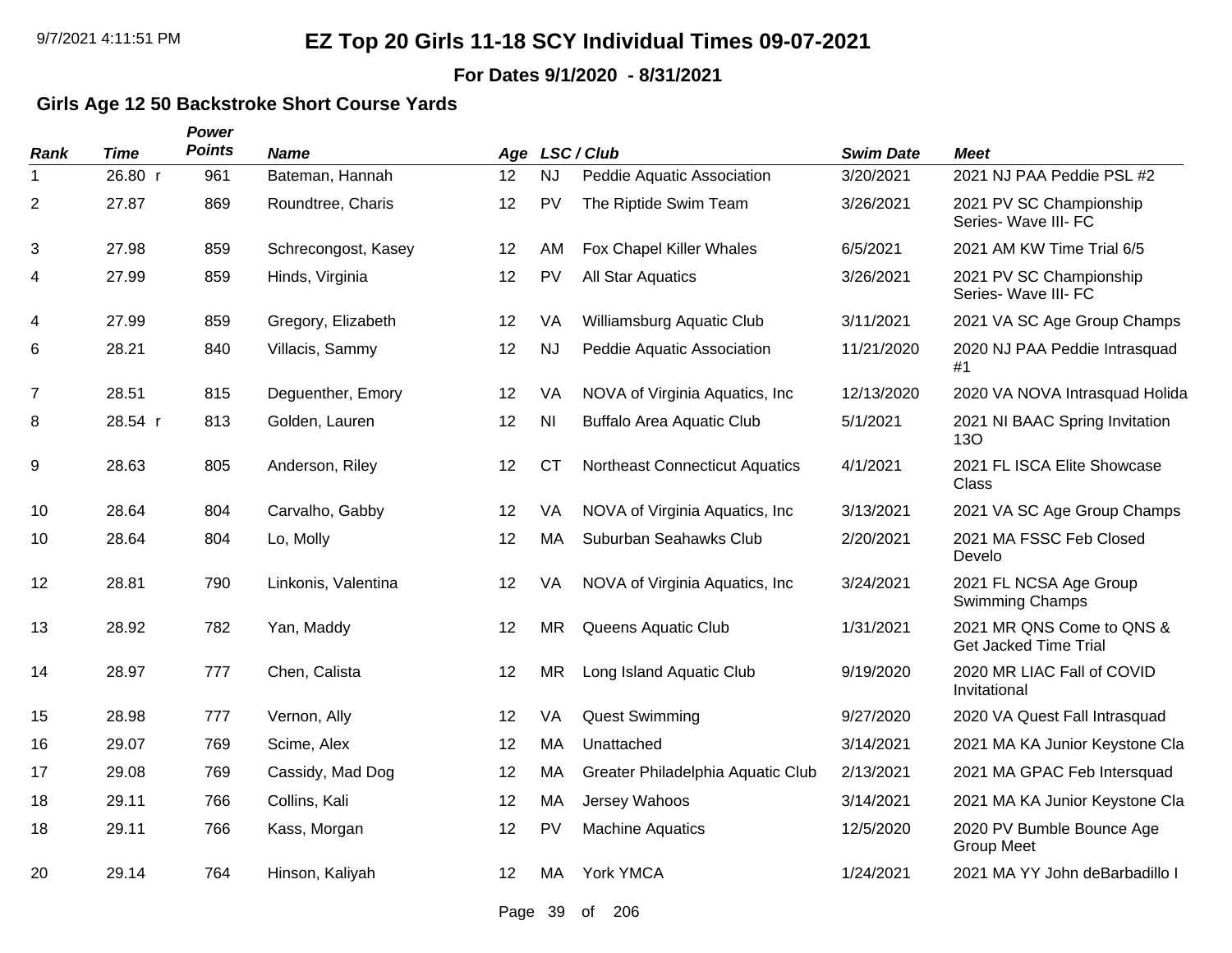**For Dates 9/1/2020 - 8/31/2021**

### **Girls Age 12 100 Backstroke Short Course Yards**

| <b>Rank</b>    | <b>Time</b> | Power<br><b>Points</b> | <b>Name</b>         | Age |                | LSC / Club                                             | <b>Swim Date</b> | <b>Meet</b>                                     |
|----------------|-------------|------------------------|---------------------|-----|----------------|--------------------------------------------------------|------------------|-------------------------------------------------|
| 1              | 57.71       | 921                    | Bateman, Hannah     | 12  | <b>NJ</b>      | Peddie Aquatic Association                             | 3/20/2021        | 2021 NJ PAA Peddie PSL #2                       |
| $\overline{2}$ | 59.80       | 841                    | Villacis, Sammy     | 12  | <b>NJ</b>      | Peddie Aquatic Association                             | 7/16/2021        | 2021 NJ Peddie Invite #2                        |
| 3              | 59.81       | 840                    | Roundtree, Charis   | 12  | <b>PV</b>      | The Riptide Swim Team                                  | 3/27/2021        | 2021 PV SC Championship<br>Series- Wave III- FC |
| 4              | 59.90       | 837                    | Gregory, Elizabeth  | 12  | VA             | Williamsburg Aquatic Club                              | 3/11/2021        | 2021 VA SC Age Group Champs                     |
| 5              | 1:00.11     | 829                    | Carvalho, Gabby     | 12  | VA             | NOVA of Virginia Aquatics, Inc.                        | 3/14/2021        | 2021 VA SC Age Group Champs                     |
| 6              | 1:00.42     | 817                    | Hinds, Virginia     | 12  | <b>PV</b>      | All Star Aquatics                                      | 2/28/2021        | 2021 PV Cherry Blossom Champs                   |
| $\overline{7}$ | 1:00.66     | 808                    | Deguenther, Emory   | 12  | VA             | NOVA of Virginia Aquatics, Inc                         | 12/12/2020       | 2020 VA NOVA Intrasquad Holida                  |
| 8              | 1:01.06     | 794                    | Chen, Calista       | 12  | <b>MR</b>      | Long Island Aquatic Club                               | 9/20/2020        | 2020 MR LIAC Fall of COVID<br>Invitational      |
| 9              | 1:01.20     | 788                    | Mellinger, Ashley   | 12  | MA             | Lancaster Aquatic Club                                 | 3/13/2021        | 2021 MA KA Junior Keystone Cla                  |
| 10             | 1:01.33     | 784                    | Schrecongost, Kasey | 12  | AM             | Fox Chapel Killer Whales                               | 2/18/2021        | 2021 AM KW Team Time Trial                      |
| 11             | 1:01.52     | 777                    | Gussen, Ella        | 12  | <b>CT</b>      | Westport/Weston Family Y Water<br><b>Rat Swim Team</b> | 10/17/2020       | 2020 CT Water Rat ALL In-House<br><b>PINK</b>   |
| 12             | 1:01.66     | 771                    | Vernon, Ally        | 12  | VA             | <b>Quest Swimming</b>                                  | 11/7/2020        | 2020 VA TIDE-QUEST Dual meet                    |
| 13             | 1:01.71     | 770                    | Anderson, Riley     | 12  | <b>CT</b>      | <b>Northeast Connecticut Aquatics</b>                  | 4/2/2021         | 2021 FL ISCA Elite Showcase<br>Class            |
| 14             | 1:01.76     | 768                    | Linkonis, Valentina | 12  | VA             | NOVA of Virginia Aquatics, Inc.                        | 3/25/2021        | 2021 FL NCSA Age Group<br>Swimming Champs       |
| 15             | 1:01.78     | 767                    | Hinson, Kaliyah     | 12  | MA             | York YMCA                                              | 3/13/2021        | 2021 MA YY AP YMCA Regional<br>Junio            |
| 16             | 1:01.81     | 766                    | Lo, Molly           | 12  | MA             | Suburban Seahawks Club                                 | 5/9/2021         | 2021 MA SSC Blue and Gold                       |
| 17             | 1:01.84     | 765                    | Dobrydney, Claire   | 12  | <b>PV</b>      | Mason Makos Swim Team                                  | 1/30/2021        | 2021 PV IMX Challenge                           |
| 18             | 1:02.00     | 759                    | Bryan, Elizabeth    | 12  | <b>PV</b>      | <b>Machine Aquatics</b>                                | 2/13/2021        | 2021 PV February Age Group<br>Challenge-DS      |
| 19             | 1:02.09     | 756                    | Golden, Lauren      | 12  | N <sub>l</sub> | <b>Buffalo Area Aquatic Club</b>                       | 4/30/2021        | 2021 NI BAAC Spring Invitation<br><b>130</b>    |
| 20             | 1:02.10     | 755                    | Callis, Emerson     | 12  | VA             | <b>Quest Swimming</b>                                  | 4/2/2021         | 2021 FL ISCA Elite Showcase<br>Class            |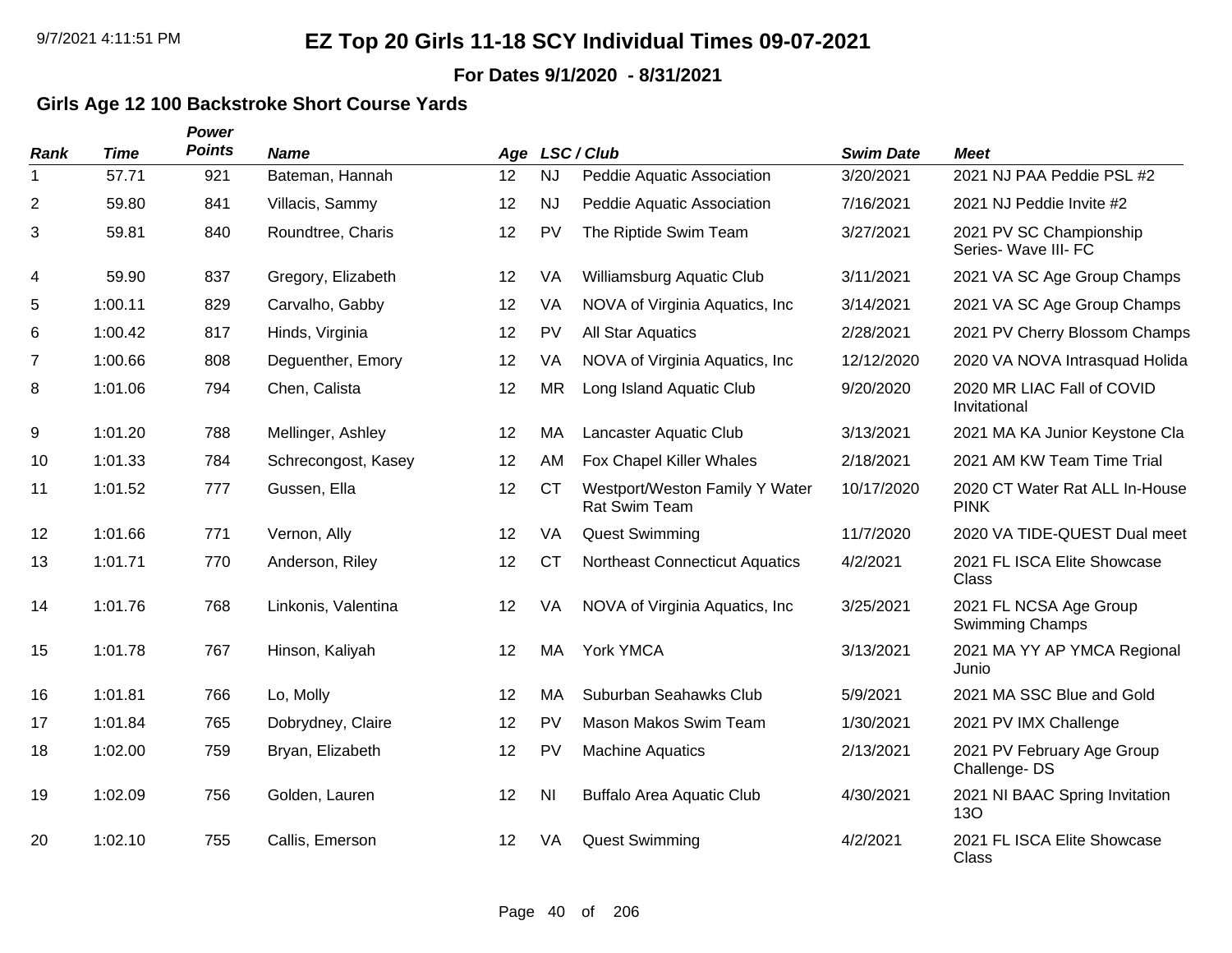**For Dates 9/1/2020 - 8/31/2021**

### **Girls Age 12 200 Backstroke Short Course Yards**

*Power*

| <b>Rank</b>    | <b>Time</b> | <b>Points</b> | <b>Name</b>        |    |           | Age LSC/Club                                            | <b>Swim Date</b> | <b>Meet</b>                                        |
|----------------|-------------|---------------|--------------------|----|-----------|---------------------------------------------------------|------------------|----------------------------------------------------|
| 1              | 2:08.30     | 847           | Hinds, Virginia    | 12 | PV        | <b>All Star Aquatics</b>                                | 3/25/2021        | 2021 PV SC Championship<br>Series- Wave III- FC    |
| $\overline{2}$ | 2:08.69     | 840           | Mellinger, Ashley  | 12 | MA        | Lancaster Aquatic Club                                  | 3/27/2021        | 2021 MA Senior Keystone Classi                     |
| 3              | 2:08.83     | 838           | Bateman, Hannah    | 12 | NJ        | Peddie Aquatic Association                              | 3/13/2021        | 2021 NJ PAA Peddie PSL #1                          |
| 4              | 2:09.74     | 823           | Gregory, Elizabeth | 12 | VA        | Williamsburg Aquatic Club                               | 3/31/2021        | 2021 FL ISCA Elite Showcase<br>Class               |
| 5              | 2:10.14     | 817           | Kuang, Gloria      | 12 | PV        | Dragon Swim Team                                        | 11/15/2020       | 2020 PV Fall Frenzy 12&U<br>Invitational           |
| 6              | 2:10.97     | 804           | Carvalho, Gabby    | 12 | VA        | NOVA of Virginia Aquatics, Inc.                         | 3/12/2021        | 2021 VA SC Age Group Champs                        |
| $\overline{7}$ | 2:11.18     | 800           | Callis, Emerson    | 12 | VA        | <b>Quest Swimming</b>                                   | 3/31/2021        | 2021 FL ISCA Elite Showcase<br>Class               |
| 8              | 2:11.83     | 790           | Johnson, Sid       | 12 | VA        | Rappahannock Area YMCA Swim<br>Team, Inc                | 3/12/2021        | 2021 VA SC Age Group Champs                        |
| 9              | 2:12.36     | 782           | Osada, Eliza       | 12 | VA        | Virginia Gators                                         | 3/31/2021        | 2021 FL ISCA Elite Showcase<br>Class               |
| 10             | 2:12.91     | 773           | Vernon, Ally       | 12 | VA        | <b>Quest Swimming</b>                                   | 10/3/2020        | 2020 VA NOVA October Kick Off                      |
| 11             | 2:13.64     | 761           | Hinson, Kaliyah    | 12 | МA        | York YMCA                                               | 5/1/2021         | 2021 MA YORK- NBAC SPRING<br>SC <sub>C</sub>       |
| 12             | 2:14.68     | 745           | Bonanno, Ashlyn    | 12 | VA        | NOVA of Virginia Aquatics, Inc.                         | 1/15/2021        | 2021 VA NOVA January Jubilee                       |
| 13             | 2:14.91     | 741           | Deguenther, Emory  | 12 | VA        | NOVA of Virginia Aquatics, Inc                          | 11/8/2020        | 2020 VA Mid Atlantic Age Group                     |
| 13             | 2:14.91     | 741           | Tjahaya, Nikko     | 12 | MR.       | Queens Aquatic Club                                     | 1/31/2021        | 2021 MR QNS Come to QNS &<br>Get Jacked Time Trial |
| 15             | 2:15.02     | 740           | Wright, Maggie     | 12 | VA        | <b>Tide Swimming</b>                                    | 3/12/2021        | 2021 VA SC Age Group Champs                        |
| 16             | 2:15.21     | 737           | Gussen, Ella       | 12 | <b>CT</b> | Westport/Weston Family Y Water<br><b>Rat Swim Team</b>  | 9/26/2020        | 2020 CT WRAT Senior In-House<br>Time T             |
| 17             | 2:15.28     | 736           | Shaps, Katie       | 12 | VA        | <b>Cavalier Aquatics/Piedmont Family</b><br><b>YMCA</b> | 3/12/2021        | 2021 VA SC Age Group Champs                        |
| 18             | 2:15.62     | 730           | Collins, Kali      | 12 | MA        | Jersey Wahoos                                           | 2/28/2021        | 2021 MA JW Feb 2021 Dual with                      |
| 19             | 2:16.02     | 724           | Liebler, Emma      | 12 | VA        | 757 Swim                                                | 3/12/2021        | 2021 VA SC Age Group Champs                        |
| 20             | 2:16.11     | 723           | Conway, Shannon    | 12 | <b>MD</b> | North Baltimore Aquatic Club                            | 3/31/2021        | 2021 FL ISCA Elite Showcase                        |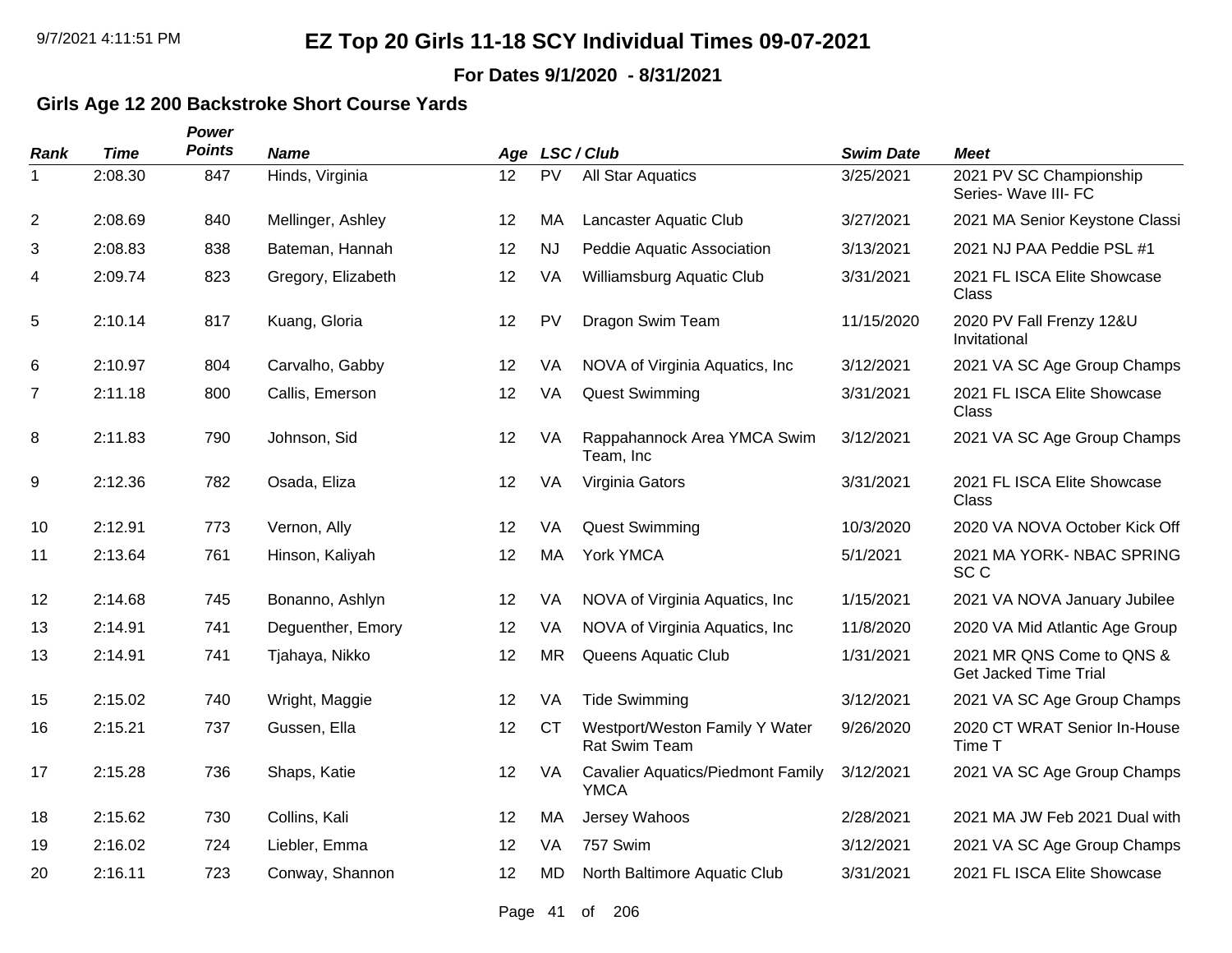**For Dates 9/1/2020 - 8/31/2021**

Class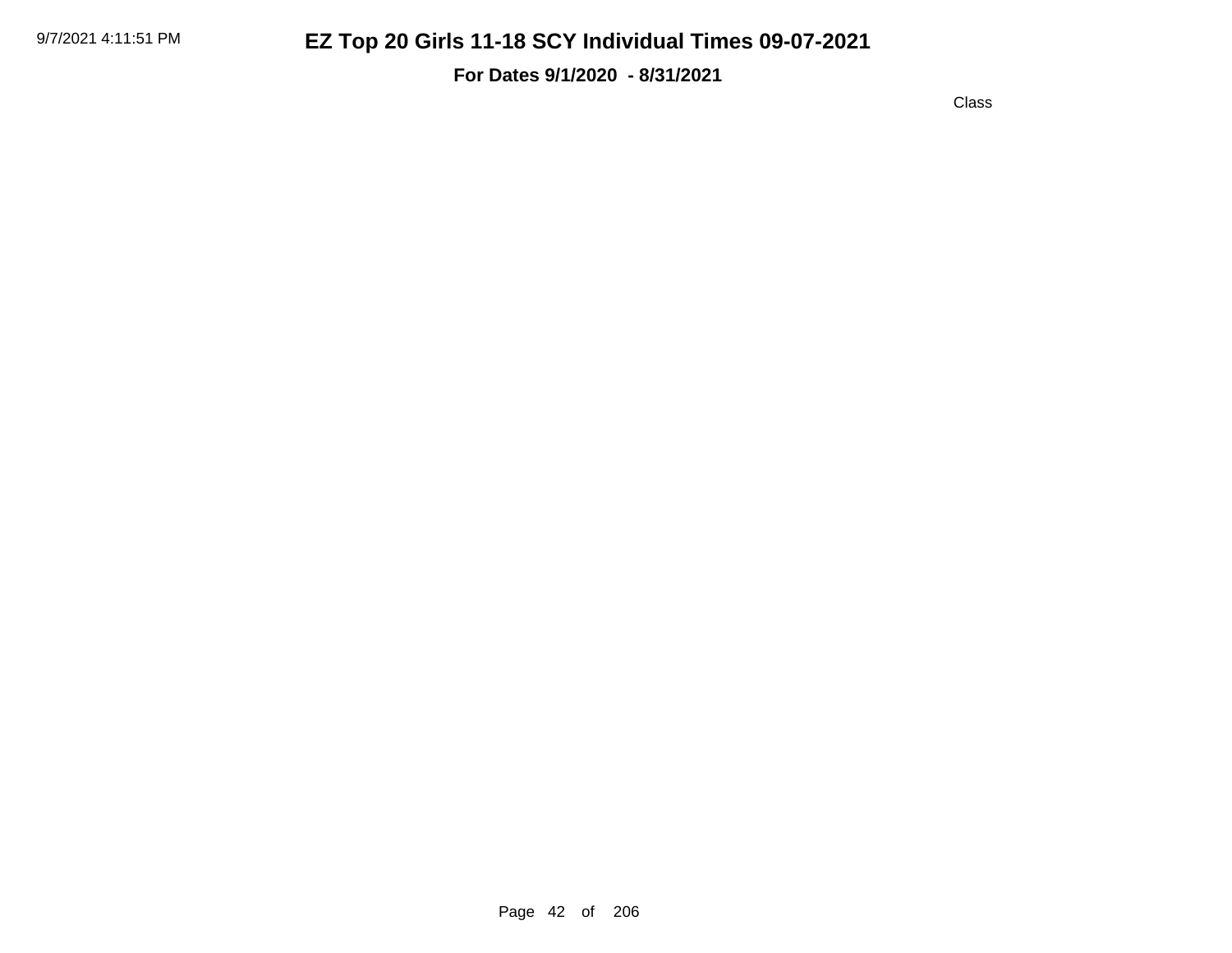**For Dates 9/1/2020 - 8/31/2021**

### **Girls Age 12 50 Breaststroke Short Course Yards**

| Rank           | <b>Time</b> | Power<br><b>Points</b> | <b>Name</b>         |    |           | Age LSC/Club                                            | <b>Swim Date</b> | <b>Meet</b>                                     |
|----------------|-------------|------------------------|---------------------|----|-----------|---------------------------------------------------------|------------------|-------------------------------------------------|
| 1              | 31.37       | 838                    | Vanyo, Sofie        | 12 | VA        | <b>Cavalier Aquatics/Piedmont Family</b><br><b>YMCA</b> | 3/12/2021        | 2021 VA SC Age Group Champs                     |
| $\overline{2}$ | 31.57       | 825                    | Bowers, Savannah    | 12 | <b>CT</b> | West Hartford Aquatic Team                              | 7/18/2021        | 2021 CT WHAT SCY Summer<br>Invitationa          |
| 3              | 31.60       | 823                    | Tjahaya, Nikko      | 12 | <b>MR</b> | Queens Aquatic Club                                     | 3/14/2021        | 2021 MR LIAC Virtual<br>Championship            |
| 4              | 31.61       | 823                    | Linkonis, Valentina | 12 | VA        | NOVA of Virginia Aquatics, Inc.                         | 3/12/2021        | 2021 VA SC Age Group Champs                     |
| 5              | 31.85       | 807                    | Ismailova, Diana    | 12 | VA        | Virginia Gators                                         | 3/31/2021        | 2021 FL ISCA Elite Showcase<br>Class            |
| 6              | 31.87       | 806                    | Johnson, Addie      | 12 | MA        | Lancaster Aquatic Club                                  | 3/13/2021        | 2021 MA KA Junior Keystone Cla                  |
| $\overline{7}$ | 31.95       | 801                    | Bryan, Elizabeth    | 12 | <b>PV</b> | <b>Machine Aquatics</b>                                 | 3/27/2021        | 2021 PV SC Championship<br>Series- Wave III- FC |
| 8              | 31.97       | 800                    | Steves, Madeleine   | 12 | PV        | The Fish                                                | 3/27/2021        | 2021 PV SC Championship<br>Series- Wave III- CM |
| 9              | 32.22       | 784                    | Phifer, Izzy        | 12 | MA        | York YMCA                                               | 9/27/2020        | 2020 MA AP YY YSCAP<br>Swimming S               |
| 10             | 32.24       | 782                    | Siegel, Thea        | 12 | AM        | Racer X Aquatics                                        | 3/31/2021        | 2021 FL ISCA Elite Showcase<br>Class            |
| 11             | 32.48       | 767                    | Bu, Catherine       | 12 | <b>PV</b> | Nation's Capital Swim Club                              | 3/27/2021        | 2021 PV SC Championship<br>Series- Wave III- FC |
| 12             | 32.51       | 765                    | Brodowicz, Milena   | 12 | <b>CT</b> | Laurel East Hartford YMCA                               | 6/6/2021         | 2021 CT FVYT Green Earth<br>Invitation          |
| 13             | 32.54       | 763                    | Schwartz, Cami      | 12 | МA        | Lancaster Aquatic Club                                  | 12/5/2020        | 2020 MA KA Christmas Meet                       |
| 14             | 32.61       | 759                    | Gao, Sophia         | 12 | <b>AD</b> | Clifton Park-Halfmoon Piranhas                          | 7/24/2021        | 2021 AD Piranhas Time Trial                     |
| 15             | 32.62       | 758                    | Jaeger, Kate        | 12 | VA        | Poseidon Swimming Inc                                   | 3/12/2021        | 2021 VA SC Age Group Champs                     |
| 16             | 32.67       | 755                    | Callis, Emerson     | 12 | VA        | <b>Quest Swimming</b>                                   | 3/31/2021        | 2021 FL ISCA Elite Showcase<br>Class            |
| 16             | 32.67       | 755                    | Wilbur, Lilla       | 12 | PV        | Nation's Capital Swim Club                              | 3/27/2021        | 2021 PV SC Championship<br>Series- Wave III- FC |
| 18             | 32.89       | 741                    | King, Abby          | 12 | <b>MR</b> | Saw Mill Club Storm Aquatics                            | 9/27/2020        | 2020 MR SMC September Time<br>Trials            |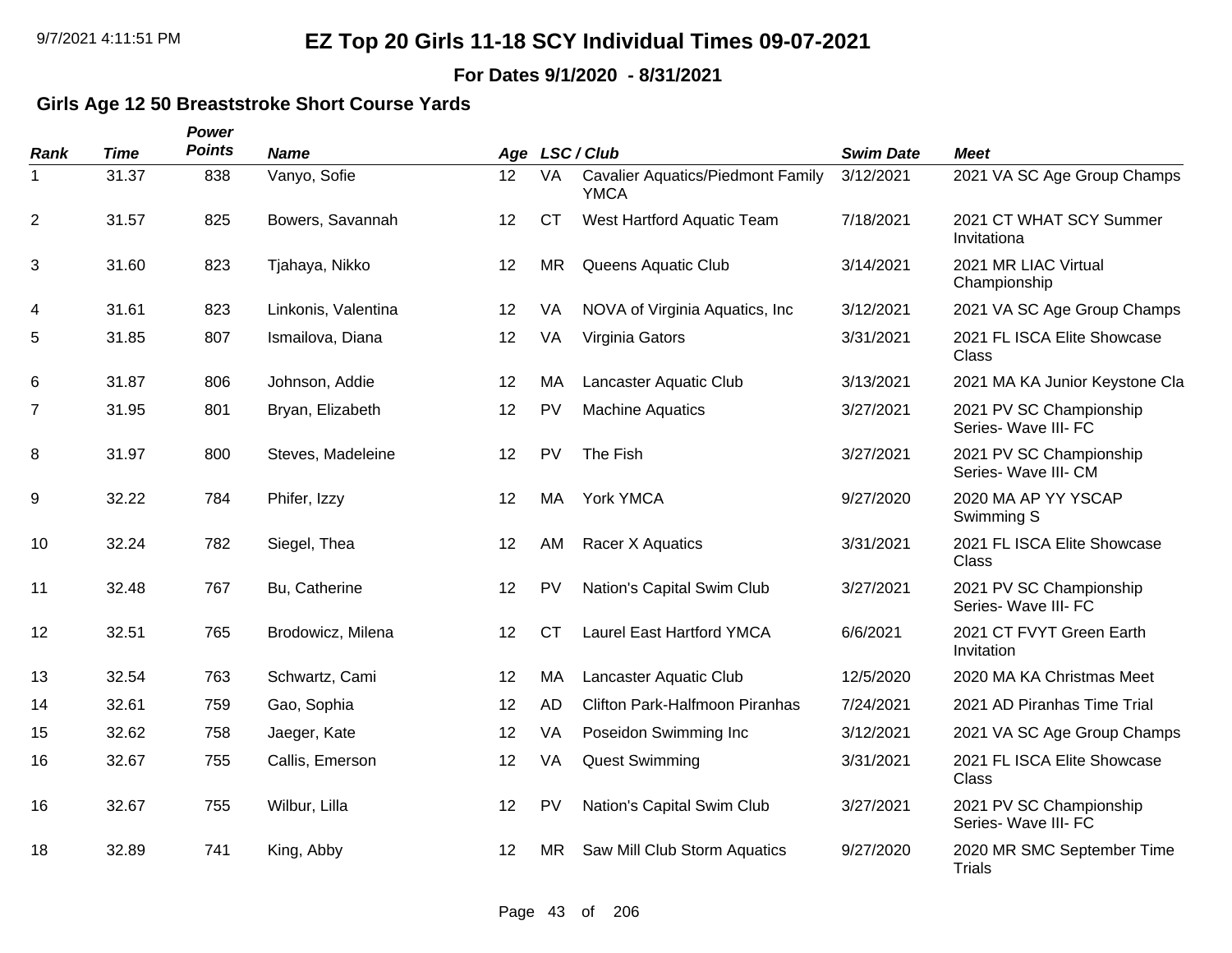| 9/7/2021 4:11:51 PM |       |     | EZ Top 20 Girls 11-18 SCY Individual Times 09-07-2021 |    |     |                                |           |                                      |  |  |  |
|---------------------|-------|-----|-------------------------------------------------------|----|-----|--------------------------------|-----------|--------------------------------------|--|--|--|
|                     |       |     |                                                       |    |     | For Dates 9/1/2020 - 8/31/2021 |           |                                      |  |  |  |
| 19                  | 32.91 | 740 | Reddington, Shannon                                   | 12 | MR. | Long Island Express            | 3/14/2021 | 2021 MR LIAC Virtual<br>Championship |  |  |  |
| 20                  | 32.93 | 739 | Curtis, Grace                                         | 12 | MA  | Upper Main Line YMCA           | 3/13/2021 | 2021 MA YY AP YMCA Regional<br>Junio |  |  |  |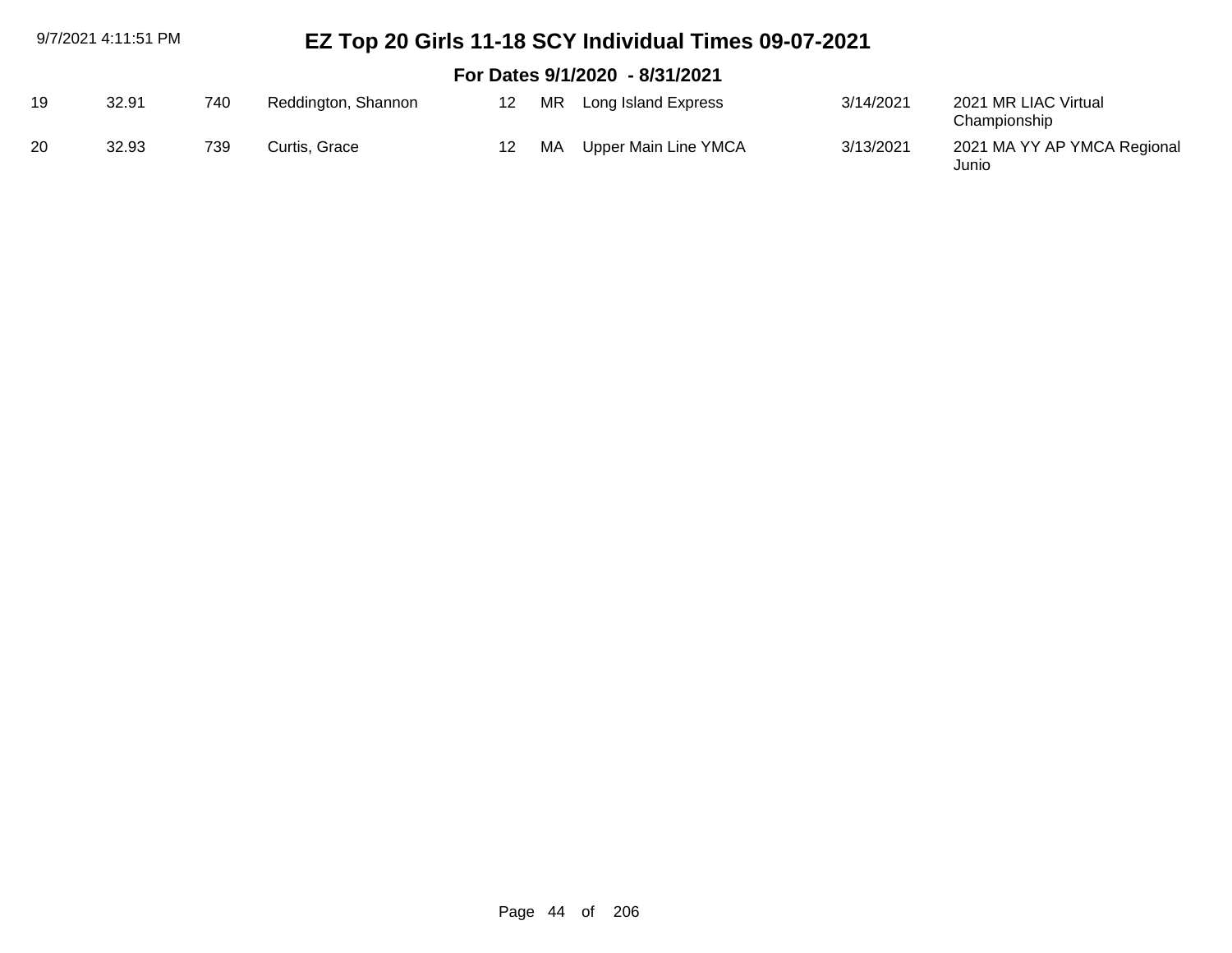**For Dates 9/1/2020 - 8/31/2021**

### **Girls Age 12 100 Breaststroke Short Course Yards**

| Rank | <b>Time</b> | Power<br><b>Points</b> | <b>Name</b>         |    |           | Age LSC/Club                                            | <b>Swim Date</b> | <b>Meet</b>                                      |
|------|-------------|------------------------|---------------------|----|-----------|---------------------------------------------------------|------------------|--------------------------------------------------|
| 1    | 1:07.47     | 836                    | Gao, Sophia         | 12 | <b>AD</b> | Clifton Park-Halfmoon Piranhas                          | 7/23/2021        | 2021 AD Piranhas Time Trial                      |
| 2    | 1:07.92     | 823                    | Vanyo, Sofie        | 12 | VA.       | <b>Cavalier Aquatics/Piedmont Family</b><br><b>YMCA</b> | 3/24/2021        | 2021 FL NCSA Age Group<br><b>Swimming Champs</b> |
| 3    | 1:08.68     | 800                    | Tjahaya, Nikko      | 12 | <b>MR</b> | Queens Aquatic Club                                     | 2/6/2021         | 2021 MR QNS Don't Sweat The<br>QNS Technique TT  |
| 4    | 1:09.05     | 790                    | Schwartz, Cami      | 12 | MA        | Lancaster Aquatic Club                                  | 12/4/2020        | 2020 MA KA Christmas Meet                        |
| 5    | 1:09.15     | 787                    | Ismailova, Diana    | 12 | VA        | Virginia Gators                                         | 3/13/2021        | 2021 VA SC Age Group Champs                      |
| 6    | 1:09.22     | 785                    | Jaeger, Kate        | 12 | VA        | Poseidon Swimming Inc                                   | 3/13/2021        | 2021 VA SC Age Group Champs                      |
| 7    | 1:09.28     | 783                    | Watts, Emma         | 12 | PV        | The Fish                                                | 3/26/2021        | 2021 PV SC Championship<br>Series- Wave III- CM  |
| 8    | 1:09.44     | 778                    | Wilbur, Lilla       | 12 | PV        | Nation's Capital Swim Club                              | 3/26/2021        | 2021 PV SC Championship<br>Series- Wave III- FC  |
| 9    | 1:09.64     | 772                    | Johnson, Addie      | 12 | MA        | Lancaster Aquatic Club                                  | 3/26/2021        | 2021 MA Senior Keystone Classi                   |
| 10   | 1:09.66     | 772                    | Curtis, Grace       | 12 | MA        | <b>Upper Main Line YMCA</b>                             | 3/14/2021        | 2021 MA YY AP YMCA Regional<br>Junio             |
| 11   | 1:09.88     | 765                    | Mellinger, Ashley   | 12 | MA        | Lancaster Aquatic Club                                  | 12/4/2020        | 2020 MA KA Christmas Meet                        |
| 12   | 1:09.95     | 763                    | Bryan, Elizabeth    | 12 | PV        | <b>Machine Aquatics</b>                                 | 3/26/2021        | 2021 PV SC Championship<br>Series- Wave III- FC  |
| 13   | 1:10.07     | 760                    | Callis, Emerson     | 12 | VA        | <b>Quest Swimming</b>                                   | 3/11/2021        | 2021 VA SC Age Group Champs                      |
| 14   | 1:10.15     | 757                    | So, Leni            | 12 | <b>MR</b> | Long Island Aquatic Club                                | 3/13/2021        | 2021 MR LIAC Virtual<br>Championship             |
| 15   | 1:10.61     | 744                    | Majewski, Anna      | 12 | MA        | <b>Central Bucks Swim Team</b>                          | 6/17/2021        | 2021 MA CBST Intra-Squad June                    |
| 16   | 1:10.64     | 743                    | Tse, Kaitlyn        | 12 | <b>MR</b> | <b>Islanders Aquatics</b>                               | 4/18/2021        | 2021 MR SSC Spring Spectacular<br>Invitational   |
| 17   | 1:10.68     | 742                    | Cooper, Addison     | 12 | MA        | Phoenixville YMCA                                       | 7/10/2021        | 2021 MA AP YSCAP League Meet<br>#2               |
| 18   | 1:10.90     | 736                    | Arrington, Naomi    | 12 | MD        | North Baltimore Aquatic Club                            | 2/21/2021        | 2021 MA York Y Winter Invite                     |
| 19   | 1:11.16     | 728                    | Linkonis, Valentina | 12 | VA        | NOVA of Virginia Aquatics, Inc.                         | 3/24/2021        | 2021 FL NCSA Age Group<br><b>Swimming Champs</b> |
| 20   | 1:11.21     | 727                    | Finch, Madelyn      | 12 | <b>MD</b> | <b>Talbot County Ymca</b>                               | 1/30/2021        | 2021 MD Virtual Meet Series                      |

Page 45 of 206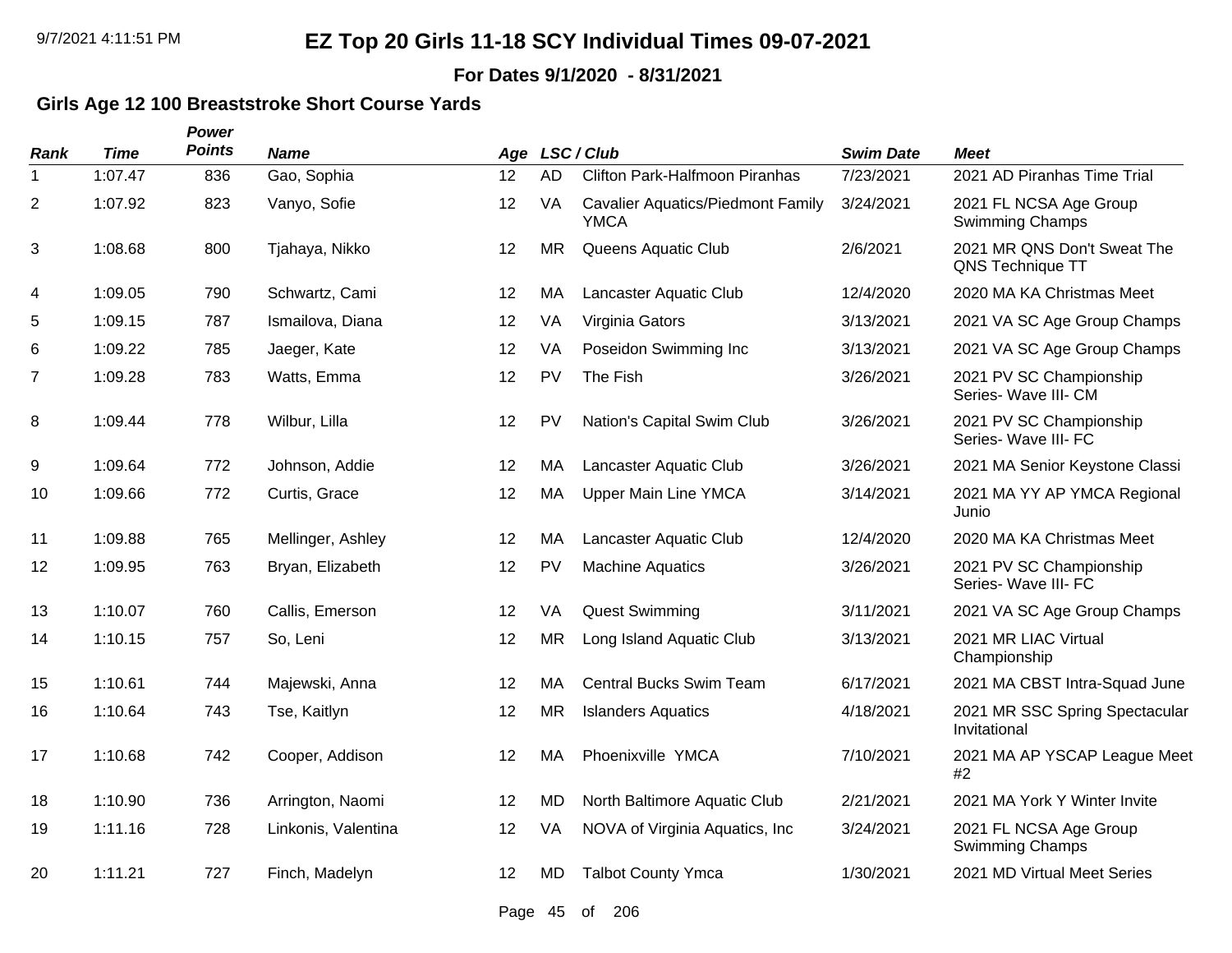**For Dates 9/1/2020 - 8/31/2021**

### **Girls Age 12 200 Breaststroke Short Course Yards**

| Rank | <b>Time</b> | Power<br><b>Points</b> | <b>Name</b>              | Age |           | LSC / Club                                              | <b>Swim Date</b> | <b>Meet</b>                                      |
|------|-------------|------------------------|--------------------------|-----|-----------|---------------------------------------------------------|------------------|--------------------------------------------------|
| 1    | 2:25.30     | 843                    | Vanyo, Sofie             | 12  | VA        | <b>Cavalier Aquatics/Piedmont Family</b><br><b>YMCA</b> | 3/11/2021        | 2021 VA SC Age Group Champs                      |
| 2    | 2:25.72     | 838                    | Gao, Sophia              | 12  | <b>AD</b> | Clifton Park-Halfmoon Piranhas                          | 7/24/2021        | 2021 AD Piranhas Time Trial                      |
| 3    | 2:26.37     | 829                    | Callis, Emerson          | 12  | VA        | <b>Quest Swimming</b>                                   | 3/14/2021        | 2021 VA SC Age Group Champs                      |
| 4    | 2:30.12     | 780                    | Bryan, Elizabeth         | 12  | PV        | <b>Machine Aquatics</b>                                 | 3/25/2021        | 2021 PV SC Championship<br>Series- Wave III- FC  |
| 5    | 2:30.98     | 769                    | Tjahaya, Nikko           | 12  | <b>MR</b> | Queens Aquatic Club                                     | 3/12/2021        | 2021 MR LIAC Virtual<br>Championship             |
| 6    | 2:30.99     | 769                    | Watts, Emma              | 12  | PV        | The Fish                                                | 3/25/2021        | 2021 PV SC Championship<br>Series- Wave III- CM  |
| 7    | 2:31.20     | 766                    | Curtis, Grace            | 12  | MA        | <b>Upper Main Line YMCA</b>                             | 12/6/2020        | 2020 MA TYR Brian Gunn champi                    |
| 8    | 2:31.35     | 764                    | So, Leni                 | 12  | <b>MR</b> | Long Island Aquatic Club                                | 3/26/2021        | 2021 FL NCSA Age Group<br><b>Swimming Champs</b> |
| 9    | 2:32.00     | 755                    | Majewski, Anna           | 12  | МA        | Central Bucks Swim Team                                 | 6/16/2021        | 2021 MA CBST Intra-Squad June                    |
| 10   | 2:32.40     | 750                    | Bonanno, Ashlyn          | 12  | VA        | NOVA of Virginia Aquatics, Inc.                         | 3/14/2021        | 2021 VA SC Age Group Champs                      |
| 11   | 2:32.90     | 744                    | Mellinger, Ashley        | 12  | MA        | Lancaster Aquatic Club                                  | 11/22/2020       | 2020 MA KA Thanksgiving Invita                   |
| 12   | 2:33.03     | 742                    | Ismailova, Diana         | 12  | VA        | Virginia Gators                                         | 4/2/2021         | 2021 FL ISCA Elite Showcase<br><b>Class</b>      |
| 12   | 2:33.03     | 742                    | Moulson, Vivian          | 12  | <b>NE</b> | <b>Crimson Aquatics</b>                                 | 3/5/2021         | 2021 NE CRIMSON AQUATICS<br>March                |
| 14   | 2:33.36     | 738                    | Sorensen, Audrey         | 12  | <b>MD</b> | North Baltimore Aquatic Club                            | 4/2/2021         | 2021 FL ISCA Elite Showcase<br>Class             |
| 15   | 2:33.67     | 734                    | Jaeger, Kate             | 12  | VA        | Poseidon Swimming Inc                                   | 3/14/2021        | 2021 VA SC Age Group Champs                      |
| 16   | 2:34.69     | 721                    | Raguindin, Madelyn       | 12  | <b>NJ</b> | <b>Scarlet Aquatics</b>                                 | 3/28/2021        | 2021 NJ SCAR Scarlet Pandemic<br>Games           |
| 17   | 2:35.05     | 716                    | Linkonis, Valentina      | 12  | VA        | NOVA of Virginia Aquatics, Inc.                         | 3/26/2021        | 2021 FL NCSA Age Group<br><b>Swimming Champs</b> |
| 18   | 2:35.15     | 715                    | Johnson, Addie           | 12  | MA        | Lancaster Aquatic Club                                  | 11/22/2020       | 2020 MA KA Thanksgiving Invita                   |
| 18   | 2:35.15     | 715                    | Teixidor-Salerno, Alegra | 12  | <b>MR</b> | Unattached                                              | 2/13/2021        | 2021 MR AGUA February Time<br>Trial              |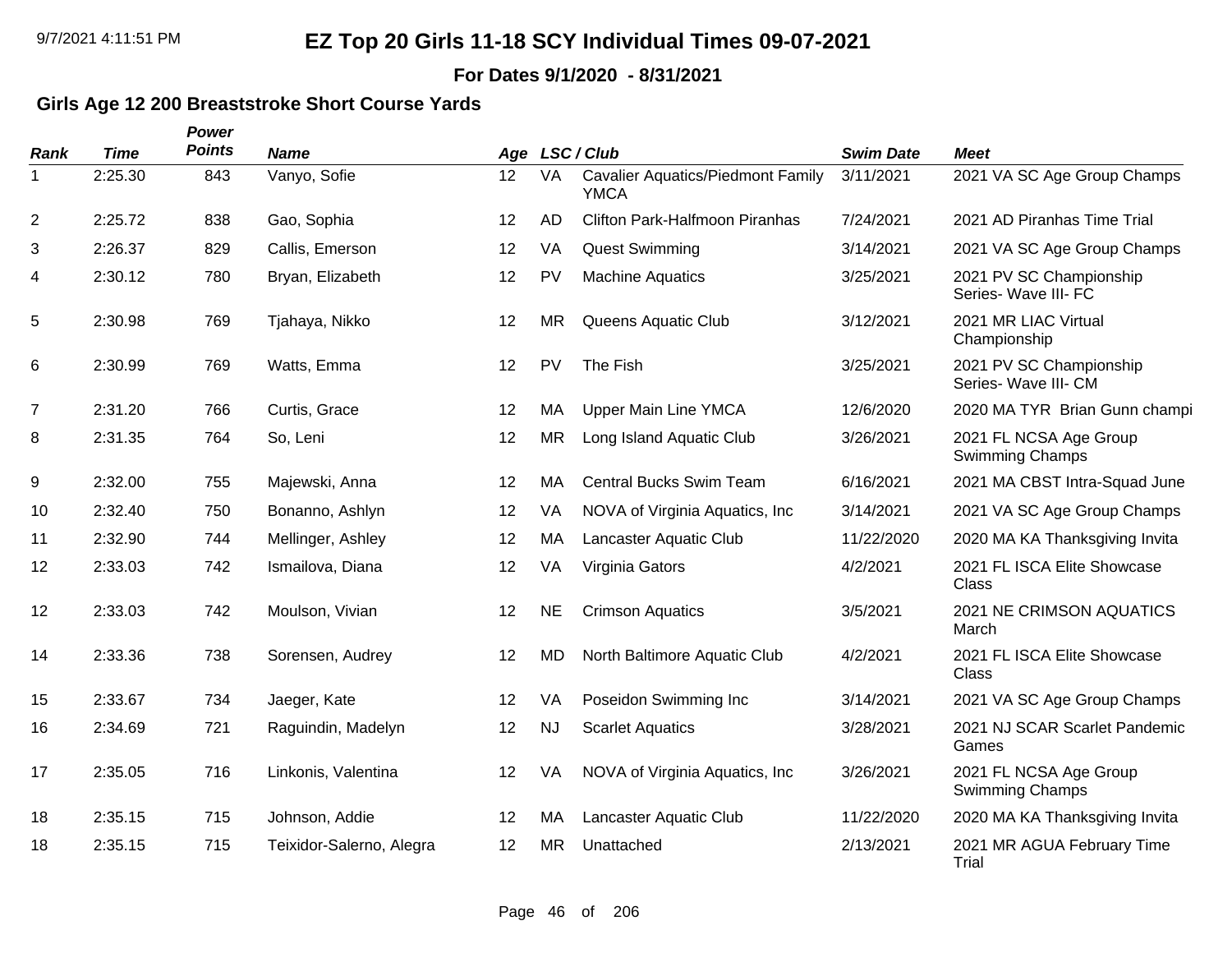| 9/7/2021 4:11:51 PM |         |     |               |    | EZ Top 20 Girls 11-18 SCY Individual Times 09-07-2021 |          |                                   |
|---------------------|---------|-----|---------------|----|-------------------------------------------------------|----------|-----------------------------------|
|                     |         |     |               |    | For Dates 9/1/2020 - 8/31/2021                        |          |                                   |
| 20                  | 2:35.23 | 714 | Abdelal, Noor | 12 | NE Crimson Aquatics                                   | 3/5/2021 | 2021 NE CRIMSON AQUATICS<br>March |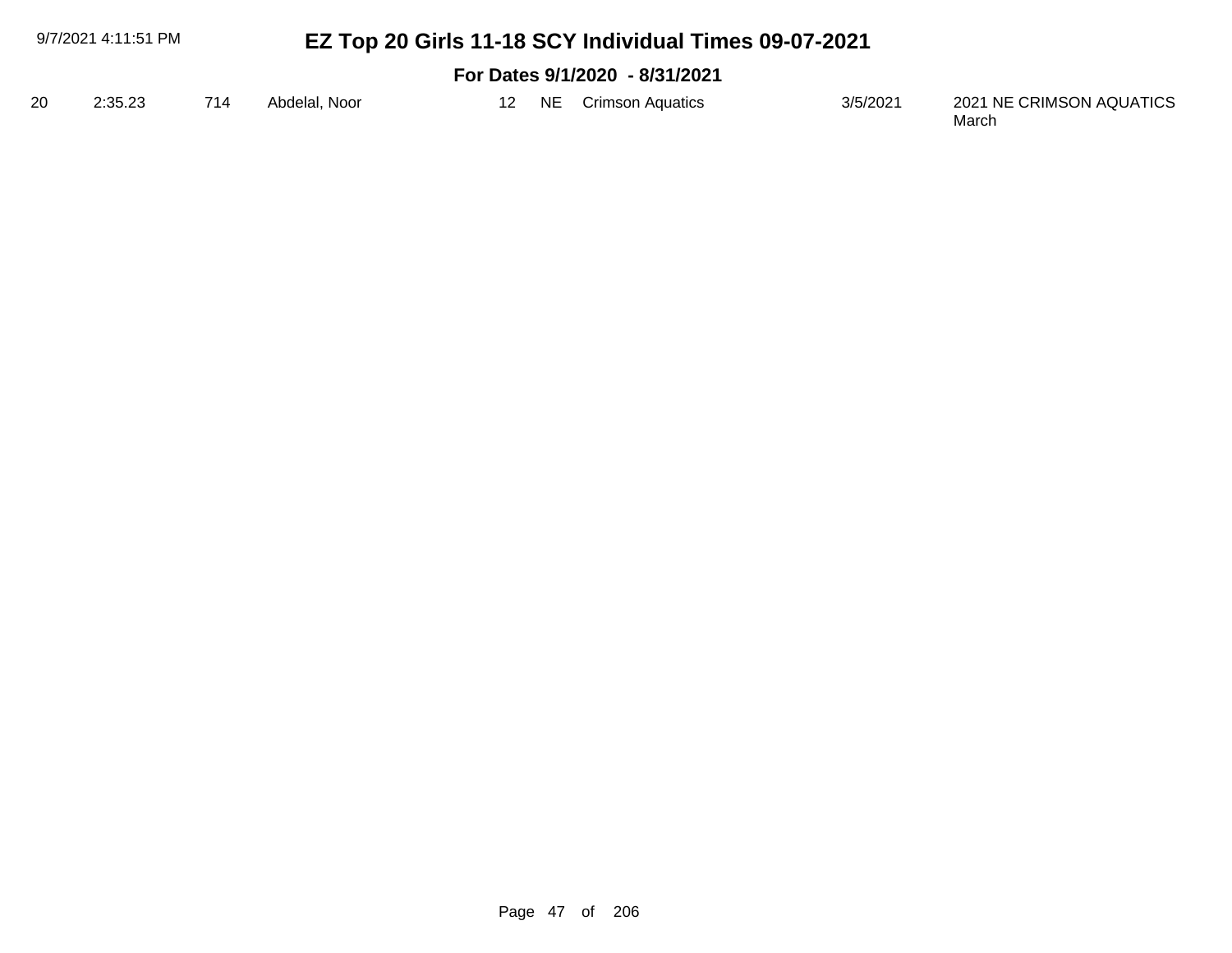#### **For Dates 9/1/2020 - 8/31/2021**

### **Girls Age 12 50 Butterfly Short Course Yards**

| Rank           | <b>Time</b> | Power<br><b>Points</b> | <b>Name</b>         | Age |           | LSC / Club                            | <b>Swim Date</b> | <b>Meet</b>                                     |
|----------------|-------------|------------------------|---------------------|-----|-----------|---------------------------------------|------------------|-------------------------------------------------|
| 1              | 26.08       | 896                    | Villacis, Sammy     | 12  | <b>NJ</b> | Peddie Aquatic Association            | 7/17/2021        | 2021 NJ Peddie Invite #2                        |
| $\overline{2}$ | 26.30       | 879                    | Gregory, Elizabeth  | 12  | VA        | Williamsburg Aquatic Club             | 3/11/2021        | 2021 VA SC Age Group Champs                     |
| 3              | 26.43       | 870                    | Osada, Eliza        | 12  | VA        | Virginia Gators                       | 3/14/2021        | 2021 VA SC Age Group Champs                     |
| 4              | 26.51       | 864                    | Callis, Emerson     | 12  | VA        | <b>Quest Swimming</b>                 | 3/14/2021        | 2021 VA SC Age Group Champs                     |
| 5              | 26.89       | 836                    | Bateman, Hannah     | 12  | <b>NJ</b> | Peddie Aquatic Association            | 11/21/2020       | 2020 NJ PAA Peddie Intrasquad<br>#1             |
| 6              | 26.96       | 831                    | Roundtree, Charis   | 12  | <b>PV</b> | The Riptide Swim Team                 | 3/27/2021        | 2021 PV SC Championship<br>Series- Wave III- FC |
| $\overline{7}$ | 26.99       | 828                    | Mellinger, Ashley   | 12  | MA        | Lancaster Aquatic Club                | 3/12/2021        | 2021 MA KA Junior Keystone Cla                  |
| 8              | 27.18       | 815                    | Klinger, Maddie     | 12  | MA        | <b>Reading YMCA</b>                   | 11/15/2020       | 2020 MA WSY Thanksgiving<br>Invitational        |
| 9              | 27.20       | 813                    | Anderson, Riley     | 12  | <b>CT</b> | <b>Northeast Connecticut Aquatics</b> | 4/3/2021         | 2021 FL ISCA Elite Showcase<br>Class            |
| 10             | 27.38       | 800                    | Hinson, Kaliyah     | 12  | MA        | York YMCA                             | 1/23/2021        | 2021 MA YY John deBarbadillo I                  |
| 11             | 27.52       | 790                    | Sellars, Kenzie     | 12  | <b>NE</b> | <b>Upper Valley Aquatic Club</b>      | 11/7/2020        | 2020 NE CL UVAC Dorsi Raynolds                  |
| 11             | 27.52       | 790                    | Deguenther, Emory   | 12  | VA        | NOVA of Virginia Aquatics, Inc.       | 11/7/2020        | 2020 VA Mid Atlantic Age Group                  |
| 13             | 27.57       | 787                    | Schrecongost, Kasey | 12  | AM        | Fox Chapel Killer Whales              | 6/5/2021         | 2021 AM KW Time Trial 6/5                       |
| 13             | 27.57       | 787                    | Kuang, Gloria       | 12  | <b>PV</b> | Dragon Swim Team                      | 10/24/2020       | 2020 PV Epic October                            |
| 15             | 27.59       | 785                    | Liebler, Emma       | 12  | VA        | 757 Swim                              | 3/11/2021        | 2021 VA SC Age Group Champs                     |
| 16             | 27.62       | 783                    | Lo, Molly           | 12  | MA        | Suburban Seahawks Club                | 2/20/2021        | 2021 MA FSSC Feb Closed<br>Develo               |
| 17             | 27.63       | 782                    | Richardson, Davia   | 12  | <b>MR</b> | Middies Wave Ryders                   | 4/18/2021        | 2021 MR YMID Sprint Pentathlon                  |
| 18             | 27.71       | 777                    | Vernon, Ally        | 12  | VA        | <b>Quest Swimming</b>                 | 10/3/2020        | 2020 VA NOVA October Kick Off                   |
| 19             | 27.72       | 776                    | Edenberg, Haley     | 12  | <b>PV</b> | Nation's Capital Swim Club            | 3/27/2021        | 2021 PV SC Championship<br>Series- Wave III- CM |
| 20             | 27.77       | 772                    | Christiansen, Siena | 12  | <b>CT</b> | Chelsea Piers Aquatic Club            | 7/23/2021        | 2021 CT CPAC 14 & Under<br>Showcase Classic     |
| 20             | 27.77       | 772                    | Tjahaya, Nikko      | 12  | <b>MR</b> | Queens Aquatic Club                   | 3/12/2021        | 2021 MR LIAC Virtual<br>Championship            |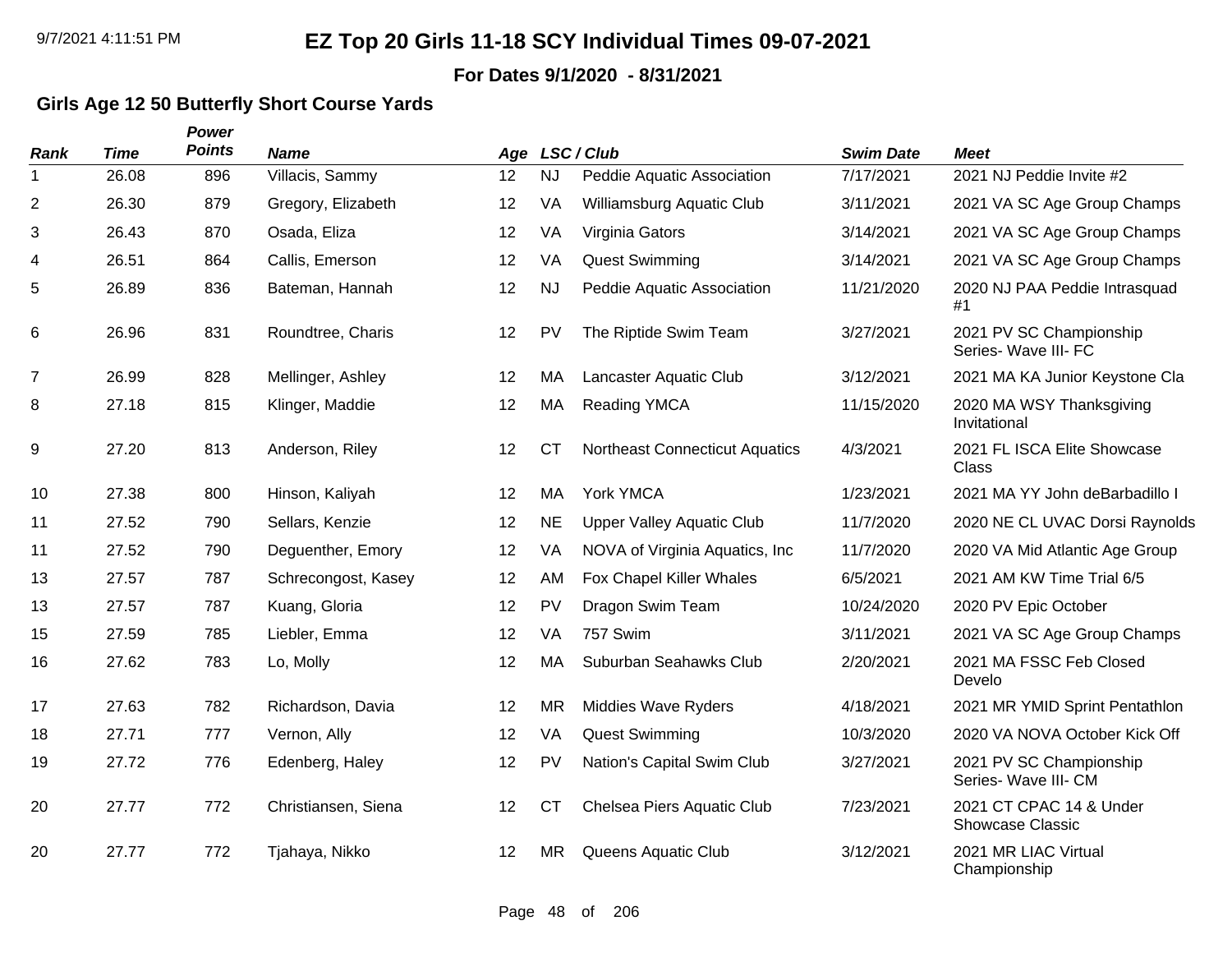**For Dates 9/1/2020 - 8/31/2021**

### **Girls Age 12 100 Butterfly Short Course Yards**

| Rank           | <b>Time</b> | Power<br><b>Points</b> | <b>Name</b>        |    |           | Age LSC/Club                    | <b>Swim Date</b> | <b>Meet</b>                                     |
|----------------|-------------|------------------------|--------------------|----|-----------|---------------------------------|------------------|-------------------------------------------------|
| 1              | 58.10       | 870                    | Gregory, Elizabeth | 12 | VA        | Williamsburg Aquatic Club       | 4/2/2021         | 2021 FL ISCA Elite Showcase<br>Class            |
| $\overline{c}$ | 58.19       | 867                    | Kuang, Gloria      | 12 | PV        | Dragon Swim Team                | 11/14/2020       | 2020 PV Fall Frenzy 12&U<br>Invitational        |
| 3              | 58.26       | 864                    | Callis, Emerson    | 12 | VA        | <b>Quest Swimming</b>           | 4/2/2021         | 2021 FL ISCA Elite Showcase<br>Class            |
| 4              | 58.50       | 856                    | Mellinger, Ashley  | 12 | MA        | Lancaster Aquatic Club          | 3/14/2021        | 2021 MA KA Junior Keystone Cla                  |
| 5              | 59.08       | 838                    | Osada, Eliza       | 12 | VA        | Virginia Gators                 | 3/12/2021        | 2021 VA SC Age Group Champs                     |
| 6              | 59.09       | 837                    | Villacis, Sammy    | 12 | <b>NJ</b> | Peddie Aquatic Association      | 3/13/2021        | 2021 NJ PAA Peddie PSL #1                       |
| 7              | 1:00.42     | 795                    | Chang, Charlotte   | 12 | PV        | Rockville Montgomery Swim Club  | 1/30/2021        | 2021 PV IMX Challenge                           |
| 8              | 1:00.62     | 788                    | Hinson, Kaliyah    | 12 | MA        | York YMCA                       | 12/6/2020        | 2020 MA TYR Brian Gunn champi                   |
| 9              | 1:00.67     | 787                    | Klinger, Maddie    | 12 | MA        | <b>Reading YMCA</b>             | 3/27/2021        | 2021 MA AP YMCA Regional<br>Senio               |
| 10             | 1:00.78     | 783                    | Shnowske, Anna     | 12 | VA        | 757 Swim                        | 12/6/2020        | 2020 VA 757- TIDE Dec Dual                      |
| 11             | 1:00.83     | 782                    | Liebler, Emma      | 12 | VA        | 757 Swim                        | 3/12/2021        | 2021 VA SC Age Group Champs                     |
| 11             | 1:00.83     | 782                    | Bateman, Hannah    | 12 | <b>NJ</b> | Peddie Aquatic Association      | 3/13/2021        | 2021 NJ PAA Peddie PSL #1                       |
| 13             | 1:01.00     | 776                    | Roundtree, Charis  | 12 | <b>PV</b> | The Riptide Swim Team           | 3/28/2021        | 2021 PV SC Championship<br>Series- Wave III- FC |
| 14             | 1:01.53     | 760                    | Fredericks, Sophie | 12 | <b>PV</b> | <b>Machine Aquatics</b>         | 12/5/2020        | 2020 PV Bumble Bounce Age<br><b>Group Meet</b>  |
| 15             | 1:01.56     | 759                    | Bonanno, Ashlyn    | 12 | VA        | NOVA of Virginia Aquatics, Inc. | 12/12/2020       | 2020 VA NOVA Intrasquad Holida                  |
| 16             | 1:01.60     | 757                    | Moulson, Vivian    | 12 | <b>NE</b> | <b>Crimson Aquatics</b>         | 2/19/2021        | 2021 NE CRIMSON 11-14<br>Crimson                |
| 17             | 1:01.61     | 757                    | Lehman, Alyce      | 12 | MA        | Jersey Wahoos                   | 3/14/2021        | 2021 MA KA Junior Keystone Cla                  |
| 18             | 1:01.71     | 754                    | Ismailova, Diana   | 12 | VA        | Virginia Gators                 | 4/2/2021         | 2021 FL ISCA Elite Showcase<br>Class            |
| 19             | 1:01.75     | 753                    | Richardson, Davia  | 12 | <b>MR</b> | Middies Wave Ryders             | 3/21/2021        | 2021 MR QNS Last Dayz Time<br>Trial             |
| 20             | 1:01.84     | 750                    | Hinkson, Dani      | 12 | AM        | Allegheny North Swim Club       | 10/17/2020       | 2020 AM ANSC October Invite                     |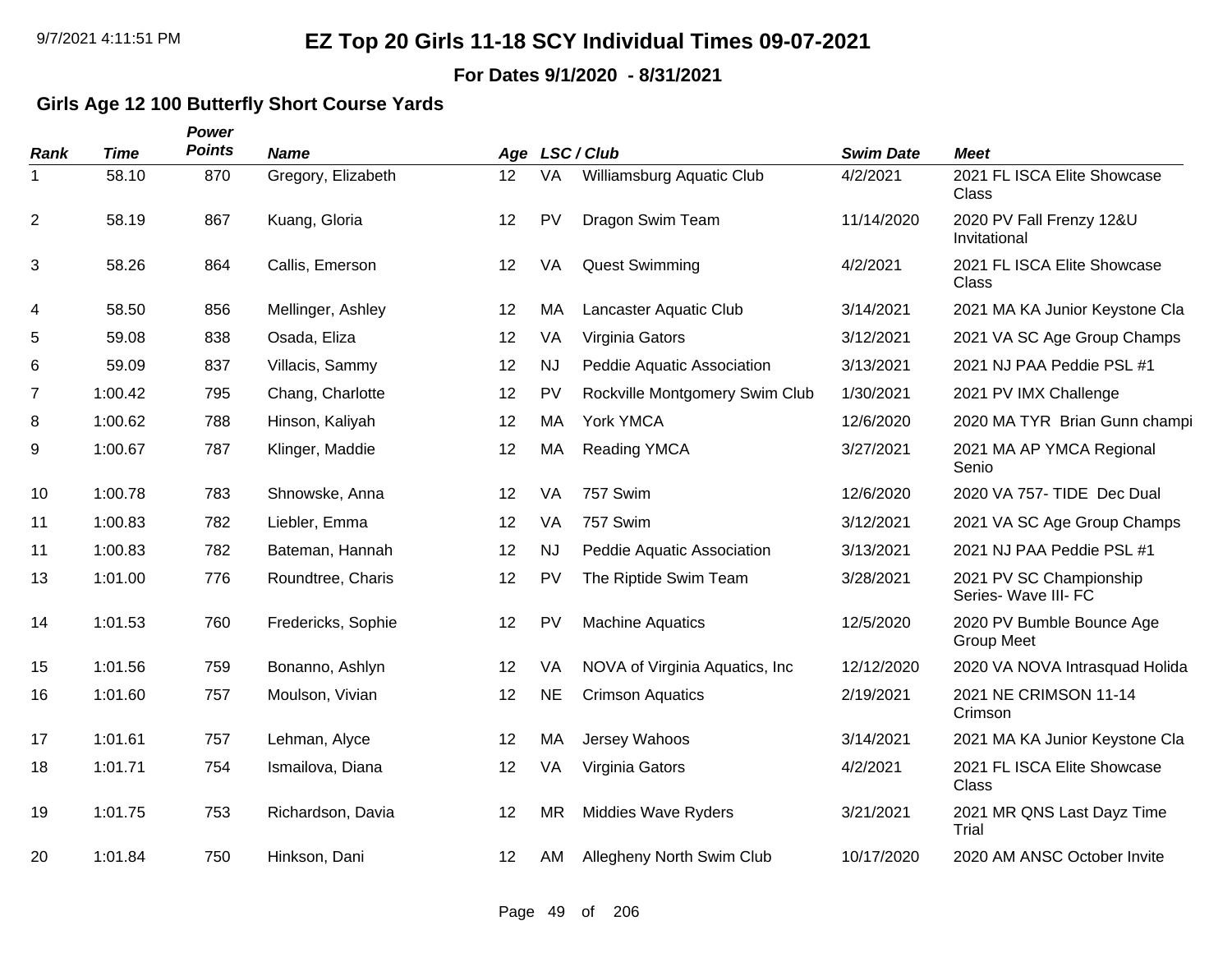#### **For Dates 9/1/2020 - 8/31/2021**

### **Girls Age 12 200 Butterfly Short Course Yards**

| <b>Rank</b>    | <b>Time</b> | Power<br><b>Points</b> | <b>Name</b>        |    |           | Age LSC/Club                                            | <b>Swim Date</b> | <b>Meet</b>                                     |
|----------------|-------------|------------------------|--------------------|----|-----------|---------------------------------------------------------|------------------|-------------------------------------------------|
| $\mathbf 1$    | 2:07.46     | 896                    | Callis, Emerson    | 12 | VA        | <b>Quest Swimming</b>                                   | 4/1/2021         | 2021 FL ISCA Elite Showcase<br>Class            |
| $\overline{2}$ | 2:09.19     | 872                    | Mellinger, Ashley  | 12 | MA        | Lancaster Aquatic Club                                  | 3/26/2021        | 2021 MA Senior Keystone Classi                  |
| 3              | 2:09.48     | 868                    | Gregory, Elizabeth | 12 | VA        | Williamsburg Aquatic Club                               | 4/1/2021         | 2021 FL ISCA Elite Showcase<br>Class            |
| 4              | 2:09.90     | 863                    | Kuang, Gloria      | 12 | PV        | Dragon Swim Team                                        | 11/15/2020       | 2020 PV Fall Frenzy 12&U<br>Invitational        |
| 5              | 2:13.34     | 816                    | Bonanno, Ashlyn    | 12 | VA        | NOVA of Virginia Aquatics, Inc.                         | 3/13/2021        | 2021 VA SC Age Group Champs                     |
| 6              | 2:13.47     | 814                    | Osada, Eliza       | 12 | VA        | Virginia Gators                                         | 3/13/2021        | 2021 VA SC Age Group Champs                     |
| 7              | 2:13.53     | 813                    | McDonald, Cara     | 12 | <b>MR</b> | Long Island Aquatic Club                                | 2/13/2021        | 2021 MR LIAC Saturday February<br>13 Time Trial |
| 8              | 2:13.61     | 812                    | Ismailova, Diana   | 12 | VA        | Virginia Gators                                         | 3/13/2021        | 2021 VA SC Age Group Champs                     |
| 9              | 2:14.38     | 802                    | Villacis, Sammy    | 12 | <b>NJ</b> | Peddie Aquatic Association                              | 3/21/2021        | 2021 NJ PAA Peddie PSL #2                       |
| 10             | 2:15.58     | 786                    | Wu, Natalie        | 12 | <b>MR</b> | Long Island Aquatic Club                                | 2/13/2021        | 2021 MR LIAC Saturday February<br>13 Time Trial |
| 11             | 2:15.68     | 784                    | Anderson, Samantha | 12 | <b>MR</b> | Long Island Aquatic Club                                | 2/13/2021        | 2021 MR LIAC Saturday February<br>13 Time Trial |
| 12             | 2:16.33     | 775                    | Moulson, Vivian    | 12 | <b>NE</b> | <b>Crimson Aquatics</b>                                 | 12/12/2020       | 2020 NE CRIM Dec Sr Qualifer                    |
| 13             | 2:16.88     | 768                    | Marchione, Maris   | 12 | VA        | <b>Tide Swimming</b>                                    | 3/11/2021        | 2021 VA SC Age Group Champs                     |
| 14             | 2:17.17     | 764                    | McCoyd, Alaina     | 12 | <b>MD</b> | Fox Swim Club                                           | 4/1/2021         | 2021 FL ISCA Elite Showcase<br>Class            |
| 15             | 2:17.69     | 757                    | Blough, Madelyn    | 12 | MA        | <b>Keystone Aquatics</b>                                | 3/26/2021        | 2021 MA Senior Keystone Classi                  |
| 16             | 2:17.97     | 754                    | Shaps, Katie       | 12 | VA        | <b>Cavalier Aquatics/Piedmont Family</b><br><b>YMCA</b> | 3/11/2021        | 2021 VA SC Age Group Champs                     |
| 17             | 2:18.00     | 753                    | Dickey, Serena     | 12 | <b>NJ</b> | Lakeland Hills YMCA                                     | 7/24/2021        | 2021 NJ LHY 12U Time Trial #2                   |
| 18             | 2:18.08     | 752                    | Liebler, Emma      | 12 | VA        | 757 Swim                                                | 3/11/2021        | 2021 VA SC Age Group Champs                     |
| 19             | 2:18.11     | 752                    | Schaaf, Alexis     | 12 | VA        | Virginia Gators                                         | 3/13/2021        | 2021 VA SC Age Group Champs                     |
| 20             | 2:18.39     | 748                    | Tjahaya, Nikko     | 12 | <b>MR</b> | Queens Aquatic Club                                     | 2/20/2021        | 2021 MR YMID Seas The Day<br><b>Time Trial</b>  |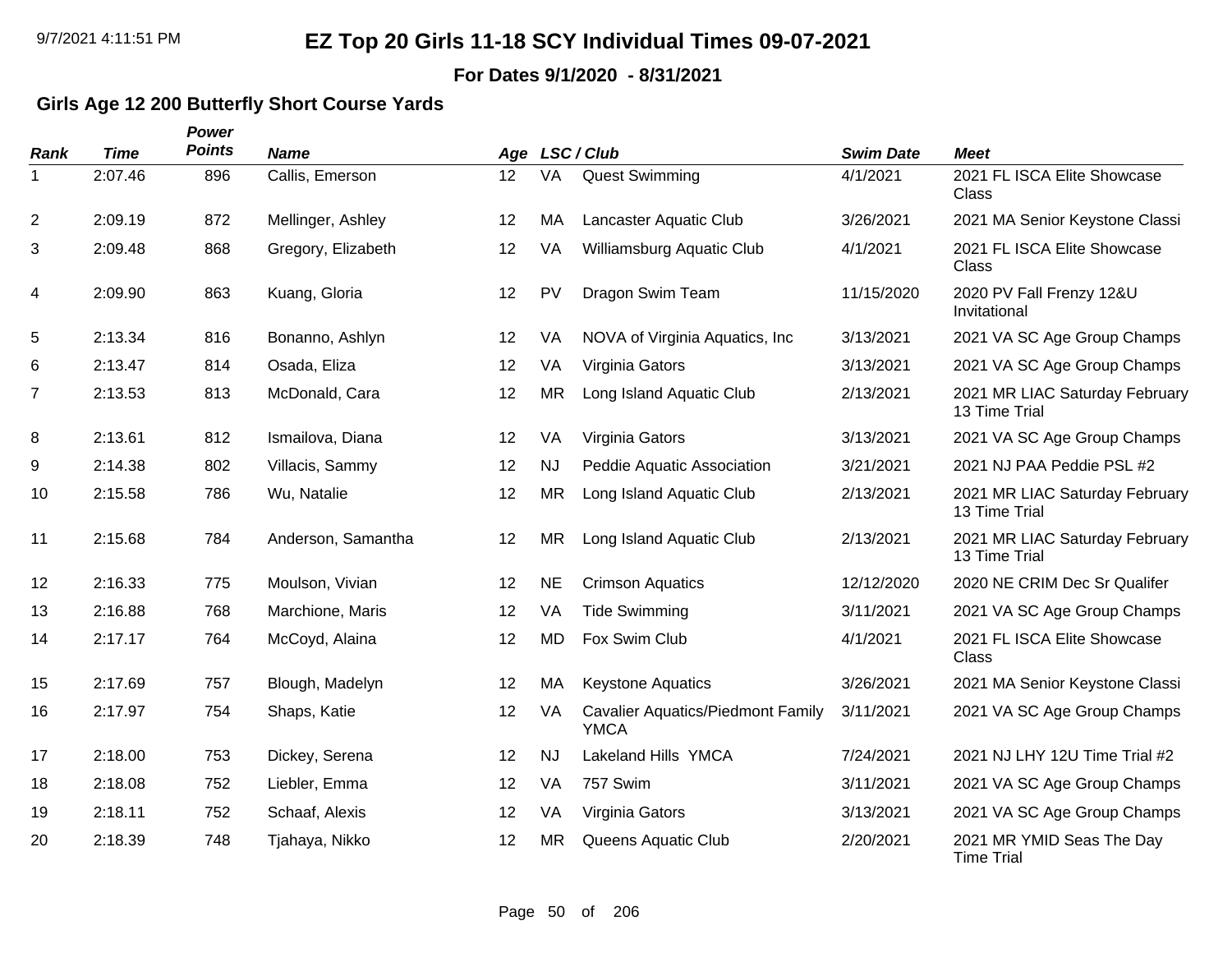**For Dates 9/1/2020 - 8/31/2021**

### **Girls Age 12 100 Individual Medley Short Course Yards**

| Rank           | <b>Time</b> | Power<br><b>Points</b> | <b>Name</b>         |    |           | Age LSC/Club                                            | <b>Swim Date</b> | <b>Meet</b>                                     |
|----------------|-------------|------------------------|---------------------|----|-----------|---------------------------------------------------------|------------------|-------------------------------------------------|
| 1              | 1:00.65     | 871                    | Bryan, Elizabeth    | 12 | PV        | <b>Machine Aquatics</b>                                 | 3/26/2021        | 2021 PV SC Championship<br>Series- Wave III- FC |
| $\overline{c}$ | 1:00.71     | 869                    | Bateman, Hannah     | 12 | <b>NJ</b> | Peddie Aquatic Association                              | 3/20/2021        | 2021 NJ PAA Peddie PSL #2                       |
| 3              | 1:00.76     | 867                    | Callis, Emerson     | 12 | VA        | <b>Quest Swimming</b>                                   | 4/2/2021         | 2021 FL ISCA Elite Showcase<br>Class            |
| 4              | 1:01.15     | 852                    | Mellinger, Ashley   | 12 | MA        | Lancaster Aquatic Club                                  | 3/13/2021        | 2021 MA KA Junior Keystone Cla                  |
| 5              | 1:01.63     | 833                    | Linkonis, Valentina | 12 | VA        | NOVA of Virginia Aquatics, Inc.                         | 3/27/2021        | 2021 FL NCSA Age Group<br>Swimming Champs       |
| 6              | 1:01.71     | 830                    | Gregory, Elizabeth  | 12 | <b>VA</b> | Williamsburg Aquatic Club                               | 4/2/2021         | 2021 FL ISCA Elite Showcase<br>Class            |
| $\overline{7}$ | 1:01.89     | 823                    | Dobrydney, Claire   | 12 | PV        | Mason Makos Swim Team                                   | 3/12/2021        | 2021 PV MAKO Spring Showcase                    |
| 8              | 1:01.93     | 822                    | Tjahaya, Nikko      | 12 | <b>MR</b> | Queens Aquatic Club                                     | 3/14/2021        | 2021 MR LIAC Virtual<br>Championship            |
| 9              | 1:02.10     | 815                    | Kuang, Gloria       | 12 | PV        | Dragon Swim Team                                        | 11/14/2020       | 2020 PV Fall Frenzy 12&U<br>Invitational        |
| 10             | 1:02.52     | 800                    | Villacis, Sammy     | 12 | <b>NJ</b> | Peddie Aquatic Association                              | 3/20/2021        | 2021 NJ PAA Peddie PSL #2                       |
| 11             | 1:02.60     | 796                    | Hinson, Kaliyah     | 12 | MA        | York YMCA                                               | 2/20/2021        | 2021 MA York Y Winter Invite                    |
| 12             | 1:02.79     | 789                    | Ismailova, Diana    | 12 | VA        | Virginia Gators                                         | 3/14/2021        | 2021 VA SC Age Group Champs                     |
| 13             | 1:02.87     | 786                    | Tran, Kim           | 12 | <b>NJ</b> | Life Time Metro                                         | 7/11/2021        | 2021 NJ LIFE Summer Summer<br>Summer            |
| 14             | 1:02.98     | 782                    | Bonanno, Ashlyn     | 12 | VA        | NOVA of Virginia Aquatics, Inc                          | 3/14/2021        | 2021 VA SC Age Group Champs                     |
| 15             | 1:03.00     | 781                    | Vanyo, Sofie        | 12 | VA        | <b>Cavalier Aquatics/Piedmont Family</b><br><b>YMCA</b> | 3/27/2021        | 2021 FL NCSA Age Group<br>Swimming Champs       |
| 16             | 1:03.05     | 780                    | Carvalho, Gabby     | 12 | VA        | NOVA of Virginia Aquatics, Inc.                         | 3/27/2021        | 2021 FL NCSA Age Group<br>Swimming Champs       |
| 17             | 1:03.19     | 774                    | Bowers, Savannah    | 12 | <b>CT</b> | West Hartford Aquatic Team                              | 7/18/2021        | 2021 CT WHAT SCY Summer<br>Invitationa          |
| 18             | 1:03.21     | 774                    | Osada, Eliza        | 12 | VA        | Virginia Gators                                         | 3/14/2021        | 2021 VA SC Age Group Champs                     |
| 19             | 1:03.29     | 771                    | Gao, Sophia         | 12 | <b>AD</b> | Clifton Park-Halfmoon Piranhas                          | 7/24/2021        | 2021 AD Piranhas Time Trial                     |
| 20             | 1:03.42     | 766                    | Roundtree, Charis   | 12 | <b>PV</b> | The Riptide Swim Team                                   | 2/28/2021        | 2021 PV FXFX February Festival                  |

Page 51 of 206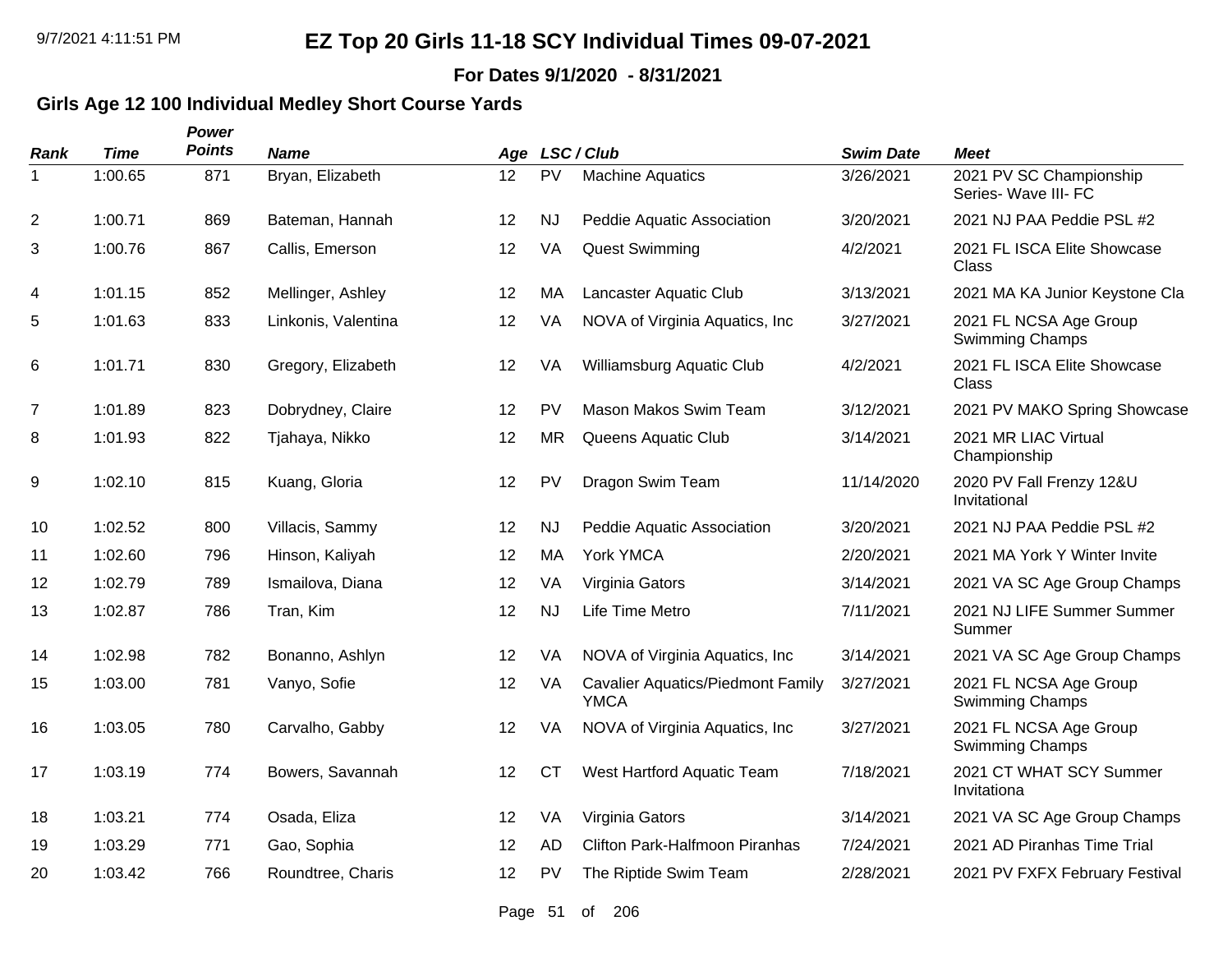**For Dates 9/1/2020 - 8/31/2021**

### **Girls Age 12 200 Individual Medley Short Course Yards**

| Rank           | <b>Time</b> | Power<br><b>Points</b> | <b>Name</b>       |    |           | Age LSC/Club                                            | <b>Swim Date</b> | <b>Meet</b>                                      |
|----------------|-------------|------------------------|-------------------|----|-----------|---------------------------------------------------------|------------------|--------------------------------------------------|
| $\mathbf 1$    | 2:11.19     | 826                    | Tohmeh, Tala      | 12 | PV        | <b>Machine Aquatics</b>                                 | 2/13/2021        | 2021 PV February Age Group<br>Challenge-DS       |
| $\overline{2}$ | 2:12.10     | 810                    | Mellinger, Ashley | 12 | MA        | Lancaster Aquatic Club                                  | 3/27/2021        | 2021 MA Senior Keystone Classi                   |
| 3              | 2:12.23     | 808                    | Tjahaya, Nikko    | 12 | <b>MR</b> | Queens Aquatic Club                                     | 3/13/2021        | 2021 MR LIAC Virtual<br>Championship             |
| 4              | 2:12.30     | 807                    | Callis, Emerson   | 12 | VA        | <b>Quest Swimming</b>                                   | 3/13/2021        | 2021 VA SC Age Group Champs                      |
| 5              | 2:12.64     | 801                    | Osada, Eliza      | 12 | VA        | Virginia Gators                                         | 4/1/2021         | 2021 FL ISCA Elite Showcase<br>Class             |
| 6              | 2:12.69     | 800                    | Watts, Emma       | 12 | PV        | The Fish                                                | 3/28/2021        | 2021 PV SC Championship<br>Series- Wave III- CM  |
| $\overline{7}$ | 2:13.24     | 791                    | Vanyo, Sofie      | 12 | VA        | <b>Cavalier Aquatics/Piedmont Family</b><br><b>YMCA</b> | 3/26/2021        | 2021 FL NCSA Age Group<br><b>Swimming Champs</b> |
| 8              | 2:14.10     | 776                    | Villacis, Sammy   | 12 | <b>NJ</b> | Peddie Aquatic Association                              | 7/17/2021        | 2021 NJ Peddie Invite #2                         |
| 9              | 2:14.16     | 775                    | Carvalho, Gabby   | 12 | VA        | NOVA of Virginia Aquatics, Inc.                         | 3/26/2021        | 2021 FL NCSA Age Group<br>Swimming Champs        |
| 10             | 2:14.26     | 773                    | Kuang, Gloria     | 12 | PV        | Dragon Swim Team                                        | 11/15/2020       | 2020 PV Fall Frenzy 12&U<br>Invitational         |
| 11             | 2:14.28     | 773                    | Bonanno, Ashlyn   | 12 | VA        | NOVA of Virginia Aquatics, Inc.                         | 12/12/2020       | 2020 VA NOVA Intrasquad Holida                   |
| 12             | 2:14.36     | 771                    | Gao, Sophia       | 12 | <b>AD</b> | <b>Clifton Park-Halfmoon Piranhas</b>                   | 7/23/2021        | 2021 AD Piranhas Time Trial                      |
| 13             | 2:14.59     | 768                    | Bryan, Elizabeth  | 12 | PV        | <b>Machine Aquatics</b>                                 | 3/28/2021        | 2021 PV SC Championship<br>Series- Wave III- FC  |
| 14             | 2:15.11     | 759                    | Bateman, Hannah   | 12 | <b>NJ</b> | Peddie Aquatic Association                              | 11/22/2020       | 2020 NJ PAA Peddie Intrasquad<br>#1              |
| 15             | 2:15.29     | 756                    | Collins, Kali     | 12 | MA        | Jersey Wahoos                                           | 3/14/2021        | 2021 MA KA Junior Keystone Cla                   |
| 16             | 2:15.32     | 755                    | Ismailova, Diana  | 12 | VA        | Virginia Gators                                         | 4/1/2021         | 2021 FL ISCA Elite Showcase<br>Class             |
| 17             | 2:15.43     | 753                    | Chang, Charlotte  | 12 | PV        | Rockville Montgomery Swim Club                          | 1/29/2021        | 2021 PV IMX Challenge                            |
| 18             | 2:15.80     | 747                    | Vernon, Ally      | 12 | VA        | <b>Quest Swimming</b>                                   | 11/8/2020        | 2020 VA TIDE-QUEST Dual meet                     |
| 19             | 2:15.83     | 746                    | Moulson, Vivian   | 12 | <b>NE</b> | <b>Crimson Aquatics</b>                                 | 2/20/2021        | 2021 NE CRIMSON 11-14<br>Crimson                 |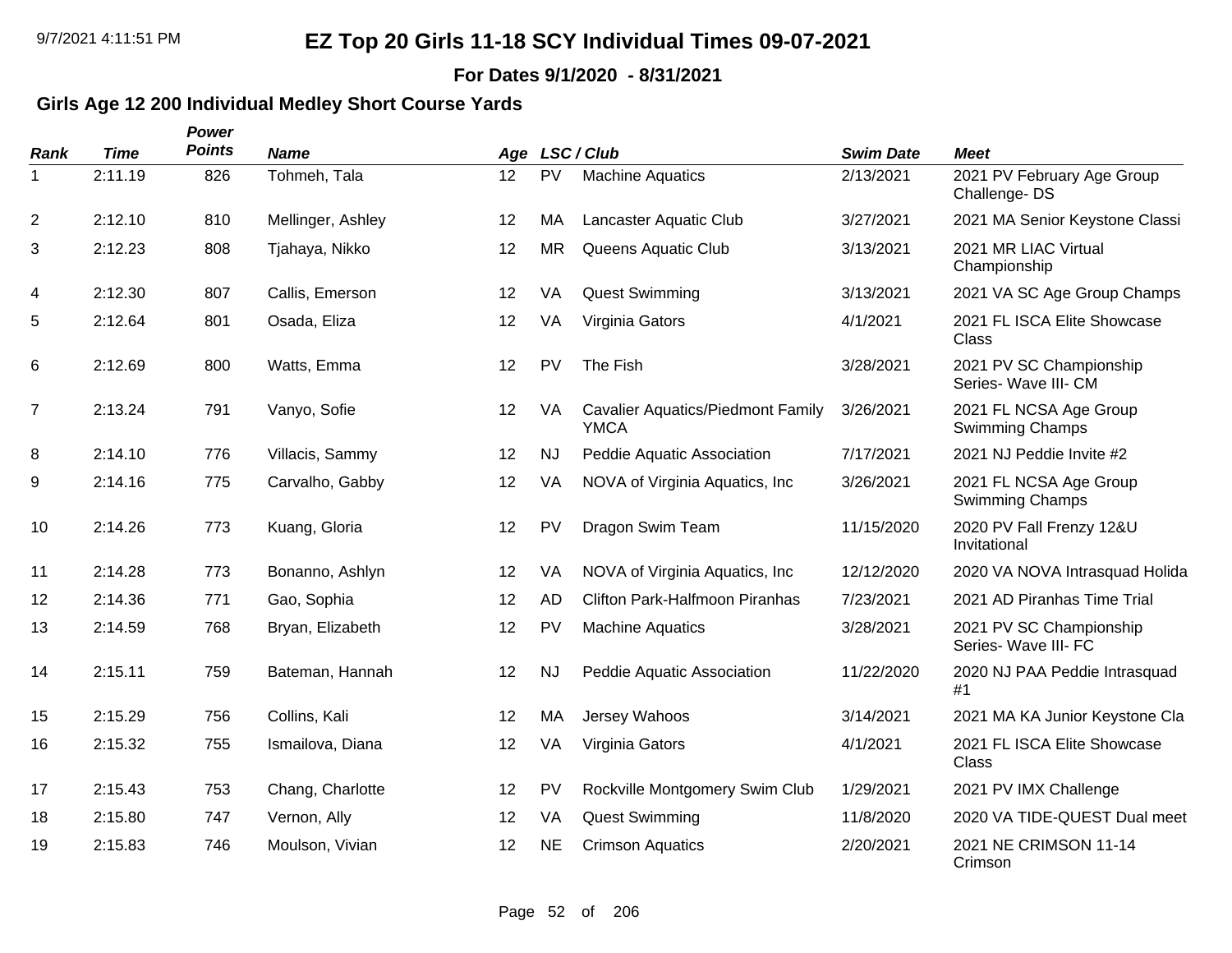| 9/7/2021 4:11:51 PM |         |     | EZ Top 20 Girls 11-18 SCY Individual Times 09-07-2021 |       |                                |          |                            |
|---------------------|---------|-----|-------------------------------------------------------|-------|--------------------------------|----------|----------------------------|
|                     |         |     |                                                       |       | For Dates 9/1/2020 - 8/31/2021 |          |                            |
| 20                  | 2:15.88 | 746 | Zipagan, Jacqueline Marie                             | 12 NE | Bluefish Swim Club             | 8/8/2021 | 2021 NE CRA TYR SCM August |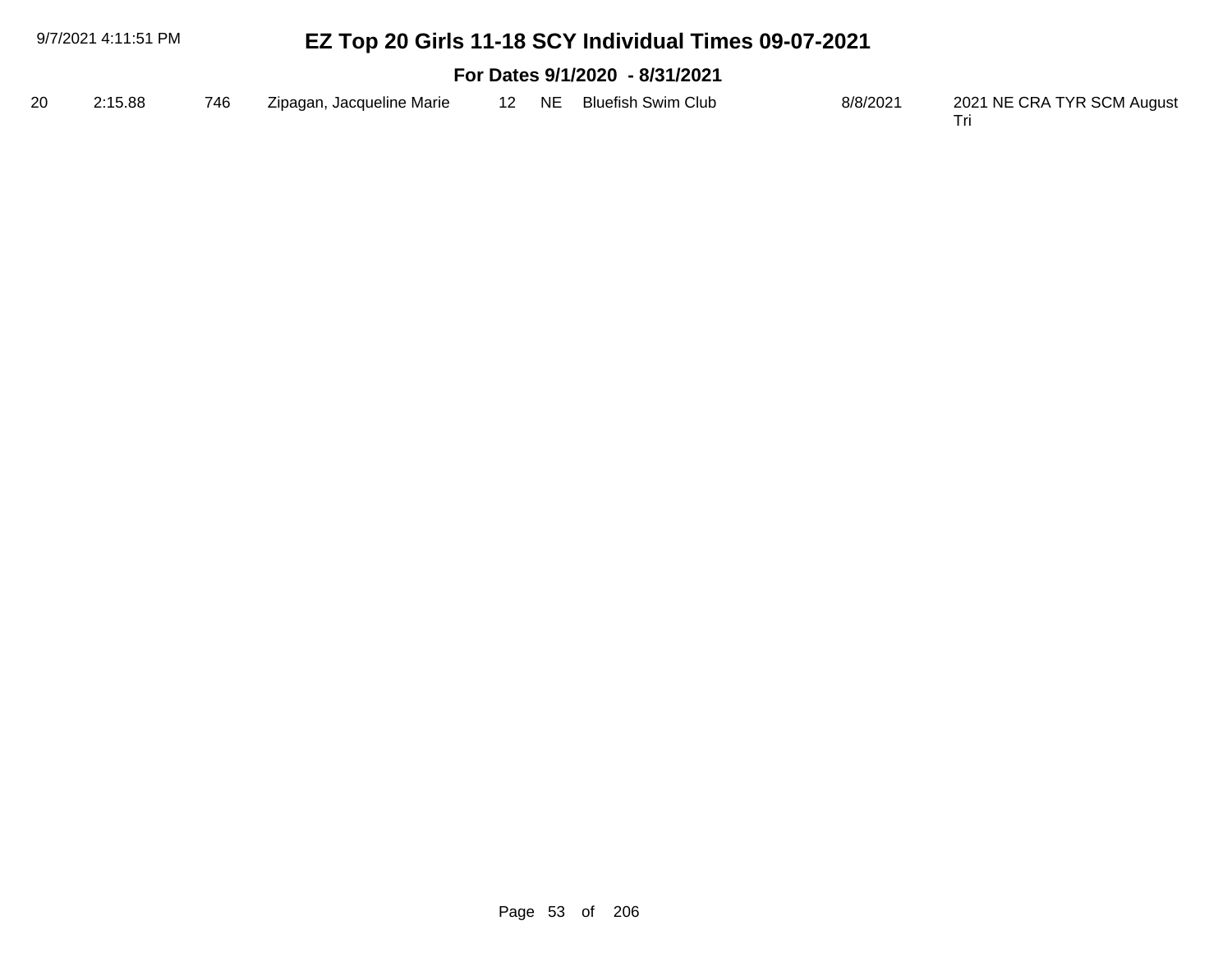**For Dates 9/1/2020 - 8/31/2021**

### **Girls Age 12 400 Individual Medley Short Course Yards**

| Rank           | <b>Time</b> | Power<br><b>Points</b> | <b>Name</b>        |         |           | Age LSC/Club                                            | <b>Swim Date</b> | <b>Meet</b>                                      |
|----------------|-------------|------------------------|--------------------|---------|-----------|---------------------------------------------------------|------------------|--------------------------------------------------|
| 1              | 4:31.21     | 899                    | Callis, Emerson    | 12      | VA        | <b>Quest Swimming</b>                                   | 4/3/2021         | 2021 FL ISCA Elite Showcase<br>Class             |
| $\overline{2}$ | 4:37.29     | 851                    | Mellinger, Ashley  | 12      | <b>MA</b> | Lancaster Aquatic Club                                  | 1/29/2021        | 2021 MA KA Winter Invitational                   |
| 3              | 4:38.28     | 843                    | Gregory, Elizabeth | 12      | VA        | Williamsburg Aquatic Club                               | 4/3/2021         | 2021 FL ISCA Elite Showcase<br>Class             |
| 4              | 4:40.62     | 825                    | Vanyo, Sofie       | 12      | VA        | <b>Cavalier Aquatics/Piedmont Family</b><br><b>YMCA</b> | 3/12/2021        | 2021 VA SC Age Group Champs                      |
| 5              | 4:41.83     | 816                    | Osada, Eliza       | 12      | VA        | Virginia Gators                                         | 4/3/2021         | 2021 FL ISCA Elite Showcase<br>Class             |
| 6              | 4:45.83     | 785                    | Kuang, Gloria      | 12      | PV        | Dragon Swim Team                                        | 11/13/2020       | 2020 PV Fall Frenzy 12&U<br>Invitational         |
| 7              | 4:46.87     | 777                    | Tjahaya, Nikko     | 12      | <b>MR</b> | Queens Aquatic Club                                     | 11/7/2020        | 2020 MR FREE Distance<br>Challenge               |
| 8              | 4:47.22     | 775                    | Bonanno, Ashlyn    | 12      | VA        | NOVA of Virginia Aquatics, Inc.                         | 3/12/2021        | 2021 VA SC Age Group Champs                      |
| 9              | 4:47.23     | 774                    | Dobrydney, Claire  | 12      | PV        | Mason Makos Swim Team                                   | 3/11/2021        | 2021 PV MAKO Spring Showcase                     |
| 10             | 4:48.49     | 765                    | Collins, Kali      | 12      | MA        | Jersey Wahoos                                           | 4/23/2021        | 2021 MA GPAC George Breen<br>Spri                |
| 11             | 4:49.30     | 759                    | Zhou, Angela       | 12      | <b>NJ</b> | Sea Wolfs Swim Team                                     | 4/26/2021        | 2021 NJ SWST Sea Wolves<br><b>Spring Classic</b> |
| 12             | 4:49.74     | 755                    | Bateman, Hannah    | 12      | <b>NJ</b> | Peddie Aquatic Association                              | 3/20/2021        | 2021 NJ PAA Peddie PSL #2                        |
| 13             | 4:49.84     | 755                    | Abruzzo, Gabi      | 12      | MA        | <b>Plymouth Whitemarsh Aquatics</b>                     | 11/22/2020       | 2021 MA SSC Distance Meet                        |
| 14             | 4:50.27     | 751                    | So, Leni           | 12      | <b>MR</b> | Long Island Aquatic Club                                | 3/12/2021        | 2021 MR LIAC Virtual<br>Championship             |
| 15             | 4:50.50     | 750                    | Shaps, Katie       | 12      | VA        | <b>Cavalier Aquatics/Piedmont Family</b><br><b>YMCA</b> | 3/12/2021        | 2021 VA SC Age Group Champs                      |
| 16             | 4:51.27     | 744                    | Vernon, Ally       | 12      | VA        | <b>Quest Swimming</b>                                   | 11/7/2020        | 2020 VA TIDE-QUEST Dual meet                     |
| 17             | 4:52.06     | 738                    | McDonald, Cara     | 12      | <b>MR</b> | Long Island Aquatic Club                                | 3/24/2021        | 2021 FL NCSA Age Group<br><b>Swimming Champs</b> |
| 17             | 4:52.06     | 738                    | Gipson, Amelia     | 12      | MA        | Germantown Academy Aquatic Club 5/15/2021               |                  | 2021 MA GAAC MAYFLOWER<br><b>INTRASQ</b>         |
| 19             | 4:52.30     | 736                    | Abdelal, Noor      | 12      | <b>NE</b> | <b>Crimson Aquatics</b>                                 | 2/19/2021        | 2021 NE CRIMSON 11-14                            |
|                |             |                        |                    | Page 54 |           | of 206                                                  |                  |                                                  |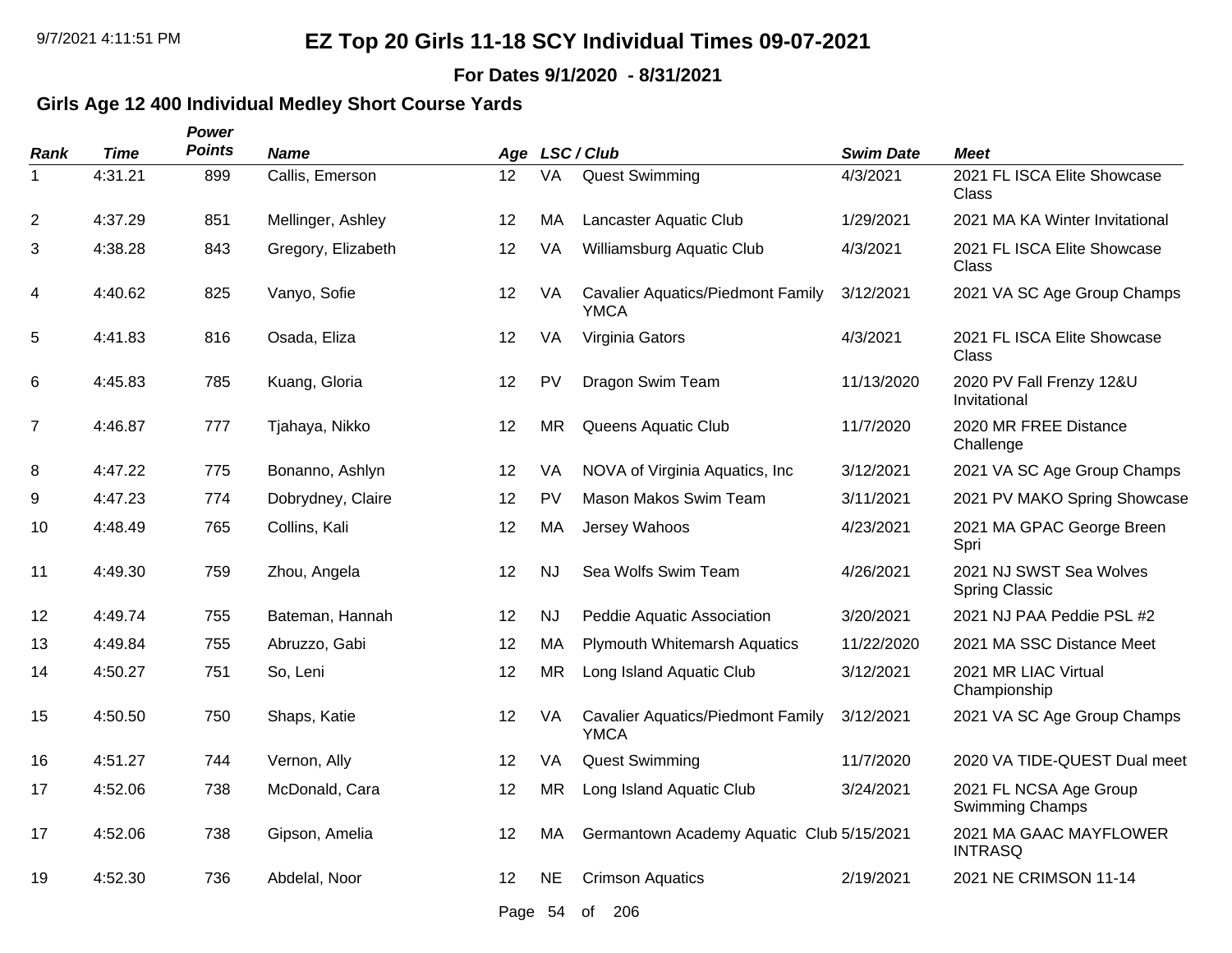| 9/7/2021 4:11:51 PM | EZ Top 20 Girls 11-18 SCY Individual Times 09-07-2021 |         |
|---------------------|-------------------------------------------------------|---------|
|                     | For Dates 9/1/2020 - 8/31/2021                        |         |
|                     |                                                       | Crimson |

| 20 4:52.70 | 733 Ismailova, Diana | 12 VA Virginia Gators | 3/12/2021 | 2021 VA SC Age Group Champs |
|------------|----------------------|-----------------------|-----------|-----------------------------|
|            |                      |                       |           |                             |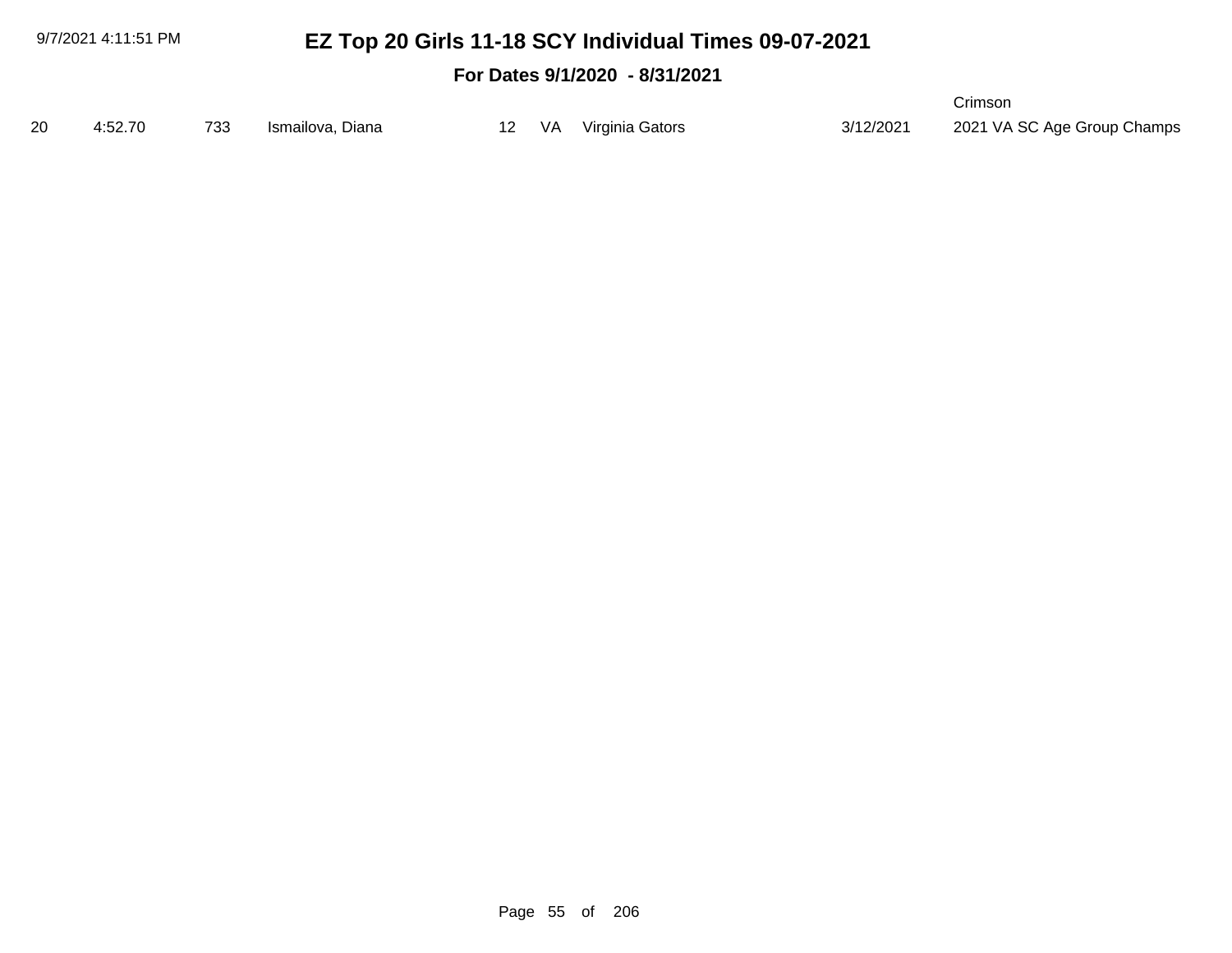#### **For Dates 9/1/2020 - 8/31/2021**

### **Girls Age 13 50 Freestyle Short Course Yards**

| <b>Rank</b>    | <b>Time</b> | Power<br><b>Points</b> | <b>Name</b>       |    |           | Age LSC/Club                                           | <b>Swim Date</b> | <b>Meet</b>                                     |
|----------------|-------------|------------------------|-------------------|----|-----------|--------------------------------------------------------|------------------|-------------------------------------------------|
| 1              | 23.41       | 929                    | Weinstein, Claire | 13 | <b>MR</b> | <b>Westchester Aquatic Club</b>                        | 12/19/2020       | 2020 MR WEST Holiday Quack<br>Splash Time Trial |
| $\overline{2}$ | 23.50       | 920                    | Olasewere, Annam  | 13 | <b>CT</b> | Westport/Weston Family Y Water<br><b>Rat Swim Team</b> | 2/27/2021        | 2021 CT WRAT ALL In-House<br>FebFabBla          |
| 3              | 23.85       | 886                    | Parker, Sarah     | 13 | MA        | Hatboro Horsham Aquatic Asso.                          | 12/11/2020       | 2020 MA Winter 18 & Under<br>Champs             |
| 4              | 24.03       | 868                    | Fuller, Alex      | 13 | VA        | Atlantic Coast Athletic Clubs of VA,<br>Inc.           | 3/11/2021        | 2021 VA SC Age Group Champs                     |
| $\sqrt{5}$     | 24.06       | 865                    | Napier, Alyssa    | 13 | MA        | Western YMCA Wahoos                                    | 4/11/2021        | 2021 MA AP YMCA Swimming<br>Festi               |
| 6              | 24.09       | 863                    | Hamill, Emily     | 13 | МA        | Unattached                                             | 4/23/2021        | 2021 MA Swimming Senior SC<br>Cha               |
| $\overline{7}$ | 24.19       | 853                    | Scott, Elle       | 13 | VA        | NOVA of Virginia Aquatics, Inc.                        | 3/13/2021        | 2021 VA SC Age Group Champs                     |
| 8              | 24.25       | 847                    | Roy, Sylvia       | 13 | AM        | Mount Lebanon Aqua Club                                | 3/12/2021        | 2021 WV Club Mountaineer Winter<br>Champs(2)    |
| 9              | 24.27 r     | 845                    | Carter, Dani      | 13 | <b>NJ</b> | Life Time Metro                                        | 12/4/2020        | 2020 NJ Life Time Holiday Classic               |
| 10             | 24.32       | 840                    | Vernon, Ally      | 13 | VA        | <b>Quest Swimming</b>                                  | 3/31/2021        | 2021 FL ISCA Elite Showcase<br>Class            |
| 11             | 24.45       | 828                    | Archibald, Lily   | 13 | <b>CT</b> | <b>Ridgefield Aquatic Club</b>                         | 3/6/2021         | 2021 CT Bulldog Swimming March<br><b>RTC</b>    |
| 12             | 24.47       | 826                    | Anderson, Riley   | 13 | <b>CT</b> | <b>Northeast Connecticut Aquatics</b>                  | 7/31/2021        | 2021 CT NCA SCY Summer<br>Classic               |
| 13             | 24.50       | 823                    | Little, Bella     | 13 | VA        | NOVA of Virginia Aquatics, Inc.                        | 12/19/2020       | 2020 VA NOVA Sr Holiday<br>Champs               |
| 13             | 24.50       | 823                    | Lazorisak, Abby   | 13 | <b>NE</b> | <b>Weymouth Club Waves</b>                             | 2/20/2021        | 2021 NE CRIMSON 11-14<br>Crimson                |
| 15             | 24.55       | 818                    | Bak, Renee        | 13 | МA        | Jersey Wahoos                                          | 3/14/2021        | 2021 MA KA Junior Keystone Cla                  |
| 16             | 24.61       | 813                    | Duffy, Dara       | 13 | VA        | <b>Tide Swimming</b>                                   | 3/11/2021        | 2021 VA SC Age Group Champs                     |
| 17             | 24.64       | 810                    | Musto, Bernie     | 13 | VA        | East Coast Aquatic Team                                | 3/11/2021        | 2021 VA SC Age Group Champs                     |
| 18             | 24.65       | 809                    | Hammond, Hailey   | 13 | PV        | Nation's Capital Swim Club                             | 3/28/2021        | 2021 PV SC Championship<br>Series- Wave III- FC |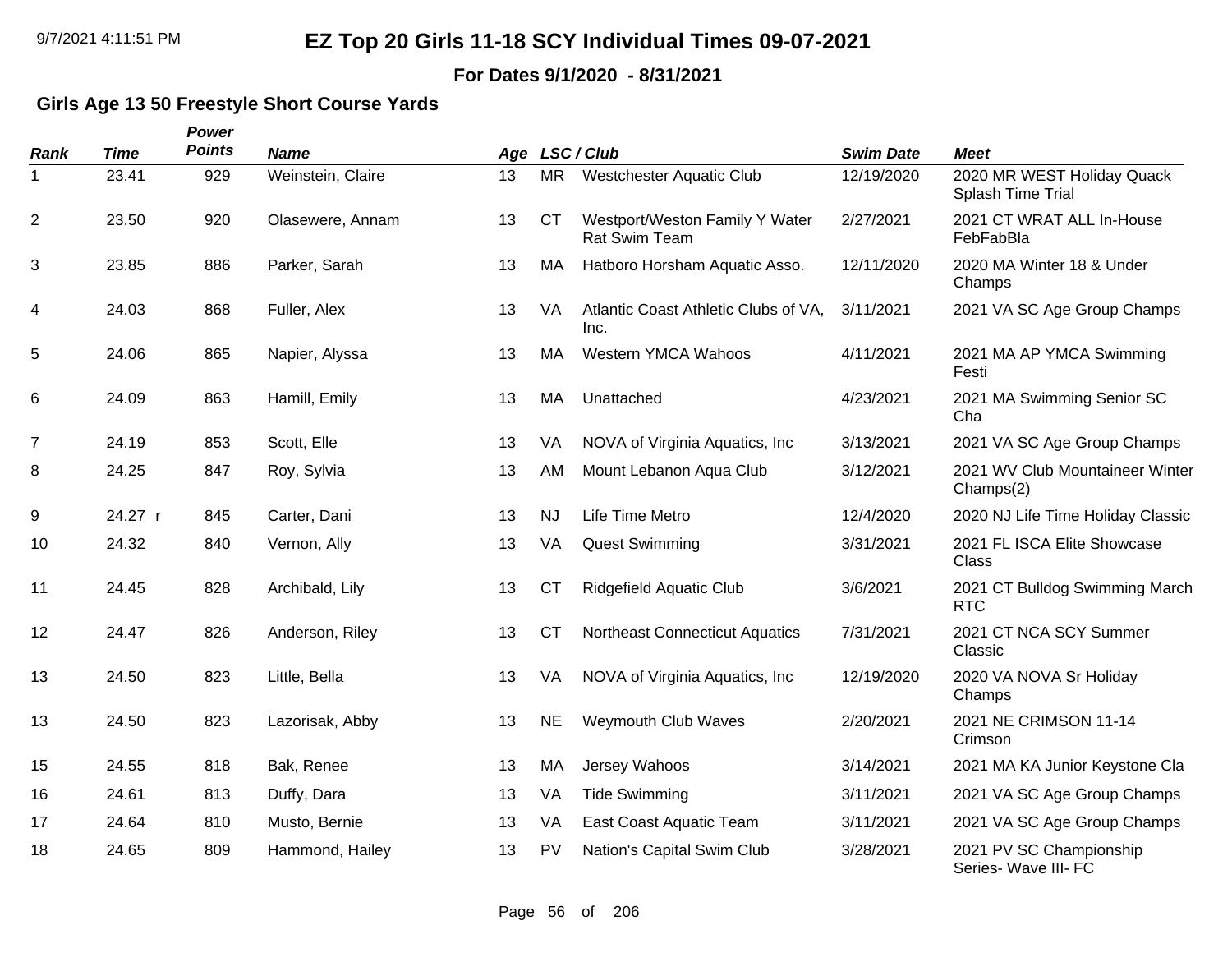|    | 9/7/2021 4:11:51 PM |     | EZ Top 20 Girls 11-18 SCY Individual Times 09-07-2021 |     |    |                                |            |                                |  |  |  |
|----|---------------------|-----|-------------------------------------------------------|-----|----|--------------------------------|------------|--------------------------------|--|--|--|
|    |                     |     |                                                       |     |    | For Dates 9/1/2020 - 8/31/2021 |            |                                |  |  |  |
| 19 | 24.67               | 807 | Workman, Molly                                        | 13. | MA | Nittany Lion Aquatic Club      | 3/28/2021  | 2021 MA Senior Keystone Classi |  |  |  |
| 20 | 24.70               | 804 | Bair, Camryn                                          | 13. | MA | Nittany Lion Aquatic Club      | 10/16/2020 | 2020 MA KA Fall Closed Invite  |  |  |  |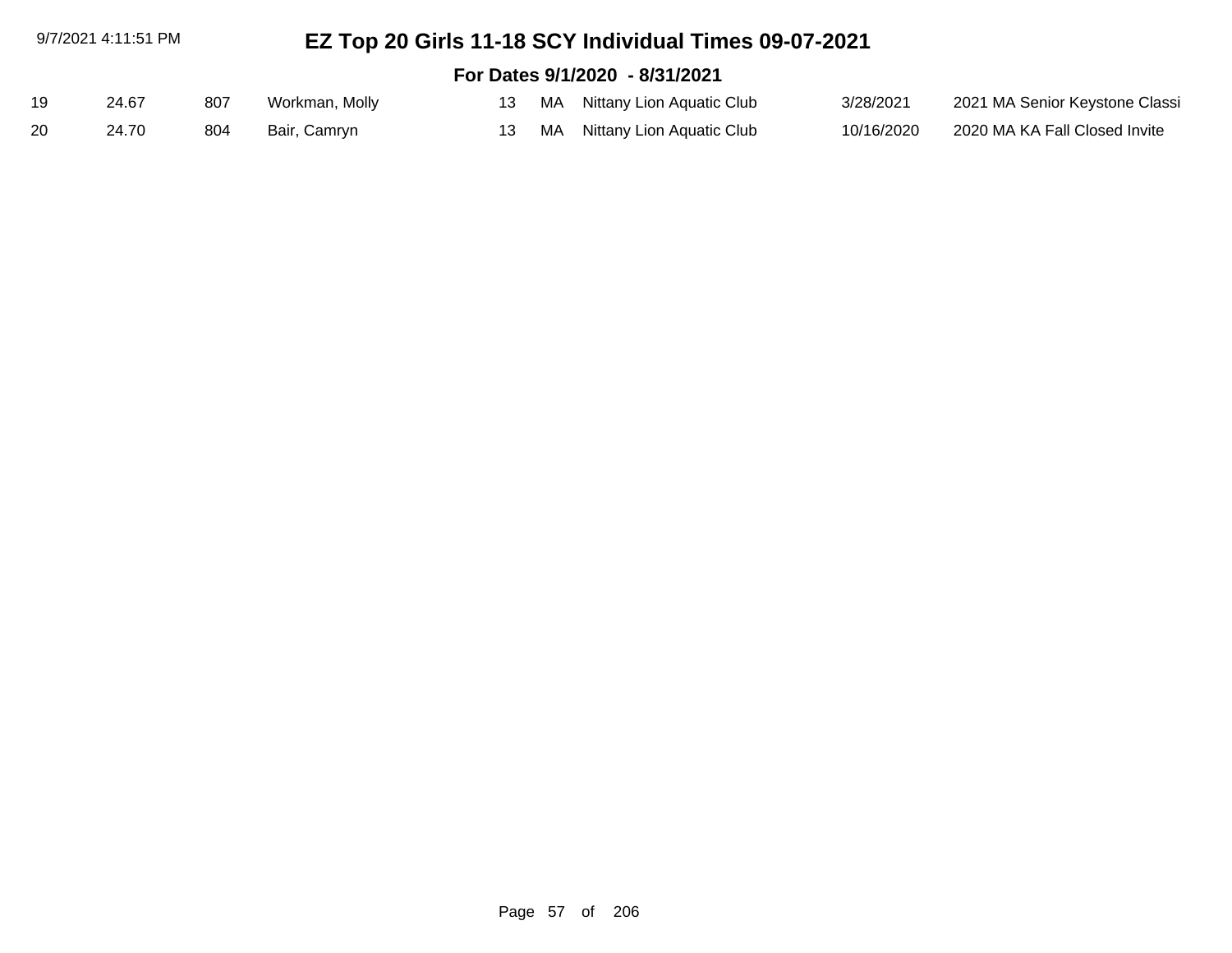**For Dates 9/1/2020 - 8/31/2021**

### **Girls Age 13 100 Freestyle Short Course Yards**

| <b>Rank</b>    | <b>Time</b> | Power<br><b>Points</b> | <b>Name</b>       |    |           | Age LSC/Club                                    | <b>Swim Date</b> | <b>Meet</b>                                         |
|----------------|-------------|------------------------|-------------------|----|-----------|-------------------------------------------------|------------------|-----------------------------------------------------|
| 1              | 50.66       | 929                    | Weinstein, Claire | 13 | <b>MR</b> | <b>Westchester Aquatic Club</b>                 | 12/12/2020       | 2020 MR BGNW 18-Under Winter<br>Championship        |
| $\overline{2}$ | 51.60       | 880                    | Hamill, Emily     | 13 | MA        | <b>Upper Main Line YMCA</b>                     | 4/11/2021        | 2021 MA AP YMCA Swimming<br>Festi                   |
| 3              | 51.94       | 863                    | Herr, Emily       | 13 | MR.       | Unattached                                      | 4/24/2021        | 2021 MR OB Section 11 Girls<br>Spring Championships |
| 4              | 52.26       | 847                    | Olasewere, Annam  | 13 | <b>CT</b> | Westport/Weston Family Y Water<br>Rat Swim Team | 4/3/2021         | CT WRAT v GRYM 13 & Over<br>RTC S                   |
| 5              | 52.27       | 846                    | Napier, Alyssa    | 13 | <b>MA</b> | <b>Western YMCA Wahoos</b>                      | 4/11/2021        | 2021 MA AP YMCA Swimming<br>Festi                   |
| 6              | 52.58       | 831                    | Vernon, Ally      | 13 | VA        | <b>Quest Swimming</b>                           | 4/2/2021         | 2021 FL ISCA Elite Showcase<br>Class                |
| $\overline{7}$ | 52.72       | 824                    | Duffy, Dara       | 13 | VA        | <b>Tide Swimming</b>                            | 3/11/2021        | 2021 VA SC Age Group Champs                         |
| 8              | 52.74       | 823                    | Archibald, Lily   | 13 | <b>CT</b> | <b>Ridgefield Aquatic Club</b>                  | 3/6/2021         | 2021 CT Bulldog Swimming March<br><b>RTC</b>        |
| 9              | 52.83       | 818                    | Parker, Sarah     | 13 | MA        | Hatboro Horsham Aquatic Asso.                   | 12/10/2020       | 2020 MA Winter 18 & Under<br>Champs                 |
| 10             | 52.96       | 812                    | Fuller, Alex      | 13 | VA        | Atlantic Coast Athletic Clubs of VA,<br>Inc.    | 3/11/2021        | 2021 VA SC Age Group Champs                         |
| 11             | 53.05       | 807                    | Lazorisak, Abby   | 13 | <b>NE</b> | Weymouth Club Waves                             | 2/21/2021        | 2021 NE CRIMSON 11-14<br>Crimson                    |
| 12             | 53.15       | 802                    | Hammond, Hailey   | 13 | <b>PV</b> | Nation's Capital Swim Club                      | 3/27/2021        | 2021 PV SC Championship<br>Series- Wave III- FC     |
| 13             | 53.28       | 796                    | Bak, Renee        | 13 | MA        | Jersey Wahoos                                   | 3/13/2021        | 2021 MA KA Junior Keystone Cla                      |
| 14             | 53.32       | 794                    | Kim, Iris         | 13 | <b>NJ</b> | <b>Scarlet Aquatics</b>                         | 6/25/2021        | 2021 NJ SCAR Scarlet Summer<br><b>Blast</b>         |
| 15             | 53.35       | 793                    | Gormsen, Lily     | 13 | <b>MR</b> | Long Island Aquatic Club                        | 3/12/2021        | 2021 MR LIAC Virtual<br>Championship                |
| 16             | 53.36       | 792                    | Scott, Elle       | 13 | VA        | NOVA of Virginia Aquatics, Inc                  | 3/14/2021        | 2021 VA SC Age Group Champs                         |
| 17             | 53.42       | 789                    | Canada, Raegan    | 13 | VA        | <b>Quest Swimming</b>                           | 3/11/2021        | 2021 VA SC Age Group Champs                         |
| 18             | 53.53       | 784                    | Kaps, Martyna     | 13 | <b>MR</b> | Matchpoint NYC                                  | 3/12/2021        | 2021 MR LIAC Virtual<br>Championship                |

Page 58 of 206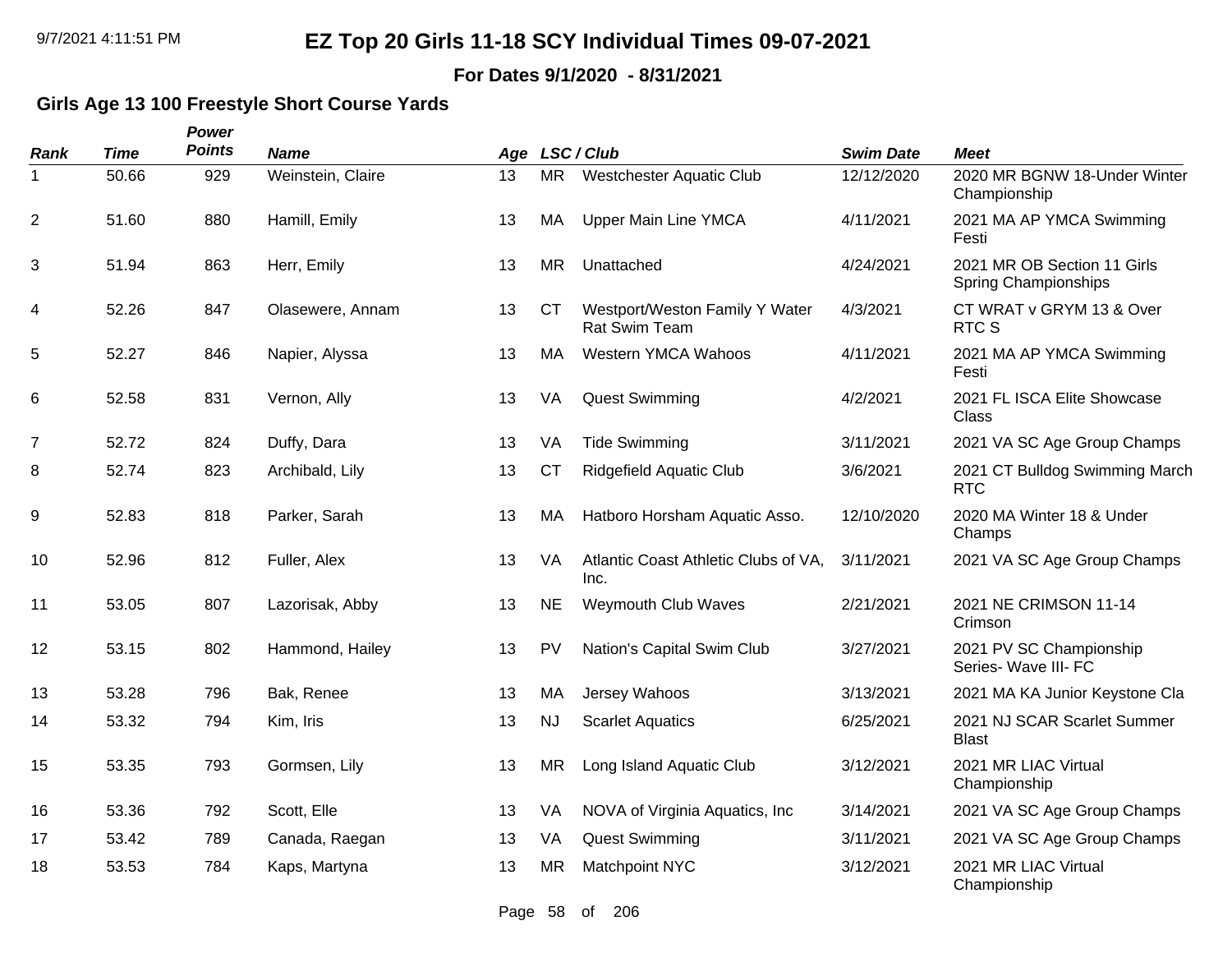9/7/2021 4:11:51 PM

#### **For Dates 9/1/2020 - 8/31/2021**

| 19 | 53.55 | 783 | Shnowske, Anna |  | 13 VA 757 Swim                  | 3/11/2021 | 2021 VA SC Age Group Champs    |
|----|-------|-----|----------------|--|---------------------------------|-----------|--------------------------------|
| 20 | 53.56 | 782 | Workman, Molly |  | 13 MA Nittany Lion Aquatic Club | 3/13/2021 | 2021 MA KA Junior Keystone Cla |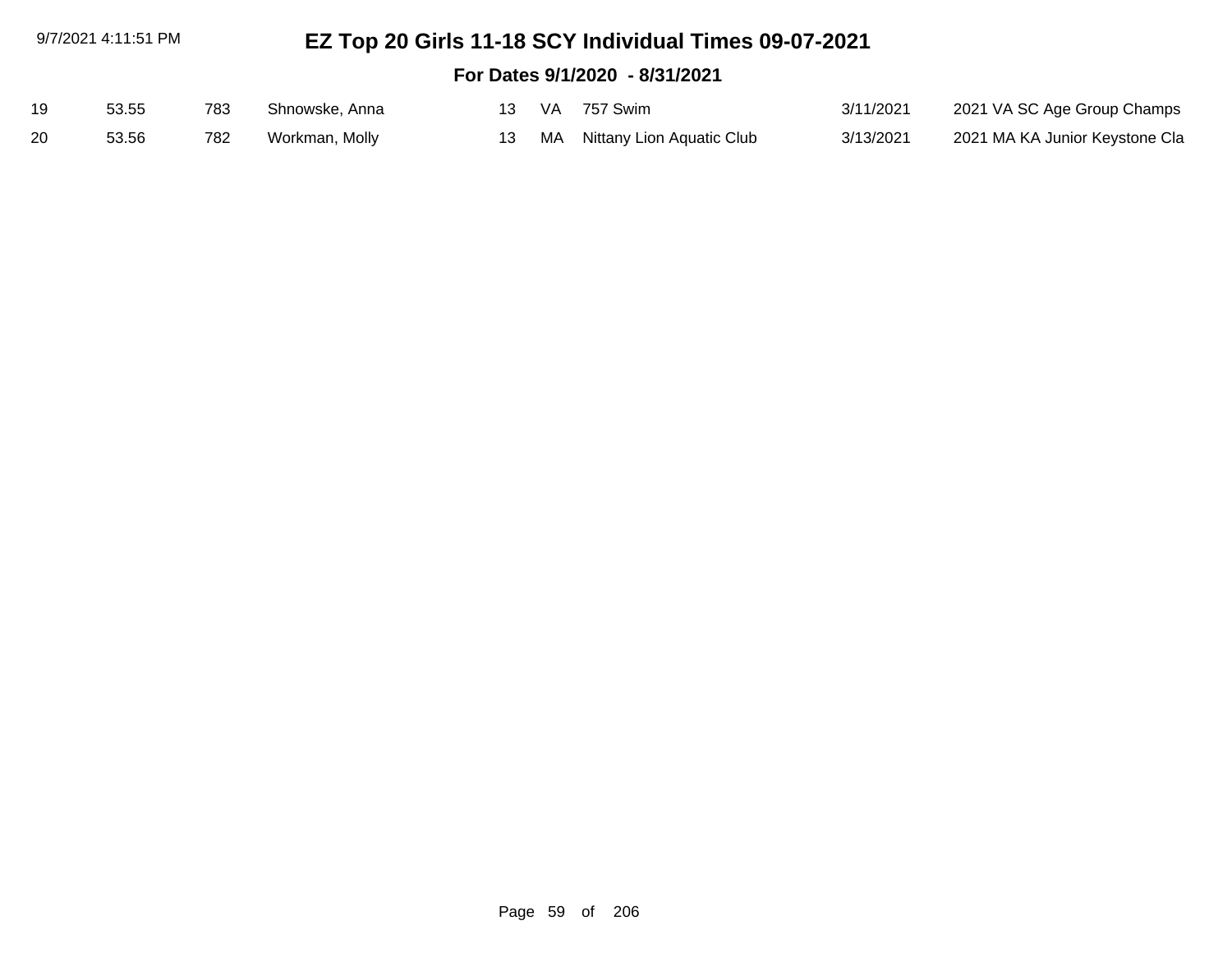#### **For Dates 9/1/2020 - 8/31/2021**

### **Girls Age 13 200 Freestyle Short Course Yards**

| <b>Rank</b>    | <b>Time</b> | Power<br><b>Points</b> | <b>Name</b>         |    |           | Age LSC/Club                                    | <b>Swim Date</b> | <b>Meet</b>                                         |
|----------------|-------------|------------------------|---------------------|----|-----------|-------------------------------------------------|------------------|-----------------------------------------------------|
| 1              | 1:47.61     | 983                    | Weinstein, Claire   | 13 | <b>MR</b> | <b>Westchester Aquatic Club</b>                 | 2/20/2021        | 2021 MR BGNW Winter Senior<br>Championship          |
| $\overline{c}$ | 1:52.34     | 854                    | Hamill, Emily       | 13 | MA        | <b>Upper Main Line YMCA</b>                     | 4/9/2021         | 2021 MA AP YMCA Swimming<br>Festi                   |
| 3              | 1:52.55     | 849                    | Herr, Emily         | 13 | <b>MR</b> | Unattached                                      | 4/24/2021        | 2021 MR OB Section 11 Girls<br>Spring Championships |
| 4              | 1:53.34     | 828                    | Kim, Chloe          | 13 | <b>NJ</b> | <b>Scarlet Aquatics</b>                         | 2/14/2021        | 2021 MA BWA ABBC FEB 2021                           |
| 5              | 1:53.35     | 828                    | Duffy, Dara         | 13 | VA        | <b>Tide Swimming</b>                            | 3/12/2021        | 2021 VA SC Age Group Champs                         |
| 6              | 1:53.65     | 820                    | Kim, Iris           | 13 | <b>NJ</b> | <b>Scarlet Aquatics</b>                         | 3/25/2021        | 2021 NJ SCAR Scarlet Pandemic<br>Games              |
| $\overline{7}$ | 1:53.86     | 815                    | Gormsen, Lily       | 13 | <b>MR</b> | Long Island Aquatic Club                        | 12/12/2020       | 2020 MR LIAC Travel To Nowhere<br>Invitational      |
| 8              | 1:54.61     | 795                    | Coombs, Ava         | 13 | MA        | <b>Plymouth Whitemarsh Aquatics</b>             | 3/12/2021        | 2021 MA KA Junior Keystone Cla                      |
| 9              | 1:54.71     | 793                    | Shnowske, Anna      | 13 | VA        | 757 Swim                                        | 12/11/2020       | 2020 VA 757 Wmbg Heat & Air Me                      |
| 10             | 1:54.87     | 789                    | Gonzales, Lydia     | 13 | <b>MA</b> | Unattached                                      | 3/27/2021        | 2021 MA AP YMCA Regional<br>Senio                   |
| 11             | 1:54.98     | 786                    | Rodrigues, Sarah    | 13 | <b>NJ</b> | <b>Berkeley Aquatic Club</b>                    | 11/20/2020       | 2020 NJ BAC STAR Invitational                       |
| 12             | 1:55.05     | 784                    | Mouhidin, Hazel     | 13 | <b>NE</b> | <b>Crimson Aquatics</b>                         | 2/19/2021        | 2021 NE CRIMSON 11-14<br>Crimson                    |
| 13             | 1:55.55     | 772                    | Olasewere, Annam    | 13 | <b>CT</b> | Westport/Weston Family Y Water<br>Rat Swim Team | 4/3/2021         | CT WRAT v GRYM 13 & Over<br><b>RTC S</b>            |
| 14             | 1:55.62     | 770                    | Larsen, Sarah       | 13 | <b>MR</b> | Long Island Aquatic Club                        | 12/12/2020       | 2020 MR LIAC Travel To Nowhere<br>Invitational      |
| 15             | 1:55.80     | 765                    | Archibald, Lily     | 13 | <b>CT</b> | <b>Ridgefield Aquatic Club</b>                  | 11/13/2020       | 2020 CT RYWC Candlewood Lake<br>Open R              |
| 16             | 1:56.06     | 759                    | Webb, Maria         | 13 | <b>PV</b> | Rockville Montgomery Swim Club                  | 3/26/2021        | 2021 PV SC Championship<br>Series- Wave III- CM     |
| 16             | 1:56.06     | 759                    | Klingensmith, Hanna | 13 | <b>AM</b> | Team Pittsburgh Elite Aquatics                  | 4/3/2021         | 2021 FL ISCA Elite Showcase<br>Class                |
| 18             | 1:56.15     | 757                    | Kaps, Martyna       | 13 | MR        | Matchpoint NYC                                  | 3/13/2021        | 2021 MR LIAC Virtual<br>Championship                |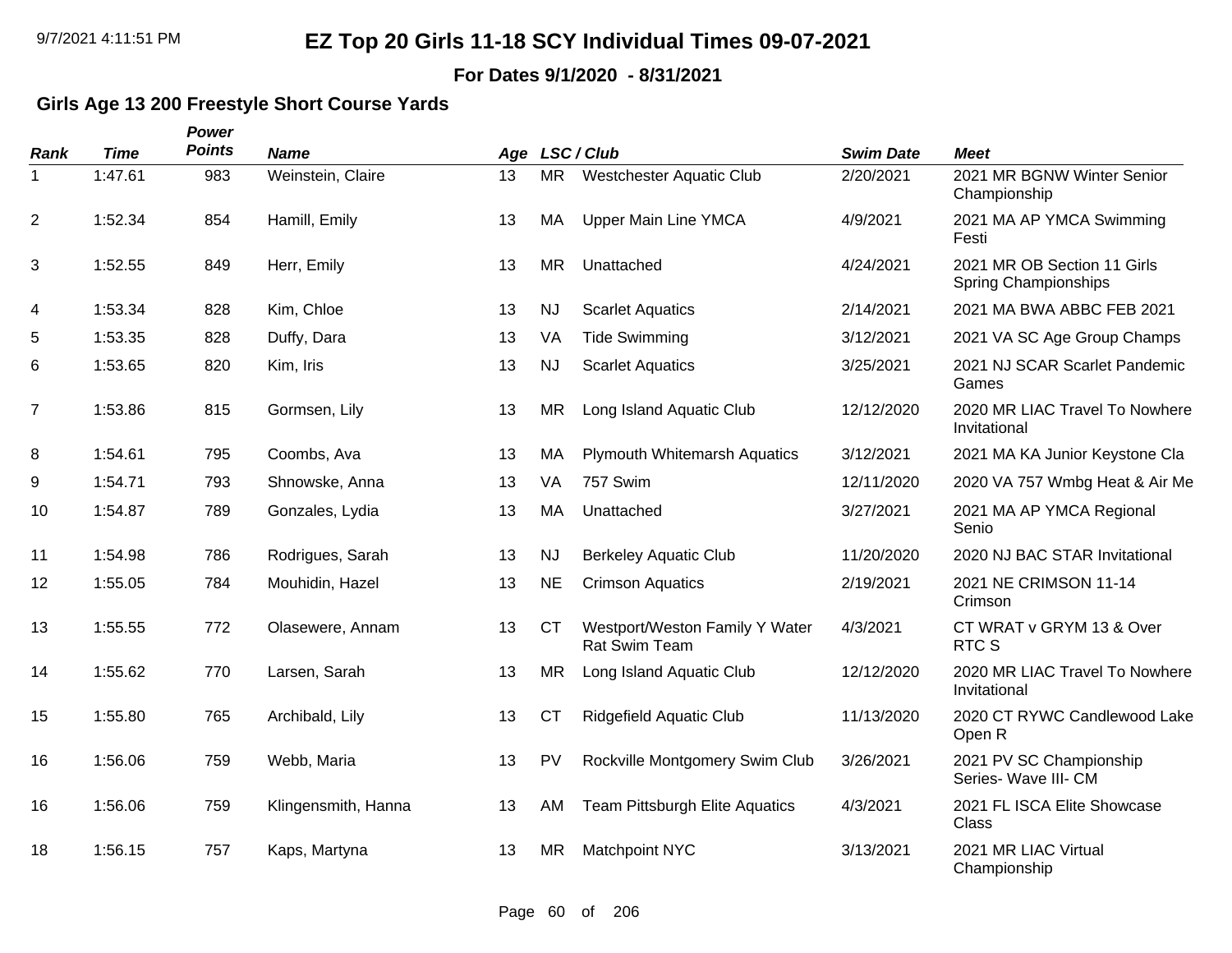| 9/7/2021 4:11:51 PM            |         |     | EZ Top 20 Girls 11-18 SCY Individual Times 09-07-2021 |    |           |                            |           |                                                 |  |  |  |  |
|--------------------------------|---------|-----|-------------------------------------------------------|----|-----------|----------------------------|-----------|-------------------------------------------------|--|--|--|--|
| For Dates 9/1/2020 - 8/31/2021 |         |     |                                                       |    |           |                            |           |                                                 |  |  |  |  |
| 19                             | 1:56.30 | 753 | Napier, Alyssa                                        | 13 | MA        | Western YMCA Wahoos        | 3/7/2021  | 2021 MA AP YSCAP League<br>Champi               |  |  |  |  |
| 20                             | 1:56.42 | 750 | Hammond, Hailey                                       | 13 | <b>PV</b> | Nation's Capital Swim Club | 3/26/2021 | 2021 PV SC Championship<br>Series- Wave III- FC |  |  |  |  |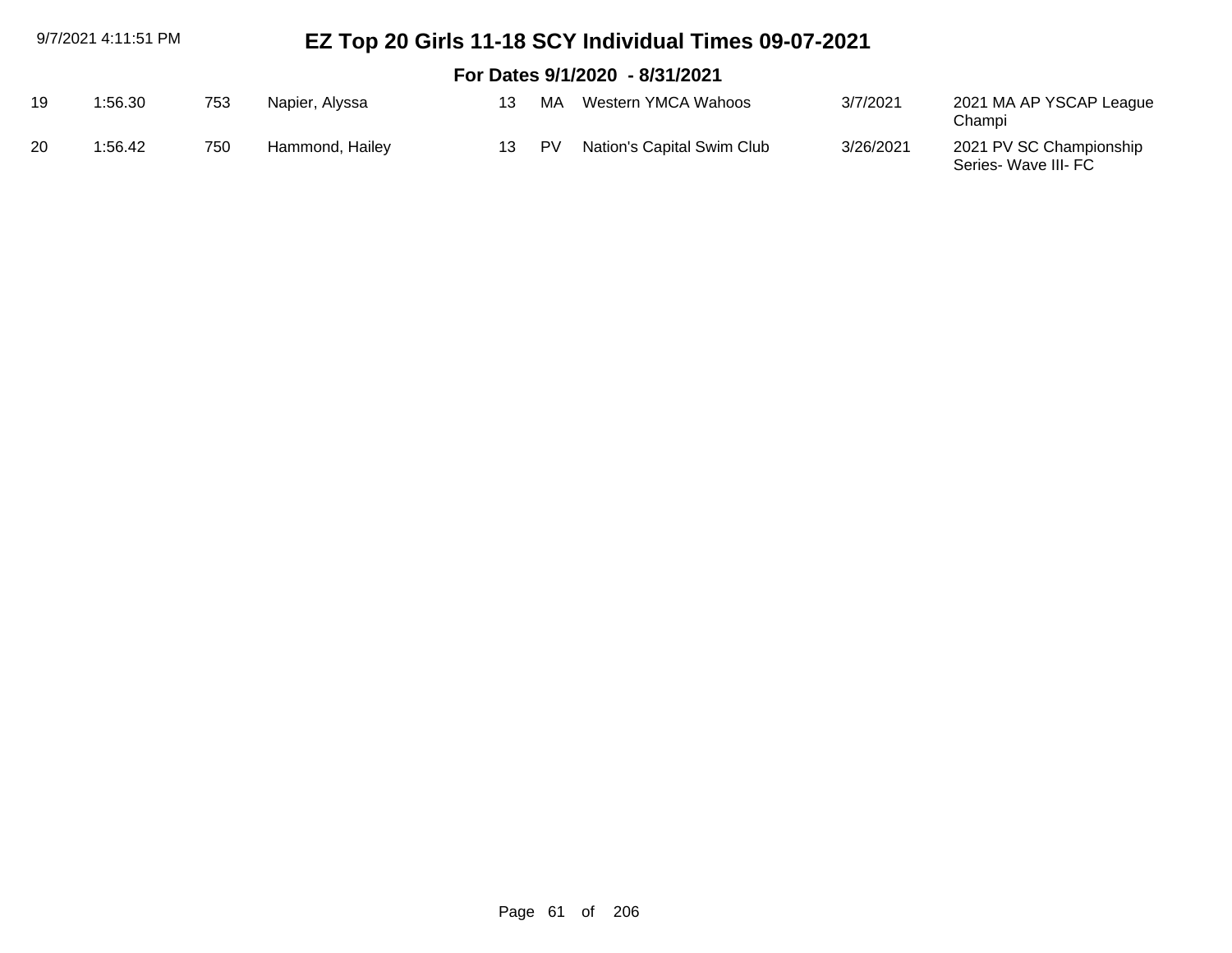**For Dates 9/1/2020 - 8/31/2021**

### **Girls Age 13 500 Freestyle Short Course Yards**

| <b>Rank</b>    | <b>Time</b> | Power<br><b>Points</b> | <b>Name</b>       | Age |           | LSC / Club                          | <b>Swim Date</b> | <b>Meet</b>                                    |
|----------------|-------------|------------------------|-------------------|-----|-----------|-------------------------------------|------------------|------------------------------------------------|
| 1              | 4:44.10     | 1005                   | Weinstein, Claire | 13  | <b>MR</b> | <b>Westchester Aquatic Club</b>     | 12/12/2020       | 2020 MR BGNW 18-Under Winter<br>Championship   |
| $\overline{2}$ | 4:57.51     | 862                    | Kim, Chloe        | 13  | <b>NJ</b> | <b>Scarlet Aquatics</b>             | 3/23/2021        | 2021 NJ SCAR Scarlet Pandemic<br>Games         |
| 3              | 4:57.62     | 861                    | Gormsen, Lily     | 13  | <b>MR</b> | Long Island Aquatic Club            | 12/12/2020       | 2020 MR LIAC Travel To Nowhere<br>Invitational |
| 4              | 4:58.11     | 856                    | Kim, Iris         | 13  | NJ        | <b>Scarlet Aquatics</b>             | 6/27/2021        | 2021 NJ SCAR Scarlet Summer<br><b>Blast</b>    |
| 5              | 4:59.58     | 841                    | Larsen, Sarah     | 13  | <b>MR</b> | Long Island Aquatic Club            | 12/12/2020       | 2020 MR LIAC Travel To Nowhere<br>Invitational |
| 6              | 5:00.49     | 832                    | Hamill, Emily     | 13  | МA        | Unattached                          | 4/23/2021        | 2021 MA Swimming Senior SC<br>Cha              |
| $\overline{7}$ | 5:02.17     | 815                    | Vega, Izzy        | 13  | <b>MR</b> | Westchester Aquatic Club            | 10/11/2020       | 2020 MR BGNW Marlins October<br>Invitational   |
| 8              | 5:02.56     | 811                    | Chun, April       | 13  | <b>MR</b> | Long Island Aquatic Club            | 11/11/2020       | 2020 MR LIAC November Dual 1<br>& 3            |
| 9              | 5:07.93     | 758                    | Kelly, Megan      | 13  | <b>NE</b> | <b>Bluefish Swim Club</b>           | 2/12/2021        | 2021 NE CRA February TYR Meet                  |
| 10             | 5:08.40     | 754                    | Kolessar, Kaitlyn | 13  | MA        | Suburban Seahawks Club              | 3/13/2021        | 2021 MA KA Junior Keystone Cla                 |
| 11             | 5:08.57     | 752                    | Coombs, Ava       | 13  | MA        | <b>Plymouth Whitemarsh Aquatics</b> | 3/13/2021        | 2021 MA KA Junior Keystone Cla                 |
| 12             | 5:09.10     | 747                    | Archibald, Lily   | 13  | <b>CT</b> | <b>Ridgefield Aquatic Club</b>      | 3/5/2021         | 2021 CT Bulldog Swimming March<br><b>RTC</b>   |
| 13             | 5:09.26     | 745                    | Shnowske, Anna    | 13  | VA        | 757 Swim                            | 3/11/2021        | 2021 VA SC Age Group Champs                    |
| 14             | 5:09.37     | 744                    | Mouhidin, Hazel   | 13  | <b>NE</b> | <b>Crimson Aquatics</b>             | 2/20/2021        | 2021 NE CRIMSON 11-14<br>Crimson               |
| 15             | 5:09.61     | 742                    | Rodrigues, Sarah  | 13  | <b>NJ</b> | <b>Berkeley Aquatic Club</b>        | 11/21/2020       | 2020 NJ BAC STAR Invitational                  |
| 16             | 5:09.75     | 741                    | Duffy, Dara       | 13  | VA        | <b>Tide Swimming</b>                | 1/30/2021        | 2021 VA SwimRVA Heavyweight<br>Ba              |
| 17             | 5:09.81     | 740                    | Klein, Neala      | 13  | <b>MR</b> | Westchester Aquatic Club            | 2/21/2021        | 2021 MR BGNW Winter Senior<br>Championship     |
| 18             | 5:10.48     | 734                    | Scharper, Grace   | 13  | <b>MD</b> | North Baltimore Aquatic Club        | 2/19/2021        | 2021 MA York Y Winter Invite                   |
| 19             | 5:11.21     | 727                    | O'Shea, Elizabeth | 13  | VA        | Poseidon Swimming Inc               | 4/1/2021         | 2021 FL ISCA Elite Showcase                    |
|                |             |                        |                   |     | Page 62   | of<br>206                           |                  |                                                |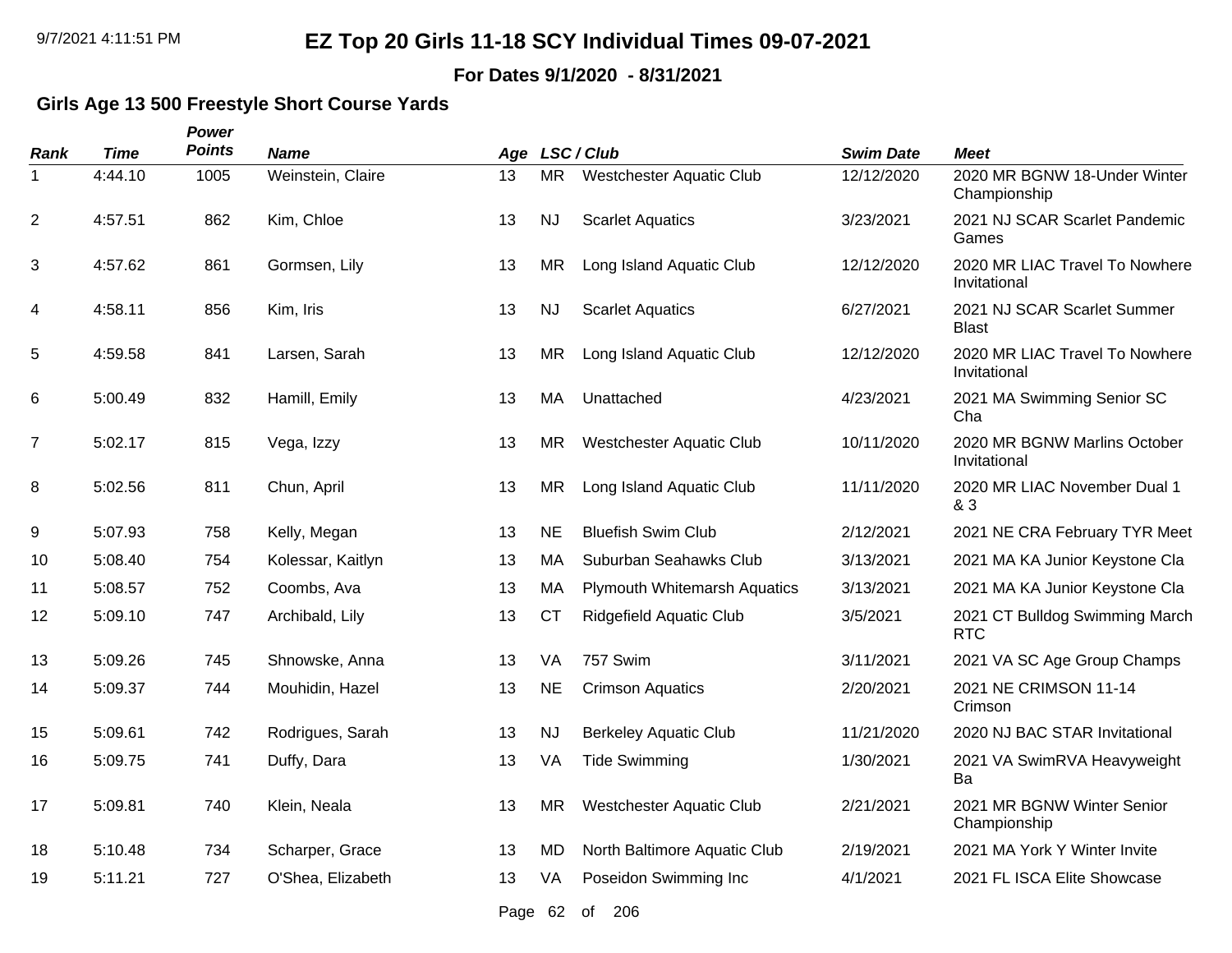| 20 | 5:11.24 | 726 | Gonzales, Lydia |  | 13 MA Unattached | 3/28/2021 | 2021 MA AP YMCA Regional |
|----|---------|-----|-----------------|--|------------------|-----------|--------------------------|
|    |         |     |                 |  |                  |           | Senio                    |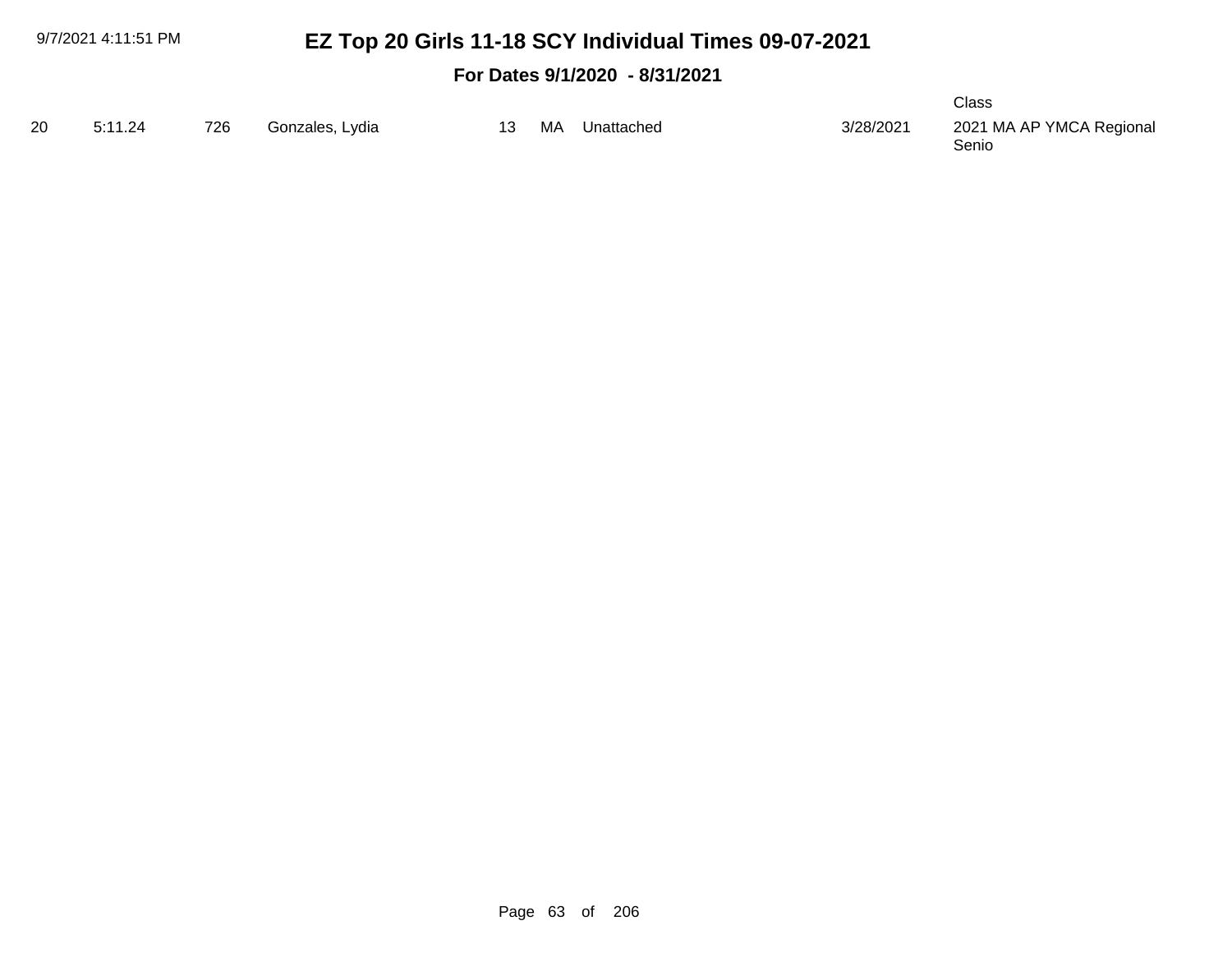**For Dates 9/1/2020 - 8/31/2021**

### **Girls Age 13 1000 Freestyle Short Course Yards**

| Rank           | <b>Time</b> | Power<br><b>Points</b> | <b>Name</b>          |    |           | Age LSC/Club                    | <b>Swim Date</b> | <b>Meet</b>                                          |
|----------------|-------------|------------------------|----------------------|----|-----------|---------------------------------|------------------|------------------------------------------------------|
| -1             | 9:43.75     | 1011                   | Weinstein, Claire    | 13 | <b>MR</b> | <b>Westchester Aquatic Club</b> | 12/11/2020       | 2020 MR BGNW 18-Under Winter<br>Championship         |
| $\overline{2}$ | 10:18.01    | 849                    | Chun, April          | 13 | <b>MR</b> | Long Island Aquatic Club        | 3/12/2021        | 2021 MR LIAC Virtual<br>Championship                 |
| 3              | 10:19.96    | 840                    | Gormsen, Lily        | 13 | <b>MR</b> | Long Island Aquatic Club        | 12/11/2020       | 2020 MR LIAC Travel To Nowhere<br>Invitational       |
| 4              | 10:20.87    | 836                    | Vega, Izzy           | 13 | <b>MR</b> | <b>Westchester Aquatic Club</b> | 11/7/2020        | 2020 MR BGNW Halloween<br>Distance Invitational      |
| $\,$ 5 $\,$    | 10:23.54    | 824                    | Larsen, Sarah        | 13 | <b>MR</b> | Long Island Aquatic Club        | 2/12/2021        | 2021 MR LIAC Friday February 12<br><b>Time Trial</b> |
| 6              | 10:24.19    | 821                    | Hamill, Emily        | 13 | MA        | <b>Upper Main Line YMCA</b>     | 11/6/2020        | 2020 MA SJAC State Cup                               |
| 7              | 10:26.78    | 810                    | Mouhidin, Hazel      | 13 | <b>NE</b> | <b>Crimson Aquatics</b>         | 2/18/2021        | 2021 NE CRIMSON 11-14<br>Crimson                     |
| 8              | 10:28.74    | 801                    | Klein, Neala         | 13 | <b>MR</b> | <b>Westchester Aquatic Club</b> | 4/10/2021        | 2021 MR WEST Spring Has<br>Sprung Time Trial         |
| 9              | 10:37.42    | 763                    | Muller, Lauren       | 13 | <b>MR</b> | Phoenix Aquatic Club USA LLC    | 2/19/2021        | 2021 MR BGNW Winter Senior<br>Championship           |
| 10             | 10:38.33    | 759                    | Hawkins, Mary-stuart | 13 | VA        | NOVA of Virginia Aquatics, Inc. | 3/11/2021        | 2021 VA SC Age Group Champs                          |
| 11             | 10:41.94    | 744                    | Fried, Regan         | 13 | <b>MR</b> | Long Island Aquatic Club        | 3/12/2021        | 2021 MR LIAC Virtual<br>Championship                 |
| 12             | 10:44.43    | 733                    | Dworak, Andrea       | 13 | PV        | Rockville Montgomery Swim Club  | 1/23/2021        | 2021 PV New Year Distance Time<br>Trial              |
| 13             | 10:48.78    | 714                    | Taylor, Avery        | 13 | VA        | <b>Tide Swimming</b>            | 3/11/2021        | 2021 VA SC Age Group Champs                          |
| 14             | 10:49.42    | 712                    | Hassani, Aya         | 13 | <b>NE</b> | <b>Crimson Aquatics</b>         | 2/18/2021        | 2021 NE CRIMSON 11-14<br>Crimson                     |
| 15             | 10:50.29    | 708                    | Phifer, Izzy         | 13 | <b>MA</b> | York YMCA                       | 5/8/2021         | 2021 MA YORK DISTANCE<br><b>INVITE</b>               |
| 16             | 10:51.28    | 704                    | O'Shea, Elizabeth    | 13 | VA        | Poseidon Swimming Inc           | 3/11/2021        | 2021 VA SC Age Group Champs                          |
| 17             | 10:51.34    | 704                    | Price, Piper         | 13 | VA        | SwimRVA                         | 3/11/2021        | 2021 VA SC Age Group Champs                          |
| 18             | 10:51.49    | 703                    | Carliss, Sophia      | 13 | <b>MD</b> | Frederick Area Swim Team        | 3/14/2021        | 2021 MA KA Junior Keystone Cla                       |
| 19             | 10:51.52    | 703                    | Shnowske, Anna       | 13 | VA        | 757 Swim                        | 3/11/2021        | 2021 VA SC Age Group Champs                          |

Page 64 of 206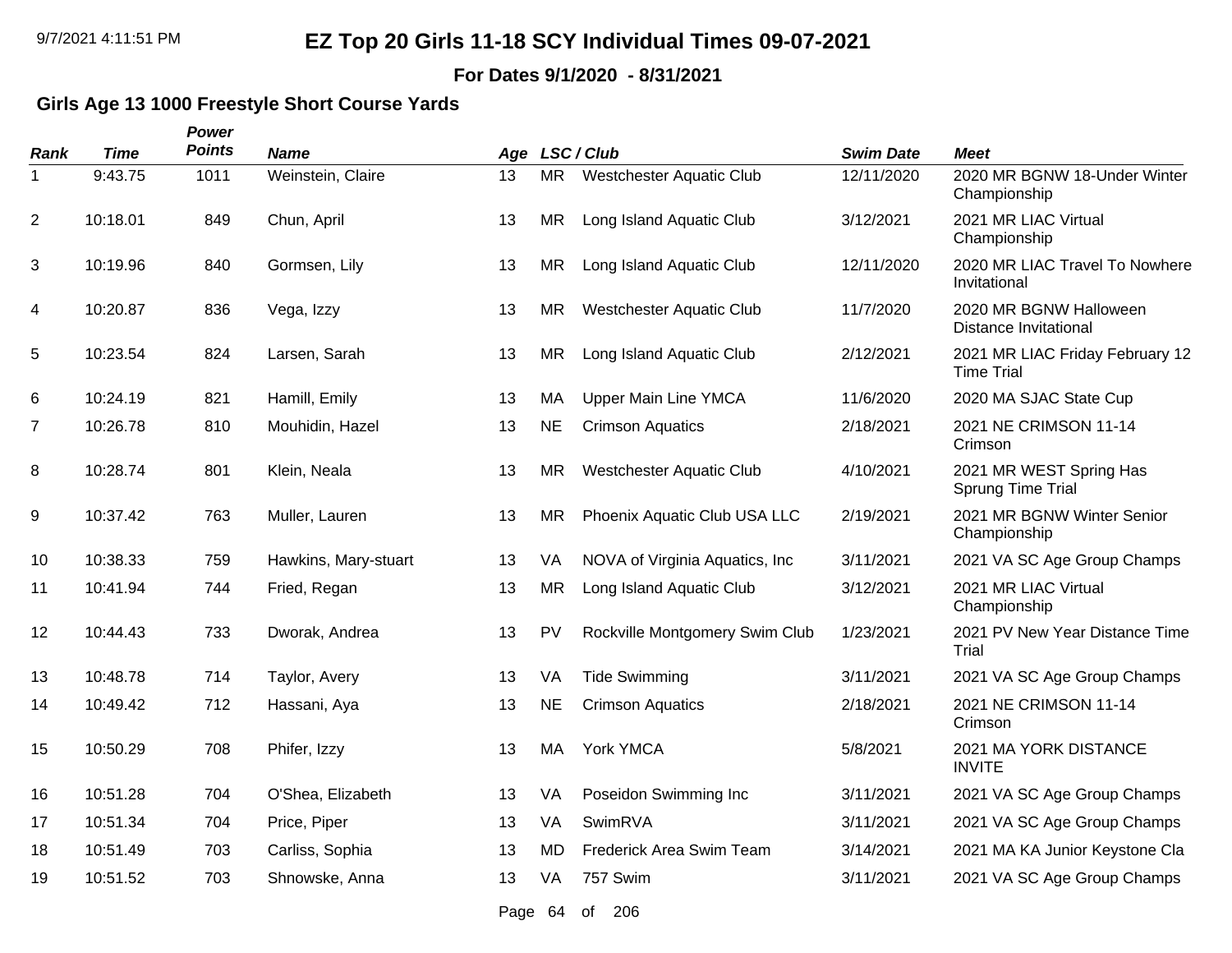| 9/7/2021 4:11:51 PM<br>EZ Top 20 Girls 11-18 SCY Individual Times 09-07-2021 |                                |     |              |  |     |  |                       |           |                                |  |
|------------------------------------------------------------------------------|--------------------------------|-----|--------------|--|-----|--|-----------------------|-----------|--------------------------------|--|
|                                                                              | For Dates 9/1/2020 - 8/31/2021 |     |              |  |     |  |                       |           |                                |  |
| 20                                                                           | 10:51.67                       | 702 | Kelly, Megan |  | 13. |  | NE Bluefish Swim Club | 3/28/2021 | 2021 NE ABF CL Westfield Inter |  |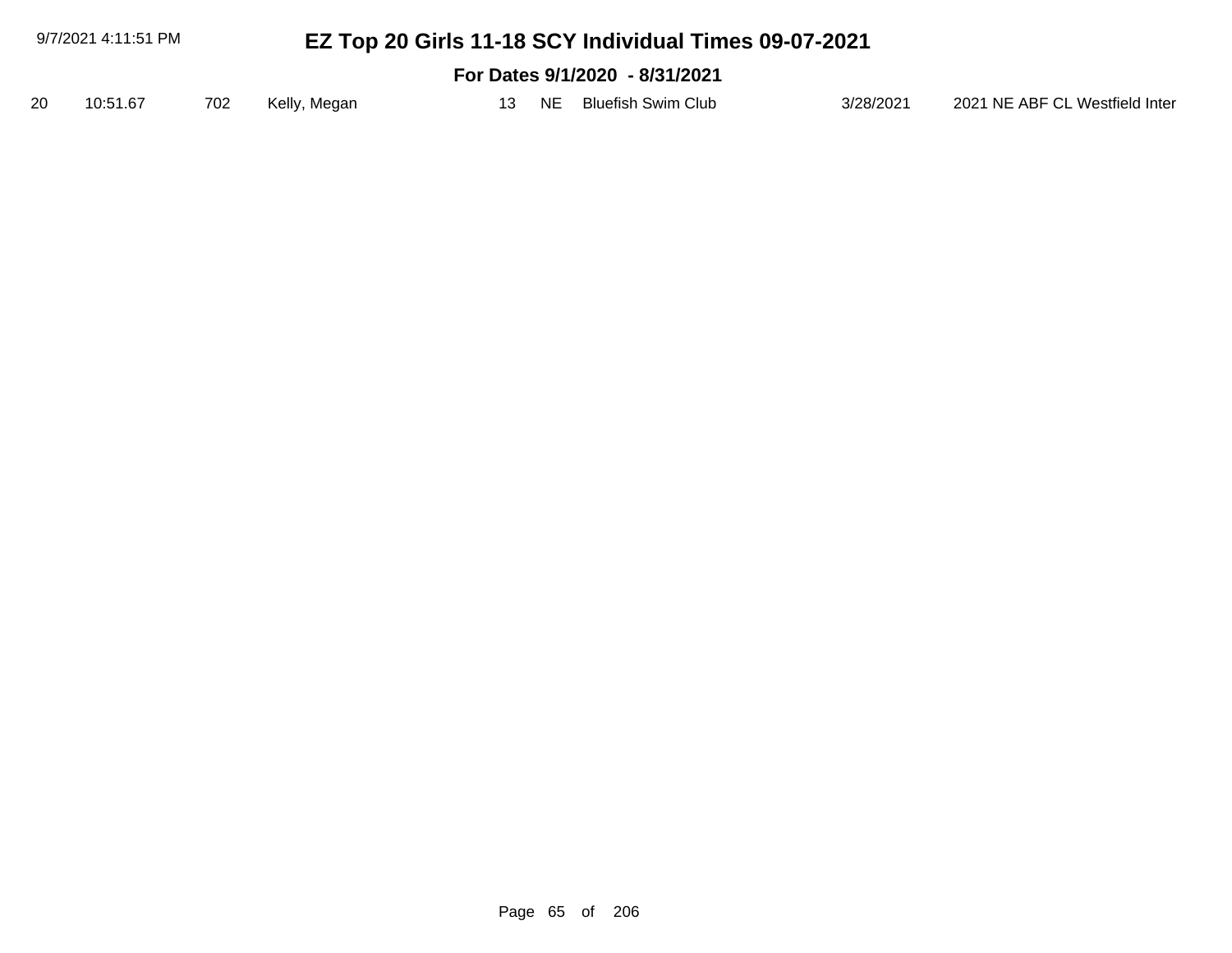**For Dates 9/1/2020 - 8/31/2021**

### **Girls Age 13 1650 Freestyle Short Course Yards**

| Rank        | <b>Time</b> | Power<br><b>Points</b> | <b>Name</b>         |    |           | Age LSC/Club                     | <b>Swim Date</b> | <b>Meet</b>                                            |
|-------------|-------------|------------------------|---------------------|----|-----------|----------------------------------|------------------|--------------------------------------------------------|
| $\mathbf 1$ | 16:29.20    | 975                    | Weinstein, Claire   | 13 | <b>MR</b> | <b>Westchester Aquatic Club</b>  | 2/19/2021        | 2021 MR BGNW Winter Senior<br>Championship             |
| 2           | 16:32.85    | 965                    | Kim, Chloe          | 13 | <b>NJ</b> | <b>Scarlet Aquatics</b>          | 1/30/2021        | 2021 NJ SCAR Scarlet Cabin<br>Fever                    |
| 3           | 17:10.59    | 862                    | Chun, April         | 13 | MR        | Long Island Aquatic Club         | 12/11/2020       | 2020 MR LIAC Travel To Nowhere<br>Invitational         |
| 4           | 17:11.51    | 860                    | Vega, Izzy          | 13 | <b>MR</b> | <b>Westchester Aquatic Club</b>  | 11/7/2020        | 2020 MR BGNW Halloween<br><b>Distance Invitational</b> |
| 5           | 17:17.62    | 843                    | Larsen, Sarah       | 13 | <b>MR</b> | Long Island Aquatic Club         | 2/12/2021        | 2021 MR LIAC Friday February 12<br><b>Time Trial</b>   |
| 6           | 17:17.96    | 843                    | Gormsen, Lily       | 13 | <b>MR</b> | Long Island Aquatic Club         | 12/11/2020       | 2020 MR LIAC Travel To Nowhere<br>Invitational         |
| 7           | 17:20.30    | 836                    | Hamill, Emily       | 13 | MA        | <b>Upper Main Line YMCA</b>      | 12/6/2020        | 2020 MA TYR Brian Gunn champi                          |
| 8           | 17:25.64    | 822                    | Kim, Iris           | 13 | <b>NJ</b> | <b>Scarlet Aquatics</b>          | 11/28/2020       | 2020 NJ SCAR Fast Times                                |
| 9           | 17:31.30    | 808                    | Klein, Neala        | 13 | <b>MR</b> | Westchester Aquatic Club         | 2/19/2021        | 2021 MR BGNW Winter Senior<br>Championship             |
| 10          | 17:33.64    | 802                    | Kelly, Megan        | 13 | <b>NE</b> | <b>Bluefish Swim Club</b>        | 11/27/2020       | 2020 NE CRA Nov COVID Meet                             |
| 11          | 17:34.30    | 800                    | Muller, Lauren      | 13 | <b>MR</b> | Phoenix Aquatic Club USA LLC     | 2/19/2021        | 2021 MR BGNW Winter Senior<br>Championship             |
| 12          | 17:45.47    | 771                    | Fried, Regan        | 13 | <b>MR</b> | Long Island Aquatic Club         | 3/27/2021        | 2021 FL NCSA Age Group<br><b>Swimming Champs</b>       |
| 13          | 17:49.12    | 762                    | Phifer, Izzy        | 13 | MA        | York YMCA                        | 5/8/2021         | 2021 MA YORK DISTANCE<br><b>INVITE</b>                 |
| 14          | 17:57.96    | 740                    | O'Shea, Elizabeth   | 13 | VA        | Poseidon Swimming Inc            | 12/13/2020       | 2020 VA 757 Wmbg Heat & Air Me                         |
| 15          | 18:03.08    | 727                    | Dobson, Kennedi     | 13 | <b>NJ</b> | Eastern Express Swim Team        | 12/4/2020        | 2020 MA SJAC Why Not Meet                              |
| 16          | 18:08.74    | 713                    | Horst, Callie       | 13 | VA        | NOVA of Virginia Aquatics, Inc   | 3/14/2021        | 2021 VA SC Age Group Champs                            |
| 17          | 18:10.23    | 709                    | Mayo, Phoebe        | 13 | VA        | <b>Coast Guard Blue Dolphins</b> | 11/13/2020       | 2020 VA NOVA Thanksgiving Thro                         |
| 18          | 18:11.00    | 708                    | Dimaculangan, Bella | 13 | <b>MR</b> | Three Village Swim Club          | 11/7/2020        | 2020 MR BGNW Halloween<br><b>Distance Invitational</b> |
| 19          | 18:17.07    | 693                    | Shnowske, Anna      | 13 | VA        | 757 Swim                         | 3/11/2021        | 2021 VA SC Age Group Champs                            |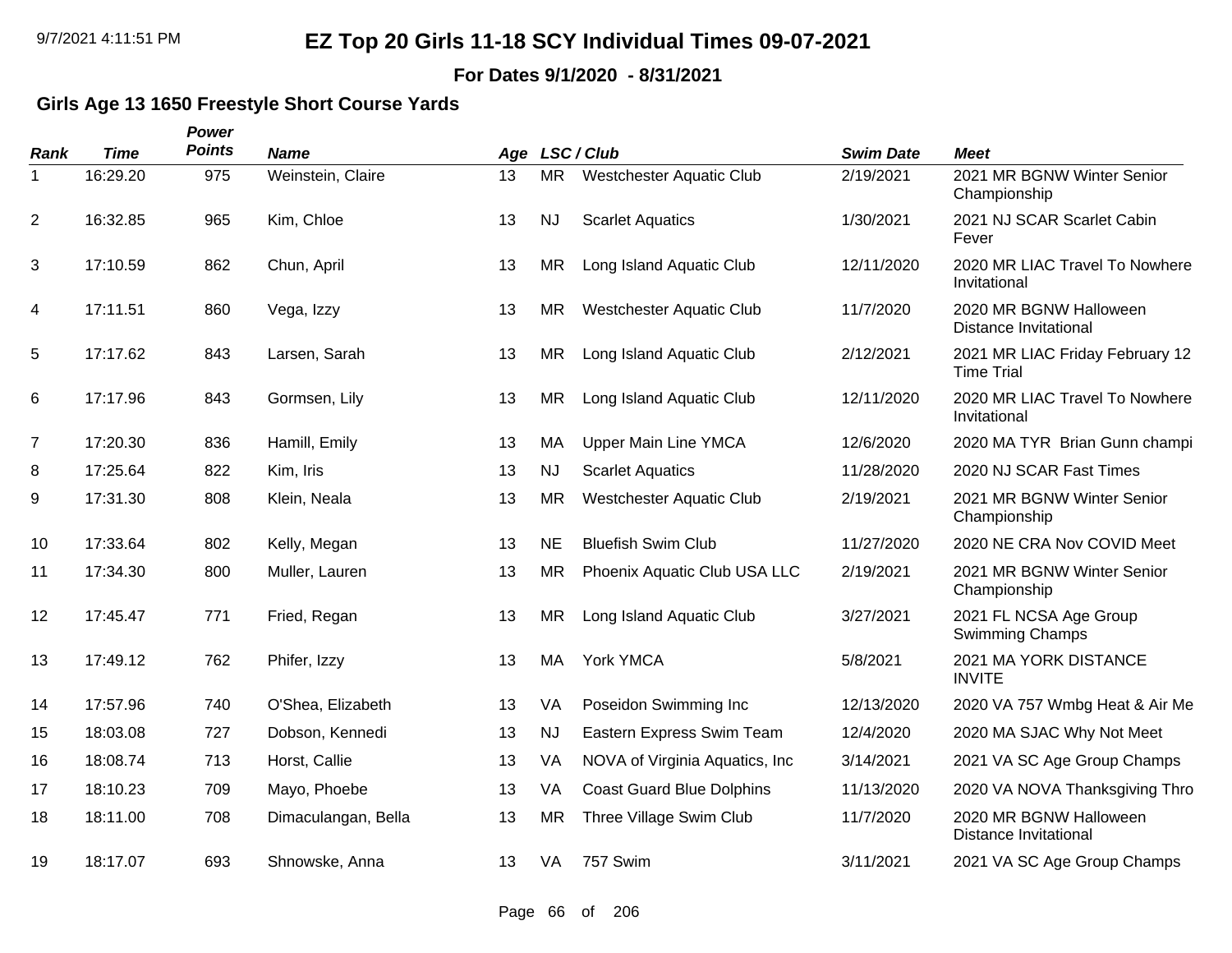| 9/7/2021 4:11:51 PM<br>EZ Top 20 Girls 11-18 SCY Individual Times 09-07-2021 |                                |     |              |  |  |                     |            |                                |  |  |
|------------------------------------------------------------------------------|--------------------------------|-----|--------------|--|--|---------------------|------------|--------------------------------|--|--|
|                                                                              | For Dates 9/1/2020 - 8/31/2021 |     |              |  |  |                     |            |                                |  |  |
| 20                                                                           | 18:17.66                       | 691 | Gray, Lauren |  |  | 13 VA Tide Swimming | 10/26/2020 | 2020 VA TIDE Intrasquad Distan |  |  |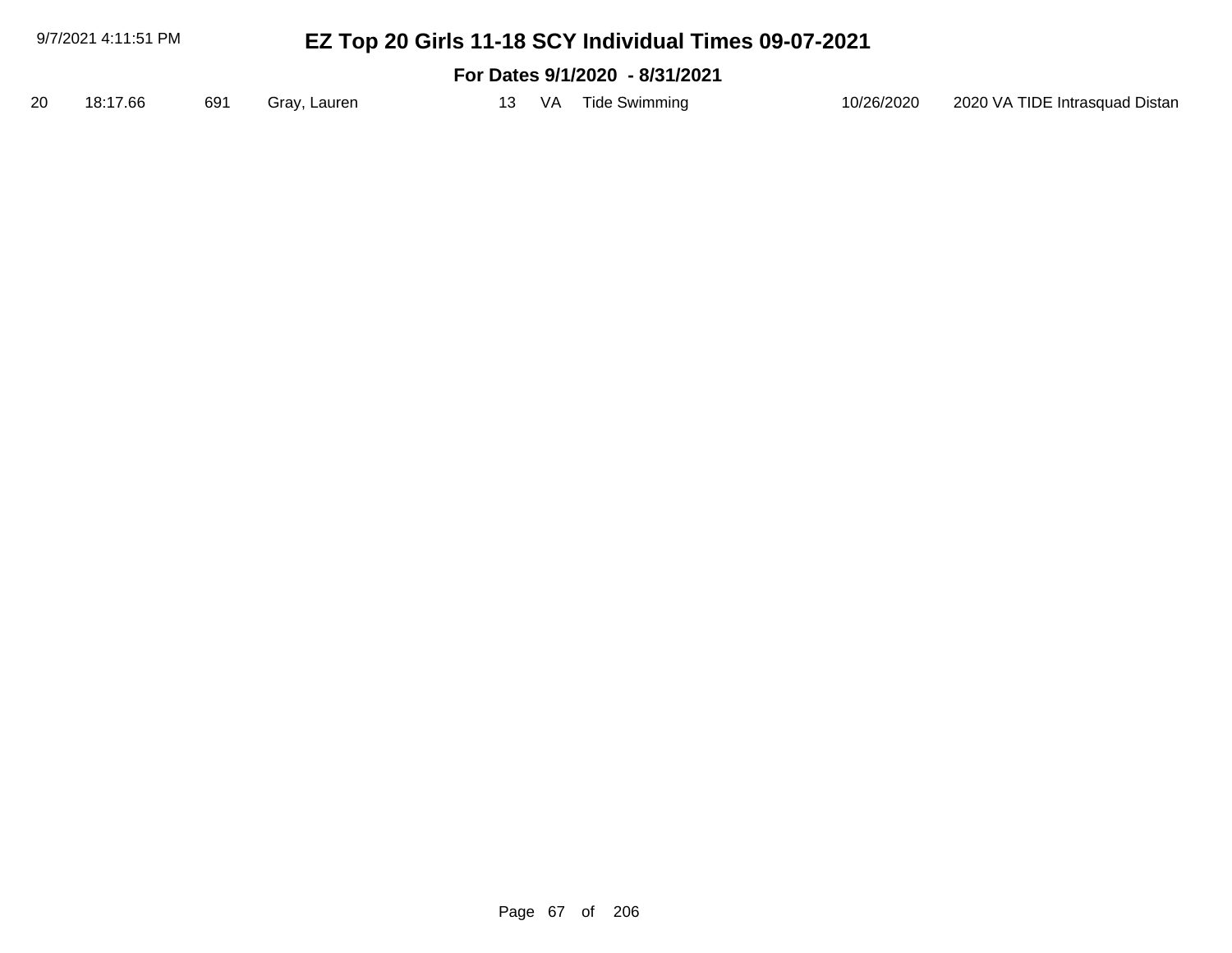**For Dates 9/1/2020 - 8/31/2021**

### **Girls Age 13 100 Backstroke Short Course Yards**

| <b>Rank</b>    | <b>Time</b> | Power<br><b>Points</b> | <b>Name</b>        |    |           | Age LSC/Club                          | <b>Swim Date</b> | <b>Meet</b>                                        |
|----------------|-------------|------------------------|--------------------|----|-----------|---------------------------------------|------------------|----------------------------------------------------|
| 1              | 56.01       | 946                    | Roy, Sylvia        | 13 | AM        | Mount Lebanon Aqua Club               | 3/13/2021        | 2021 WV Club Mountaineer Winter<br>Champs          |
| $\overline{2}$ | 56.11       | 942                    | Hamill, Emily      | 13 | MA        | Unattached                            | 2/26/2021        | 2021 MA OB EA NDA Champs 2-<br>$26 -$              |
| 3              | 56.34       | 932                    | Weinstein, Claire  | 13 | <b>MR</b> | <b>Westchester Aquatic Club</b>       | 12/13/2020       | 2020 MR BGNW 18-Under Winter<br>Championship       |
| 4              | 56.85       | 909                    | Rodrigues, Sarah   | 13 | <b>NJ</b> | <b>Berkeley Aquatic Club</b>          | 11/21/2020       | 2020 NJ BAC STAR Invitational                      |
| 5              | 57.19       | 894                    | Ferguson, Zuri     | 13 | <b>NE</b> | <b>Bluefish Swim Club</b>             | 11/28/2020       | 2020 NE CRA Nov COVID Meet                         |
| 6              | 57.73       | 871                    | Kim, Chloe         | 13 | <b>NJ</b> | <b>Scarlet Aquatics</b>               | 1/31/2021        | 2021 NJ SCAR Scarlet Cabin<br>Fever                |
| 7              | 57.80       | 868                    | Mayo, Phoebe       | 13 | VA        | <b>Coast Guard Blue Dolphins</b>      | 12/12/2020       | 2020 NC TAC Blizzard Blitz                         |
| 8              | 57.85       | 866                    | Hughes, Danielle   | 13 | PV        | Arlington Aquatic Club                | 3/20/2021        | 2021 PV SC Championship<br>Series- Wave II         |
| 9              | 57.93       | 862                    | Gold, Bryce        | 13 | <b>CT</b> | <b>Stamford Sailfish Aquatic Club</b> | 7/24/2021        | 2021 CT CPAC 14 & Under<br><b>Showcase Classic</b> |
| 10             | 58.02       | 858                    | Kuang, Gloria      | 13 | <b>PV</b> | Dragon Swim Team                      | 3/28/2021        | 2021 VA EZ SC Speedo<br>Champions                  |
| 11             | 58.08       | 856                    | Little, Bella      | 13 | VA        | NOVA of Virginia Aquatics, Inc.       | 12/19/2020       | 2020 VA NOVA Sr Holiday<br>Champs                  |
| 12             | 58.37       | 843                    | Chandler, Campbell | 13 | <b>MD</b> | North Baltimore Aquatic Club          | 1/24/2021        | 2021 MA YY John deBarbadillo I                     |
| 13             | 58.38       | 843                    | Hotem, Kate        | 13 | VA        | NOVA of Virginia Aquatics, Inc.       | 3/13/2021        | 2021 VA SC Age Group Champs                        |
| 14             | 58.54       | 836                    | Fedor, Kate        | 13 | <b>CT</b> | <b>ZEUS Swim Team</b>                 | 11/14/2020       | 2020 CT RYWC Candlewood Lake<br>Open R             |
| 15             | 58.84       | 823                    | Vernon, Ally       | 13 | VA        | <b>Quest Swimming</b>                 | 1/30/2021        | 2021 VA SwimRVA Heavyweight<br>Ba                  |
| 16             | 59.05       | 814                    | Scott, Elle        | 13 | VA        | NOVA of Virginia Aquatics, Inc.       | 3/24/2021        | 2021 FL NCSA Age Group<br>Swimming Champs          |
| 17             | 59.07       | 813                    | Bozkurt, Sena      | 13 | <b>CT</b> | <b>Stamford Sailfish Aquatic Club</b> | 7/24/2021        | 2021 CT CPAC 14 & Under<br><b>Showcase Classic</b> |
| 18             | 59.09       | 813                    | Sherman, Nora      | 13 | <b>PV</b> | The Fish                              | 3/28/2021        | 2021 PV SC Championship<br>Series- Wave III- CM    |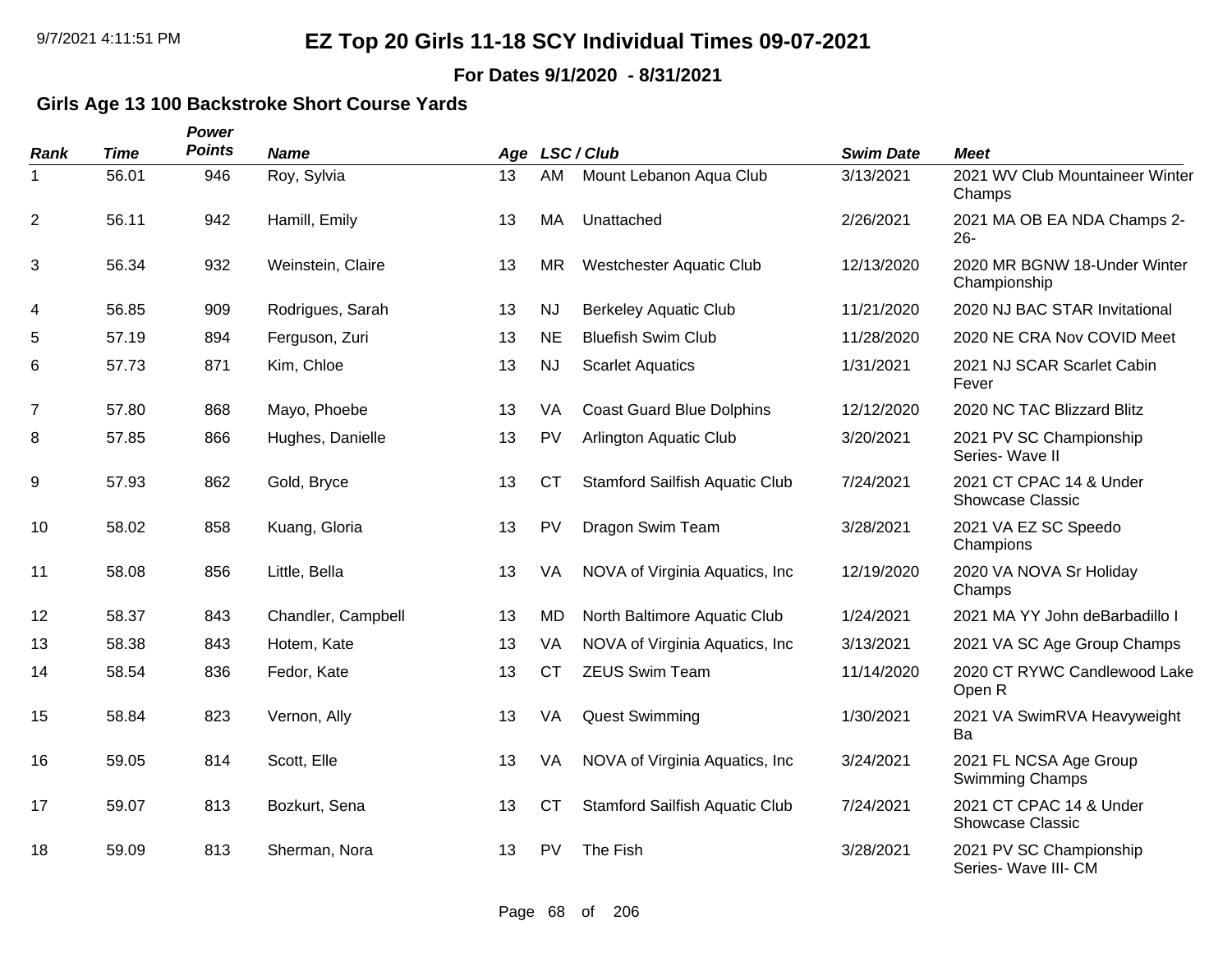| 9/7/2021 4:11:51 PM |                                |     | EZ Top 20 Girls 11-18 SCY Individual Times 09-07-2021 |    |           |                                |            |                                                 |  |  |  |  |
|---------------------|--------------------------------|-----|-------------------------------------------------------|----|-----------|--------------------------------|------------|-------------------------------------------------|--|--|--|--|
|                     | For Dates 9/1/2020 - 8/31/2021 |     |                                                       |    |           |                                |            |                                                 |  |  |  |  |
| 19                  | 59.16                          | 810 | Wells, Maecy                                          | 13 | <b>PV</b> | Occoquan Swimming Inc          | 12/12/2020 | 2020 PV 13&O Meet of<br>Champions               |  |  |  |  |
| 20                  | 59.18                          | 809 | Webb, Maria                                           | 13 | PV        | Rockville Montgomery Swim Club | 3/28/2021  | 2021 PV SC Championship<br>Series- Wave III- CM |  |  |  |  |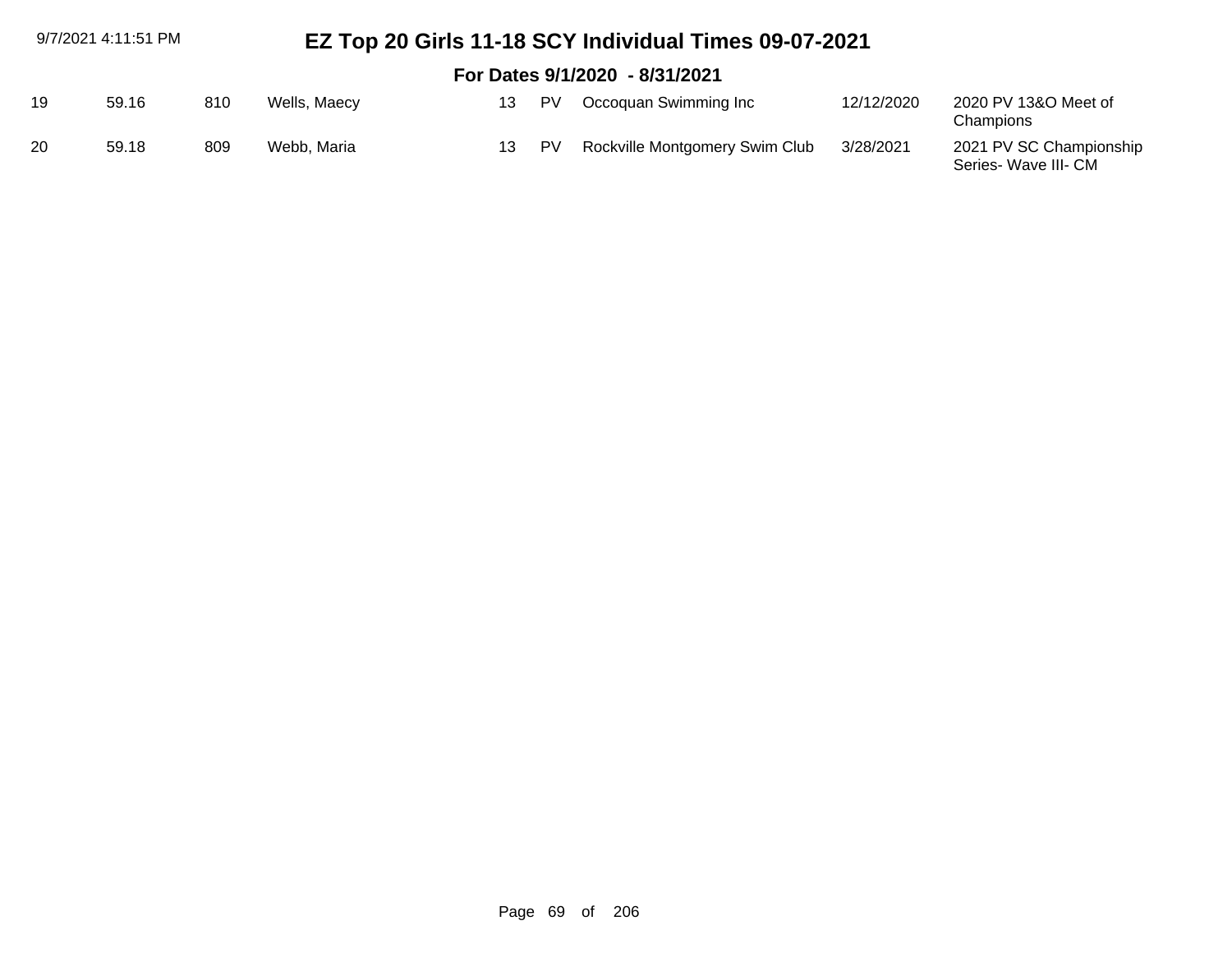**For Dates 9/1/2020 - 8/31/2021**

### **Girls Age 13 200 Backstroke Short Course Yards**

| <b>Rank</b>    | <b>Time</b> | Power<br><b>Points</b> | <b>Name</b>          | Age     |           | LSC / Club                            | <b>Swim Date</b> | Meet                                             |
|----------------|-------------|------------------------|----------------------|---------|-----------|---------------------------------------|------------------|--------------------------------------------------|
| 1              | 1:58.36     | 977                    | Hamill, Emily        | 13      | MA        | <b>Upper Main Line YMCA</b>           | 4/8/2021         | 2021 MA AP YMCA Swimming<br>Festi                |
| $\overline{2}$ | 1:59.19     | 961                    | Rodrigues, Sarah     | 13      | <b>NJ</b> | <b>Berkeley Aquatic Club</b>          | 11/22/2020       | 2020 NJ BAC STAR Invitational                    |
| 3              | 1:59.85     | 948                    | Weinstein, Claire    | 13      | MR        | Westchester Aquatic Club              | 12/12/2020       | 2020 MR BGNW 18-Under Winter<br>Championship     |
| 4              | 2:01.86     | 910                    | Kim, Chloe           | 13      | <b>NJ</b> | <b>Scarlet Aquatics</b>               | 3/23/2021        | 2021 NJ SCAR Scarlet Pandemic<br>Games           |
| 5              | 2:02.17     | 905                    | Mayo, Phoebe         | 13      | VA        | <b>Coast Guard Blue Dolphins</b>      | 12/13/2020       | 2020 NC TAC Blizzard Blitz                       |
| 6              | 2:02.66     | 895                    | Hotem, Kate          | 13      | VA.       | NOVA of Virginia Aquatics, Inc.       | 3/14/2021        | 2021 VA SC Age Group Champs                      |
| 7              | 2:03.49     | 880                    | Hughes, Danielle     | 13      | PV        | <b>Arlington Aquatic Club</b>         | 3/21/2021        | 2021 PV SC Championship<br>Series- Wave II       |
| 8              | 2:03.74     | 875                    | Roy, Sylvia          | 13      | AM        | Mount Lebanon Aqua Club               | 3/14/2021        | 2021 WV Club Mountaineer Winter<br>Champs        |
| 9              | 2:03.97     | 871                    | Ferguson, Zuri       | 13      | <b>NE</b> | <b>Bluefish Swim Club</b>             | 11/29/2020       | 2020 NE CRA Nov COVID Meet                       |
| 10             | 2:04.43     | 863                    | Kim, Iris            | 13      | NJ        | <b>Scarlet Aquatics</b>               | 3/23/2021        | 2021 NJ SCAR Scarlet Pandemic<br>Games           |
| 11             | 2:04.92     | 854                    | Hawkins, Mary-stuart | 13      | VA        | NOVA of Virginia Aquatics, Inc.       | 3/25/2021        | 2021 FL NCSA Age Group<br><b>Swimming Champs</b> |
| $12 \,$        | 2:05.30     | 847                    | Vernon, Ally         | 13      | VA        | <b>Quest Swimming</b>                 | 3/31/2021        | 2021 FL ISCA Elite Showcase<br>Class             |
| 13             | 2:05.43     | 844                    | Bateman, Hannah      | 13      | <b>NJ</b> | Peddie Aquatic Association            | 7/17/2021        | 2021 NJ Peddie Invite #2                         |
| 14             | 2:05.52     | 843                    | Webb, Maria          | 13      | PV        | Rockville Montgomery Swim Club        | 3/27/2021        | 2021 PV SC Championship<br>Series- Wave III- CM  |
| 15             | 2:05.54     | 842                    | Little, Bella        | 13      | VA        | NOVA of Virginia Aquatics, Inc.       | 12/20/2020       | 2020 VA NOVA Sr Holiday<br>Champs                |
| 16             | 2:05.82     | 837                    | Sherman, Nora        | 13      | <b>PV</b> | The Fish                              | 3/27/2021        | 2021 PV SC Championship<br>Series- Wave III- CM  |
| 17             | 2:06.40     | 826                    | Kuang, Gloria        | 13      | PV        | Dragon Swim Team                      | 2/27/2021        | 2021 PV FXFX February Festival                   |
| 18             | 2:06.84     | 818                    | Bozkurt, Sena        | 13      | <b>CT</b> | <b>Stamford Sailfish Aquatic Club</b> | 7/23/2021        | 2021 CT CPAC 14 & Under<br>Showcase Classic      |
| 19             | 2:07.51     | 806                    | Witt, Madalyn        | 13      | <b>PV</b> | Nation's Capital Swim Club            | 3/27/2021        | 2021 PV SC Championship                          |
|                |             |                        |                      | Page 70 |           | of 206                                |                  |                                                  |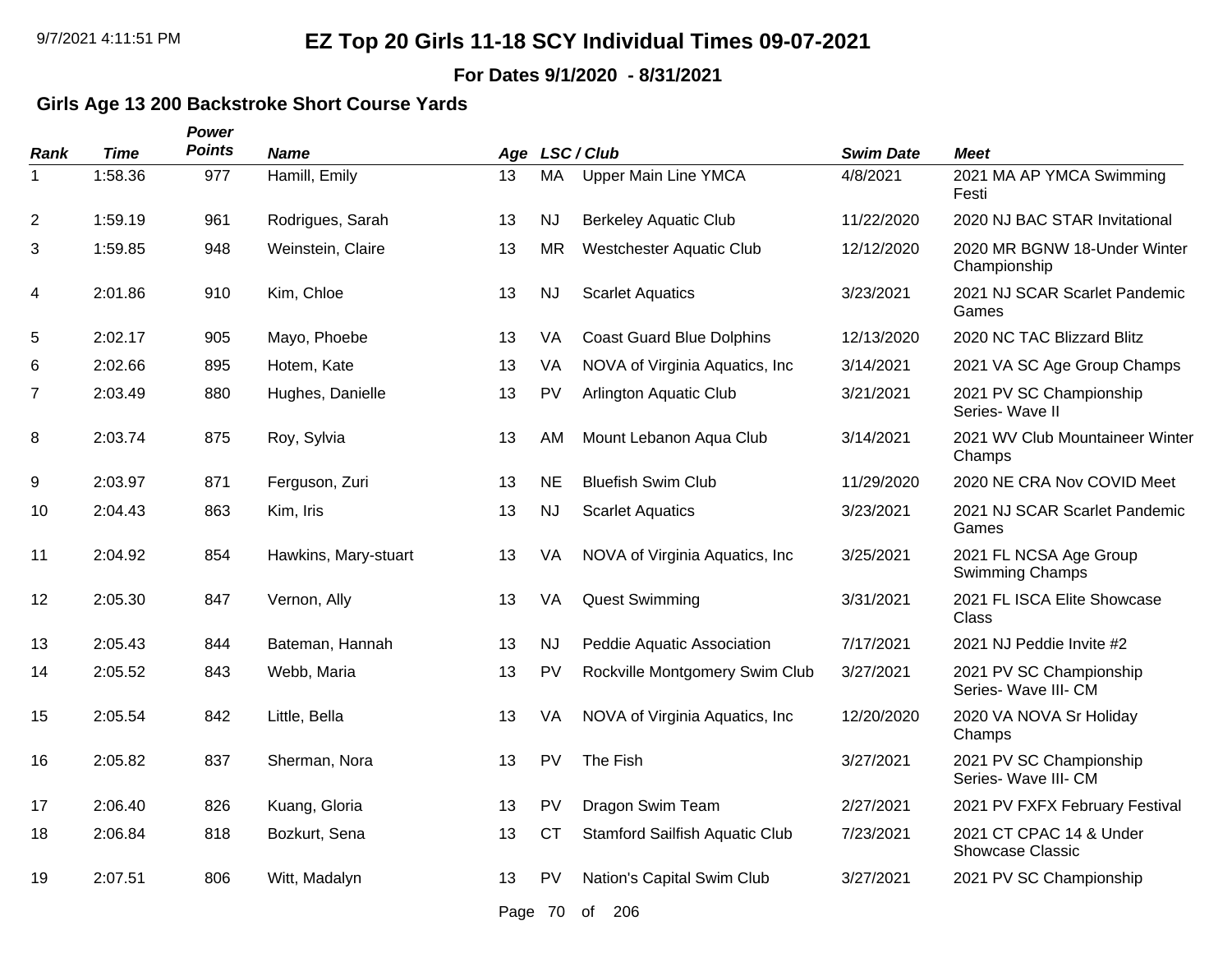| 9/7/2021 4:11:51 PM            |     | EZ Top 20 Girls 11-18 SCY Individual Times 09-07-2021 |     |     |                                   |           |                           |  |  |  |  |
|--------------------------------|-----|-------------------------------------------------------|-----|-----|-----------------------------------|-----------|---------------------------|--|--|--|--|
| For Dates 9/1/2020 - 8/31/2021 |     |                                                       |     |     |                                   |           |                           |  |  |  |  |
|                                |     |                                                       |     |     |                                   |           | Series- Wave III- CM      |  |  |  |  |
| -20<br>2:07.62                 | 804 | McMurray, Kylie                                       | 13. | MA. | Greater Philadelphia Aquatic Club | 4/25/2021 | 2021 MA GPAC George Breen |  |  |  |  |

Spri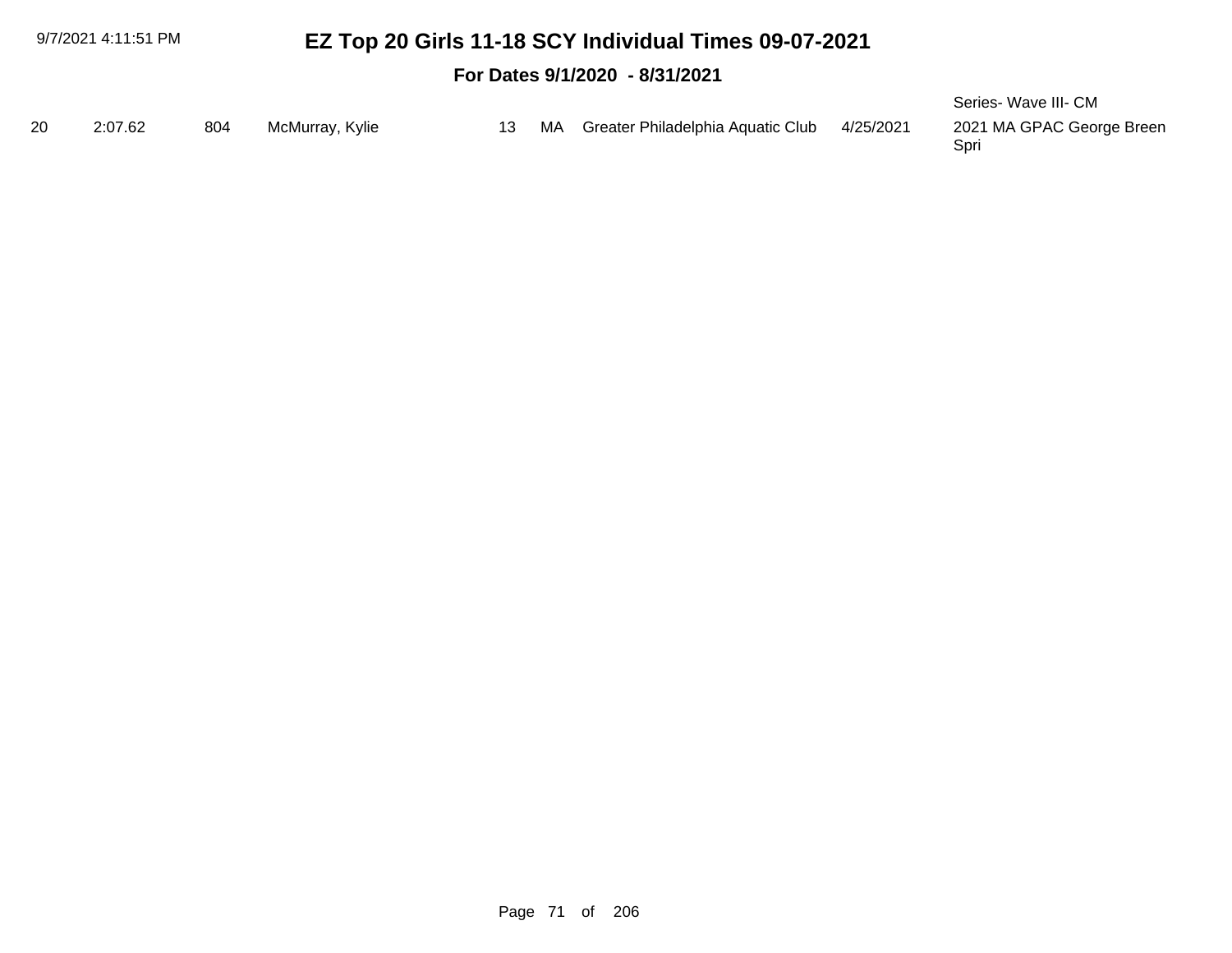**For Dates 9/1/2020 - 8/31/2021**

### **Girls Age 13 100 Breaststroke Short Course Yards**

| Rank           | <b>Time</b> | Power<br><b>Points</b> | <b>Name</b>        |    |           | Age LSC/Club                          | <b>Swim Date</b> | <b>Meet</b>                                         |
|----------------|-------------|------------------------|--------------------|----|-----------|---------------------------------------|------------------|-----------------------------------------------------|
|                | 1:03.58     | 912                    | Scott, Elle        | 13 | VA        | NOVA of Virginia Aquatics, Inc.       | 3/25/2021        | 2021 FL NCSA Age Group<br><b>Swimming Champs</b>    |
| $\overline{c}$ | 1:04.93     | 866                    | Weissler, Michelle | 13 | <b>CT</b> | <b>Stamford Sailfish Aquatic Club</b> | 5/13/2021        | 2021 CT CPAC May RTC Meet                           |
| 3              | 1:05.29     | 854                    | Herr, Emily        | 13 | <b>MR</b> | Three Village Swim Club               | 4/18/2021        | 2021 MR SSC Spring Spectacular<br>Invitational      |
| 4              | 1:05.44     | 848                    | Gold, Bryce        | 13 | <b>CT</b> | <b>Stamford Sailfish Aquatic Club</b> | 6/20/2021        | 2021 CT CPAC June 14&U Meet                         |
| $\,$ 5 $\,$    | 1:06.20     | 823                    | Sanders, Katherine | 13 | MD        | North Baltimore Aquatic Club          | 2/20/2021        | 2021 MA York Y Winter Invite                        |
| 6              | 1:06.35     | 818                    | Schwartz, Cami     | 13 | MA        | Lancaster Aquatic Club                | 3/12/2021        | 2021 MA KA Junior Keystone Cla                      |
| 7              | 1:06.57     | 810                    | Moore, Lily        | 13 | MA        | <b>Keystone Aquatics</b>              | 3/12/2021        | 2021 MA KA Junior Keystone Cla                      |
| 8              | 1:06.81     | 802                    | Weinstein, Claire  | 13 | <b>MR</b> | Westchester Aquatic Club              | 12/20/2020       | 2020 MR WEST Holiday Quack<br>Splash Time Trial     |
| 9              | 1:07.01     | 796                    | Phifer, Izzy       | 13 | MA        | York YMCA                             | 3/13/2021        | 2021 MA YY AP YMCA Regional<br>Junio                |
| 9              | 1:07.01     | 796                    | Cadigan, Elle      | 13 | <b>NJ</b> | Fanwood-Scotch Plains YMCA            | 10/24/2020       | 2020 NJ GSCY 5th Annual<br><b>Champions Classic</b> |
| 11             | 1:07.05     | 795                    | Bak, Renee         | 13 | MA        | Jersey Wahoos                         | 3/12/2021        | 2021 MA KA Junior Keystone Cla                      |
| 12             | 1:07.29     | 787                    | Barron, Amelia     | 13 | <b>NE</b> | <b>Phoenix Swimming</b>               | 3/21/2021        | 2021 NE RAYS NHSA End of<br>Seas                    |
| 13             | 1:07.44     | 782                    | Tran, Thi          | 13 | <b>NJ</b> | Life Time Metro                       | 2/19/2021        | 2021 NJ LifeTime Kiss My Splash                     |
| 14             | 1:07.46     | 781                    | Price, Piper       | 13 | VA        | SwimRVA                               | 3/12/2021        | 2021 VA SC Age Group Champs                         |
| 14             | 1:07.46     | 781                    | Kadoorie, Angela   | 13 | <b>PV</b> | Rockville Montgomery Swim Club        | 3/27/2021        | 2021 PV SC Championship<br>Series- Wave III- CM     |
| 16             | 1:07.66     | 774                    | Czirjak, Sara      | 13 | VA        | Virginia Gators                       | 3/12/2021        | 2021 VA SC Age Group Champs                         |
| 17             | 1:07.79     | 770                    | King, Abby         | 13 | <b>MR</b> | Westchester Aquatic Club              | 3/28/2021        | 2021 VA SRVA SR Shamrock<br>Showd                   |
| 18             | 1:07.80     | 770                    | Kim, Chloe         | 13 | NJ        | <b>Scarlet Aquatics</b>               | 1/30/2021        | 2021 NJ SCAR Scarlet Cabin<br>Fever                 |
| 19             | 1:07.81     | 769                    | Chun, April        | 13 | <b>MR</b> | Long Island Aquatic Club              | 3/13/2021        | 2021 MR LIAC Virtual<br>Championship                |
| 20             | 1:07.83     | 769                    | Dougherty, Emma    | 13 | МA        | <b>Reading YMCA</b>                   | 10/25/2020       | 2020 MA AP YY YSCAP week 3                          |

Page 72 of 206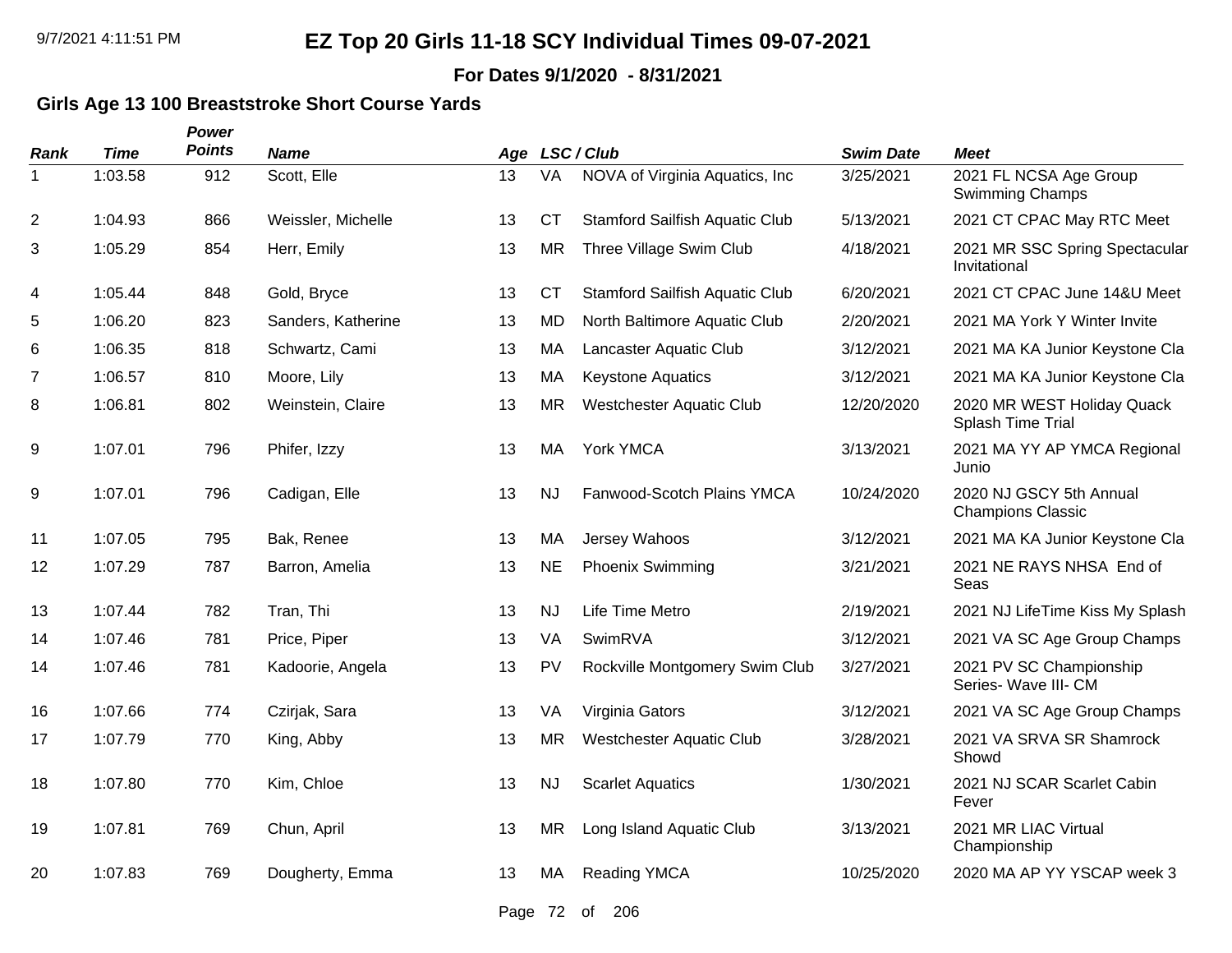**For Dates 9/1/2020 - 8/31/2021**

#### **Girls Age 13 200 Breaststroke Short Course Yards**

| Rank           | <b>Time</b> | Power<br><b>Points</b> | <b>Name</b>              |    |           | Age LSC/Club                          | <b>Swim Date</b> | <b>Meet</b>                                     |
|----------------|-------------|------------------------|--------------------------|----|-----------|---------------------------------------|------------------|-------------------------------------------------|
| 1              | 2:19.35     | 868                    | Czirjak, Sara            | 13 | VA        | Virginia Gators                       | 3/28/2021        | 2021 VA SRVA SR Shamrock<br>Showd               |
| $\overline{2}$ | 2:19.64     | 864                    | Scott, Elle              | 13 | VA        | NOVA of Virginia Aquatics, Inc.       | 3/24/2021        | 2021 FL NCSA Age Group<br>Swimming Champs       |
| 3              | 2:20.00     | 858                    | Herr, Emily              | 13 | <b>MR</b> | Three Village Swim Club               | 3/12/2021        | 2021 MR LIAC Virtual<br>Championship            |
| 4              | 2:20.70     | 848                    | Sanders, Katherine       | 13 | <b>MD</b> | North Baltimore Aquatic Club          | 1/24/2021        | 2021 MA YY John deBarbadillo I                  |
| 5              | 2:22.27     | 824                    | Weinstein, Claire        | 13 | <b>MR</b> | <b>Westchester Aquatic Club</b>       | 12/19/2020       | 2020 MR WEST Holiday Quack<br>Splash Time Trial |
| 6              | 2:22.36     | 823                    | Moore, Lily              | 13 | МA        | <b>Keystone Aquatics</b>              | 3/27/2021        | 2021 MA Senior Keystone Classi                  |
| 7              | 2:22.49     | 821                    | Bartholomew, Isla        | 13 | PV        | Rockville Montgomery Swim Club        | 1/17/2021        | 2021 PV PAC Penguin Snowflake                   |
| 8              | 2:22.63     | 819                    | Kadoorie, Angela         | 13 | PV        | Rockville Montgomery Swim Club        | 2/22/2021        | 2021 PV DMV Showcase                            |
| 9              | 2:22.86     | 815                    | Phifer, Izzy             | 13 | MA        | York YMCA                             | 4/8/2021         | 2021 MA AP YMCA Swimming<br>Festi               |
| 10             | 2:23.32     | 808                    | Kim, Chloe               | 13 | <b>NJ</b> | <b>Scarlet Aquatics</b>               | 1/31/2021        | 2021 NJ SCAR Scarlet Cabin<br>Fever             |
| 11             | 2:24.42     | 792                    | Hawkins, Mary-stuart     | 13 | VA        | NOVA of Virginia Aquatics, Inc.       | 3/13/2021        | 2021 VA SC Age Group Champs                     |
| 12             | 2:25.52     | 776                    | Weissler, Michelle       | 13 | <b>CT</b> | Stamford Sailfish Aquatic Club        | 5/16/2021        | 2021 CT CPAC May RTC Meet                       |
| 13             | 2:25.80     | 771                    | Vega, Izzy               | 13 | <b>MR</b> | <b>Westchester Aquatic Club</b>       | 9/27/2020        | 2020 MR BGNW WEST PAC 13-<br>Over Tri Meet      |
| 14             | 2:26.24     | 765                    | Gold, Bryce              | 13 | <b>CT</b> | Stamford Sailfish Aquatic Club        | 7/23/2021        | 2021 CT CPAC 14 & Under<br>Showcase Classic     |
| 15             | 2:26.75     | 757                    | Teixidor-Salerno, Alegra | 13 | <b>MR</b> | <b>Asphalt Green Unified Aquatics</b> | 5/16/2021        | 2021 CT CPAC May RTC Meet                       |
| 16             | 2:26.80     | 757                    | Schwartz, Cami           | 13 | MA        | Lancaster Aquatic Club                | 3/13/2021        | 2021 MA KA Junior Keystone Cla                  |
| 17             | 2:26.88     | 756                    | Chun, April              | 13 | <b>MR</b> | Long Island Aquatic Club              | 12/13/2020       | 2020 MR LIAC Travel To Nowhere<br>Invitational  |
| 18             | 2:27.13     | 752                    | Bondikov, Sophia         | 13 | <b>MR</b> | Unattached                            | 11/22/2020       | 2020 MR BGNW Thanksgiving<br>Invitational       |
| 19             | 2:27.29     | 750                    | Price, Piper             | 13 | VA        | SwimRVA                               | 3/13/2021        | 2021 VA SC Age Group Champs                     |
| 20             | 2:27.32     | 749                    | Kolessar, Kaitlyn        | 13 | MA        | Suburban Seahawks Club                | 5/1/2021         | 2021 MA SSC Spring Blue/Gold                    |

Page 73 of 206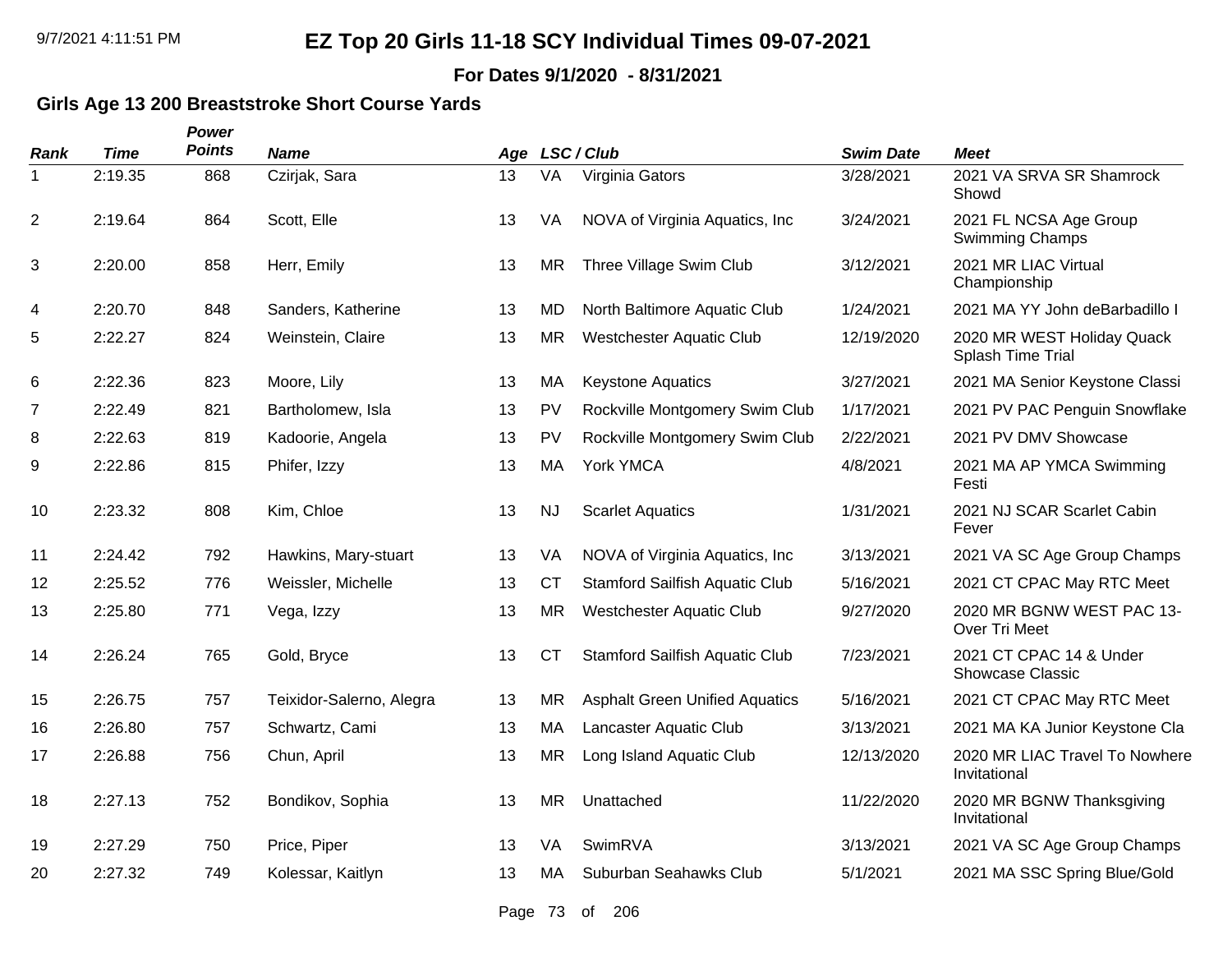**For Dates 9/1/2020 - 8/31/2021**

#### **Girls Age 13 100 Butterfly Short Course Yards**

| Rank           | <b>Time</b> | Power<br><b>Points</b> | <b>Name</b>      | Age |           | LSC / Club                                   | <b>Swim Date</b> | <b>Meet</b>                                     |
|----------------|-------------|------------------------|------------------|-----|-----------|----------------------------------------------|------------------|-------------------------------------------------|
| 1              | 56.88       | 868                    | Herr, Emily      | 13  | <b>MR</b> | Three Village Swim Club                      | 3/14/2021        | 2021 MR LIAC Virtual<br>Championship            |
| $\overline{2}$ | 56.94       | 865                    | Napier, Alyssa   | 13  | MA        | Western YMCA Wahoos                          | 4/8/2021         | 2021 MA AP YMCA Swimming<br>Festi               |
| 3              | 56.95       | 865                    | Hammond, Hailey  | 13  | PV        | Nation's Capital Swim Club                   | 3/26/2021        | 2021 PV SC Championship<br>Series- Wave III- FC |
| 4              | 56.97       | 864                    | Gold, Bryce      | 13  | <b>CT</b> | <b>Stamford Sailfish Aquatic Club</b>        | 5/15/2021        | 2021 CT CPAC May RTC Meet                       |
| 5              | 56.99       | 863                    | Fuller, Alex     | 13  | VA        | Atlantic Coast Athletic Clubs of VA,<br>Inc. | 3/12/2021        | 2021 VA SC Age Group Champs                     |
| 6              | 57.00       | 863                    | Webb, Maria      | 13  | <b>PV</b> | Rockville Montgomery Swim Club               | 3/26/2021        | 2021 PV SC Championship<br>Series- Wave III- CM |
| 7              | 57.17       | 856                    | Scott, Elle      | 13  | VA        | NOVA of Virginia Aquatics, Inc.              | 3/26/2021        | 2021 FL NCSA Age Group<br>Swimming Champs       |
| 8              | 57.81       | 831                    | Archibald, Lily  | 13  | <b>CT</b> | <b>Ridgefield Aquatic Club</b>               | 3/6/2021         | 2021 CT Bulldog Swimming March<br><b>RTC</b>    |
| 9              | 57.93       | 827                    | Mouhidin, Hazel  | 13  | <b>NE</b> | <b>Crimson Aquatics</b>                      | 2/19/2021        | 2021 NE CRIMSON 11-14<br>Crimson                |
| 10             | 57.98       | 825                    | Kuang, Gloria    | 13  | PV        | Dragon Swim Team                             | 3/27/2021        | 2021 VA EZ SC Speedo<br>Champions               |
| 11             | 58.19       | 817                    | Bozkurt, Sena    | 13  | <b>CT</b> | Stamford Sailfish Aquatic Club               | 7/25/2021        | 2021 CT CPAC 14 & Under<br>Showcase Classic     |
| 12             | 58.20       | 816                    | Tran, Thi        | 13  | <b>NJ</b> | Life Time Metro                              | 6/27/2021        | 2021 NJ LIFE Spring into Summe                  |
| 13             | 58.39       | 809                    | Gonzales, Lydia  | 13  | MA        | Unattached                                   | 3/27/2021        | 2021 MA AP YMCA Regional<br>Senio               |
| 14             | 58.48       | 806                    | Hughes, Danielle | 13  | <b>PV</b> | Arlington Aquatic Club                       | 3/18/2021        | 2021 PV SC Championship<br>Series- Wave II      |
| 15             | 58.60       | 801                    | Kim, Chloe       | 13  | <b>NJ</b> | <b>Scarlet Aquatics</b>                      | 3/25/2021        | 2021 NJ SCAR Scarlet Pandemic<br>Games          |
| 16             | 58.73       | 796                    | Anderson, Riley  | 13  | <b>CT</b> | <b>Northeast Connecticut Aquatics</b>        | 7/30/2021        | 2021 CT NCA SCY Summer<br>Classic               |
| 17             | 58.82       | 793                    | Dunham, Julia    | 13  | VA        | Virginia Gators                              | 12/19/2020       | 2020 VA GATR Winter Invitation                  |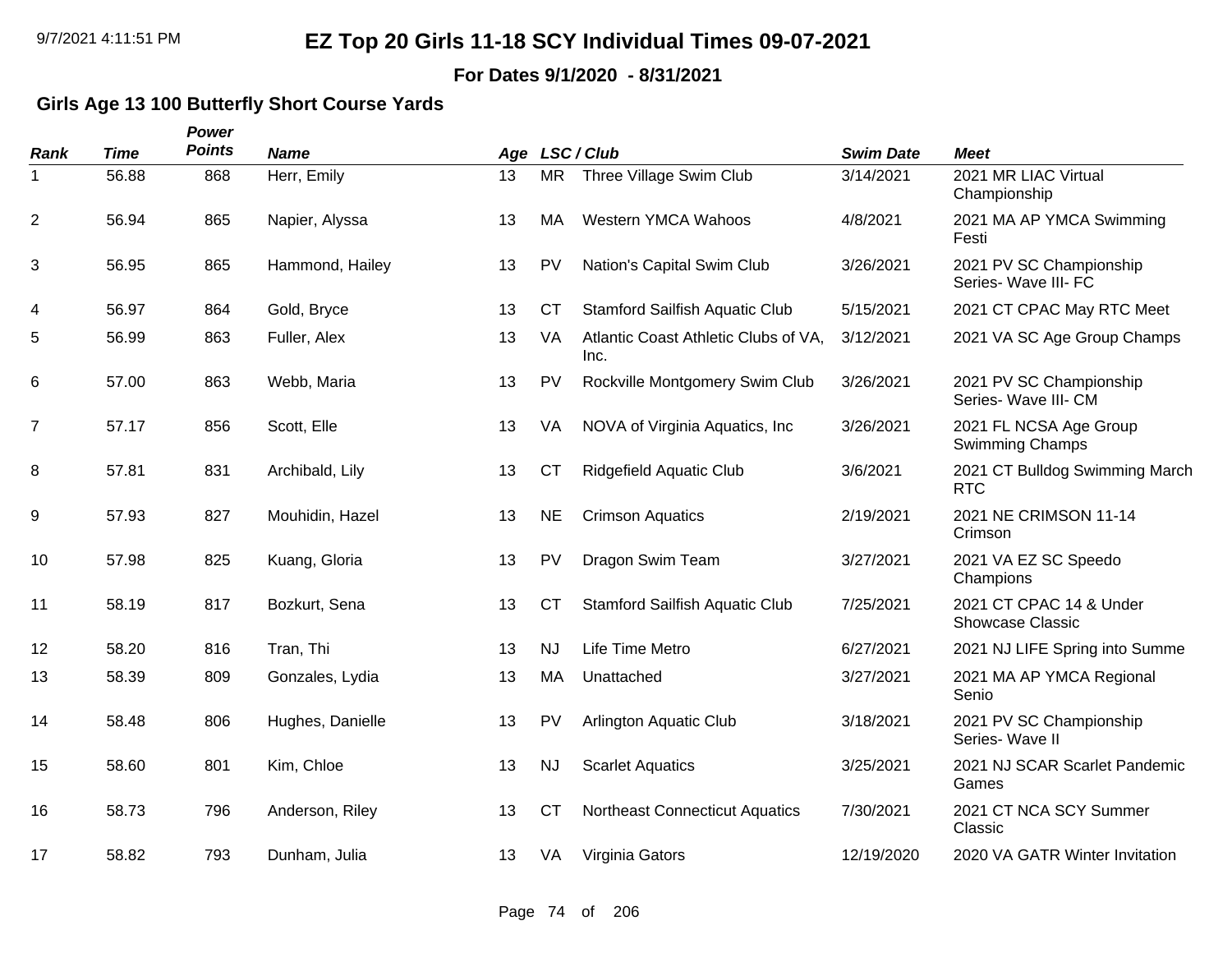| 9/7/2021 4:11:51 PM |       |     |                   |    | EZ Top 20 Girls 11-18 SCY Individual Times 09-07-2021 |                                 |           |                                                |  |  |
|---------------------|-------|-----|-------------------|----|-------------------------------------------------------|---------------------------------|-----------|------------------------------------------------|--|--|
|                     |       |     |                   |    |                                                       |                                 |           |                                                |  |  |
| 18                  | 58.83 | 792 | Kilponen, Anna    | 13 | NJ                                                    | Lakeland Hills YMCA             | 4/9/2021  | 2021 MA AP YMCA Swimming<br>Festi              |  |  |
| 19                  | 58.89 | 790 | Weinstein, Claire |    | MR.                                                   | <b>Westchester Aquatic Club</b> | 1/31/2021 | 2021 MR WEST Winter Quack<br>Splash Time Trial |  |  |
| 20                  | 58.97 | 787 | Price, Piper      | 13 | VA                                                    | SwimRVA                         | 3/26/2021 | 2021 FL ISCA International Senior<br>Meet      |  |  |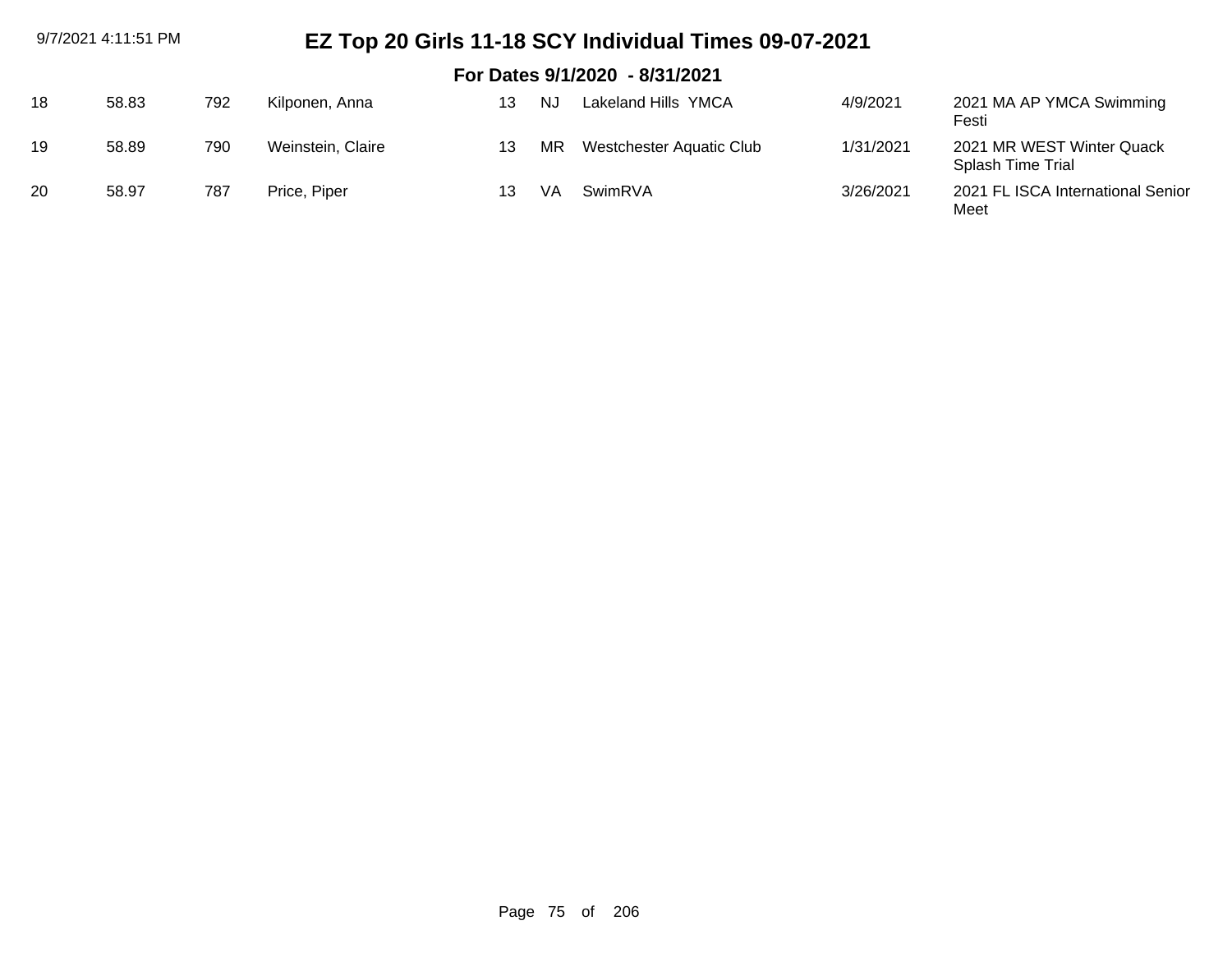**For Dates 9/1/2020 - 8/31/2021**

#### **Girls Age 13 200 Butterfly Short Course Yards**

| <b>Rank</b>    | <b>Time</b> | <b>Power</b><br><b>Points</b> | <b>Name</b>        |    |           | Age LSC/Club                        | <b>Swim Date</b> | <b>Meet</b>                                      |
|----------------|-------------|-------------------------------|--------------------|----|-----------|-------------------------------------|------------------|--------------------------------------------------|
| 1              | 2:03.86     | 889                           | Weinstein, Claire  | 13 | <b>MR</b> | <b>Westchester Aquatic Club</b>     | 1/30/2021        | 2021 MR WEST Winter Quack<br>Splash Time Trial   |
| $\overline{c}$ | 2:03.97     | 887                           | Webb, Maria        | 13 | PV        | Rockville Montgomery Swim Club      | 3/28/2021        | 2021 PV SC Championship<br>Series- Wave III- CM  |
| 3              | 2:05.19     | 867                           | Kim, Chloe         | 13 | <b>NJ</b> | <b>Scarlet Aquatics</b>             | 3/26/2021        | 2021 NJ SCAR Scarlet Pandemic<br>Games           |
| 4              | 2:06.29     | 849                           | Herr, Emily        | 13 | <b>MR</b> | Three Village Swim Club             | 1/31/2021        | 2021 MR TVSC IMX Time Trial<br>Meet              |
| 5              | 2:07.35     | 831                           | Kuang, Gloria      | 13 | <b>PV</b> | Dragon Swim Team                    | 3/28/2021        | 2021 VA EZ SC Speedo<br>Champions                |
| 6              | 2:07.37     | 831                           | Kolessar, Kaitlyn  | 13 | MA        | Suburban Seahawks Club              | 3/12/2021        | 2021 MA KA Junior Keystone Cla                   |
| 7              | 2:07.76     | 824                           | Rodrigues, Sarah   | 13 | <b>NJ</b> | <b>Berkeley Aquatic Club</b>        | 11/22/2020       | 2020 NJ BAC STAR Invitational                    |
| 8              | 2:07.84     | 823                           | Mouhidin, Hazel    | 13 | <b>NE</b> | <b>Crimson Aquatics</b>             | 12/12/2020       | 2020 NE CRIM Dec Trials/Finals                   |
| 9              | 2:08.53     | 812                           | Mayo, Phoebe       | 13 | VA        | <b>Coast Guard Blue Dolphins</b>    | 12/12/2020       | 2020 NC TAC Blizzard Blitz                       |
| 10             | 2:08.76     | 808                           | Kadoorie, Angela   | 13 | <b>PV</b> | Rockville Montgomery Swim Club      | 3/28/2021        | 2021 PV SC Championship<br>Series- Wave III- CM  |
| 11             | 2:09.05     | 803                           | Hammond, Hailey    | 13 | <b>PV</b> | Nation's Capital Swim Club          | 3/28/2021        | 2021 PV SC Championship<br>Series- Wave III- FC  |
| 12             | 2:09.19     | 801                           | Abruzzo, Gabi      | 13 | MA        | <b>Plymouth Whitemarsh Aquatics</b> | 5/1/2021         | 2021 MA SSC Spring Blue/Gold                     |
| 13             | 2:09.25     | 800                           | Richards, Erin     | 13 | <b>CT</b> | Farmington Valley YMCA Tsunamis     | 3/14/2021        | 2021 CT FVYT vs LEHY Dual RTC<br>Meet            |
| 14             | 2:09.85     | 790                           | Hughes, Danielle   | 13 | PV        | Arlington Aquatic Club              | 3/20/2021        | 2021 PV SC Championship<br>Series-Wave II        |
| 15             | 2:09.91     | 789                           | Schwieters, Julie  | 13 | PV        | Rockville Montgomery Swim Club      | 1/30/2021        | 2021 PV IMX Challenge                            |
| 16             | 2:10.35     | 782                           | Kim, Iris          | 13 | <b>NJ</b> | <b>Scarlet Aquatics</b>             | 6/25/2021        | 2021 NJ SCAR Scarlet Summer<br><b>Blast</b>      |
| 17             | 2:10.56     | 779                           | Simmons, Madeleine | 13 | <b>PV</b> | All Star Aquatics                   | 3/28/2021        | 2021 PV SC Championship<br>Series- Wave III- FC  |
| 18             | 2:10.59     | 778                           | Price, Piper       | 13 | VA        | SwimRVA                             | 3/13/2021        | 2021 VA SC Age Group Champs                      |
| 19             | 2:10.78     | 775                           | Fried, Regan       | 13 | <b>MR</b> | Long Island Aquatic Club            | 3/24/2021        | 2021 FL NCSA Age Group<br><b>Swimming Champs</b> |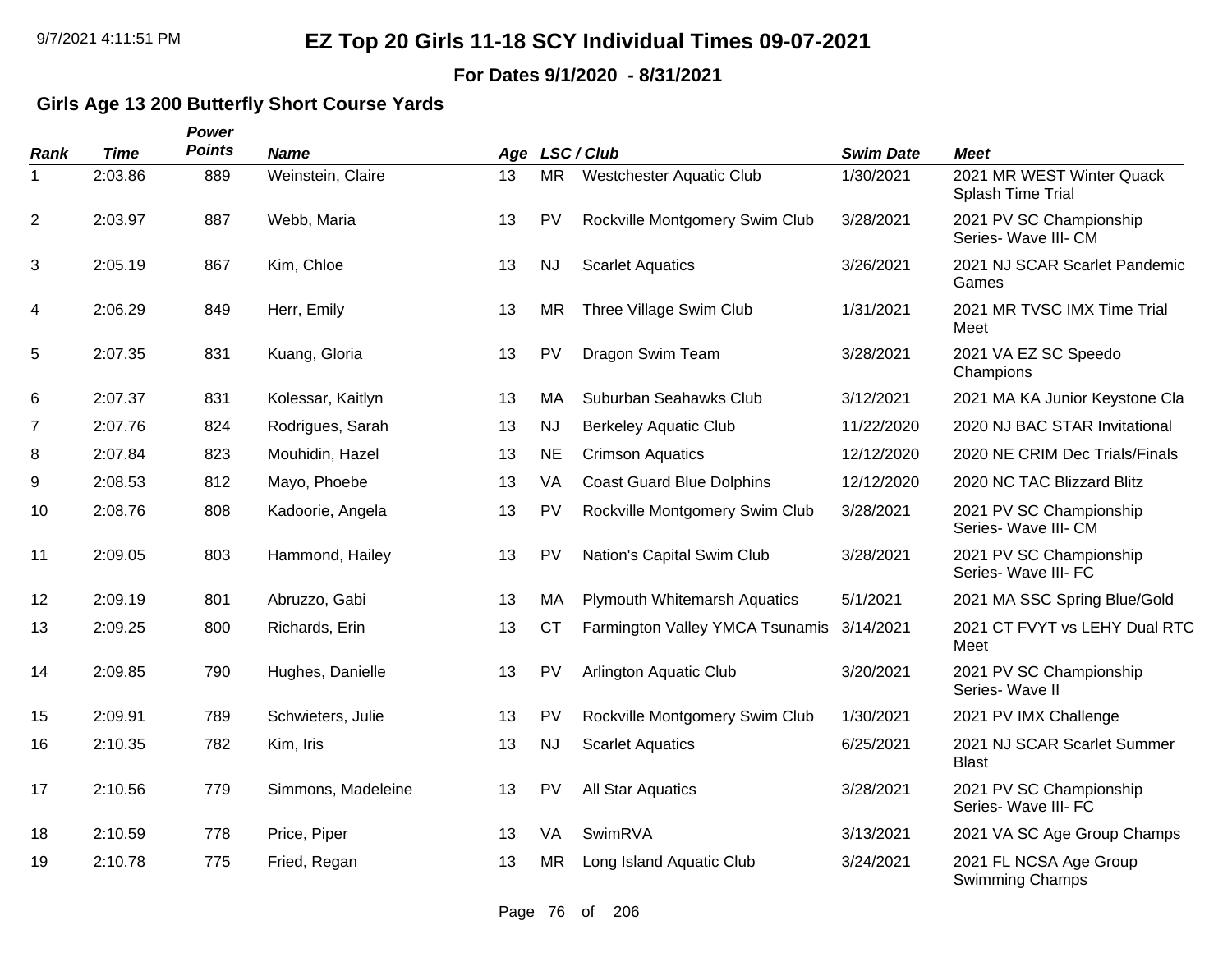|    | 9/7/2021 4:11:51 PM |     |                 |    | EZ Top 20 Girls 11-18 SCY Individual Times 09-07-2021 |           |                                              |
|----|---------------------|-----|-----------------|----|-------------------------------------------------------|-----------|----------------------------------------------|
|    |                     |     |                 |    | For Dates 9/1/2020 - 8/31/2021                        |           |                                              |
| 20 | 2:10.86             | 774 | Maierle, Lauren | 13 | MR Westchester Aquatic Club                           | 3/13/2021 | 2021 MR BGNW 14-Under Winter<br>Championship |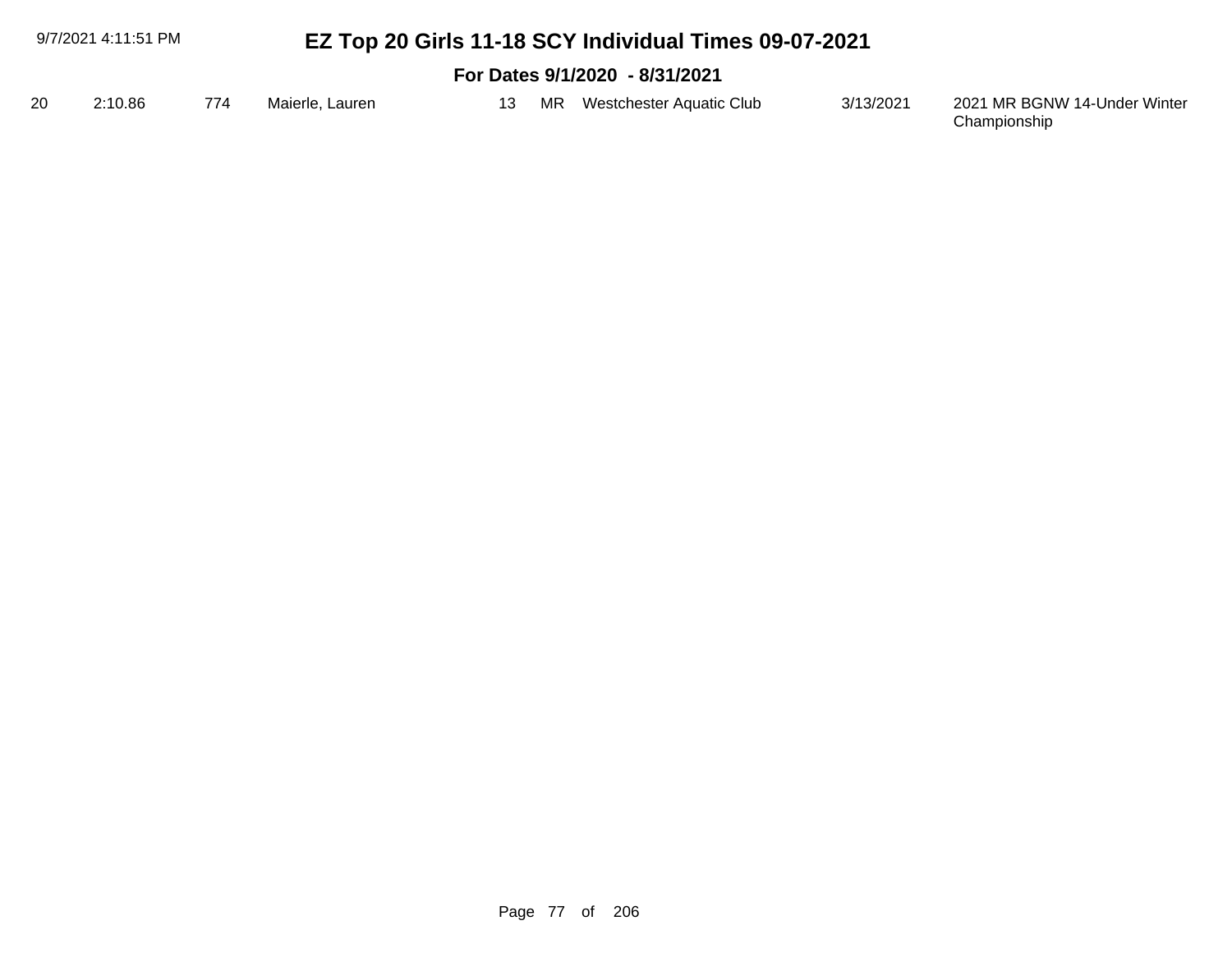**For Dates 9/1/2020 - 8/31/2021**

### **Girls Age 13 200 Individual Medley Short Course Yards**

| <b>Rank</b>    | <b>Time</b> | Power<br><b>Points</b> | <b>Name</b>          |    |           | Age LSC/Club                    | <b>Swim Date</b> | <b>Meet</b>                                      |
|----------------|-------------|------------------------|----------------------|----|-----------|---------------------------------|------------------|--------------------------------------------------|
| -1             | 2:03.15     | 935                    | Weinstein, Claire    | 13 | <b>MR</b> | <b>Westchester Aquatic Club</b> | 12/20/2020       | 2020 MR WEST Holiday Quack<br>Splash Time Trial  |
| $\overline{2}$ | 2:06.40     | 869                    | Scott, Elle          | 13 | VA        | NOVA of Virginia Aquatics, Inc  | 3/27/2021        | 2021 FL NCSA Age Group<br><b>Swimming Champs</b> |
| 3              | 2:06.56     | 866                    | Herr, Emily          | 13 | <b>MR</b> | Three Village Swim Club         | 1/30/2021        | 2021 MR TVSC IMX Time Trial<br>Meet              |
| 4              | 2:06.73     | 862                    | Kim, Chloe           | 13 | <b>NJ</b> | <b>Scarlet Aquatics</b>         | 2/14/2021        | 2021 MA BWA ABBC FEB 2021                        |
| 5              | 2:07.87     | 840                    | Sanders, Katherine   | 13 | <b>MD</b> | North Baltimore Aquatic Club    | 4/1/2021         | 2021 FL ISCA Elite Showcase<br>Class             |
| 6              | 2:07.95     | 838                    | Hawkins, Mary-stuart | 13 | VA        | NOVA of Virginia Aquatics, Inc  | 12/19/2020       | 2020 VA NOVA Sr Holiday<br>Champs                |
| $\overline{7}$ | 2:08.17     | 834                    | Rodrigues, Sarah     | 13 | <b>NJ</b> | <b>Berkeley Aquatic Club</b>    | 11/21/2020       | 2020 NJ BAC STAR Invitational                    |
| 8              | 2:08.18     | 834                    | Kadoorie, Angela     | 13 | PV        | Rockville Montgomery Swim Club  | 3/28/2021        | 2021 PV SC Championship<br>Series- Wave III- CM  |
| 9              | 2:08.22     | 833                    | Sherman, Nora        | 13 | <b>PV</b> | The Fish                        | 3/28/2021        | 2021 PV SC Championship<br>Series- Wave III- CM  |
| 10             | 2:08.23     | 833                    | Gonzales, Lydia      | 13 | MA        | Unattached                      | 3/27/2021        | 2021 MA AP YMCA Regional<br>Senio                |
| 11             | 2:08.65     | 824                    | Kim, Iris            | 13 | <b>NJ</b> | <b>Scarlet Aquatics</b>         | 3/26/2021        | 2021 NJ SCAR Scarlet Pandemic<br>Games           |
| 12             | 2:08.96     | 818                    | Vernon, Ally         | 13 | VA        | <b>Quest Swimming</b>           | 4/1/2021         | 2021 FL ISCA Elite Showcase<br>Class             |
| 13             | 2:09.12     | 815                    | Hamill, Emily        | 13 | МA        | <b>Upper Main Line YMCA</b>     | 12/5/2020        | 2020 MA TYR Brian Gunn champi                    |
| 14             | 2:09.65     | 805                    | Tran, Thi            | 13 | <b>NJ</b> | Life Time Metro                 | 3/19/2021        | 2021 NJ LIFE LifeTime Metro<br>Championships     |
| 15             | 2:10.14     | 795                    | Kolessar, Kaitlyn    | 13 | МA        | Suburban Seahawks Club          | 3/14/2021        | 2021 MA KA Junior Keystone Cla                   |
| 16             | 2:10.23     | 793                    | Mouhidin, Hazel      | 13 | <b>NE</b> | <b>Crimson Aquatics</b>         | 2/20/2021        | 2021 NE CRIMSON 11-14<br>Crimson                 |
| 17             | 2:10.33     | 792                    | Bak, Renee           | 13 | MA        | Jersey Wahoos                   | 4/25/2021        | 2021 MA GPAC George Breen<br>Spri                |
| 18             | 2:10.39     | 790                    | Tilger, Camryn       | 13 | МA        | Jersey Wahoos                   | 4/25/2021        | 2021 MA GPAC George Breen<br>Spri                |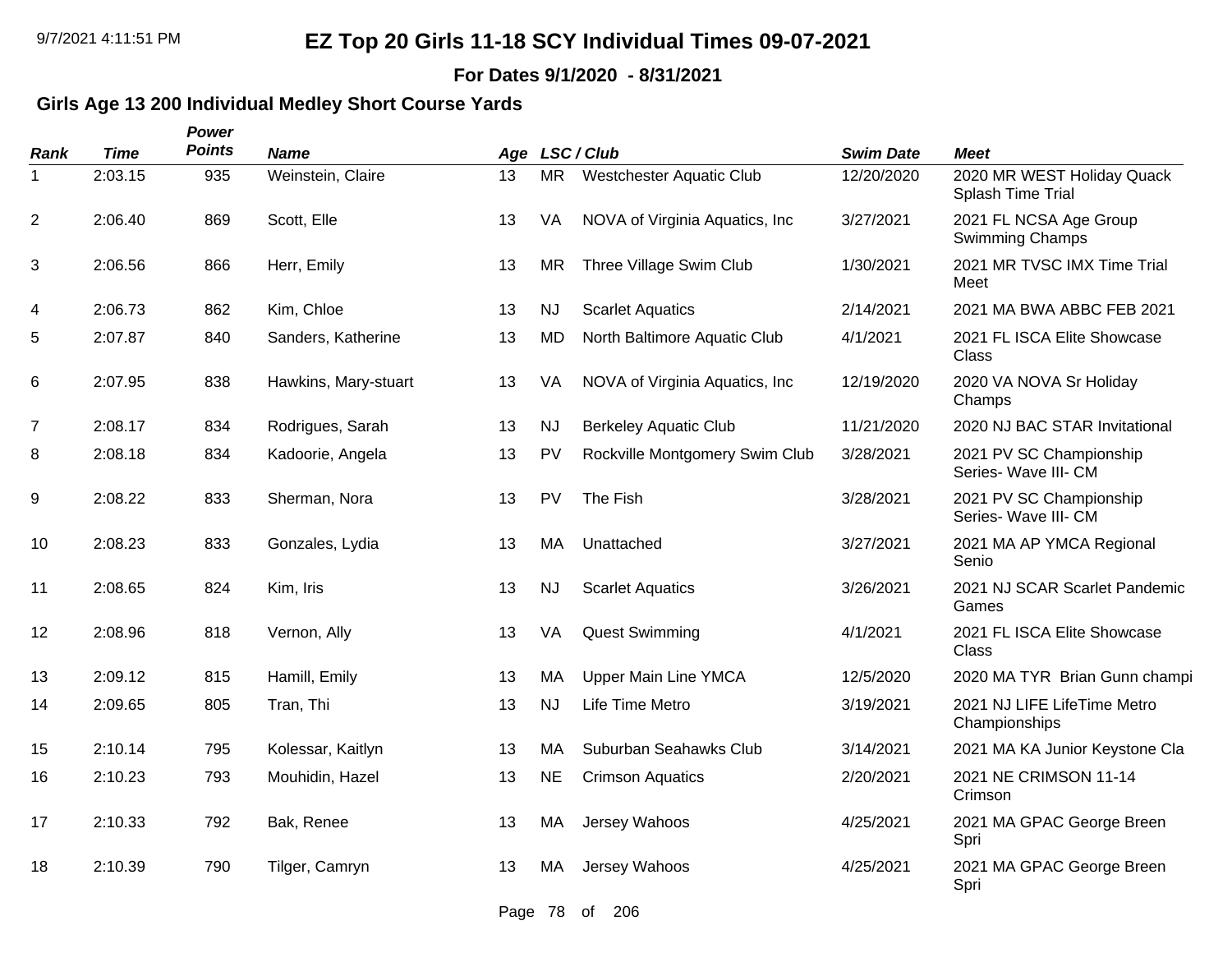|                                | 9/7/2021 4:11:51 PM |     |                 | EZ Top 20 Girls 11-18 SCY Individual Times 09-07-2021 |     |                             |           |                                      |  |  |  |
|--------------------------------|---------------------|-----|-----------------|-------------------------------------------------------|-----|-----------------------------|-----------|--------------------------------------|--|--|--|
| For Dates 9/1/2020 - 8/31/2021 |                     |     |                 |                                                       |     |                             |           |                                      |  |  |  |
| 19                             | 2:10.68             | 785 | Chun, April     | 13                                                    |     | MR Long Island Aquatic Club | 3/13/2021 | 2021 MR LIAC Virtual<br>Championship |  |  |  |
| 20                             | 2:10.73             | 784 | Bateman, Hannah | 13                                                    | NJ. | Peddie Aquatic Association  | 7/17/2021 | 2021 NJ Peddie Invite #2             |  |  |  |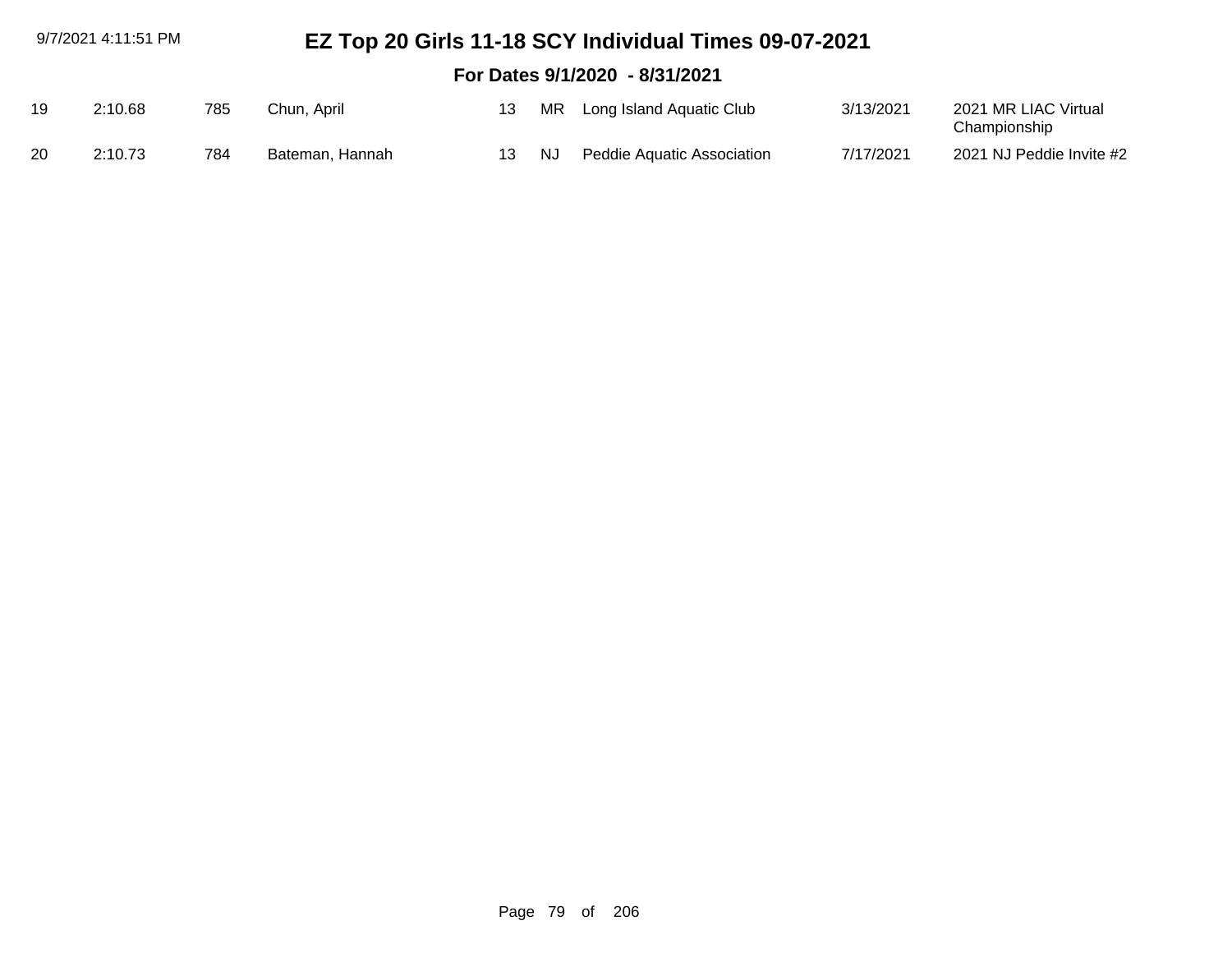**For Dates 9/1/2020 - 8/31/2021**

### **Girls Age 13 400 Individual Medley Short Course Yards**

| <b>Rank</b>    | <b>Time</b> | Power<br><b>Points</b> | <b>Name</b>          |    |           | Age LSC/Club                      | <b>Swim Date</b> | <b>Meet</b>                                     |
|----------------|-------------|------------------------|----------------------|----|-----------|-----------------------------------|------------------|-------------------------------------------------|
| 1              | 4:19.39     | 929                    | Weinstein, Claire    | 13 | <b>MR</b> | <b>Westchester Aquatic Club</b>   | 2/20/2021        | 2021 MR BGNW Winter Senior<br>Championship      |
| $\overline{c}$ | 4:22.21     | 903                    | Kim, Chloe           | 13 | <b>NJ</b> | <b>Scarlet Aquatics</b>           | 11/28/2020       | 2020 NJ SCAR Fast Times                         |
| 3              | 4:30.31     | 830                    | Kim, Iris            | 13 | <b>NJ</b> | <b>Scarlet Aquatics</b>           | 3/25/2021        | 2021 NJ SCAR Scarlet Pandemic<br>Games          |
| 4              | 4:30.45     | 829                    | Rodrigues, Sarah     | 13 | <b>NJ</b> | <b>Berkeley Aquatic Club</b>      | 11/20/2020       | 2020 NJ BAC STAR Invitational                   |
| 5              | 4:30.83     | 826                    | Kadoorie, Angela     | 13 | PV        | Rockville Montgomery Swim Club    | 3/26/2021        | 2021 PV SC Championship<br>Series- Wave III- CM |
| 6              | 4:31.56     | 819                    | Vega, Izzy           | 13 | <b>MR</b> | <b>Westchester Aquatic Club</b>   | 9/27/2020        | 2020 MR BGNW WEST PAC 13-<br>Over Tri Meet      |
| $\overline{7}$ | 4:31.82     | 817                    | Hawkins, Mary-stuart | 13 | VA        | NOVA of Virginia Aquatics, Inc.   | 3/12/2021        | 2021 VA SC Age Group Champs                     |
| 8              | 4:32.89     | 808                    | Mouhidin, Hazel      | 13 | <b>NE</b> | <b>Crimson Aquatics</b>           | 1/8/2021         | 2021 NE CRIM Jan 8-10 Specialty                 |
| 9              | 4:33.05     | 806                    | Webb, Maria          | 13 | PV        | Rockville Montgomery Swim Club    | 2/20/2021        | 2021 PV DMV Showcase                            |
| 10             | 4:33.78     | 800                    | Kolessar, Kaitlyn    | 13 | MA        | Suburban Seahawks Club            | 3/28/2021        | 2021 MA Senior Keystone Classi                  |
| 11             | 4:33.95     | 798                    | Scott, Elle          | 13 | VA        | NOVA of Virginia Aquatics, Inc.   | 3/26/2021        | 2021 FL NCSA Age Group<br>Swimming Champs       |
| 12             | 4:34.12     | 797                    | Sanders, Katherine   | 13 | <b>MD</b> | North Baltimore Aquatic Club      | 4/3/2021         | 2021 FL ISCA Elite Showcase<br>Class            |
| 13             | 4:34.69     | 792                    | Chun, April          | 13 | <b>MR</b> | Long Island Aquatic Club          | 2/13/2021        | 2021 MR LIAC Saturday February<br>13 Time Trial |
| 14             | 4:34.86     | 790                    | Larsen, Sarah        | 13 | <b>MR</b> | Long Island Aquatic Club          | 12/13/2020       | 2020 MR LIAC Travel To Nowhere<br>Invitational  |
| 15             | 4:35.92     | 781                    | Mayo, Phoebe         | 13 | <b>VA</b> | <b>Coast Guard Blue Dolphins</b>  | 12/11/2020       | 2020 NC TAC Blizzard Blitz                      |
| 16             | 4:36.14     | 779                    | McMurray, Kylie      | 13 | MA        | Greater Philadelphia Aquatic Club | 4/24/2021        | 2021 MA GPAC George Breen<br>Spri               |
| 17             | 4:36.40     | 777                    | Dimaculangan, Bella  | 13 | <b>MR</b> | Three Village Swim Club           | 11/20/2020       | 2020 MR LIAC Thanksgiving<br>Invitational       |
| 18             | 4:36.80     | 773                    | Kelly, Megan         | 13 | <b>NE</b> | <b>Bluefish Swim Club</b>         | 2/12/2021        | 2021 NE CRA February TYR Meet                   |
| 19             | 4:37.56     | 767                    | Price, Piper         | 13 | <b>VA</b> | SwimRVA                           | 3/12/2021        | 2021 VA SC Age Group Champs                     |
| 20             | 4:38.11     | 762                    | Scharper, Grace      | 13 | <b>MD</b> | North Baltimore Aquatic Club      | 1/25/2021        | 2021 MA YY John deBarbadillo I                  |

Page 80 of 206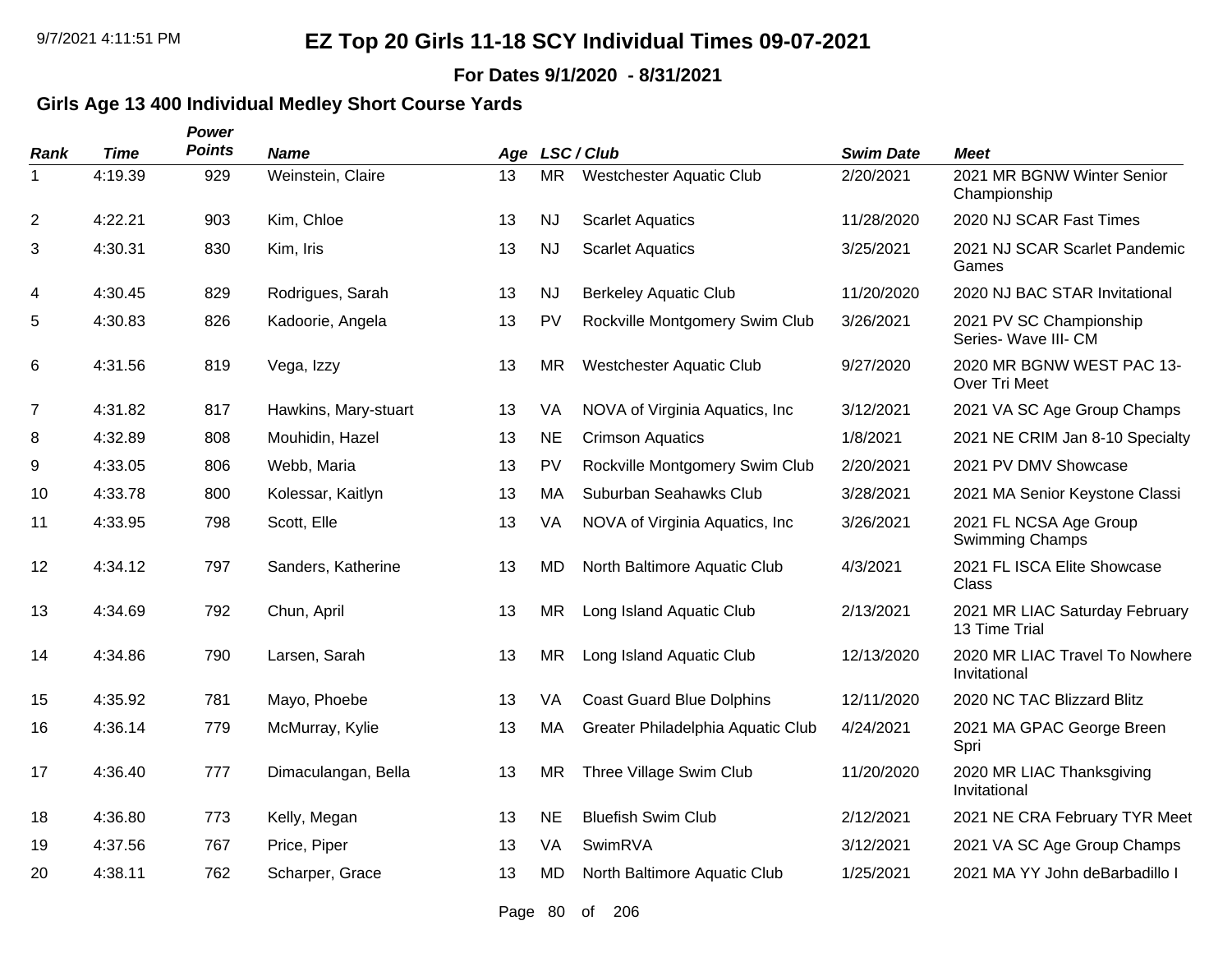#### **For Dates 9/1/2020 - 8/31/2021**

#### **Girls Age 14 50 Freestyle Short Course Yards**

| <b>Rank</b>    | <b>Time</b> | Power<br><b>Points</b> | <b>Name</b>         |    |           | Age LSC/Club                                            | <b>Swim Date</b> | <b>Meet</b>                                         |
|----------------|-------------|------------------------|---------------------|----|-----------|---------------------------------------------------------|------------------|-----------------------------------------------------|
| 1              | 22.71       | 943                    | Headley, Mackenzie  | 14 | <b>CT</b> | Farmington Valley YMCA Tsunamis                         | 3/31/2021        | 2021 FL ISCA Elite Showcase<br>Class                |
| $\overline{2}$ | 23.13       | 901                    | Way, Emily          | 14 | MA        | York YMCA                                               | 12/6/2020        | 2020 MA TYR Brian Gunn champi                       |
| 3              | 23.33       | 881                    | Arcella, Sidney     | 14 | <b>NJ</b> | Life Time Metro                                         | 3/26/2021        | 2021 VA EZ SC Speedo<br>Champions                   |
| 4              | 23.34       | 880                    | Thomas, Morgan      | 14 | VA        | Virginia Gators                                         | 12/19/2020       | 2020 VA GATR Winter Invitation                      |
| 5              | 23.50 r     | 864                    | Murray, Kate        | 14 | <b>CT</b> | Westport/Weston Family Y Water<br>Rat Swim Team         | 4/2/2021         | CT WRAT v GRYM 13 & Over<br>RTC S                   |
| 6              | 23.56       | 858                    | Qin, Amy            | 14 | PV        | Rockville Montgomery Swim Club                          | 12/3/2020        | 2020 PV 18&U Winter<br>Championships                |
| $\overline{7}$ | 23.63       | 851                    | Davis, Grey         | 14 | VA        | <b>Cavalier Aquatics/Piedmont Family</b><br><b>YMCA</b> | 3/6/2021         | 2021 VA VSI SC Senior Champion                      |
| 8              | 23.68       | 846                    | Eliason, Sarah      | 14 | PV        | Rockville Montgomery Swim Club                          | 12/3/2020        | 2020 PV 18&U Winter<br>Championships                |
| 9              | 23.71       | 843                    | Havice, Julia       | 14 | MA        | York YMCA                                               | 12/6/2020        | 2020 MA TYR Brian Gunn champi                       |
| 10             | 23.89       | 826                    | Sens, Natalie       | 14 | AM        | Unattached                                              | 3/6/2021         | 2021 AM AAA WPIAL<br>Swimming/Divin                 |
| 11             | 23.91       | 824                    | Lawrence, Katie     | 14 | <b>NJ</b> | <b>Wyckoff YMCA</b>                                     | 4/8/2021         | 2021 MA AP YMCA Swimming<br>Festi                   |
| 12             | 23.95       | 820                    | Jia, Annie          | 14 | МA        | <b>Upper Dublin Aquatic Club</b>                        | 3/28/2021        | 2021 MA Senior Keystone Classi                      |
| 13             | 23.99       | 816                    | Colborn, Georgia    | 14 | MA        | Delaware Swim Team                                      | 12/11/2020       | 2020 MA Winter 18 & Under<br>Champs                 |
| 14             | 24.00       | 815                    | Weinstein, Claire   | 14 | <b>MR</b> | <b>Westchester Aquatic Club</b>                         | 3/14/2021        | 2021 MR BGNW 14-Under Winter<br>Championship        |
| 15             | 24.03       | 812                    | Bockrath, Rachel    | 14 | MA        | Wilmington Aquatic Club                                 | 11/22/2020       | 2020 MA KA Thanksgiving Invita                      |
| 15             | 24.03       | 812                    | Thompson, Emily     | 14 | <b>NJ</b> | <b>Greater Somerset County YMCA</b><br>Storm            | 10/24/2020       | 2020 NJ GSCY 5th Annual<br><b>Champions Classic</b> |
| 17             | 24.08       | 807                    | Barnard, Amanda     | 14 | VA        | NOVA of Virginia Aquatics, Inc.                         | 3/13/2021        | 2021 VA SC Age Group Champs                         |
| 18             | 24.09       | 806                    | Parker, Sarah       | 14 | МA        | Hatboro Horsham Aquatic Asso.                           | 3/14/2021        | 2021 MA KA Junior Keystone Cla                      |
| 19             | 24.10       | 805                    | Datovech, Christine | 14 | VA        | SwimRVA                                                 | 10/3/2020        | 2020 VA SRVA Intrasquad Rapids                      |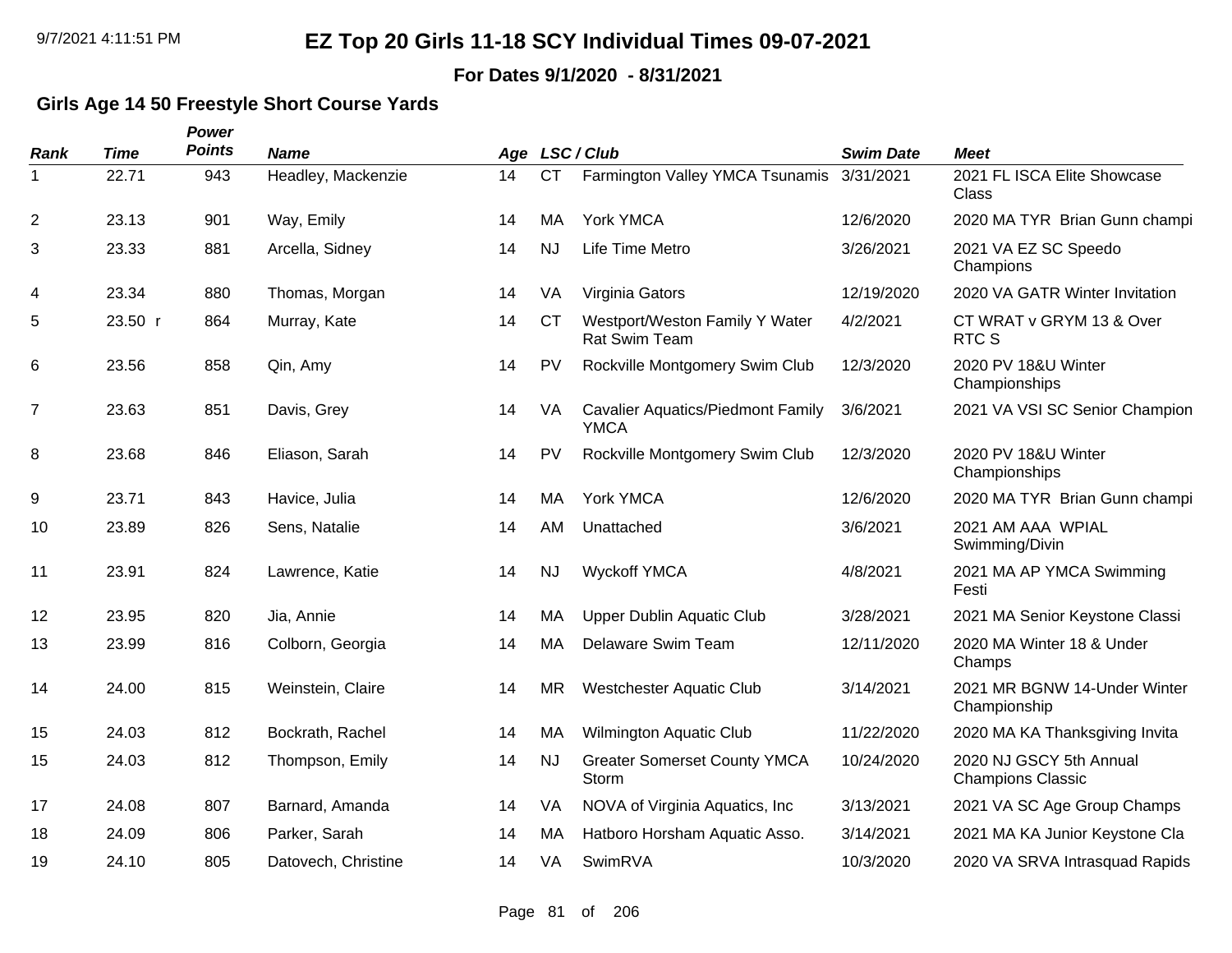|    | 9/7/2021 4:11:51 PM |     |                    |    |      | EZ Top 20 Girls 11-18 SCY Individual Times 09-07-2021 |            |                                        |
|----|---------------------|-----|--------------------|----|------|-------------------------------------------------------|------------|----------------------------------------|
|    |                     |     |                    |    |      | For Dates 9/1/2020 - 8/31/2021                        |            |                                        |
| 20 | 24.12               | 803 | Deierlein, Brianna | 14 | - CT | Regional YMCA of Western<br><b>Connecticut Makos</b>  | 11/13/2020 | 2020 CT RYWC Candlewood Lake<br>Open R |
| 20 | 24.12               | 803 | Orlando, Peyton    | 14 | MD.  | Fox Swim Club                                         | 12/11/2020 | 2020 VA HOKI Winter Champs             |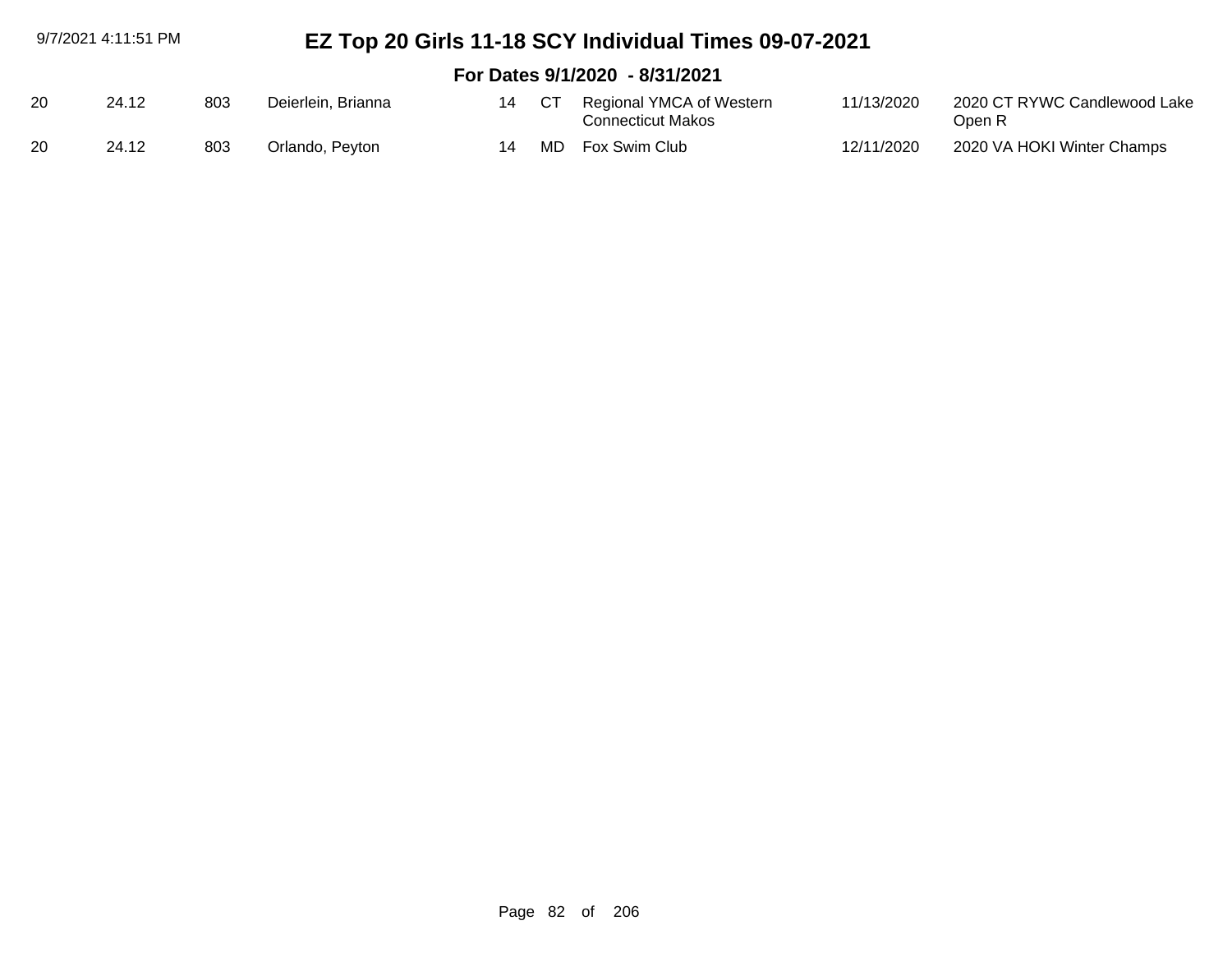**For Dates 9/1/2020 - 8/31/2021**

#### **Girls Age 14 100 Freestyle Short Course Yards**

| <b>Rank</b>    | <b>Time</b> | Power<br><b>Points</b> | <b>Name</b>        |    |           | Age LSC/Club                                            | <b>Swim Date</b> | <b>Meet</b>                                        |
|----------------|-------------|------------------------|--------------------|----|-----------|---------------------------------------------------------|------------------|----------------------------------------------------|
| 1              | 50.22       | 913                    | Headley, Mackenzie | 14 | <b>CT</b> | Farmington Valley YMCA Tsunamis 3/14/2021               |                  | 2021 CT FVYT vs LEHY Dual RTC<br>Meet              |
| $\overline{2}$ | 50.31       | 908                    | Way, Emily         | 14 | МA        | York YMCA                                               | 4/11/2021        | 2021 MA AP YMCA Swimming<br>Festi                  |
| 3              | 50.59       | 894                    | Thomas, Morgan     | 14 | VA        | Virginia Gators                                         | 12/20/2020       | 2020 VA GATR Winter Invitation                     |
| 4              | 50.75       | 885                    | Arcella, Sidney    | 14 | <b>NJ</b> | Life Time Metro                                         | 3/28/2021        | 2021 VA EZ SC Speedo<br>Champions                  |
| 5              | 51.07       | 869                    | Lawrence, Katie    | 14 | <b>NJ</b> | <b>Wyckoff YMCA</b>                                     | 4/11/2021        | 2021 MA AP YMCA Swimming<br>Festi                  |
| 6              | 51.54 r     | 845                    | Murray, Kate       | 14 | <b>CT</b> | Westport/Weston Family Y Water<br><b>Rat Swim Team</b>  | 4/3/2021         | CT WRAT v GRYM 13 & Over<br>RTC S                  |
| $\overline{7}$ | 51.60       | 841                    | Qin, Amy           | 14 | PV        | Rockville Montgomery Swim Club                          | 12/6/2020        | 2020 PV 18&U Winter<br>Championships               |
| 8              | 51.73       | 835                    | Orlando, Peyton    | 14 | MD        | Fox Swim Club                                           | 12/13/2020       | 2020 VA HOKI Winter Champs                         |
| 9              | 51.88       | 827                    | Thompson, Emily    | 14 | <b>NJ</b> | <b>Greater Somerset County YMCA</b><br>Storm            | 11/22/2020       | 2020 NJ GCSY Don't Be a Turkey                     |
| 10             | 51.93       | 825                    | Colborn, Georgia   | 14 | MA        | Delaware Swim Team                                      | 12/10/2020       | 2020 MA Winter 18 & Under<br>Champs                |
| 11             | 51.99       | 822                    | Jia, Annie         | 14 | MA        | <b>Upper Dublin Aquatic Club</b>                        | 3/13/2021        | 2021 MA KA Junior Keystone Cla                     |
| 12             | 52.07       | 818                    | Deierlein, Brianna | 14 | <b>CT</b> | Regional YMCA of Western<br><b>Connecticut Makos</b>    | 3/27/2021        | 2021 CT RYWC Short Course<br><b>RTC Final</b>      |
| 13             | 52.11       | 816                    | Davis, Grey        | 14 | VA        | <b>Cavalier Aquatics/Piedmont Family</b><br><b>YMCA</b> | 1/10/2021        | 2021 VA LY Winter Invitational                     |
| 14             | 52.12       | 815                    | Bockrath, Rachel   | 14 | MA        | <b>Wilmington Aquatic Club</b>                          | 11/21/2020       | 2020 MA KA Thanksgiving Invita                     |
| 14             | 52.12       | 815                    | Archibald, Lily    | 14 | <b>CT</b> | <b>Ridgefield Aquatic Club</b>                          | 7/23/2021        | 2021 CT CPAC 14 & Under<br><b>Showcase Classic</b> |
| 16             | 52.14       | 814                    | Barnard, Amanda    | 14 | VA        | NOVA of Virginia Aquatics, Inc.                         | 3/14/2021        | 2021 VA SC Age Group Champs                        |
| 17             | 52.16       | 813                    | Lee, Lauren        | 14 | <b>MR</b> | Badger Swim Club, Inc.                                  | 3/13/2021        | 2021 MR BGNW 14-Under Winter<br>Championship       |
| 18             | 52.20       | 811                    | Havice, Julia      | 14 | МA        | York YMCA                                               | 12/4/2020        | 2020 MA TYR Brian Gunn champi                      |
| 18             | 52.20       | 811                    | Dworak, Andrea     | 14 | <b>PV</b> | Rockville Montgomery Swim Club                          | 3/27/2021        | 2021 PV SC Championship                            |
|                |             |                        |                    |    |           |                                                         |                  |                                                    |

Page 83 of 206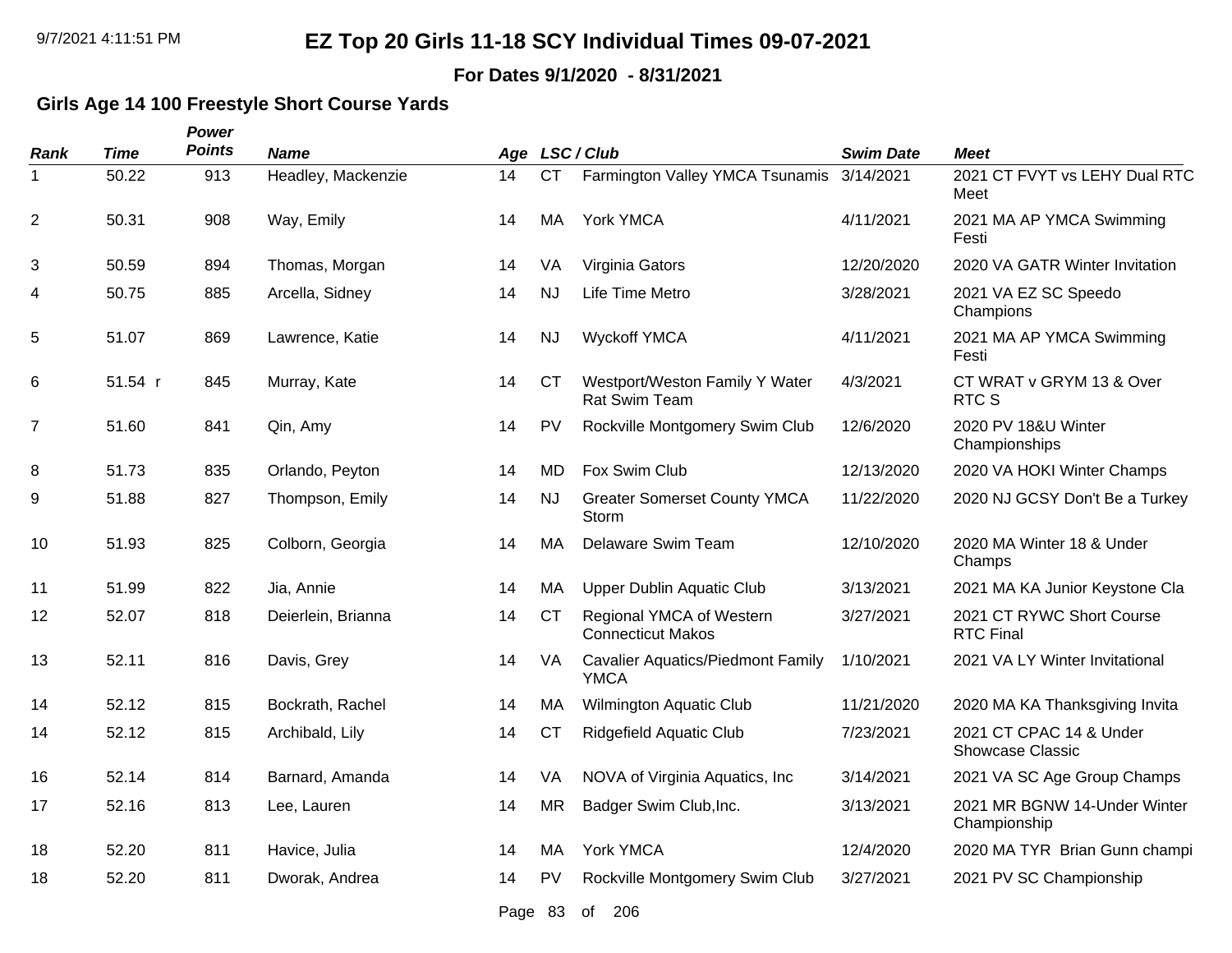#### **For Dates 9/1/2020 - 8/31/2021**

Series- Wave III- CM

| - 20 | 52.34 | 804 | Budnik, Isabella | 14 | MR | Unattached | 4/20/2021 | 2021 MR OB Section 1 Clarkstown |
|------|-------|-----|------------------|----|----|------------|-----------|---------------------------------|
|      |       |     |                  |    |    |            |           | Championships                   |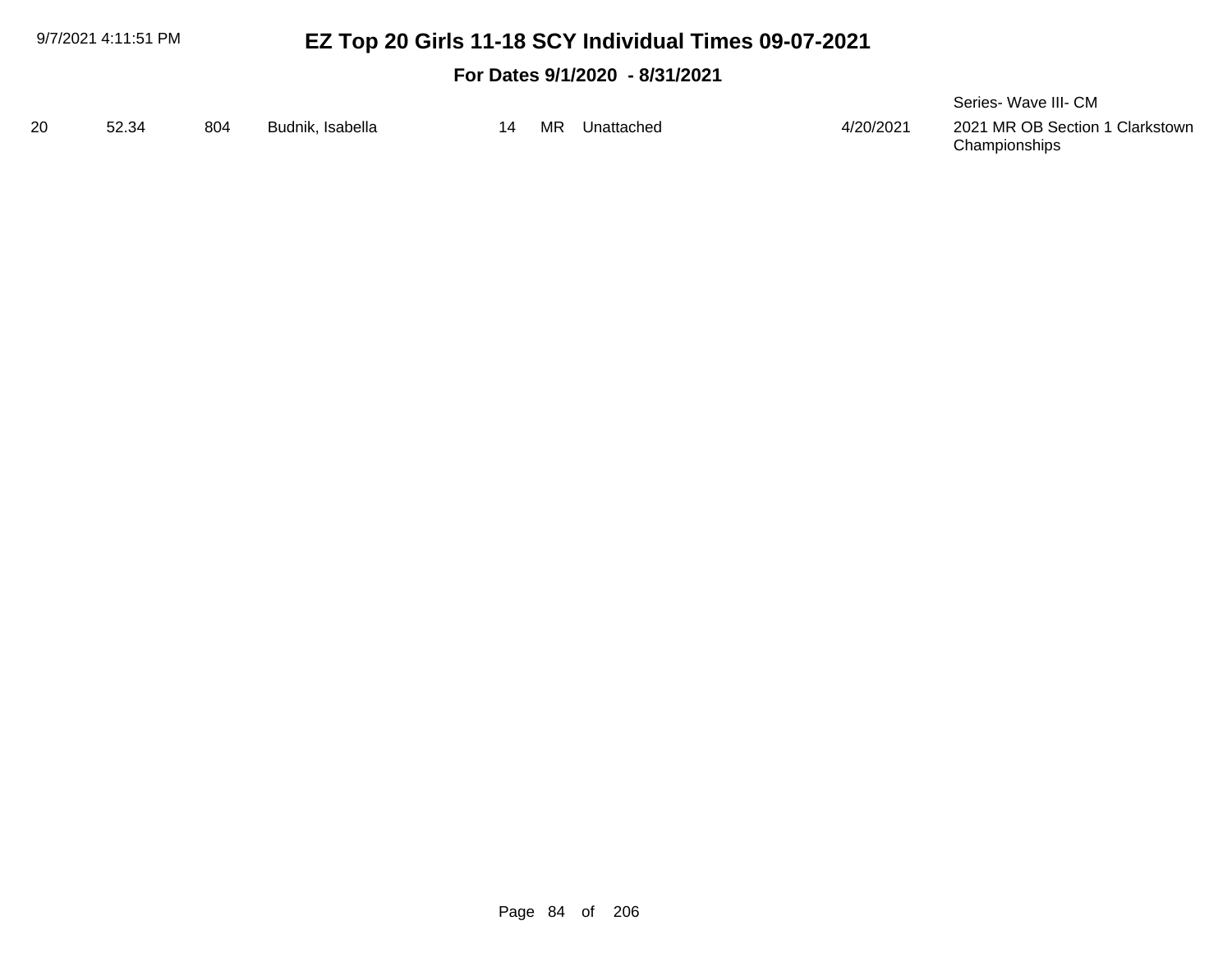**For Dates 9/1/2020 - 8/31/2021**

#### **Girls Age 14 200 Freestyle Short Course Yards**

| <b>Rank</b>    | <b>Time</b> | Power<br><b>Points</b> | <b>Name</b>        | Age |           | LSC / Club                                              | <b>Swim Date</b> | <b>Meet</b>                                      |
|----------------|-------------|------------------------|--------------------|-----|-----------|---------------------------------------------------------|------------------|--------------------------------------------------|
| 1              | 1:49.35     | 894                    | Way, Emily         | 14  | MA        | York YMCA                                               | 4/9/2021         | 2021 MA AP YMCA Swimming<br>Festi                |
| 2              | 1:51.13     | 846                    | Foster, Payton     | 14  | <b>CT</b> | Unattached                                              | 11/11/2020       | 2020 CT OBS FCIAC West 2<br>Rev020521            |
| 3              | 1:51.14     | 845                    | Arcella, Sidney    | 14  | <b>NJ</b> | Life Time Metro                                         | 3/27/2021        | 2021 VA EZ SC Speedo<br>Champions                |
| 4              | 1:51.64     | 832                    | Budnik, Isabella   | 14  | <b>MR</b> | Unattached                                              | 4/20/2021        | 2021 MR OB Section 1 Clarkstown<br>Championships |
| 5              | 1:52.01     | 822                    | Deierlein, Brianna | 14  | <b>CT</b> | Regional YMCA of Western<br><b>Connecticut Makos</b>    | 3/28/2021        | 2021 CT RYWC Short Course<br><b>RTC Final</b>    |
| 6              | 1:52.28     | 815                    | Davis, Grey        | 14  | VA.       | <b>Cavalier Aquatics/Piedmont Family</b><br><b>YMCA</b> | 12/6/2020        | 2020 VA CA-Y -LY Dual Meet                       |
| $\overline{7}$ | 1:52.29     | 815                    | Lee, Lauren        | 14  | <b>MR</b> | Badger Swim Club, Inc.                                  | 2/20/2021        | 2021 MR BGNW Winter Senior<br>Championship       |
| 8              | 1:52.41     | 812                    | Dobson, Kennedi    | 14  | <b>NJ</b> | Eastern Express Swim Team                               | 3/26/2021        | 2021 MA SJAC Gator Classic Mar                   |
| 9              | 1:52.49     | 810                    | Webb, Alyssa       | 14  | <b>PV</b> | York Swim Club                                          | 3/26/2021        | 2021 FL NCSA Age Group<br><b>Swimming Champs</b> |
| 10             | 1:52.69     | 805                    | Bockrath, Rachel   | 14  | MA        | Wilmington Aquatic Club                                 | 11/22/2020       | 2020 MA KA Thanksgiving Invita                   |
| 11             | 1:52.73     | 804                    | Eliason, Sarah     | 14  | <b>PV</b> | Rockville Montgomery Swim Club                          | 12/4/2020        | 2020 PV 18&U Winter<br>Championships             |
| 12             | 1:52.75     | 803                    | Dixon, Charlotte   | 14  | PV        | Unattached                                              | 2/12/2021        | 2021 VA VHSL Class 6 State Cha                   |
| 13             | 1:52.79     | 802                    | Thomas, Morgan     | 14  | VA        | Virginia Gators                                         | 12/19/2020       | 2020 VA GATR Winter Invitation                   |
| 14             | 1:52.90     | 799                    | Potteiger, Mckenna | 14  | MA        | York YMCA                                               | 1/23/2021        | 2021 MA YY John deBarbadillo I                   |
| 15             | 1:52.94     | 798                    | Headley, Mackenzie | 14  | <b>CT</b> | Farmington Valley YMCA Tsunamis 4/3/2021                |                  | 2021 FL ISCA Elite Showcase<br>Class             |
| 16             | 1:52.97     | 797                    | Kim, Chloe         | 14  | <b>NJ</b> | <b>Scarlet Aquatics</b>                                 | 6/25/2021        | 2021 NJ SCAR Scarlet Summer<br><b>Blast</b>      |
| 17             | 1:53.03     | 796                    | Vorobyeva, Arina   | 14  | MA        | Germantown Academy Aquatic Club 12/11/2020              |                  | 2020 MA Winter 18 & Under<br>Champs              |
| 18             | $1:53.15$ r | 793                    | Lawrence, Katie    | 14  | <b>NJ</b> | <b>Wyckoff YMCA</b>                                     | 4/10/2021        | 2021 MA AP YMCA Swimming<br>Festi                |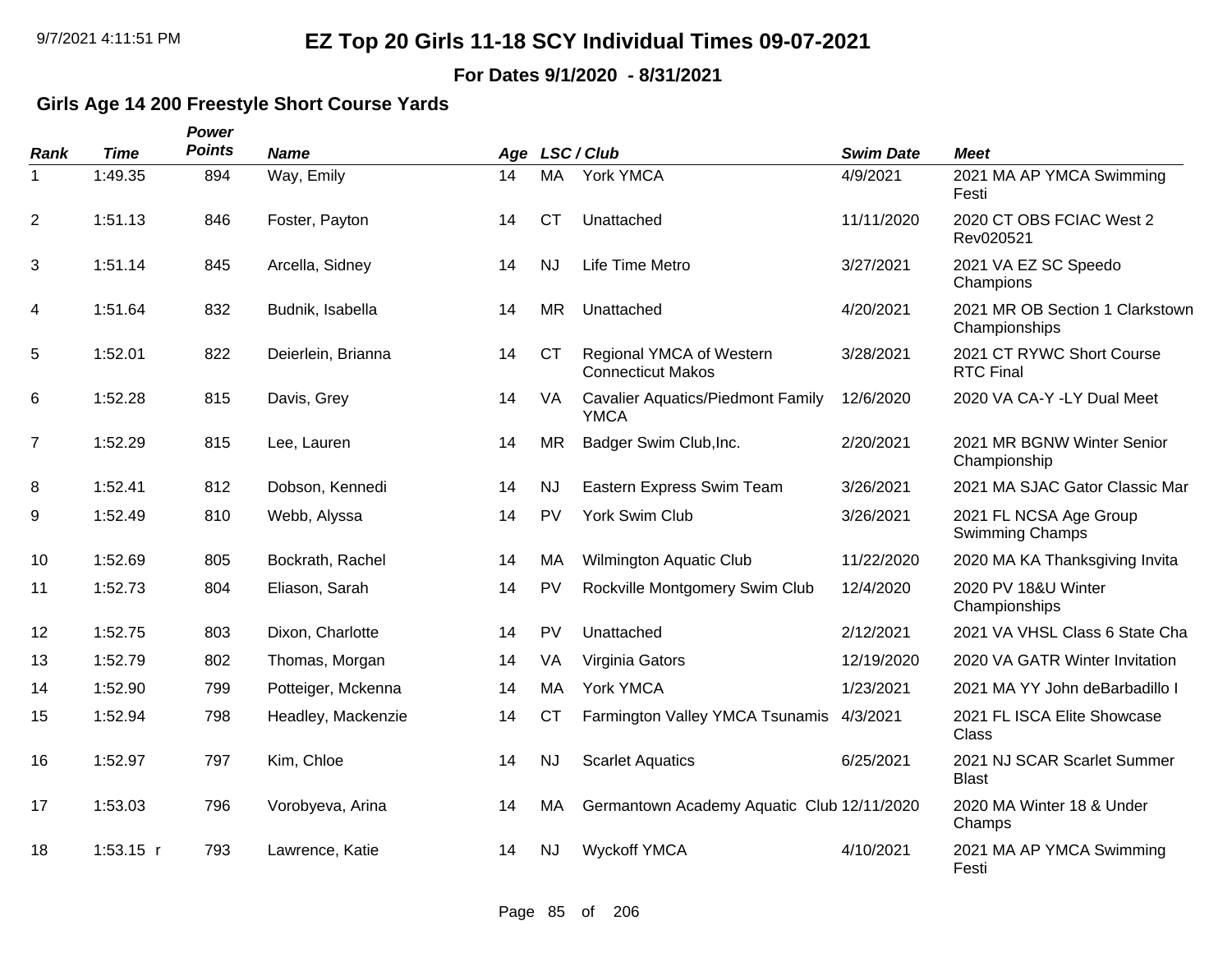| 9/7/2021 4:11:51 PM |         |     |                 |    | EZ Top 20 Girls 11-18 SCY Individual Times 09-07-2021 |                                |           |                                                 |  |  |  |
|---------------------|---------|-----|-----------------|----|-------------------------------------------------------|--------------------------------|-----------|-------------------------------------------------|--|--|--|
|                     |         |     |                 |    |                                                       | For Dates 9/1/2020 - 8/31/2021 |           |                                                 |  |  |  |
| 19                  | :53.16  | 793 | Dworak, Andrea  | 14 | <b>PV</b>                                             | Rockville Montgomery Swim Club | 3/26/2021 | 2021 PV SC Championship<br>Series- Wave III- CM |  |  |  |
| 20                  | 1:53.23 | 791 | Venditti, Livia | 14 | PV                                                    | Rockville Montgomery Swim Club | 3/26/2021 | 2021 PV SC Championship<br>Series- Wave III- FC |  |  |  |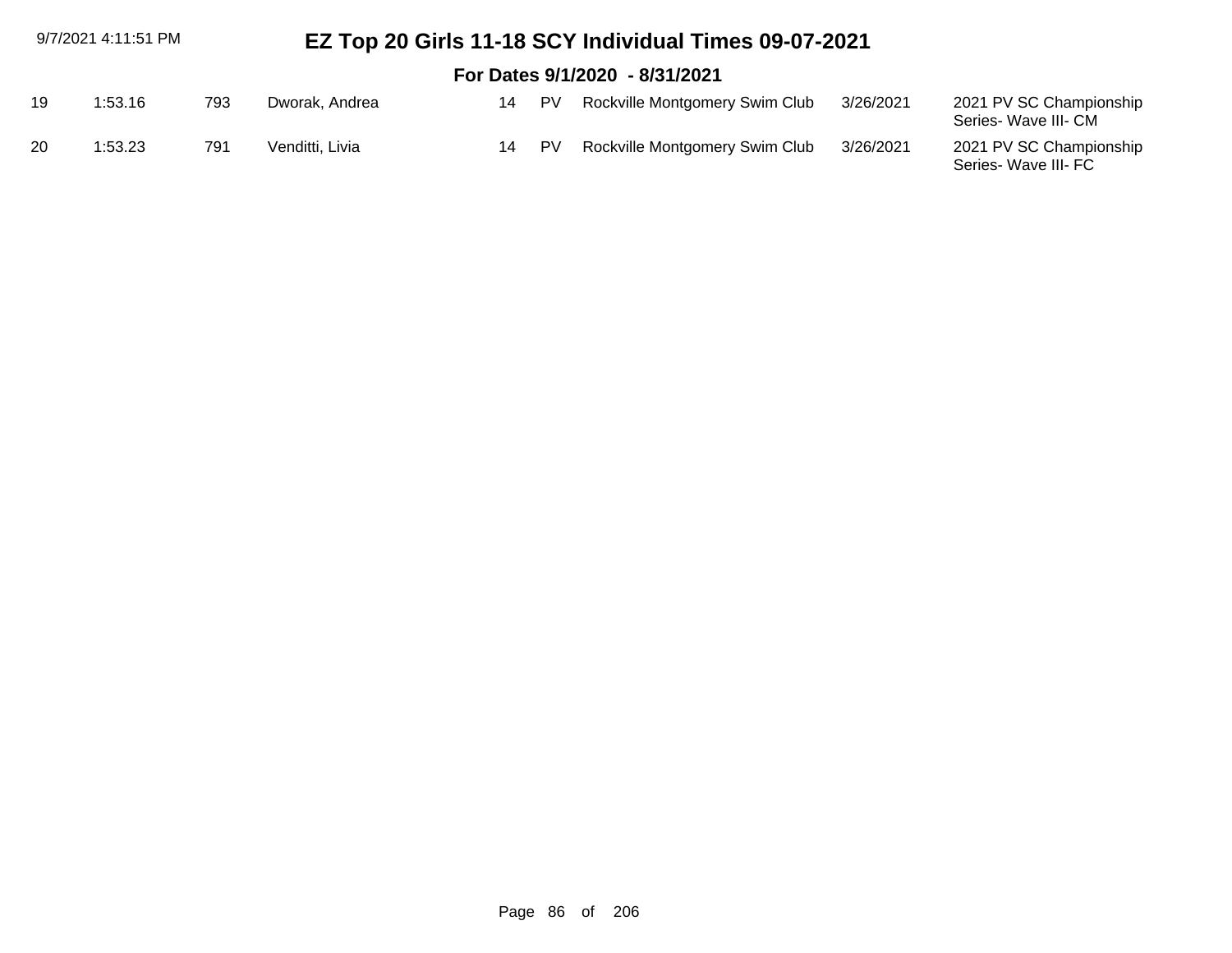**For Dates 9/1/2020 - 8/31/2021**

#### **Girls Age 14 500 Freestyle Short Course Yards**

| Rank           | Time    | Power<br><b>Points</b> | <b>Name</b>       |    |           | Age LSC/Club                                            | <b>Swim Date</b> | <b>Meet</b>                                   |
|----------------|---------|------------------------|-------------------|----|-----------|---------------------------------------------------------|------------------|-----------------------------------------------|
| 1              | 4:50.10 | 893                    | Reyna, Alexa      | 14 | <b>MR</b> | <b>Westchester Aquatic Club</b>                         | 10/11/2020       | 2020 MR BGNW Marlins October<br>Invitational  |
| $\overline{2}$ | 4:53.91 | 853                    | Davis, Grey       | 14 | VA        | <b>Cavalier Aquatics/Piedmont Family</b><br><b>YMCA</b> | 12/5/2020        | 2020 VA CA-Y -LY Dual Meet                    |
| 3              | 4:55.28 | 839                    | Foster, Payton    | 14 | СT        | Greenwich YWCA Dolphins Swm Tm 2/19/2021                |                  | 2021 CT GYWD February RTC<br>Races            |
| 4              | 4:57.34 | 818                    | Barnard, Amanda   | 14 | VA        | NOVA of Virginia Aquatics, Inc                          | 3/13/2021        | 2021 VA SC Age Group Champs                   |
| 5              | 4:57.95 | 812                    | Phelps, Sophie    | 14 | <b>NE</b> | <b>Nantucket Swimming</b>                               | 12/6/2020        | 2020 NE USA 18U Winter<br>Champs-Well         |
| 6              | 4:57.97 | 812                    | Larsen, Sarah     | 14 | <b>MR</b> | Long Island Aquatic Club                                | 3/19/2021        | 2021 FL NCSA Spring Swimming<br>Championships |
| $\overline{7}$ | 4:59.12 | 800                    | Vorobyeva, Arina  | 14 | МA        | Germantown Academy Aquatic Club 12/11/2020              |                  | 2020 MA Winter 18 & Under<br>Champs           |
| 8              | 4:59.43 | 797                    | Knowlton, Skylar  | 14 | <b>NE</b> | <b>Phoenix Swimming</b>                                 | 3/19/2021        | 2021 NE RAYS NHSA End of<br>Seas              |
| 9              | 5:00.05 | 791                    | Abruzzo, Tori     | 14 | MA        | <b>Plymouth Whitemarsh Aquatics</b>                     | 3/13/2021        | 2021 MA KA Junior Keystone Cla                |
| 10             | 5:00.27 | 789                    | Dobson, Kennedi   | 14 | <b>NJ</b> | Eastern Express Swim Team                               | 3/20/2021        | 2021 MA BWA ABBC March                        |
| 11             | 5:00.66 | 785                    | Zeng, Kayla       | 14 | <b>NE</b> | <b>Bluefish Swim Club</b>                               | 12/6/2020        | 2020 NE USA 18U Winter<br>Champs-Well         |
| 12             | 5:00.89 | 782                    | Vega, Izzy        | 14 | <b>MR</b> | <b>Westchester Aquatic Club</b>                         | 11/20/2020       | 2020 MR BGNW Thanksgiving<br>Invitational     |
| 13             | 5:00.92 | 782                    | Lazar, Penny      | 14 | <b>CT</b> | Greenwich YWCA Dolphins Swm Tm 3/25/2021                |                  | 2021 FL ISCA International Senior<br>Meet     |
| 14             | 5:01.69 | 774                    | Corbett, Brittany | 14 | <b>MR</b> | <b>Empire Swimming</b>                                  | 12/20/2020       | 2020 MR EAST Holiday Classic<br>Meet          |
| 15             | 5:02.27 | 769                    | Murray, Kate      | 14 | <b>CT</b> | Westport/Weston Family Y Water<br><b>Rat Swim Team</b>  | 4/2/2021         | CT WRAT v GRYM 13 & Over<br>RTC S             |
| 16             | 5:02.35 | 768                    | Webb, Alyssa      | 14 | PV        | Unattached                                              | 2/12/2021        | 2021 VA VHSL Class 6 State Cha                |
| 17             | 5:02.53 | 766                    | Barto, Julia      | 14 | <b>CT</b> | Cheshire Y Sea Dog Swim Club                            | 3/20/2021        | 2021 CT CDOG v WRAT Dual<br><b>RTC Meet</b>   |
| 18             | 5:02.80 | 764                    | Sweeney, Kait     | 14 | MR        | <b>Westchester Aquatic Club</b>                         | 10/11/2020       | 2020 MR BGNW Marlins October<br>Invitational  |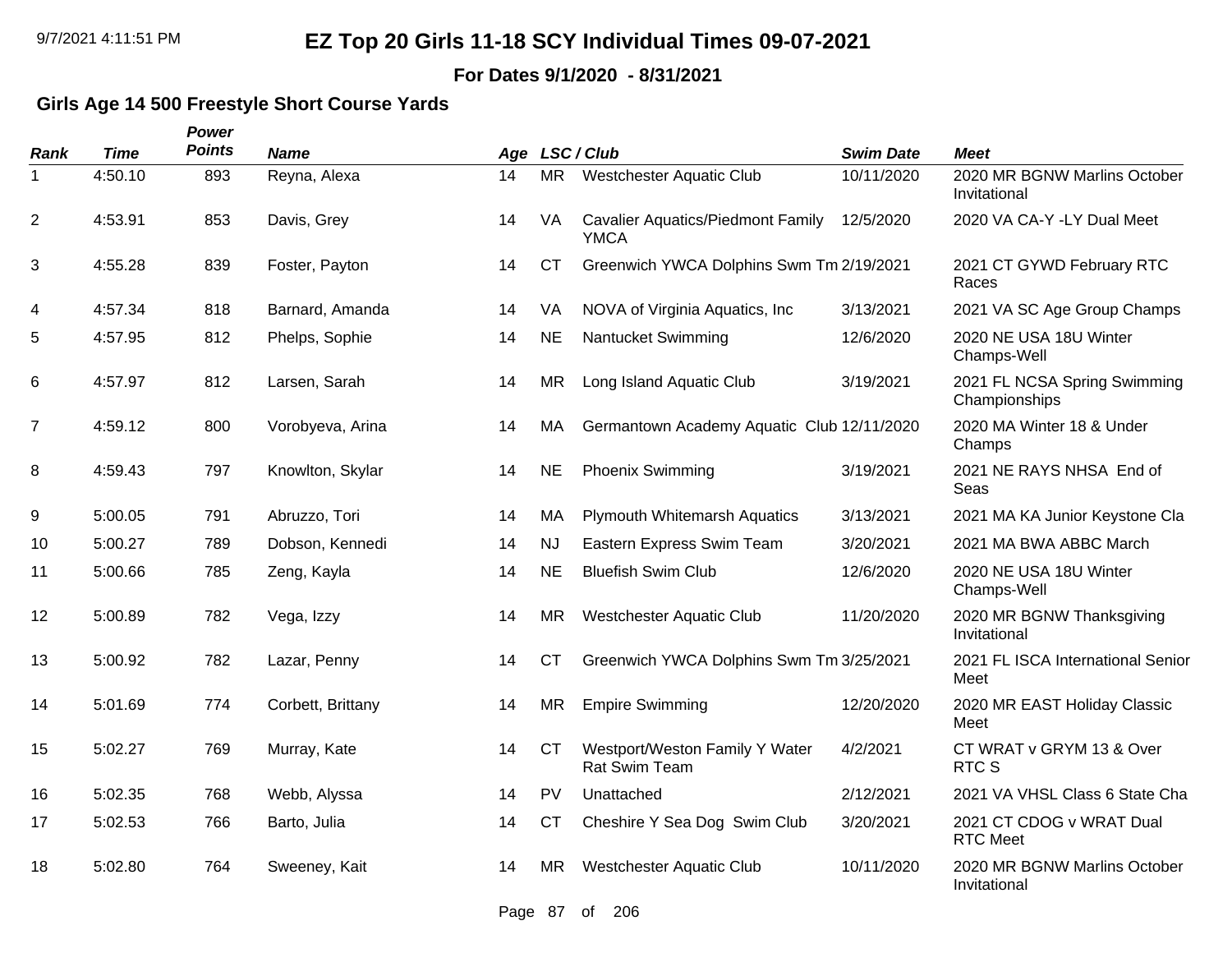|    | 9/7/2021 4:11:51 PM            |     |                 |    | EZ Top 20 Girls 11-18 SCY Individual Times 09-07-2021 |                           |           |                                                 |  |  |  |  |
|----|--------------------------------|-----|-----------------|----|-------------------------------------------------------|---------------------------|-----------|-------------------------------------------------|--|--|--|--|
|    | For Dates 9/1/2020 - 8/31/2021 |     |                 |    |                                                       |                           |           |                                                 |  |  |  |  |
| 18 | 5:02.80                        | 764 | Chun, April     | 14 | MR                                                    | Unattached                | 4/14/2021 | 2021 MR OB Section 8 Divisions<br>Championships |  |  |  |  |
| 20 | 5:03.18                        | 760 | Gregory, Gracie | 14 | VA.                                                   | Williamsburg Aquatic Club | 3/11/2021 | 2021 VA SC Age Group Champs                     |  |  |  |  |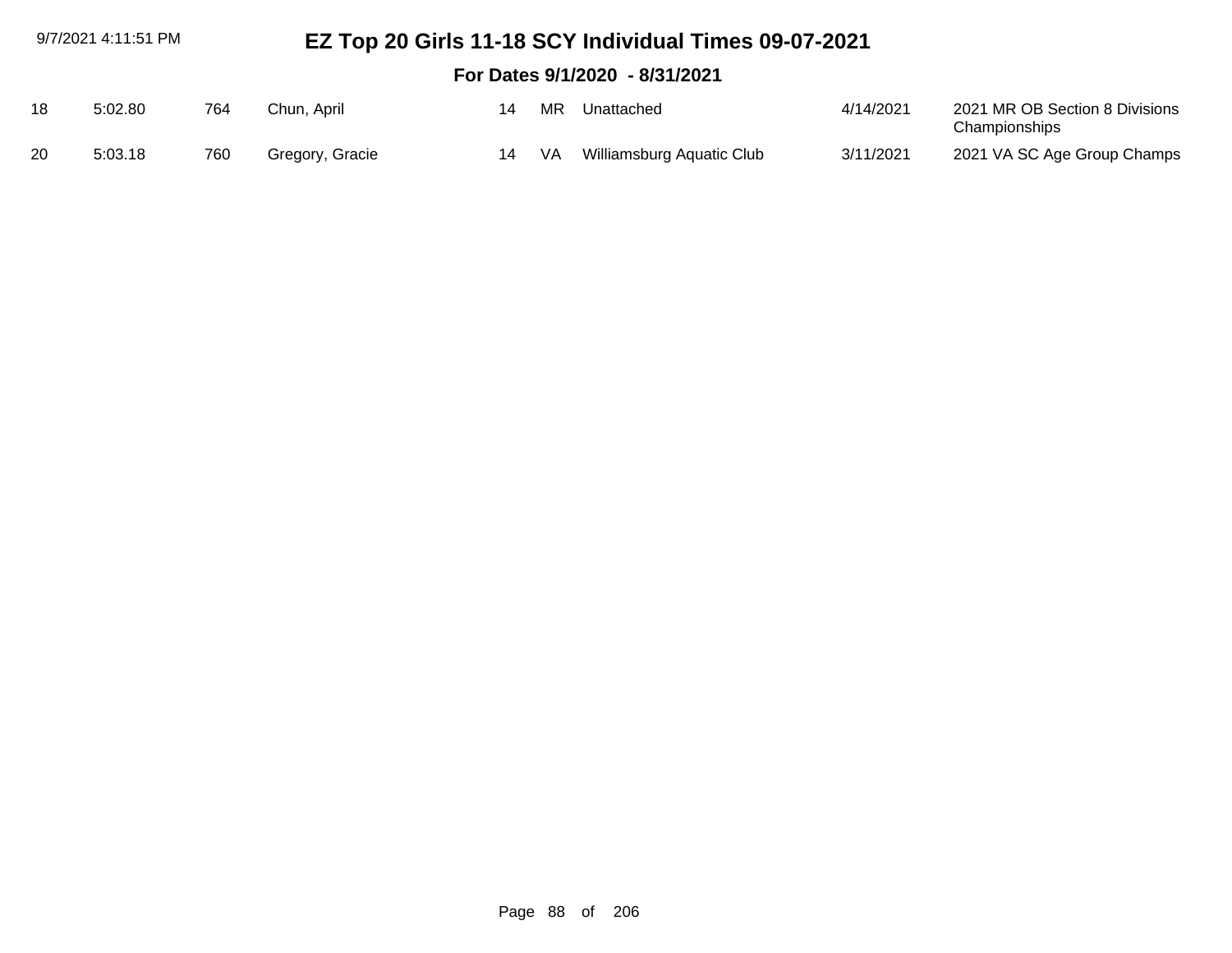**For Dates 9/1/2020 - 8/31/2021**

### **Girls Age 14 1000 Freestyle Short Course Yards**

| <b>Rank</b>    | <b>Time</b> | Power<br><b>Points</b> | <b>Name</b>          |    |           | Age LSC/Club                                            | <b>Swim Date</b> | <b>Meet</b>                                  |
|----------------|-------------|------------------------|----------------------|----|-----------|---------------------------------------------------------|------------------|----------------------------------------------|
| 1              | 9:58.81     | 903                    | Davis, Grey          | 14 | <b>VA</b> | <b>Cavalier Aquatics/Piedmont Family</b><br><b>YMCA</b> | 12/4/2020        | 2020 VA CA-Y -LY Dual Meet                   |
| $\overline{2}$ | 10:10.99    | 846                    | Foster, Payton       | 14 | <b>CT</b> | Greenwich YWCA Dolphins Swm Tm 3/7/2021                 |                  | 2021 CT GYWD Dolphins March<br>RTC Ra        |
| 3              | 10:12.67    | 838                    | Phelps, Sophie       | 14 | <b>NE</b> | Nantucket Swimming                                      | 1/22/2021        | 2021 NE NSSC Blizzard Meet                   |
| 4              | 10:13.67    | 834                    | Sweeney, Kait        | 14 | <b>MR</b> | <b>Westchester Aquatic Club</b>                         | 12/11/2020       | 2020 MR BGNW 18-Under Winter<br>Championship |
| 5              | 10:14.84    | 828                    | Barnard, Amanda      | 14 | VA        | NOVA of Virginia Aquatics, Inc.                         | 3/11/2021        | 2021 VA SC Age Group Champs                  |
| 6              | 10:22.34    | 794                    | Vega, Izzy           | 14 | <b>MR</b> | <b>Westchester Aquatic Club</b>                         | 4/10/2021        | 2021 MR WEST Spring Has<br>Sprung Time Trial |
| $\overline{7}$ | 10:23.29    | 790                    | Gregory, Gracie      | 14 | VA        | Williamsburg Aquatic Club                               | 3/11/2021        | 2021 VA SC Age Group Champs                  |
| 8              | 10:24.59    | 784                    | Vorobyeva, Arina     | 14 | MA        | Germantown Academy Aquatic Club 11/22/2020              |                  | 2020 MA GAAC November ABBC                   |
| 9              | 10:25.26    | 781                    | Reid, Keira          | 14 | VA        | NOVA of Virginia Aquatics, Inc.                         | 3/11/2021        | 2021 VA SC Age Group Champs                  |
| 10             | 10:25.52    | 780                    | Potteiger, Mckenna   | 14 | MA        | York YMCA                                               | 1/25/2021        | 2021 MA YY John deBarbadillo I               |
| 11             | 10:27.00    | 774                    | Berg, Maddie         | 14 | AM        | <b>Steel City Aquatics</b>                              | 3/27/2021        | 2021 MA Senior Keystone Classi               |
| 12             | 10:27.46    | 772                    | Knopsnyder, Ava      | 14 | MA        | Lancaster Aquatic Club                                  | 1/29/2021        | 2021 MA KA Winter Invitational               |
| 13             | 10:27.68    | 771                    | Renner, Clara        | 14 | <b>NE</b> | <b>Crimson Aquatics</b>                                 | 2/18/2021        | 2021 NE CRIMSON 11-14<br>Crimson             |
| 14             | 10:30.62    | 758                    | Racanello, Briana    | 14 | <b>MR</b> | Long Island Aquatic Club                                | 3/12/2021        | 2021 MR LIAC Virtual<br>Championship         |
| 15             | 10:30.81    | 757                    | Hirsch, Holly        | 14 | <b>MD</b> | North Baltimore Aquatic Club                            | 5/8/2021         | 2021 MA YORK DISTANCE<br><b>INVITE</b>       |
| 16             | 10:31.66    | 753                    | Corbett, Brittany    | 14 | <b>MR</b> | <b>Empire Swimming</b>                                  | 12/18/2020       | 2020 MR EAST Holiday Classic<br>Meet         |
| 17             | 10:31.99    | 752                    | Belden, Grace        | 14 | VA        | NOVA of Virginia Aquatics, Inc.                         | 10/30/2020       | 2020 VA NOVA Senior Classic                  |
| 18             | 10:33.49    | 745                    | Baldwin, Brooke      | 14 | <b>MR</b> | Long Island Aquatic Club                                | 10/17/2020       | 2020 MR LIAC Chappy's Big Race<br>Invite     |
| 19             | 10:34.64    | 740                    | Vos, Brooke          | 14 | <b>MR</b> | <b>Empire Swimming</b>                                  | 4/14/2021        | 2021 MR EAST Virtual SKI Meet                |
| 20             | 10:34.79    | 740                    | Beauchene, Katherine | 14 | <b>CT</b> | Farmington Valley YMCA Tsunamis 6/4/2021                |                  | 2021 CT FVYT Green Earth<br>Invitation       |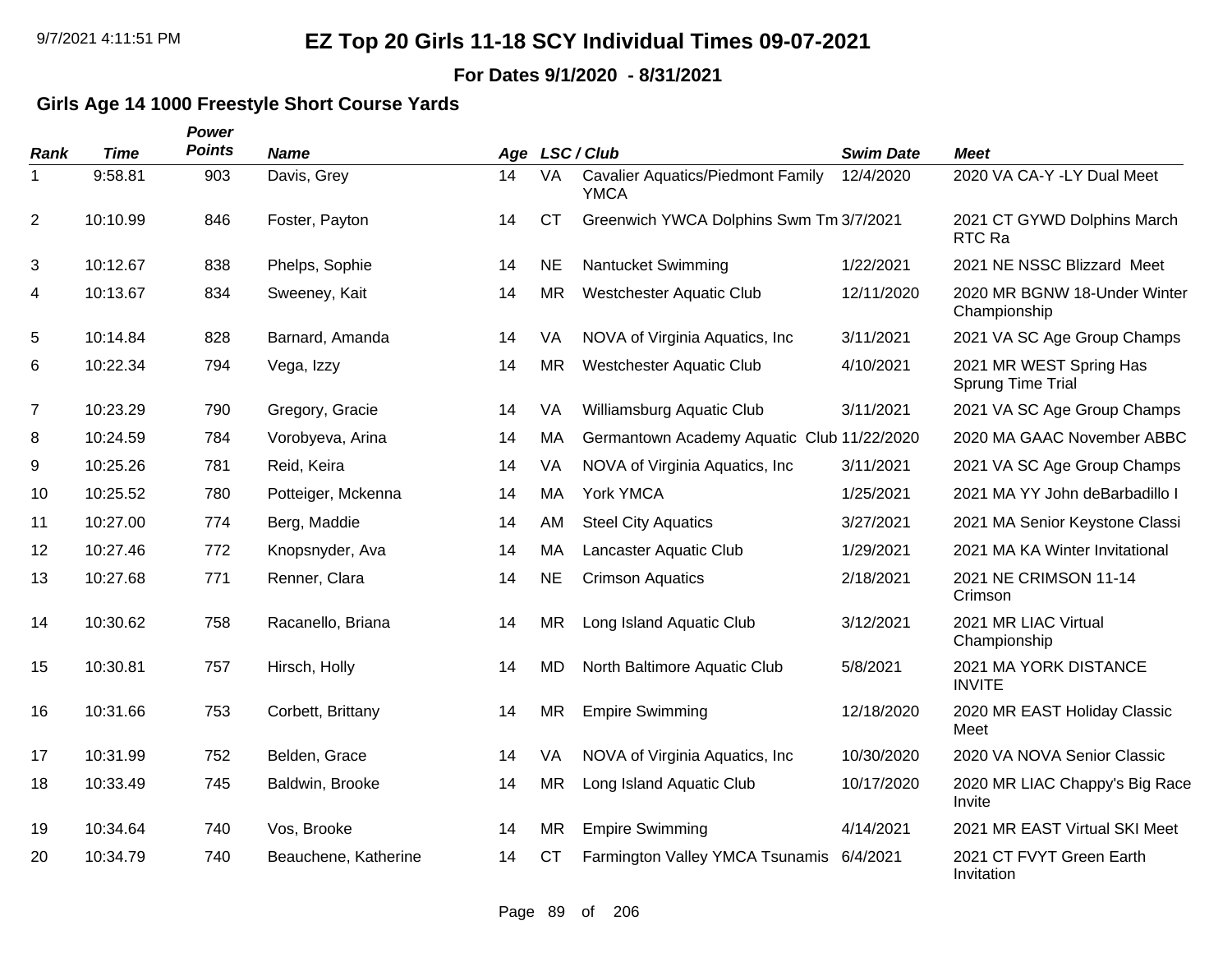**For Dates 9/1/2020 - 8/31/2021**

#### **Girls Age 14 1650 Freestyle Short Course Yards**

| Rank           | <b>Time</b> | Power<br><b>Points</b> | <b>Name</b>        |    |           | Age LSC/Club                                            | <b>Swim Date</b> | <b>Meet</b>                                    |
|----------------|-------------|------------------------|--------------------|----|-----------|---------------------------------------------------------|------------------|------------------------------------------------|
| 1              | 16:57.01    | 855                    | Foster, Payton     | 14 | <b>CT</b> | Greenwich YWCA Dolphins Swm Tm 3/7/2021                 |                  | 2021 CT GYWD Dolphins March<br>RTC Ra          |
| $\overline{2}$ | 17:08.89    | 823                    | Vorobyeva, Arina   | 14 | МA        | Germantown Academy Aquatic Club 4/22/2021               |                  | 2021 MA Swimming Senior SC<br>Cha              |
| 3              | 17:12.43    | 814                    | Phelps, Sophie     | 14 | <b>NE</b> | <b>Nantucket Swimming</b>                               | 12/4/2020        | 2020 NE USA 18U Winter<br>Champs-Well          |
| 4              | 17:12.83    | 813                    | Gregory, Gracie    | 14 | VA        | Williamsburg Aquatic Club                               | 4/2/2021         | 2021 FL ISCA Elite Showcase<br>Class           |
| 5              | 17:23.54    | 785                    | Larsen, Sarah      | 14 | <b>MR</b> | Long Island Aquatic Club                                | 3/27/2021        | 2021 FL NCSA Age Group<br>Swimming Champs      |
| 6              | 17:24.57    | 782                    | Potteiger, Mckenna | 14 | <b>MA</b> | York YMCA                                               | 5/8/2021         | 2021 MA YORK DISTANCE<br><b>INVITE</b>         |
| $\overline{7}$ | 17:24.58    | 782                    | Baldwin, Brooke    | 14 | <b>MR</b> | Long Island Aquatic Club                                | 10/17/2020       | 2020 MR LIAC Chappy's Big Race<br>Invite       |
| 8              | 17:24.82    | 781                    | Barto, Julia       | 14 | <b>CT</b> | Cheshire Y Sea Dog Swim Club                            | 3/28/2021        | 2021 CT CDOG WYW Dual RTC<br>Meet              |
| 9              | 17:25.74    | 779                    | Lazar, Penny       | 14 | <b>CT</b> | Greenwich YWCA Dolphins Swm Tm 3/7/2021                 |                  | 2021 CT GYWD Dolphins March<br>RTC Ra          |
| 10             | 17:26.70    | 776                    | Berg, Maddie       | 14 | AM.       | <b>Steel City Aquatics</b>                              | 3/28/2021        | 2021 MA Senior Keystone Classi                 |
| 11             | 17:29.89    | 768                    | Davis, Grey        | 14 | VA        | <b>Cavalier Aquatics/Piedmont Family</b><br><b>YMCA</b> | 1/22/2021        | 2021 VA NOVA January Distance                  |
| 12             | 17:30.51    | 767                    | Reid, Keira        | 14 | VA        | NOVA of Virginia Aquatics, Inc.                         | 3/14/2021        | 2021 VA SC Age Group Champs                    |
| 13             | 17:31.82    | 763                    | Hirsch, Holly      | 14 | MD        | North Baltimore Aquatic Club                            | 5/8/2021         | 2021 MA YORK DISTANCE<br><b>INVITE</b>         |
| 14             | 17:32.37    | 762                    | Keller, Rory       | 14 | <b>CT</b> | Unattached                                              | 11/8/2020        | 2020 CT GRYM III RTC                           |
| 15             | 17:33.49    | 759                    | Barnard, Amanda    | 14 | VA        | NOVA of Virginia Aquatics, Inc.                         | 11/13/2020       | 2020 VA NOVA Thanksgiving Thro                 |
| 16             | 17:33.76    | 758                    | Racanello, Briana  | 14 | <b>MR</b> | Long Island Aquatic Club                                | 12/11/2020       | 2020 MR LIAC Travel To Nowhere<br>Invitational |
| 17             | 17:33.94    | 758                    | Valle, Isabela     | 14 | MA        | Greater Philadelphia Aquatic Club                       | 4/23/2021        | 2021 MA GPAC George Breen<br>Spri              |
| 18             | 17:35.45    | 754                    | Sweeney, Kait      | 14 | MR        | <b>Westchester Aquatic Club</b>                         | 2/19/2021        | 2021 MR BGNW Winter Senior<br>Championship     |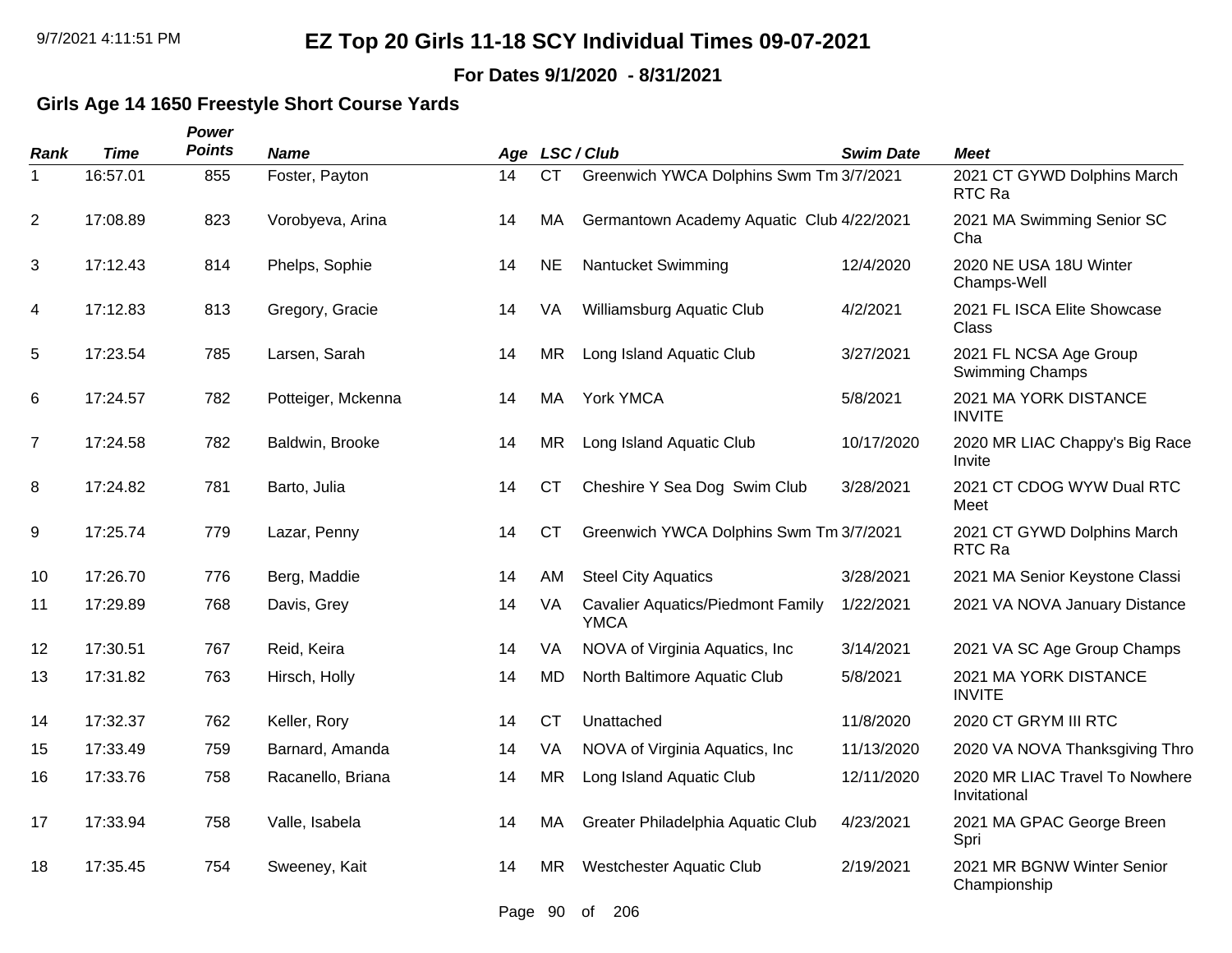| 9/7/2021 4:11:51 PM |          |     | EZ Top 20 Girls 11-18 SCY Individual Times 09-07-2021 |    |           |                                |           |                                                  |  |  |  |  |
|---------------------|----------|-----|-------------------------------------------------------|----|-----------|--------------------------------|-----------|--------------------------------------------------|--|--|--|--|
|                     |          |     |                                                       |    |           | For Dates 9/1/2020 - 8/31/2021 |           |                                                  |  |  |  |  |
| 19                  | 17:35.67 | 753 | Caraballo, Bella                                      | 14 | MA        | Wilmington Aquatic Club        | 4/2/2021  | 2021 FL ISCA Elite Showcase<br>Class             |  |  |  |  |
| 20                  | 17:37.80 | 748 | Caponiti, Adrianna                                    | 14 | <b>PV</b> | Rockville Montgomery Swim Club | 3/27/2021 | 2021 FL NCSA Age Group<br><b>Swimming Champs</b> |  |  |  |  |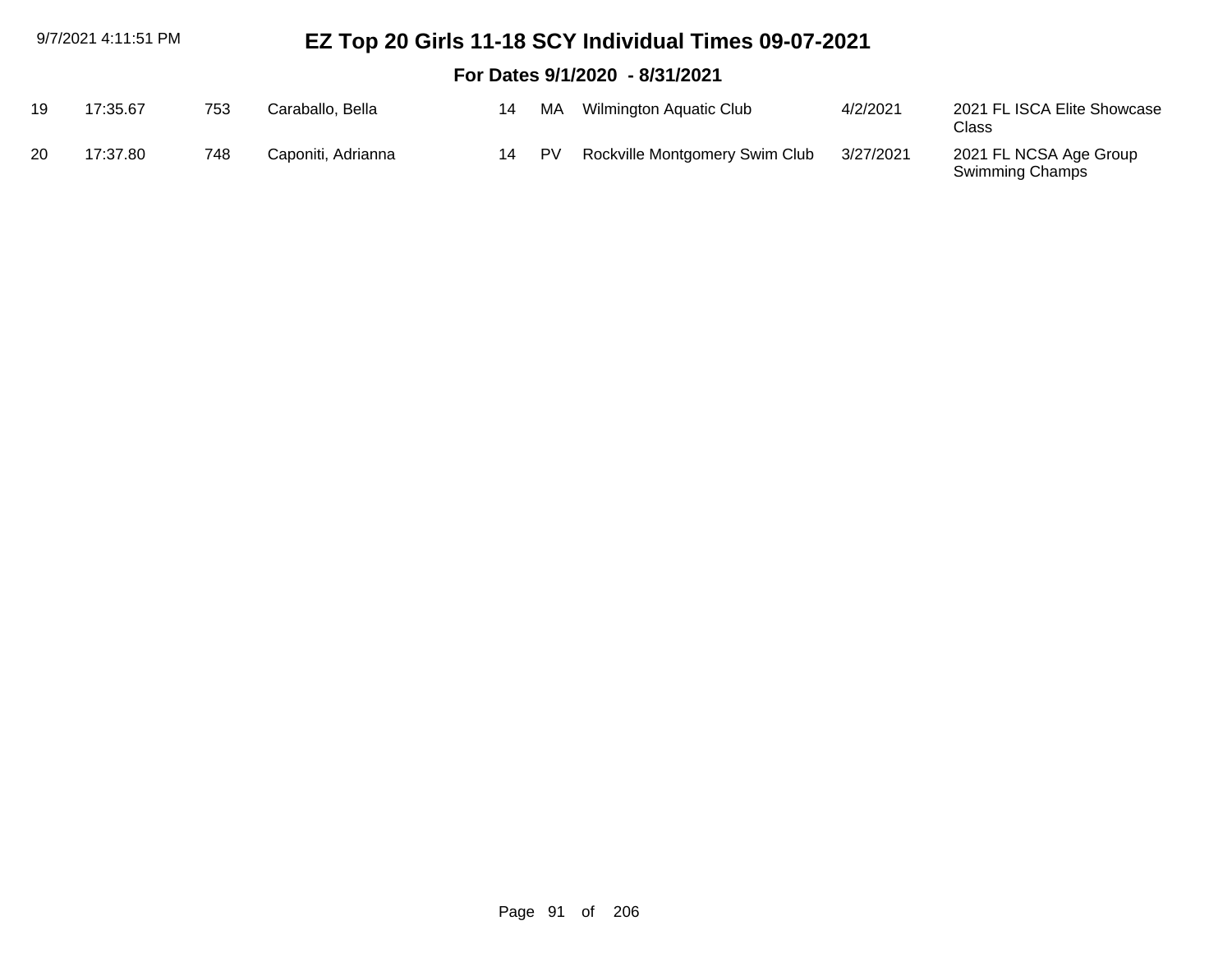**For Dates 9/1/2020 - 8/31/2021**

#### **Girls Age 14 100 Backstroke Short Course Yards**

| <b>Rank</b>    | <b>Time</b> | Power<br><b>Points</b> | <b>Name</b>        |    |                | Age LSC/Club                                 | <b>Swim Date</b> | <b>Meet</b>                                      |
|----------------|-------------|------------------------|--------------------|----|----------------|----------------------------------------------|------------------|--------------------------------------------------|
| 1              | 54.99       | 932                    | Thompson, Emily    | 14 | <b>NJ</b>      | <b>Greater Somerset County YMCA</b><br>Storm | 11/22/2020       | 2020 NJ GCSY Don't Be a Turkey                   |
| $\overline{2}$ | 55.39       | 914                    | Stephens, Lexi     | 14 | VA             | Poseidon Swimming Inc                        | 3/18/2021        | 2021 FL NCSA Spring Swimming<br>Championships    |
| 3              | 55.65       | 902                    | Shackley, Leah     | 14 | AM             | Unattached                                   | 3/14/2021        | 2021 MA OB PIAA Girls 2A Swimm                   |
| 4              | 55.82       | 894                    | Ferguson, Zuri     | 14 | <b>NE</b>      | <b>Bluefish Swim Club</b>                    | 3/28/2021        | 2021 NE ABF CL Westfield Inter                   |
| 5              | 55.93       | 889                    | Han, Abby          | 14 | <b>MR</b>      | Long Island Aquatic Club                     | 3/12/2021        | 2021 MR LIAC Virtual<br>Championship             |
| 6              | 56.10       | 882                    | Rodrigues, Sarah   | 14 | <b>NJ</b>      | <b>Berkeley Aquatic Club</b>                 | 3/7/2021         | 2021 NJ BAC Winter Champs                        |
| $\overline{7}$ | 56.31       | 873                    | Abruzzo, Tori      | 14 | MA             | <b>Plymouth Whitemarsh Aquatics</b>          | 3/14/2021        | 2021 MA KA Junior Keystone Cla                   |
| 8              | 56.33       | 872                    | Way, Emily         | 14 | MA             | York YMCA                                    | 3/14/2021        | 2021 MA YY AP YMCA Regional<br>Junio             |
| 9              | 56.34       | 871                    | Jia, Annie         | 14 | MA             | <b>Upper Dublin Aquatic Club</b>             | 3/28/2021        | 2021 MA Senior Keystone Classi                   |
| 10             | 56.65       | 857                    | Conner, Alexa      | 14 | MA             | Lower Merion Aquatic Club                    | 4/24/2021        | 2021 MA Swimming Senior SC<br>Cha                |
| 11             | 56.80       | 851                    | Mayo, Phoebe       | 14 | VA             | <b>Coast Guard Blue Dolphins</b>             | 3/11/2021        | 2021 VA SC Age Group Champs                      |
| 12             | 56.83       | 850                    | Moore, Alexandra   | 14 | <b>CT</b>      | Chelsea Piers Aquatic Club                   | 5/15/2021        | 2021 CT CPAC May RTC Meet                        |
| 13             | 57.13       | 836                    | Havice, Julia      | 14 | MA             | York YMCA                                    | 12/6/2020        | 2020 MA TYR Brian Gunn champi                    |
| 14             | 57.14       | 836                    | Undercofler, Gemma | 14 | MA             | Suburban Seahawks Club                       | 12/11/2020       | 2020 MA Winter 18 & Under<br>Champs              |
| 15             | 57.19       | 834                    | Venditti, Livia    | 14 | <b>PV</b>      | Rockville Montgomery Swim Club               | 12/5/2020        | 2020 PV 18&U Winter<br>Championships             |
| 16             | 57.26       | 831                    | Zeng, Kayla        | 14 | <b>NE</b>      | <b>Bluefish Swim Club</b>                    | 3/21/2021        | 2021 NE ABF CL Westfield Inter                   |
| 16             | 57.26       | 831                    | Little, Bella      | 14 | VA             | NOVA of Virginia Aquatics, Inc.              | 3/24/2021        | 2021 FL NCSA Age Group<br><b>Swimming Champs</b> |
| 18             | 57.30       | 829                    | Noecker, Elle      | 14 | N <sub>l</sub> | Town Wreckers Swim Team                      | 10/25/2020       | 2020 NI TWST OCTOBER TT                          |
| 19             | 57.31       | 829                    | Qin, Amy           | 14 | <b>PV</b>      | Rockville Montgomery Swim Club               | 12/5/2020        | 2020 PV 18&U Winter<br>Championships             |
| 20             | 57.37       | 826                    | Foster, Payton     | 14 | <b>CT</b>      | Greenwich YWCA Dolphins Swm Tm 3/24/2021     |                  | 2021 FL ISCA International Senior<br>Meet        |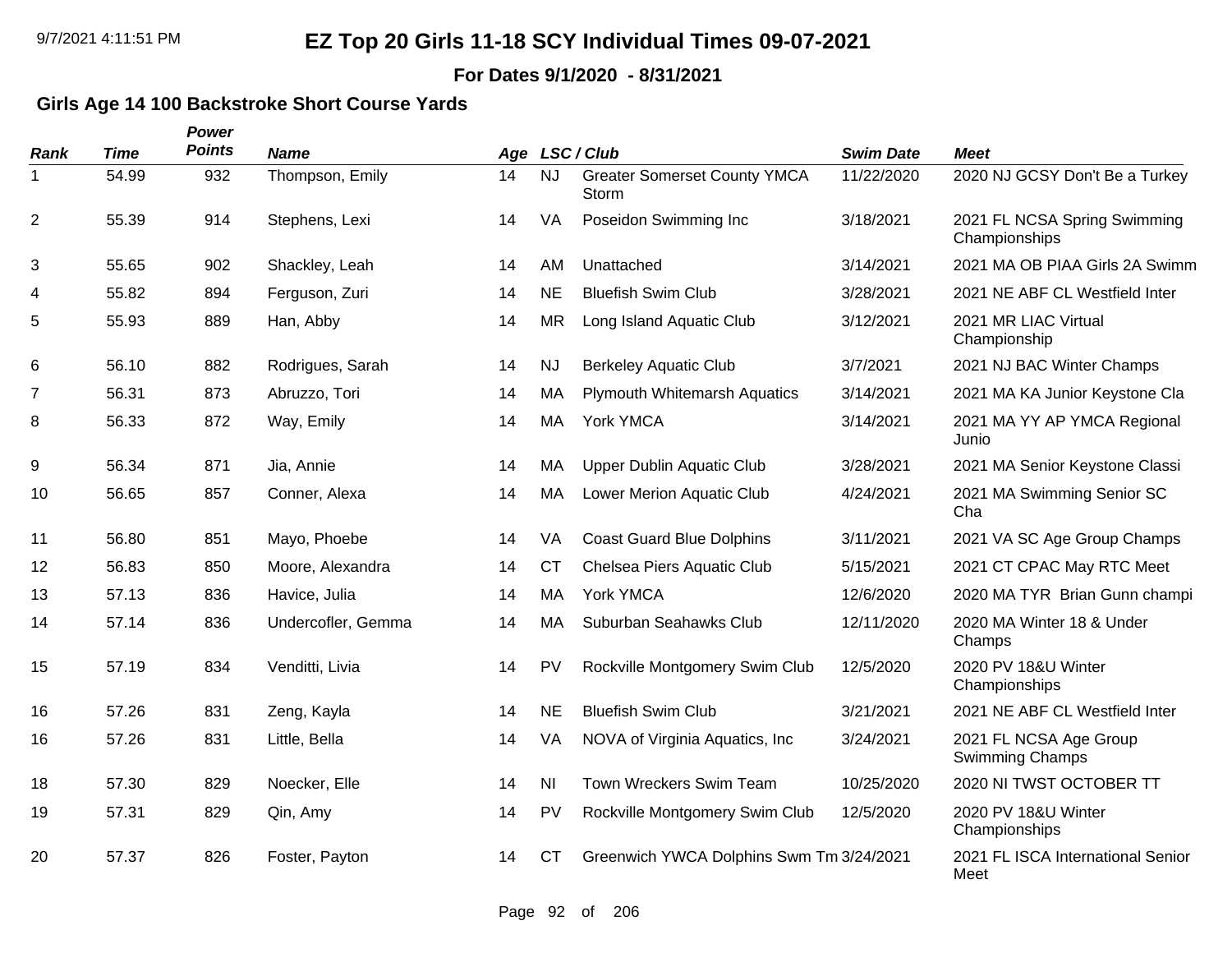**For Dates 9/1/2020 - 8/31/2021**

#### **Girls Age 14 200 Backstroke Short Course Yards**

| Rank           | <b>Time</b> | Power<br><b>Points</b> | <b>Name</b>         |    |                | Age LSC/Club                                         | <b>Swim Date</b> | <b>Meet</b>                                        |
|----------------|-------------|------------------------|---------------------|----|----------------|------------------------------------------------------|------------------|----------------------------------------------------|
| 1              | 1:57.49     | 948                    | Thompson, Emily     | 14 | <b>NJ</b>      | <b>Greater Somerset County YMCA</b><br>Storm         | 12/12/2020       | 2020 FG 30th Annual Speedo<br><b>Winter Champs</b> |
| 2              | 1:59.18     | 915                    | Rodrigues, Sarah    | 14 | <b>NJ</b>      | <b>Berkeley Aquatic Club</b>                         | 3/6/2021         | 2021 NJ BAC Winter Champs                          |
| 3              | 1:59.59     | 907                    | Ferguson, Zuri      | 14 | <b>NE</b>      | <b>Bluefish Swim Club</b>                            | 3/27/2021        | 2021 NE ABF CL Westfield Inter                     |
| 4              | 1:59.83     | 903                    | Stephens, Lexi      | 14 | VA             | Poseidon Swimming Inc                                | 3/16/2021        | 2021 FL NCSA Spring Swimming<br>Championships      |
| 5              | 2:00.41     | 892                    | Foster, Payton      | 14 | <b>CT</b>      | Greenwich YWCA Dolphins Swm Tm 3/25/2021             |                  | 2021 FL ISCA International Senior<br>Meet          |
| 6              | 2:01.22     | 876                    | Schneider, Isabella | 14 | <b>NE</b>      | <b>Phoenix Swimming</b>                              | 3/21/2021        | 2021 NE RAYS NHSA End of<br>Seas                   |
| $\overline{7}$ | 2:01.89     | 864                    | Janney, Ingrid      | 14 | <b>CT</b>      | Regional YMCA of Western<br><b>Connecticut Makos</b> | 5/8/2021         | 2021 MA Mercersburg Academy In                     |
| 8              | 2:01.94     | 863                    | Moore, Alexandra    | 14 | <b>CT</b>      | Chelsea Piers Aquatic Club                           | 5/14/2021        | 2021 CT CPAC May RTC Meet                          |
| 9              | 2:01.96     | 862                    | Noecker, Elle       | 14 | N <sub>l</sub> | Town Wreckers Swim Team                              | 3/16/2021        | 2021 FL NCSA Spring Swimming<br>Championships      |
| 10             | 2:02.24     | 857                    | Mayo, Phoebe        | 14 | VA             | <b>Coast Guard Blue Dolphins</b>                     | 3/11/2021        | 2021 VA SC Age Group Champs                        |
| 11             | 2:02.58     | 851                    | Abruzzo, Tori       | 14 | MA             | <b>Plymouth Whitemarsh Aquatics</b>                  | 3/13/2021        | 2021 MA KA Junior Keystone Cla                     |
| 12             | 2:02.90     | 845                    | Way, Emily          | 14 | MA             | York YMCA                                            | 3/13/2021        | 2021 MA YY AP YMCA Regional<br>Junio               |
| 13             | 2:02.93     | 844                    | Conner, Alexa       | 14 | MA             | Lower Merion Aquatic Club                            | 4/22/2021        | 2021 MA Swimming Senior SC<br>Cha                  |
| 14             | 2:02.99     | 843                    | Wieczorek, Hannah   | 14 | <b>NE</b>      | <b>Crimson Aquatics</b>                              | 2/21/2021        | 2021 NE CRIMSON 11-14<br>Crimson                   |
| 15             | 2:03.30     | 837                    | Zeng, Kayla         | 14 | <b>NE</b>      | <b>Bluefish Swim Club</b>                            | 3/27/2021        | 2021 NE ABF CL Westfield Inter                     |
| 16             | 2:03.35     | 836                    | Boles, Karly        | 14 | MA             | Germantown Academy Aquatic Club 11/22/2020           |                  | 2020 MA GAAC November ABBC                         |
| 17             | 2:03.41     | 835                    | Fox, Cornelia       | 14 | <b>MR</b>      | <b>Empire Swimming</b>                               | 4/17/2021        | 2021 MR EAST Virtual SKI Meet                      |
| 18             | 2:03.47     | 834                    | Hirsch, Holly       | 14 | <b>MD</b>      | North Baltimore Aquatic Club                         | 3/31/2021        | 2021 FL ISCA Elite Showcase<br>Class               |
| 19             | 2:03.58     | 832                    | Qin, Amy            | 14 | <b>PV</b>      | Rockville Montgomery Swim Club                       | 3/16/2021        | 2021 FL NCSA Spring Swimming<br>Championships      |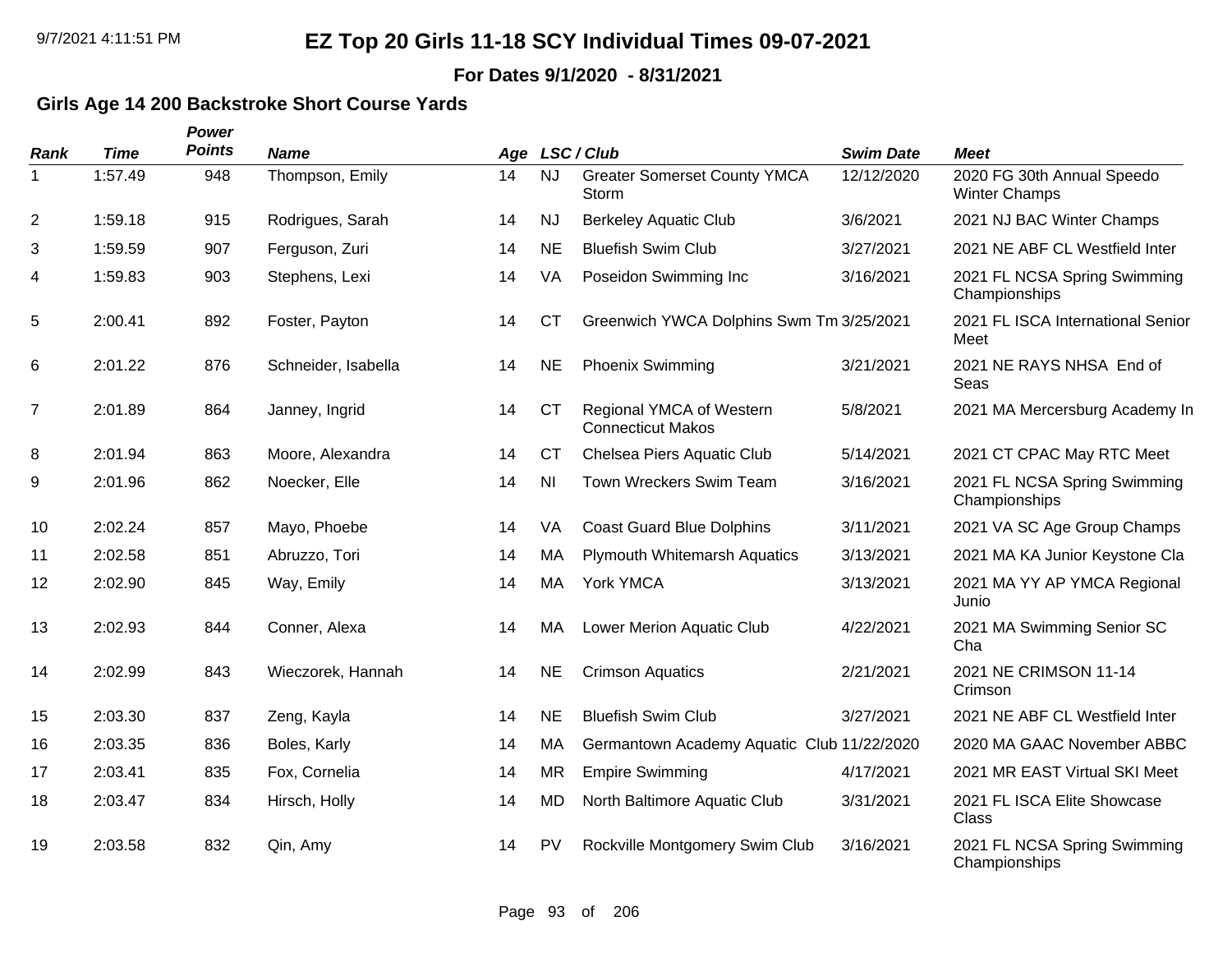|    | 9/7/2021 4:11:51 PM            |     |                |  |     | EZ Top 20 Girls 11-18 SCY Individual Times 09-07-2021 |           |                             |  |  |
|----|--------------------------------|-----|----------------|--|-----|-------------------------------------------------------|-----------|-----------------------------|--|--|
|    | For Dates 9/1/2020 - 8/31/2021 |     |                |  |     |                                                       |           |                             |  |  |
| 20 | 2:03.68                        | 830 | Sargent, Devyn |  |     | 14 MA Upper Main Line YMCA                            | 11/7/2020 | 2020 MA SJAC State Cup      |  |  |
| 20 | 2:03.68                        | 830 | Little, Bella  |  | VA. | NOVA of Virginia Aquatics, Inc                        | 3/14/2021 | 2021 VA SC Age Group Champs |  |  |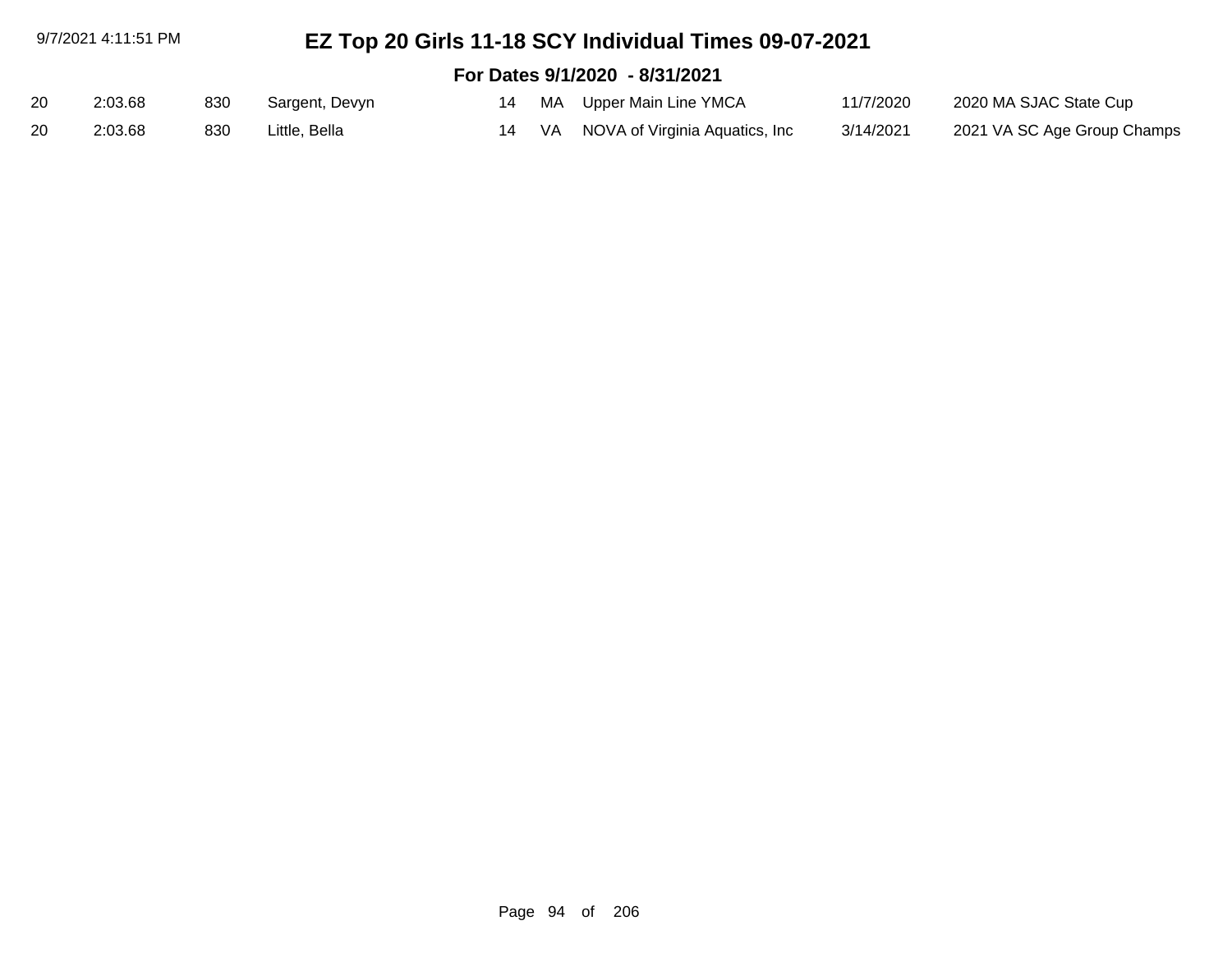**For Dates 9/1/2020 - 8/31/2021**

#### **Girls Age 14 100 Breaststroke Short Course Yards**

| Rank           | <b>Time</b> | Power<br><b>Points</b> | <b>Name</b>         | Age |                | LSC / Club                                              | <b>Swim Date</b> | <b>Meet</b>                                         |
|----------------|-------------|------------------------|---------------------|-----|----------------|---------------------------------------------------------|------------------|-----------------------------------------------------|
| 1              | 1:02.86     | 902                    | Headley, Mackenzie  | 14  | <b>CT</b>      | Farmington Valley YMCA Tsunamis                         | 3/14/2021        | 2021 CT FVYT vs LEHY Dual RTC<br>Meet               |
| $\overline{c}$ | 1:03.85     | 868                    | Barnard, Amanda     | 14  | <b>VA</b>      | NOVA of Virginia Aquatics, Inc                          | 3/12/2021        | 2021 VA SC Age Group Champs                         |
| 3              | 1:03.94     | 865                    | Headland, Charlotte | 14  | <b>MD</b>      | Monocacy Aquatic Club                                   | 12/12/2020       | 2020 MD MDSI Virtual Meet Series<br>$20 - 21$       |
| 4              | 1:04.35     | 851                    | Hazlehurst, Ana     | 14  | <b>MD</b>      | North Baltimore Aquatic Club                            | 1/23/2021        | 2021 MA YY John deBarbadillo I                      |
| 5              | 1:04.58     | 843                    | Way, Emily          | 14  | MA             | York YMCA                                               | 12/4/2020        | 2020 MA TYR Brian Gunn champi                       |
| 6              | 1:04.68     | 839                    | Madison, Kendall    | 14  | <b>MD</b>      | Annapolis Swim Club                                     | 6/5/2021         | 2021 MD ASC Virtual Meet June<br>5/6 2021           |
| $\overline{7}$ | 1:04.80     | 835                    | Bartholomew, Isla   | 14  | PV             | Rockville Montgomery Swim Club                          | 3/27/2021        | 2021 PV SC Championship<br>Series- Wave III- FC     |
| 7              | 1:04.80     | 835                    | Welsch, Layla       | 14  | VA             | Virginia Gators                                         | 11/14/2020       | 2020 VA Gator Nov Intrasquad M                      |
| 9              | 1:04.87     | 833                    | Sanders, Katherine  | 14  | <b>MD</b>      | North Baltimore Aquatic Club                            | 4/30/2021        | 2021 MA YORK- NBAC SPRING<br>SC <sub>C</sub>        |
| 10             | 1:04.90     | 832                    | Weissler, Michelle  | 14  | <b>CT</b>      | <b>Stamford Sailfish Aquatic Club</b>                   | 7/24/2021        | 2021 CT CPAC 14 & Under<br><b>Showcase Classic</b>  |
| 11             | 1:04.95     | 830                    | Thompson, Emily     | 14  | <b>NJ</b>      | <b>Greater Somerset County YMCA</b><br>Storm            | 10/24/2020       | 2020 NJ GSCY 5th Annual<br><b>Champions Classic</b> |
| 12             | 1:05.03     | 827                    | Noecker, Elle       | 14  | N <sub>l</sub> | Town Wreckers Swim Team                                 | 4/23/2021        | 2021 NI STAR Spring Invite                          |
| 13             | 1:05.22     | 821                    | Jia, Annie          | 14  | MA             | <b>Upper Dublin Aquatic Club</b>                        | 3/26/2021        | 2021 MA Senior Keystone Classi                      |
| 14             | 1:05.40     | 815                    | Park, Esther        | 14  | MA             | Penn Charter Aquatic Club                               | 3/12/2021        | 2021 MA KA Junior Keystone Cla                      |
| 15             | 1:05.41     | 814                    | Weinstein, Claire   | 14  | <b>MR</b>      | Westchester Aquatic Club                                | 3/13/2021        | 2021 MR BGNW 14-Under Winter<br>Championship        |
| 16             | 1:05.44     | 813                    | Neno, Natalie       | 14  | <b>NJ</b>      | YMCA of Greater Monmouth County 4/10/2021               |                  | 2021 MA AP YMCA Swimming<br>Festi                   |
| 16             | 1:05.44     | 813                    | Davis, Grey         | 14  | VA             | <b>Cavalier Aquatics/Piedmont Family</b><br><b>YMCA</b> | 3/7/2021         | 2021 VA VSI SC Senior Champion                      |
| 18             | 1:05.50     | 811                    | Rodriguez, Kayla    | 14  | <b>NJ</b>      | <b>Scarlet Aquatics</b>                                 | 3/27/2021        | 2021 NJ SCAR Scarlet Pandemic<br>Games              |
| 19             | 1:05.59     | 808                    | Reyna, Alexa        | 14  | <b>MR</b>      | <b>Westchester Aquatic Club</b>                         | 10/24/2020       | 2020 MR WEST Halloween Quack<br>Splash TT           |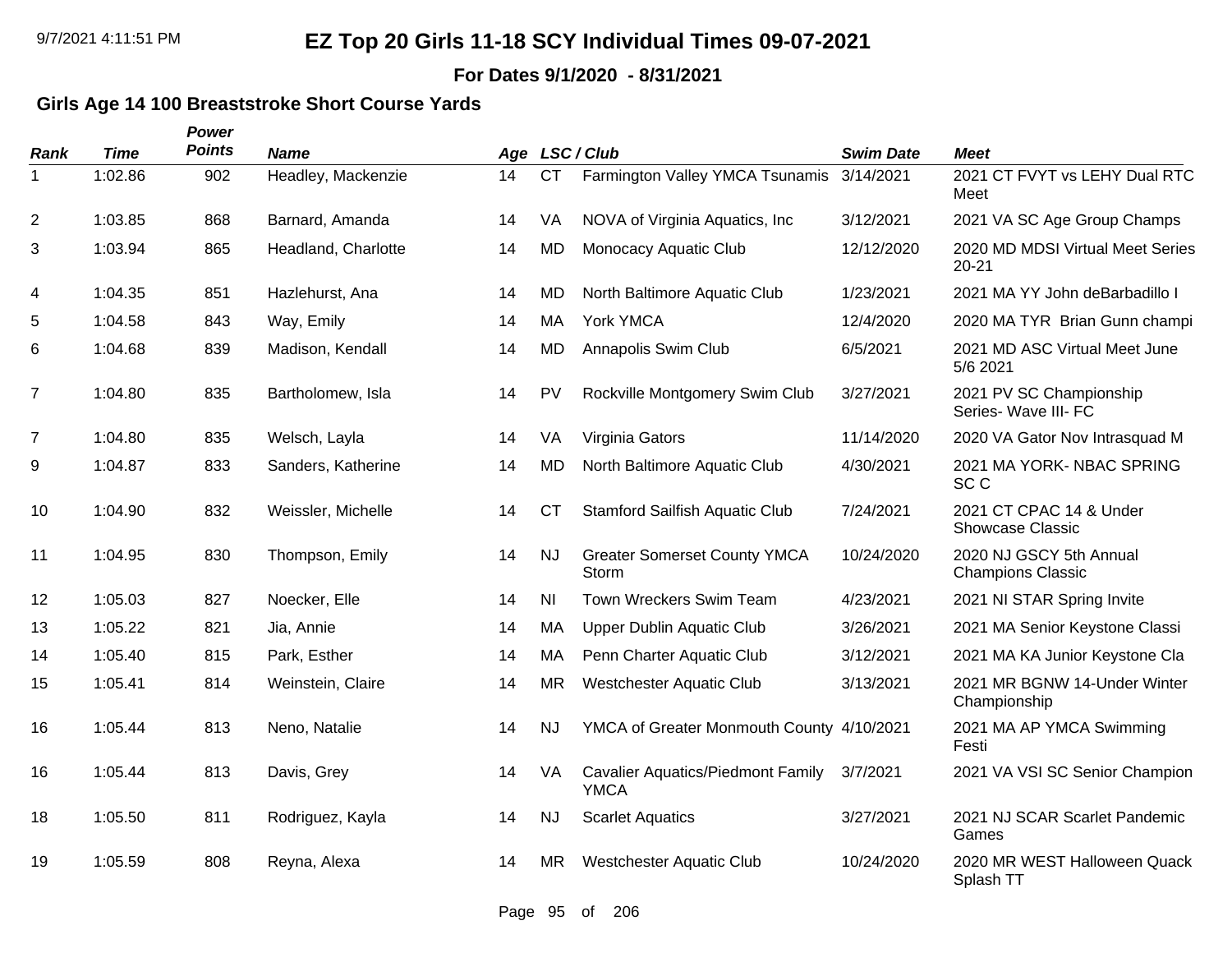| 9/7/2021 4:11:51 PM            |         |     |                     |  | EZ Top 20 Girls 11-18 SCY Individual Times 09-07-2021 |                         |           |                                      |  |  |  |
|--------------------------------|---------|-----|---------------------|--|-------------------------------------------------------|-------------------------|-----------|--------------------------------------|--|--|--|
| For Dates 9/1/2020 - 8/31/2021 |         |     |                     |  |                                                       |                         |           |                                      |  |  |  |
| 20                             | 1:05.64 | 807 | Dimaculangan, Bella |  | 14 MR                                                 | Three Village Swim Club | 3/13/2021 | 2021 MR LIAC Virtual<br>Championship |  |  |  |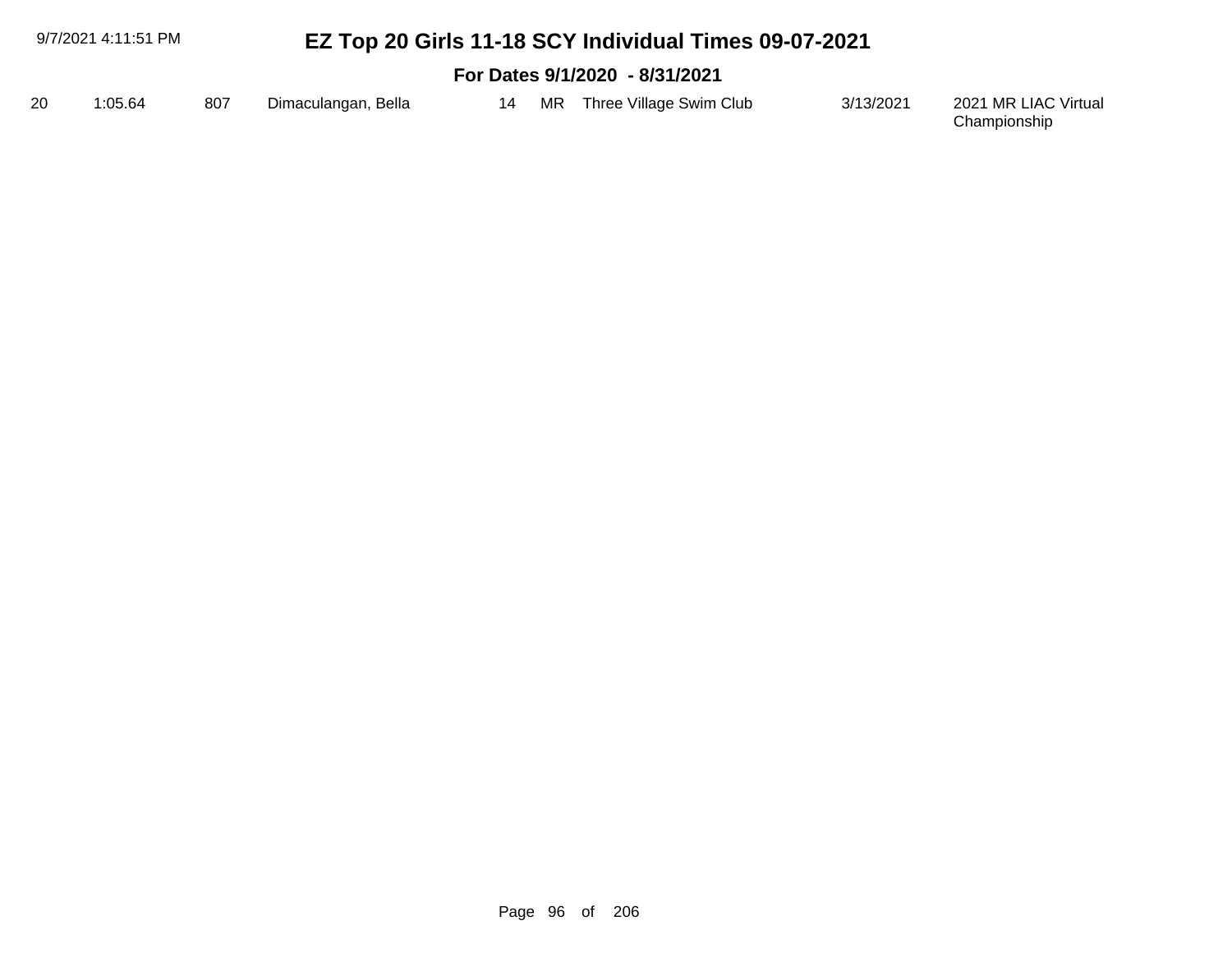**For Dates 9/1/2020 - 8/31/2021**

#### **Girls Age 14 200 Breaststroke Short Course Yards**

| <b>Rank</b>    | <b>Time</b> | Power<br><b>Points</b> | <b>Name</b>         | Age |           | LSC / Club                               | <b>Swim Date</b> | <b>Meet</b>                                     |
|----------------|-------------|------------------------|---------------------|-----|-----------|------------------------------------------|------------------|-------------------------------------------------|
| $\mathbf 1$    | 2:17.73     | 863                    | Barnard, Amanda     | 14  | VA        | NOVA of Virginia Aquatics, Inc.          | 3/13/2021        | 2021 VA SC Age Group Champs                     |
| $\overline{c}$ | 2:19.15     | 841                    | Hazlehurst, Ana     | 14  | MD        | North Baltimore Aquatic Club             | 1/24/2021        | 2021 MA YY John deBarbadillo I                  |
| 3              | 2:19.46     | 836                    | Dedhiya, Sarasi     | 14  | <b>NJ</b> | Peddie Aquatic Association               | 11/22/2020       | 2020 NJ PAA Peddie Intrasquad<br>#1             |
| 4              | 2:19.78     | 831                    | Headley, Mackenzie  | 14  | <b>CT</b> | Farmington Valley YMCA Tsunamis 4/2/2021 |                  | 2021 FL ISCA Elite Showcase<br>Class            |
| 5              | 2:20.04     | 827                    | Bartholomew, Isla   | 14  | PV        | Rockville Montgomery Swim Club           | 3/26/2021        | 2021 PV SC Championship<br>Series- Wave III- FC |
| 6              | 2:20.53     | 820                    | Rodriguez, Kayla    | 14  | <b>NJ</b> | <b>Scarlet Aquatics</b>                  | 6/27/2021        | 2021 NJ SCAR Scarlet Summer<br><b>Blast</b>     |
| $\overline{7}$ | 2:20.58     | 819                    | Noecker, Elle       | 14  | <b>NI</b> | Town Wreckers Swim Team                  | 4/30/2021        | 2021 NI TTSC Last Chance Swim                   |
| 8              | 2:20.84     | 815                    | Kim, Chloe          | 14  | <b>NJ</b> | <b>Scarlet Aquatics</b>                  | 6/27/2021        | 2021 NJ SCAR Scarlet Summer<br><b>Blast</b>     |
| 8              | 2:20.84     | 815                    | Redman, Emma        | 14  | PV        | The Fish                                 | 3/26/2021        | 2021 PV SC Championship<br>Series- Wave III- CM |
| 10             | 2:20.86     | 815                    | Headland, Charlotte | 14  | <b>MD</b> | Monocacy Aquatic Club                    | 12/11/2020       | 2020 MD MDSI Virtual Meet Series<br>$20 - 21$   |
| 11             | 2:20.89     | 814                    | Reyna, Alexa        | 14  | <b>MR</b> | <b>Westchester Aquatic Club</b>          | 10/24/2020       | 2020 MR WEST Halloween Quack<br>Splash TT       |
| 12             | 2:20.97     | 813                    | Vega, Izzy          | 14  | ΜR        | <b>Westchester Aquatic Club</b>          | 3/28/2021        | 2021 VA SRVA SR Shamrock<br>Showd               |
| 13             | 2:20.99     | 813                    | Welsch, Layla       | 14  | VA        | Virginia Gators                          | 3/13/2021        | 2021 VA SC Age Group Champs                     |
| 14             | 2:21.25     | 809                    | Abruzzo, Tori       | 14  | MA        | <b>Plymouth Whitemarsh Aquatics</b>      | 3/13/2021        | 2021 MA KA Junior Keystone Cla                  |
| 15             | 2:21.76     | 801                    | Casellas, Krystin   | 14  | <b>MR</b> | <b>Westchester Aquatic Club</b>          | 3/14/2021        | 2021 MR BGNW 14-Under Winter<br>Championship    |
| 16             | 2:22.45     | 791                    | Gugino, Lily        | 14  | MA        | Nittany Lion Aquatic Club                | 12/10/2020       | 2020 MA Winter 18 & Under<br>Champs             |
| 17             | 2:22.74     | 786                    | Grishaeva, Maria    | 14  | PV        | Nation's Capital Swim Club               | 3/26/2021        | 2021 PV SC Championship<br>Series- Wave III- CM |
| 18             | 2:23.15     | 780                    | Dimaculangan, Bella | 14  | ΜR        | Three Village Swim Club                  | 12/5/2020        | 2020 MR TVSC Holiday Time Trial<br>Meet         |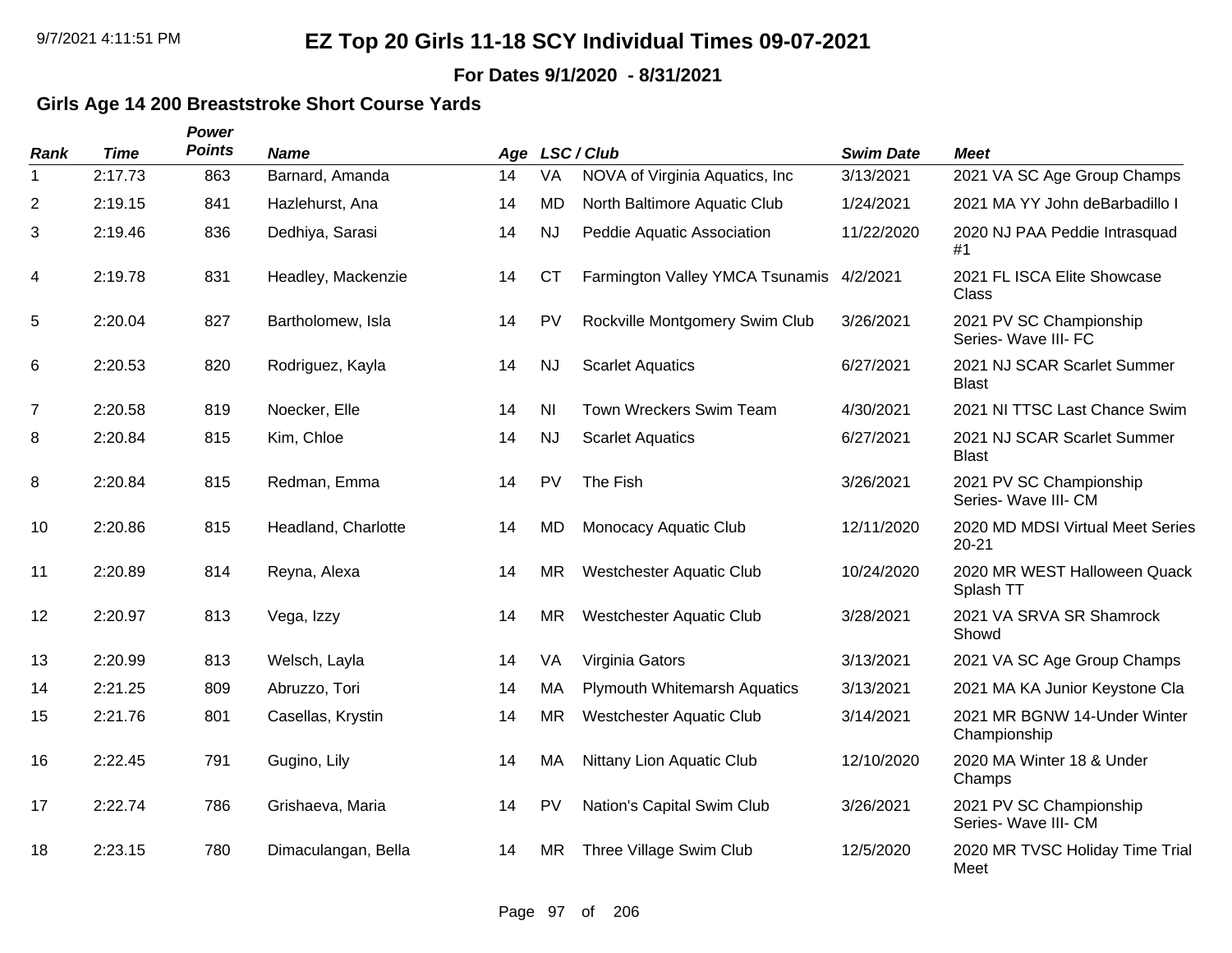| 9/7/2021 4:11:51 PM |         |     |            |    | EZ Top 20 Girls 11-18 SCY Individual Times 09-07-2021 |           |                                |
|---------------------|---------|-----|------------|----|-------------------------------------------------------|-----------|--------------------------------|
|                     |         |     |            |    | For Dates 9/1/2020 - 8/31/2021                        |           |                                |
| 19                  | 2:23.26 | 779 | Way, Emily | 14 | MA York YMCA                                          | 2/21/2021 | 2021 MA York Y Winter Invite   |
| -20                 | 2:23.54 | 774 | Jia. Annie | 14 | MA Upper Dublin Aquatic Club                          | 3/13/2021 | 2021 MA KA Junior Keystone Cla |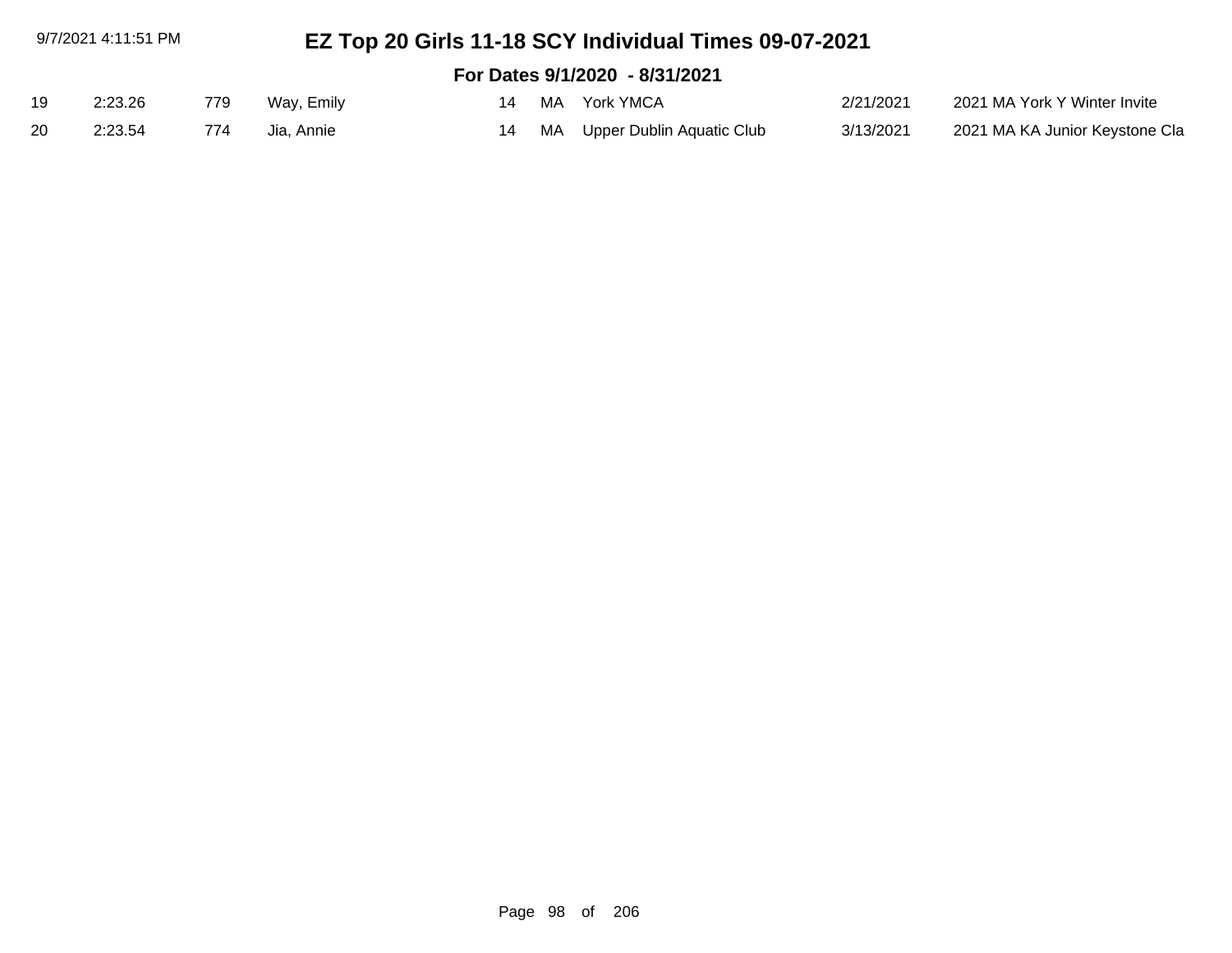**For Dates 9/1/2020 - 8/31/2021**

#### **Girls Age 14 100 Butterfly Short Course Yards**

| Rank           | <b>Time</b> | Power<br><b>Points</b> | <b>Name</b>        |    |           | Age LSC/Club                                            | <b>Swim Date</b> | <b>Meet</b>                                        |
|----------------|-------------|------------------------|--------------------|----|-----------|---------------------------------------------------------|------------------|----------------------------------------------------|
| 1              | 53.64       | 950                    | Davis, Grey        | 14 | VA        | <b>Cavalier Aquatics/Piedmont Family</b><br><b>YMCA</b> | 12/5/2020        | 2020 VA CA-Y -LY Dual Meet                         |
| $\overline{2}$ | 54.26       | 925                    | Thompson, Emily    | 14 | <b>NJ</b> | <b>Greater Somerset County YMCA</b><br>Storm            | 12/11/2020       | 2020 FG 30th Annual Speedo<br><b>Winter Champs</b> |
| 3              | 54.58       | 912                    | Colborn, Georgia   | 14 | MA        | Delaware Swim Team                                      | 12/11/2020       | 2020 MA Winter 18 & Under<br>Champs                |
| 4              | 54.77       | 904                    | Way, Emily         | 14 | MA        | York YMCA                                               | 4/8/2021         | 2021 MA AP YMCA Swimming<br>Festi                  |
| 5              | 55.19       | 887                    | Eliason, Sarah     | 14 | <b>PV</b> | Rockville Montgomery Swim Club                          | 12/3/2020        | 2020 PV 18&U Winter<br>Championships               |
| 6              | 55.67       | 868                    | Jia, Annie         | 14 | МA        | <b>Upper Dublin Aquatic Club</b>                        | 3/28/2021        | 2021 MA Senior Keystone Classi                     |
| 7              | 55.96       | 856                    | Headley, Mackenzie | 14 | <b>CT</b> | Farmington Valley YMCA Tsunamis 3/13/2021               |                  | 2021 CT FVYT vs LEHY Dual RTC<br>Meet              |
| 8              | 56.20       | 847                    | Stephens, Lexi     | 14 | VA        | Unattached                                              | 2/12/2021        | 2021 VA VHSL Class 6 State Cha                     |
| 9              | 56.39       | 839                    | Brown, Olivia      | 14 | <b>MR</b> | <b>Team Suffolk</b>                                     | 3/14/2021        | 2021 MR LIAC Virtual<br>Championship               |
| 10             | 56.50       | 835                    | Abruzzo, Tori      | 14 | МA        | <b>Plymouth Whitemarsh Aquatics</b>                     | 3/14/2021        | 2021 MA KA Junior Keystone Cla                     |
| 11             | 56.72       | 826                    | Padilla, Kenzie    | 14 | МA        | Phoenixville YMCA                                       | 10/10/2020       | 2020 MA YY Bill Schmidt Memorial                   |
| 12             | 56.85       | 821                    | Muzzy, Ava         | 14 | VA        | Virginia Gators                                         | 9/19/2020        | 2020 VA VSI Gator-R Intrasquad                     |
| 13             | 56.98       | 816                    | Lawrence, Katie    | 14 | <b>NJ</b> | <b>Wyckoff YMCA</b>                                     | 4/9/2021         | 2021 MA AP YMCA Swimming<br>Festi                  |
| 14             | 57.03       | 814                    | Conley, Rachel     | 14 | <b>PV</b> | Unattached                                              | 2/12/2021        | 2021 VA VHSL Class 6 State Cha                     |
| 14             | 57.03       | 814                    | Havice, Julia      | 14 | MA        | York YMCA                                               | 12/5/2020        | 2020 MA TYR Brian Gunn champi                      |
| 16             | 57.12       | 810                    | Murray, Kate       | 14 | <b>CT</b> | Westport/Weston Family Y Water<br>Rat Swim Team         | 4/3/2021         | CT WRAT v GRYM 13 & Over<br><b>RTCS</b>            |
| 17             | 57.15       | 809                    | Carter, Madisyn    | 14 | <b>PV</b> | Unattached                                              | 2/13/2021        | 2021 VA DAC HS Championship<br>M                   |
| 18             | 57.23       | 806                    | Noecker, Elle      | 14 | NI        | <b>Town Wreckers Swim Team</b>                          | 4/25/2021        | 2021 NI STAR Spring Invite                         |
| 19             | 57.28       | 852                    | Schwieters, Julie  | 14 | <b>PV</b> | Rockville Montgomery Swim Club                          | 3/26/2021        | 2021 PV SC Championship<br>Series- Wave III- FC    |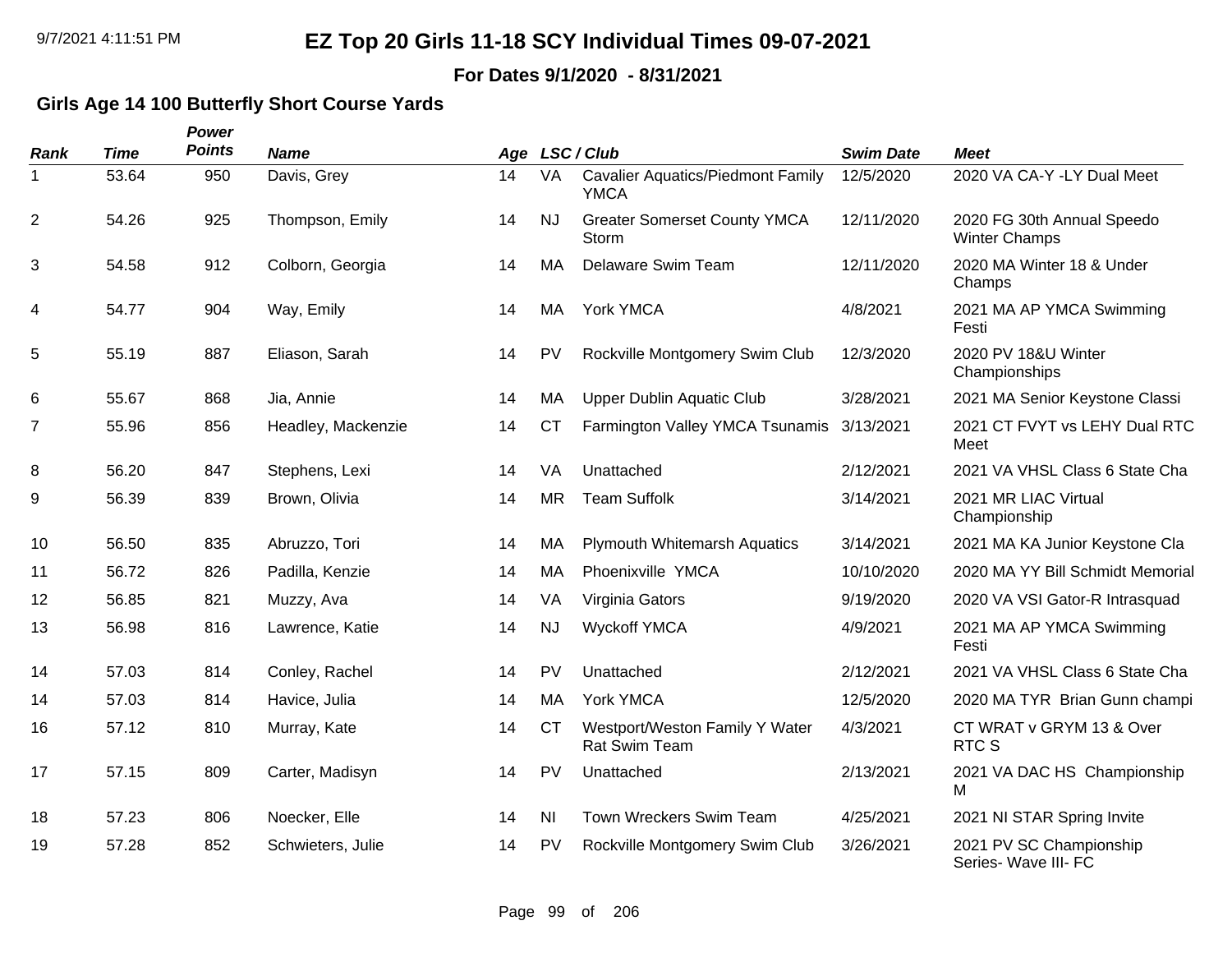| 9/7/2021 4:11:51 PM |                                |     | EZ Top 20 Girls 11-18 SCY Individual Times 09-07-2021 |  |  |                             |            |                                                |  |  |  |
|---------------------|--------------------------------|-----|-------------------------------------------------------|--|--|-----------------------------|------------|------------------------------------------------|--|--|--|
|                     | For Dates 9/1/2020 - 8/31/2021 |     |                                                       |  |  |                             |            |                                                |  |  |  |
| 19                  | 57.28                          | 804 | Okodogbe, Praise                                      |  |  | MR Long Island Aquatic Club | 12/12/2020 | 2020 MR LIAC Travel To Nowhere<br>Invitational |  |  |  |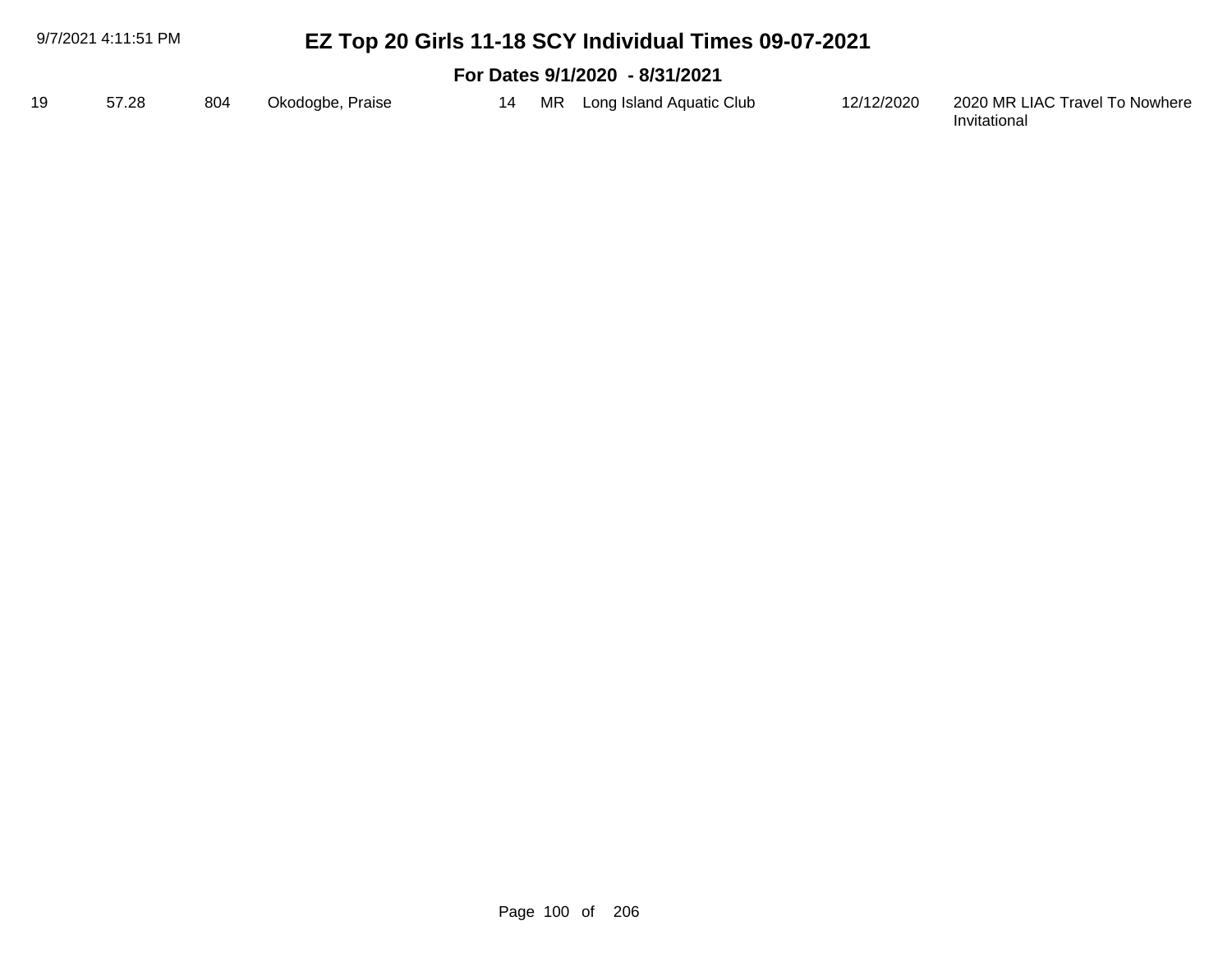**For Dates 9/1/2020 - 8/31/2021**

#### **Girls Age 14 200 Butterfly Short Course Yards**

| Rank           | <b>Time</b> | Power<br><b>Points</b> | <b>Name</b>        |    |           | Age LSC/Club                                            | <b>Swim Date</b> | <b>Meet</b>                                         |
|----------------|-------------|------------------------|--------------------|----|-----------|---------------------------------------------------------|------------------|-----------------------------------------------------|
| 1              | 1:58.95     | 923                    | Colborn, Georgia   | 14 | MA        | Delaware Swim Team                                      | 12/10/2020       | 2020 MA Winter 18 & Under<br>Champs                 |
| $\overline{c}$ | 2:00.40     | 898                    | Davis, Grey        | 14 | VA        | <b>Cavalier Aquatics/Piedmont Family</b><br><b>YMCA</b> | 3/7/2021         | 2021 VA VSI SC Senior Champion                      |
| 3              | 2:01.69     | 876                    | Weinstein, Claire  | 14 | <b>MR</b> | <b>Westchester Aquatic Club</b>                         | 3/13/2021        | 2021 MR BGNW 14-Under Winter<br>Championship        |
| 4              | 2:01.79     | 874                    | Thompson, Emily    | 14 | <b>NJ</b> | <b>Greater Somerset County YMCA</b><br>Storm            | 10/24/2020       | 2020 NJ GSCY 5th Annual<br><b>Champions Classic</b> |
| 5              | 2:03.42     | 847                    | Abruzzo, Tori      | 14 | MA        | Plymouth Whitemarsh Aquatics                            | 3/12/2021        | 2021 MA KA Junior Keystone Cla                      |
| 6              | 2:03.65     | 843                    | Jia, Annie         | 14 | MA        | <b>Upper Dublin Aquatic Club</b>                        | 3/26/2021        | 2021 MA Senior Keystone Classi                      |
| $\overline{7}$ | 2:04.56     | 827                    | Brown, Olivia      | 14 | <b>MR</b> | <b>Team Suffolk</b>                                     | 12/13/2020       | 2020 MR LIAC Travel To Nowhere<br>Invitational      |
| 8              | 2:05.06     | 819                    | Padilla, Kenzie    | 14 | МA        | Phoenixville YMCA                                       | 10/11/2020       | 2020 MA YY Bill Schmidt Memorial                    |
| 9              | 2:05.07     | 819                    | Eliason, Sarah     | 14 | PV        | Rockville Montgomery Swim Club                          | 12/5/2020        | 2020 PV 18&U Winter<br>Championships                |
| 10             | 2:05.12     | 818                    | Gregory, Gracie    | 14 | VA        | Williamsburg Aquatic Club                               | 3/14/2021        | 2021 VA SC Age Group Champs                         |
| 11             | 2:05.15     | 817                    | Mayo, Phoebe       | 14 | <b>VA</b> | <b>Coast Guard Blue Dolphins</b>                        | 3/14/2021        | 2021 VA SC Age Group Champs                         |
| 12             | 2:05.47     | 812                    | Racanello, Briana  | 14 | <b>MR</b> | Long Island Aquatic Club                                | 3/13/2021        | 2021 MR LIAC Virtual<br>Championship                |
| 13             | 2:05.81     | 806                    | Nowoswiat, Jena    | 14 | MA        | <b>Upper Main Line YMCA</b>                             | 12/6/2020        | 2020 MA TYR Brian Gunn champi                       |
| 14             | 2:05.94     | 804                    | Barto, Julia       | 14 | <b>CT</b> | Cheshire Y Sea Dog Swim Club                            | 3/21/2021        | 2021 CT CDOG v WRAT Dual<br><b>RTC Meet</b>         |
| 15             | 2:06.08     | 802                    | Ward, Miller       | 14 | <b>CT</b> | Chelsea Piers Aquatic Club                              | 5/16/2021        | 2021 CT CPAC May RTC Meet                           |
| 16             | 2:06.45     | 846                    | Schwieters, Julie  | 14 | PV        | Rockville Montgomery Swim Club                          | 3/28/2021        | 2021 PV SC Championship<br>Series- Wave III- FC     |
| 17             | 2:06.68     | 792                    | Bailey, Brooke     | 14 | VA        | NOVA of Virginia Aquatics, Inc.                         | 3/13/2021        | 2021 VA SC Age Group Champs                         |
| 18             | 2:06.77     | 790                    | Snelwar, Ariya     | 14 | <b>CT</b> | Stamford Sailfish Aquatic Club                          | 7/24/2021        | 2021 CT CPAC 14 & Under<br><b>Showcase Classic</b>  |
| 19             | 2:06.79     | 790                    | Knowlton, Skylar   | 14 | <b>NE</b> | <b>Phoenix Swimming</b>                                 | 2/19/2021        | 2021 NE PHX CL Feb Time Trials                      |
| 20             | 2:07.12     | 784                    | Scofield, Campbell | 14 | <b>PV</b> | Nation's Capital Swim Club                              | 3/28/2021        | 2021 PV SC Championship                             |

Page 101 of 206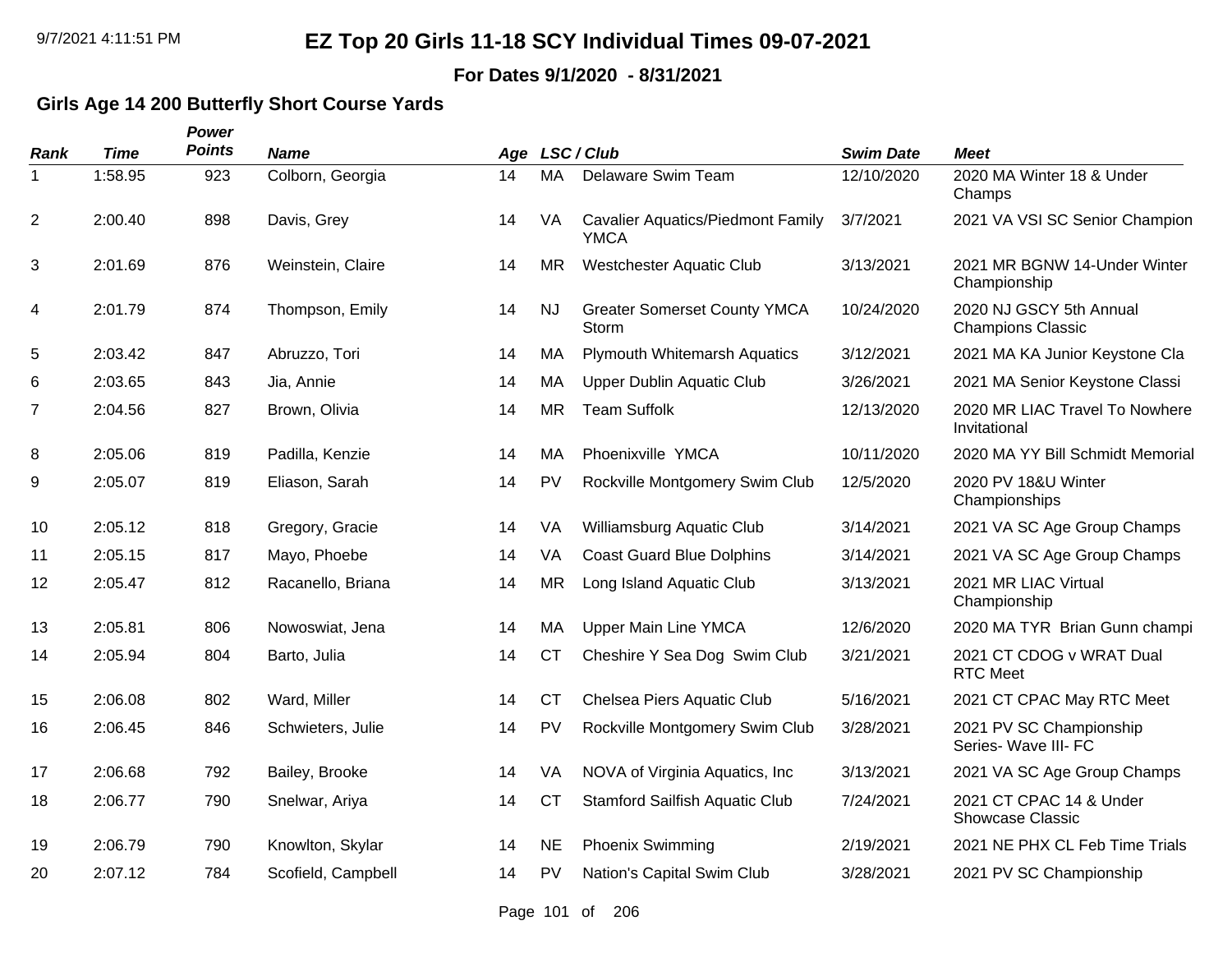**For Dates 9/1/2020 - 8/31/2021**

Series- Wave III- FC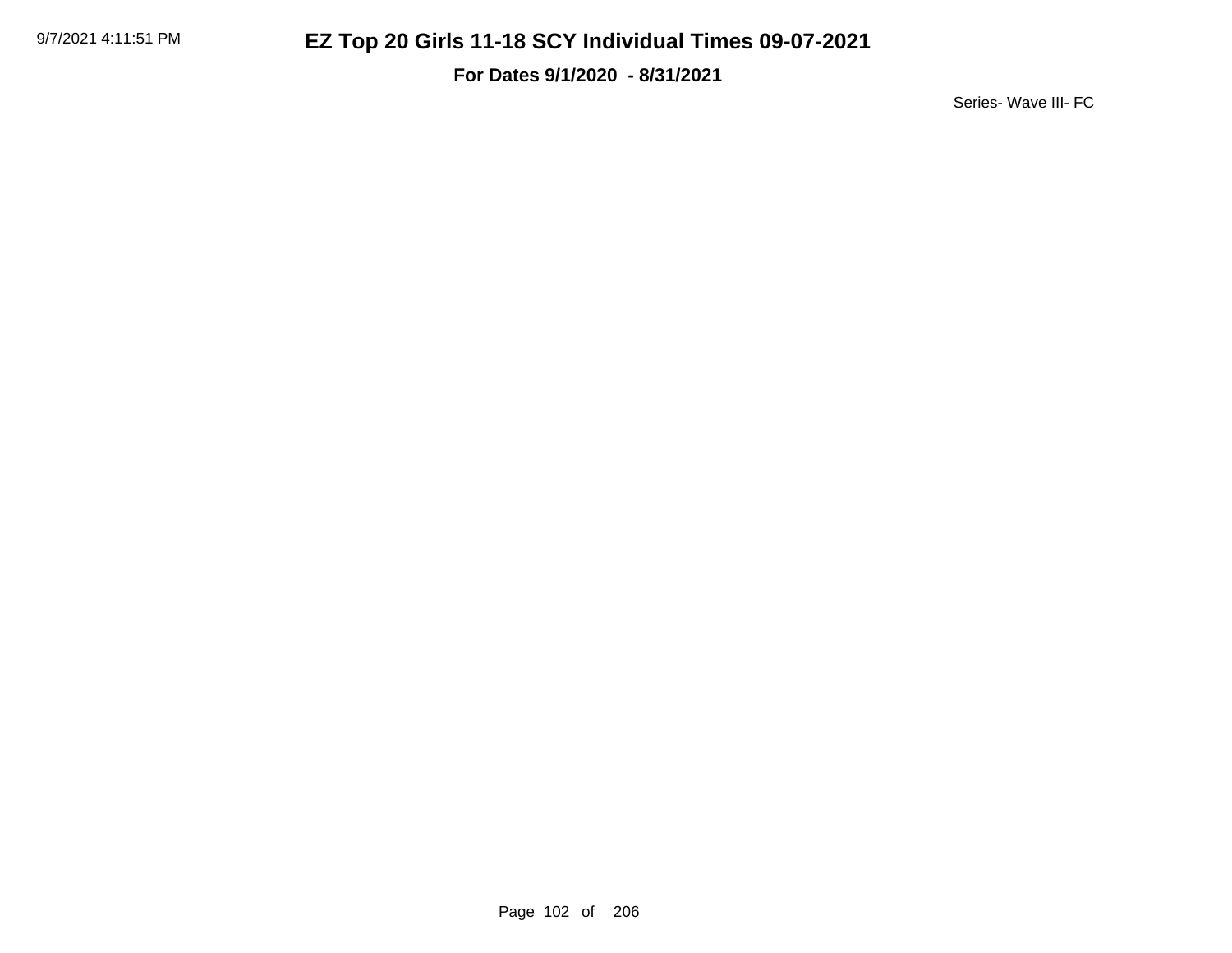**For Dates 9/1/2020 - 8/31/2021**

### **Girls Age 14 200 Individual Medley Short Course Yards**

| Rank           | <b>Time</b> | Power<br><b>Points</b> | <b>Name</b>         |    |                | Age LSC/Club                                            | <b>Swim Date</b> | <b>Meet</b>                                            |
|----------------|-------------|------------------------|---------------------|----|----------------|---------------------------------------------------------|------------------|--------------------------------------------------------|
| 1              | 1:59.38     | 960                    | Davis, Grey         | 14 | <b>VA</b>      | <b>Cavalier Aquatics/Piedmont Family</b><br><b>YMCA</b> | 3/6/2021         | 2021 VA VSI SC Senior Champion                         |
| $\overline{c}$ | 2:01.89     | 908                    | Thompson, Emily     | 14 | <b>NJ</b>      | <b>Greater Somerset County YMCA</b><br>Storm            | 12/11/2020       | 2020 FG 30th Annual Speedo<br><b>Winter Champs</b>     |
| 3              | 2:04.17     | 861                    | Jia, Annie          | 14 | MA             | <b>Upper Dublin Aquatic Club</b>                        | 3/14/2021        | 2021 MA KA Junior Keystone Cla                         |
| 3              | 2:04.17     | 861                    | Abruzzo, Tori       | 14 | MA             | <b>Plymouth Whitemarsh Aquatics</b>                     | 3/14/2021        | 2021 MA KA Junior Keystone Cla                         |
| 5              | 2:04.67     | 850                    | Headley, Mackenzie  | 14 | <b>CT</b>      | Farmington Valley YMCA Tsunamis                         | 4/1/2021         | 2021 FL ISCA Elite Showcase<br>Class                   |
| 6              | 2:04.87     | 846                    | Zeng, Kayla         | 14 | <b>NE</b>      | <b>Bluefish Swim Club</b>                               | 3/13/2021        | 2021 NE CRA March Invitational                         |
| 7              | 2:05.25     | 839                    | Way, Emily          | 14 | MA             | York YMCA                                               | 2/20/2021        | 2021 MA York Y Winter Invite                           |
| 8              | 2:05.55     | 833                    | Barnard, Amanda     | 14 | <b>VA</b>      | NOVA of Virginia Aquatics, Inc.                         | 3/14/2021        | 2021 VA SC Age Group Champs                            |
| 8              | 2:05.55     | 833                    | Weinstein, Claire   | 14 | <b>MR</b>      | <b>Westchester Aquatic Club</b>                         | 3/14/2021        | 2021 MR BGNW 14-Under Winter<br>Championship           |
| 10             | 2:05.67     | 830                    | Redman, Emma        | 14 | <b>PV</b>      | The Fish                                                | 3/28/2021        | 2021 PV SC Championship<br>Series- Wave III- CM        |
| 11             | 2:05.74     | 829                    | Noecker, Elle       | 14 | N <sub>l</sub> | Town Wreckers Swim Team                                 | 4/25/2021        | 2021 NI STAR Spring Invite                             |
| 12             | 2:05.93     | 825                    | Schneider, Isabella | 14 | <b>NE</b>      | <b>Phoenix Swimming</b>                                 | 3/21/2021        | 2021 NE RAYS NHSA End of<br>Seas                       |
| 13             | 2:06.02     | 823                    | Brown, Olivia       | 14 | <b>MR</b>      | <b>Team Suffolk</b>                                     | 3/13/2021        | 2021 MR LIAC Virtual<br>Championship                   |
| 14             | 2:06.42     | 815                    | Barto, Julia        | 14 | <b>CT</b>      | Cheshire Y Sea Dog Swim Club                            | 3/26/2021        | 2021 CT CDOG WYW Dual RTC<br>Meet                      |
| 15             | 2:06.55     | 812                    | Racanello, Briana   | 14 | <b>MR</b>      | Unattached                                              | 4/23/2021        | 2021 MR OB Girls Nassau County<br><b>Spring Champs</b> |
| 16             | 2:06.92     | 805                    | Qin, Amy            | 14 | <b>PV</b>      | Rockville Montgomery Swim Club                          | 2/27/2021        | 2021 PV Catch Up Meet 2 (13&O)                         |
| 17             | 2:07.03     | 803                    | Colborn, Georgia    | 14 | МA             | Delaware Swim Team                                      | 12/11/2020       | 2020 MA Winter 18 & Under<br>Champs                    |
| 18             | 2:07.13     | 801                    | Sherratt, Billie    | 14 | <b>NJ</b>      | Fanwood-Scotch Plains YMCA                              | 10/24/2020       | 2020 NJ GSCY 5th Annual<br><b>Champions Classic</b>    |
| 19             | 2:07.41     | 795                    | Lankford, Tess      | 14 | MD             | Loyola Blakefield Aquatics                              | 2/28/2021        | 2021 MD Maryland LSC Virtual<br><b>Meet Series</b>     |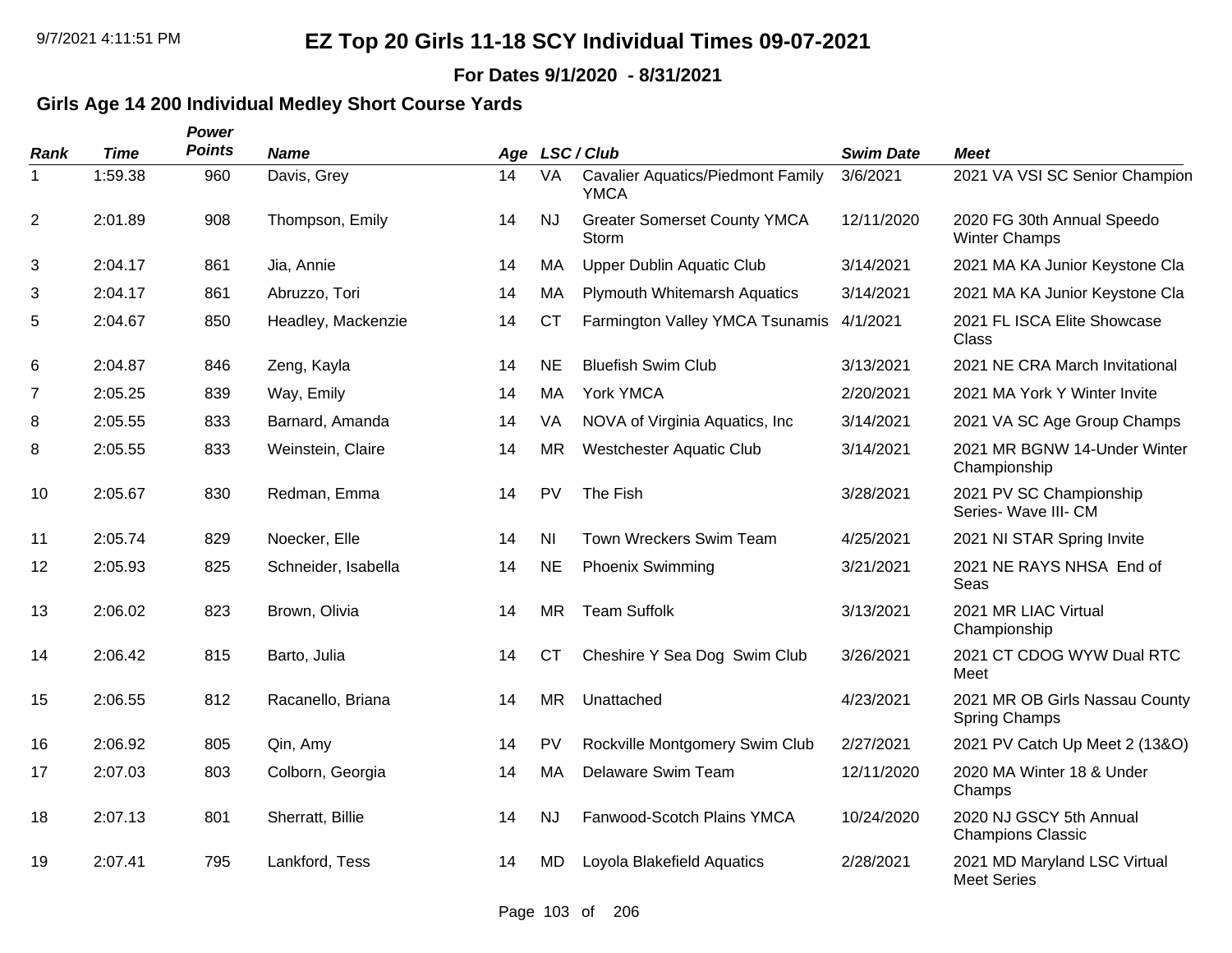| 9/7/2021 4:11:51 PM |         |     |                  |       | EZ Top 20 Girls 11-18 SCY Individual Times 09-07-2021 |                                   |
|---------------------|---------|-----|------------------|-------|-------------------------------------------------------|-----------------------------------|
|                     |         |     |                  |       | For Dates 9/1/2020 - 8/31/2021                        |                                   |
| 20                  | 2:07.44 | 795 | Eldridge, Dylann | 14 NJ | YMCA of Greater Monmouth County 4/8/2021              | 2021 MA AP YMCA Swimming<br>Festi |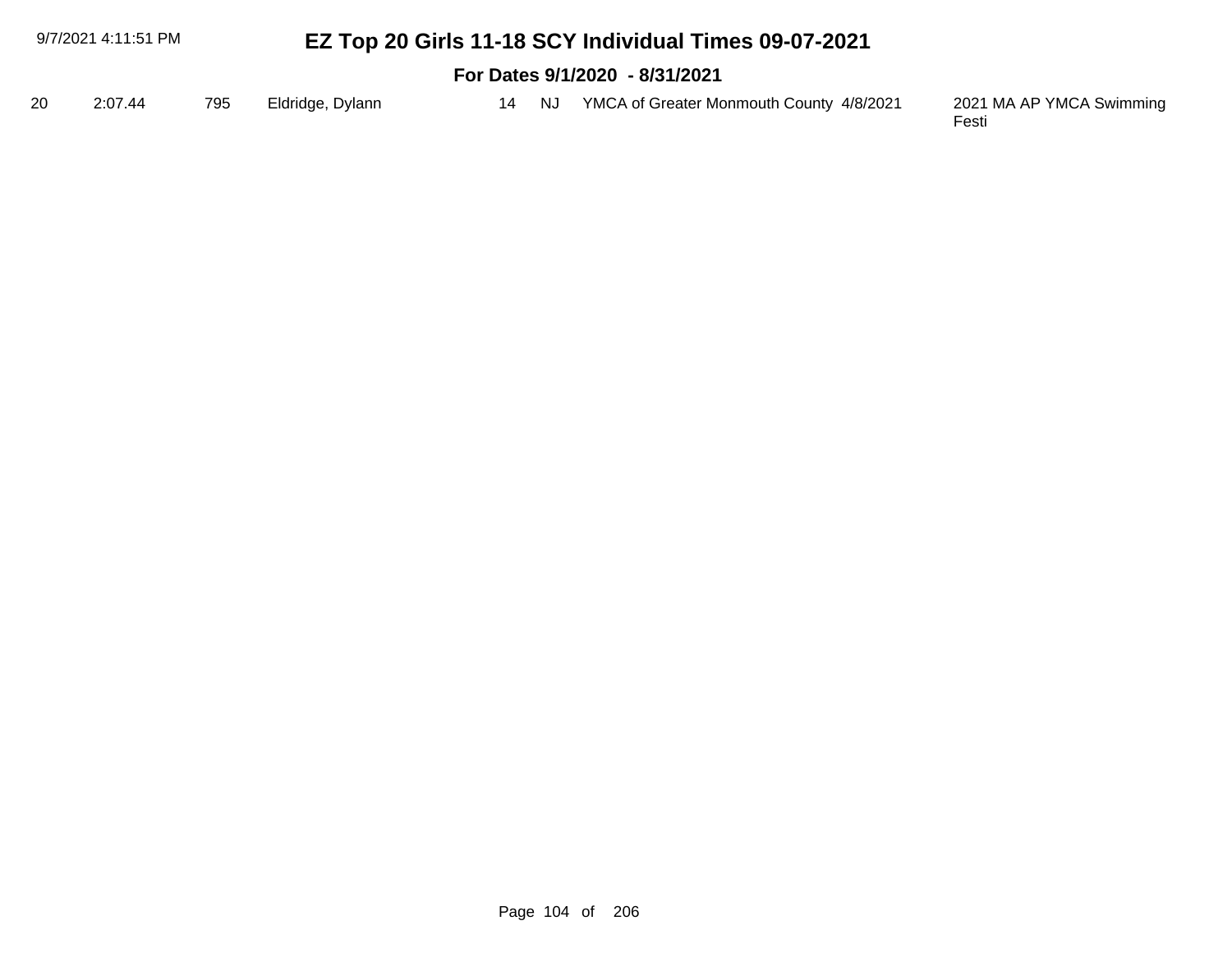**For Dates 9/1/2020 - 8/31/2021**

### **Girls Age 14 400 Individual Medley Short Course Yards**

| Rank           | <b>Time</b> | Power<br><b>Points</b> | <b>Name</b>       |    |           | Age LSC/Club                                            | <b>Swim Date</b> | <b>Meet</b>                                        |
|----------------|-------------|------------------------|-------------------|----|-----------|---------------------------------------------------------|------------------|----------------------------------------------------|
| 1              | 4:18.80     | 887                    | Thompson, Emily   | 14 | <b>NJ</b> | <b>Greater Somerset County YMCA</b><br>Storm            | 12/12/2020       | 2020 FG 30th Annual Speedo<br><b>Winter Champs</b> |
| $\overline{2}$ | 4:20.48     | 871                    | Weinstein, Claire | 14 | <b>MR</b> | <b>Westchester Aquatic Club</b>                         | 3/13/2021        | 2021 MR BGNW 14-Under Winter<br>Championship       |
| 3              | 4:20.88     | 867                    | Foster, Payton    | 14 | <b>CT</b> | Greenwich YWCA Dolphins Swm Tm 3/26/2021                |                  | 2021 FL ISCA International Senior<br>Meet          |
| 4              | 4:22.08     | 856                    | Barnard, Amanda   | 14 | VA        | NOVA of Virginia Aquatics, Inc.                         | 3/12/2021        | 2021 VA SC Age Group Champs                        |
| 5              | 4:22.93     | 849                    | Reyna, Alexa      | 14 | <b>MR</b> | Westchester Aquatic Club                                | 10/24/2020       | 2020 MR WEST Halloween Quack<br>Splash TT          |
| 6              | 4:23.39     | 844                    | Maltsev, Erica    | 14 | <b>NJ</b> | <b>Scarlet Aquatics</b>                                 | 2/14/2021        | 2021 MA BWA ABBC FEB 2021                          |
| $\overline{7}$ | 4:24.35     | 836                    | Zeng, Kayla       | 14 | <b>NE</b> | <b>Bluefish Swim Club</b>                               | 4/9/2021         | 2021 FL GAIN Invitational                          |
| 8              | 4:24.98     | 830                    | Davis, Grey       | 14 | VA        | <b>Cavalier Aquatics/Piedmont Family</b><br><b>YMCA</b> | 10/25/2020       | 2020 VA Cav Aquatics PSDN Dual                     |
| 9              | 4:25.03     | 829                    | Vorobyeva, Arina  | 14 | MA        | Germantown Academy Aquatic Club 12/11/2020              |                  | 2020 MA Winter 18 & Under<br>Champs                |
| 10             | 4:25.06     | 829                    | Abruzzo, Tori     | 14 | MA        | <b>Plymouth Whitemarsh Aquatics</b>                     | 12/11/2020       | 2020 MA Winter 18 & Under<br>Champs                |
| 11             | 4:25.37     | 826                    | Barto, Julia      | 14 | <b>CT</b> | Cheshire Y Sea Dog Swim Club                            | 3/27/2021        | 2021 CT CDOG WYW Dual RTC<br>Meet                  |
| 12             | 4:26.80     | 814                    | Gregory, Gracie   | 14 | VA        | Williamsburg Aquatic Club                               | 4/3/2021         | 2021 FL ISCA Elite Showcase<br>Class               |
| 13             | 4:26.97     | 812                    | Bezanson, Maya    | 14 | <b>MR</b> | <b>Westchester Aquatic Club</b>                         | 6/19/2021        | 2021 MR BGNW SCY June<br>Summer Send Off Invite    |
| 14             | 4:27.80     | 805                    | Belden, Grace     | 14 | VA        | NOVA of Virginia Aquatics, Inc.                         | 11/6/2020        | 2020 VA Mid Atlantic Age Group                     |
| 15             | 4:28.16     | 801                    | Lankford, Tess    | 14 | <b>MD</b> | Loyola Blakefield Aquatics                              | 2/27/2021        | 2021 MD Maryland LSC Virtual<br><b>Meet Series</b> |
| 16             | 4:28.22     | 801                    | Brown, Olivia     | 14 | <b>MR</b> | <b>Team Suffolk</b>                                     | 3/12/2021        | 2021 MR LIAC Virtual<br>Championship               |
| 17             | 4:28.45     | 799                    | Racanello, Briana | 14 | <b>MR</b> | Long Island Aquatic Club                                | 3/12/2021        | 2021 MR LIAC Virtual<br>Championship               |
| 18             | 4:28.47     | 799                    | Noecker, Elle     | 14 | <b>NI</b> | Town Wreckers Swim Team                                 | 4/23/2021        | 2021 NI STAR Spring Invite                         |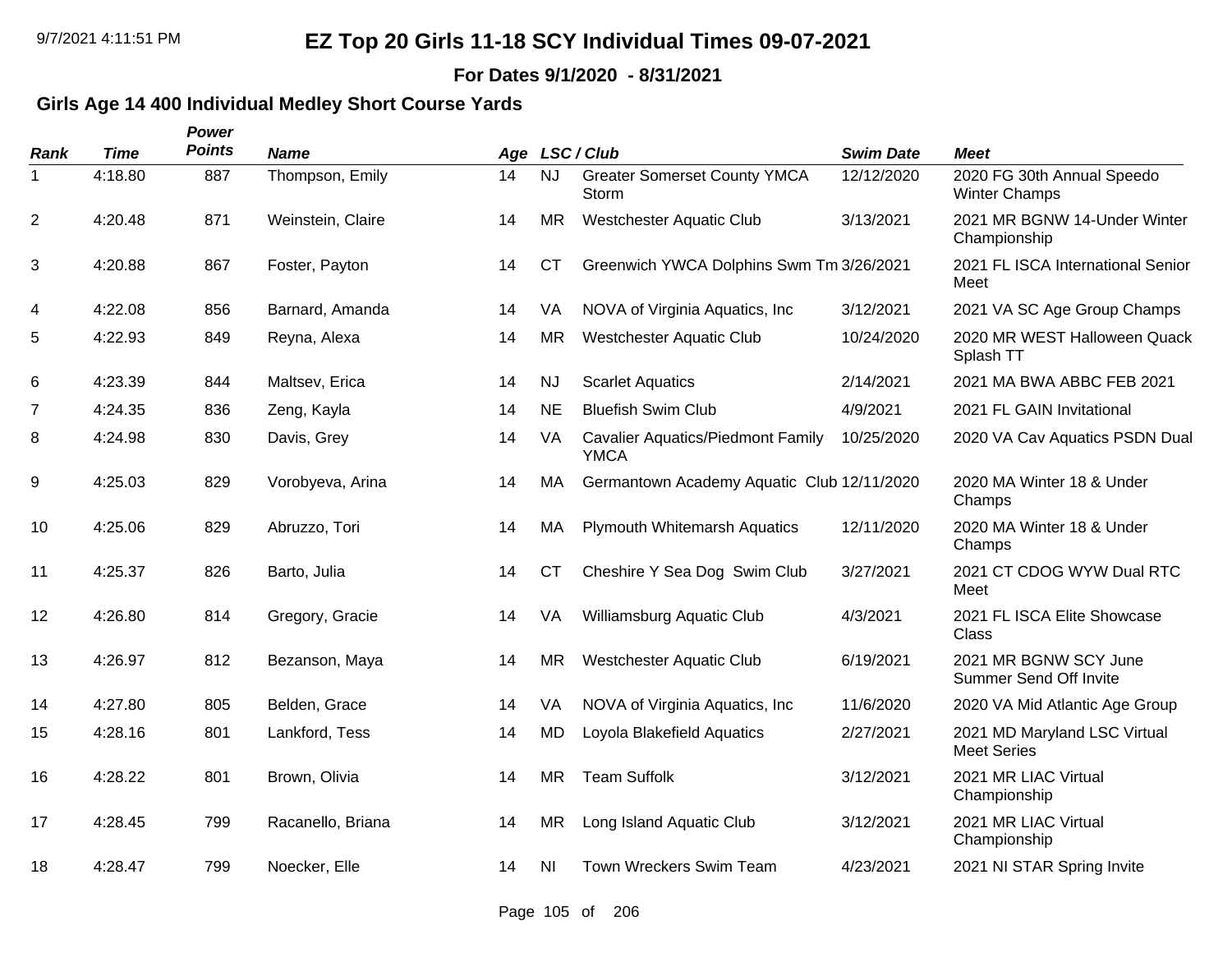| 9/7/2021 4:11:51 PM |         |     | EZ Top 20 Girls 11-18 SCY Individual Times 09-07-2021 |    |    |                                |            |                              |  |  |  |
|---------------------|---------|-----|-------------------------------------------------------|----|----|--------------------------------|------------|------------------------------|--|--|--|
|                     |         |     |                                                       |    |    | For Dates 9/1/2020 - 8/31/2021 |            |                              |  |  |  |
| 19                  | 4:29.08 | 793 | Leen, Alana                                           | 14 |    | NE Charles River Aquatics      | 10/30/2020 | 2020 NE CRA October Meet     |  |  |  |
| 20                  | 4:29.42 | 790 | Way, Emily                                            | 14 | MA | York YMCA                      | 2/19/2021  | 2021 MA York Y Winter Invite |  |  |  |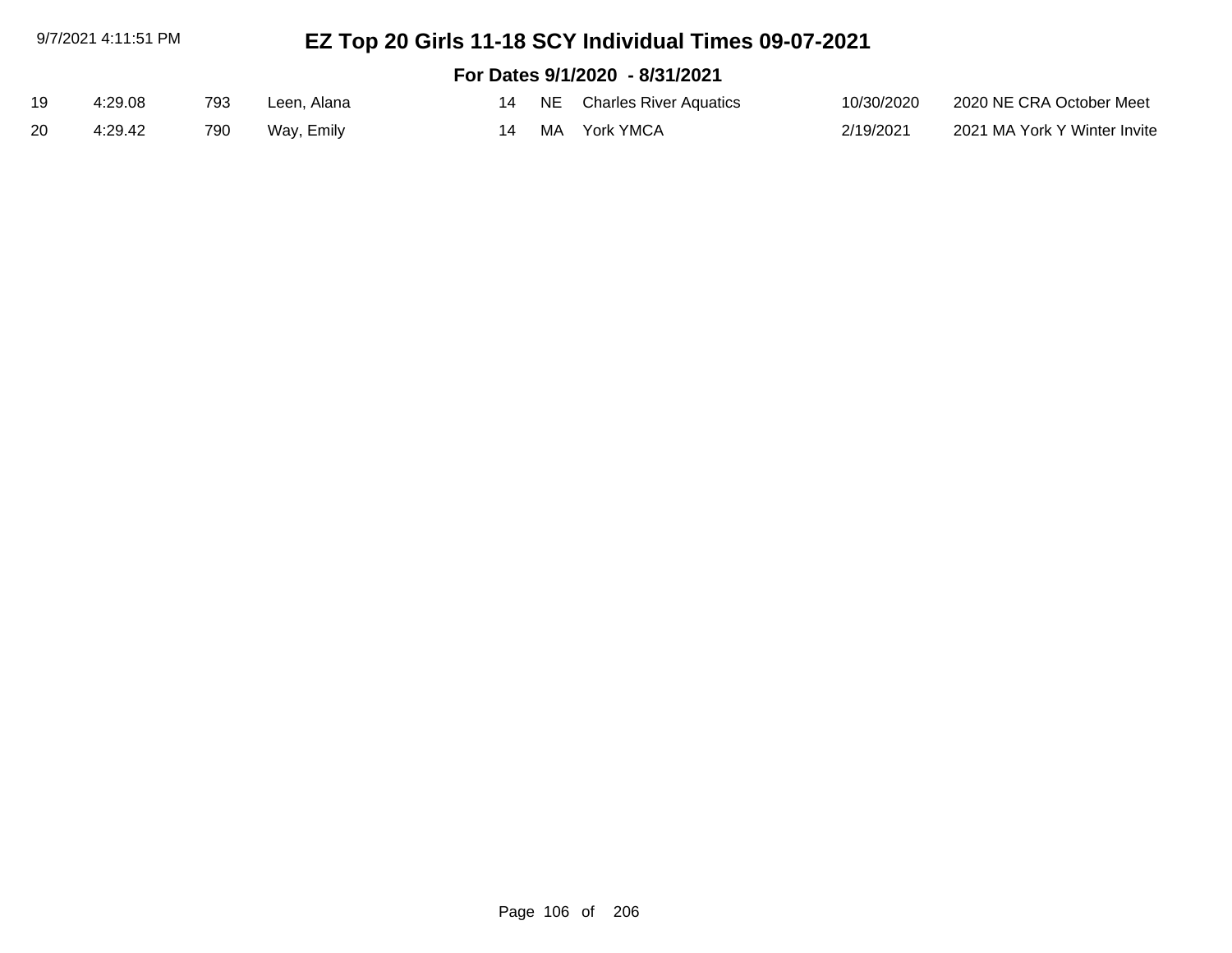#### **For Dates 9/1/2020 - 8/31/2021**

#### **Girls Age 15 50 Freestyle Short Course Yards**

| Rank           | <b>Time</b> | Power<br><b>Points</b> | <b>Name</b>         | Age |           | LSC / Club                           | <b>Swim Date</b> | <b>Meet</b>                                     |
|----------------|-------------|------------------------|---------------------|-----|-----------|--------------------------------------|------------------|-------------------------------------------------|
| 1              | 22.54       | 930                    | Logan, Clare        | 15  | <b>NJ</b> | <b>Westfield YMCA</b>                | 4/8/2021         | 2021 MA AP YMCA Swimming<br>Festi               |
| 2              | 22.83       | 900                    | Moesch, Anna        | 15  | <b>NJ</b> | <b>StreamLine Aquatics Club</b>      | 3/20/2021        | 2021 NJ STAC Final Finale                       |
| 3              | 22.93       | 890                    | Howley, Tess        | 15  | <b>MR</b> | Long Island Aquatic Club             | 12/11/2020       | 2020 MR LIAC Travel To Nowhere<br>Invitational  |
| 4              | 23.01       | 882                    | Thomas, Morgan      | 15  | VA        | Virginia Gators                      | 3/6/2021         | 2021 VA VSI SC Senior Champion                  |
| 5              | 23.36       | 847                    | Gormsen, Cavan      | 15  | <b>MR</b> | Long Island Aquatic Club             | 2/13/2021        | 2021 MR LIAC Saturday February<br>13 Time Trial |
| 6              | 23.42       | 841                    | Iwasyk, Izzy        | 15  | MA        | Unattached                           | 2/26/2021        | 2021 MA OB District I AAA Girl                  |
| $\overline{7}$ | 23.43       | 871                    | Qin, Amy            | 15  | <b>PV</b> | Rockville Montgomery Swim Club       | 3/20/2021        | 2021 FL NCSA Spring Swimming<br>Championships   |
| 8              | 23.49       | 834                    | Datovech, Christine | 15  | <b>VA</b> | SwimRVA                              | 12/6/2020        | 2020 VA WAC 13&O Dec Champs<br>Me               |
| 9              | 23.59       | 824                    | Duffy, Kayleigh     | 15  | VA        | <b>Tide Swimming</b>                 | 3/6/2021         | 2021 VA VSI SC Senior Champion                  |
| 10             | 23.61       | 822                    | Pfaff, Ali          | 15  | VA        | Rockbridge Storm Swim Team           | 3/6/2021         | 2021 VA VSI SC Senior Champion                  |
| 11             | 23.65       | 818                    | Cohen, Audrey       | 15  | ME        | Southern Maine Aquatic Club          | 3/26/2021        | 2021 VA EZ SC Speedo<br>Champions               |
| 12             | 23.68       | 815                    | Boemer, Anna        | 15  | <b>NE</b> | <b>SOLO Aquatics</b>                 | 2/28/2021        | 2021 NE SOLO Granite State Cup                  |
| 13             | 23.70       | 813                    | Jackovic, Katie     | 15  | AM        | <b>Bethel Park Recreation Swm Tm</b> | 3/26/2021        | 2021 VA EZ SC Speedo<br>Champions               |
| 14             | 23.73 r     | 810                    | Oyerly, Cali        | 15  | MA        | Unattached                           | 3/6/2021         | 2021 MA OB PIAA District 3 Gir                  |
| 15             | 23.77       | 806                    | Ferrari, Jillian    | 15  | <b>PV</b> | Nation's Capital Swim Club           | 3/18/2021        | 2021 PV SC Championship<br>Series- Wave II      |
| 16             | 23.79       | 804                    | Eliason, Sarah      | 15  | PV        | Rockville Montgomery Swim Club       | 3/20/2021        | 2021 FL NCSA Spring Swimming<br>Championships   |
| 17             | 23.83       | 800                    | Allen, Nina         | 15  | PV        | Rockville Montgomery Swim Club       | 12/3/2020        | 2020 PV 18&U Winter<br>Championships            |
| 17             | 23.83       | 800                    | Betkey, Logan       | 15  | <b>MD</b> | North Baltimore Aquatic Club         | 10/10/2020       | 2020 MA YY Bill Schmidt Memorial                |
| 19             | 23.84       | 800                    | Orlando, Peyton     | 15  | <b>MD</b> | Fox Swim Club                        | 3/20/2021        | 2021 MD FOX Championship<br>Invitational        |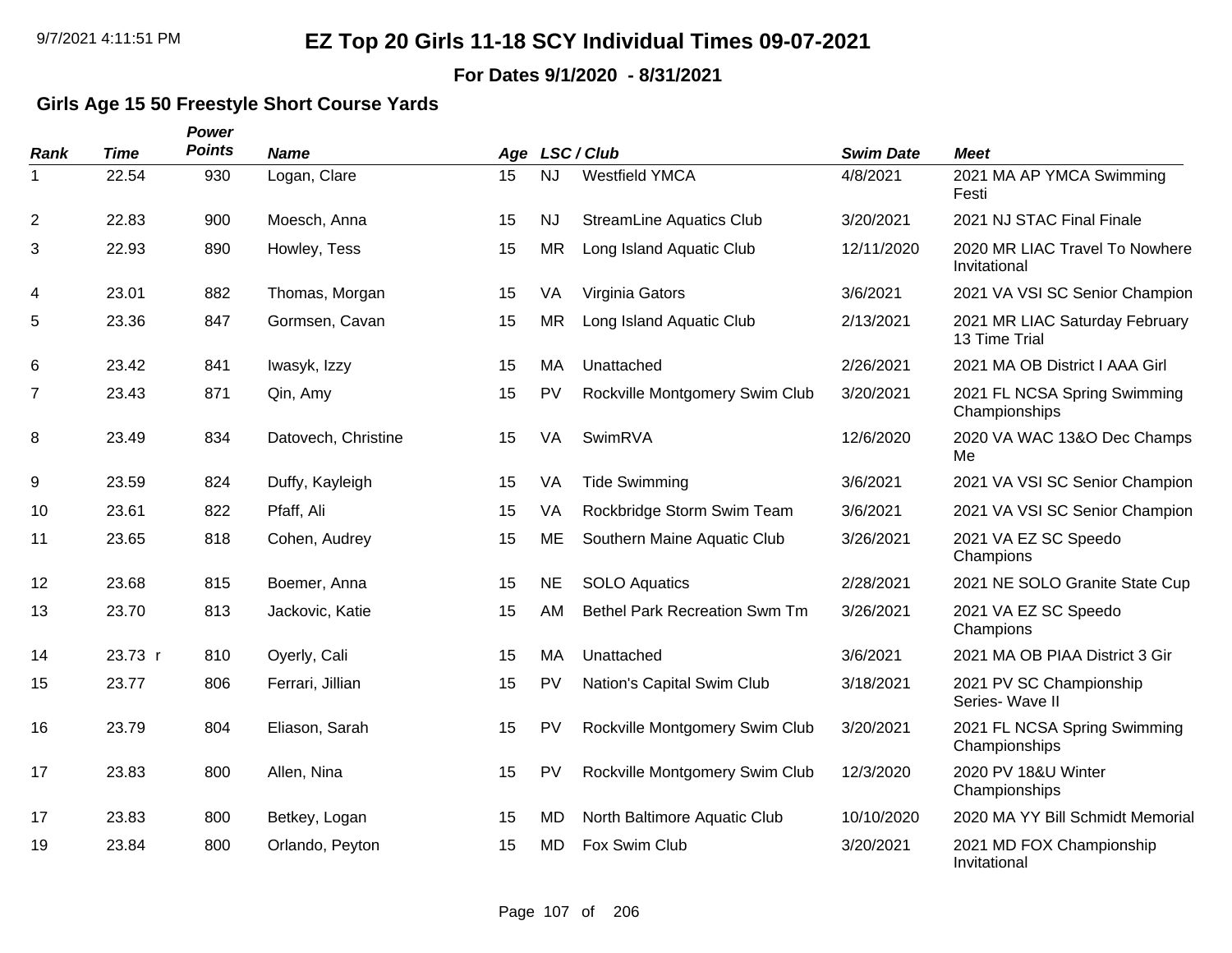| 9/7/2021 4:11:51 PM            |       |     | EZ Top 20 Girls 11-18 SCY Individual Times 09-07-2021 |    |           |                                |           |                                               |  |  |  |  |  |
|--------------------------------|-------|-----|-------------------------------------------------------|----|-----------|--------------------------------|-----------|-----------------------------------------------|--|--|--|--|--|
| For Dates 9/1/2020 - 8/31/2021 |       |     |                                                       |    |           |                                |           |                                               |  |  |  |  |  |
| 20                             | 23.86 | 798 | Kang, Emily                                           | 15 | <b>NE</b> | <b>Gator Swim Club</b>         | 3/20/2021 | 2021 FL NCSA Spring Swimming<br>Championships |  |  |  |  |  |
| 20                             | 23.86 | 798 | Connors, Kaitlyn                                      | 15 | ΑM        | Unattached                     | 2/18/2021 | 2021 AM OBS USC vs Mt.<br>Lebanon             |  |  |  |  |  |
| 20                             | 23.86 | 798 | Sawadogo, Maria                                       | 15 | PV        | Rockville Montgomery Swim Club | 12/3/2020 | 2020 PV 18&U Winter<br>Championships          |  |  |  |  |  |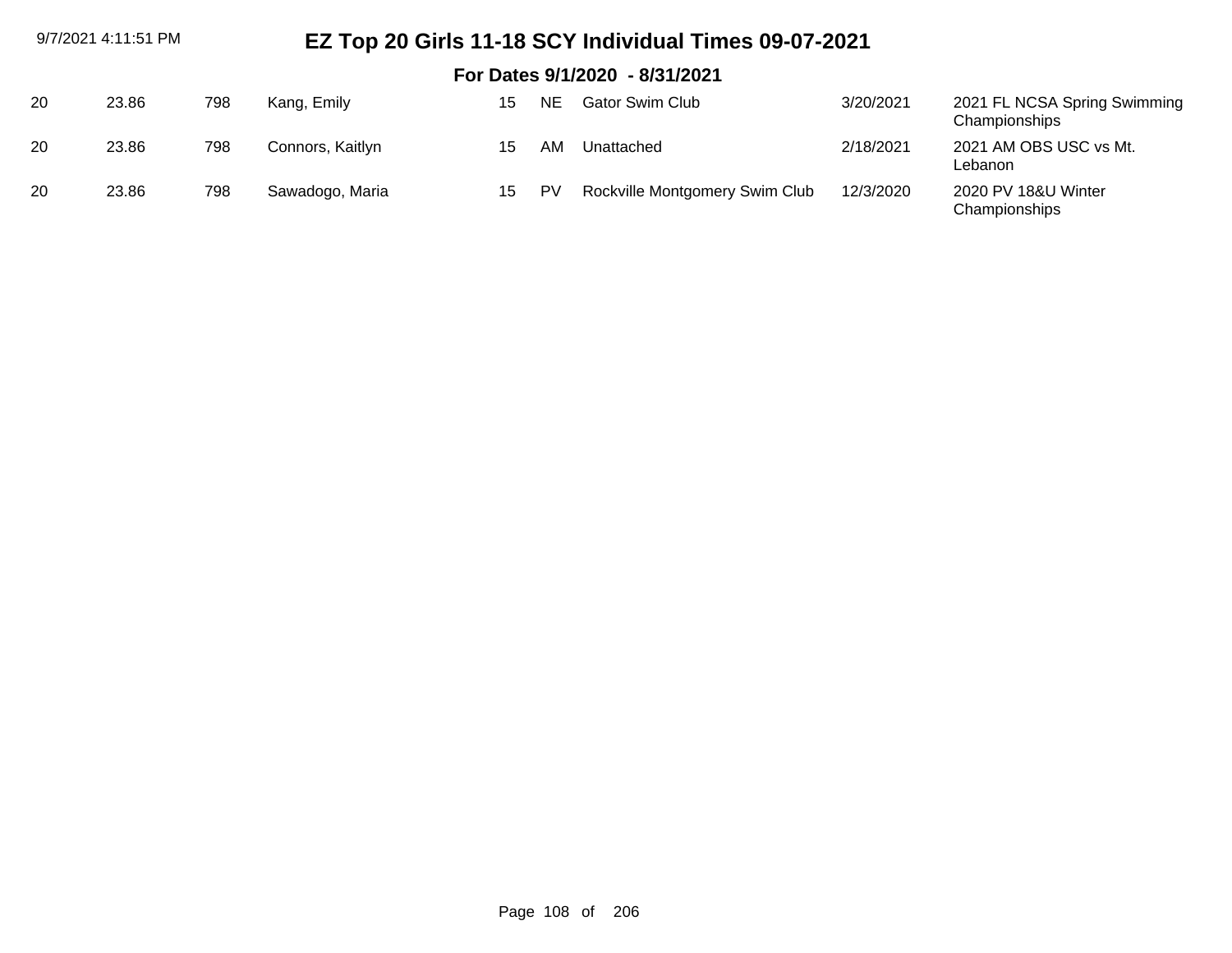#### **For Dates 9/1/2020 - 8/31/2021**

### **Girls Age 15 100 Freestyle Short Course Yards**

| <b>Rank</b>    | <b>Time</b> | Power<br><b>Points</b> | <b>Name</b>         |           |           | LSC / Club                                              | <b>Swim Date</b> | <b>Meet</b>                                    |
|----------------|-------------|------------------------|---------------------|-----------|-----------|---------------------------------------------------------|------------------|------------------------------------------------|
| 1              | 48.81 r     | 946                    | Logan, Clare        | Age<br>15 | <b>NJ</b> | <b>Westfield YMCA</b>                                   | 4/11/2021        | 2021 MA AP YMCA Swimming<br>Festi              |
| 2              | 49.55       | 906                    | Howley, Tess        | 15        | MR        | Long Island Aquatic Club                                | 12/13/2020       | 2020 MR LIAC Travel To Nowhere<br>Invitational |
| 3              | 49.86       | 890                    | Thomas, Morgan      | 15        | VA        | Virginia Gators                                         | 3/5/2021         | 2021 VA VSI SC Senior Champion                 |
| 4              | 49.92       | 887                    | Moesch, Anna        | 15        | <b>NJ</b> | <b>StreamLine Aquatics Club</b>                         | 3/21/2021        | 2021 NJ STAC Final Finale                      |
| 5              | 49.94       | 886                    | Gormsen, Cavan      | 15        | <b>MR</b> | Long Island Aquatic Club                                | 12/13/2020       | 2020 MR LIAC Travel To Nowhere<br>Invitational |
| 6              | 50.14 r     | 875                    | Davis, Grey         | 15        | VA        | <b>Cavalier Aquatics/Piedmont Family</b><br><b>YMCA</b> | 4/11/2021        | 2021 MA AP YMCA Swimming<br>Festi              |
| $\overline{7}$ | 50.78       | 842                    | Pfaff, Ali          | 15        | VA        | Unattached                                              | 2/10/2021        | 2021 VA VHSL C3 Swimming &<br>Div              |
| 8              | 50.84       | 839                    | Mullins, Lainey     | 15        | МA        | Suburban Seahawks Club                                  | 12/10/2020       | 2020 MA Winter 18 & Under<br>Champs            |
| 9              | 50.86       | 837                    | Bockrath, Rachel    | 15        | МA        | <b>Wilmington Aquatic Club</b>                          | 12/10/2020       | 2020 MA Winter 18 & Under<br>Champs            |
| 10             | 50.87       | 837                    | Gemmell, Erin       | 15        | <b>PV</b> | Nation's Capital Swim Club                              | 11/1/2020        | 2020 VA NOVA Senior Classic                    |
| 11             | 50.92       | 834                    | Orlando, Peyton     | 15        | <b>MD</b> | Fox Swim Club                                           | 3/21/2021        | 2021 MD FOX Championship<br>Invitational       |
| 12             | 50.95       | 833                    | Oyerly, Cali        | 15        | MA        | Unattached                                              | 3/6/2021         | 2021 MA OB PIAA District 3 Gir                 |
| 13             | 51.16       | 822                    | Eliason, Sarah      | 15        | PV        | Rockville Montgomery Swim Club                          | 3/16/2021        | 2021 FL NCSA Spring Swimming<br>Championships  |
| 14             | 51.32 r     | 856                    | Qin, Amy            | 15        | <b>PV</b> | Rockville Montgomery Swim Club                          | 3/19/2021        | 2021 FL NCSA Spring Swimming<br>Championships  |
| 15             | 51.35       | 812                    | Zhao, Sophia        | 15        | <b>MR</b> | Long Island Aquatic Club                                | 10/17/2020       | 2020 MR LIAC Chappy's Big Race<br>Invite       |
| 16             | 51.38       | 811                    | Datovech, Christine | 15        | VA        | SwimRVA                                                 | 12/5/2020        | 2020 VA WAC 13&O Dec Champs<br>Me              |
| 17             | 51.48       | 806                    | Pacher, Katy        | 15        | MD        | North Baltimore Aquatic Club                            | 1/24/2021        | 2021 MA YY John deBarbadillo I                 |
| 17             | 51.48       | 806                    | Sundgren, Lexi      | 15        | AM        | Unattached                                              | 3/6/2021         | 2021 AM AAA WPIAL<br>Swimming/Divin            |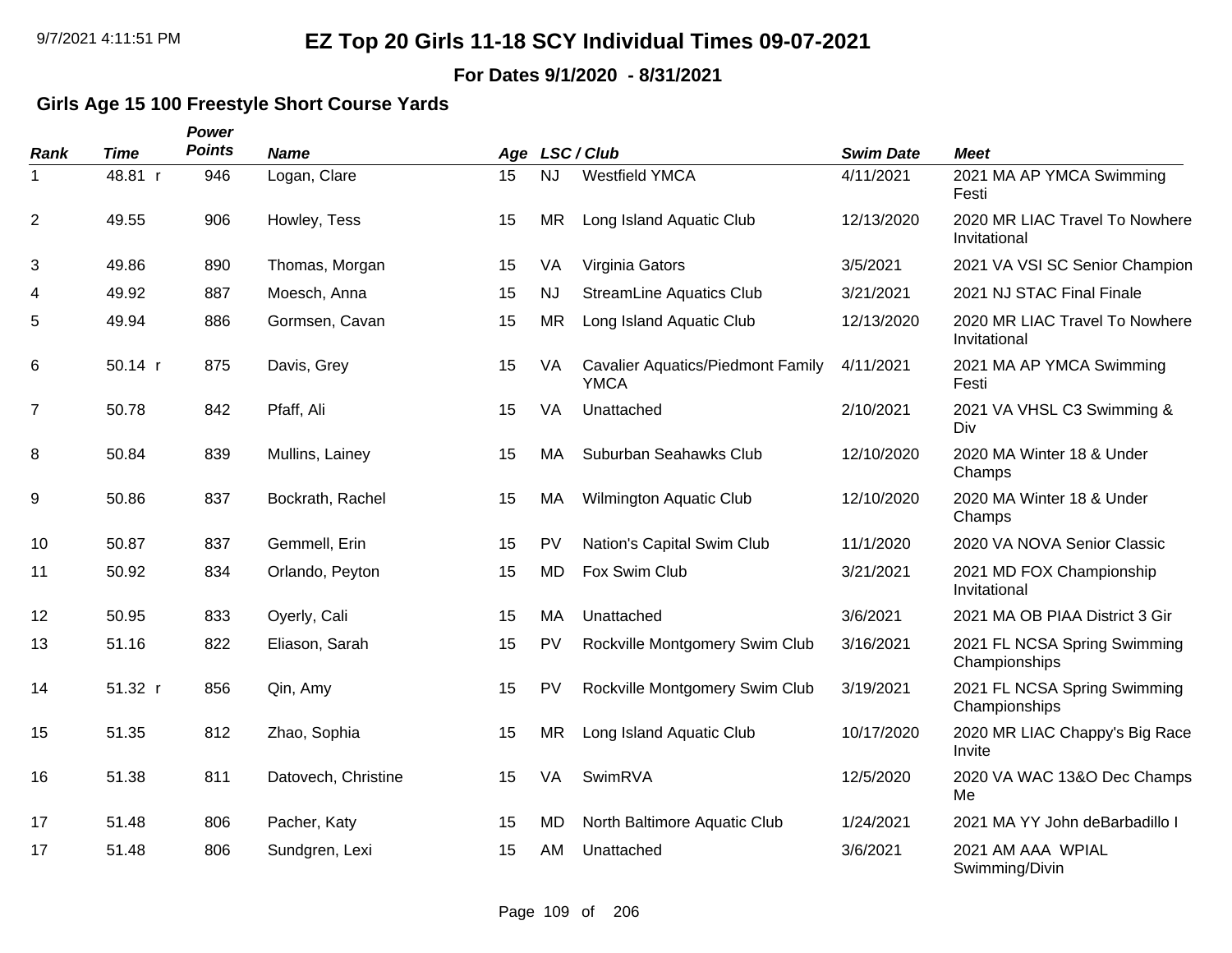|     | 9/7/2021 4:11:51 PM            |     | EZ Top 20 Girls 11-18 SCY Individual Times 09-07-2021 |    |     |                           |            |                                |  |  |  |
|-----|--------------------------------|-----|-------------------------------------------------------|----|-----|---------------------------|------------|--------------------------------|--|--|--|
|     | For Dates 9/1/2020 - 8/31/2021 |     |                                                       |    |     |                           |            |                                |  |  |  |
| 19  | $51.51$ r                      | 804 | Duffy, Kayleigh                                       | 15 | VA. | Unattached                | 2/12/2021  | 2021 VA VHSL Class 6 State Cha |  |  |  |
| -20 | 51.52                          | 804 | Unruh, Megan                                          | 15 | MA  | Boyertown YMCA Navy Seals | 12/10/2020 | 2020 MA Winter 18 & Under      |  |  |  |

Champs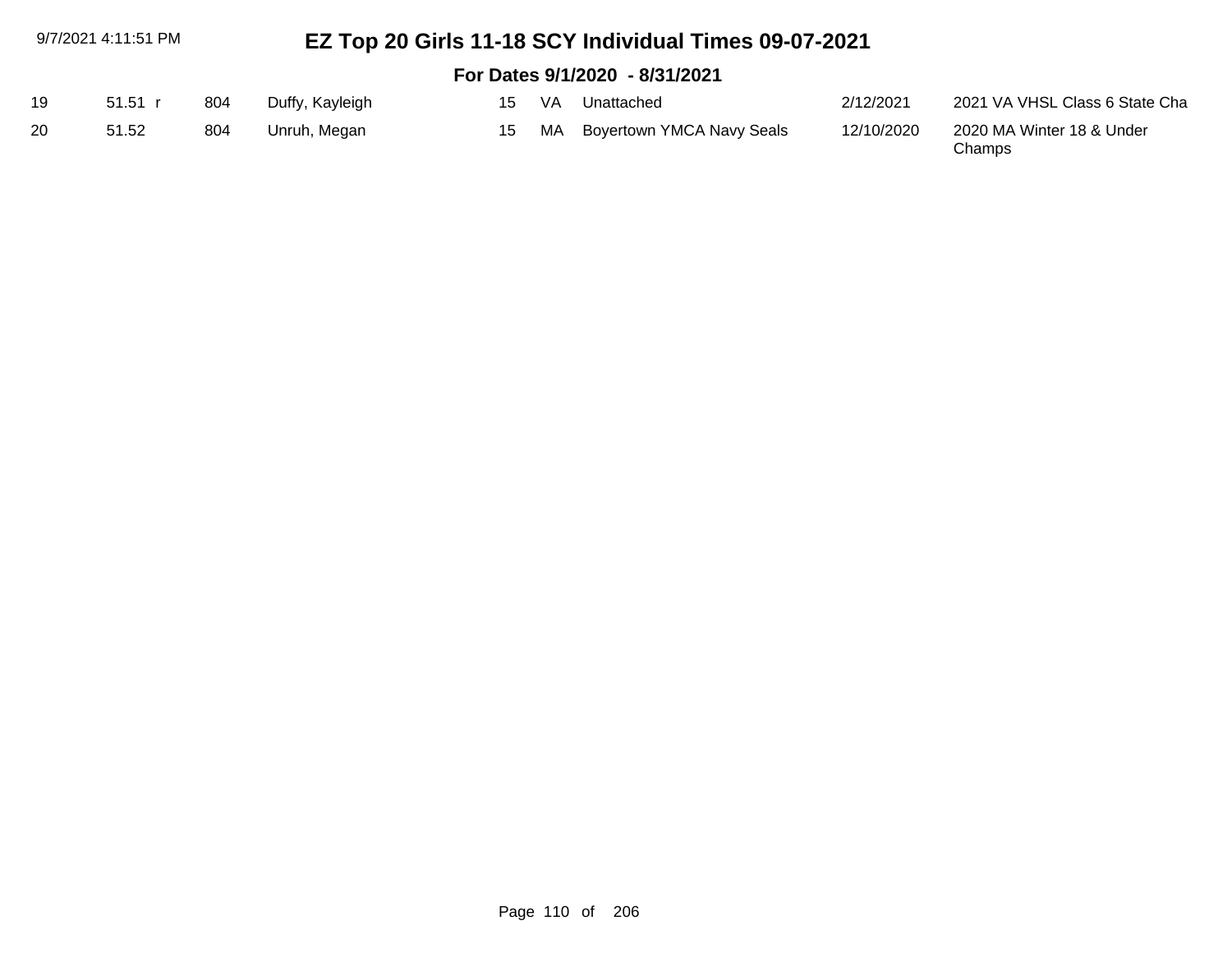**For Dates 9/1/2020 - 8/31/2021**

### **Girls Age 15 200 Freestyle Short Course Yards**

| Rank           | <b>Time</b> | Power<br><b>Points</b> | <b>Name</b>          |    |           | Age LSC/Club                                            | <b>Swim Date</b> | <b>Meet</b>                                     |
|----------------|-------------|------------------------|----------------------|----|-----------|---------------------------------------------------------|------------------|-------------------------------------------------|
| 1              | 1:46.18     | 940                    | Gormsen, Cavan       | 15 | <b>MR</b> | Unattached                                              | 11/14/2020       | 2020 MR OB NSCHSGAA<br><b>Championship Meet</b> |
| $\overline{2}$ | 1:47.19     | 911                    | Howley, Tess         | 15 | <b>MR</b> | Long Island Aquatic Club                                | 12/12/2020       | 2020 MR LIAC Travel To Nowhere<br>Invitational  |
| 3              | 1:48.51     | 875                    | Gemmell, Erin        | 15 | <b>PV</b> | Nation's Capital Swim Club                              | 10/31/2020       | 2020 VA NOVA Senior Classic                     |
| 4              | 1:48.95     | 863                    | Smith, Madison       | 15 | PV        | Rockville Montgomery Swim Club                          | 3/18/2021        | 2021 FL NCSA Spring Swimming<br>Championships   |
| 5              | 1:49.32 r   | 853                    | Reyna, Alexa         | 15 | <b>MR</b> | <b>Westchester Aquatic Club</b>                         | 2/19/2021        | 2021 MR BGNW Winter Senior<br>Championship      |
| 6              | 1:49.42     | 850                    | Li, Dana             | 15 | <b>NE</b> | <b>Gator Swim Club</b>                                  | 3/18/2021        | 2021 FL NCSA Spring Swimming<br>Championships   |
| $\overline{7}$ | 1:49.65     | 844                    | Moesch, Anna         | 15 | <b>NJ</b> | <b>StreamLine Aquatics Club</b>                         | 3/20/2021        | 2021 NJ STAC Final Finale                       |
| 8              | 1:49.93     | 836                    | Logan, Clare         | 15 | NJ        | <b>Westfield YMCA</b>                                   | 4/9/2021         | 2021 MA AP YMCA Swimming<br>Festi               |
| 9              | 1:49.99     | 835                    | Mullins, Lainey      | 15 | MA        | Suburban Seahawks Club                                  | 2/26/2021        | 2021 MA OB Delaware HS<br>Champio               |
| 10             | 1:50.01     | 834                    | Thomas, Morgan       | 15 | VA        | Virginia Gators                                         | 3/7/2021         | 2021 VA VSI SC Senior Champion                  |
| 11             | 1:50.25     | 828                    | Bockrath, Rachel     | 15 | MA        | Wilmington Aquatic Club                                 | 4/24/2021        | 2021 MA Swimming Senior SC<br>Cha               |
| 12             | 1:50.28     | 827                    | Muzzy, Ava           | 15 | VA        | Virginia Gators                                         | 3/7/2021         | 2021 VA VSI SC Senior Champion                  |
| 13             | 1:50.35     | 825                    | Walker, Lucy         | 15 | MR        | <b>BGC-N. Westchester Marlins</b>                       | 3/28/2021        | 2021 VA SRVA SR Shamrock<br>Showd               |
| 14             | 1:50.54     | 820                    | Oyerly, Cali         | 15 | MA        | <b>Keystone Aquatics</b>                                | 3/14/2021        | 2021 MA OB PIAA Girls 3A Swimm                  |
| 15             | 1:50.84     | 812                    | Golembiewski, Sienna | 15 | PV        | Occoquan Swimming Inc                                   | 3/19/2021        | 2021 PV SC Championship<br>Series-Wave II       |
| 16             | 1:50.91     | 810                    | Orlando, Peyton      | 15 | <b>MD</b> | Fox Swim Club                                           | 3/19/2021        | 2021 MD FOX Championship<br>Invitational        |
| 17             | 1:51.00     | 808                    | Martel, Alyssa       | 15 | <b>PV</b> | Unattached                                              | 2/5/2021         | 2021 VA Region 6B HS Champs                     |
| 18             | 1:51.06     | 806                    | Conze, Maren         | 15 | PV        | Nation's Capital Swim Club                              | 10/31/2020       | 2020 VA NOVA Senior Classic                     |
| 19             | 1:51.07 r   | 806                    | Davis, Grey          | 15 | VA        | <b>Cavalier Aquatics/Piedmont Family</b><br><b>YMCA</b> | 4/10/2021        | 2021 MA AP YMCA Swimming<br>Festi               |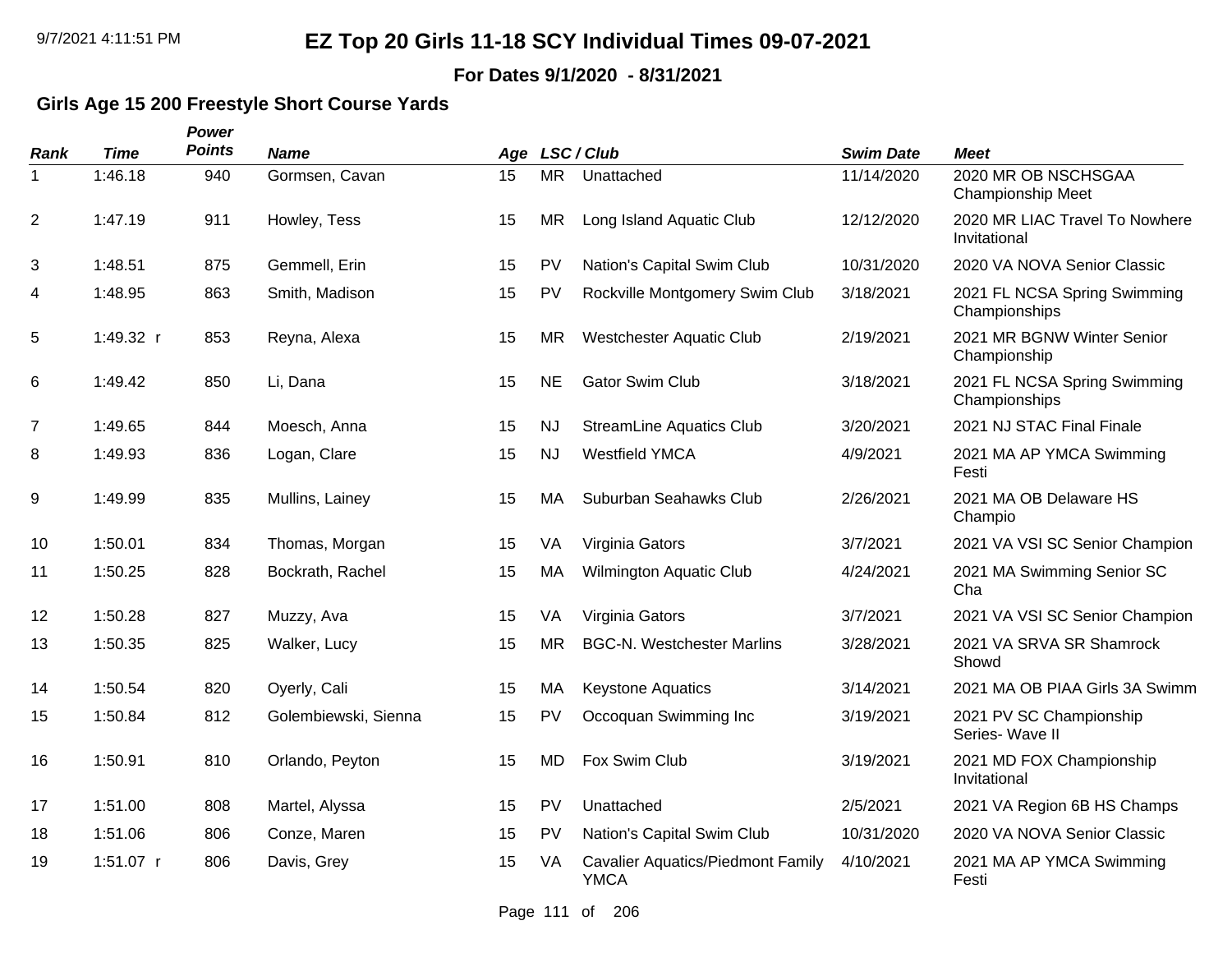|    | 9/7/2021 4:11:51 PM            |     |                |    |  | EZ Top 20 Girls 11-18 SCY Individual Times 09-07-2021 |           |                                |  |  |
|----|--------------------------------|-----|----------------|----|--|-------------------------------------------------------|-----------|--------------------------------|--|--|
|    | For Dates 9/1/2020 - 8/31/2021 |     |                |    |  |                                                       |           |                                |  |  |
| 20 | 1:51.27                        | 801 | Sundgren, Lexi | 15 |  | AM Allegheny North Swim Club                          | 3/14/2021 | 2021 MA OB PIAA Girls 3A Swimm |  |  |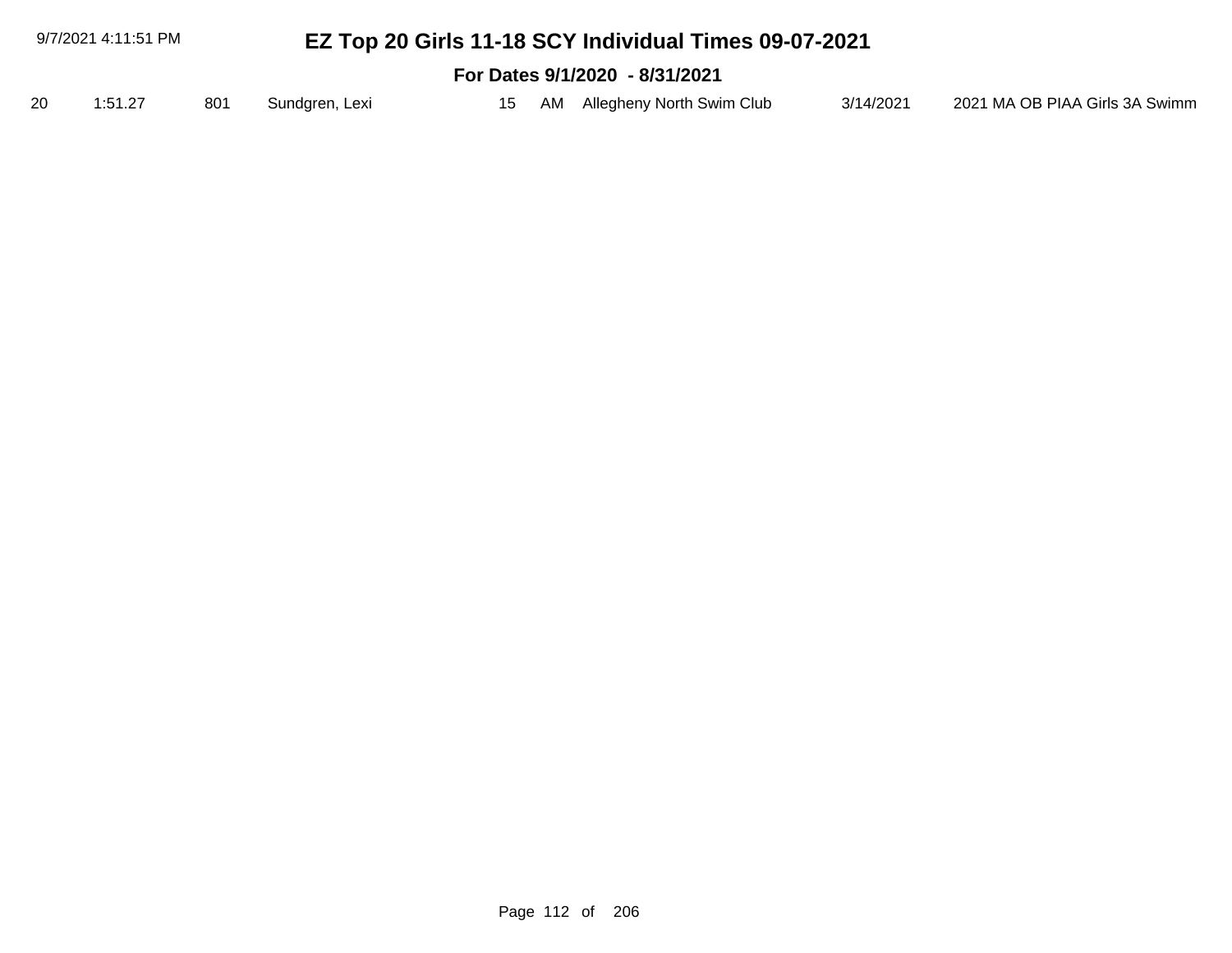**For Dates 9/1/2020 - 8/31/2021**

### **Girls Age 15 500 Freestyle Short Course Yards**

|                | Time    | Power<br><b>Points</b> | <b>Name</b>        |    |           | Age LSC/Club                                            | <b>Swim Date</b> | <b>Meet</b>                                          |
|----------------|---------|------------------------|--------------------|----|-----------|---------------------------------------------------------|------------------|------------------------------------------------------|
| Rank<br>1      | 4:38.45 | 994                    | Gormsen, Cavan     | 15 | <b>MR</b> | Long Island Aquatic Club                                | 12/12/2020       | 2020 MR LIAC Travel To Nowhere<br>Invitational       |
| $\overline{c}$ | 4:49.20 | 877                    | Davis, Grey        | 15 | VA        | <b>Cavalier Aquatics/Piedmont Family</b><br><b>YMCA</b> | 4/10/2021        | 2021 MA AP YMCA Swimming<br>Festi                    |
| 3              | 4:49.40 | 875                    | Reyna, Alexa       | 15 | <b>MR</b> | <b>Westchester Aquatic Club</b>                         | 11/22/2020       | 2020 MR BGNW Thanksgiving<br>Invitational            |
| 4              | 4:49.68 | 872                    | Mullins, Lainey    | 15 | MA        | Suburban Seahawks Club                                  | 4/23/2021        | 2021 MA Swimming Senior SC<br>Cha                    |
| 5              | 4:51.85 | 849                    | Howley, Tess       | 15 | <b>MR</b> | Long Island Aquatic Club                                | 10/18/2020       | 2020 MR LIAC Chappy's Big Race<br>Invite             |
| 6              | 4:52.72 | 840                    | Li, Dana           | 15 | <b>NE</b> | <b>Gator Swim Club</b>                                  | 5/15/2021        | 2021 CT CPAC May RTC Meet                            |
| 7              | 4:53.12 | 836                    | Conze, Maren       | 15 | <b>PV</b> | Nation's Capital Swim Club                              | 11/1/2020        | 2020 VA NOVA Senior Classic                          |
| 8              | 4:54.78 | 819                    | Muzzy, Ava         | 15 | VA        | Unattached                                              | 2/10/2021        | 2021 VA VHSL C3 Swimming &<br>Div                    |
| 9              | 4:54.99 | 817                    | Smith, Madison     | 15 | <b>PV</b> | Rockville Montgomery Swim Club                          | 3/19/2021        | 2021 FL NCSA Spring Swimming<br>Championships        |
| 10             | 4:55.02 | 816                    | Anderson, Kate     | 15 | <b>MR</b> | <b>Westchester Aquatic Club</b>                         | 12/12/2020       | 2020 MR BGNW 18-Under Winter<br>Championship         |
| 11             | 4:55.97 | 807                    | Bastone, Alexandra | 15 | <b>CT</b> | <b>YMCA Of Greenwich Marlins</b>                        | 10/24/2020       | 2020 CT GRYM It's a GRYM<br>Season RTC               |
| 12             | 4:56.48 | 801                    | Shannon, Kimberly  | 15 | МA        | Greater Susquehanna Valley YMCA 3/14/2021               |                  | 2021 MA OB PIAA Girls 2A Swimm                       |
| 13             | 4:57.01 | 796                    | Martel, Alyssa     | 15 | PV        | Unattached                                              | 2/12/2021        | 2021 VA VHSL Class 6 State Cha                       |
| 14             | 4:57.22 | 794                    | Hurst, Kate        | 15 | <b>NJ</b> | <b>Scarlet Aquatics</b>                                 | 3/23/2021        | 2021 NJ SCAR Scarlet Pandemic<br>Games               |
| 15             | 4:57.57 | 790                    | Bockrath, Rachel   | 15 | MA        | Wilmington Aquatic Club                                 | 4/23/2021        | 2021 MA Swimming Senior SC<br>Cha                    |
| 16             | 4:57.64 | 790                    | McKenna, Mary      | 15 | <b>MR</b> | Long Island Express                                     | 3/26/2021        | 2021 VA EZ SC Speedo<br>Champions                    |
| 17             | 4:58.08 | 785                    | Orlando, Peyton    | 15 | <b>MD</b> | Fox Swim Club                                           | 3/20/2021        | 2021 MD FOX Championship<br>Invitational             |
| 18             | 4:58.75 | 779                    | Corbett, Brittany  | 15 | MR        | <b>Empire Swimming</b>                                  | 3/21/2021        | 2021 MR EAST March Madness<br><b>Time Trial Meet</b> |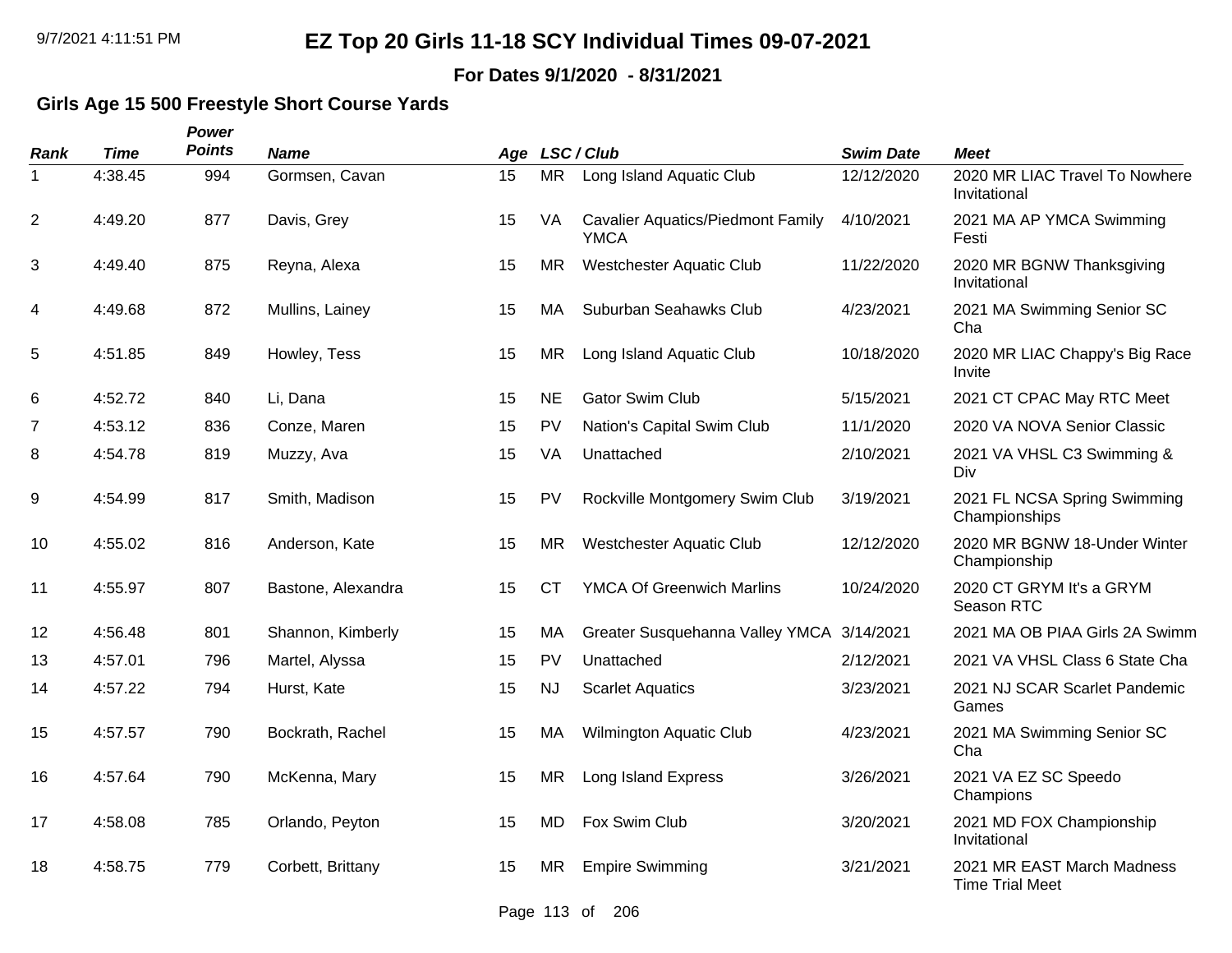| 9/7/2021 4:11:51 PM |                                |     | EZ Top 20 Girls 11-18 SCY Individual Times 09-07-2021 |    |     |                            |            |                                                |  |  |  |
|---------------------|--------------------------------|-----|-------------------------------------------------------|----|-----|----------------------------|------------|------------------------------------------------|--|--|--|
|                     | For Dates 9/1/2020 - 8/31/2021 |     |                                                       |    |     |                            |            |                                                |  |  |  |
| 19                  | 4:59.07                        | 775 | Giordano, Sofia                                       | 15 | MR. | Long Island Aquatic Club   | 12/12/2020 | 2020 MR LIAC Travel To Nowhere<br>Invitational |  |  |  |
| 20                  | 5:00.18                        | 764 | Lankford, Tess                                        | 15 | MD. | Loyola Blakefield Aquatics | 4/9/2021   | 2021 FL GTSA TYR Championship<br>Meet          |  |  |  |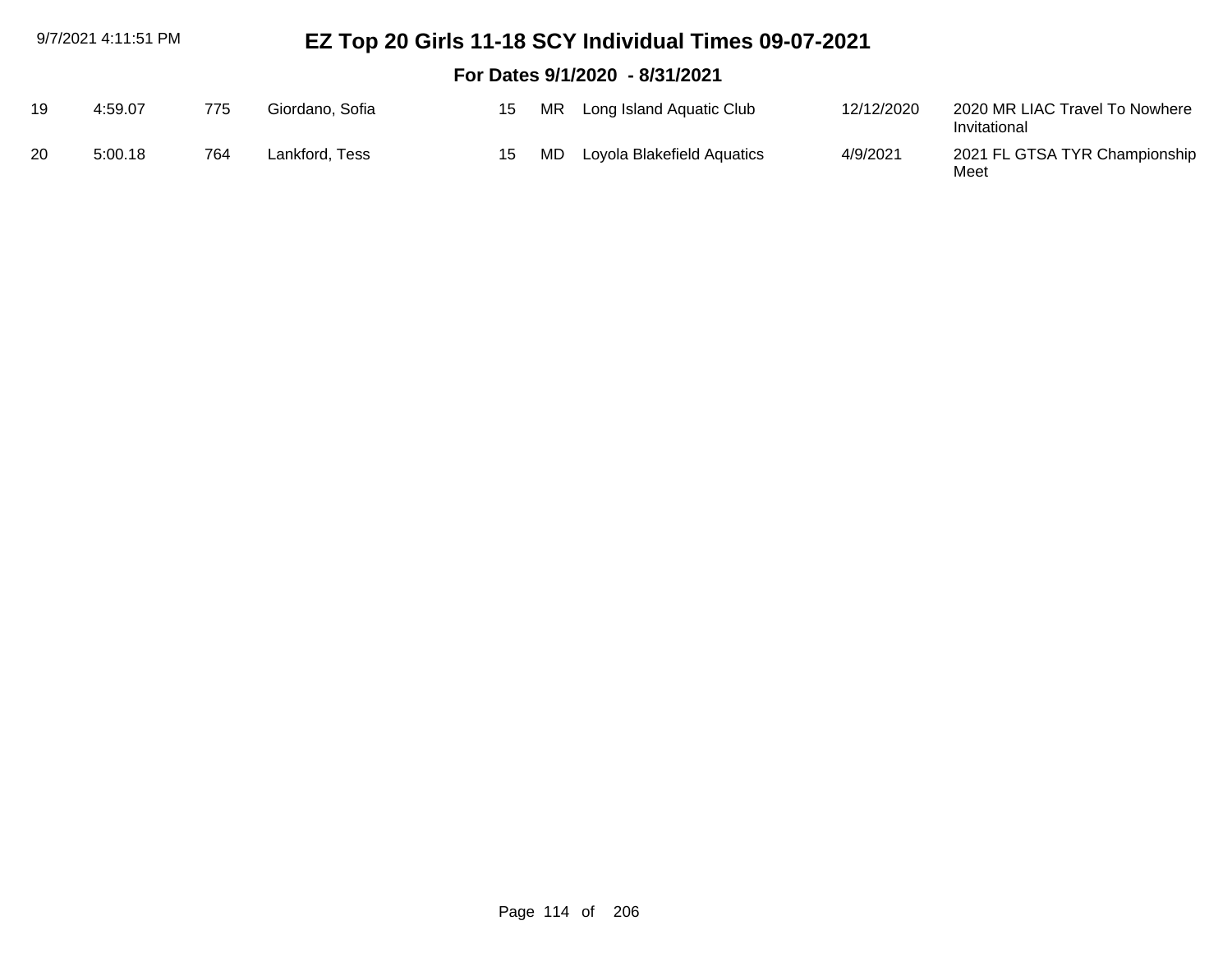#### **For Dates 9/1/2020 - 8/31/2021**

### **Girls Age 15 1000 Freestyle Short Course Yards**

| Rank           | <b>Time</b> | Power<br><b>Points</b> | <b>Name</b>         |    |           | Age LSC/Club                      | <b>Swim Date</b> | <b>Meet</b>                                          |
|----------------|-------------|------------------------|---------------------|----|-----------|-----------------------------------|------------------|------------------------------------------------------|
| 1              | 9:35.18     | 995                    | Gormsen, Cavan      | 15 | <b>MR</b> | Long Island Aquatic Club          | 11/21/2020       | 2020 MR LIAC Thanksgiving<br>Invitational            |
| 2              | 9:55.06     | 899                    | Gemmell, Erin       | 15 | PV        | Nation's Capital Swim Club        | 10/30/2020       | 2020 VA NOVA Senior Classic                          |
| 3              | 9:59.02     | 880                    | Smith, Madison      | 15 | PV        | Rockville Montgomery Swim Club    | 3/16/2021        | 2021 FL NCSA Spring Swimming<br>Championships        |
| 4              | 10:04.92    | 852                    | Conze, Maren        | 15 | PV        | Nation's Capital Swim Club        | 10/30/2020       | 2020 VA NOVA Senior Classic                          |
| 5              | 10:07.09    | 842                    | Howley, Tess        | 15 | <b>MR</b> | Long Island Aquatic Club          | 11/21/2020       | 2020 MR LIAC Thanksgiving<br>Invitational            |
| 6              | 10:08.00    | 838                    | McKenna, Mary       | 15 | <b>MR</b> | Long Island Express               | 3/28/2021        | 2021 VA EZ SC Speedo<br>Champions                    |
| $\overline{7}$ | 10:08.49    | 836                    | Li, Dana            | 15 | <b>NE</b> | <b>Gator Swim Club</b>            | 5/16/2021        | 2021 CT CPAC May RTC Meet                            |
| 8              | 10:16.65    | 799                    | Martel, Alyssa      | 15 | PV        | Occoquan Swimming Inc             | 12/9/2020        | 2020 PV 13&O Meet of<br>Champions                    |
| 9              | 10:16.71    | 798                    | Anderson, Kate      | 15 | <b>MR</b> | <b>Westchester Aquatic Club</b>   | 12/11/2020       | 2020 MR BGNW 18-Under Winter<br>Championship         |
| 10             | 10:17.73    | 794                    | Hare, Emma          | 15 | MA        | South Jersey Aquatic Club         | 11/6/2020        | 2020 MA SJAC State Cup                               |
| 11             | 10:19.90    | 784                    | Corbett, Brittany   | 15 | <b>MR</b> | <b>Empire Swimming</b>            | 4/14/2021        | 2021 MR EAST Virtual SKI Meet                        |
| 12             | 10:20.97    | 779                    | Vitti, Alexa        | 15 | <b>MR</b> | <b>Empire Swimming</b>            | 4/14/2021        | 2021 MR EAST Virtual SKI Meet                        |
| 13             | 10:21.95    | 775                    | Giordano, Sofia     | 15 | <b>MR</b> | Long Island Aquatic Club          | 2/12/2021        | 2021 MR LIAC Friday February 12<br><b>Time Trial</b> |
| 14             | 10:22.18    | 774                    | Furman, Naomi       | 15 | MA        | <b>Radnor Aquatic Club</b>        | 3/27/2021        | 2021 MA Senior Keystone Classi                       |
| 15             | 10:22.60    | 772                    | Morgan, Grace       | 15 | VA        | Winchester Swim Team              | 3/7/2021         | 2021 VA VSI SC Senior Champion                       |
| 16             | 10:23.05    | 770                    | Watts, Courtney     | 15 | PV        | The Fish                          | 12/6/2020        | 2020 PV 18&U Winter<br>Championships                 |
| 17             | 10:24.68    | 763                    | Swatts, Chloe       | 15 | VA        | <b>Tide Swimming</b>              | 3/7/2021         | 2021 VA VSI SC Senior Champion                       |
| 18             | 10:27.29    | 751                    | Guzzino, Mary Grace | 15 | <b>MR</b> | <b>BGC-N. Westchester Marlins</b> | 12/11/2020       | 2020 MR BGNW 18-Under Winter<br>Championship         |
| 19             | 10:27.83    | 749                    | Mullins, Lainey     | 15 | MA        | Suburban Seahawks Club            | 11/22/2020       | 2021 MA SSC Distance Meet                            |
| 20             | 10:28.08    | 748                    | Beggs, Christina    | 15 | MA        | Jersey Wahoos                     | 3/27/2021        | 2021 MA Senior Keystone Classi                       |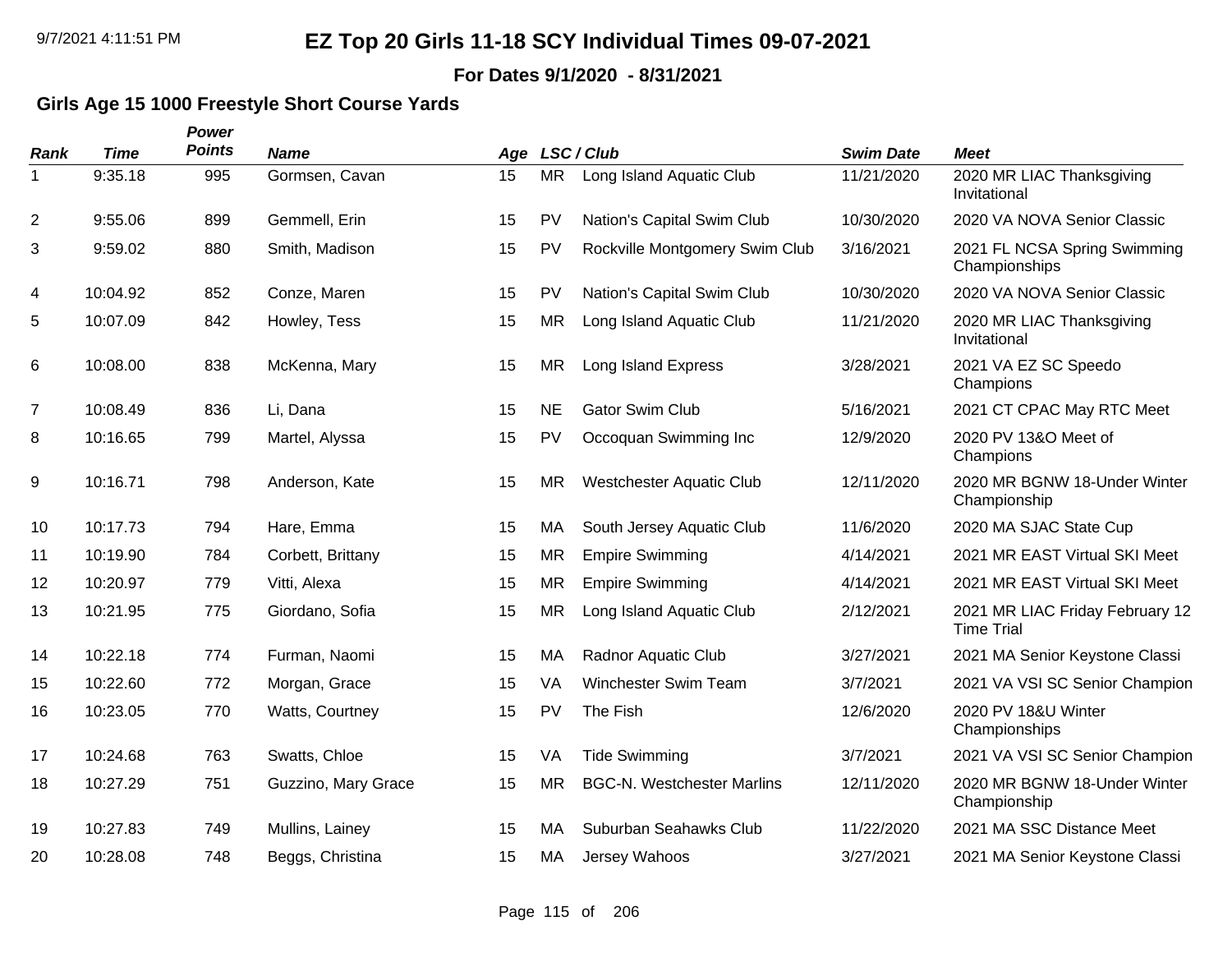**For Dates 9/1/2020 - 8/31/2021**

### **Girls Age 15 1650 Freestyle Short Course Yards**

| <b>Rank</b>    | <b>Time</b> | Power<br><b>Points</b> | <b>Name</b>          | Age |           | LSC / Club                                           | <b>Swim Date</b> | <b>Meet</b>                                          |
|----------------|-------------|------------------------|----------------------|-----|-----------|------------------------------------------------------|------------------|------------------------------------------------------|
| 1              | 15:58.97    | 989                    | Gormsen, Cavan       | 15  | <b>MR</b> | Long Island Aquatic Club                             | 12/11/2020       | 2020 MR LIAC Travel To Nowhere<br>Invitational       |
| $\overline{2}$ | 16:49.01    | 849                    | Hurst, Kate          | 15  | <b>NJ</b> | <b>Scarlet Aquatics</b>                              | 3/27/2021        | 2021 NJ SCAR Scarlet Pandemic<br>Games               |
| 3              | 16:53.08    | 838                    | Smith, Madison       | 15  | <b>PV</b> | Rockville Montgomery Swim Club                       | 3/20/2021        | 2021 FL NCSA Spring Swimming<br>Championships        |
| 4              | 17:00.80    | 817                    | Li, Dana             | 15  | <b>NE</b> | <b>Gator Swim Club</b>                               | 3/20/2021        | 2021 FL NCSA Spring Swimming<br>Championships        |
| 5              | 17:01.28    | 816                    | Martel, Alyssa       | 15  | <b>PV</b> | Occoquan Swimming Inc                                | 12/3/2020        | 2020 PV 18&U Winter<br>Championships                 |
| 6              | 17:01.59    | 815                    | Bastone, Alexandra   | 15  | <b>CT</b> | <b>YMCA Of Greenwich Marlins</b>                     | 11/8/2020        | 2020 CT GRYM III RTC                                 |
| 7              | 17:08.36    | 797                    | Anderson, Kate       | 15  | <b>MR</b> | <b>Westchester Aquatic Club</b>                      | 11/7/2020        | 2020 MR BGNW Halloween<br>Distance Invitational      |
| 8              | 17:08.94    | 796                    | Hanson, Wyllo        | 15  | VA        | <b>Coast Guard Blue Dolphins</b>                     | 11/13/2020       | 2020 VA NOVA Thanksgiving Thro                       |
| 9              | 17:13.31    | 784                    | Giordano, Sofia      | 15  | <b>MR</b> | Long Island Aquatic Club                             | 2/12/2021        | 2021 MR LIAC Friday February 12<br><b>Time Trial</b> |
| 10             | 17:14.00    | 782                    | Griffin, Zoey        | 15  | <b>NI</b> | <b>STAR Swimming</b>                                 | 4/25/2021        | 2021 NI STAR Spring Invite                           |
| 11             | 17:16.95    | 775                    | Phelps, Anna         | 15  | MA        | South Jersey Aquatic Club                            | 4/22/2021        | 2021 MA Swimming Senior SC<br>Cha                    |
| 12             | 17:21.52    | 763                    | Dehollander, Erin    | 15  | <b>NI</b> | Victor Swim Club                                     | 4/25/2021        | 2021 NI STAR Spring Invite                           |
| 13             | 17:21.97    | 762                    | Golembiewski, Sienna | 15  | <b>PV</b> | Occoquan Swimming Inc                                | 2/21/2021        | 2021 PV DMV Showcase                                 |
| 14             | 17:23.01    | 759                    | Ricciotti, Jordyn    | 15  | МA        | Egg Harbor Twp Seahawks                              | 4/23/2021        | 2021 MA GPAC George Breen<br>Spri                    |
| 15             | 17:25.28    | 753                    | Carboni, Cate        | 15  | <b>CT</b> | Regional YMCA of Western<br><b>Connecticut Makos</b> | 11/15/2020       | 2020 CT RYWC Candlewood Lake<br>Open R               |
| 16             | 17:26.04    | 751                    | Corbett, Brittany    | 15  | <b>MR</b> | <b>Empire Swimming</b>                               | 3/19/2021        | 2021 MR EAST March Madness<br><b>Time Trial Meet</b> |
| 17             | 17:26.50    | 750                    | Furman, Naomi        | 15  | МA        | <b>Radnor Aquatic Club</b>                           | 3/28/2021        | 2021 MA Senior Keystone Classi                       |
| 18             | 17:27.82    | 747                    | Dalton, Emerson      | 15  | <b>NJ</b> | Eastern Express Swim Team                            | 12/4/2020        | 2020 MA SJAC Why Not Meet                            |
| 19             | 17:28.34    | 745                    | Vitti, Alexa         | 15  | <b>MR</b> | <b>Empire Swimming</b>                               | 3/19/2021        | 2021 MR EAST March Madness<br><b>Time Trial Meet</b> |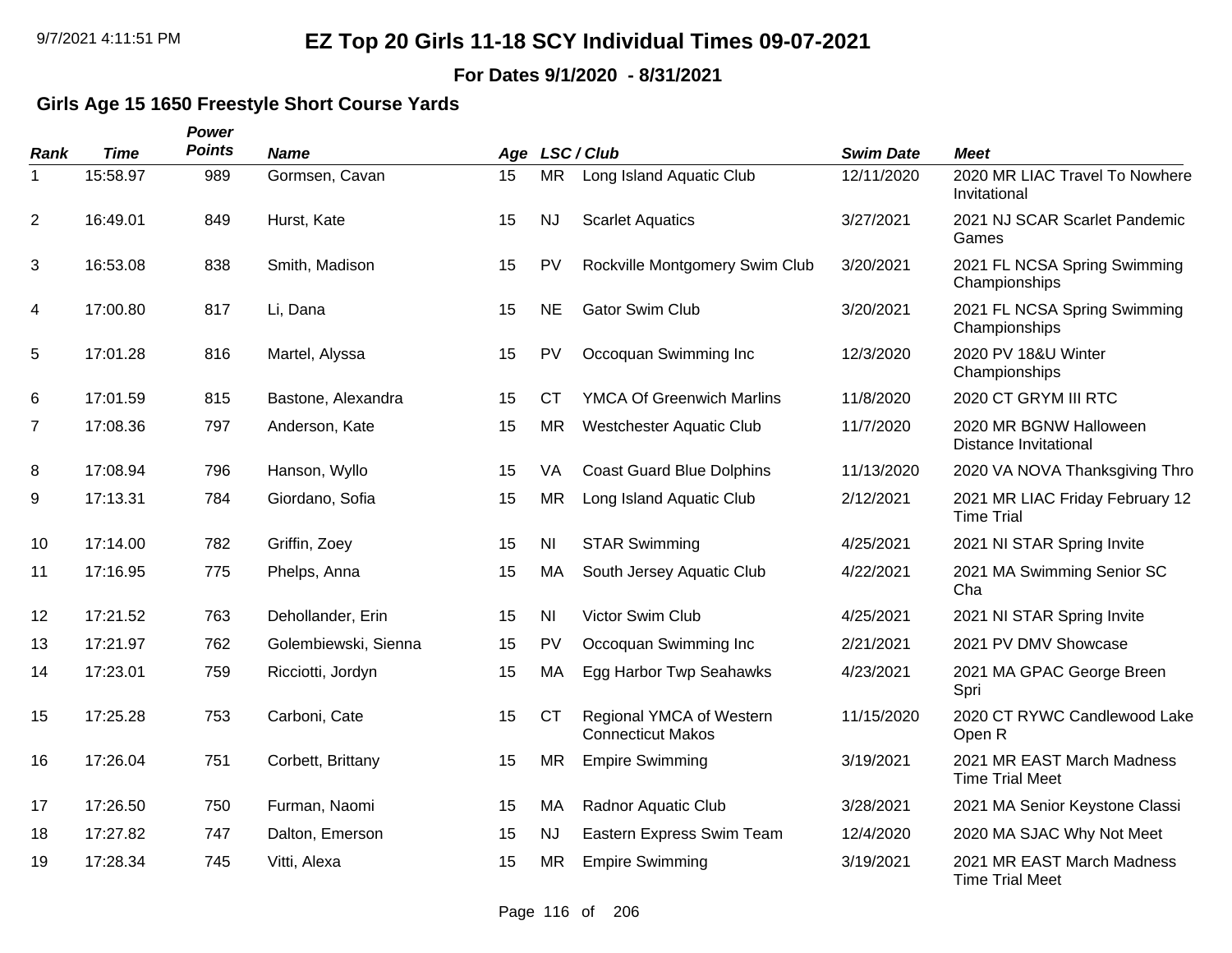|    | 9/7/2021 4:11:51 PM |     |                 |    |    | EZ Top 20 Girls 11-18 SCY Individual Times 09-07-2021 |           |                                          |  |  |  |  |
|----|---------------------|-----|-----------------|----|----|-------------------------------------------------------|-----------|------------------------------------------|--|--|--|--|
|    |                     |     |                 |    |    | For Dates 9/1/2020 - 8/31/2021                        |           |                                          |  |  |  |  |
| 20 | 17:28.35            | 745 | Hurley, Caitlin | 15 | MD | North Baltimore Aquatic Club                          | 11/6/2020 | 2020 MA AP YY Tournament of<br>Champions |  |  |  |  |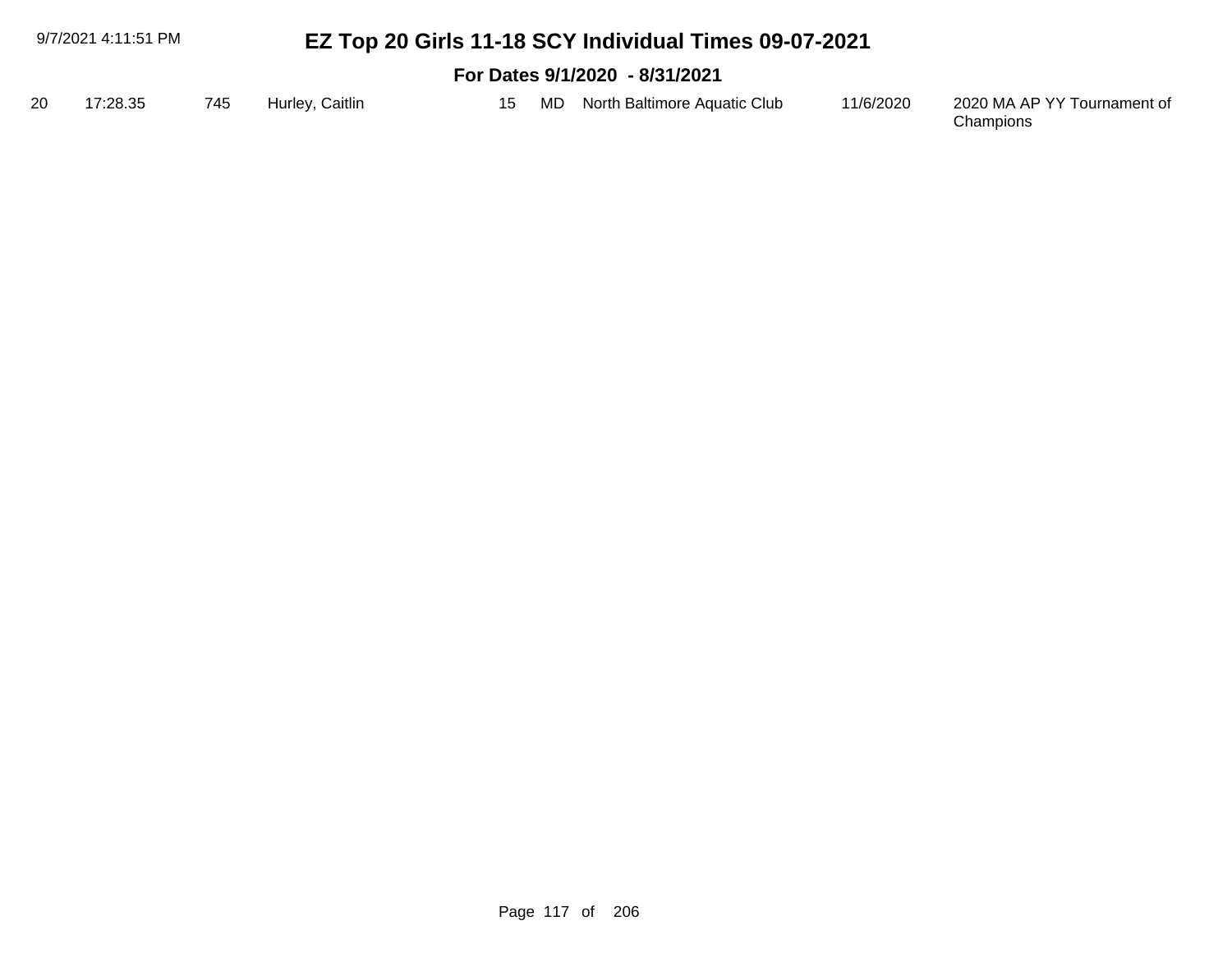**For Dates 9/1/2020 - 8/31/2021**

### **Girls Age 15 100 Backstroke Short Course Yards**

*Power*

| <b>Rank</b>    | <b>Time</b> | <b>Points</b> | <b>Name</b>         | Age |             | LSC / Club                                              | <b>Swim Date</b> | <b>Meet</b>                                                |
|----------------|-------------|---------------|---------------------|-----|-------------|---------------------------------------------------------|------------------|------------------------------------------------------------|
|                | 54.02       | 949           | Howley, Tess        | 15  | <b>MR</b>   | Long Island Aquatic Club                                | 12/11/2020       | 2020 MR LIAC Travel To Nowhere<br>Invitational             |
| $\overline{2}$ | 54.04       | 948           | Logan, Clare        | 15  | <b>NJ</b>   | <b>Westfield YMCA</b>                                   | 4/10/2021        | 2021 MA AP YMCA Swimming<br>Festi                          |
| 3              | 54.72       | 917           | Pfaff, Ali          | 15  | VA          | Rockbridge Storm Swim Team                              | 3/7/2021         | 2021 VA VSI SC Senior Champion                             |
| 3              | 54.72       | 917           | Davis, Grey         | 15  | VA          | <b>Cavalier Aquatics/Piedmont Family</b><br><b>YMCA</b> | 4/8/2021         | 2021 MA AP YMCA Swimming<br>Festi                          |
| 5              | 55.45       | 884           | Treglia, Leah       | 15  | <b>MR</b>   | Unattached                                              | 4/24/2021        | 2021 MR OB Section 11 Girls<br><b>Spring Championships</b> |
| 6              | 55.54       | 880           | Ferrari, Jillian    | 15  | PV          | Unattached                                              | 2/12/2021        | 2021 VA VHSL Class 6 State Cha                             |
| $\overline{7}$ | 55.63       | 876           | Chow, Olivia        | 15  | <b>NJ</b>   | <b>Greater Somerset County YMCA</b><br>Storm            | 4/10/2021        | 2021 MA AP YMCA Swimming<br>Festi                          |
| 8              | 55.67       | 874           | Colborn, Georgia    | 15  | <b>MA</b>   | Delaware Swim Team                                      | 2/26/2021        | 2021 MA OB Delaware HS<br>Champio                          |
| 9              | 55.69       | 873           | Simons, Kailey      | 15  | <b>MR</b>   | Long Island Aquatic Club                                | 3/18/2021        | 2021 FL NCSA Spring Swimming<br>Championships              |
| 10             | 55.79       | 868           | Black, Grace        | 15  | <b>MD</b>   | North Baltimore Aquatic Club                            | 2/21/2021        | 2021 MA York Y Winter Invite                               |
| 11             | 55.83       | 867           | Ozment, Lex         | 15  | VA          | <b>Tide Swimming</b>                                    | 3/7/2021         | 2021 VA VSI SC Senior Champion                             |
| 12             | 55.97       | 860           | Wang, Emily         | 15  | <b>NJ</b>   | Life Time Metro                                         | 11/14/2020       | 2020 NJ Life Time Thanksgiving<br>Classic                  |
| 13             | 56.01       | 859           | Datovech, Christine | 15  | VA          | Unattached                                              | 2/10/2021        | 2021 VA VHSL C3 Swimming &<br>Div                          |
| 14             | 56.06       | 856           | Koff, Mabel         | 15  | <b>MD</b>   | North Baltimore Aquatic Club                            | 2/21/2021        | 2021 MA York Y Winter Invite                               |
| 15             | 56.15       | 852           | Castro, Jade        | 15  | MA          | Nittany Lion Aquatic Club                               | 10/16/2020       | 2020 MA KA Fall Closed Invite                              |
| 16             | 56.22       | 849           | Sargent, Devyn      | 15  | MA          | <b>Upper Main Line YMCA</b>                             | 4/9/2021         | 2021 MA AP YMCA Swimming<br>Festi                          |
| 17             | 56.37       | 843           | Sun, Eleanor        | 15  | PV          | Nation's Capital Swim Club                              | 12/5/2020        | 2020 PV 18&U Winter<br>Championships                       |
| 18             | 56.38       | 842           | Undercofler, Gemma  | 15  | MA          | Suburban Seahawks Club                                  | 3/18/2021        | 2021 FL NCSA Spring Swimming<br>Championships              |
| 19             | 56.39       | 842           | Killion, Natalie    | 15  | ΝI          | <b>STAR Swimming</b>                                    | 2/13/2021        | 2021 NI CL STAR Intrasquad #2                              |
|                |             |               |                     |     | Page 118 of | 206                                                     |                  |                                                            |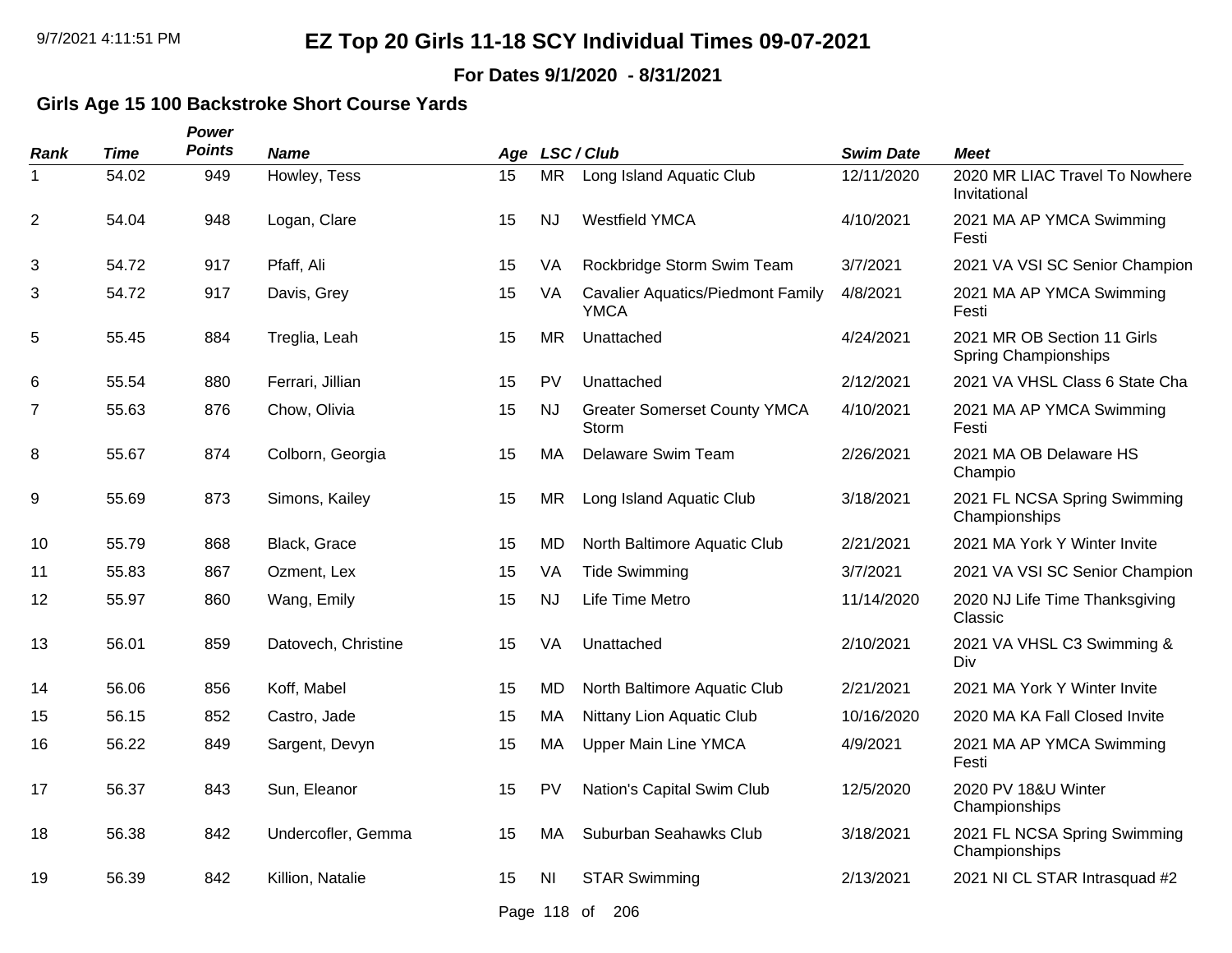| 9/7/2021 4:11:51 PM |           |     |          |  | EZ Top 20 Girls 11-18 SCY Individual Times 09-07-2021 |           |                                               |  |  |  |  |  |
|---------------------|-----------|-----|----------|--|-------------------------------------------------------|-----------|-----------------------------------------------|--|--|--|--|--|
|                     |           |     |          |  | For Dates 9/1/2020 - 8/31/2021                        |           |                                               |  |  |  |  |  |
| 20                  | 56.42 $r$ | 868 | Qin. Amv |  | 15 PV Rockville Montgomery Swim Club                  | 3/20/2021 | 2021 FL NCSA Spring Swimming<br>Championships |  |  |  |  |  |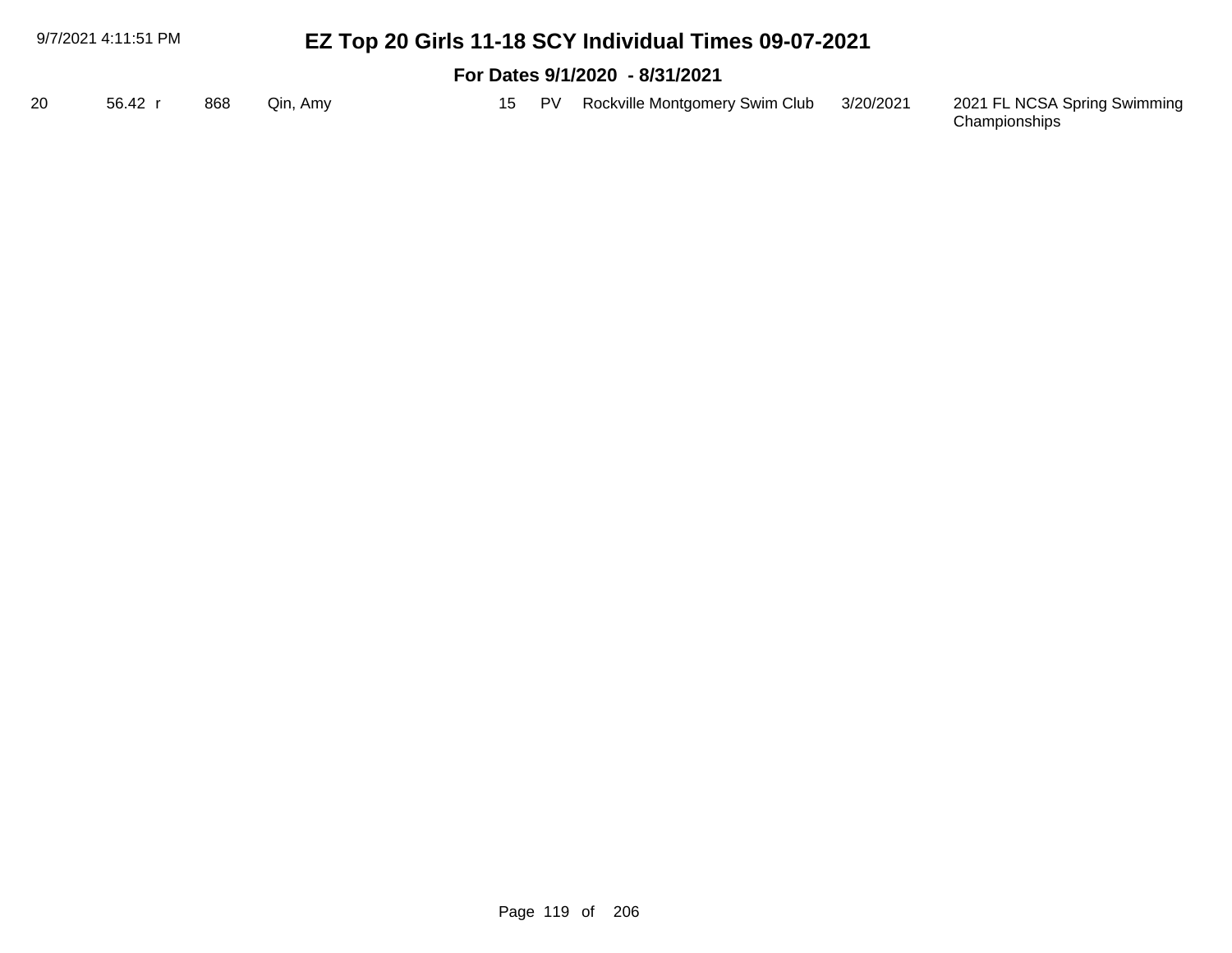**For Dates 9/1/2020 - 8/31/2021**

### **Girls Age 15 200 Backstroke Short Course Yards**

*Power*

| <b>Rank</b>    | <b>Time</b> | <b>Points</b> | <b>Name</b>         |    |           | Age LSC/Club                                 | <b>Swim Date</b> | <b>Meet</b>                                   |
|----------------|-------------|---------------|---------------------|----|-----------|----------------------------------------------|------------------|-----------------------------------------------|
|                | 1:56.30     | 949           | Howley, Tess        | 15 | <b>MR</b> | Long Island Aquatic Club                     | 10/18/2020       | 2020 MR LIAC Chappy's Big Race<br>Invite      |
| $\overline{2}$ | 1:57.29     | 929           | Koff, Mabel         | 15 | <b>MD</b> | North Baltimore Aquatic Club                 | 2/20/2021        | 2021 MA York Y Winter Invite                  |
| 3              | 1:58.14     | 913           | Thompson, Emily     | 15 | <b>NJ</b> | <b>Greater Somerset County YMCA</b><br>Storm | 4/11/2021        | 2021 MA AP YMCA Swimming<br>Festi             |
| 4              | 1:58.97     | 897           | Shannon, Kimberly   | 15 | MA        | Greater Susquehanna Valley YMCA 3/27/2021    |                  | 2021 MA AP YMCA Regional<br>Senio             |
| 5              | 1:58.98     | 897           | Black, Grace        | 15 | <b>MD</b> | North Baltimore Aquatic Club                 | 2/20/2021        | 2021 MA York Y Winter Invite                  |
| 6              | 1:59.15     | 893           | Leen, Alana         | 15 | <b>NE</b> | <b>Charles River Aquatics</b>                | 3/14/2021        | 2021 NE CRA March Invitational                |
| $\overline{7}$ | 1:59.55     | 886           | Conze, Maren        | 15 | <b>PV</b> | Nation's Capital Swim Club                   | 12/6/2020        | 2020 PV 18&U Winter<br>Championships          |
| 8              | 2:00.05     | 876           | Muzzy, Ava          | 15 | VA        | Virginia Gators                              | 3/5/2021         | 2021 VA VSI SC Senior Champion                |
| 9              | 2:00.40     | 869           | Undercofler, Gemma  | 15 | MA        | Suburban Seahawks Club                       | 4/22/2021        | 2021 MA Swimming Senior SC<br>Cha             |
| 10             | 2:00.52     | 867           | Stahl, Annaleagh    | 15 | PV        | Occoquan Swimming Inc                        | 12/13/2020       | 2020 PV 13&O Meet of<br>Champions             |
| 11             | 2:00.71     | 864           | Sargent, Devyn      | 15 | MA        | <b>Upper Main Line YMCA</b>                  | 4/8/2021         | 2021 MA AP YMCA Swimming<br>Festi             |
| 12             | 2:00.87     | 861           | Lunn, Emma          | 15 | MA        | Suburban Seahawks Club                       | 3/16/2021        | 2021 FL NCSA Spring Swimming<br>Championships |
| 13             | 2:01.53     | 848           | Datovech, Christine | 15 | <b>VA</b> | SwimRVA                                      | 3/28/2021        | 2021 VA SRVA SR Shamrock<br>Showd             |
| 14             | 2:01.55     | 848           | Orlando, Peyton     | 15 | MD        | Fox Swim Club                                | 3/27/2021        | 2021 VA EZ SC Speedo<br>Champions             |
| 15             | 2:01.72     | 844           | Chow, Olivia        | 15 | <b>NJ</b> | <b>Greater Somerset County YMCA</b><br>Storm | 4/11/2021        | 2021 MA AP YMCA Swimming<br>Festi             |
| 16             | 2:01.74     | 844           | Horning, Caitlin    | 15 | MA        | <b>Wilmington Aquatic Club</b>               | 4/22/2021        | 2021 MA Swimming Senior SC<br>Cha             |
| 17             | 2:01.84     | 842           | Colborn, Georgia    | 15 | MA        | Delaware Swim Team                           | 3/27/2021        | 2021 VA EZ SC Speedo<br>Champions             |
| 18             | 2:01.94     | 840           | Wang, Emily         | 15 | <b>NJ</b> | Life Time Metro                              | 11/14/2020       | 2020 NJ Life Time Thanksgiving<br>Classic     |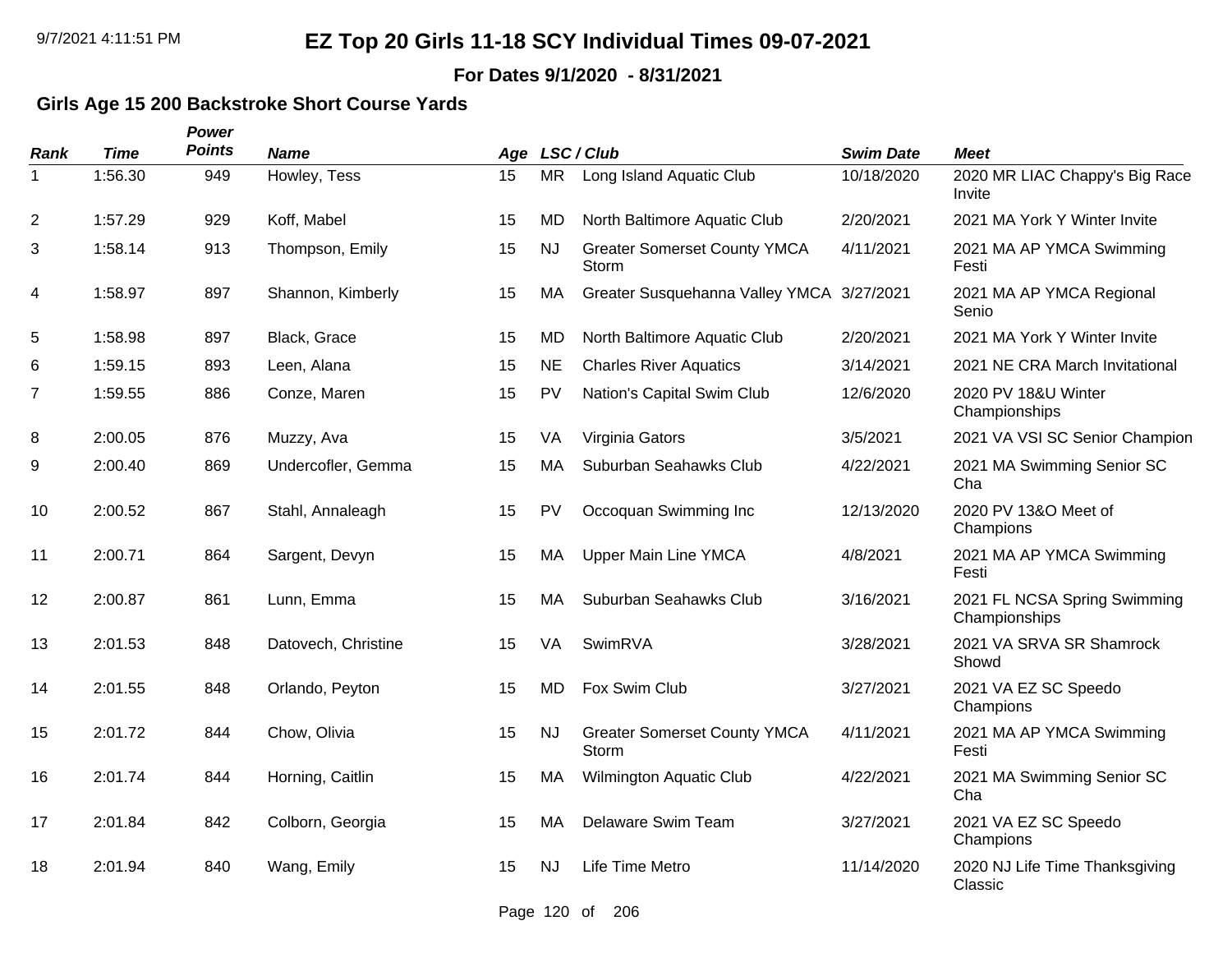|    | 9/7/2021 4:11:51 PM            |     |                |    |     | EZ Top 20 Girls 11-18 SCY Individual Times 09-07-2021 |            |                                                     |  |  |  |  |  |
|----|--------------------------------|-----|----------------|----|-----|-------------------------------------------------------|------------|-----------------------------------------------------|--|--|--|--|--|
|    | For Dates 9/1/2020 - 8/31/2021 |     |                |    |     |                                                       |            |                                                     |  |  |  |  |  |
| 19 | 2:02.11                        | 837 | Hoffman, Bella | 15 | NJ. | <b>Greater Somerset County YMCA</b><br>Storm          | 10/24/2020 | 2020 NJ GSCY 5th Annual<br><b>Champions Classic</b> |  |  |  |  |  |
| 20 | 2:02.15                        | 836 | Griffin, Zoey  | 15 | -NI | <b>STAR Swimming</b>                                  | 4/23/2021  | 2021 NI STAR Spring Invite                          |  |  |  |  |  |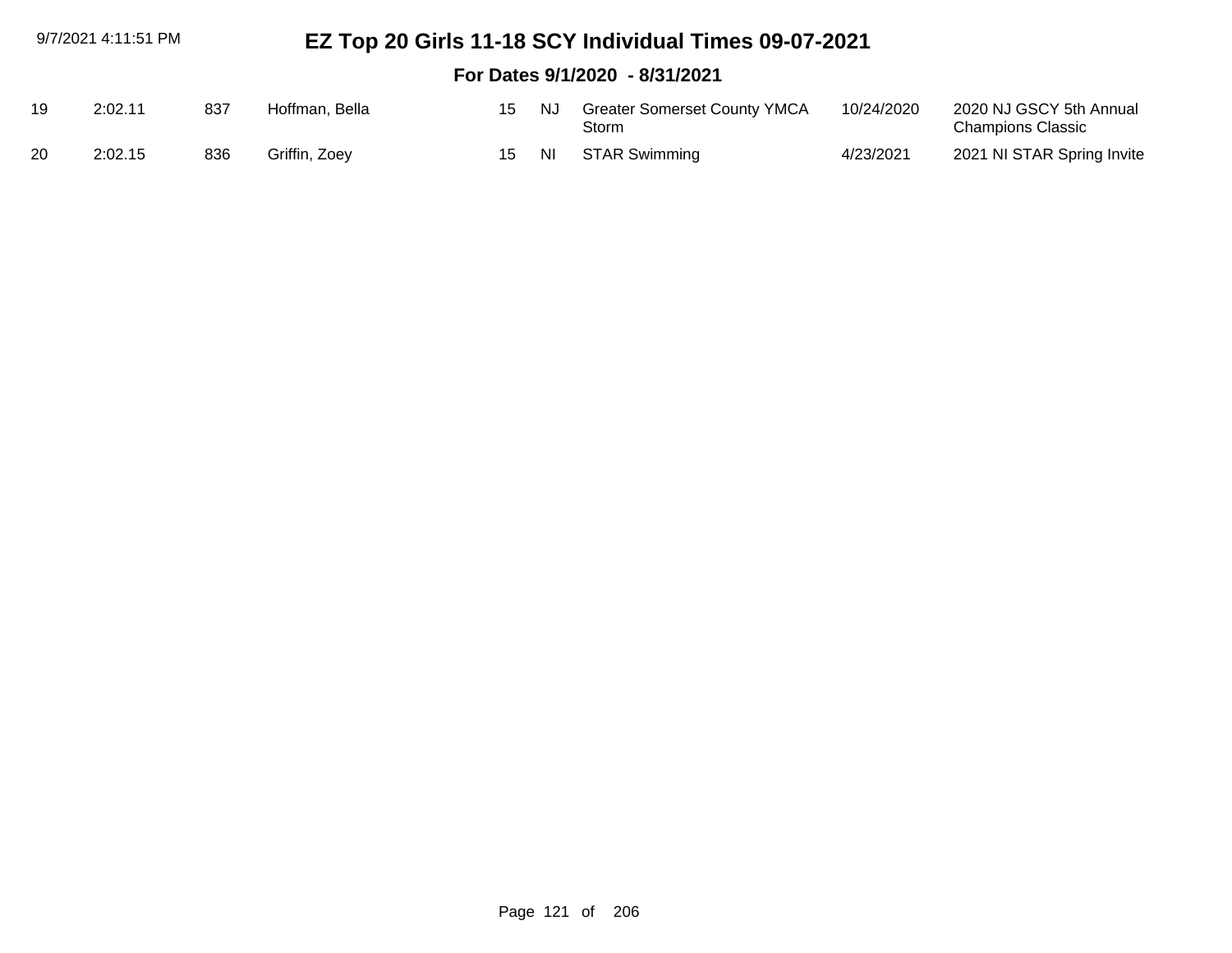#### **For Dates 9/1/2020 - 8/31/2021**

### **Girls Age 15 100 Breaststroke Short Course Yards**

| Rank           | <b>Time</b> | Power<br><b>Points</b> | <b>Name</b>            | Age |           | LSC / Club                                   | <b>Swim Date</b> | <b>Meet</b>                                  |
|----------------|-------------|------------------------|------------------------|-----|-----------|----------------------------------------------|------------------|----------------------------------------------|
|                | 1:02.18     | 920                    | Hughes, Catherine      | 15  | PV        | Unattached                                   | 2/12/2021        | 2021 VA VHSL Class 6 State Cha               |
| $\overline{2}$ | 1:02.87     | 896                    | Constable, Emily       | 15  | <b>NJ</b> | <b>Westfield YMCA</b>                        | 4/10/2021        | 2021 MA AP YMCA Swimming<br>Festi            |
| 3              | 1:02.91     | 894                    | Muzzy, Ava             | 15  | VA        | Virginia Gators                              | 3/7/2021         | 2021 VA VSI SC Senior Champion               |
| 4              | 1:03.47     | 875                    | Headland, Charlotte    | 15  | <b>MD</b> | Monocacy Aquatic Club                        | 3/26/2021        | 2021 MA Senior Keystone Classi               |
| 5              | 1:03.48     | 875                    | Powell, Kari           | 15  | MA        | <b>Keystone Aquatics</b>                     | 3/14/2021        | 2021 MA OB PIAA Girls 2A Swimm               |
| 6              | 1:03.90     | 860                    | Tewksbury, Madison     | 15  | MA        | Unattached                                   | 2/28/2021        | PIAA DISTRICT XI AAA 2021                    |
| $\overline{7}$ | 1:04.09     | 854                    | Bridgman, Riley        | 15  | VA        | <b>Quest Swimming</b>                        | 12/5/2020        | 2020 VA STAT Winter Invitation               |
| 8              | 1:04.21     | 849                    | Cohen, Audrey          | 15  | ME        | Southern Maine Aquatic Club                  | 3/27/2021        | 2021 VA EZ SC Speedo<br>Champions            |
| 9              | 1:04.38     | 844                    | Hobert, Sabrina        | 15  | <b>CT</b> | <b>YMCA Of Greenwich Marlins</b>             | 7/23/2021        | 2021 CT CPAC Senior SCY Last<br>Chance       |
| 10             | 1:04.40     | 843                    | Furman, Naomi          | 15  | MA        | <b>Radnor Aquatic Club</b>                   | 3/26/2021        | 2021 MA Senior Keystone Classi               |
| 11             | 1:04.60     | 836                    | Morris Larkin, Bridget | 15  | <b>PV</b> | <b>Machine Aquatics</b>                      | 12/4/2020        | 2020 PV 18&U Winter<br>Championships         |
| 12             | 1:04.73     | 832                    | Koff, Mabel            | 15  | <b>MD</b> | North Baltimore Aquatic Club                 | 1/23/2021        | 2021 MA YY John deBarbadillo I               |
| 13             | 1:04.79     | 829                    | Wu, Joyce              | 15  | PV        | Rockville Montgomery Swim Club               | 10/10/2020       | 2020 PV RMSC NTG Showdown                    |
| 14             | 1:04.91     | 825                    | Sharma, Meghan         | 15  | <b>NJ</b> | <b>Greater Somerset County YMCA</b><br>Storm | 4/10/2021        | 2021 MA AP YMCA Swimming<br>Festi            |
| 15             | 1:04.97     | 823                    | Ye, Bridget            | 15  | <b>MR</b> | Long Island Aquatic Club                     | 9/19/2020        | 2020 MR LIAC Fall of COVID<br>Invitational   |
| 16             | 1:05.13     | 818                    | Guzzino, Mary Grace    | 15  | <b>MR</b> | <b>BGC-N. Westchester Marlins</b>            | 12/12/2020       | 2020 MR BGNW 18-Under Winter<br>Championship |
| 17             | 1:05.16     | 817                    | Delaney, Maggie        | 15  | MA        | Nittany Lion Aquatic Club                    | 10/16/2020       | 2020 MA KA Fall Closed Invite                |
| 18             | 1:05.18     | 816                    | Sun, Eleanor           | 15  | <b>PV</b> | Nation's Capital Swim Club                   | 10/31/2020       | 2020 VA NOVA Senior Classic                  |
| 19             | 1:05.27     | 813                    | Worrell, Lindi         | 15  | MA        | <b>MLY Phoenix</b>                           | 3/28/2021        | 2021 MA SJAC Gator Classic Mar               |
| 20             | 1:05.32     | 811                    | Handley, Kate          | 15  | <b>NE</b> | <b>Gator Swim Club</b>                       | 12/6/2020        | 2020 NE USA 18U Winter<br>Champs-Well        |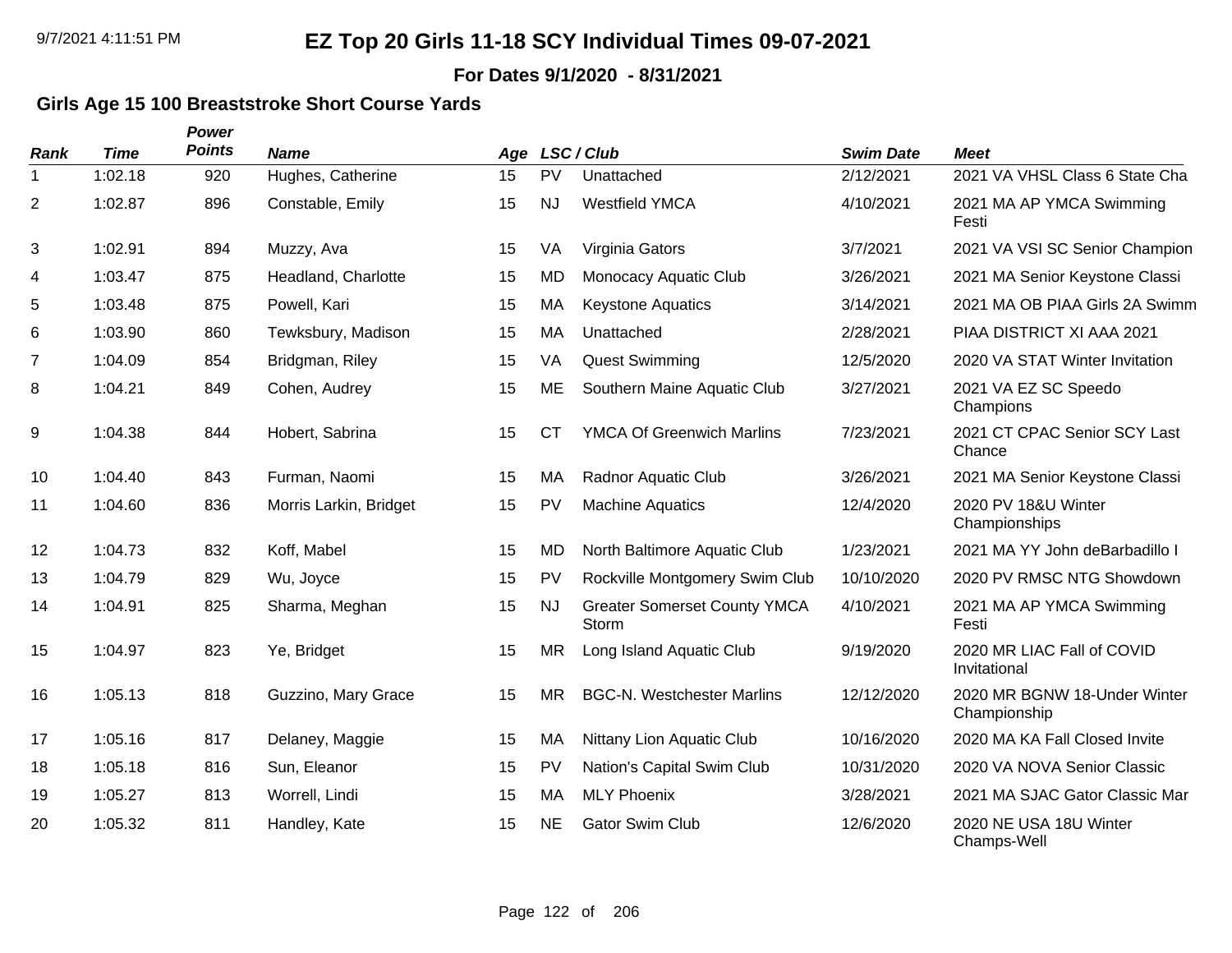**For Dates 9/1/2020 - 8/31/2021**

### **Girls Age 15 200 Breaststroke Short Course Yards**

| <b>Rank</b>    | <b>Time</b> | Power<br><b>Points</b> | <b>Name</b>         |    |           | Age LSC/Club                              | <b>Swim Date</b> | <b>Meet</b>                                     |
|----------------|-------------|------------------------|---------------------|----|-----------|-------------------------------------------|------------------|-------------------------------------------------|
| 1              | 2:16.82     | 877                    | Sun, Eleanor        | 15 | PV        | Nation's Capital Swim Club                | 12/3/2020        | 2020 PV 18&U Winter<br>Championships            |
| 2              | 2:17.42     | 868                    | Muzzy, Ava          | 15 | VA        | Virginia Gators                           | 12/6/2020        | 2020 VA ISCA December SC<br>Senio               |
| 3              | 2:17.54     | 866                    | Hughes, Catherine   | 15 | PV        | Arlington Aquatic Club                    | 3/18/2021        | 2021 PV SC Championship<br>Series- Wave II      |
| 4              | 2:18.50     | 852                    | Noecker, Elle       | 15 | <b>NI</b> | <b>Town Wreckers Swim Team</b>            | 6/11/2021        | 2021 NI TTSC Time Trial #23                     |
| 5              | 2:18.61     | 850                    | Guzzino, Mary Grace | 15 | <b>MR</b> | <b>BGC-N. Westchester Marlins</b>         | 12/13/2020       | 2020 MR BGNW 18-Under Winter<br>Championship    |
| 6              | 2:18.94     | 845                    | Wu, Joyce           | 15 | <b>PV</b> | Rockville Montgomery Swim Club            | 10/11/2020       | 2020 PV RMSC NTG Showdown                       |
| $\overline{7}$ | 2:19.00     | 844                    | Kantner, Emily      | 15 | VA        | NOVA of Virginia Aquatics, Inc.           | 3/17/2021        | 2021 FL NCSA Spring Swimming<br>Championships   |
| 8              | 2:19.17     | 841                    | Ye, Bridget         | 15 | <b>MR</b> | Long Island Aquatic Club                  | 9/20/2020        | 2020 MR LIAC Fall of COVID<br>Invitational      |
| 9              | 2:19.22     | 841                    | Haines, Erin        | 15 | PV        | Rockville Montgomery Swim Club            | 3/17/2021        | 2021 FL NCSA Spring Swimming<br>Championships   |
| 10             | 2:19.38     | 838                    | Headland, Charlotte | 15 | <b>MD</b> | Monocacy Aquatic Club                     | 3/27/2021        | 2021 MA Senior Keystone Classi                  |
| 11             | 2:19.50     | 836                    | Constable, Emily    | 15 | <b>NJ</b> | <b>Westfield YMCA</b>                     | 4/11/2021        | 2021 MA AP YMCA Swimming<br>Festi               |
| 12             | 2:19.65     | 834                    | Bridgman, Riley     | 15 | VA        | <b>Quest Swimming</b>                     | 12/6/2020        | 2020 VA STAT Winter Invitation                  |
| 13             | 2:20.16     | 826                    | Lord, Avery         | 15 | <b>NE</b> | <b>SOLO Aquatics</b>                      | 2/28/2021        | 2021 NE SOLO Granite State Cup                  |
| 14             | 2:20.23     | 825                    | Lankford, Tess      | 15 | <b>MD</b> | Loyola Blakefield Aquatics                | 4/9/2021         | 2021 FL GTSA TYR Championship<br>Meet           |
| 15             | 2:20.78     | 817                    | Karnaugh, Dani      | 15 | <b>NJ</b> | <b>Berkeley Aquatic Club</b>              | 11/22/2020       | 2020 NJ BAC STAR Invitational                   |
| 16             | 2:20.86     | 816                    | Montefusco, Kathryn | 15 | <b>MR</b> | Long Island Aquatic Club                  | 2/13/2021        | 2021 MR LIAC Saturday February<br>13 Time Trial |
| 17             | 2:20.98     | 814                    | Shannon, Kimberly   | 15 | MA        | Greater Susquehanna Valley YMCA 3/26/2021 |                  | 2021 MA AP YMCA Regional<br>Senio               |
| 18             | 2:21.06     | 813                    | Cohen, Audrey       | 15 | ME        | Southern Maine Aquatic Club               | 3/28/2021        | 2021 VA EZ SC Speedo<br>Champions               |
| 19             | 2:21.36     | 808                    | Wang, Cindy         | 15 | MR.       | Westchester Aquatic Club                  | 4/10/2021        | 2021 MR WEST Spring Has                         |
|                |             |                        |                     |    |           | Page 123 of 206                           |                  |                                                 |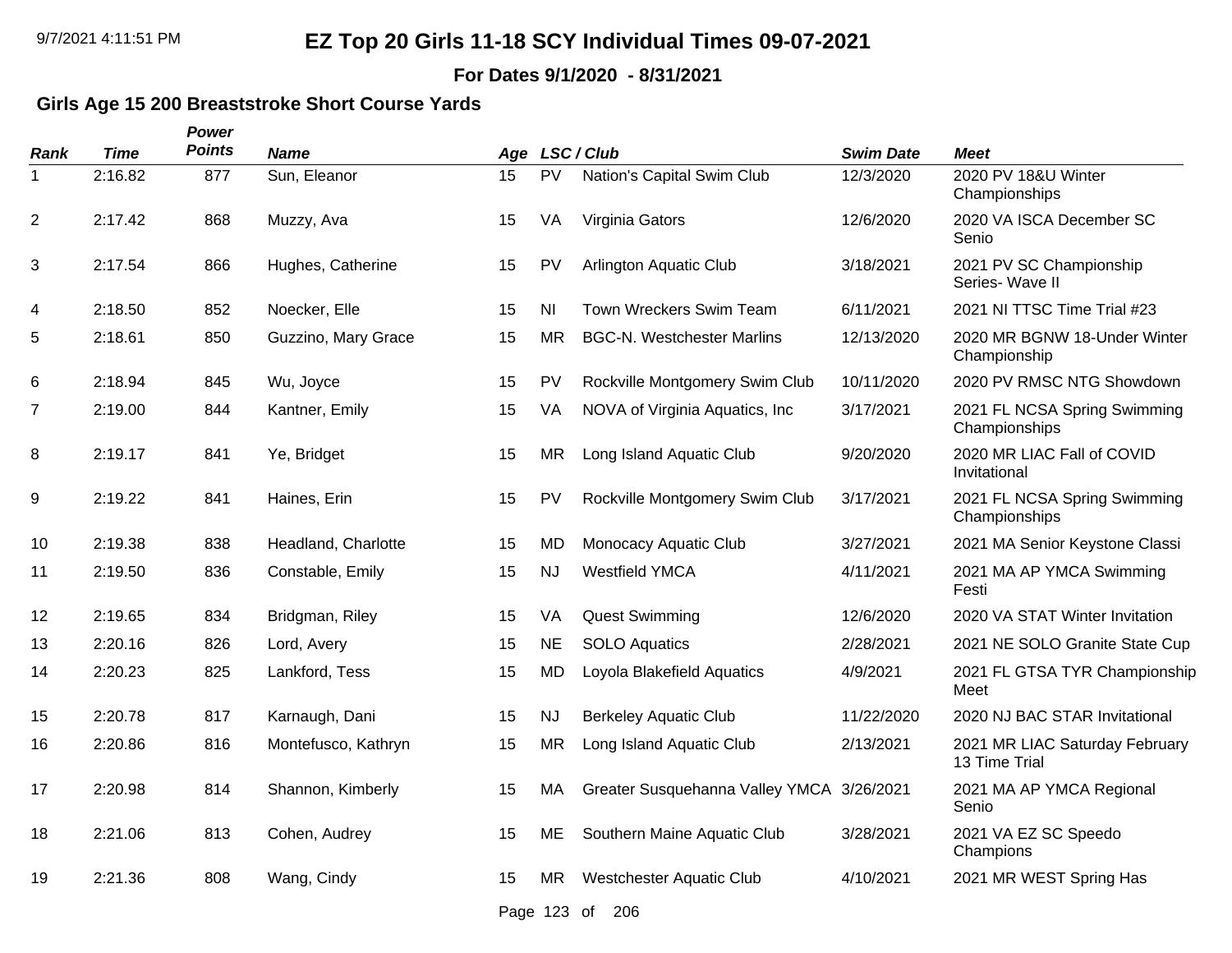#### **For Dates 9/1/2020 - 8/31/2021**

|    |         |     |              |  |                             |           | Sprung Time Trial                          |
|----|---------|-----|--------------|--|-----------------------------|-----------|--------------------------------------------|
| 20 | 2:21.77 | 802 | Reyna, Alexa |  | MR Westchester Aquatic Club | 2/21/2021 | 2021 MR BGNW Winter Senior<br>Championship |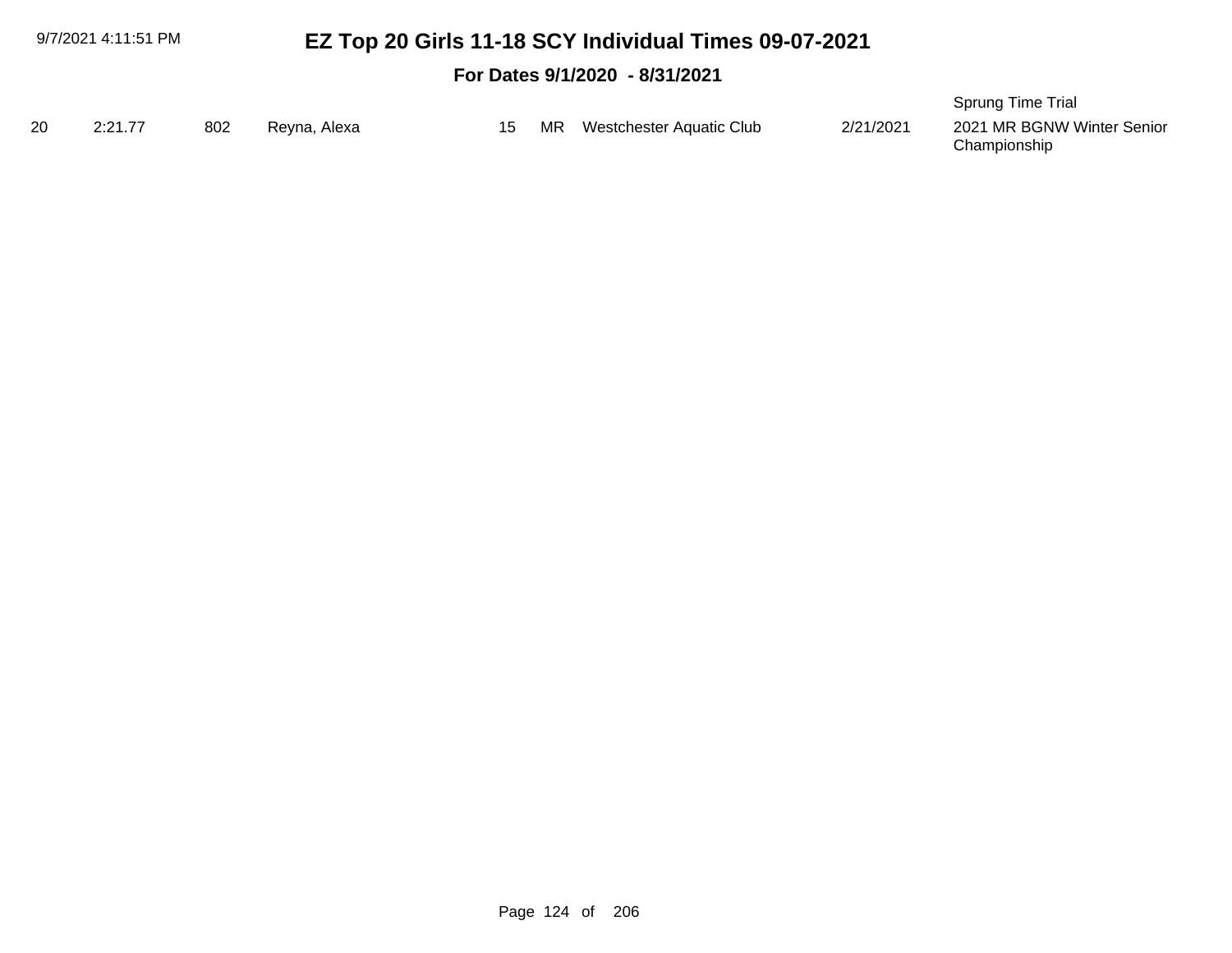**For Dates 9/1/2020 - 8/31/2021**

### **Girls Age 15 100 Butterfly Short Course Yards**

| <b>Rank</b>    | <b>Time</b> | Power<br><b>Points</b> | <b>Name</b>          |    |                | Age LSC/Club                                            | <b>Swim Date</b> | <b>Meet</b>                                            |
|----------------|-------------|------------------------|----------------------|----|----------------|---------------------------------------------------------|------------------|--------------------------------------------------------|
| 1              | 52.33       | 979                    | Howley, Tess         | 15 |                | MR Unattached                                           | 11/14/2020       | 2020 MR OB NSCHSGAA<br><b>Championship Meet</b>        |
| 2              | 53.26       | 940                    | Davis, Grey          | 15 | VA.            | <b>Cavalier Aquatics/Piedmont Family</b><br><b>YMCA</b> | 4/8/2021         | 2021 MA AP YMCA Swimming<br>Festi                      |
| 3              | 54.35       | 895                    | Colborn, Georgia     | 15 | MA             | Delaware Swim Team                                      | 3/27/2021        | 2021 VA EZ SC Speedo<br>Champions                      |
| 4              | 54.37       | 895                    | Boemer, Anna         | 15 | <b>NE</b>      | <b>SOLO Aquatics</b>                                    | 2/27/2021        | 2021 NE SOLO Granite State Cup                         |
| 5              | 54.57       | 886                    | Eliason, Sarah       | 15 | <b>PV</b>      | Rockville Montgomery Swim Club                          | 3/19/2021        | 2021 FL NCSA Spring Swimming<br>Championships          |
| 6              | 54.98       | 870                    | Golembiewski, Sienna | 15 | <b>PV</b>      | Unattached                                              | 2/12/2021        | 2021 VA VHSL Class 6 State Cha                         |
| $\overline{7}$ | 55.26       | 859                    | Bertotto, Emma       | 15 | <b>CT</b>      | Unattached                                              | 7/23/2021        | 2021 CT CPAC Senior SCY Last<br>Chance                 |
| 8              | 55.27       | 858                    | Grimley, Taylor      | 15 | МA             | Unattached                                              | 2/26/2021        | 2021 GA PC Interact Champs 2-2                         |
| 8              | 55.27       | 858                    | Mullins, Lainey      | 15 | МA             | Suburban Seahawks Club                                  | 4/23/2021        | 2021 MA Swimming Senior SC<br>Cha                      |
| 10             | 55.28       | 858                    | Belbot, Maggie       | 15 | <b>MD</b>      | North Baltimore Aquatic Club                            | 10/10/2020       | 2020 MA YY Bill Schmidt Memorial                       |
| 11             | 55.45       | 851                    | Padilla, Kenzie      | 15 | MA             | Phoenixville YMCA                                       | 4/8/2021         | 2021 MA AP YMCA Swimming<br>Festi                      |
| 12             | 55.53       | 848                    | Gring, Sydney        | 15 | МA             | <b>Reading YMCA</b>                                     | 12/11/2020       | 2020 MA Winter 18 & Under<br>Champs                    |
| 13             | 55.57       | 846                    | Sun, Eleanor         | 15 | <b>PV</b>      | Nation's Capital Swim Club                              | 12/3/2020        | 2020 PV 18&U Winter<br>Championships                   |
| 14             | 55.84       | 835                    | Simons, Kailey       | 15 | <b>MR</b>      | Unattached                                              | 4/23/2021        | 2021 MR OB Girls Nassau County<br><b>Spring Champs</b> |
| 15             | 55.98       | 830                    | Muzzy, Ava           | 15 | VA             | Virginia Gators                                         | 12/5/2020        | 2020 VA ISCA December SC<br>Senio                      |
| 16             | 56.29       | 817                    | Datovech, Christine  | 15 | <b>VA</b>      | SwimRVA                                                 | 3/5/2021         | 2021 VA VSI SC Senior Champion                         |
| 17             | 56.30       | 817                    | Von Holtz, Alexa     | 15 | N <sub>l</sub> | Unattached                                              | 4/23/2021        | 2021 NI OB Girls OHSL                                  |
| 18             | 56.36       | 815                    | Kim, Elissa          | 15 | <b>NJ</b>      | <b>Wyckoff YMCA</b>                                     | 4/9/2021         | 2021 MA AP YMCA Swimming<br>Festi                      |
| 19             | 56.43       | 812                    | Gemmell, Erin        | 15 | PV             | Nation's Capital Swim Club                              | 11/1/2020        | 2020 VA NOVA Senior Classic                            |
|                |             |                        |                      |    | Page 125 of    | 206                                                     |                  |                                                        |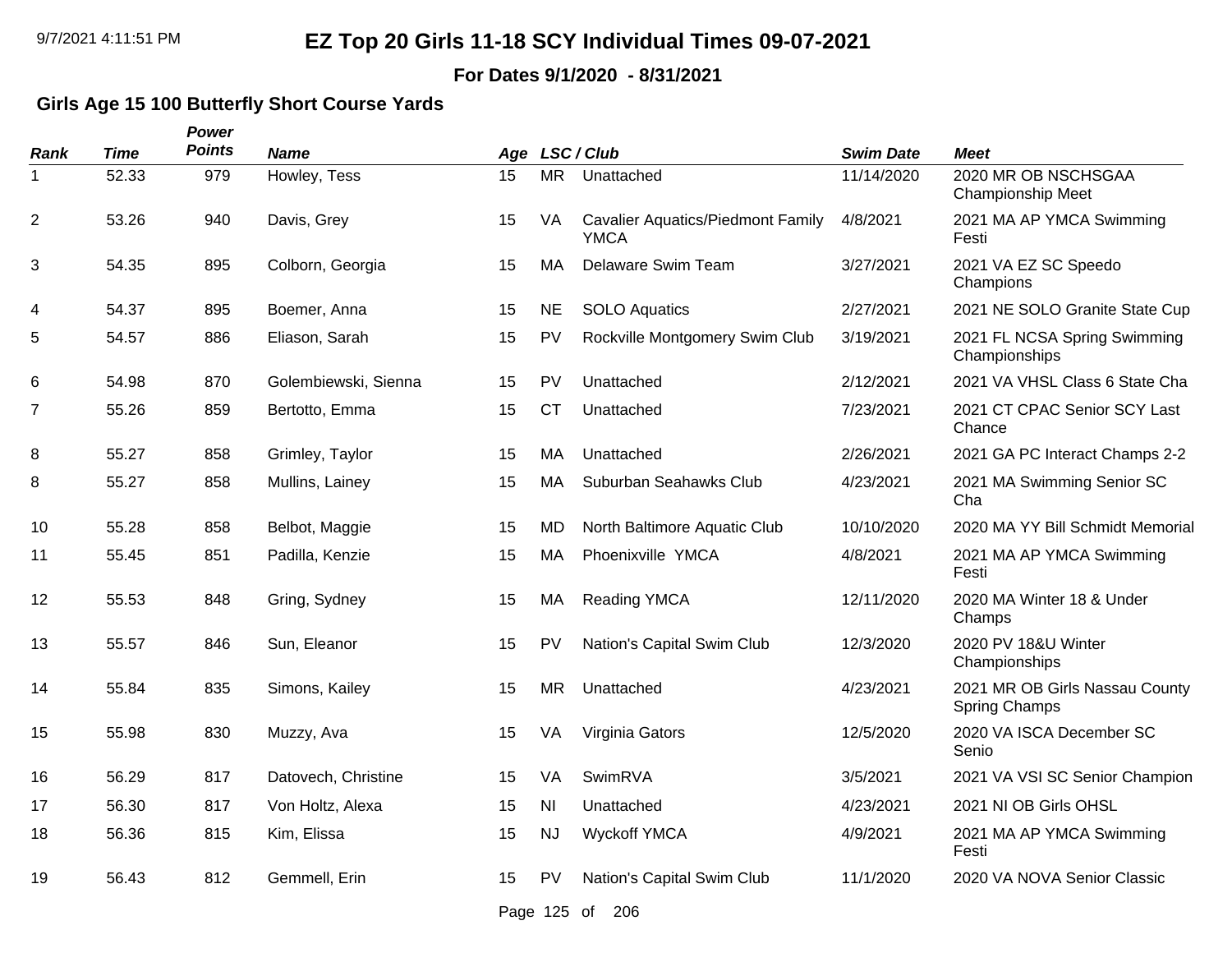| 9/7/2021 4:11:51 PM |       |     | EZ Top 20 Girls 11-18 SCY Individual Times 09-07-2021 |    |  |                                   |           |                                      |  |  |
|---------------------|-------|-----|-------------------------------------------------------|----|--|-----------------------------------|-----------|--------------------------------------|--|--|
|                     |       |     |                                                       |    |  | For Dates 9/1/2020 - 8/31/2021    |           |                                      |  |  |
| 20                  | 56.46 | 811 | Treglia, Leah                                         | 15 |  | MR Hauppauge Athletic Association | 3/13/2021 | 2021 MR LIAC Virtual<br>Championship |  |  |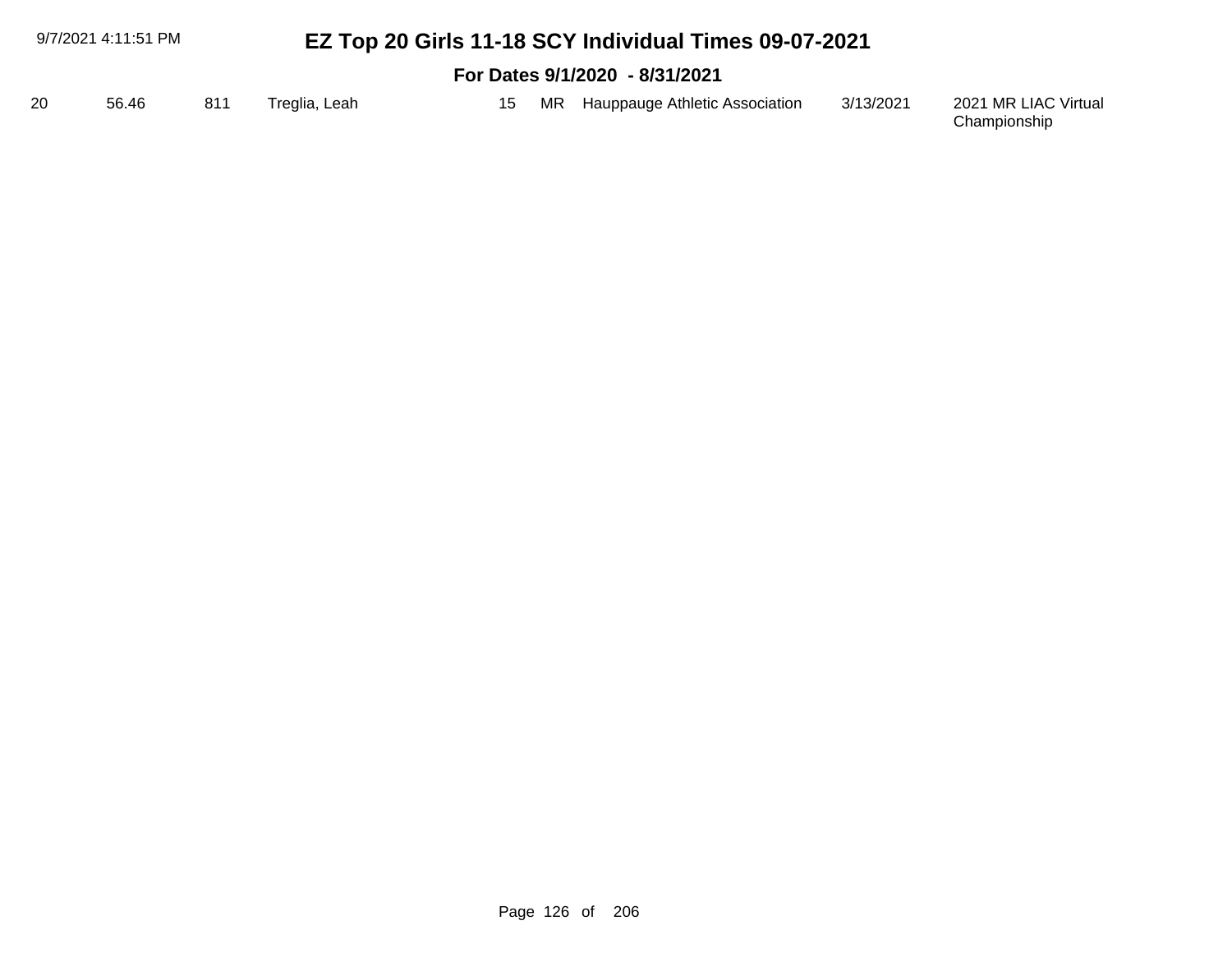**For Dates 9/1/2020 - 8/31/2021**

### **Girls Age 15 200 Butterfly Short Course Yards**

| <b>Rank</b>    | <b>Time</b> | Power<br><b>Points</b> | <b>Name</b>          | Age |           | LSC / Club                                              | <b>Swim Date</b> | <b>Meet</b>                                    |
|----------------|-------------|------------------------|----------------------|-----|-----------|---------------------------------------------------------|------------------|------------------------------------------------|
| 1              | 1:53.95     | 988                    | Howley, Tess         | 15  | <b>MR</b> | Long Island Aquatic Club                                | 12/13/2020       | 2020 MR LIAC Travel To Nowhere<br>Invitational |
| $\overline{2}$ | 1:58.55     | 907                    | Mullins, Lainey      | 15  | MA        | Suburban Seahawks Club                                  | 4/24/2021        | 2021 MA Swimming Senior SC<br>Cha              |
| 3              | 1:59.94     | 882                    | Sun, Eleanor         | 15  | PV        | Nation's Capital Swim Club                              | 12/5/2020        | 2020 PV 18&U Winter<br>Championships           |
| 4              | 2:00.05     | 881                    | Gormsen, Cavan       | 15  | <b>MR</b> | Long Island Aquatic Club                                | 11/21/2020       | 2020 MR LIAC Thanksgiving<br>Invitational      |
| 5              | 2:00.12     | 879                    | Thompson, Emily      | 15  | <b>NJ</b> | <b>Greater Somerset County YMCA</b><br>Storm            | 4/10/2021        | 2021 MA AP YMCA Swimming<br>Festi              |
| 6              | 2:00.22     | 878                    | Davis, Grey          | 15  | VA        | <b>Cavalier Aquatics/Piedmont Family</b><br><b>YMCA</b> | 4/11/2021        | 2021 MA AP YMCA Swimming<br>Festi              |
| 7              | 2:00.48     | 873                    | Golembiewski, Sienna | 15  | PV        | Occoquan Swimming Inc                                   | 3/20/2021        | 2021 PV SC Championship<br>Series- Wave II     |
| 8              | 2:01.66     | 853                    | Bertotto, Emma       | 15  | <b>CT</b> | Unattached                                              | 7/24/2021        | 2021 CT CPAC Senior SCY Last<br>Chance         |
| 9              | 2:02.98     | 830                    | Yee, Katie           | 15  | <b>MR</b> | Long Island Aquatic Club                                | 3/17/2021        | 2021 FL NCSA Spring Swimming<br>Championships  |
| 10             | 2:03.09     | 828                    | Eliason, Sarah       | 15  | PV        | Rockville Montgomery Swim Club                          | 3/17/2021        | 2021 FL NCSA Spring Swimming<br>Championships  |
| 11             | 2:03.45     | 822                    | Fried, Riley         | 15  | <b>MR</b> | Long Island Aquatic Club                                | 3/17/2021        | 2021 FL NCSA Spring Swimming<br>Championships  |
| 12             | 2:03.78     | 816                    | Gring, Sydney        | 15  | MA        | <b>Reading YMCA</b>                                     | 12/10/2020       | 2020 MA Winter 18 & Under<br>Champs            |
| 13             | 2:03.89     | 815                    | Sherratt, Billie     | 15  | <b>NJ</b> | Fanwood-Scotch Plains YMCA                              | 4/10/2021        | 2021 MA AP YMCA Swimming<br>Festi              |
| 14             | 2:03.90     | 814                    | Phelps, Anna         | 15  | MA        | <b>Plymouth Whitemarsh Aquatics</b>                     | 11/7/2020        | 2020 MA SJAC State Cup                         |
| 15             | 2:04.00     | 813                    | Parry, Kayla         | 15  | MA        | Lancaster Aquatic Club                                  | 3/26/2021        | 2021 MA Senior Keystone Classi                 |
| 16             | 2:04.24     | 809                    | Gemmell, Erin        | 15  | <b>PV</b> | Nation's Capital Swim Club                              | 10/31/2020       | 2020 VA NOVA Senior Classic                    |
| 17             | 2:04.54     | 804                    | Yang, Georgia        | 15  | PV        | All Star Aquatics                                       | 12/5/2020        | 2020 PV 18&U Winter<br>Championships           |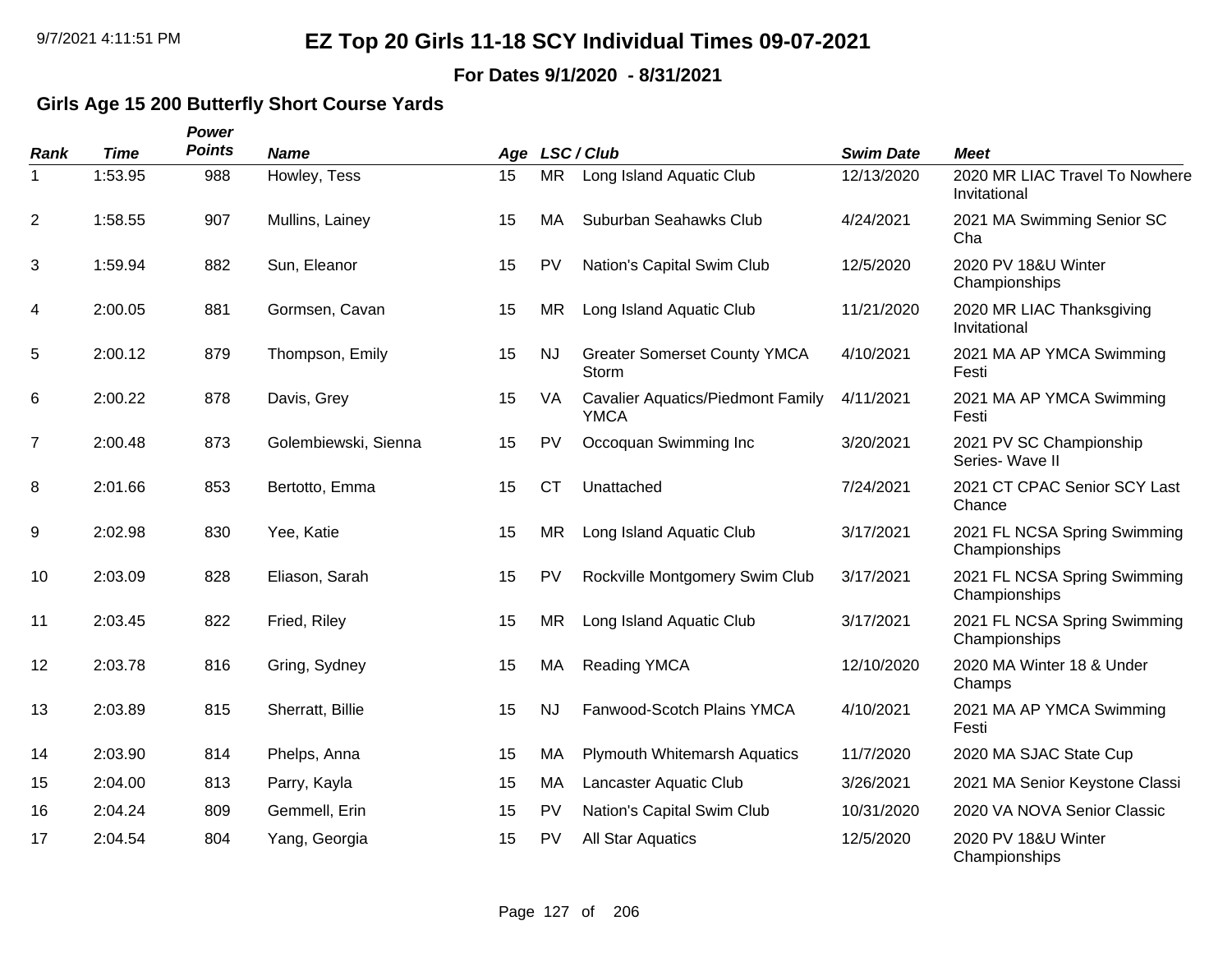| 9/7/2021 4:11:51 PM |         |     | EZ Top 20 Girls 11-18 SCY Individual Times 09-07-2021 |    |     |                                |            |                                     |
|---------------------|---------|-----|-------------------------------------------------------|----|-----|--------------------------------|------------|-------------------------------------|
|                     |         |     |                                                       |    |     | For Dates 9/1/2020 - 8/31/2021 |            |                                     |
| 18                  | 2:04.58 | 803 | Boemer, Anna                                          | 15 | NE. | <b>SOLO Aquatics</b>           | 12/6/2020  | 2020 NE SOLO Winter Specialty       |
| 19                  | 2:04.70 | 801 | Unruh, Megan                                          | 15 | МA  | Boyertown YMCA Navy Seals      | 12/10/2020 | 2020 MA Winter 18 & Under<br>Champs |
| 20                  | 2:04.74 | 800 | Lahr, Carly                                           | 15 | PV. | <b>Potomac Marlins</b>         | 3/28/2021  | 2021 SC MOC Championship<br>Final   |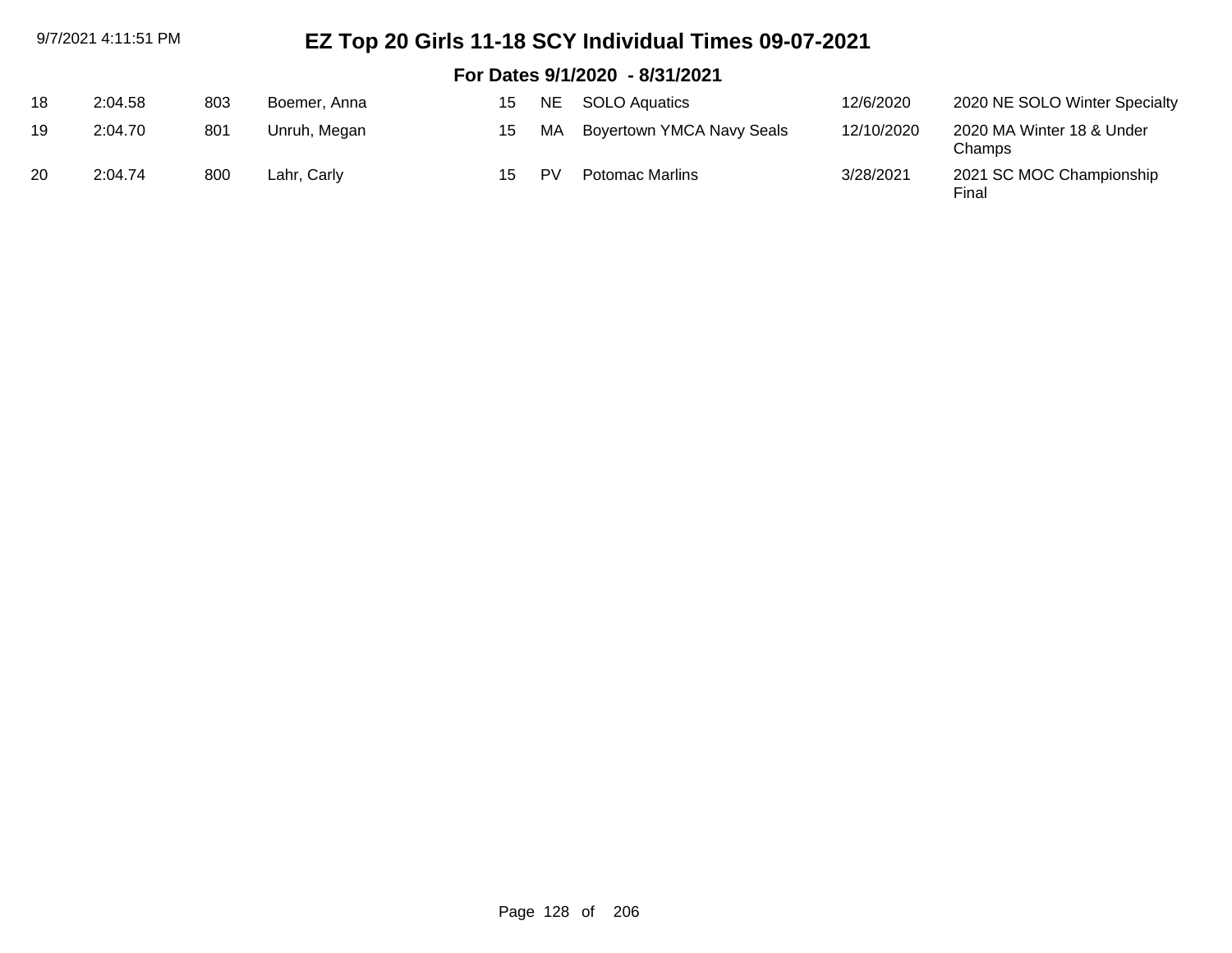**For Dates 9/1/2020 - 8/31/2021**

### **Girls Age 15 200 Individual Medley Short Course Yards**

| <b>Rank</b>    | <b>Time</b> | Power<br><b>Points</b> | <b>Name</b>       |    |           | Age LSC/Club                                 | <b>Swim Date</b> | <b>Meet</b>                                     |
|----------------|-------------|------------------------|-------------------|----|-----------|----------------------------------------------|------------------|-------------------------------------------------|
| 1              | 1:59.86     | 923                    | Sun, Eleanor      | 15 | PV        | Nation's Capital Swim Club                   | 12/6/2020        | 2020 PV 18&U Winter<br>Championships            |
| $\overline{2}$ | 2:00.21     | 915                    | Thompson, Emily   | 15 | <b>NJ</b> | <b>Greater Somerset County YMCA</b><br>Storm | 4/8/2021         | 2021 MA AP YMCA Swimming<br>Festi               |
| 3              | 2:01.11     | 896                    | Muzzy, Ava        | 15 | VA        | Unattached                                   | 2/10/2021        | 2021 VA VHSL C3 Swimming &<br>Div               |
| 4              | 2:03.25     | 852                    | Shannon, Kimberly | 15 | MA        | Greater Susquehanna Valley YMCA 3/14/2021    |                  | 2021 MA OB PIAA Girls 2A Swimm                  |
| 5              | 2:03.63     | 844                    | Gemmell, Erin     | 15 | PV        | Nation's Capital Swim Club                   | 11/1/2020        | 2020 VA NOVA Senior Classic                     |
| 6              | 2:03.98     | 837                    | Reyna, Alexa      | 15 | <b>MR</b> | <b>Westchester Aquatic Club</b>              | 2/21/2021        | 2021 MR BGNW Winter Senior<br>Championship      |
| $\overline{7}$ | 2:04.30     | 830                    | Gormsen, Cavan    | 15 | <b>MR</b> | Long Island Aquatic Club                     | 12/11/2020       | 2020 MR LIAC Travel To Nowhere<br>Invitational  |
| 8              | 2:04.57     | 825                    | Mullins, Lainey   | 15 | MA        | Suburban Seahawks Club                       | 4/24/2021        | 2021 MA Swimming Senior SC<br>Cha               |
| 9              | 2:05.09     | 814                    | Walker, Lucy      | 15 | <b>MR</b> | <b>BGC-N. Westchester Marlins</b>            | 6/18/2021        | 2021 MR BGNW SCY June<br>Summer Send Off Invite |
| 10             | 2:05.12     | 814                    | Sherratt, Billie  | 15 | <b>NJ</b> | Fanwood-Scotch Plains YMCA                   | 4/8/2021         | 2021 MA AP YMCA Swimming<br>Festi               |
| 11             | 2:05.24     | 811                    | Yousuf, Sophia    | 15 | <b>NJ</b> | Lakeland Hills YMCA                          | 4/8/2021         | 2021 MA AP YMCA Swimming<br>Festi               |
| 12             | 2:05.44     | 807                    | Hughes, Catherine | 15 | PV        | Arlington Aquatic Club                       | 3/21/2021        | 2021 PV SC Championship<br>Series- Wave II      |
| 13             | 2:05.54     | 805                    | Kim, Elissa       | 15 | <b>NJ</b> | <b>Wyckoff YMCA</b>                          | 4/8/2021         | 2021 MA AP YMCA Swimming<br>Festi               |
| 14             | 2:05.57     | 805                    | Colborn, Georgia  | 15 | MA        | Delaware Swim Team                           | 3/26/2021        | 2021 VA EZ SC Speedo<br>Champions               |
| 15             | 2:05.61     | 804                    | Ye, Bridget       | 15 | <b>MR</b> | Long Island Aquatic Club                     | 9/20/2020        | 2020 MR LIAC Fall of COVID<br>Invitational      |
| 16             | 2:05.63     | 803                    | Wang, Emily       | 15 | <b>NJ</b> | Life Time Metro                              | 12/4/2020        | 2020 NJ Life Time Holiday Classic               |
| 17             | 2:05.69     | 802                    | Thomas, Morgan    | 15 | VA        | Virginia Gators                              | 3/6/2021         | 2021 VA VSI SC Senior Champion                  |
| 18             | 2:05.70     | 802                    | Black, Grace      | 15 | <b>MD</b> | North Baltimore Aquatic Club                 | 3/24/2021        | 2021 FL ISCA International Senior<br>Meet       |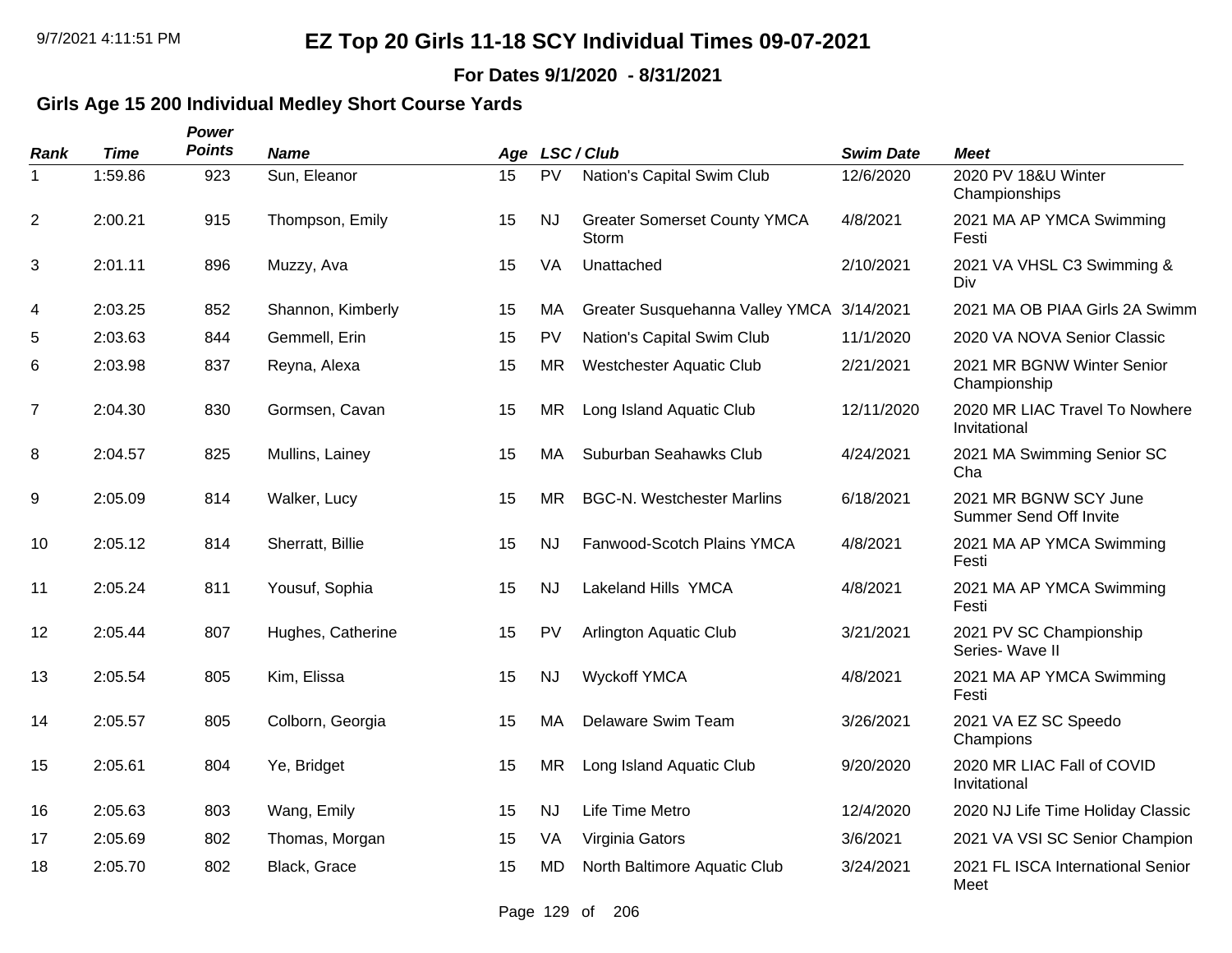|    | 9/7/2021 4:11:51 PM            |     |                  |     |      | EZ Top 20 Girls 11-18 SCY Individual Times 09-07-2021 |           |                                       |  |  |  |  |
|----|--------------------------------|-----|------------------|-----|------|-------------------------------------------------------|-----------|---------------------------------------|--|--|--|--|
|    | For Dates 9/1/2020 - 8/31/2021 |     |                  |     |      |                                                       |           |                                       |  |  |  |  |
| 19 | 2:05.79                        | 800 | Li. Dana         | 15  | NE . | <b>Gator Swim Club</b>                                | 12/5/2020 | 2020 NE USA 18U Winter<br>Champs-Well |  |  |  |  |
| 20 | 2:05.98                        | 796 | Von Holtz, Alexa | 15. | -NI  | Unattached                                            | 4/23/2021 | 2021 NI OB Girls OHSL                 |  |  |  |  |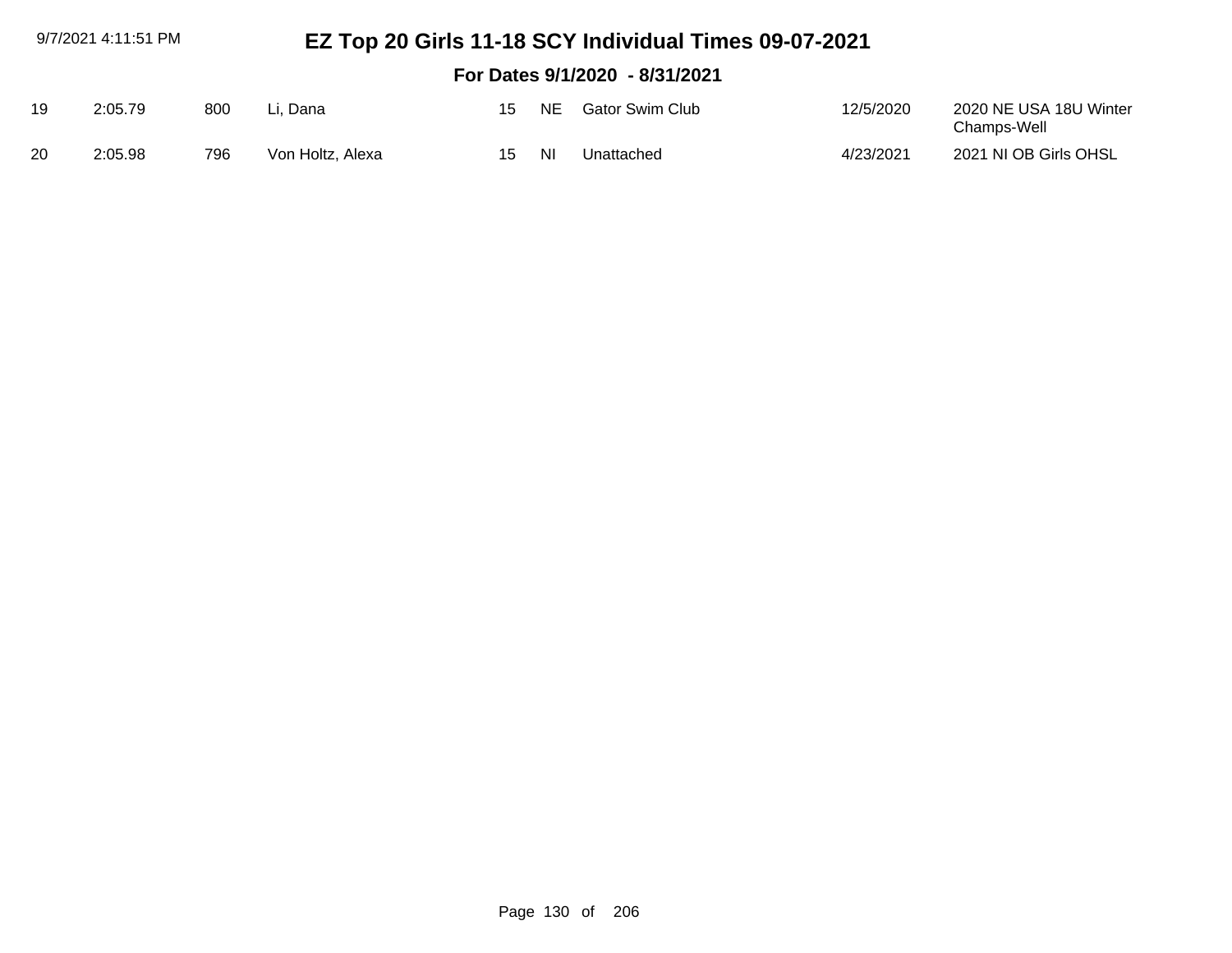**For Dates 9/1/2020 - 8/31/2021**

### **Girls Age 15 400 Individual Medley Short Course Yards**

| <b>Rank</b>    | Time    | Power<br><b>Points</b> | <b>Name</b>         |    |           | Age LSC/Club                                            | <b>Swim Date</b> | <b>Meet</b>                                     |
|----------------|---------|------------------------|---------------------|----|-----------|---------------------------------------------------------|------------------|-------------------------------------------------|
| 1              | 4:14.25 | 915                    | Sun, Eleanor        | 15 | PV        | Nation's Capital Swim Club                              | 12/4/2020        | 2020 PV 18&U Winter<br>Championships            |
| $\overline{c}$ | 4:15.45 | 904                    | Davis, Grey         | 15 | VA        | <b>Cavalier Aquatics/Piedmont Family</b><br><b>YMCA</b> | 4/9/2021         | 2021 MA AP YMCA Swimming<br>Festi               |
| 3              | 4:16.30 | 896                    | Mullins, Lainey     | 15 | МA        | Suburban Seahawks Club                                  | 4/22/2021        | 2021 MA Swimming Senior SC<br>Cha               |
| 4              | 4:17.11 | 889                    | Thompson, Emily     | 15 | <b>NJ</b> | <b>Greater Somerset County YMCA</b><br>Storm            | 4/9/2021         | 2021 MA AP YMCA Swimming<br>Festi               |
| 5              | 4:18.34 | 877                    | Muzzy, Ava          | 15 | VA        | Virginia Gators                                         | 3/5/2021         | 2021 VA VSI SC Senior Champion                  |
| 6              | 4:22.24 | 841                    | Reyna, Alexa        | 15 | <b>MR</b> | <b>Westchester Aquatic Club</b>                         | 11/20/2020       | 2020 MR BGNW Thanksgiving<br>Invitational       |
| $\overline{7}$ | 4:23.83 | 827                    | Gormsen, Cavan      | 15 | <b>MR</b> | Long Island Aquatic Club                                | 2/13/2021        | 2021 MR LIAC Saturday February<br>13 Time Trial |
| 8              | 4:24.03 | 825                    | Orlando, Peyton     | 15 | MD        | Fox Swim Club                                           | 3/19/2021        | 2021 MD FOX Championship<br>Invitational        |
| 9              | 4:25.33 | 813                    | Yousuf, Sophia      | 15 | <b>NJ</b> | Lakeland Hills YMCA                                     | 4/9/2021         | 2021 MA AP YMCA Swimming<br>Festi               |
| 10             | 4:25.92 | 808                    | Koff, Mabel         | 15 | <b>MD</b> | North Baltimore Aquatic Club                            | 2/19/2021        | 2021 MA York Y Winter Invite                    |
| 11             | 4:26.68 | 801                    | Walker, Lucy        | 15 | <b>MR</b> | <b>BGC-N. Westchester Marlins</b>                       | 3/28/2021        | 2021 VA SRVA SR Shamrock<br>Showd               |
| 12             | 4:26.89 | 799                    | Sherratt, Billie    | 15 | <b>NJ</b> | Fanwood-Scotch Plains YMCA                              | 4/9/2021         | 2021 MA AP YMCA Swimming<br>Festi               |
| 13             | 4:27.18 | 796                    | Ferreira, Katherine | 15 | <b>AD</b> | <b>Delmar Dolfins</b>                                   | 3/26/2021        | 2021 FL All-American<br>Championship            |
| 14             | 4:27.19 | 796                    | Hurst, Kate         | 15 | <b>NJ</b> | <b>Scarlet Aquatics</b>                                 | 2/14/2021        | 2021 MA BWA ABBC FEB 2021                       |
| 15             | 4:27.22 | 796                    | Fried, Riley        | 15 | <b>MR</b> | Long Island Aquatic Club                                | 11/20/2020       | 2020 MR LIAC Thanksgiving<br>Invitational       |
| 16             | 4:27.23 | 796                    | Guzzino, Mary Grace | 15 | <b>MR</b> | <b>BGC-N. Westchester Marlins</b>                       | 11/20/2020       | 2020 MR BGNW Thanksgiving<br>Invitational       |
| 17             | 4:27.46 | 794                    | Leen, Alana         | 15 | <b>NE</b> | <b>Charles River Aquatics</b>                           | 2/12/2021        | 2021 NE CRA February TYR Meet                   |
| 18             | 4:27.50 | 793                    | Tiernan, Meghan     | 15 | <b>CT</b> | Cheshire Y Sea Dog Swim Club                            | 3/27/2021        | 2021 CT CDOG WYW Dual RTC<br>Meet               |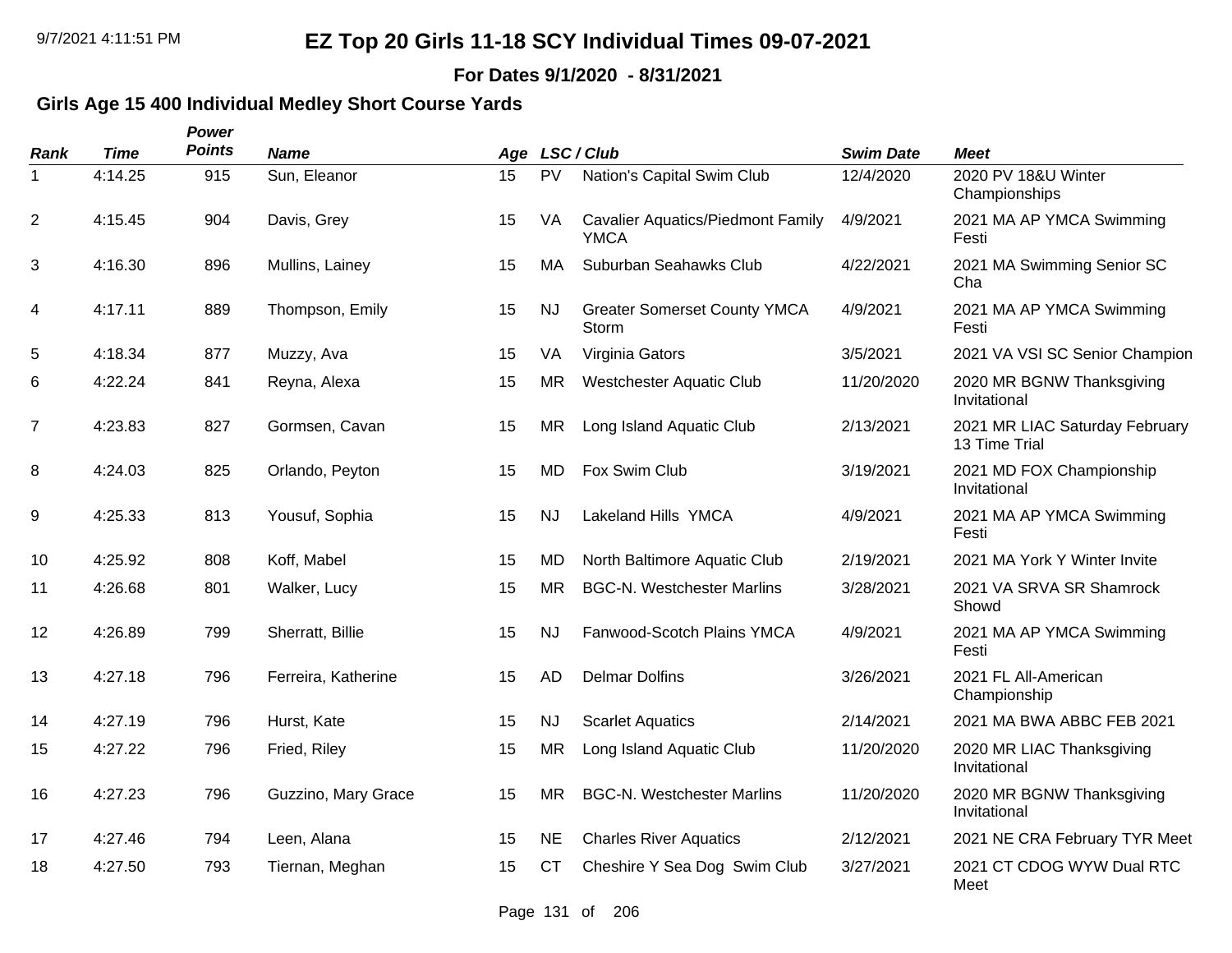|     | 9/7/2021 4:11:51 PM            |     |                   |  |  | EZ Top 20 Girls 11-18 SCY Individual Times 09-07-2021 |           |                              |  |  |  |
|-----|--------------------------------|-----|-------------------|--|--|-------------------------------------------------------|-----------|------------------------------|--|--|--|
|     | For Dates 9/1/2020 - 8/31/2021 |     |                   |  |  |                                                       |           |                              |  |  |  |
| 19  | 4:27.59                        | 793 | Black, Grace      |  |  | 15 MD North Baltimore Aquatic Club                    | 2/19/2021 | 2021 MA York Y Winter Invite |  |  |  |
| -20 | 4:27.76                        | 791 | Shannon, Kimberly |  |  | 15 MA Greater Susquehanna Valley YMCA 3/7/2021        |           | 2021 MA AP YSCAP League      |  |  |  |

Champi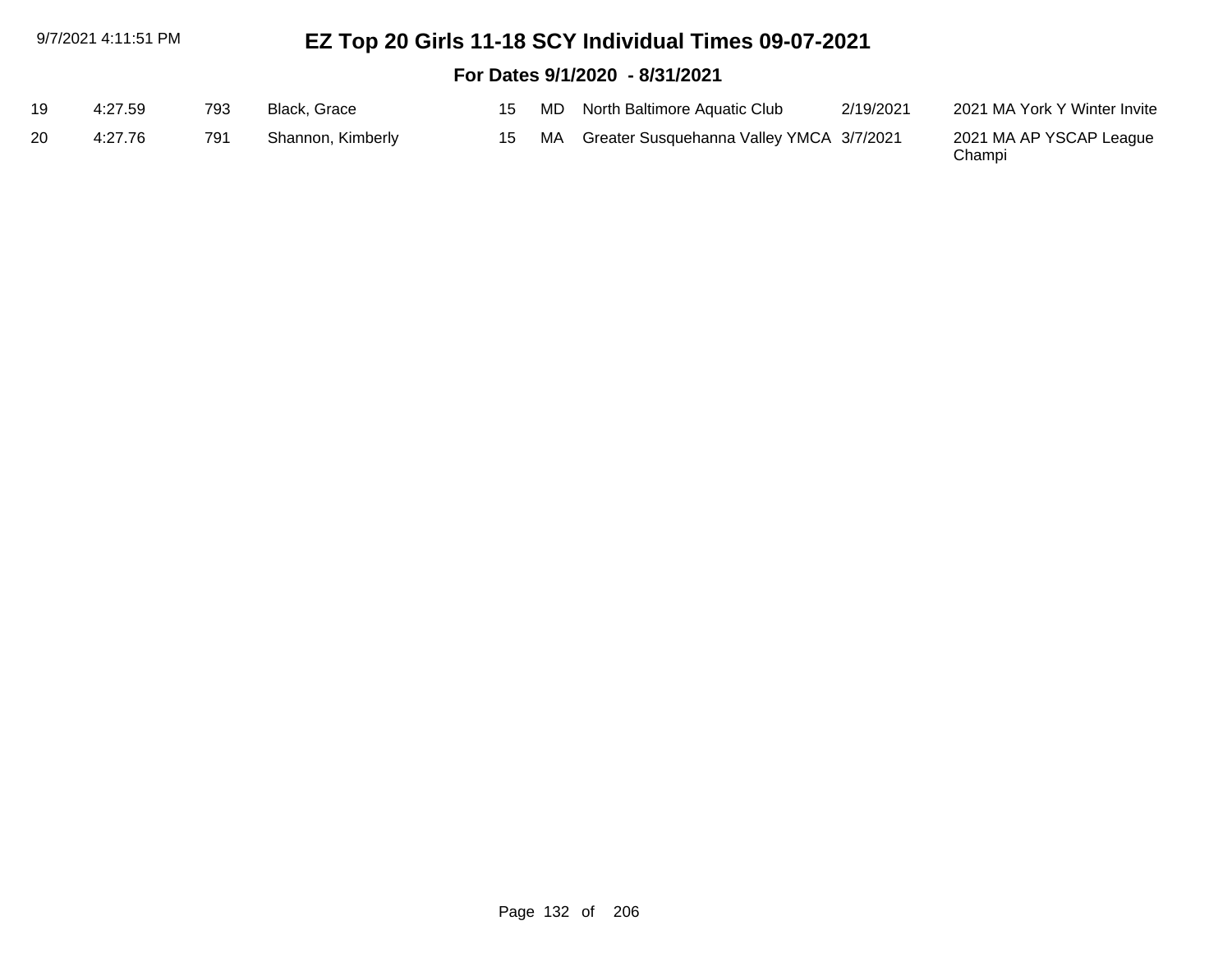#### **For Dates 9/1/2020 - 8/31/2021**

### **Girls Age 16 50 Freestyle Short Course Yards**

| <b>Rank</b>    | <b>Time</b> | Power<br><b>Points</b> | <b>Name</b>         | Age |             | LSC / Club                        | <b>Swim Date</b> | <b>Meet</b>                                     |
|----------------|-------------|------------------------|---------------------|-----|-------------|-----------------------------------|------------------|-------------------------------------------------|
| 1              | 22.55       | 926                    | Spink, Camille      | 16  | PV          | Unattached                        | 2/5/2021         | 2021 VA Region 6B HS Champs                     |
| $\overline{c}$ | 22.65       | 916                    | Helms, Katherine    | 16  | <b>PV</b>   | Mason Makos Swim Team             | 3/18/2021        | 2021 PV SC Championship<br>Series- Wave II      |
| 3              | 22.71       | 910                    | Fulton, Alexa       | 16  | МA          | <b>Upper Main Line YMCA</b>       | 4/10/2021        | 2021 MA AP YMCA Swimming<br>Festi               |
| 4              | 22.79       | 902                    | Claesson, Emily     | 16  | VA          | <b>Tide Swimming</b>              | 3/6/2021         | 2021 VA VSI SC Senior Champion                  |
| 5              | 22.85       | 895                    | Johnston, Sabrina   | 16  | <b>MR</b>   | <b>BGC-N. Westchester Marlins</b> | 3/28/2021        | 2021 VA SRVA SR Shamrock<br>Showd               |
| 6              | 22.92       | 888                    | Skirboll, Zoe       | 16  | AM          | Racer X Aquatics                  | 3/20/2021        | 2021 FL NCSA Spring Swimming<br>Championships   |
| $\overline{7}$ | 22.97       | 883                    | Wall, Tatum         | 16  | PV          | Nation's Capital Swim Club        | 12/3/2020        | 2020 PV 18&U Winter<br>Championships            |
| 8              | 23.17       | 863                    | Wilson, Kayla       | 16  | VA          | <b>Tide Swimming</b>              | 12/19/2020       | 2020 VA NOVA Sr Holiday<br>Champs               |
| 9              | 23.21       | 859                    | Gemmell, Erin       | 16  | PV          | Nation's Capital Swim Club        | 12/3/2020        | 2020 PV 18&U Winter<br>Championships            |
| 10             | 23.24       | 856                    | Bradley, Izzy       | 16  | <b>VA</b>   | Unattached                        | 2/10/2021        | 2021 VA VHSL C3 Swimming &<br>Div               |
| 11             | 23.29       | 851                    | Mowery, Claire      | 16  | PV          | Arlington Aquatic Club            | 3/18/2021        | 2021 PV SC Championship<br>Series- Wave II      |
| 12             | 23.32       | 848                    | Tankard, Kyleigh    | 16  | VA          | <b>Coast Guard Blue Dolphins</b>  | 3/4/2021         | 2021 VA VSI SC Senior Champion                  |
| 12             | 23.32       | 848                    | Chokureva, Michaela | 16  | <b>NE</b>   | <b>Phoenix Swimming</b>           | 12/19/2020       | 2020 NE CL PHX Intra-squad                      |
| 14             | 23.34       | 846                    | Howley, Tess        | 16  | <b>MR</b>   | Long Island Aquatic Club          | 2/13/2021        | 2021 MR LIAC Saturday February<br>13 Time Trial |
| 15             | 23.35 r     | 845                    | McCurdy, Caroline   | 16  | <b>NE</b>   | <b>Gator Swim Club</b>            | 3/18/2021        | 2021 FL NCSA Spring Swimming<br>Championships   |
| 16             | 23.36       | 844                    | McKee, Marin        | 16  | VA          | <b>Tide Swimming</b>              | 3/4/2021         | 2021 VA VSI SC Senior Champion                  |
| 17             | 23.44       | 836                    | Johnson, Kayla      | 16  | MA          | Unattached                        | 2/28/2021        | PIAA DISTRICT XI AAA 2021                       |
| 18             | 23.50       | 830                    | Sebring, Carly      | 16  | <b>PV</b>   | Rockville Montgomery Swim Club    | 12/3/2020        | 2020 PV 18&U Winter<br>Championships            |
| 19             | 23.56       | 824                    | Hanson, Wyllo       | 16  | VA          | <b>Coast Guard Blue Dolphins</b>  | 3/6/2021         | 2021 VA VSI SC Senior Champion                  |
|                |             |                        |                     |     | Page 133 of | 206                               |                  |                                                 |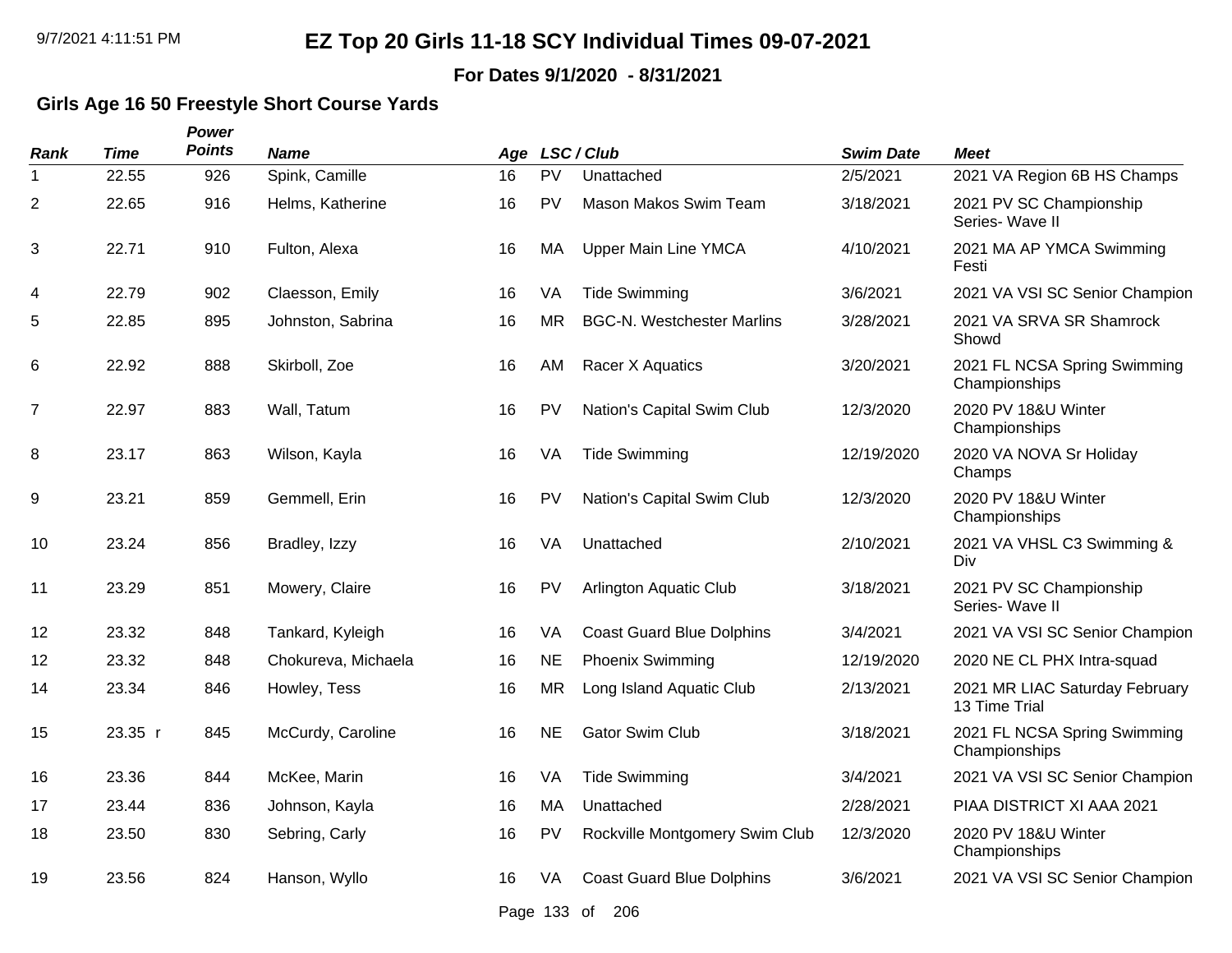| 9/7/2021 4:11:51 PM<br>EZ Top 20 Girls 11-18 SCY Individual Times 09-07-2021 |                                |     |              |     |  |                  |           |                               |  |  |
|------------------------------------------------------------------------------|--------------------------------|-----|--------------|-----|--|------------------|-----------|-------------------------------|--|--|
|                                                                              | For Dates 9/1/2020 - 8/31/2021 |     |              |     |  |                  |           |                               |  |  |
|                                                                              | 23.56                          | 824 | Kang, Sydney | 16. |  | NE SOLO Aquatics | 12/5/2020 | 2020 NE SOLO USA18 & U Winter |  |  |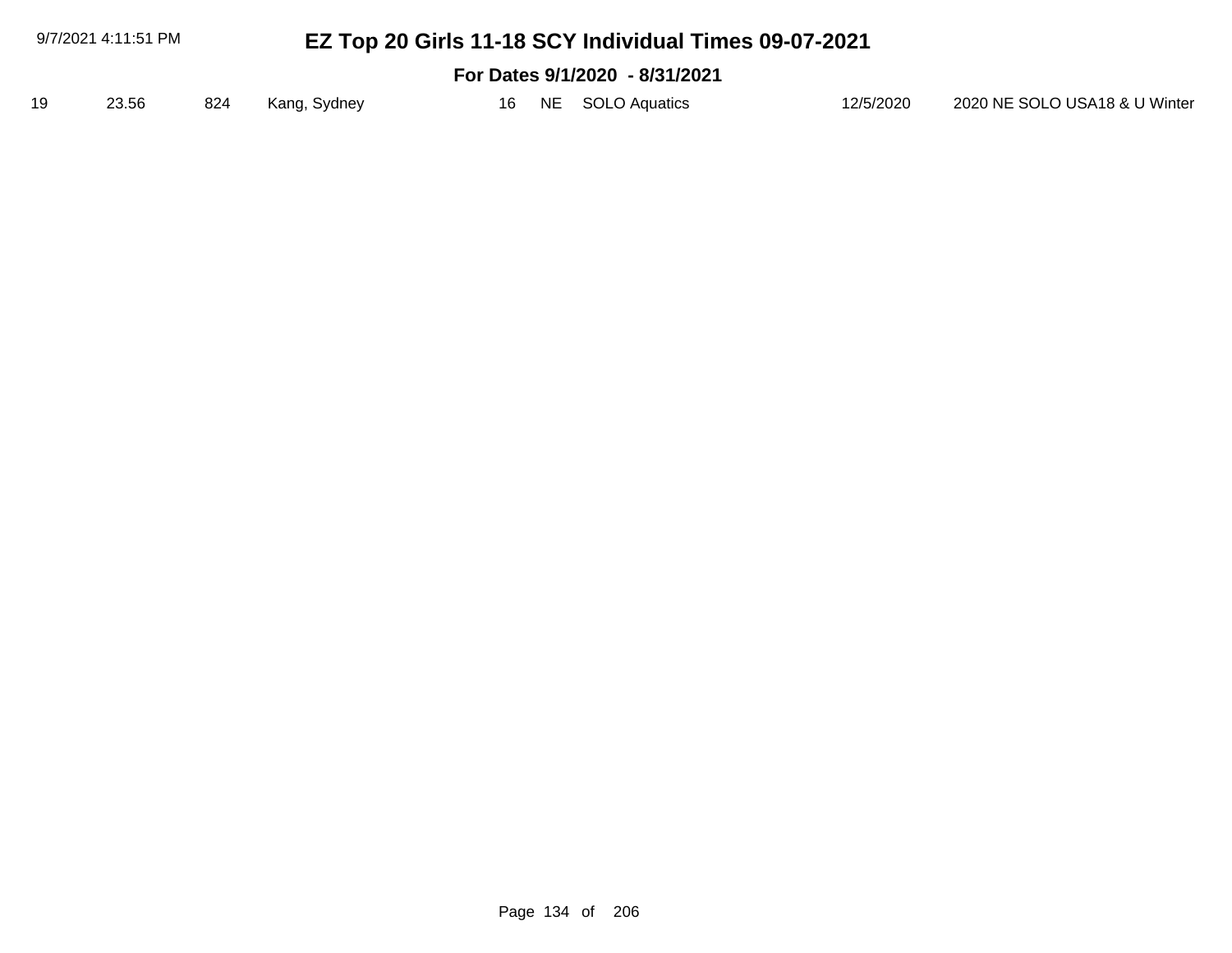#### **For Dates 9/1/2020 - 8/31/2021**

### **Girls Age 16 100 Freestyle Short Course Yards**

| <b>Rank</b>    | <b>Time</b> | Power<br><b>Points</b> | <b>Name</b>         | Age |           | LSC / Club                        | <b>Swim Date</b> | <b>Meet</b>                                   |
|----------------|-------------|------------------------|---------------------|-----|-----------|-----------------------------------|------------------|-----------------------------------------------|
| 1              | 48.93       | 934                    | Spink, Camille      | 16  | PV        | Unattached                        | 2/12/2021        | 2021 VA VHSL Class 6 State Cha                |
| $\overline{2}$ | 49.30       | 914                    | Helms, Katherine    | 16  | PV        | Mason Makos Swim Team             | 3/21/2021        | 2021 PV SC Championship<br>Series- Wave II    |
| 3              | 49.39       | 909                    | Wilson, Kayla       | 16  | VA        | <b>Tide Swimming</b>              | 12/20/2020       | 2020 VA NOVA Sr Holiday<br>Champs             |
| 4              | 49.42       | 908                    | Claesson, Emily     | 16  | VA        | <b>Tide Swimming</b>              | 3/5/2021         | 2021 VA VSI SC Senior Champion                |
| 5              | 49.44       | 907                    | Gemmell, Erin       | 16  | PV        | Nation's Capital Swim Club        | 3/21/2021        | 2021 PV SC Championship<br>Series- Wave II    |
| 6              | 49.59       | 899                    | Wall, Tatum         | 16  | <b>PV</b> | Nation's Capital Swim Club        | 12/6/2020        | 2020 PV 18&U Winter<br>Championships          |
| $\overline{7}$ | 49.65       | 895                    | Skirboll, Zoe       | 16  | AM        | Racer X Aquatics                  | 3/16/2021        | 2021 FL NCSA Spring Swimming<br>Championships |
| 8              | 49.69       | 893                    | Fulton, Alexa       | 16  | МA        | <b>Upper Main Line YMCA</b>       | 3/14/2021        | 2021 MA OB PIAA Girls 3A Swimm                |
| 9              | 49.72       | 892                    | McCurdy, Caroline   | 16  | <b>NE</b> | <b>Gator Swim Club</b>            | 3/16/2021        | 2021 FL NCSA Spring Swimming<br>Championships |
| 10             | 49.77       | 889                    | Gormsen, Cavan      | 16  | <b>MR</b> | Long Island Aquatic Club          | 3/14/2021        | 2021 MR LIAC Virtual<br>Championship          |
| 11             | 49.80       | 887                    | Howley, Tess        | 16  | <b>MR</b> | Long Island Aquatic Club          | 3/14/2021        | 2021 MR LIAC Virtual<br>Championship          |
| 11             | 49.80       | 887                    | Johnston, Sabrina   | 16  | <b>MR</b> | <b>BGC-N. Westchester Marlins</b> | 3/28/2021        | 2021 VA SRVA SR Shamrock<br>Showd             |
| 13             | 50.15       | 869                    | Hanson, Wyllo       | 16  | VA        | <b>Coast Guard Blue Dolphins</b>  | 3/5/2021         | 2021 VA VSI SC Senior Champion                |
| 14             | 50.29       | 862                    | Amuan, Malia        | 16  | <b>NE</b> | <b>Phoenix Swimming</b>           | 2/19/2021        | 2021 NE PHX CL Feb Time Trials                |
| 15             | 50.59       | 846                    | Chokureva, Michaela | 16  | <b>NE</b> | <b>Phoenix Swimming</b>           | 12/19/2020       | 2020 NE CL PHX Intra-squad                    |
| 16             | 50.65       | 843                    | Geelen, Lente       | 16  | <b>CT</b> | Chelsea Piers Aquatic Club        | 5/14/2021        | 2021 CT CPAC May RTC Meet                     |
| 17             | 50.70       | 840                    | Sebring, Carly      | 16  | PV        | Rockville Montgomery Swim Club    | 3/16/2021        | 2021 FL NCSA Spring Swimming<br>Championships |
| 18             | 50.76       | 837                    | West, Lauren        | 16  | PV        | All Star Aquatics                 | 3/16/2021        | 2021 FL NCSA Spring Swimming<br>Championships |
| 19             | 50.81       | 834                    | Belbot, Maggie      | 16  | MD        | North Baltimore Aquatic Club      | 1/24/2021        | 2021 MA YY John deBarbadillo I                |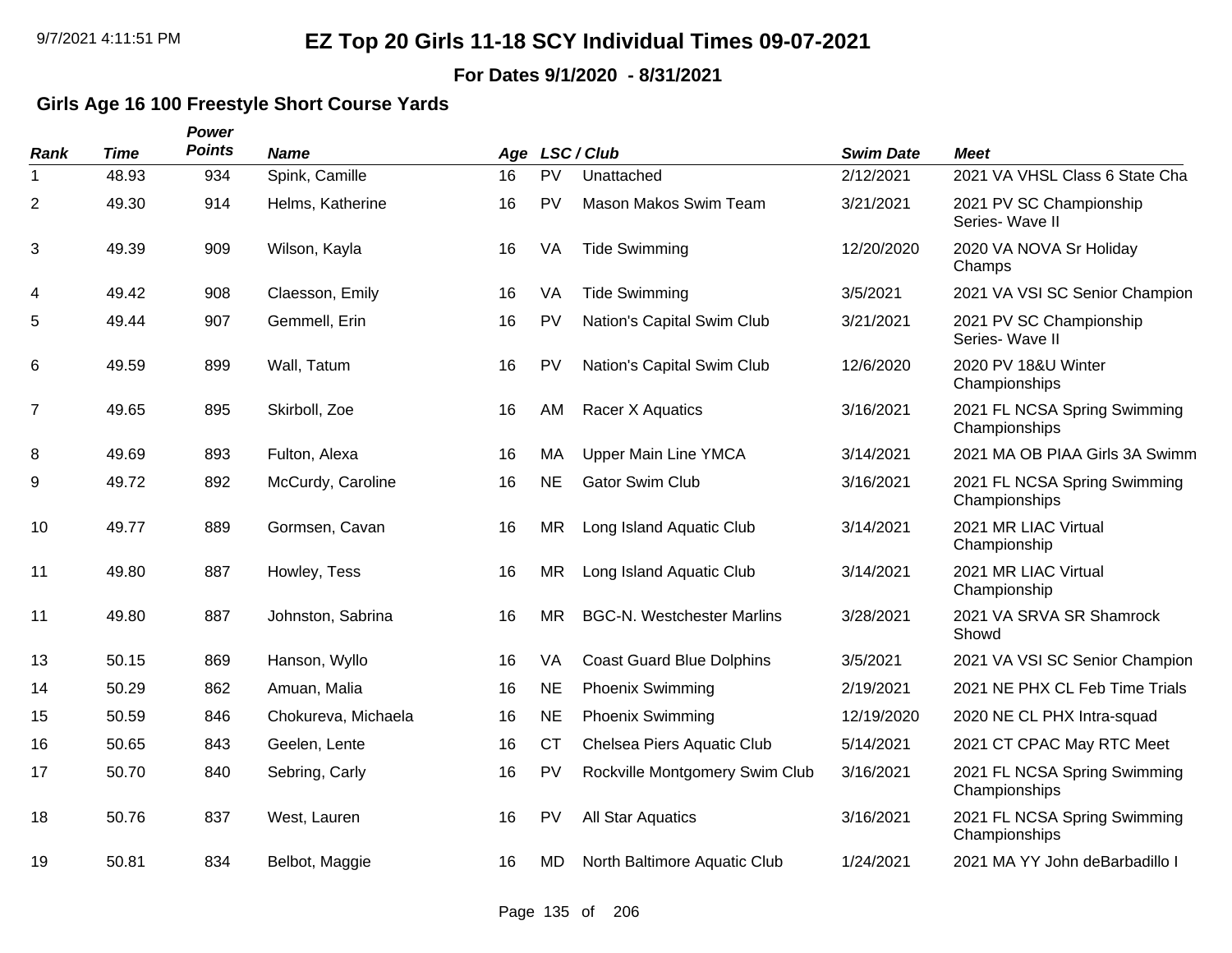| 9/7/2021 4:11:51 PM<br>EZ Top 20 Girls 11-18 SCY Individual Times 09-07-2021 |                                |     |              |    |  |                  |          |                                |  |  |
|------------------------------------------------------------------------------|--------------------------------|-----|--------------|----|--|------------------|----------|--------------------------------|--|--|
|                                                                              | For Dates 9/1/2020 - 8/31/2021 |     |              |    |  |                  |          |                                |  |  |
| 20                                                                           | 50.93                          | 828 | McKee, Marin | 16 |  | VA Tide Swimming | 3/5/2021 | 2021 VA VSI SC Senior Champion |  |  |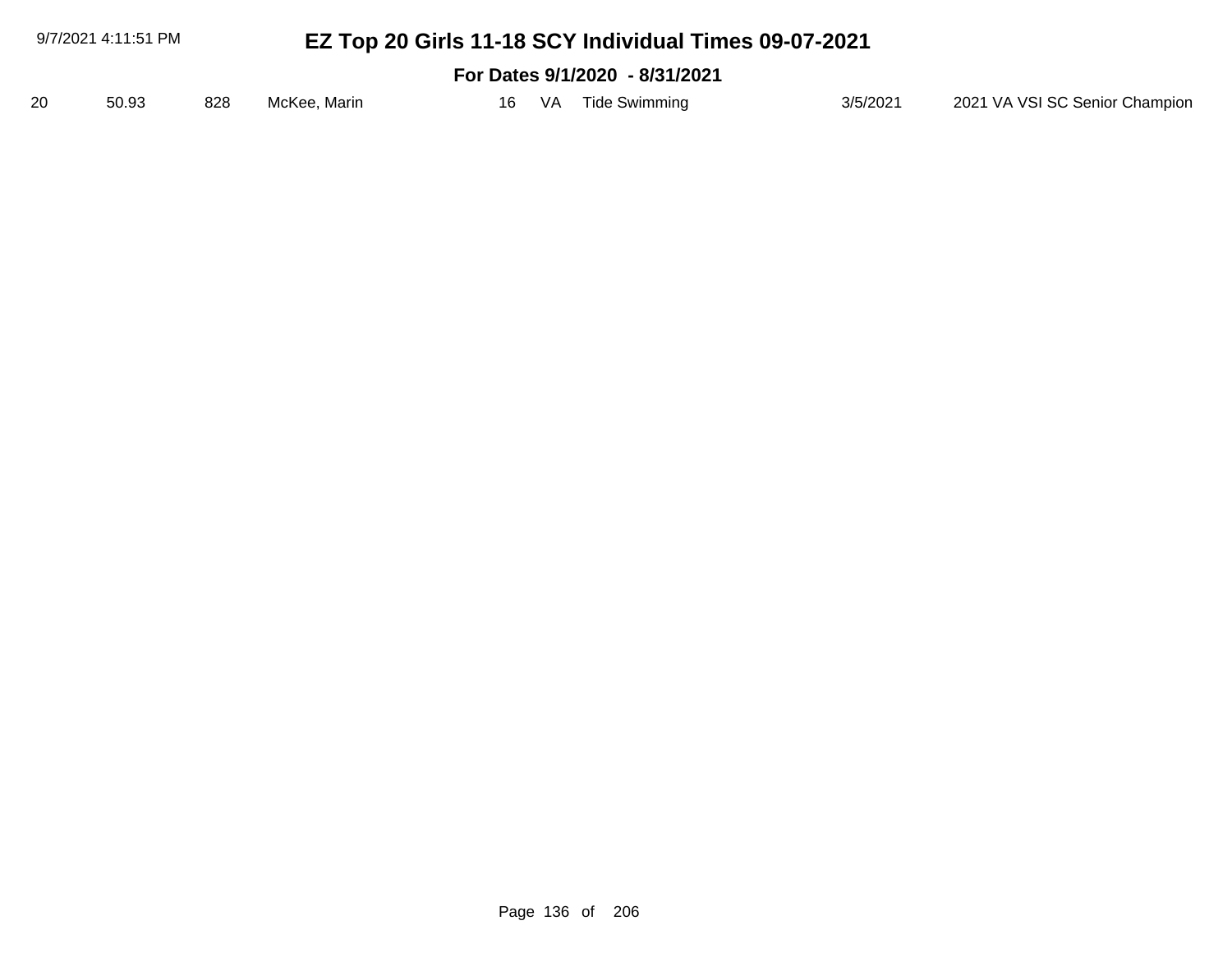**For Dates 9/1/2020 - 8/31/2021**

### **Girls Age 16 200 Freestyle Short Course Yards**

*Power*

| <b>Rank</b>    | <b>Time</b> | <b>Points</b> | <b>Name</b>          |    |           | Age LSC/Club                      | <b>Swim Date</b> | <b>Meet</b>                                     |
|----------------|-------------|---------------|----------------------|----|-----------|-----------------------------------|------------------|-------------------------------------------------|
| 1              | 1:44.90     | 963           | Wilson, Kayla        | 16 | VA        | <b>Tide Swimming</b>              | 12/21/2020       | 2020 VA NOVA Sr Holiday<br>Champs               |
| $\overline{c}$ | 1:46.18     | 927           | Helms, Katherine     | 16 | <b>PV</b> | Mason Makos Swim Team             | 3/19/2021        | 2021 PV SC Championship<br>Series- Wave II      |
| 3              | 1:46.49     | 918           | Gemmell, Erin        | 16 | PV        | Nation's Capital Swim Club        | 12/4/2020        | 2020 PV 18&U Winter<br>Championships            |
| 4              | 1:46.50     | 918           | Skirboll, Zoe        | 16 | AM        | Racer X Aquatics                  | 3/18/2021        | 2021 FL NCSA Spring Swimming<br>Championships   |
| 5              | 1:46.89     | 907           | Spink, Camille       | 16 | <b>PV</b> | Nation's Capital Swim Club        | 12/4/2020        | 2020 PV 18&U Winter<br>Championships            |
| 6              | 1:48.05     | 874           | Shimizu-Bowers, Hana | 16 | <b>MR</b> | Badger Swim Club, Inc.            | 2/20/2021        | 2021 MR BGNW Winter Senior<br>Championship      |
| $\overline{7}$ | 1:48.17     | 871           | Amuan, Malia         | 16 | <b>NE</b> | Phoenix Swimming                  | 12/5/2020        | 2020 NE SOLO USA18 & U Winter                   |
| 8              | 1:48.37     | 866           | Howley, Tess         | 16 | <b>MR</b> | Long Island Aquatic Club          | 2/13/2021        | 2021 MR LIAC Saturday February<br>13 Time Trial |
| 9              | 1:48.52     | 862           | Wall, Tatum          | 16 | PV        | Nation's Capital Swim Club        | 12/4/2020        | 2020 PV 18&U Winter<br>Championships            |
| 10             | 1:48.54     | 861           | McCurdy, Caroline    | 16 | <b>NE</b> | <b>Gator Swim Club</b>            | 3/18/2021        | 2021 FL NCSA Spring Swimming<br>Championships   |
| 11             | 1:48.55 r   | 861           | Johnston, Sabrina    | 16 | <b>MR</b> | <b>BGC-N. Westchester Marlins</b> | 2/19/2021        | 2021 MR BGNW Winter Senior<br>Championship      |
| 12             | 1:48.68     | 857           | Derivaux, Lilly      | 16 | MA        | Jersey Wahoos                     | 4/24/2021        | 2021 MA GPAC George Breen<br>Spri               |
| 13             | 1:48.79 r   | 854           | Duncan, Sophie       | 16 | PV        | Nation's Capital Swim Club        | 12/13/2020       | 2020 PV NCAP Winter Intrasquad                  |
| 13             | 1:48.79     | 854           | Geelen, Lente        | 16 | <b>CT</b> | Chelsea Piers Aquatic Club        | 5/13/2021        | 2021 CT CPAC May RTC Meet                       |
| 15             | 1:48.90     | 851           | Bastone, Alexandra   | 16 | <b>CT</b> | <b>YMCA Of Greenwich Marlins</b>  | 5/13/2021        | 2021 CT CPAC May RTC Meet                       |
| 16             | 1:49.00     | 849           | Sebring, Carly       | 16 | PV        | Rockville Montgomery Swim Club    | 12/4/2020        | 2020 PV 18&U Winter<br>Championships            |
| 17             | 1:49.07     | 847           | Knapp, Sophia        | 16 | VA        | <b>Tide Swimming</b>              | 3/7/2021         | 2021 VA VSI SC Senior Champion                  |
| 18             | 1:49.12     | 845           | Dixon, Zoe           | 16 | VA        | NOVA of Virginia Aquatics, Inc.   | 3/7/2021         | 2021 VA VSI SC Senior Champion                  |
| 19             | 1:49.15     | 844           | Claesson, Emily      | 16 | VA        | <b>Tide Swimming</b>              | 3/7/2021         | 2021 VA VSI SC Senior Champion                  |
|                |             |               |                      |    |           |                                   |                  |                                                 |

Page 137 of 206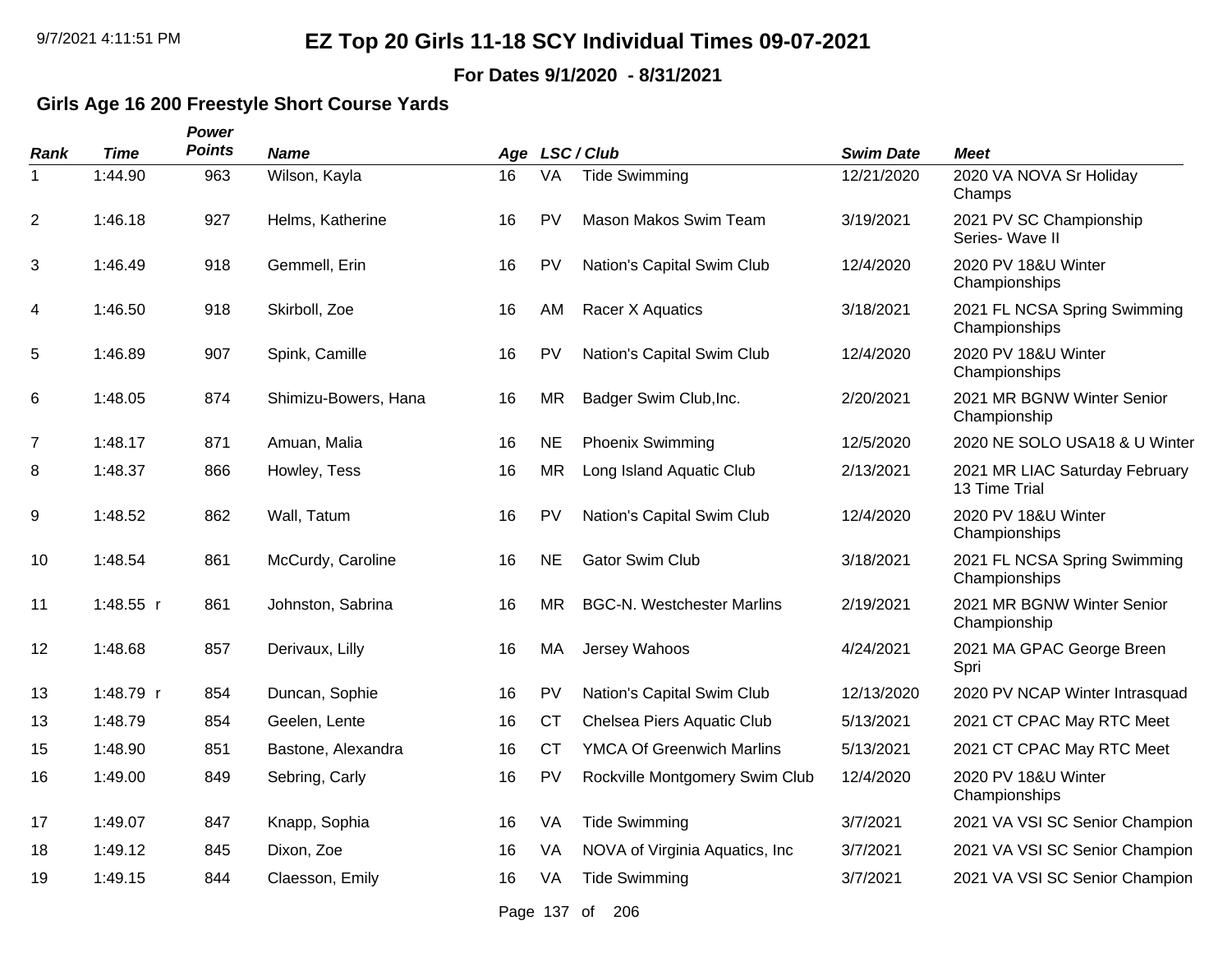| 9/7/2021 4:11:51 PM<br>EZ Top 20 Girls 11-18 SCY Individual Times 09-07-2021 |                                |     |               |     |     |                 |           |                                 |  |
|------------------------------------------------------------------------------|--------------------------------|-----|---------------|-----|-----|-----------------|-----------|---------------------------------|--|
|                                                                              | For Dates 9/1/2020 - 8/31/2021 |     |               |     |     |                 |           |                                 |  |
| 20                                                                           | 1:49.32                        | 840 | Webber, Molly | 16. | NJ. | Life Time Metro | 2/19/2021 | 2021 NJ LifeTime Kiss My Splash |  |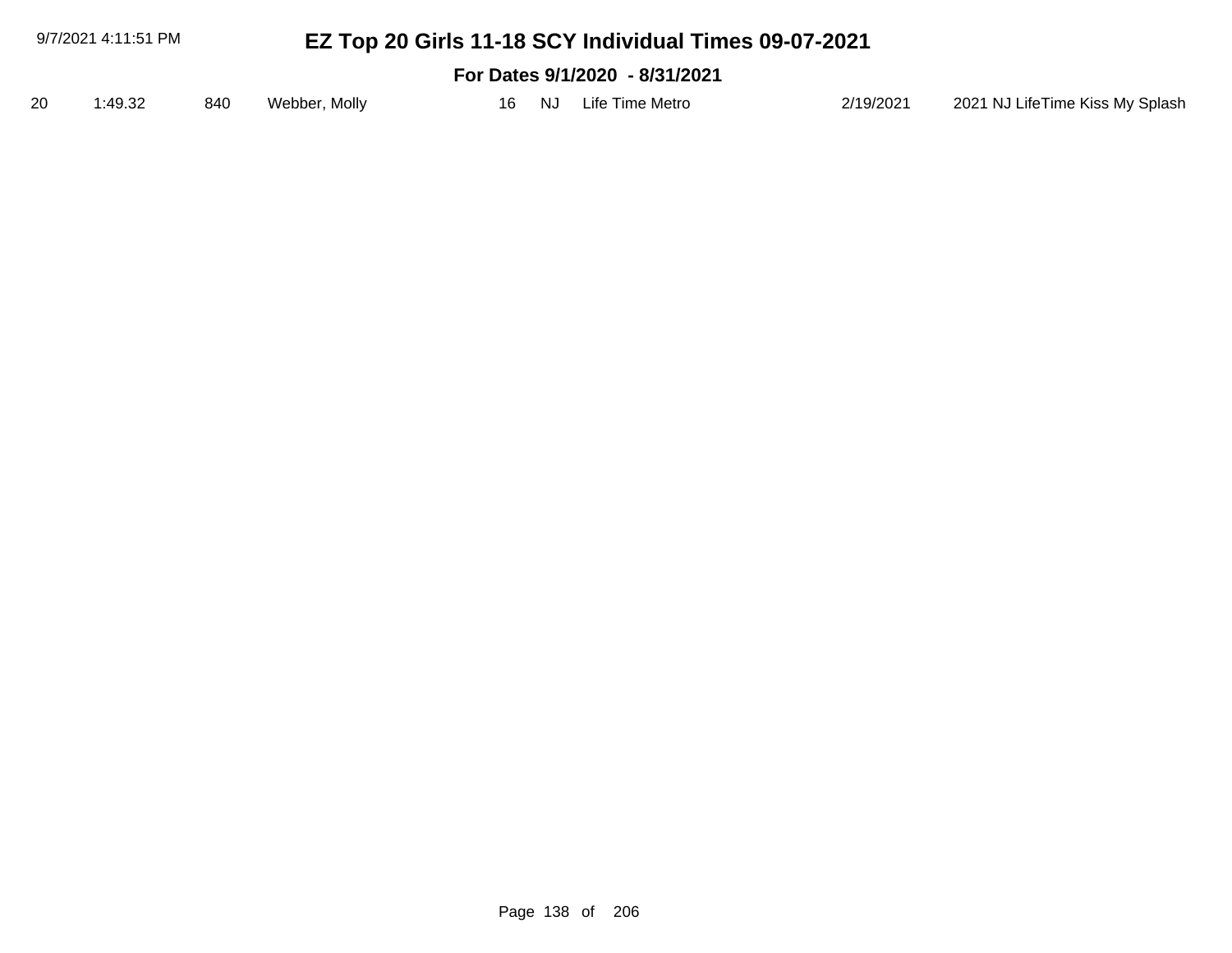**For Dates 9/1/2020 - 8/31/2021**

### **Girls Age 16 500 Freestyle Short Course Yards**

| Rank | <b>Time</b> | Power<br><b>Points</b> | Name                 | Age |           | LSC / Club                       | <b>Swim Date</b> | <b>Meet</b>                                   |
|------|-------------|------------------------|----------------------|-----|-----------|----------------------------------|------------------|-----------------------------------------------|
| 1    | 4:43.97     | 912                    | Dafoe, Claire        | 16  | VA        | NOVA of Virginia Aquatics, Inc.  | 3/19/2021        | 2021 FL NCSA Spring Swimming<br>Championships |
| 2    | 4:45.88     | 891                    | Gemmell, Erin        | 16  | PV        | Nation's Capital Swim Club       | 12/5/2020        | 2020 PV 18&U Winter<br>Championships          |
| 3    | 4:47.37     | 875                    | Wilson, Kayla        | 16  | VA        | <b>Tide Swimming</b>             | 12/19/2020       | 2020 VA NOVA Sr Holiday<br>Champs             |
| 4    | 4:47.70     | 871                    | Knapp, Sophia        | 16  | VA        | <b>Tide Swimming</b>             | 3/6/2021         | 2021 VA VSI SC Senior Champion                |
| 5    | 4:47.76     | 871                    | Bastone, Alexandra   | 16  | <b>CT</b> | <b>YMCA Of Greenwich Marlins</b> | 5/15/2021        | 2021 CT CPAC May RTC Meet                     |
| 6    | 4:48.37     | 864                    | Webber, Molly        | 16  | <b>NJ</b> | Life Time Metro                  | 3/19/2021        | 2021 NJ LIFE LifeTime Metro<br>Championships  |
| 7    | 4:48.46     | 863                    | Helms, Katherine     | 16  | PV        | Mason Makos Swim Team            | 3/20/2021        | 2021 PV SC Championship<br>Series- Wave II    |
| 8    | 4:48.54     | 863                    | Reich, Megan         | 16  | <b>NE</b> | <b>Phoenix Swimming</b>          | 2/20/2021        | 2021 NE PHX CL Feb Time Trials                |
| 9    | 4:48.98     | 858                    | Shimizu-Bowers, Hana | 16  | <b>MR</b> | Badger Swim Club, Inc.           | 3/28/2021        | 2021 VA SRVA SR Shamrock<br>Showd             |
| 10   | 4:48.99     | 858                    | Duncan, Sophie       | 16  | PV        | Nation's Capital Swim Club       | 11/1/2020        | 2020 VA NOVA Senior Classic                   |
| 11   | 4:49.78     | 849                    | Derivaux, Lilly      | 16  | MA        | Jersey Wahoos                    | 4/25/2021        | 2021 MA GPAC George Breen<br>Spri             |
| 12   | 4:50.06     | 847                    | Waggoner, Maddie     | 16  | MA        | Jersey Wahoos                    | 12/11/2020       | 2020 MA Winter 18 & Under<br>Champs           |
| 13   | 4:50.09     | 846                    | Cornish, Kristin     | 16  | <b>MR</b> | Badger Swim Club, Inc.           | 12/12/2020       | 2020 MR BGNW 18-Under Winter<br>Championship  |
| 14   | 4:50.46     | 842                    | Spink, Camille       | 16  | PV        | Nation's Capital Swim Club       | 3/20/2021        | 2021 PV SC Championship<br>Series- Wave II    |
| 15   | 4:51.16     | 835                    | Conze, Maren         | 16  | <b>PV</b> | Nation's Capital Swim Club       | 3/20/2021        | 2021 PV SC Championship<br>Series- Wave II    |
| 16   | 4:53.28     | 813                    | Hanson, Wyllo        | 16  | VA        | <b>Coast Guard Blue Dolphins</b> | 3/6/2021         | 2021 VA VSI SC Senior Champion                |
| 17   | 4:54.06     | 805                    | Amuan, Malia         | 16  | <b>NE</b> | <b>Phoenix Swimming</b>          | 12/18/2020       | 2020 NE CL PHX Intra-squad                    |
| 17   | 4:54.06     | 805                    | Page, Lorelai        | 16  | <b>NJ</b> | Lakeland Hills YMCA              | 4/8/2021         | 2021 MA AP YMCA Swimming<br>Festi             |
| 19   | 4:54.11     | 805                    | Durocher, Jordan     | 16  | <b>PV</b> | Nation's Capital Swim Club       | 12/5/2020        | 2020 PV 18&U Winter                           |
|      |             |                        |                      |     |           | $D_{\text{max}}$ 400 $I$ 000     |                  |                                               |

Page 139 of 206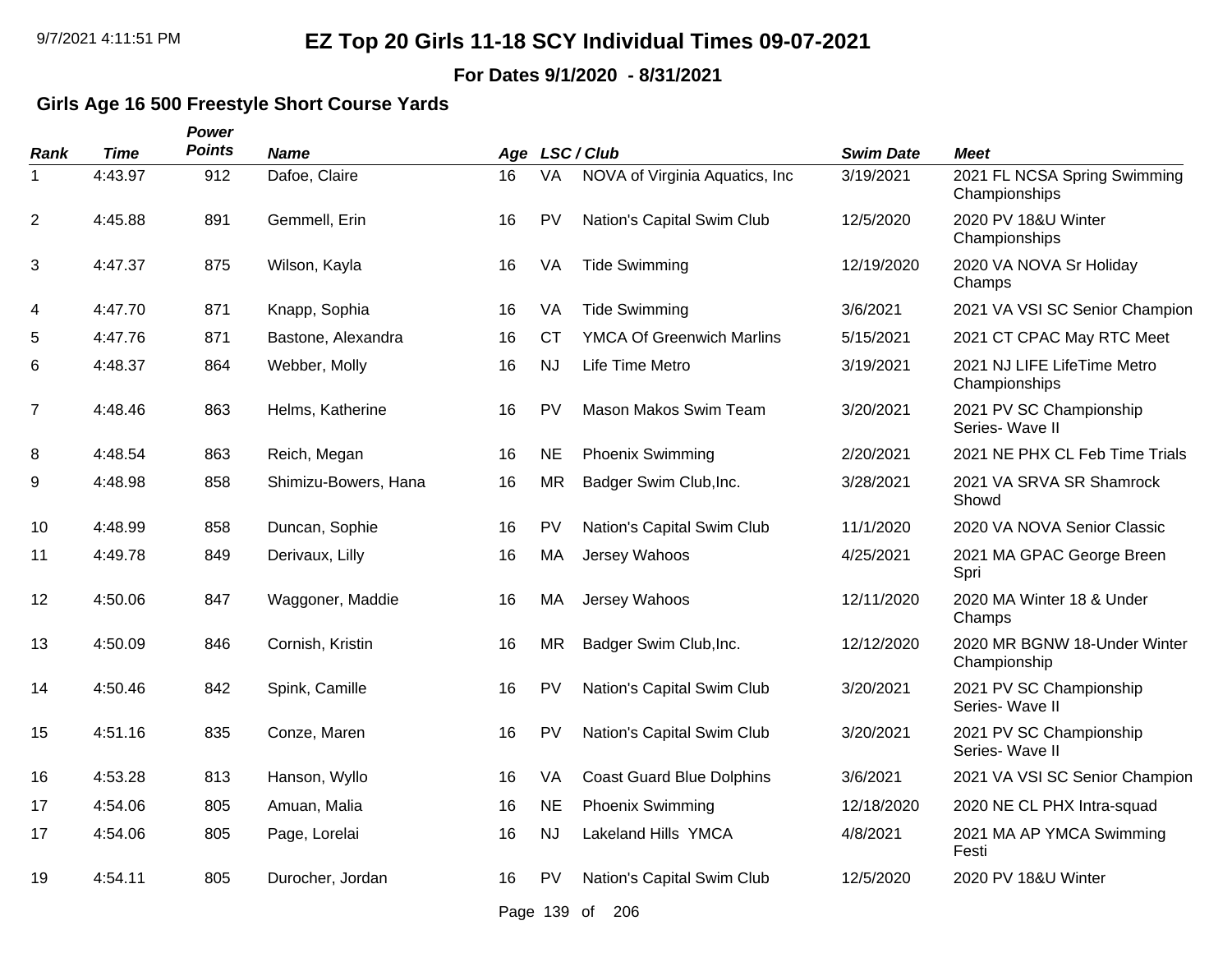#### **For Dates 9/1/2020 - 8/31/2021**

|    |         |     |                   |  |                           |           | Championships                  |
|----|---------|-----|-------------------|--|---------------------------|-----------|--------------------------------|
| 20 | 4:54.80 | 797 | Brandt, Mackenzie |  | MA Suburban Seahawks Club | 3/26/2021 | 2021 MA Senior Keystone Classi |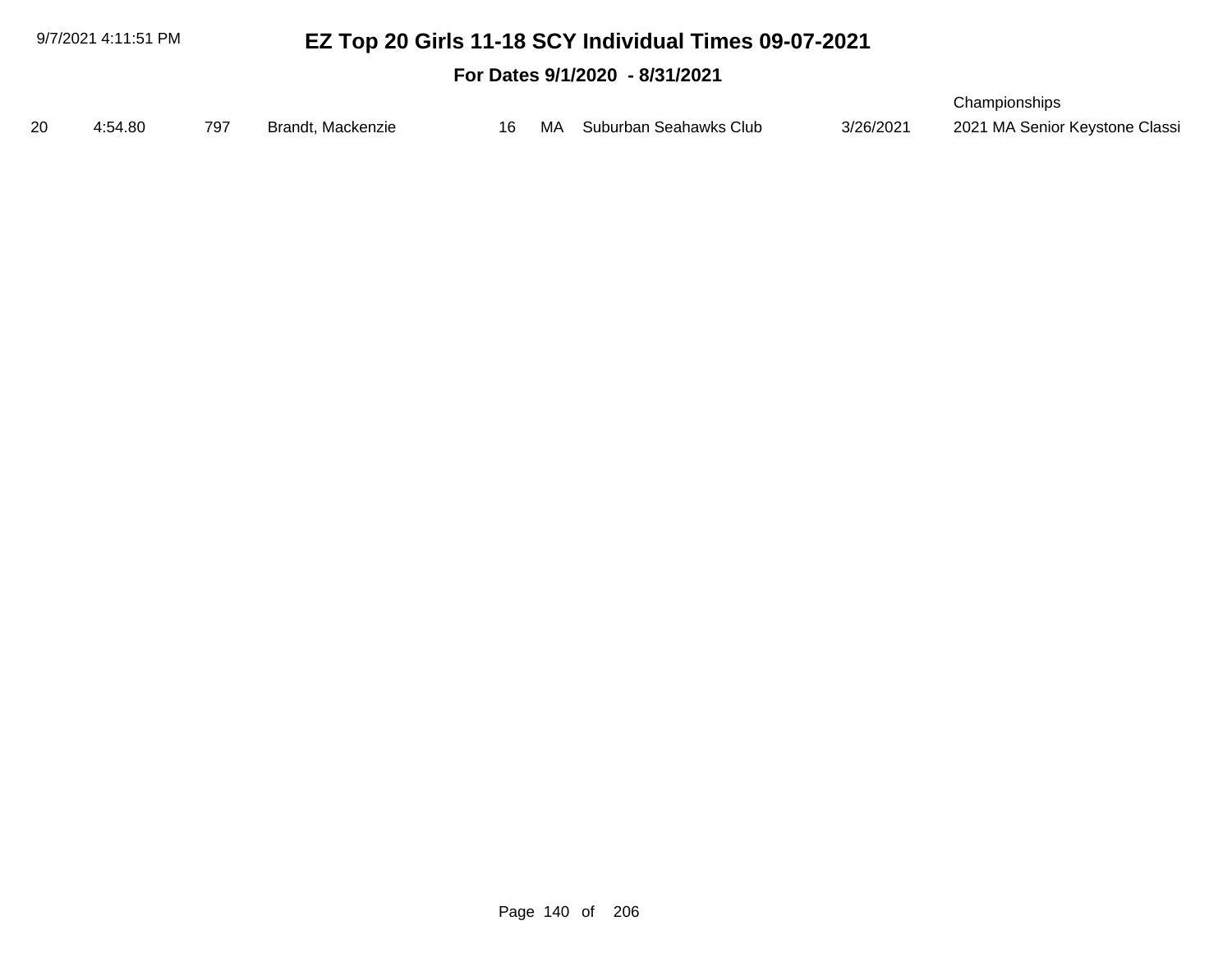**For Dates 9/1/2020 - 8/31/2021**

### **Girls Age 16 1000 Freestyle Short Course Yards**

| <b>Rank</b>    | <b>Time</b> | Power<br><b>Points</b> | <b>Name</b>        | Age |           | LSC / Club                       | <b>Swim Date</b> | <b>Meet</b>                                  |
|----------------|-------------|------------------------|--------------------|-----|-----------|----------------------------------|------------------|----------------------------------------------|
| 1              | 9:42.50     | 929                    | Dafoe, Claire      | 16  | VA        | NOVA of Virginia Aquatics, Inc.  | 3/7/2021         | 2021 VA VSI SC Senior Champion               |
| $\overline{2}$ | 9:49.76     | 894                    | Duncan, Sophie     | 16  | PV        | Nation's Capital Swim Club       | 10/30/2020       | 2020 VA NOVA Senior Classic                  |
| 3              | 9:50.33     | 891                    | Waggoner, Maddie   | 16  | MA        | Jersey Wahoos                    | 1/29/2021        | 2021 MA JW and GPAC IMX Dual                 |
| 4              | 9:54.15     | 873                    | Cornish, Kristin   | 16  | <b>MR</b> | Badger Swim Club, Inc.           | 12/11/2020       | 2020 MR BGNW 18-Under Winter<br>Championship |
| 5              | 9:55.09     | 869                    | Russell, Katie     | 16  | VA        | NOVA of Virginia Aquatics, Inc.  | 3/7/2021         | 2021 VA VSI SC Senior Champion               |
| 6              | 9:56.93     | 860                    | Knapp, Sophia      | 16  | VA        | <b>Tide Swimming</b>             | 12/21/2020       | 2020 VA NOVA Sr Holiday<br>Champs            |
| 7              | 9:58.15     | 854                    | Bastone, Alexandra | 16  | <b>CT</b> | <b>YMCA Of Greenwich Marlins</b> | 5/16/2021        | 2021 CT CPAC May RTC Meet                    |
| 8              | 10:00.34    | 844                    | Myers, Ella        | 16  | PV        | Nation's Capital Swim Club       | 10/30/2020       | 2020 VA NOVA Senior Classic                  |
| 9              | 10:01.08    | 841                    | Karras, Sophia     | 16  | <b>MR</b> | Long Island Aquatic Club         | 9/20/2020        | 2020 MR LIAC Fall of COVID<br>Invitational   |
| 10             | 10:01.97    | 837                    | Love, Rachel       | 16  | <b>AD</b> | Schenectady-Saratoga Swim Club   | 3/25/2021        | 2021 FL All-American<br>Championship         |
| 11             | 10:05.64    | 820                    | Peterson, Sanna    | 16  | VA        | NOVA of Virginia Aquatics, Inc.  | 12/18/2020       | 2020 VA NOVA Sr Holiday<br>Champs            |
| 12             | 10:07.92    | 809                    | Agne, Kira         | 16  | MA        | Wilmington Aquatic Club          | 4/24/2021        | 2021 MA Swimming Senior SC<br>Cha            |
| 13             | 10:09.52    | 802                    | Hanson, Wyllo      | 16  | VA        | <b>Coast Guard Blue Dolphins</b> | 3/7/2021         | 2021 VA VSI SC Senior Champion               |
| 14             | 10:10.78    | 796                    | Brandt, Mackenzie  | 16  | MA        | Suburban Seahawks Club           | 3/27/2021        | 2021 MA Senior Keystone Classi               |
| 15             | 10:12.85    | 787                    | Blake, Katherine   | 16  | PV        | Rockville Montgomery Swim Club   | 12/6/2020        | 2020 PV 18&U Winter<br>Championships         |
| 16             | 10:13.24    | 785                    | Dixon, Zoe         | 16  | VA        | NOVA of Virginia Aquatics, Inc.  | 10/30/2020       | 2020 VA NOVA Senior Classic                  |
| 17             | 10:13.48    | 784                    | Durocher, Jordan   | 16  | PV        | Nation's Capital Swim Club       | 10/30/2020       | 2020 VA NOVA Senior Classic                  |
| 18             | 10:13.84    | 782                    | McNulty, Emma      | 16  | <b>MR</b> | Long Island Aquatic Club         | 11/21/2020       | 2020 MR LIAC Thanksgiving<br>Invitational    |
| 19             | 10:15.58    | 774                    | Hartel, Lauren     | 16  | PV        | <b>Arlington Aquatic Club</b>    | 3/21/2021        | 2021 PV SC Championship<br>Series- Wave II   |
| 20             | 10:17.02    | 768                    | Page, Lorelai      | 16  | <b>NJ</b> | Lakeland Hills YMCA              | 4/16/2021        | 2021 NJ LHY 13/Older Champs                  |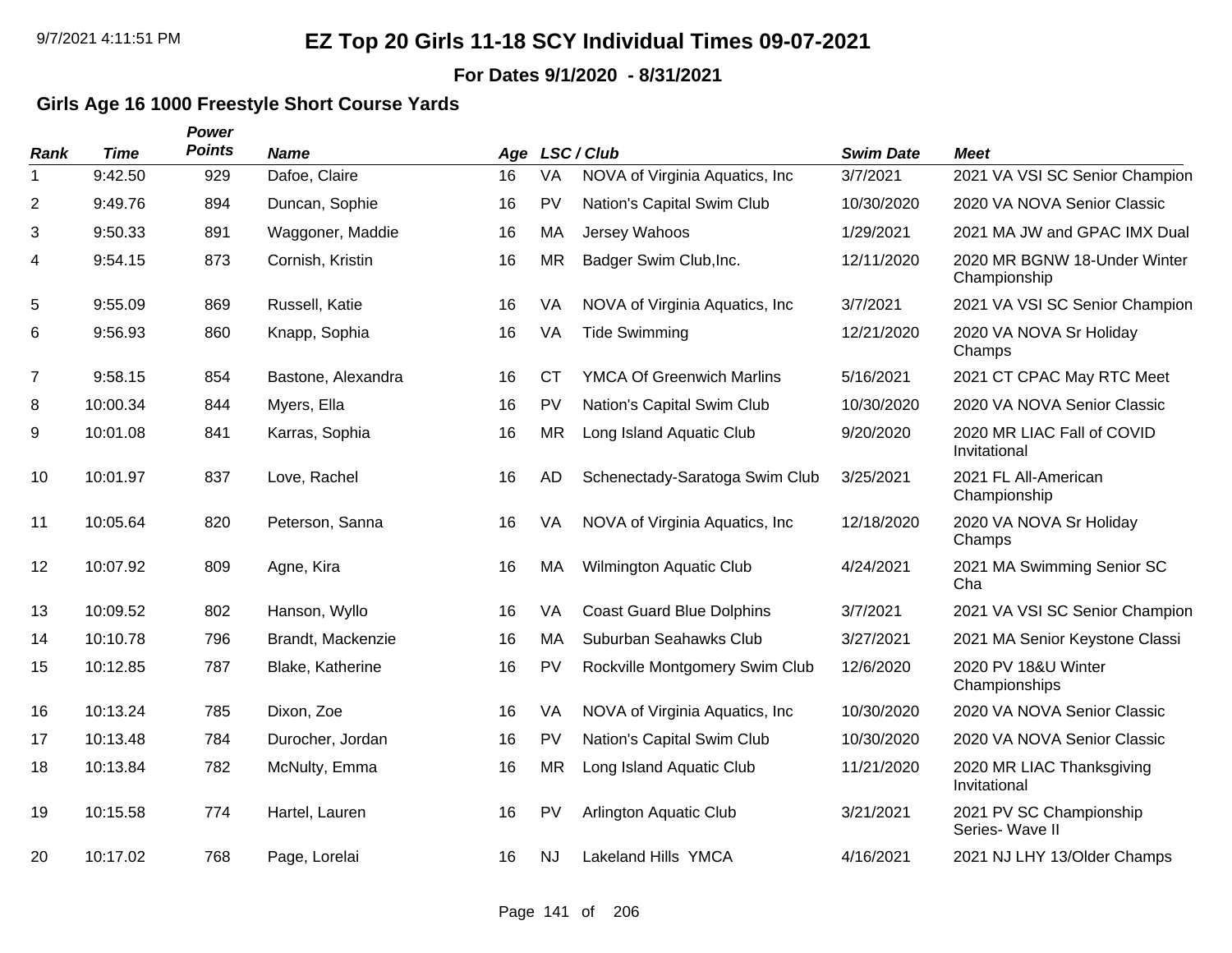**For Dates 9/1/2020 - 8/31/2021**

### **Girls Age 16 1650 Freestyle Short Course Yards**

| <b>Rank</b>    | <b>Time</b> | Power<br><b>Points</b> | <b>Name</b>        |    |           | Age LSC/Club                     | <b>Swim Date</b> | <b>Meet</b>                                            |
|----------------|-------------|------------------------|--------------------|----|-----------|----------------------------------|------------------|--------------------------------------------------------|
| $\mathbf 1$    | 16:15.53    | 933                    | Dafoe, Claire      | 16 | VA        | NOVA of Virginia Aquatics, Inc.  | 3/20/2021        | 2021 FL NCSA Spring Swimming<br>Championships          |
| $\overline{2}$ | 16:19.57    | 921                    | Waggoner, Maddie   | 16 | MA        | Jersey Wahoos                    | 3/28/2021        | 2021 MA Senior Keystone Classi                         |
| 3              | 16:33.46    | 883                    | Duncan, Sophie     | 16 | PV        | Nation's Capital Swim Club       | 12/3/2020        | 2020 PV 18&U Winter<br>Championships                   |
| 4              | 16:36.05    | 875                    | Knapp, Sophia      | 16 | VA        | <b>Tide Swimming</b>             | 10/26/2020       | 2020 VA TIDE Intrasquad Distan                         |
| 5              | 16:39.49    | 866                    | Russell, Katie     | 16 | VA        | NOVA of Virginia Aquatics, Inc.  | 3/20/2021        | 2021 FL NCSA Spring Swimming<br>Championships          |
| 6              | 16:40.10    | 864                    | Bastone, Alexandra | 16 | <b>CT</b> | <b>YMCA Of Greenwich Marlins</b> | 5/14/2021        | 2021 CT CPAC May RTC Meet                              |
| 7              | 16:40.34    | 864                    | Love, Rachel       | 16 | AD        | Schenectady-Saratoga Swim Club   | 3/28/2021        | 2021 FL All-American<br>Championship                   |
| 8              | 16:45.46    | 850                    | Gemmell, Erin      | 16 | PV        | Nation's Capital Swim Club       | 3/18/2021        | 2021 PV SC Championship<br>Series- Wave II             |
| 9              | 16:48.11    | 842                    | Bergstrom, Sydney  | 16 | MA        | Suburban Seahawks Club           | 12/10/2020       | 2020 MA Winter 18 & Under<br>Champs                    |
| 10             | 16:52.91    | 829                    | Peterson, Sanna    | 16 | VA        | NOVA of Virginia Aquatics, Inc.  | 12/18/2020       | 2020 VA NOVA Sr Holiday<br>Champs                      |
| 11             | 16:52.94    | 829                    | Hare, Emma         | 16 | MA        | South Jersey Aquatic Club        | 4/22/2021        | 2021 MA Swimming Senior SC<br>Cha                      |
| 12             | 16:56.04    | 821                    | Durocher, Jordan   | 16 | PV        | Nation's Capital Swim Club       | 11/13/2020       | 2020 PV Fall Frenzy 12&U<br>Invitational               |
| 13             | 16:58.08    | 816                    | Reich, Megan       | 16 | <b>NE</b> | <b>Phoenix Swimming</b>          | 12/4/2020        | 2020 NE SOLO USA18 & U Winter                          |
| 14             | 17:00.42    | 809                    | McNulty, Emma      | 16 | <b>MR</b> | Long Island Aquatic Club         | 12/11/2020       | 2020 MR LIAC Travel To Nowhere<br>Invitational         |
| 15             | 17:00.89    | 808                    | Sommerstad, Kate   | 16 | <b>MR</b> | Three Village Swim Club          | 11/7/2020        | 2020 MR BGNW Halloween<br><b>Distance Invitational</b> |
| 16             | 17:01.25    | 807                    | Hanson, Wyllo      | 16 | VA        | <b>Coast Guard Blue Dolphins</b> | 1/31/2021        | 2021 VA SwimRVA Heavyweight<br>Ba                      |
| 17             | 17:01.33    | 807                    | Katt, Kelsey       | 16 | <b>NJ</b> | <b>Berkeley Aquatic Club</b>     | 3/8/2021         | 2021 NJ BAC Winter Champs                              |
| 18             | 17:03.74    | 800                    | Brandt, Mackenzie  | 16 | <b>MA</b> | Suburban Seahawks Club           | 12/10/2020       | 2020 MA Winter 18 & Under<br>Champs                    |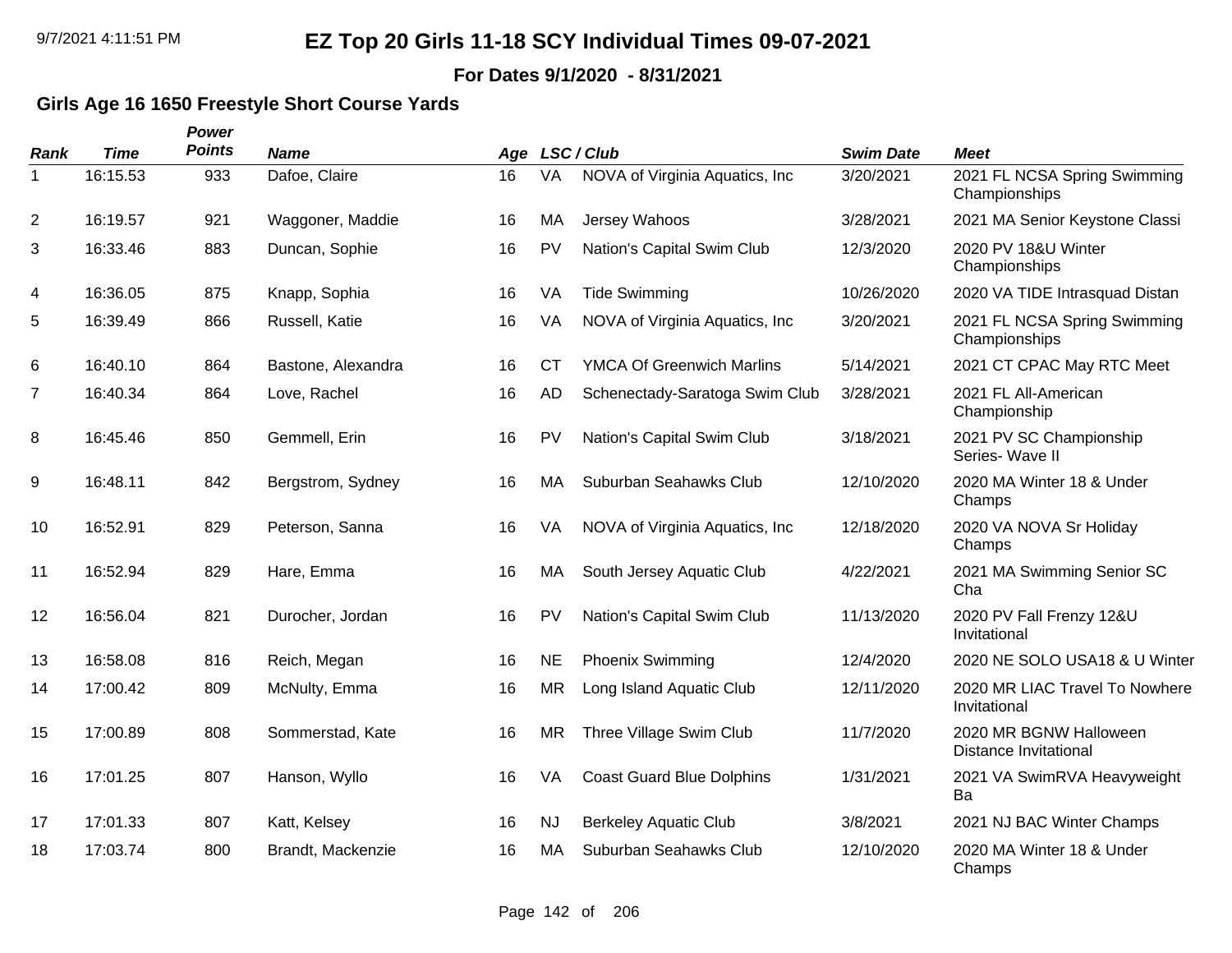|                                | 9/7/2021 4:11:51 PM |     |                 |    |    | EZ Top 20 Girls 11-18 SCY Individual Times 09-07-2021 |           |                                   |  |  |
|--------------------------------|---------------------|-----|-----------------|----|----|-------------------------------------------------------|-----------|-----------------------------------|--|--|
| For Dates 9/1/2020 - 8/31/2021 |                     |     |                 |    |    |                                                       |           |                                   |  |  |
| 19                             | 17:04.02            | 800 | Gagnon, Kat     | 16 |    | MA South Jersey Aquatic Club                          | 4/22/2021 | 2021 MA Swimming Senior SC<br>Cha |  |  |
| 20                             | 17:10.19            | 783 | Derivaux, Lilly | 16 | MA | Jersey Wahoos                                         | 3/6/2021  | 2021 MA JW March Dual with GPA    |  |  |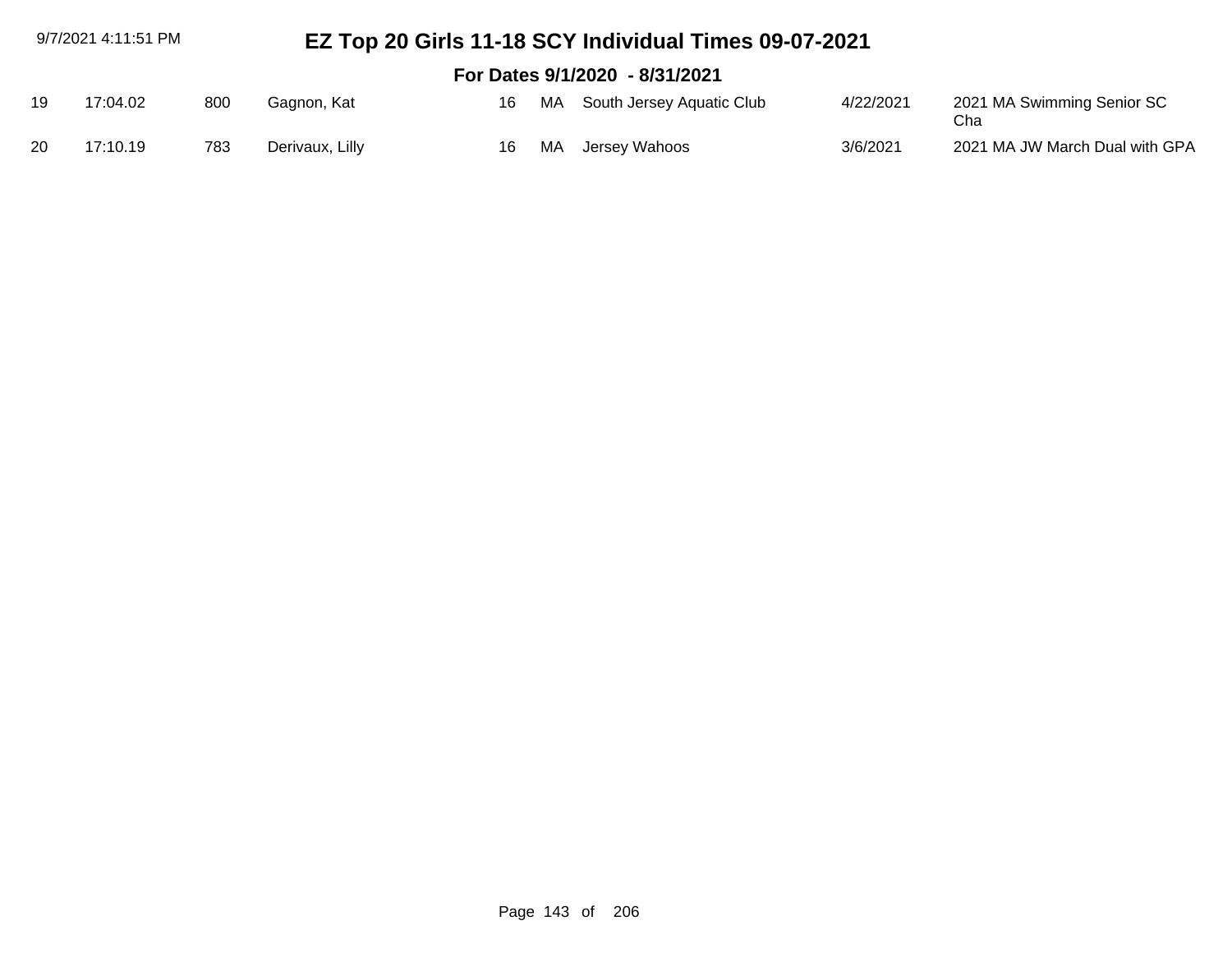**For Dates 9/1/2020 - 8/31/2021**

### **Girls Age 16 100 Backstroke Short Course Yards**

| <b>Rank</b>    | <b>Time</b> | Power<br><b>Points</b> | <b>Name</b>       | Age |           | LSC / Club                                   | <b>Swim Date</b> | <b>Meet</b>                                    |
|----------------|-------------|------------------------|-------------------|-----|-----------|----------------------------------------------|------------------|------------------------------------------------|
| 1              | 53.52       | 962                    | Kennedy, Kiki     | 16  | <b>MR</b> | Long Island Aquatic Club                     | 12/11/2020       | 2020 MR LIAC Travel To Nowhere<br>Invitational |
| $\overline{2}$ | 53.77       | 951                    | Johnston, Sabrina | 16  | <b>MR</b> | <b>BGC-N. Westchester Marlins</b>            | 3/28/2021        | 2021 VA SRVA SR Shamrock<br>Showd              |
| 3              | 54.03       | 939                    | Spink, Camille    | 16  | PV        | Nation's Capital Swim Club                   | 12/5/2020        | 2020 PV 18&U Winter<br>Championships           |
| 4              | 54.13       | 934                    | Dixon, Zoe        | 16  | VA        | NOVA of Virginia Aquatics, Inc.              | 12/19/2020       | 2020 VA NOVA Sr Holiday<br>Champs              |
| $\overline{5}$ | 54.31       | 926                    | Dimartile, Meghan | 16  | MA        | <b>Upper Dublin Aquatic Club</b>             | 3/14/2021        | 2021 MA OB PIAA Girls 3A Swimm                 |
| 6              | 54.40       | 921                    | Bradley, Izzy     | 16  | VA        | Unattached                                   | 2/10/2021        | 2021 VA VHSL C3 Swimming &<br>Div              |
| $\overline{7}$ | 54.50       | 917                    | Habjan, Ela       | 16  | <b>NJ</b> | Montclair YMCA                               | 4/10/2021        | 2021 MA AP YMCA Swimming<br>Festi              |
| 8              | 54.53       | 916                    | Castro, Jade      | 16  | MA        | Nittany Lion Aquatic Club                    | 3/14/2021        | 2021 MA OB PIAA Girls 3A Swimm                 |
| 9              | 54.67       | 909                    | Wall, Tatum       | 16  | <b>PV</b> | Nation's Capital Swim Club                   | 12/5/2020        | 2020 PV 18&U Winter<br>Championships           |
| 10             | 54.70       | 908                    | Howley, Tess      | 16  | <b>MR</b> | Long Island Aquatic Club                     | 3/14/2021        | 2021 MR LIAC Virtual<br>Championship           |
| 11             | 54.80       | 903                    | Geelen, Lente     | 16  | <b>CT</b> | Chelsea Piers Aquatic Club                   | 5/15/2021        | 2021 CT CPAC May RTC Meet                      |
| 12             | 54.97       | 895                    | Sebring, Carly    | 16  | PV        | Rockville Montgomery Swim Club               | 3/18/2021        | 2021 FL NCSA Spring Swimming<br>Championships  |
| 13             | 55.14       | 888                    | Leydig, Camryn    | 16  | MA        | York YMCA                                    | 4/9/2021         | 2021 MA AP YMCA Swimming<br>Festi              |
| 14             | 55.28       | 881                    | Wang, Emily       | 16  | <b>NJ</b> | Life Time Metro                              | 3/19/2021        | 2021 NJ LIFE LifeTime Metro<br>Championships   |
| 15             | 55.31       | 880                    | Marlin, Krista    | 16  | МA        | Suburban Seahawks Club                       | 3/14/2021        | 2021 MA OB PIAA Girls 3A Swimm                 |
| 16             | 55.33       | 879                    | Amuan, Malia      | 16  | <b>NE</b> | <b>Phoenix Swimming</b>                      | 12/20/2020       | 2020 NE CL PHX Intra-squad                     |
| 17             | 55.34 r     | 879                    | Zhou, Grace       | 16  | <b>NJ</b> | <b>Greater Somerset County YMCA</b><br>Storm | 4/9/2021         | 2021 MA AP YMCA Swimming<br>Festi              |
| 18             | 55.40       | 876                    | Blanchard, Molly  | 16  | VA        | Poseidon Swimming Inc                        | 12/12/2020       | 2020 VA 757 Wmbg Heat & Air Me                 |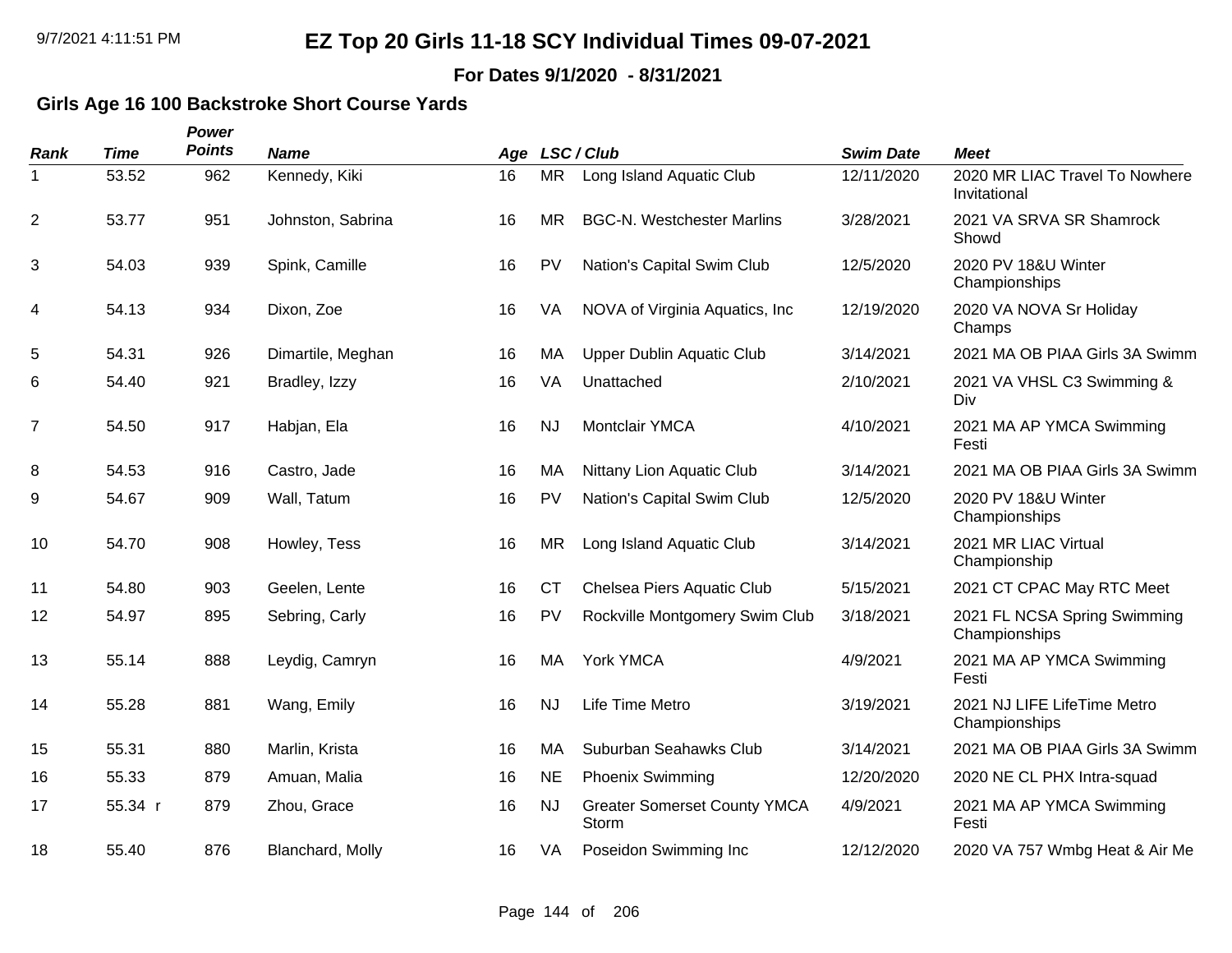| 9/7/2021 4:11:51 PM |       |     |              |    |    | EZ Top 20 Girls 11-18 SCY Individual Times 09-07-2021 |            |                                               |  |  |  |
|---------------------|-------|-----|--------------|----|----|-------------------------------------------------------|------------|-----------------------------------------------|--|--|--|
|                     |       |     |              |    |    | For Dates 9/1/2020 - 8/31/2021                        |            |                                               |  |  |  |
| 19                  | 55.43 | 875 | Wang, Ashley | 16 | VA | Rappahannock Area YMCA Swim<br>Team. Inc              | 3/18/2021  | 2021 FL NCSA Spring Swimming<br>Championships |  |  |  |
| 20                  | 55.50 | 871 | Mostek, Anya | 16 | МA | Unattached                                            | 10/11/2020 | 2020 MA YY Bill Schmidt Memorial              |  |  |  |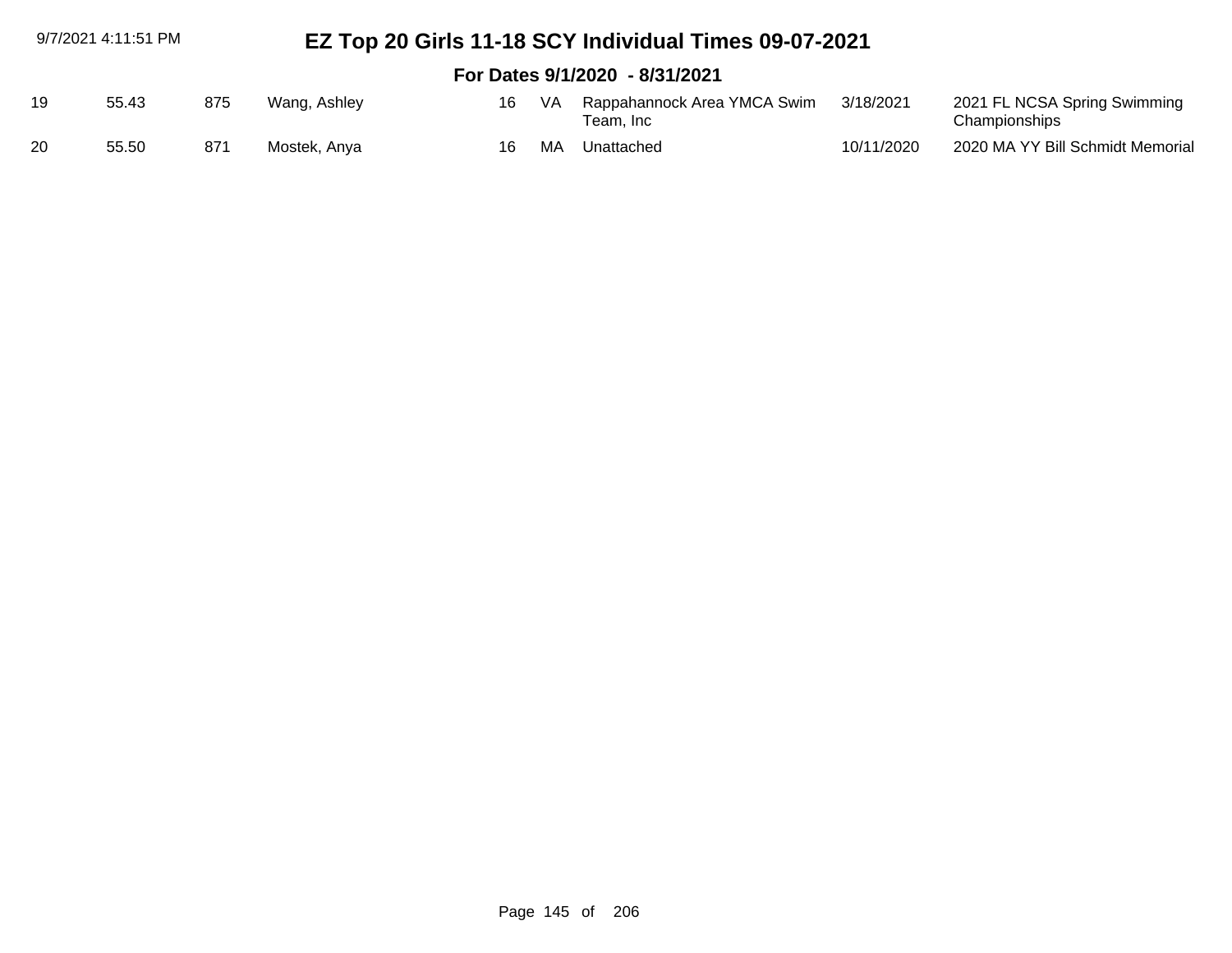**For Dates 9/1/2020 - 8/31/2021**

### **Girls Age 16 200 Backstroke Short Course Yards**

| Rank           | <b>Time</b> | <b>Power</b><br><b>Points</b> | <b>Name</b>        | Age |           | LSC / Club                       | <b>Swim Date</b> | <b>Meet</b>                                    |
|----------------|-------------|-------------------------------|--------------------|-----|-----------|----------------------------------|------------------|------------------------------------------------|
| $\mathbf 1$    | 1:54.06     | 988                           | Dixon, Zoe         | 16  | VA        | NOVA of Virginia Aquatics, Inc.  | 3/16/2021        | 2021 FL NCSA Spring Swimming<br>Championships  |
| $\overline{2}$ | 1:57.14     | 928                           | Howley, Tess       | 16  | <b>MR</b> | Long Island Aquatic Club         | 3/13/2021        | 2021 MR LIAC Virtual<br>Championship           |
| 3              | 1:57.63     | 918                           | Durocher, Jordan   | 16  | PV        | Nation's Capital Swim Club       | 3/21/2021        | 2021 PV SC Championship<br>Series- Wave II     |
| 4              | 1:57.92     | 913                           | Debaecke, Sydney   | 16  | МA        | Suburban Seahawks Club           | 4/22/2021        | 2021 MA Swimming Senior SC<br>Cha              |
| 5              | 1:58.21     | 907                           | Kennedy, Kiki      | 16  | <b>MR</b> | Long Island Aquatic Club         | 12/13/2020       | 2020 MR LIAC Travel To Nowhere<br>Invitational |
| 6              | 1:58.35     | 904                           | Spink, Camille     | 16  | <b>PV</b> | Nation's Capital Swim Club       | 12/12/2020       | 2020 VA VSTP Icebreaker Invita                 |
| 7              | 1:58.63     | 899                           | Duncan, Sophie     | 16  | PV        | Nation's Capital Swim Club       | 12/6/2020        | 2020 PV 18&U Winter<br>Championships           |
| 8              | 1:58.66     | 898                           | Waggoner, Maddie   | 16  | МA        | Jersey Wahoos                    | 12/10/2020       | 2020 MA Winter 18 & Under<br>Champs            |
| 9              | 1:58.75     | 897                           | Helms, Katherine   | 16  | PV        | Mason Makos Swim Team            | 2/21/2021        | 2021 PV DMV Showcase                           |
| 10             | 1:58.93     | 893                           | Farris, Aislin     | 16  | <b>NE</b> | <b>Bluefish Swim Club</b>        | 4/11/2021        | 2021 FL GAIN Invitational                      |
| 11             | 1:59.06     | 891                           | Marlin, Krista     | 16  | MA        | Suburban Seahawks Club           | 3/27/2021        | 2021 MA Senior Keystone Classi                 |
| 12             | 1:59.14     | 889                           | Conze, Maren       | 16  | PV        | Nation's Capital Swim Club       | 3/21/2021        | 2021 PV SC Championship<br>Series- Wave II     |
| 13             | 1:59.26     | 887                           | Geelen, Lente      | 16  | <b>CT</b> | Chelsea Piers Aquatic Club       | 5/14/2021        | 2021 CT CPAC May RTC Meet                      |
| 14             | 1:59.45     | 883                           | Weldon, Caroline   | 16  | <b>NJ</b> | Lakeland Hills YMCA              | 4/11/2021        | 2021 MA AP YMCA Swimming<br>Festi              |
| 15             | 1:59.65     | 879                           | Marstellar, Isabel | 16  | VA        | <b>Coast Guard Blue Dolphins</b> | 12/13/2020       | 2020 NC TAC Blizzard Blitz                     |
| 16             | 1:59.70     | 878                           | Wilson, Kayla      | 16  | VA        | <b>Tide Swimming</b>             | 12/20/2020       | 2020 VA NOVA Sr Holiday<br>Champs              |
| 17             | 1:59.72     | 878                           | Eruslanova, Katya  | 16  | МA        | Suburban Seahawks Club           | 4/22/2021        | 2021 MA Swimming Senior SC<br>Cha              |
| 18             | 1:59.89     | 875                           | Brandt, Mackenzie  | 16  | MA        | Suburban Seahawks Club           | 3/27/2021        | 2021 MA Senior Keystone Classi                 |
| 19             | 1:59.95     | 874                           | Peterson, Sanna    | 16  | VA        | NOVA of Virginia Aquatics, Inc.  | 12/20/2020       | 2020 VA NOVA Sr Holiday<br>Champs              |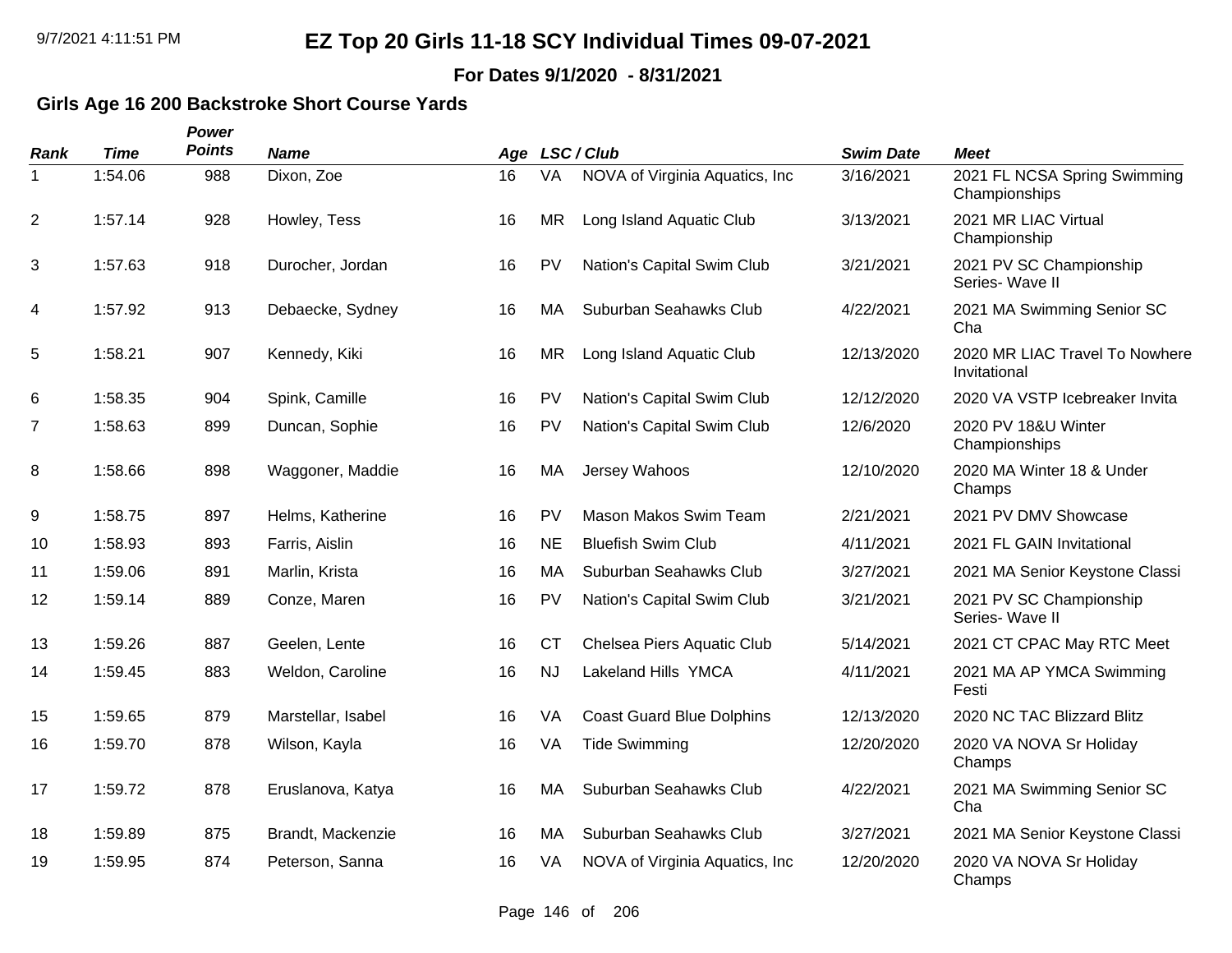| 9/7/2021 4:11:51 PM |         |     | EZ Top 20 Girls 11-18 SCY Individual Times 09-07-2021 |  |       |                                |           |                                              |
|---------------------|---------|-----|-------------------------------------------------------|--|-------|--------------------------------|-----------|----------------------------------------------|
|                     |         |     |                                                       |  |       | For Dates 9/1/2020 - 8/31/2021 |           |                                              |
| 20                  | 2:00.00 | 873 | Wang, Emily                                           |  | 16 NJ | Life Time Metro                | 3/19/2021 | 2021 NJ LIFE LifeTime Metro<br>Championships |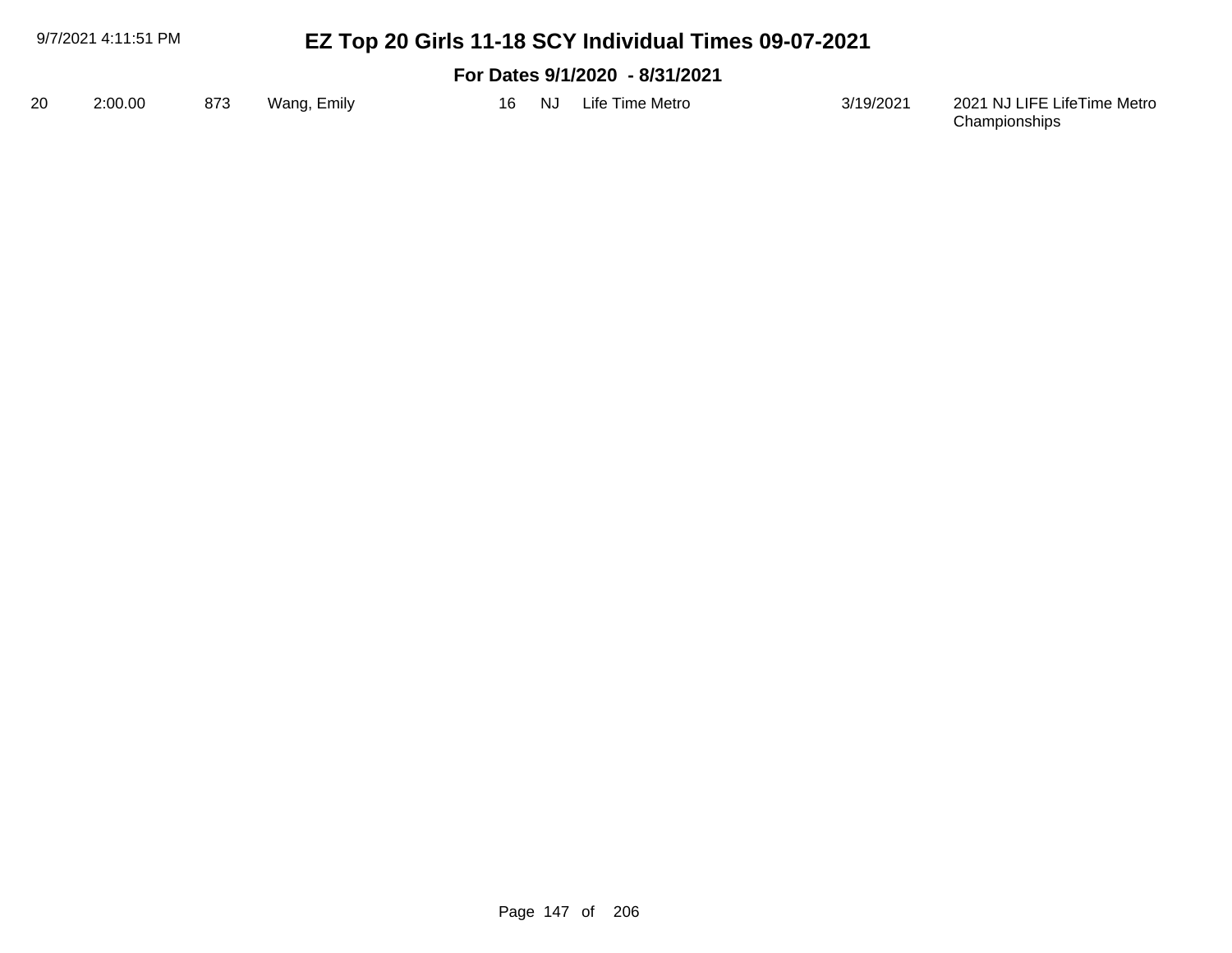**For Dates 9/1/2020 - 8/31/2021**

### **Girls Age 16 100 Breaststroke Short Course Yards**

| <b>Rank</b> | <b>Time</b> | Power<br><b>Points</b> | <b>Name</b>         | Age |           | LSC / Club                        | <b>Swim Date</b> | <b>Meet</b>                                    |
|-------------|-------------|------------------------|---------------------|-----|-----------|-----------------------------------|------------------|------------------------------------------------|
| $\mathbf 1$ | 1:00.19     | 968                    | Skirboll, Zoe       | 16  | AM        | Racer X Aquatics                  | 3/19/2021        | 2021 FL NCSA Spring Swimming<br>Championships  |
| 2           | 1:00.62     | 953                    | Phelan, Denise      | 16  | <b>MR</b> | <b>Team Suffolk</b>               | 3/12/2021        | 2021 MR LIAC Virtual<br>Championship           |
| 3           | 1:02.06     | 901                    | Walsh, Lauren       | 16  | <b>CT</b> | Rapids Swim Team                  | 3/6/2021         | 2021 CT RST Rapid Racers RTC<br>$\overline{2}$ |
| 4           | 1:02.46     | 887                    | Blanchard, Molly    | 16  | VA        | Poseidon Swimming Inc             | 12/11/2020       | 2020 VA 757 Wmbg Heat & Air Me                 |
| 5           | 1:02.54     | 885                    | Waggoner, Maddie    | 16  | MA        | Jersey Wahoos                     | 12/11/2020       | 2020 MA Winter 18 & Under<br>Champs            |
| 6           | 1:02.99     | 869                    | Jia, Katherine      | 16  | MA        | <b>Upper Dublin Aquatic Club</b>  | 3/26/2021        | 2021 MA Senior Keystone Classi                 |
| 7           | 1:03.04     | 867                    | Holmes, Kaitlyn     | 16  | <b>CT</b> | Chelsea Piers Aquatic Club        | 11/7/2020        | 2020 CT CP-AC November RTC                     |
| 8           | 1:03.08     | 866                    | Wu, Joyce           | 16  | PV        | Rockville Montgomery Swim Club    | 3/19/2021        | 2021 PV SC Championship<br>Series- Wave II     |
| 9           | 1:03.18     | 862                    | Bridgman, Riley     | 16  | VA        | <b>Quest Swimming</b>             | 3/7/2021         | 2021 VA VSI SC Senior Champion                 |
| 10          | 1:03.57     | 849                    | Kolessar, Ashley    | 16  | MA        | Suburban Seahawks Club            | 12/11/2020       | 2020 MA Winter 18 & Under<br>Champs            |
| 11          | 1:03.62     | 847                    | Harnish, Meaghan    | 16  | MA        | York YMCA                         | 4/11/2021        | 2021 MA AP YMCA Swimming<br>Festi              |
| 12          | 1:03.64     | 846                    | Karp, Sienna        | 16  | PV        | Unattached                        | 3/19/2021        | 2021 FL NCSA Spring Swimming<br>Championships  |
| 13          | 1:03.89     | 837                    | Pagett, Mackenzie   | 16  | MA        | Unattached                        | 3/5/2021         | 2021 MA PIAA DISTRICT VI AAA<br><b>CHAM</b>    |
| 14          | 1:03.93     | 836                    | Bingley, Hanna      | 16  | PV        | Rockville Montgomery Swim Club    | 12/4/2020        | 2020 PV 18&U Winter<br>Championships           |
| 15          | 1:03.97     | 835                    | Witkus, Amanda      | 16  | <b>NE</b> | <b>Greenwood Swimming</b>         | 7/24/2021        | 2021 NE GS 10 U Challenge TT                   |
| 16          | 1:04.03     | 833                    | Martino, Alexis     | 16  | <b>NE</b> | <b>Phoenix Swimming</b>           | 11/8/2020        | 2020 NE CL PHX Intersquad                      |
| 17          | 1:04.10     | 830                    | Spencer, Paige      | 16  | <b>NE</b> | <b>SOLO Aquatics</b>              | 10/24/2020       | 2020 NE SOLO Duel in the Pool                  |
| 17          | 1:04.10     | 830                    | Guzzino, Mary Grace | 16  | <b>MR</b> | <b>BGC-N. Westchester Marlins</b> | 4/10/2021        | 2021 FL B&G Clubs National<br>Championships    |
| 19          | 1:04.18     | 827                    | Juhlin, Lindsay     | 16  | VA        | Unattached                        | 2/12/2021        | 2021 VA VHSL Class 6 State Cha                 |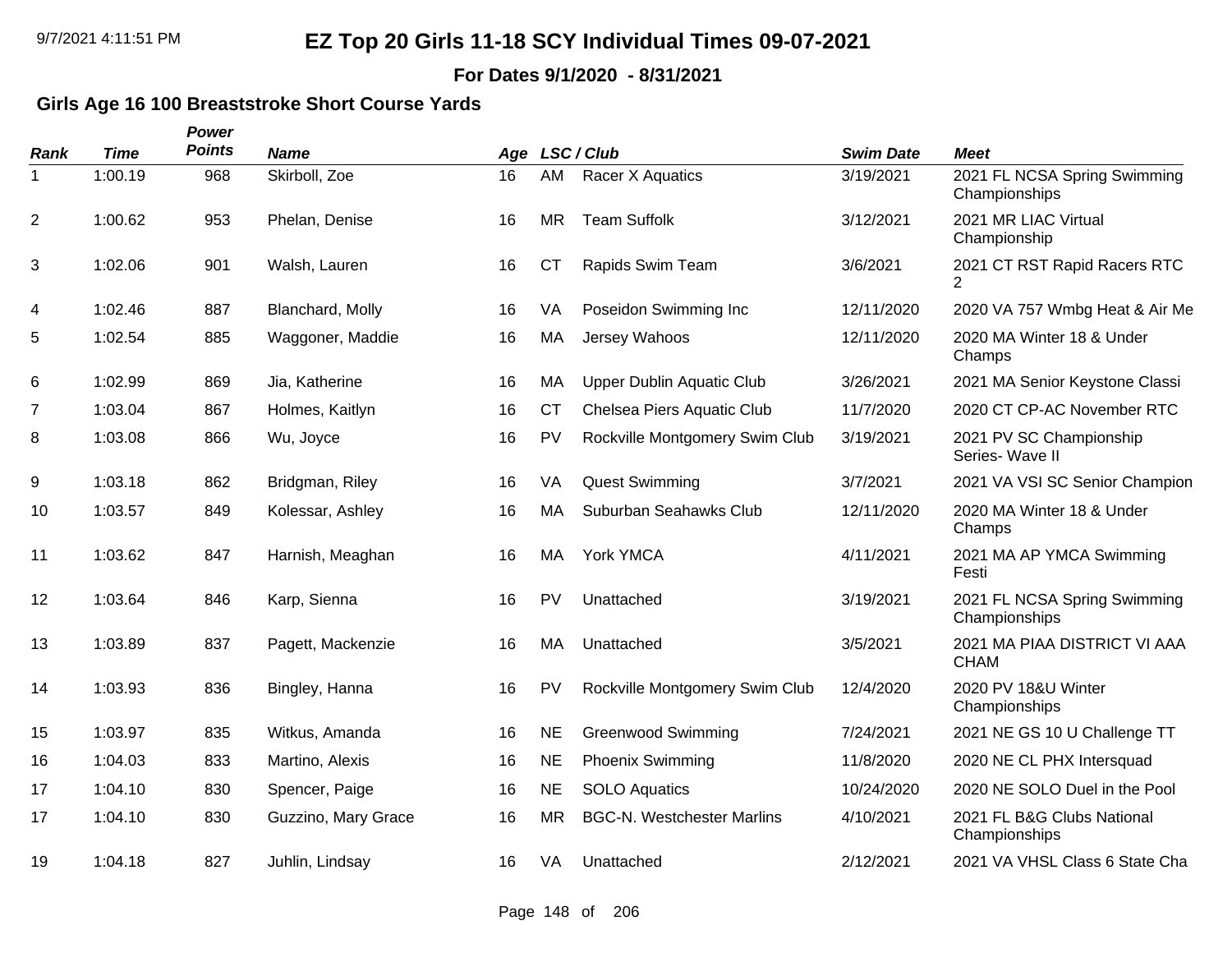| 9/7/2021 4:11:51 PM |         |     |                        |     |     |                                | EZ Top 20 Girls 11-18 SCY Individual Times 09-07-2021 |                                               |  |  |  |
|---------------------|---------|-----|------------------------|-----|-----|--------------------------------|-------------------------------------------------------|-----------------------------------------------|--|--|--|
|                     |         |     |                        |     |     | For Dates 9/1/2020 - 8/31/2021 |                                                       |                                               |  |  |  |
| 20                  | 1:04.39 | 820 | Morris Larkin, Bridget | 16. | PV. | <b>Machine Aquatics</b>        | 3/19/2021                                             | 2021 FL NCSA Spring Swimming<br>Championships |  |  |  |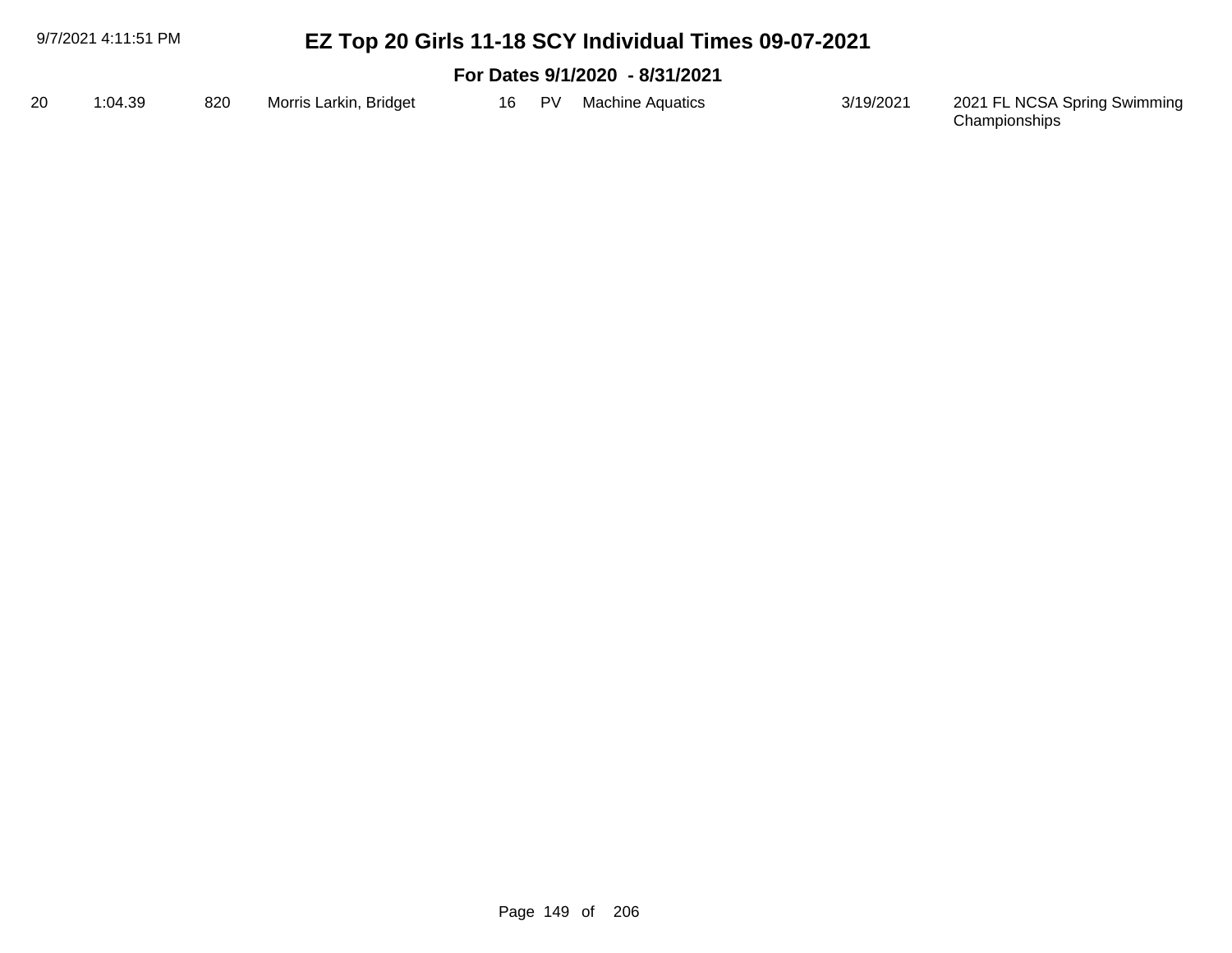**For Dates 9/1/2020 - 8/31/2021**

### **Girls Age 16 200 Breaststroke Short Course Yards**

| <b>Rank</b> | <b>Time</b> | Power<br><b>Points</b> | <b>Name</b>         |    |           | Age LSC/Club                          | <b>Swim Date</b> | <b>Meet</b>                                    |
|-------------|-------------|------------------------|---------------------|----|-----------|---------------------------------------|------------------|------------------------------------------------|
| -1          | 2:11.23     | 935                    | Phelan, Denise      | 16 | <b>MR</b> | <b>Team Suffolk</b>                   | 11/21/2020       | 2020 MR LIAC Thanksgiving<br>Invitational      |
| 2           | 2:12.61     | 913                    | Skirboll, Zoe       | 16 | AM        | Racer X Aquatics                      | 3/17/2021        | 2021 FL NCSA Spring Swimming<br>Championships  |
| 3           | 2:13.26     | 903                    | Blanchard, Molly    | 16 | VA        | Poseidon Swimming Inc                 | 3/17/2021        | 2021 FL NCSA Spring Swimming<br>Championships  |
| 4           | 2:13.30     | 902                    | Harnish, Meaghan    | 16 | MA        | York YMCA                             | 4/8/2021         | 2021 MA AP YMCA Swimming<br>Festi              |
| 5           | 2:14.55     | 883                    | Dixon, Zoe          | 16 | VA        | NOVA of Virginia Aquatics, Inc.       | 3/17/2021        | 2021 FL NCSA Spring Swimming<br>Championships  |
| 6           | 2:16.20     | 857                    | Holmes, Kaitlyn     | 16 | <b>CT</b> | Chelsea Piers Aquatic Club            | 11/6/2020        | 2020 CT CP-AC November RTC                     |
| 7           | 2:16.90     | 846                    | Wu, Joyce           | 16 | PV        | Rockville Montgomery Swim Club        | 3/18/2021        | 2021 PV SC Championship<br>Series- Wave II     |
| 8           | 2:17.24     | 841                    | Jia, Katherine      | 16 | МA        | <b>Upper Dublin Aquatic Club</b>      | 3/27/2021        | 2021 MA Senior Keystone Classi                 |
| 9           | 2:17.32     | 839                    | Waggoner, Maddie    | 16 | MA        | Jersey Wahoos                         | 12/10/2020       | 2020 MA Winter 18 & Under<br>Champs            |
| 10          | 2:18.15     | 826                    | Karp, Sienna        | 16 | PV        | Unattached                            | 3/17/2021        | 2021 FL NCSA Spring Swimming<br>Championships  |
| 11          | 2:19.08     | 812                    | Robinson, Molly     | 16 | <b>MD</b> | Monocacy Aquatic Club                 | 3/27/2021        | 2021 MA Senior Keystone Classi                 |
| $12 \,$     | 2:19.11     | 812                    | Guzzino, Mary Grace | 16 | <b>MR</b> | <b>BGC-N. Westchester Marlins</b>     | 3/28/2021        | 2021 VA SRVA SR Shamrock<br>Showd              |
| 13          | 2:19.25     | 809                    | Bridgman, Riley     | 16 | VA        | <b>Quest Swimming</b>                 | 3/6/2021         | 2021 VA VSI SC Senior Champion                 |
| 14          | 2:19.33     | 808                    | Derby, Ella         | 16 | <b>NE</b> | <b>Kingfish Swimming</b>              | 12/5/2020        | 2020 NE USA 18U Winter<br>Champs-Well          |
| 15          | 2:19.51     | 805                    | Seliger, Sonia      | 16 | <b>MR</b> | <b>Asphalt Green Unified Aquatics</b> | 3/21/2021        | 2021 MR AGUA Championship<br><b>Time Trial</b> |
| 15          | 2:19.51     | 805                    | Bingley, Hanna      | 16 | PV        | Rockville Montgomery Swim Club        | 12/3/2020        | 2020 PV 18&U Winter<br>Championships           |
| 17          | 2:19.70     | 803                    | Johnston, Sabrina   | 16 | <b>MR</b> | <b>BGC-N. Westchester Marlins</b>     | 11/22/2020       | 2020 MR BGNW Thanksgiving<br>Invitational      |
| 18          | 2:19.77     | 801                    | Witkus, Amanda      | 16 | <b>NE</b> | <b>Greenwood Swimming</b>             | 7/24/2021        | 2021 NE GS 10 U Challenge TT                   |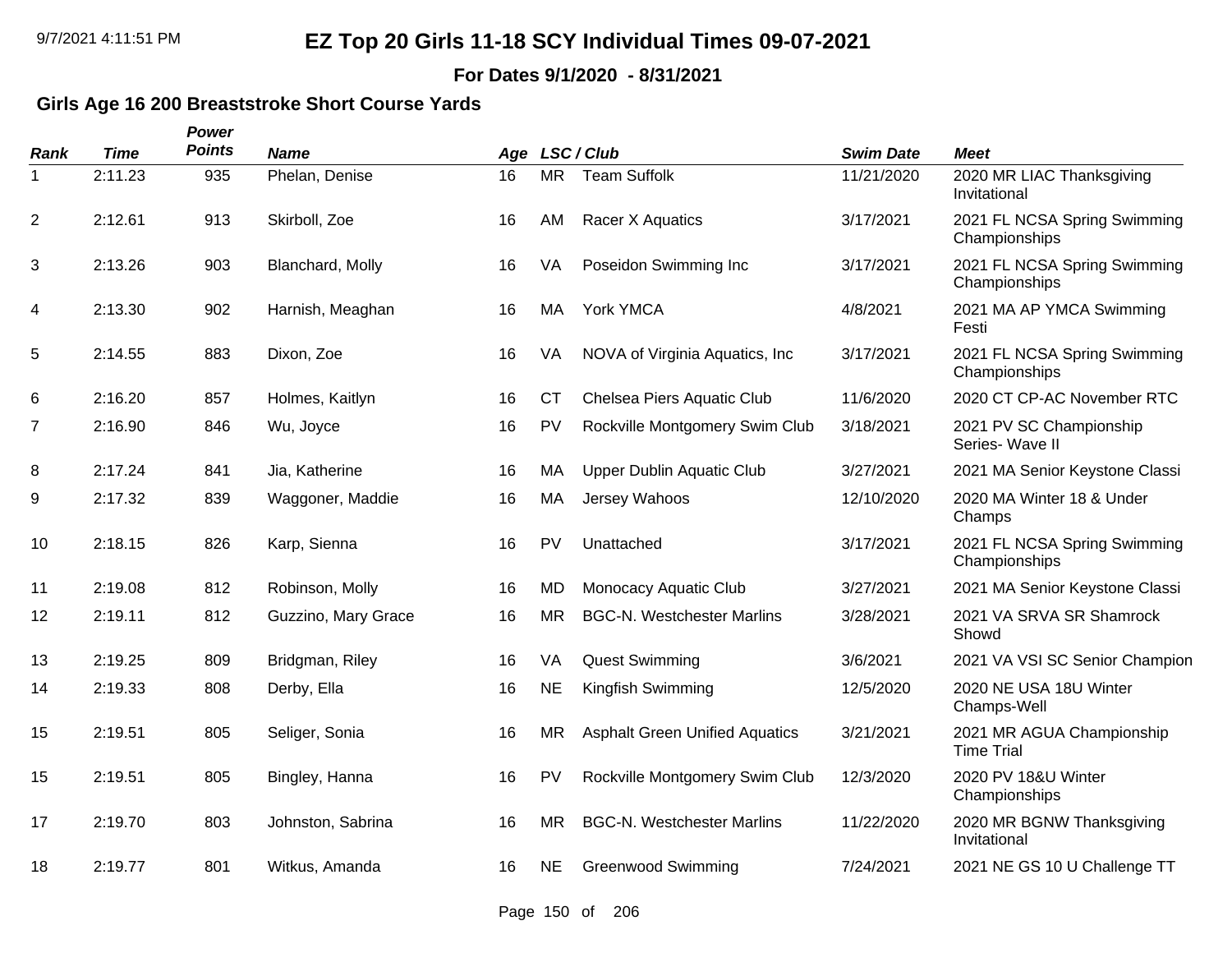| 9/7/2021 4:11:51 PM |         |     | EZ Top 20 Girls 11-18 SCY Individual Times 09-07-2021 |    |     |                                   |           |                                               |  |  |  |
|---------------------|---------|-----|-------------------------------------------------------|----|-----|-----------------------------------|-----------|-----------------------------------------------|--|--|--|
|                     |         |     |                                                       |    |     | For Dates 9/1/2020 - 8/31/2021    |           |                                               |  |  |  |
| 19                  | 2:19.87 | 800 | Heilen, Sophia                                        | 16 | PV. | Occoquan Swimming Inc             | 12/3/2020 | 2020 PV 18&U Winter<br>Championships          |  |  |  |
| 20                  | 2:19.88 | 800 | Russell, Katie                                        | 16 |     | VA NOVA of Virginia Aquatics, Inc | 3/17/2021 | 2021 FL NCSA Spring Swimming<br>Championships |  |  |  |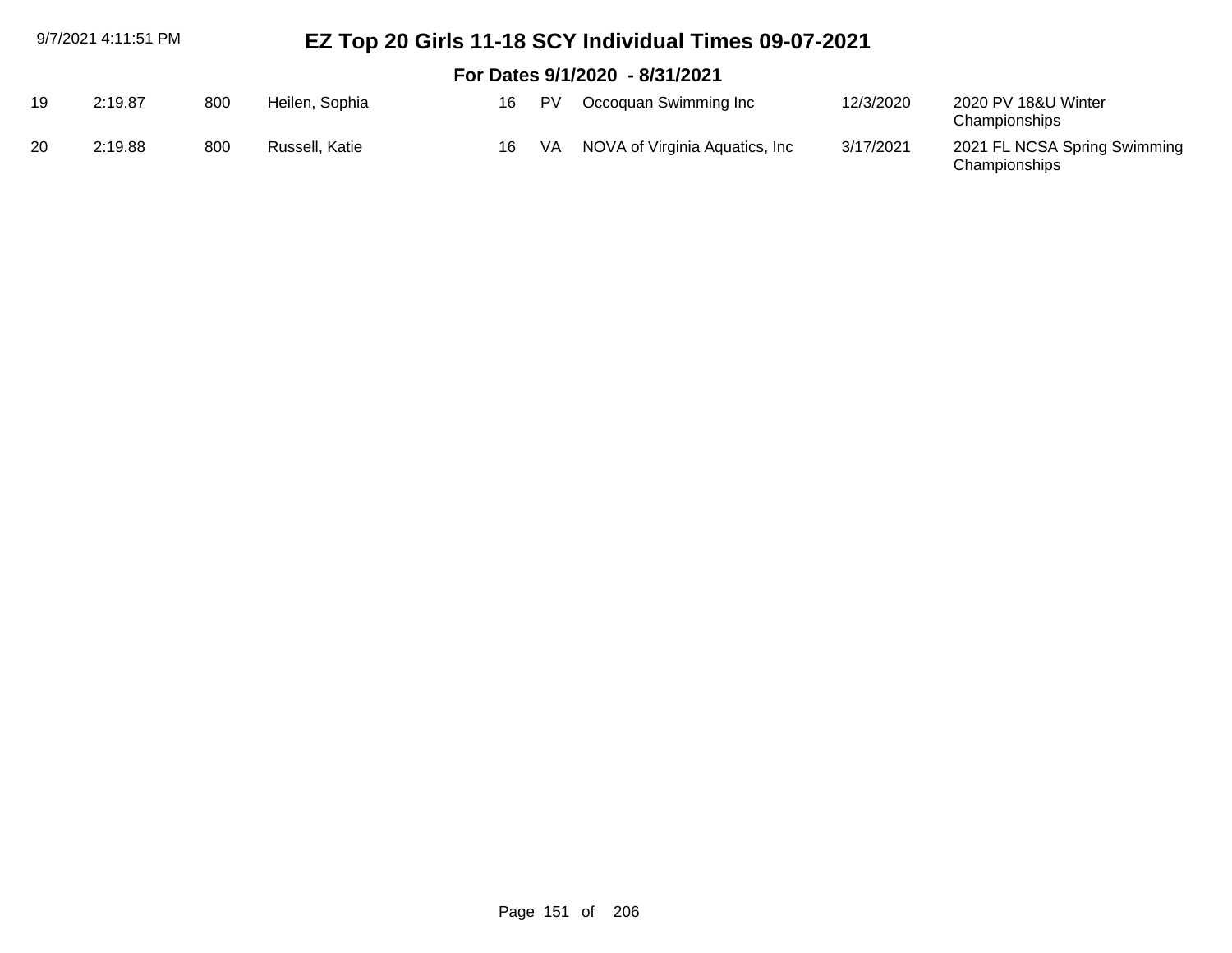#### **For Dates 9/1/2020 - 8/31/2021**

### **Girls Age 16 100 Butterfly Short Course Yards**

| <b>Rank</b>    | <b>Time</b> | Power<br><b>Points</b> | <b>Name</b>          |    |             | Age LSC/Club                             | <b>Swim Date</b> | <b>Meet</b>                                   |
|----------------|-------------|------------------------|----------------------|----|-------------|------------------------------------------|------------------|-----------------------------------------------|
| 1              | 53.62       | 909                    | Belbot, Maggie       | 16 | <b>MD</b>   | North Baltimore Aquatic Club             | 2/20/2021        | 2021 MA York Y Winter Invite                  |
| $\overline{2}$ | 53.67       | 906                    | Tankard, Kyleigh     | 16 | VA          | Unattached                               | 2/23/2021        | 2021 VA VHSL C4 Swimming &<br>Div             |
| 3              | 53.90       | 897                    | Dixon, Zoe           | 16 | VA          | NOVA of Virginia Aquatics, Inc.          | 3/19/2021        | 2021 FL NCSA Spring Swimming<br>Championships |
| 4              | 54.15       | 887                    | Skirboll, Zoe        | 16 | AM          | Racer X Aquatics                         | 3/19/2021        | 2021 FL NCSA Spring Swimming<br>Championships |
| 5              | 54.22       | 884                    | Claesson, Emily      | 16 | VA          | <b>Tide Swimming</b>                     | 3/5/2021         | 2021 VA VSI SC Senior Champion                |
| 6              | 54.24       | 883                    | Sebring, Carly       | 16 | PV          | Rockville Montgomery Swim Club           | 12/3/2020        | 2020 PV 18&U Winter<br>Championships          |
| $\overline{7}$ | 54.35       | 879                    | Gring, Sydney        | 16 | МA          | Unattached                               | 3/6/2021         | 2021 MA OB PIAA District 3 Gir                |
| 8              | 54.45       | 874                    | Wall, Tatum          | 16 | PV          | Nation's Capital Swim Club               | 12/3/2020        | 2020 PV 18&U Winter<br>Championships          |
| 9              | 54.46       | 874                    | Shimizu-Bowers, Hana | 16 | <b>MR</b>   | Badger Swim Club, Inc.                   | 3/28/2021        | 2021 VA SRVA SR Shamrock<br>Showd             |
| 10             | 54.47       | 874                    | Lee, Arabella        | 16 | <b>NJ</b>   | YMCA of Greater Monmouth County 4/9/2021 |                  | 2021 MA AP YMCA Swimming<br>Festi             |
| 11             | 54.50       | 872                    | Shao, Sophie         | 16 | AM          | Unattached                               | 3/6/2021         | 2021 AM AAA WPIAL<br>Swimming/Divin           |
| 12             | 54.56       | 870                    | Fulton, Alexa        | 16 | <b>MA</b>   | <b>Upper Main Line YMCA</b>              | 4/8/2021         | 2021 MA AP YMCA Swimming<br>Festi             |
| 13             | 54.60       | 868                    | Kang, Sydney         | 16 | <b>NE</b>   | <b>SOLO Aquatics</b>                     | 2/27/2021        | 2021 NE SOLO Granite State Cup                |
| 14             | 54.61       | 868                    | Johnston, Sabrina    | 16 | <b>MR</b>   | <b>BGC-N. Westchester Marlins</b>        | 12/13/2020       | 2020 MR BGNW 18-Under Winter<br>Championship  |
| 15             | 54.79       | 861                    | Sun, Eleanor         | 16 | PV          | Nation's Capital Swim Club               | 3/18/2021        | 2021 PV SC Championship<br>Series- Wave II    |
| 16             | 54.86       | 858                    | Hann, Lily           | 16 | <b>NJ</b>   | Lakeland Hills YMCA                      | 12/2/2020        | 2020 NJ LHY Big Classic LHY Site              |
| 17             | 54.95       | 854                    | Smith, Amber         | 16 | <b>MD</b>   | North Baltimore Aquatic Club             | 2/20/2021        | 2021 MA York Y Winter Invite                  |
| 18             | 55.03       | 851                    | Bailey, Kate         | 16 | PV          | Arlington Aquatic Club                   | 12/3/2020        | 2020 PV 18&U Winter<br>Championships          |
| 19             | 55.07       | 849                    | Spink, Camille       | 16 | <b>PV</b>   | Nation's Capital Swim Club               | 3/18/2021        | 2021 PV SC Championship                       |
|                |             |                        |                      |    | Page 152 of | 206                                      |                  |                                               |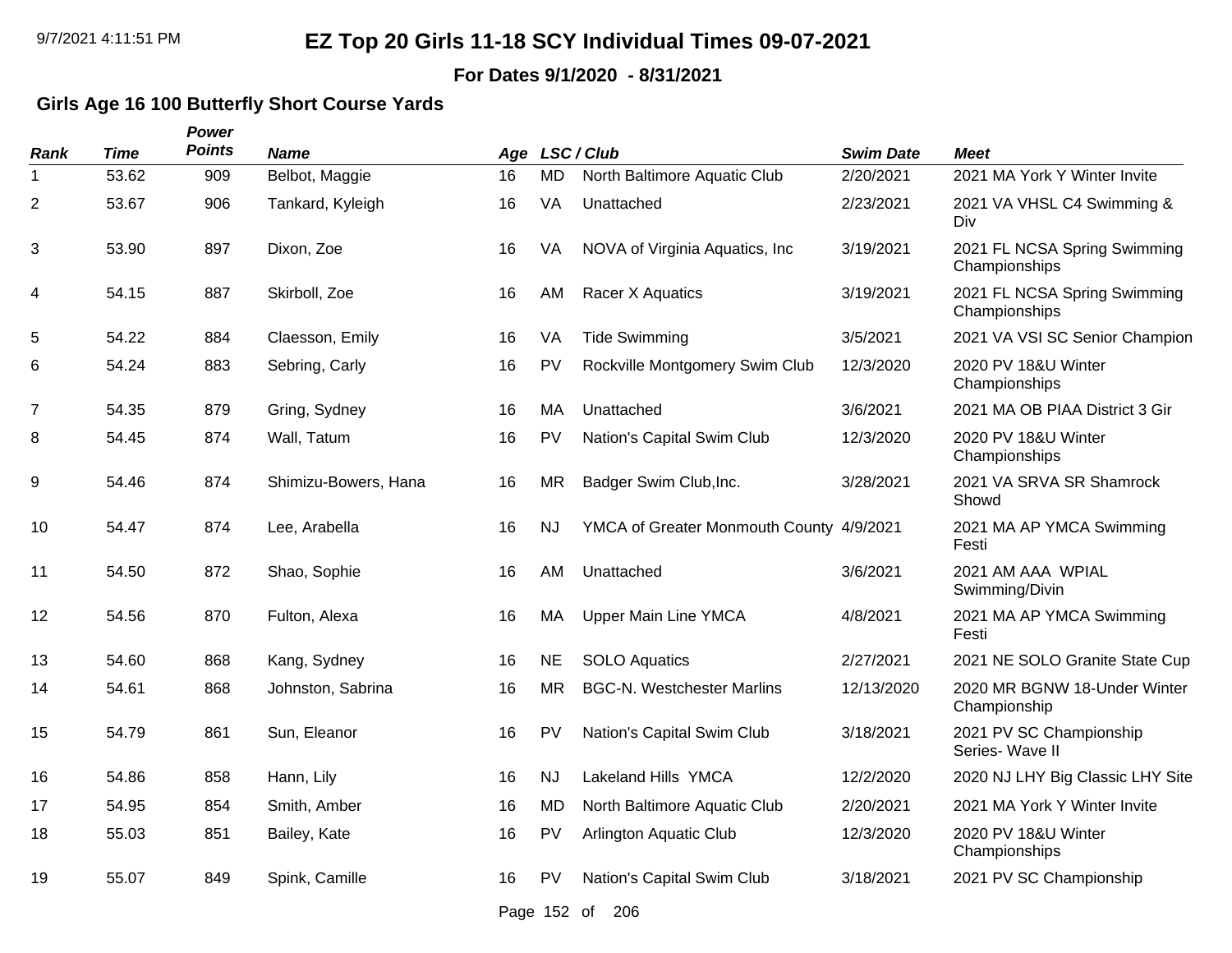#### **For Dates 9/1/2020 - 8/31/2021**

|    |       |     |                |     |                 |            | Series- Wave II                                |
|----|-------|-----|----------------|-----|-----------------|------------|------------------------------------------------|
| 20 | 55.13 | 847 | Phelan, Denise | 16. | MR Team Suffolk | 12/12/2020 | 2020 MR LIAC Travel To Nowhere<br>Invitational |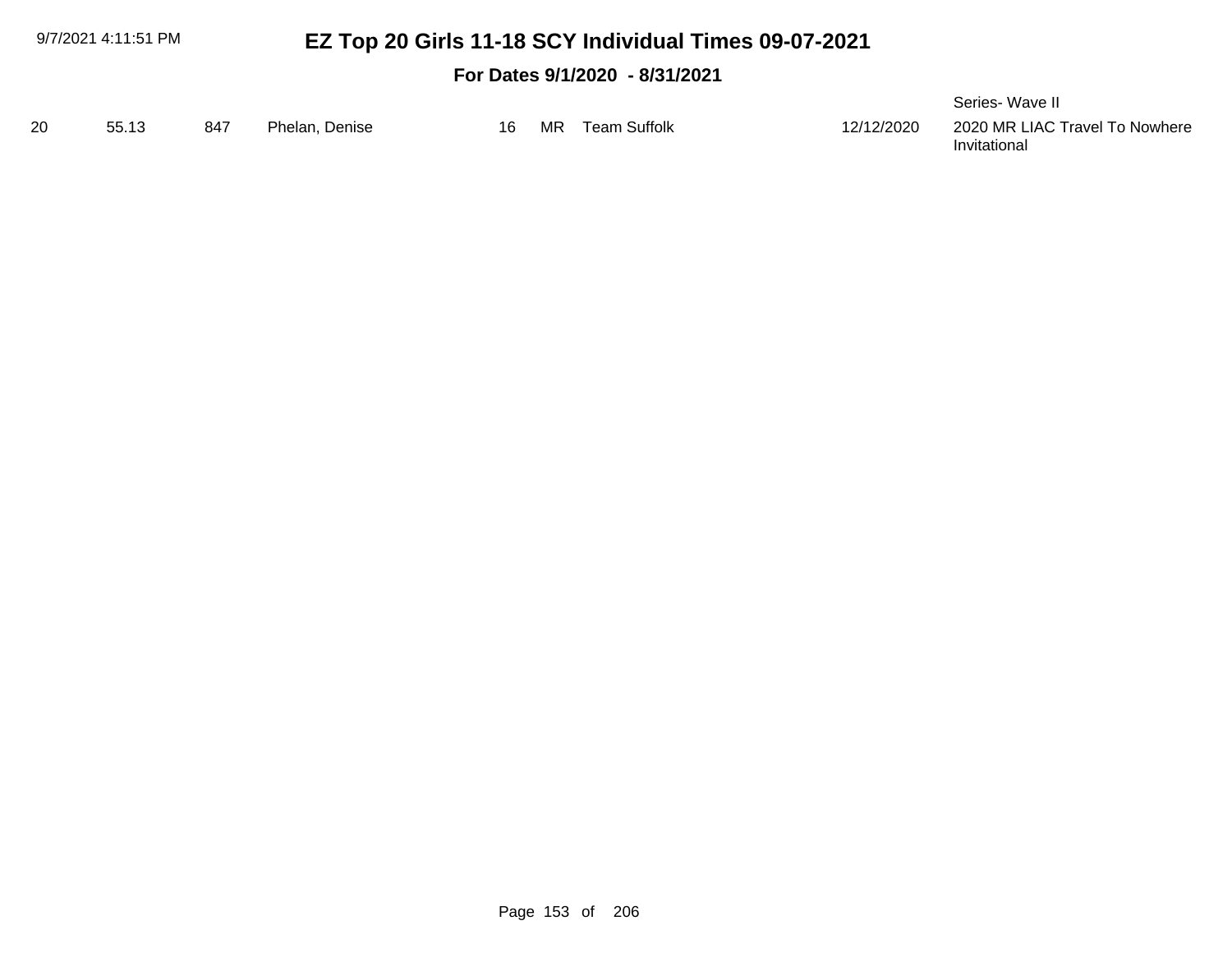**For Dates 9/1/2020 - 8/31/2021**

### **Girls Age 16 200 Butterfly Short Course Yards**

| <b>Rank</b> | <b>Time</b> | Power<br><b>Points</b> | <b>Name</b>          |    |             | Age LSC/Club                     | <b>Swim Date</b> | <b>Meet</b>                                   |
|-------------|-------------|------------------------|----------------------|----|-------------|----------------------------------|------------------|-----------------------------------------------|
| 1           | 1:56.97     | 928                    | Dixon, Zoe           | 16 | VA          | NOVA of Virginia Aquatics, Inc.  | 3/17/2021        | 2021 FL NCSA Spring Swimming<br>Championships |
| 2           | 1:57.94     | 911                    | Tankard, Kyleigh     | 16 | VA          | <b>Coast Guard Blue Dolphins</b> | 3/7/2021         | 2021 VA VSI SC Senior Champion                |
| 3           | 1:58.22     | 906                    | Duncan, Sophie       | 16 | PV          | Nation's Capital Swim Club       | 12/5/2020        | 2020 PV 18&U Winter<br>Championships          |
| 4           | 1:58.63     | 899                    | Shimizu-Bowers, Hana | 16 | <b>MR</b>   | Badger Swim Club, Inc.           | 1/16/2021        | 2021 MR BAD New Year's Time<br>Trial          |
| 5           | 1:58.72     | 897                    | Skirboll, Zoe        | 16 | AM          | Racer X Aquatics                 | 3/17/2021        | 2021 FL NCSA Spring Swimming<br>Championships |
| 6           | 1:58.80     | 896                    | Sun, Eleanor         | 16 | PV          | Nation's Capital Swim Club       | 3/20/2021        | 2021 PV SC Championship<br>Series- Wave II    |
| 7           | 1:59.24     | 888                    | Derivaux, Lilly      | 16 | MA          | Jersey Wahoos                    | 3/26/2021        | 2021 MA Senior Keystone Classi                |
| 8           | 1:59.74     | 879                    | Kolessar, Ashley     | 16 | MA          | Suburban Seahawks Club           | 12/10/2020       | 2020 MA Winter 18 & Under<br>Champs           |
| 9           | 2:00.25     | 871                    | Webber, Molly        | 16 | <b>NJ</b>   | Life Time Metro                  | 3/19/2021        | 2021 NJ LIFE LifeTime Metro<br>Championships  |
| 10          | 2:00.51     | 866                    | Belbot, Maggie       | 16 | <b>MD</b>   | North Baltimore Aquatic Club     | 2/21/2021        | 2021 MA York Y Winter Invite                  |
| 11          | 2:00.78     | 861                    | Bailey, Kate         | 16 | PV          | Arlington Aquatic Club           | 12/5/2020        | 2020 PV 18&U Winter<br>Championships          |
| 12          | 2:01.10     | 856                    | Hann, Lily           | 16 | <b>NJ</b>   | Lakeland Hills YMCA              | 12/3/2020        | 2020 NJ LHY Big Classic LHY Site              |
| 13          | 2:01.67     | 846                    | Witkus, Amanda       | 16 | <b>NE</b>   | <b>Greenwood Swimming</b>        | 3/27/2021        | 2021 FL ISCA International Senior<br>Meet     |
| 14          | 2:01.69     | 846                    | Dafoe, Claire        | 16 | VA          | NOVA of Virginia Aquatics, Inc   | 3/17/2021        | 2021 FL NCSA Spring Swimming<br>Championships |
| 15          | 2:01.72     | 845                    | Washburn, Lizzy      | 16 | <b>NJ</b>   | Unattached                       | 2/11/2021        | 2021 NJ OCY Winter Classic                    |
| 16          | 2:02.18     | 837                    | Gring, Sydney        | 16 | MA          | <b>Reading YMCA</b>              | 4/11/2021        | 2021 MA AP YMCA Swimming<br>Festi             |
| 17          | 2:02.22     | 837                    | Shao, Sophie         | 16 | AM          | Fox Chapel Killer Whales         | 6/5/2021         | 2021 AM KW Time Trial 6/5                     |
| 18          | 2:02.46     | 832                    | Betkey, Logan        | 16 | <b>MD</b>   | North Baltimore Aquatic Club     | 5/1/2021         | 2021 MA YORK- NBAC SPRING<br>SC <sub>C</sub>  |
| 19          | 2:02.59     | 830                    | Gemmell, Erin        | 16 | <b>PV</b>   | Nation's Capital Swim Club       | 3/20/2021        | 2021 PV SC Championship                       |
|             |             |                        |                      |    | Page 154 of | 206                              |                  |                                               |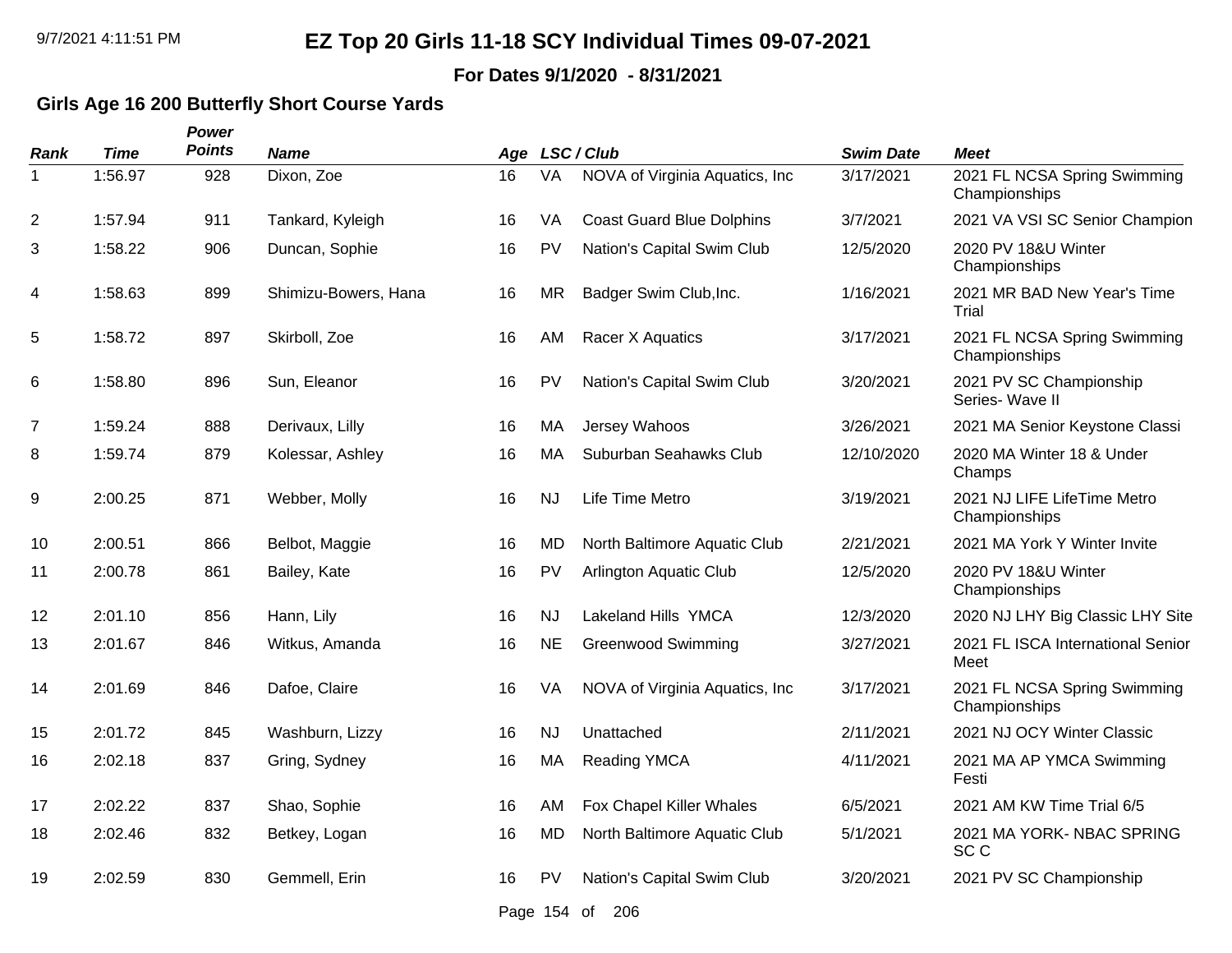#### **For Dates 9/1/2020 - 8/31/2021**

|    |        |     |              |    |    |                    |           | Series- Wave II           |
|----|--------|-----|--------------|----|----|--------------------|-----------|---------------------------|
| 20 | 2.0264 | 829 | White, Katie | 16 | NE | Bluefish Swim Club | 4/10/2021 | 2021 FL GAIN Invitational |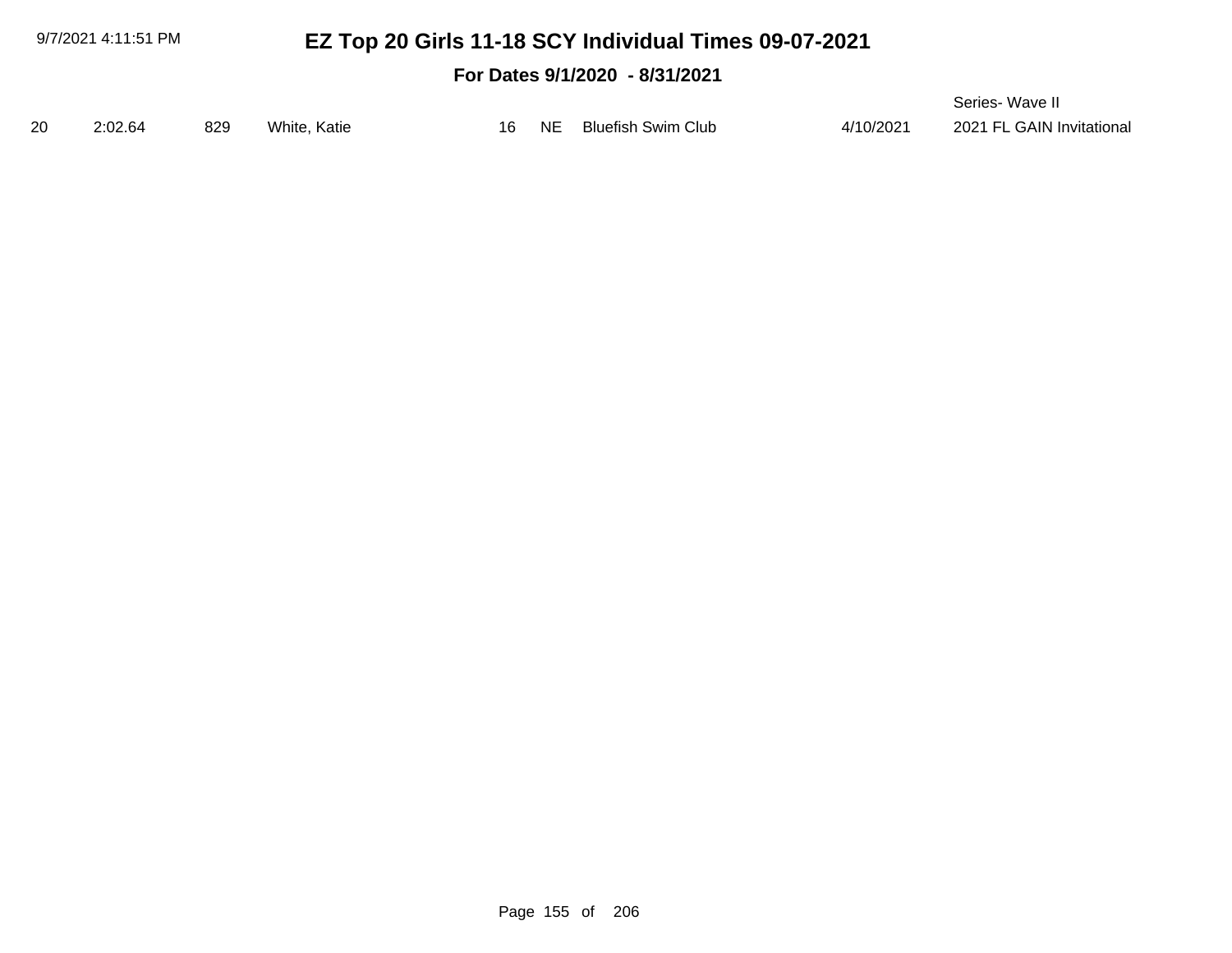**For Dates 9/1/2020 - 8/31/2021**

### **Girls Age 16 200 Individual Medley Short Course Yards**

| Rank           | <b>Time</b> | Power<br><b>Points</b> | <b>Name</b>          |    |           | Age LSC/Club                      | <b>Swim Date</b> | <b>Meet</b>                                          |
|----------------|-------------|------------------------|----------------------|----|-----------|-----------------------------------|------------------|------------------------------------------------------|
| -1             | 1:57.76     | 954                    | Dixon, Zoe           | 16 | VA        | NOVA of Virginia Aquatics, Inc    | 12/19/2020       | 2020 VA NOVA Sr Holiday<br>Champs                    |
| $\overline{2}$ | 1:59.29     | 921                    | Skirboll, Zoe        | 16 | AM        | Racer X Aquatics                  | 3/20/2021        | 2021 FL NCSA Spring Swimming<br>Championships        |
| 3              | 2:01.00     | 885                    | Walsh, Lauren        | 16 | <b>CT</b> | Rapids Swim Team                  | 3/6/2021         | 2021 CT RST Rapid Racers RTC<br>2                    |
| 4              | 2:01.18     | 881                    | Johnston, Sabrina    | 16 | <b>MR</b> | <b>BGC-N. Westchester Marlins</b> | 12/12/2020       | 2020 MR BGNW 18-Under Winter<br>Championship         |
| 5              | 2:01.24     | 880                    | Blanchard, Molly     | 16 | VA        | Poseidon Swimming Inc             | 12/13/2020       | 2020 VA 757 Wmbg Heat & Air Me                       |
| 6              | 2:01.41     | 877                    | Duncan, Sophie       | 16 | PV        | Nation's Capital Swim Club        | 11/1/2020        | 2020 VA NOVA Senior Classic                          |
| $\overline{7}$ | 2:01.65     | 872                    | Phelan, Denise       | 16 | <b>MR</b> | <b>Team Suffolk</b>               | 12/11/2020       | 2020 MR LIAC Travel To Nowhere<br>Invitational       |
| 8              | 2:01.73     | 870                    | Spink, Camille       | 16 | PV        | Nation's Capital Swim Club        | 12/6/2020        | 2020 PV 18&U Winter<br>Championships                 |
| 9              | 2:01.81     | 868                    | Eruslanova, Katya    | 16 | <b>MA</b> | Suburban Seahawks Club            | 3/14/2021        | 2021 MA OB PIAA Girls 3A Swimm                       |
| 10             | 2:01.86     | 867                    | Gemmell, Erin        | 16 | PV        | Nation's Capital Swim Club        | 12/6/2020        | 2020 PV 18&U Winter<br>Championships                 |
| 11             | 2:01.96     | 865                    | Derivaux, Lilly      | 16 | MA        | Jersey Wahoos                     | 3/27/2021        | 2021 MA Senior Keystone Classi                       |
| 12             | 2:02.35     | 857                    | Sebring, Carly       | 16 | PV        | Rockville Montgomery Swim Club    | 2/27/2021        | 2021 PV Catch Up Meet 2 (13&O)                       |
| 13             | 2:02.41     | 856                    | Belbot, Maggie       | 16 | <b>MD</b> | North Baltimore Aquatic Club      | 2/20/2021        | 2021 MA York Y Winter Invite                         |
| 14             | 2:02.54     | 853                    | Harnish, Meaghan     | 16 | MA        | York YMCA                         | 4/10/2021        | 2021 MA AP YMCA Swimming<br>Festi                    |
| 15             | 2:02.59     | 852                    | Howley, Tess         | 16 | <b>MR</b> | Long Island Aquatic Club          | 2/12/2021        | 2021 MR LIAC Friday February 12<br><b>Time Trial</b> |
| 16             | 2:02.76     | 849                    | Waggoner, Maddie     | 16 | MA        | Jersey Wahoos                     | 3/27/2021        | 2021 MA Senior Keystone Classi                       |
| 16             | 2:02.76     | 849                    | Kolessar, Ashley     | 16 | MA        | Suburban Seahawks Club            | 12/11/2020       | 2020 MA Winter 18 & Under<br>Champs                  |
| 18             | 2:03.07     | 842                    | Shimizu-Bowers, Hana | 16 | <b>MR</b> | Badger Swim Club, Inc.            | 3/28/2021        | 2021 VA SRVA SR Shamrock<br>Showd                    |
| 19             | 2:03.16     | 840                    | Helms, Katherine     | 16 | PV        | Mason Makos Swim Team             | 3/21/2021        | 2021 PV SC Championship<br>Series- Wave II           |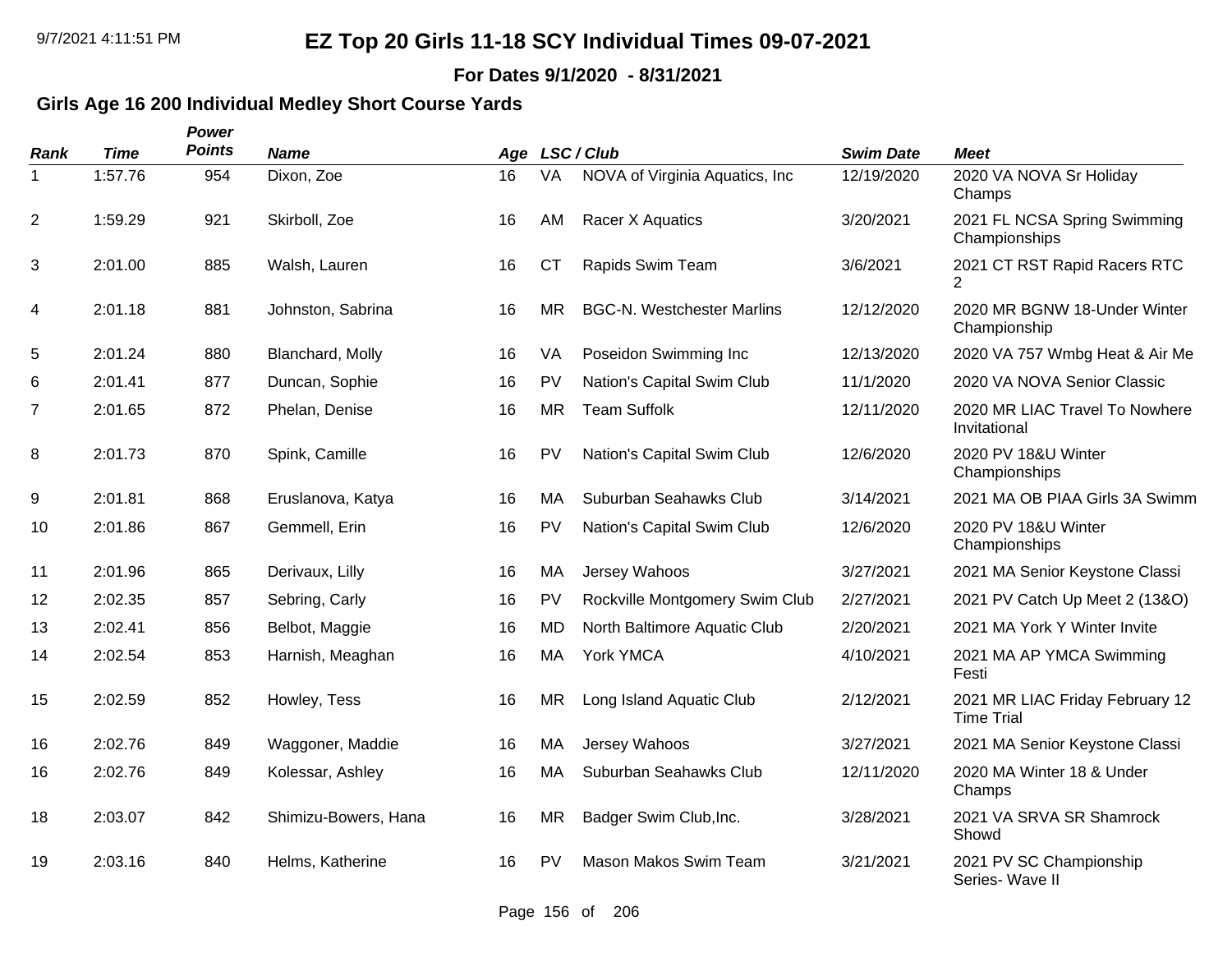| 9/7/2021 4:11:51 PM |         |     |                  |     |     | EZ Top 20 Girls 11-18 SCY Individual Times 09-07-2021 |           |                                               |
|---------------------|---------|-----|------------------|-----|-----|-------------------------------------------------------|-----------|-----------------------------------------------|
|                     |         |     |                  |     |     | For Dates 9/1/2020 - 8/31/2021                        |           |                                               |
| -20                 | 2:03.25 | 838 | Clements, Carlie | 16. | VA. | Rappahannock Area YMCA Swim<br>Team. Inc              | 3/20/2021 | 2021 FL NCSA Spring Swimming<br>Championships |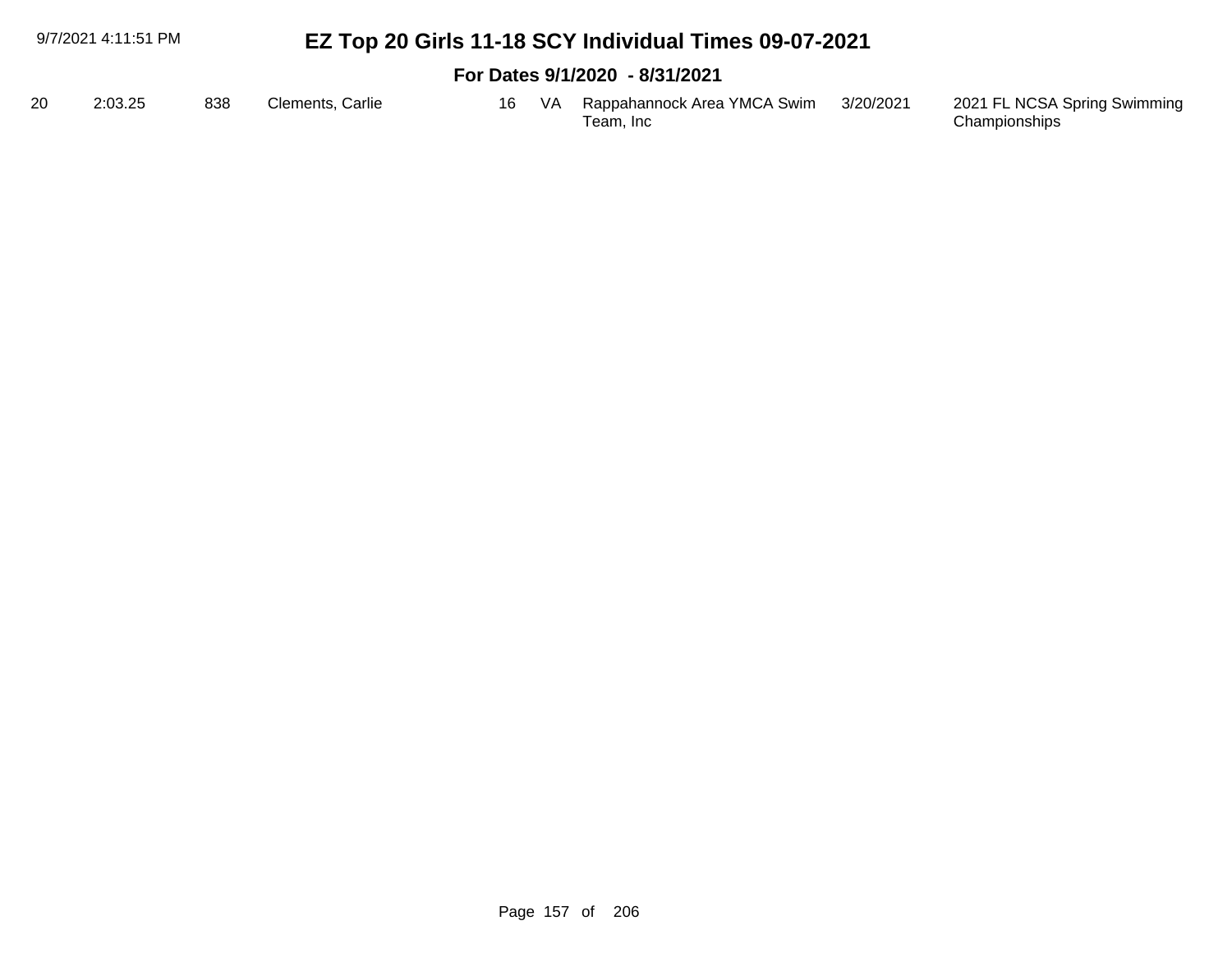**For Dates 9/1/2020 - 8/31/2021**

### **Girls Age 16 400 Individual Medley Short Course Yards**

| <b>Rank</b>    | Time    | <b>Power</b><br><b>Points</b> | <b>Name</b>          | Age |           | LSC / Club                       | <b>Swim Date</b> | <b>Meet</b>                                   |
|----------------|---------|-------------------------------|----------------------|-----|-----------|----------------------------------|------------------|-----------------------------------------------|
| 1              | 4:08.06 | 955                           | Dixon, Zoe           | 16  | VA        | NOVA of Virginia Aquatics, Inc.  | 3/18/2021        | 2021 FL NCSA Spring Swimming<br>Championships |
| $\overline{2}$ | 4:11.75 | 920                           | Duncan, Sophie       | 16  | <b>PV</b> | Nation's Capital Swim Club       | 12/4/2020        | 2020 PV 18&U Winter<br>Championships          |
| 3              | 4:13.29 | 906                           | Helms, Katherine     | 16  | PV        | Mason Makos Swim Team            | 2/20/2021        | 2021 PV DMV Showcase                          |
| 4              | 4:13.76 | 901                           | Shimizu-Bowers, Hana | 16  | <b>MR</b> | Badger Swim Club, Inc.           | 2/20/2021        | 2021 MR BGNW Winter Senior<br>Championship    |
| 5              | 4:14.79 | 891                           | Durocher, Jordan     | 16  | PV        | Nation's Capital Swim Club       | 3/19/2021        | 2021 PV SC Championship<br>Series- Wave II    |
| 6              | 4:15.43 | 885                           | Harnish, Meaghan     | 16  | MA        | York YMCA                        | 4/9/2021         | 2021 MA AP YMCA Swimming<br>Festi             |
| $\overline{7}$ | 4:15.75 | 882                           | Sun, Eleanor         | 16  | PV        | Nation's Capital Swim Club       | 3/19/2021        | 2021 PV SC Championship<br>Series- Wave II    |
| 8              | 4:16.44 | 876                           | Blanchard, Molly     | 16  | VA        | Poseidon Swimming Inc            | 12/11/2020       | 2020 VA 757 Wmbg Heat & Air Me                |
| 9              | 4:18.60 | 856                           | Dafoe, Claire        | 16  | VA        | NOVA of Virginia Aquatics, Inc   | 3/18/2021        | 2021 FL NCSA Spring Swimming<br>Championships |
| 10             | 4:18.91 | 853                           | Phelan, Denise       | 16  | <b>MR</b> | <b>Team Suffolk</b>              | 3/13/2021        | 2021 MR LIAC Virtual<br>Championship          |
| 11             | 4:18.97 | 852                           | Gemmell, Erin        | 16  | PV        | Nation's Capital Swim Club       | 3/19/2021        | 2021 PV SC Championship<br>Series- Wave II    |
| 12             | 4:19.39 | 849                           | Myers, Ella          | 16  | PV        | Nation's Capital Swim Club       | 12/4/2020        | 2020 PV 18&U Winter<br>Championships          |
| 13             | 4:19.42 | 848                           | Peterson, Sanna      | 16  | VA        | NOVA of Virginia Aquatics, Inc.  | 1/22/2021        | 2021 VA NOVA January Distance                 |
| 14             | 4:19.51 | 847                           | Kolessar, Ashley     | 16  | MA        | Suburban Seahawks Club           | 12/11/2020       | 2020 MA Winter 18 & Under<br>Champs           |
| 15             | 4:19.53 | 847                           | Bastone, Alexandra   | 16  | <b>CT</b> | <b>YMCA Of Greenwich Marlins</b> | 7/23/2021        | 2021 CT CPAC Senior SCY Last<br>Chance        |
| 16             | 4:19.84 | 844                           | Safargar, Yasemine   | 16  | <b>NJ</b> | <b>Scarlet Aquatics</b>          | 3/25/2021        | 2021 NJ SCAR Scarlet Pandemic<br>Games        |
| 17             | 4:19.86 | 844                           | Farris, Aislin       | 16  | <b>NE</b> | <b>Bluefish Swim Club</b>        | 4/9/2021         | 2021 FL GAIN Invitational                     |
| 18             | 4:20.10 | 842                           | Spink, Camille       | 16  | PV        | Nation's Capital Swim Club       | 11/15/2020       | 2020 PV Fall Frenzy 13&O<br>Invitational      |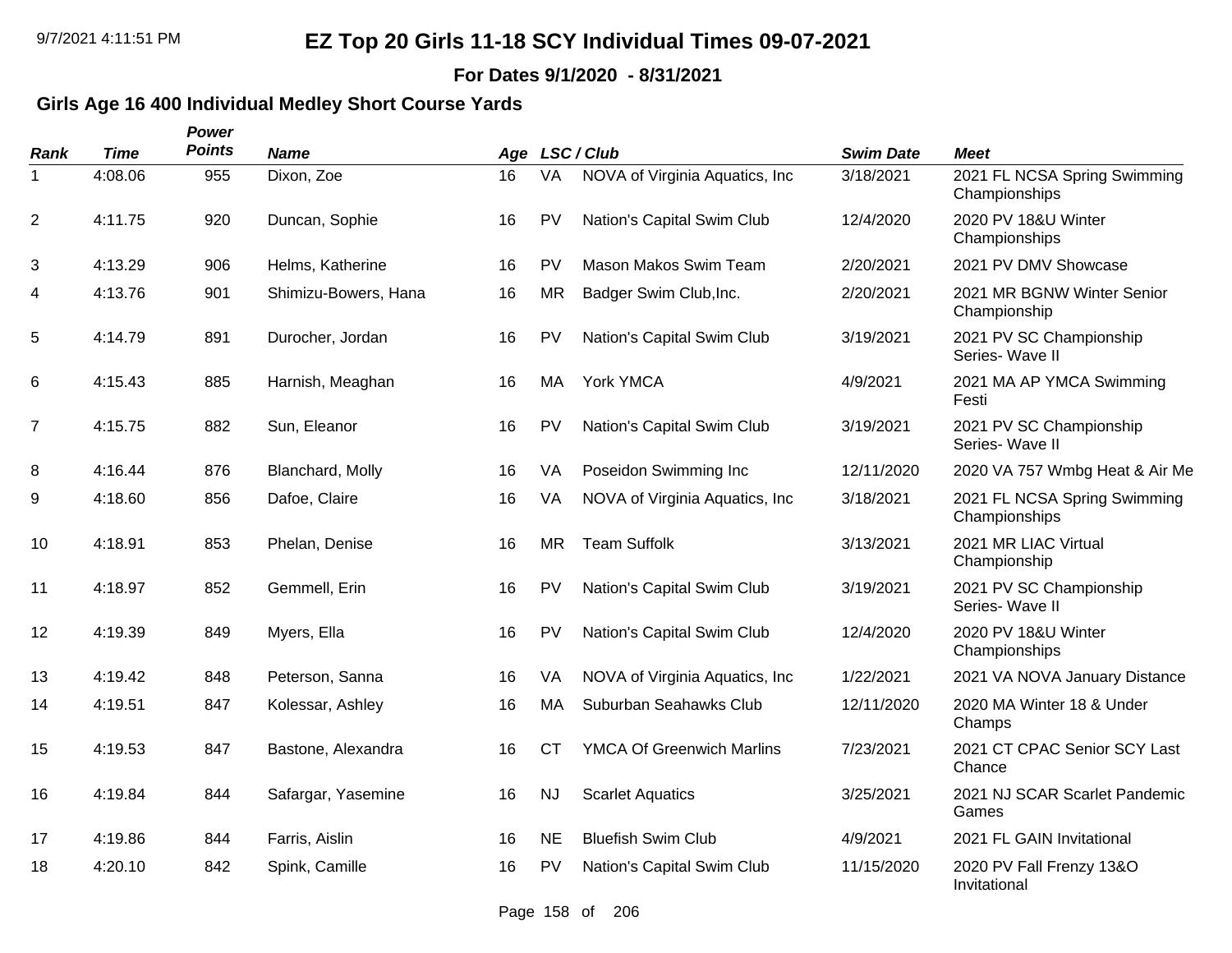|                                | 9/7/2021 4:11:51 PM |     | EZ Top 20 Girls 11-18 SCY Individual Times 09-07-2021 |    |    |                  |           |                                               |  |  |  |
|--------------------------------|---------------------|-----|-------------------------------------------------------|----|----|------------------|-----------|-----------------------------------------------|--|--|--|
| For Dates 9/1/2020 - 8/31/2021 |                     |     |                                                       |    |    |                  |           |                                               |  |  |  |
| 19                             | 4:20.14             | 842 | Karp, Sienna                                          | 16 | PV | Unattached       | 3/18/2021 | 2021 FL NCSA Spring Swimming<br>Championships |  |  |  |
| 20                             | 4:20.22             | 841 | Skirboll, Zoe                                         | 16 | AM | Racer X Aquatics | 12/6/2020 | 2020 VA ISCA December SC<br>Senio             |  |  |  |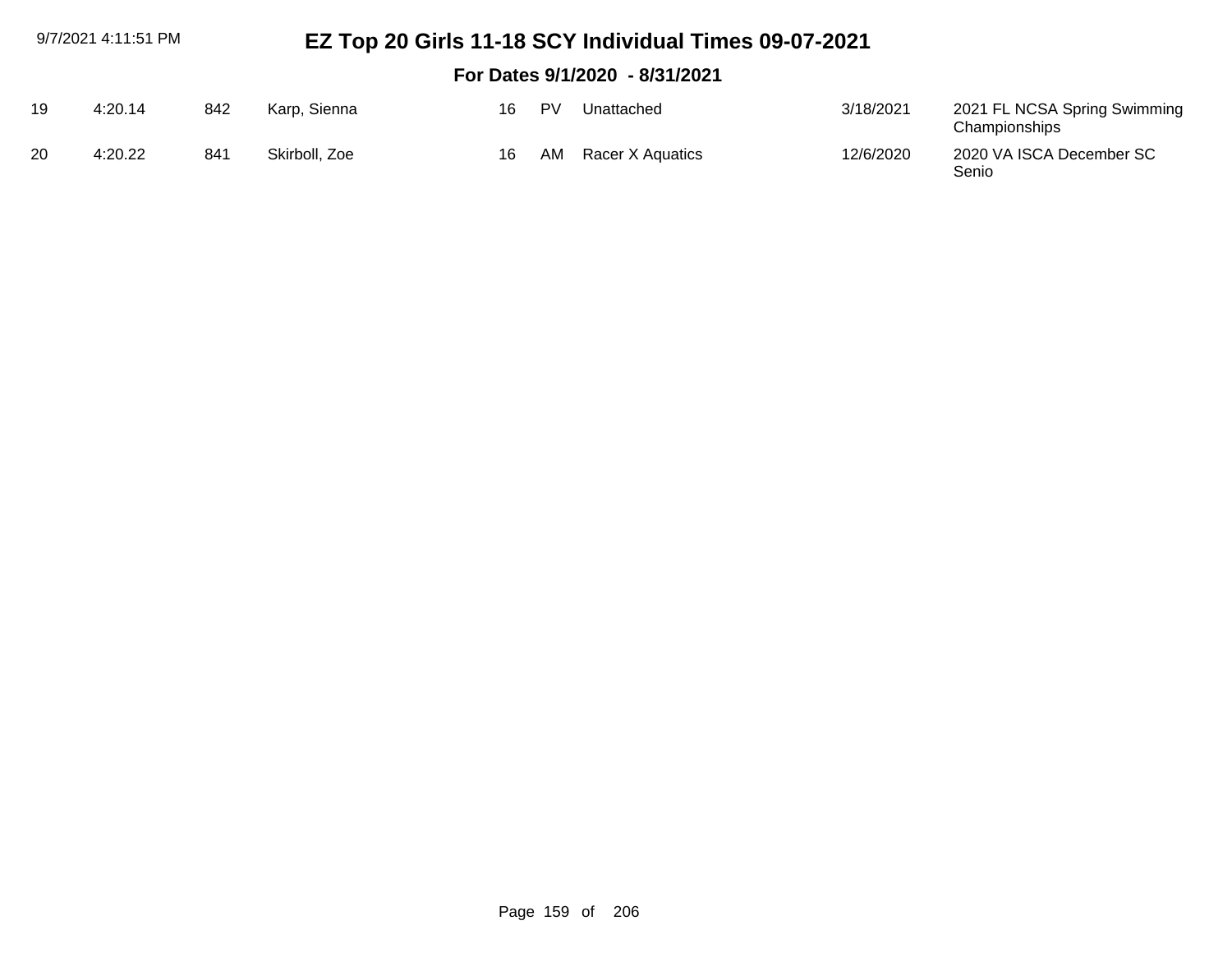**For Dates 9/1/2020 - 8/31/2021**

### **Girls Age 17 50 Freestyle Short Course Yards**

| Rank                     | <b>Time</b> | Power<br><b>Points</b> | <b>Name</b>        |    |           | Age LSC/Club                                            | <b>Swim Date</b> | <b>Meet</b>                                   |
|--------------------------|-------------|------------------------|--------------------|----|-----------|---------------------------------------------------------|------------------|-----------------------------------------------|
| 1                        | 21.43       | 1029                   | Huske, Torri       | 17 | <b>PV</b> | <b>Arlington Aquatic Club</b>                           | 12/3/2020        | 2020 PV 18&U Winter<br>Championships          |
| $\overline{2}$           | 22.75       | 891                    | Kutuzov, Anastasia | 17 | <b>NJ</b> | Bergen Barracudas Swim Team                             | 4/24/2021        | 2021 NJ BB Rebuilding Meet                    |
| 3                        | 22.78       | 888                    | Cash, Joanie       | 17 | <b>MR</b> | Long Island Aquatic Club                                | 3/20/2021        | 2021 FL NCSA Spring Swimming<br>Championships |
| $\overline{\mathcal{A}}$ | 22.79       | 887                    | Dicks, Alexandra   | 17 | <b>PV</b> | Nation's Capital Swim Club                              | 12/3/2020        | 2020 PV 18&U Winter<br>Championships          |
| 5                        | 22.89       | 877                    | Fuller, Josephine  | 17 | VA        | NOVA of Virginia Aquatics, Inc.                         | 3/20/2021        | 2021 FL NCSA Spring Swimming<br>Championships |
| 6                        | 23.03       | 862                    | Wilson, Kayla      | 17 | VA        | <b>Tide Swimming</b>                                    | 3/6/2021         | 2021 VA VSI SC Senior Champion                |
| $\overline{7}$           | 23.06       | 859                    | Wall, Tatum        | 17 | <b>PV</b> | Nation's Capital Swim Club                              | 3/18/2021        | 2021 PV SC Championship<br>Series- Wave II    |
| 8                        | 23.21       | 844                    | Cole, Meghan       | 17 | <b>MD</b> | Monocacy Aquatic Club                                   | 12/12/2020       | 2020 MD MDSI Virtual Meet Series<br>$20 - 21$ |
| 9                        | 23.22 r     | 843                    | Murphy, Sophie     | 17 | <b>CT</b> | Cheshire Y Sea Dog Swim Club                            | 3/27/2021        | 2021 CT CDOG WYW Dual RTC<br>Meet             |
| 10                       | 23.27       | 838                    | Fuller, Abby       | 17 | VA        | Unattached                                              | 2/10/2021        | 2021 VA VHSL C3 Swimming &<br>Div             |
| 11                       | 23.39 r     | 826                    | Mostek, Anya       | 17 | MA        | Phoenixville YMCA                                       | 4/8/2021         | 2021 MA AP YMCA Swimming<br>Festi             |
| 11                       | 23.39 r     | 826                    | Hall, Paige        | 17 | <b>PV</b> | <b>Machine Aquatics</b>                                 | 3/18/2021        | 2021 FL NCSA Spring Swimming<br>Championships |
| 13                       | 23.41       | 824                    | Runnels, Aris      | 17 | <b>PV</b> | Nation's Capital Swim Club                              | 12/3/2020        | 2020 PV 18&U Winter<br>Championships          |
| 14                       | 23.42       | 823                    | Bradley, Izzy      | 17 | VA        | <b>Cavalier Aquatics/Piedmont Family</b><br><b>YMCA</b> | 4/10/2021        | 2021 MA AP YMCA Swimming<br>Festi             |
| 15                       | 23.48       | 817                    | Crye, Joleigh      | 17 | <b>NI</b> | <b>Mercury Swimming</b>                                 | 3/26/2021        | 2021 VA EZ SC Speedo<br>Champions             |
| 16                       | 23.49       | 816                    | Bailey, Kate       | 17 | <b>PV</b> | Arlington Aquatic Club                                  | 3/18/2021        | 2021 PV SC Championship<br>Series- Wave II    |
| 17                       | 23.58       | 807                    | Dolce, Kelly       | 17 | <b>CT</b> | Chelsea Piers Aquatic Club                              | 5/16/2021        | 2021 CT CPAC May RTC Meet                     |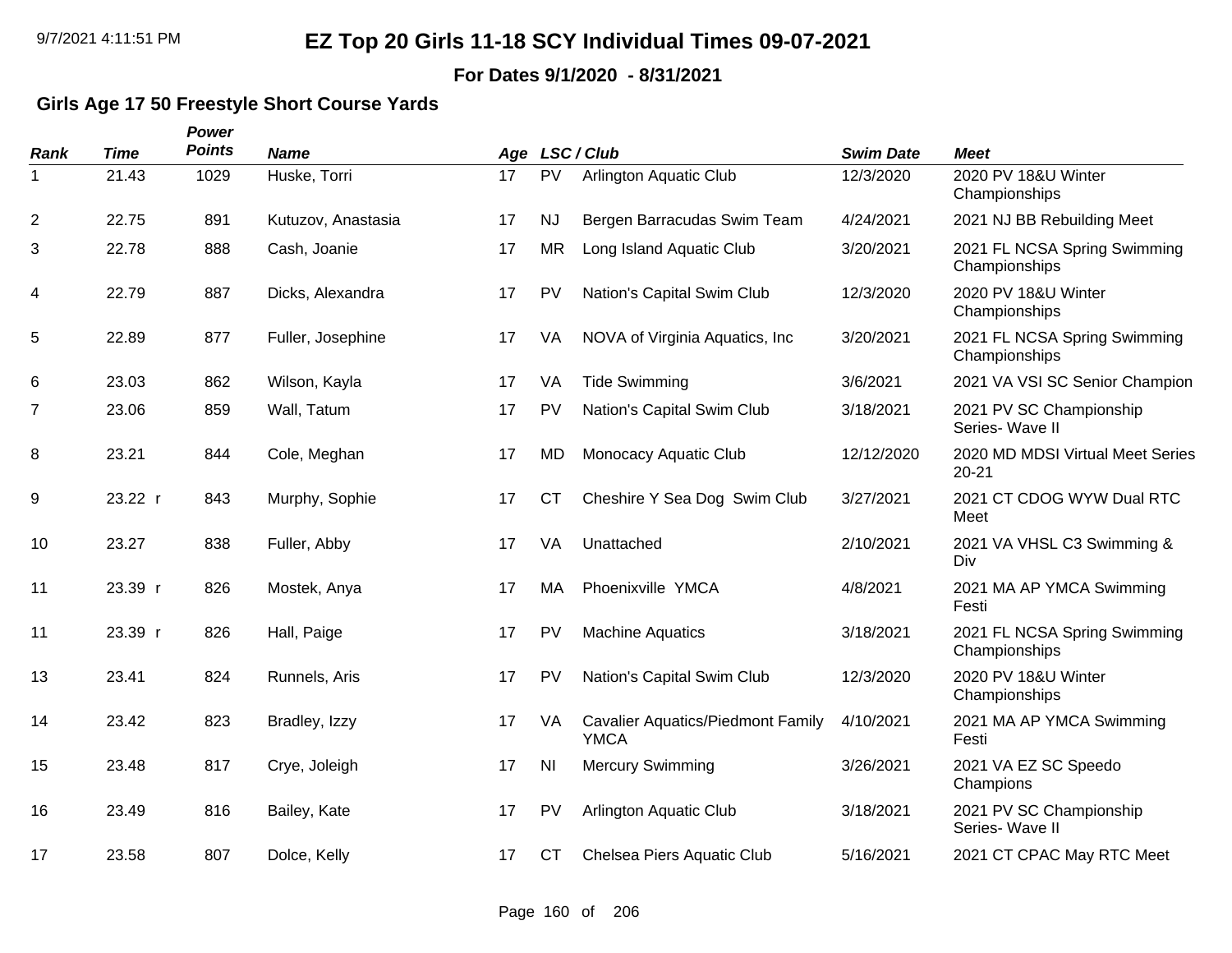| 9/7/2021 4:11:51 PM |       |     | EZ Top 20 Girls 11-18 SCY Individual Times 09-07-2021 |    |           |                                |           |                                      |  |  |  |  |  |  |
|---------------------|-------|-----|-------------------------------------------------------|----|-----------|--------------------------------|-----------|--------------------------------------|--|--|--|--|--|--|
|                     |       |     | For Dates 9/1/2020 - 8/31/2021                        |    |           |                                |           |                                      |  |  |  |  |  |  |
| 18                  | 23.61 | 804 | Trietley, Alexis                                      | 17 | <b>NI</b> | <b>Bradford Family YMCA</b>    | 3/28/2021 | 2021 MA AP YMCA Regional<br>Senio    |  |  |  |  |  |  |
| 19                  | 23.67 | 799 | Daniel, Abby                                          | 17 | PV        | Occoquan Swimming Inc          | 12/3/2020 | 2020 PV 18&U Winter<br>Championships |  |  |  |  |  |  |
| 20                  | 23.69 | 797 | Seward, Hannah                                        | 17 | CТ        | <b>Ridgefield Aquatic Club</b> | 3/27/2021 | 2021 FL All-American<br>Championship |  |  |  |  |  |  |
| 20                  | 23.69 | 797 | Johnson, Kayla                                        | 17 | MA        | Parkland Swimming Club         | 4/23/2021 | 2021 MA Swimming Senior SC<br>Cha    |  |  |  |  |  |  |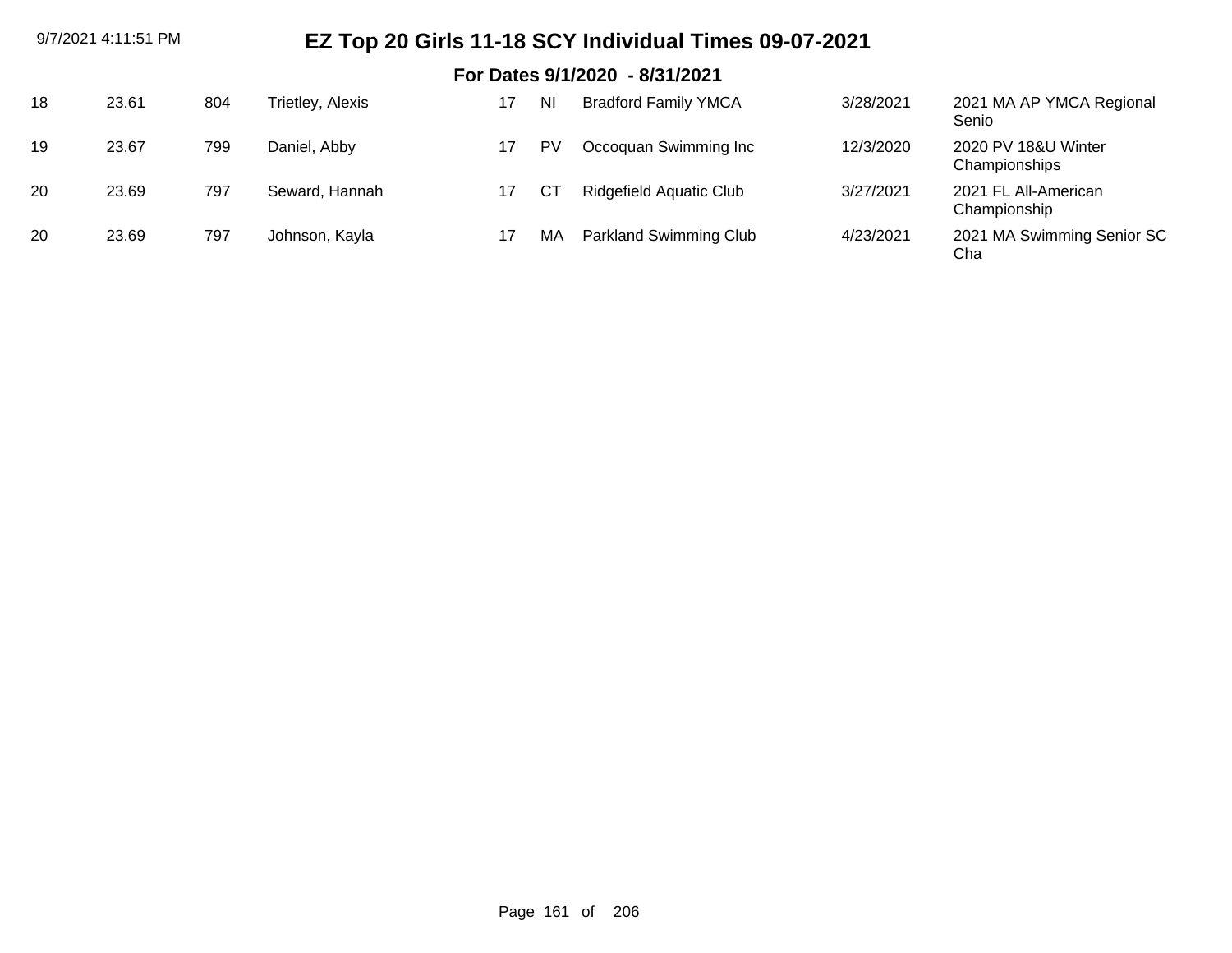#### **For Dates 9/1/2020 - 8/31/2021**

### **Girls Age 17 100 Freestyle Short Course Yards**

| Rank           | <b>Time</b> | Power<br><b>Points</b> | <b>Name</b>        |    |           | Age LSC/Club                                 | <b>Swim Date</b> | <b>Meet</b>                                   |
|----------------|-------------|------------------------|--------------------|----|-----------|----------------------------------------------|------------------|-----------------------------------------------|
| 1              | 47.60       | 992                    | Huske, Torri       | 17 | PV        | <b>Arlington Aquatic Club</b>                | 12/6/2020        | 2020 PV 18&U Winter<br>Championships          |
| 2              | 49.30       | 899                    | Wilson, Kayla      | 17 | VA        | <b>Tide Swimming</b>                         | 3/5/2021         | 2021 VA VSI SC Senior Champion                |
| 3              | 49.58       | 884                    | Wall, Tatum        | 17 | PV        | Unattached                                   | 2/10/2021        | 2021 VA VHSL C3 Swimming &<br>Div             |
| 4              | 49.81       | 872                    | Hall, Paige        | 17 | <b>PV</b> | <b>Machine Aquatics</b>                      | 12/6/2020        | 2020 PV 18&U Winter<br>Championships          |
| 5              | 50.14       | 855                    | Mostek, Anya       | 17 | МA        | Phoenixville YMCA                            | 4/11/2021        | 2021 MA AP YMCA Swimming<br>Festi             |
| 6              | 50.17       | 853                    | Fenska, Allie      | 17 | МA        | Jersey Wahoos                                | 3/27/2021        | 2021 MA Senior Keystone Classi                |
| $\overline{7}$ | 50.18       | 852                    | Dicks, Alexandra   | 17 | PV        | Nation's Capital Swim Club                   | 12/6/2020        | 2020 PV 18&U Winter<br>Championships          |
| 8              | $50.23$ r   | 850                    | Murphy, Sophie     | 17 | <b>CT</b> | Cheshire Y Sea Dog Swim Club                 | 3/28/2021        | 2021 CT CDOG WYW Dual RTC<br>Meet             |
| 9              | 50.34       | 844                    | Fluehr, Maura      | 17 | MA        | <b>Plymouth Whitemarsh Aquatics</b>          | 3/14/2021        | 2021 MA OB PIAA Girls 2A Swimm                |
| 10             | 50.48       | 837                    | Meisner, Catherine | 17 | <b>NJ</b> | <b>Greater Somerset County YMCA</b><br>Storm | 4/11/2021        | 2021 MA AP YMCA Swimming<br>Festi             |
| 11             | 50.50       | 836                    | Dolce, Kelly       | 17 | <b>CT</b> | Chelsea Piers Aquatic Club                   | 5/14/2021        | 2021 CT CPAC May RTC Meet                     |
| 11             | 50.50       | 836                    | Hamlin, Molly      | 17 | <b>NE</b> | <b>Crimson Aquatics</b>                      | 12/6/2020        | 2020 NE USA 18U Winter<br>Champs-Well         |
| 13             | $50.55$ r   | 833                    | Lynch, Meghan      | 17 | <b>CT</b> | Unattached                                   | 11/11/2020       | 2020 CT OBS FCIAC West 2<br>Rev020521         |
| 14             | 50.80       | 820                    | Runnels, Aris      | 17 | <b>PV</b> | Nation's Capital Swim Club                   | 12/6/2020        | 2020 PV 18&U Winter<br>Championships          |
| 15             | 50.91       | 814                    | Fuller, Abby       | 17 | VA        | Unattached                                   | 2/10/2021        | 2021 VA VHSL C3 Swimming &<br>Div             |
| 16             | 51.03       | 808                    | Cash, Joanie       | 17 | <b>MR</b> | Long Island Aquatic Club                     | 3/16/2021        | 2021 FL NCSA Spring Swimming<br>Championships |
| 17             | 51.04       | 808                    | Tyler, Ali         | 17 | <b>CT</b> | Cheshire Y Sea Dog Swim Club                 | 10/31/2020       | 2020 CT CDOG Trick or Treat RTC<br>Mee        |
| 18             | 51.08       | 806                    | Fuller, Josephine  | 17 | VA        | NOVA of Virginia Aquatics, Inc.              | 3/5/2021         | 2021 VA VSI SC Senior Champion                |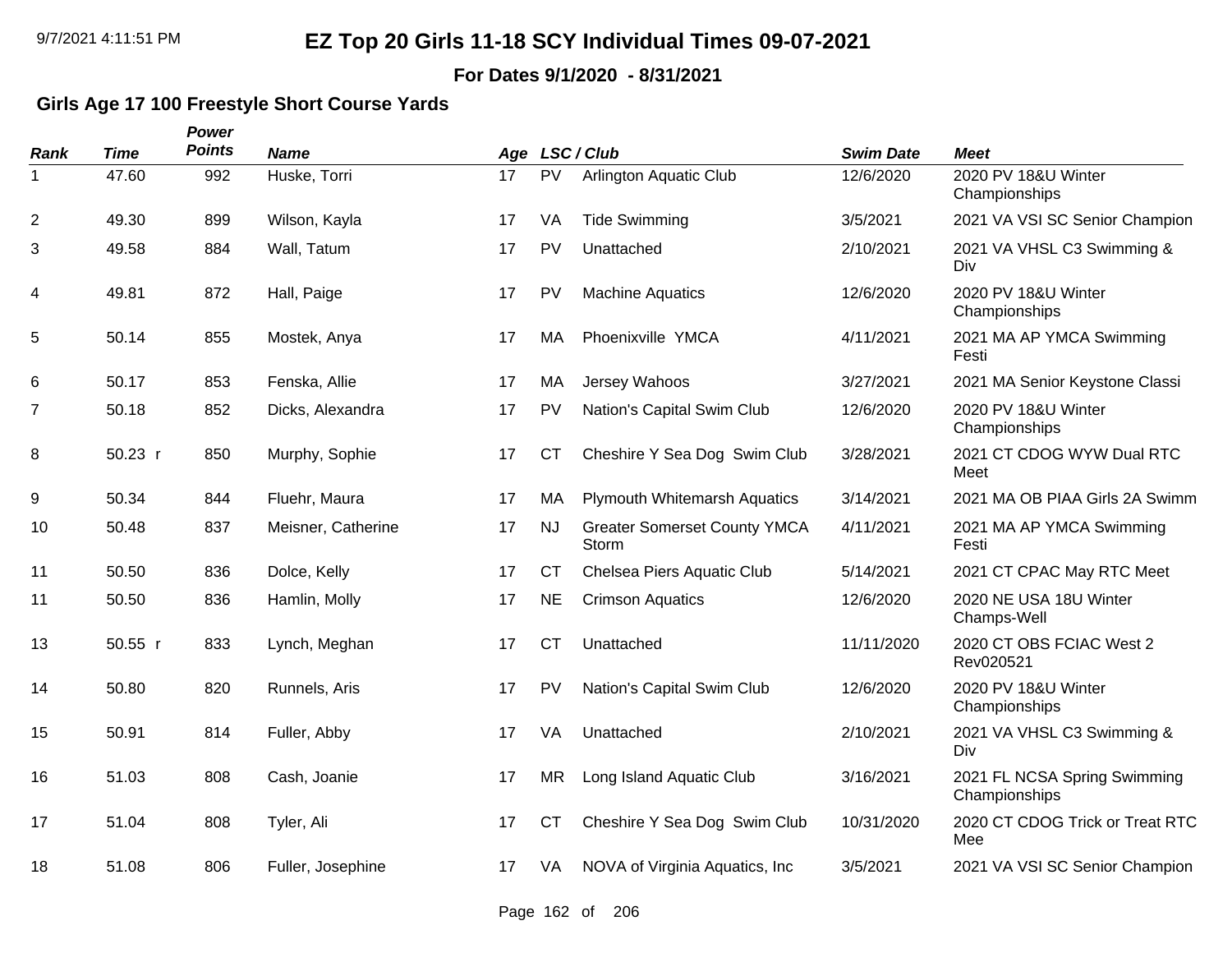| 9/7/2021 4:11:51 PM |       |     |              |           | EZ Top 20 Girls 11-18 SCY Individual Times 09-07-2021 |            |                                               |  |  |  |  |
|---------------------|-------|-----|--------------|-----------|-------------------------------------------------------|------------|-----------------------------------------------|--|--|--|--|
|                     |       |     |              |           |                                                       |            |                                               |  |  |  |  |
| 19                  | 51.11 | 804 | Cole, Meghan | MD.       | Monocacy Aquatic Club                                 | 12/11/2020 | 2020 MD MDSI Virtual Meet Series<br>$20 - 21$ |  |  |  |  |
| 20                  | 51.19 | 800 | Berger, Jill | <b>PV</b> | Nation's Capital Swim Club                            | 3/21/2021  | 2021 PV SC Championship<br>Series- Wave II    |  |  |  |  |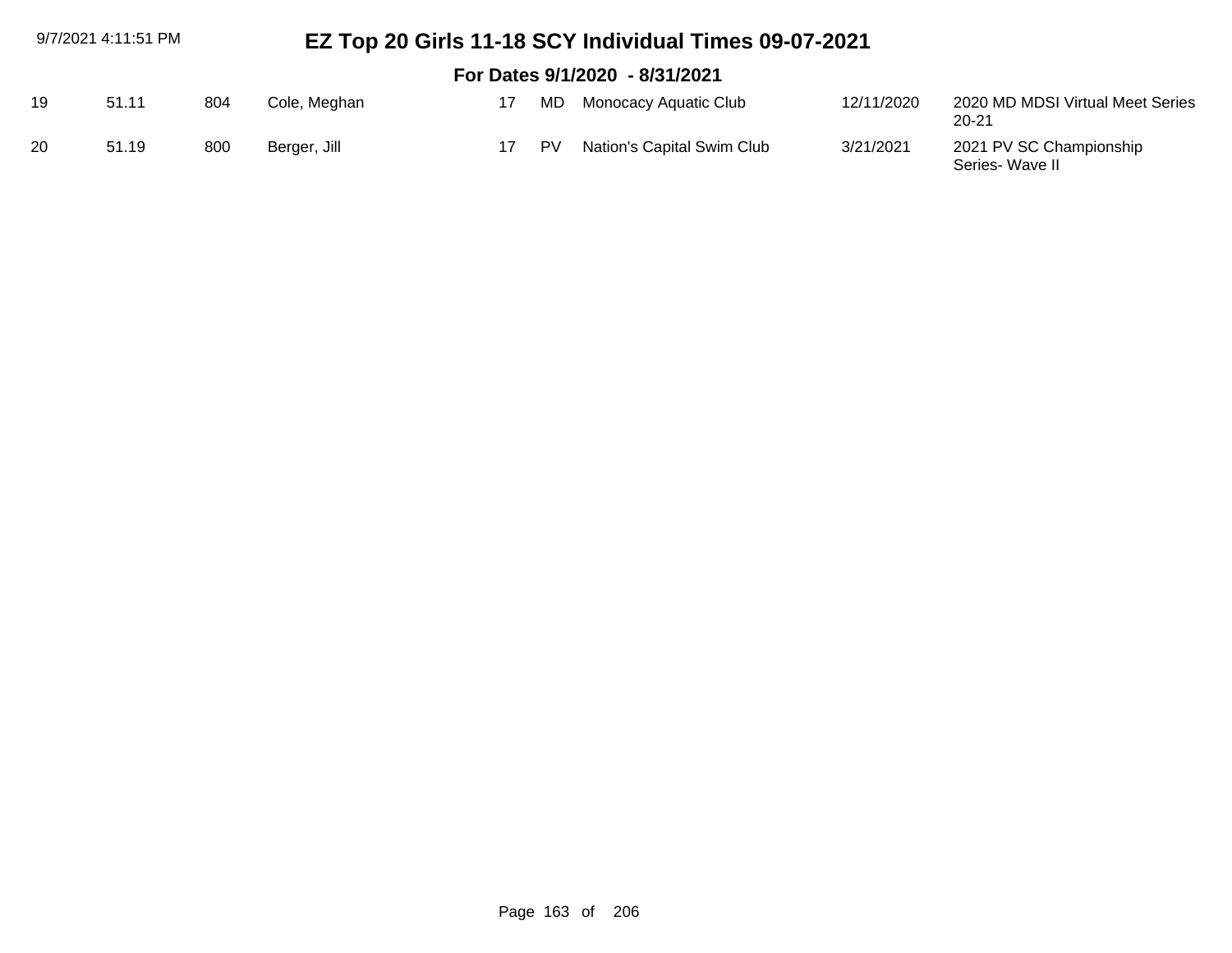#### **For Dates 9/1/2020 - 8/31/2021**

### **Girls Age 17 200 Freestyle Short Course Yards**

| <b>Rank</b> | <b>Time</b> | Power<br><b>Points</b> | <b>Name</b>        |    |             | Age LSC/Club                                 | <b>Swim Date</b> | <b>Meet</b>                                   |
|-------------|-------------|------------------------|--------------------|----|-------------|----------------------------------------------|------------------|-----------------------------------------------|
| -1          | 1:43.23     | 1012                   | Huske, Torri       | 17 | <b>PV</b>   | <b>Arlington Aquatic Club</b>                | 12/4/2020        | 2020 PV 18&U Winter<br>Championships          |
| 2           | 1:46.53     | 917                    | Wilson, Kayla      | 17 | VA          | <b>Tide Swimming</b>                         | 3/7/2021         | 2021 VA VSI SC Senior Champion                |
| 3           | 1:47.22     | 897                    | Hall, Paige        | 17 | PV          | <b>Machine Aquatics</b>                      | 3/18/2021        | 2021 FL NCSA Spring Swimming<br>Championships |
| 4           | 1:47.30     | 895                    | Meisner, Catherine | 17 | <b>NJ</b>   | <b>Greater Somerset County YMCA</b><br>Storm | 4/9/2021         | 2021 MA AP YMCA Swimming<br>Festi             |
| 5           | 1:47.49     | 890                    | Wall, Tatum        | 17 | PV          | Nation's Capital Swim Club                   | 3/19/2021        | 2021 PV SC Championship<br>Series- Wave II    |
| 6           | 1:47.83     | 881                    | Lynch, Meghan      | 17 | <b>CT</b>   | Unattached                                   | 11/11/2020       | 2020 CT OBS FCIAC West 2<br>Rev020521         |
| 7           | 1:48.01     | 876                    | Berger, Jill       | 17 | PV          | Nation's Capital Swim Club                   | 3/19/2021        | 2021 PV SC Championship<br>Series- Wave II    |
| 8           | 1:48.34     | 867                    | Smith, Summer      | 17 | <b>NE</b>   | <b>Bluefish Swim Club</b>                    | 3/21/2021        | 2021 NE ABF CL Westfield Inter                |
| 9           | 1:48.50     | 862                    | Fenska, Allie      | 17 | МA          | Jersey Wahoos                                | 3/26/2021        | 2021 MA Senior Keystone Classi                |
| 10          | 1:48.68 r   | 857                    | Peterson, Sanna    | 17 | VA          | NOVA of Virginia Aquatics, Inc.              | 3/17/2021        | 2021 FL NCSA Spring Swimming<br>Championships |
| 11          | 1:48.88     | 852                    | Murphy, Sophie     | 17 | <b>CT</b>   | Cheshire Y Sea Dog Swim Club                 | 3/27/2021        | 2021 CT CDOG WYW Dual RTC<br>Meet             |
| 11          | 1:48.88     | 852                    | Behm, Annie        | 17 | MA          | Jersey Wahoos                                | 3/26/2021        | 2021 MA Senior Keystone Classi                |
| 13          | 1:49.54     | 834                    | Dolce, Kelly       | 17 | <b>CT</b>   | Chelsea Piers Aquatic Club                   | 5/13/2021        | 2021 CT CPAC May RTC Meet                     |
| 14          | 1:49.82     | 826                    | Mostek, Anya       | 17 | MA          | Phoenixville YMCA                            | 2/20/2021        | 2021 MA York Y Winter Invite                  |
| 15          | 1:49.99     | 822                    | Palmer, Lydia      | 17 | MA          | South Jersey Aquatic Club                    | 3/26/2021        | 2021 FL ISCA International Senior<br>Meet     |
| 16          | 1:50.22     | 816                    | De Jong, Emma      | 17 | VA          | Valley Swim Team-Phoenix                     | 3/18/2021        | 2021 FL NCSA Spring Swimming<br>Championships |
| 17          | 1:50.23     | 815                    | Seward, Hannah     | 17 | <b>CT</b>   | <b>Ridgefield Aquatic Club</b>               | 3/26/2021        | 2021 FL All-American<br>Championship          |
| 18          | 1:50.24     | 815                    | Bailey, Kate       | 17 | PV          | <b>Arlington Aquatic Club</b>                | 3/19/2021        | 2021 PV SC Championship<br>Series- Wave II    |
| 19          | 1:50.37     | 812                    | Cavanagh, Erin     | 17 | МA          | Jersey Wahoos                                | 11/14/2020       | 2020 MA JW GPAC Thanksgiving                  |
|             |             |                        |                    |    | Page 164 of | 206                                          |                  |                                               |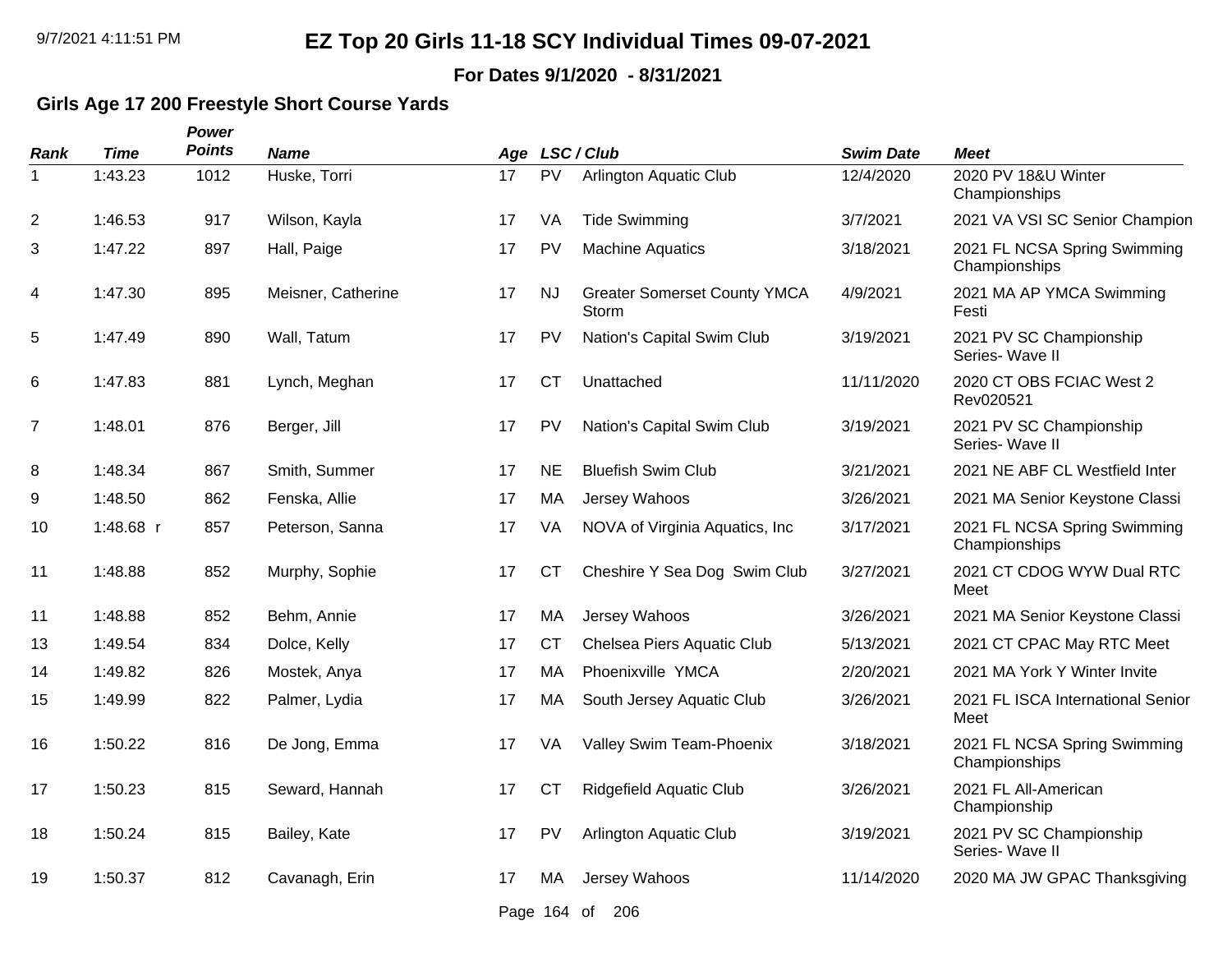#### **For Dates 9/1/2020 - 8/31/2021**

| 20 | 1:50.42 | 810 Karras, Sophia |  | 17 MR Long Island Aquatic Club | 12/12/2020 2020 MR LIAC Travel To Nowhere |
|----|---------|--------------------|--|--------------------------------|-------------------------------------------|
|    |         |                    |  |                                | Invitational                              |

Dual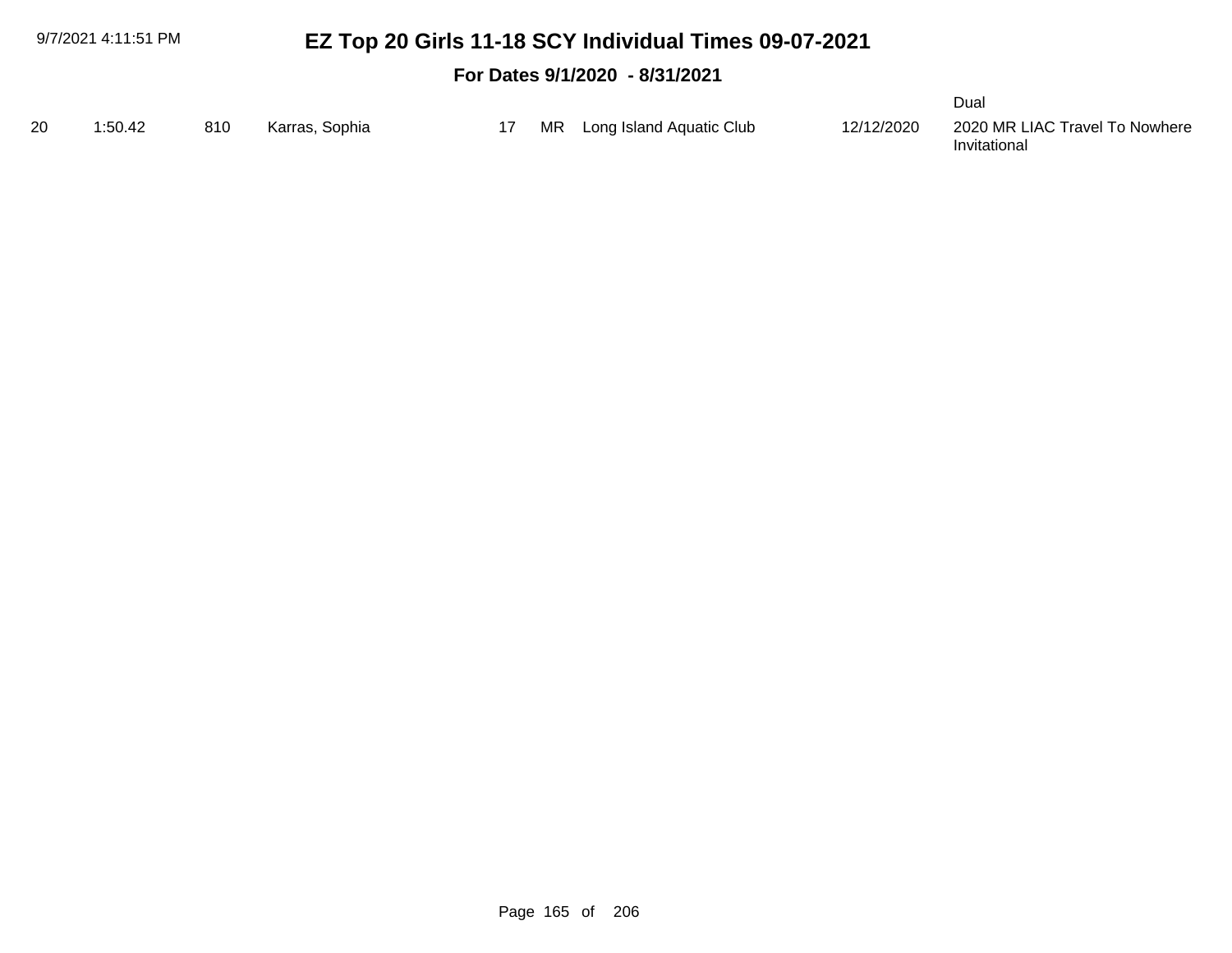**For Dates 9/1/2020 - 8/31/2021**

### **Girls Age 17 500 Freestyle Short Course Yards**

| <b>Rank</b>    | <b>Time</b> | Power<br><b>Points</b> | <b>Name</b>        |    |           | Age LSC/Club                                 | <b>Swim Date</b> | <b>Meet</b>                                    |
|----------------|-------------|------------------------|--------------------|----|-----------|----------------------------------------------|------------------|------------------------------------------------|
| 1              | 4:43.04     | 922                    | McKenna, Paige     | 17 | <b>PV</b> | Nation's Capital Swim Club                   | 3/20/2021        | 2021 PV SC Championship<br>Series- Wave II     |
| $\overline{2}$ | 4:44.34     | 907                    | Tadder, Samantha   | 17 | VA        | <b>Tide Swimming</b>                         | 12/19/2020       | 2020 VA NOVA Sr Holiday<br>Champs              |
| 3              | 4:45.74     | 892                    | Duncan, Sophie     | 17 | <b>PV</b> | Nation's Capital Swim Club                   | 3/20/2021        | 2021 PV SC Championship<br>Series- Wave II     |
| 4              | 4:46.76     | 881                    | Lynch, Meghan      | 17 | <b>CT</b> | Unattached                                   | 11/11/2020       | 2020 CT OBS FCIAC West 2<br>Rev020521          |
| 5              | 4:47.90     | 869                    | Smith, Summer      | 17 | <b>NE</b> | <b>Bluefish Swim Club</b>                    | 12/6/2020        | 2020 NE USA 18U Winter<br>Champs-Well          |
| 6              | 4:47.97     | 869                    | Karras, Sophia     | 17 | <b>MR</b> | Long Island Aquatic Club                     | 12/12/2020       | 2020 MR LIAC Travel To Nowhere<br>Invitational |
| $\overline{7}$ | 4:48.51     | 863                    | Meisner, Catherine | 17 | <b>NJ</b> | <b>Greater Somerset County YMCA</b><br>Storm | 4/8/2021         | 2021 MA AP YMCA Swimming<br>Festi              |
| 8              | 4:48.95     | 858                    | Cornish, Kristin   | 17 | <b>MR</b> | Badger Swim Club, Inc.                       | 2/21/2021        | 2021 MR BGNW Winter Senior<br>Championship     |
| 9              | 4:49.23     | 855                    | Wilson, Kayla      | 17 | VA        | <b>Tide Swimming</b>                         | 3/6/2021         | 2021 VA VSI SC Senior Champion                 |
| 10             | 4:49.59     | 851                    | Peterson, Sanna    | 17 | VA        | NOVA of Virginia Aquatics, Inc.              | 3/19/2021        | 2021 FL NCSA Spring Swimming<br>Championships  |
| 11             | 4:50.29     | 844                    | Palmer, Lydia      | 17 | МA        | South Jersey Aquatic Club                    | 4/23/2021        | 2021 MA Swimming Senior SC<br>Cha              |
| 12             | 4:51.50     | 831                    | Sheble, Grace      | 17 | VA        | NOVA of Virginia Aquatics, Inc               | 12/19/2020       | 2020 VA NOVA Sr Holiday<br>Champs              |
| 13             | 4:52.61     | 820                    | Cavanagh, Erin     | 17 | MA        | Jersey Wahoos                                | 11/15/2020       | 2020 MA JW GPAC Thanksgiving<br>Dual           |
| 14             | 4:52.76     | 818                    | Mullin, Sydney     | 17 | MA        | Jersey Wahoos                                | 3/26/2021        | 2021 MA Senior Keystone Classi                 |
| 15             | 4:53.08     | 815                    | Myers, Ella        | 17 | <b>PV</b> | Nation's Capital Swim Club                   | 2/20/2021        | 2021 PV February Distance Meet                 |
| 16             | 4:53.63     | 809                    | Murphy, Sophie     | 17 | <b>CT</b> | Cheshire Y Sea Dog Swim Club                 | 3/20/2021        | 2021 CT CDOG v WRAT Dual<br><b>RTC Meet</b>    |
| 17             | 4:53.64     | 809                    | Benda, Caroline    | 17 | <b>MD</b> | North Baltimore Aquatic Club                 | 1/25/2021        | 2021 MA YY John deBarbadillo I                 |
| 18             | 4:53.78     | 808                    | Bagnall, Morgan    | 17 | <b>CT</b> | <b>Bulldog Swimming</b>                      | 5/15/2021        | 2021 CT CPAC May RTC Meet                      |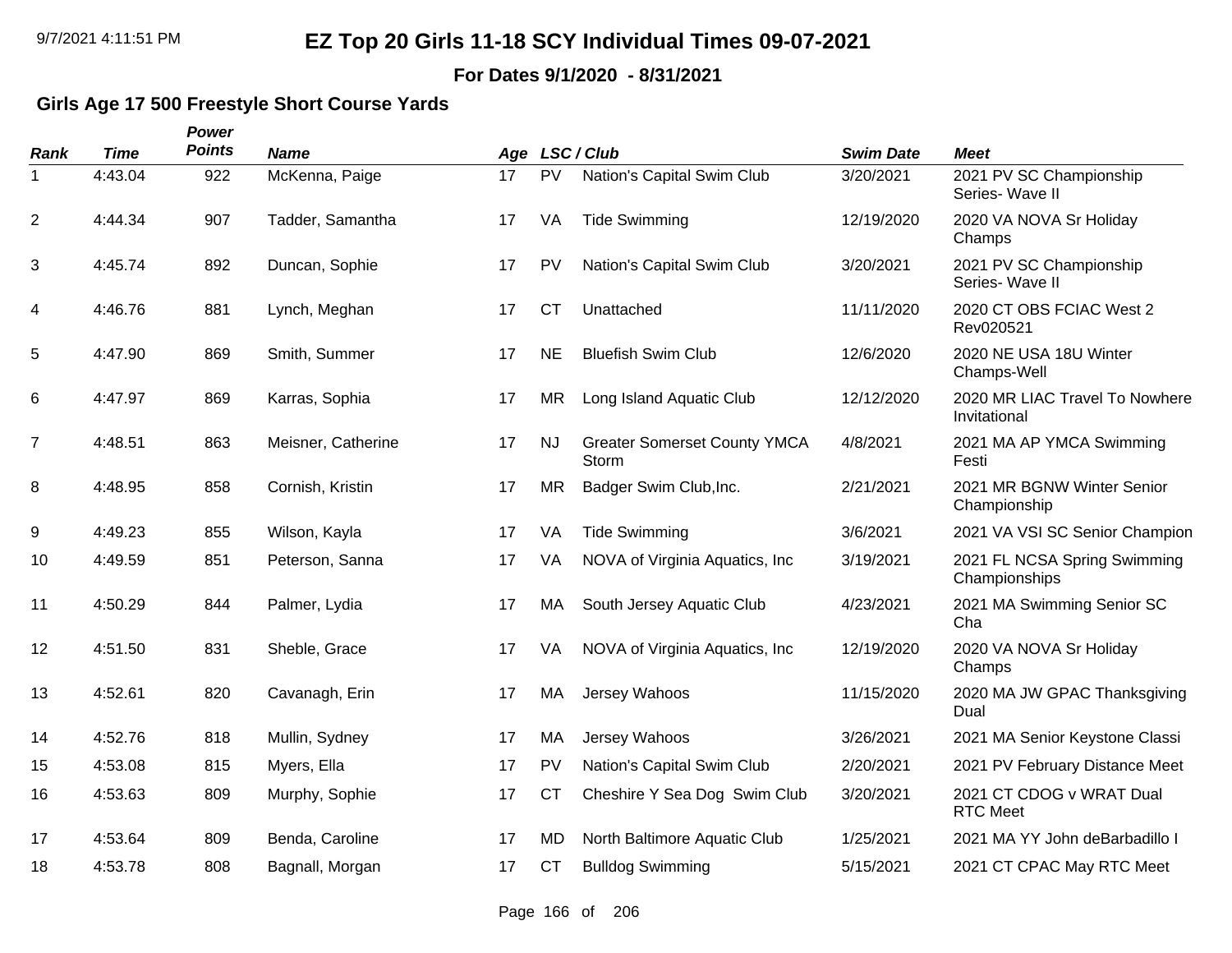|    | 9/7/2021 4:11:51 PM            |     |              |    | EZ Top 20 Girls 11-18 SCY Individual Times 09-07-2021 |                            |           |                           |  |  |  |  |
|----|--------------------------------|-----|--------------|----|-------------------------------------------------------|----------------------------|-----------|---------------------------|--|--|--|--|
|    | For Dates 9/1/2020 - 8/31/2021 |     |              |    |                                                       |                            |           |                           |  |  |  |  |
| 19 | 4:54.13                        | 804 | Jachym, Erin | 17 |                                                       | NE Bluefish Swim Club      | 4/10/2021 | 2021 FL GAIN Invitational |  |  |  |  |
| 20 | 4:54.22                        | 803 | Fox, Megan   |    |                                                       | MA Egg Harbor Twp Seahawks | 4/25/2021 | 2021 MA GPAC George Breen |  |  |  |  |

2021 l<br>Spri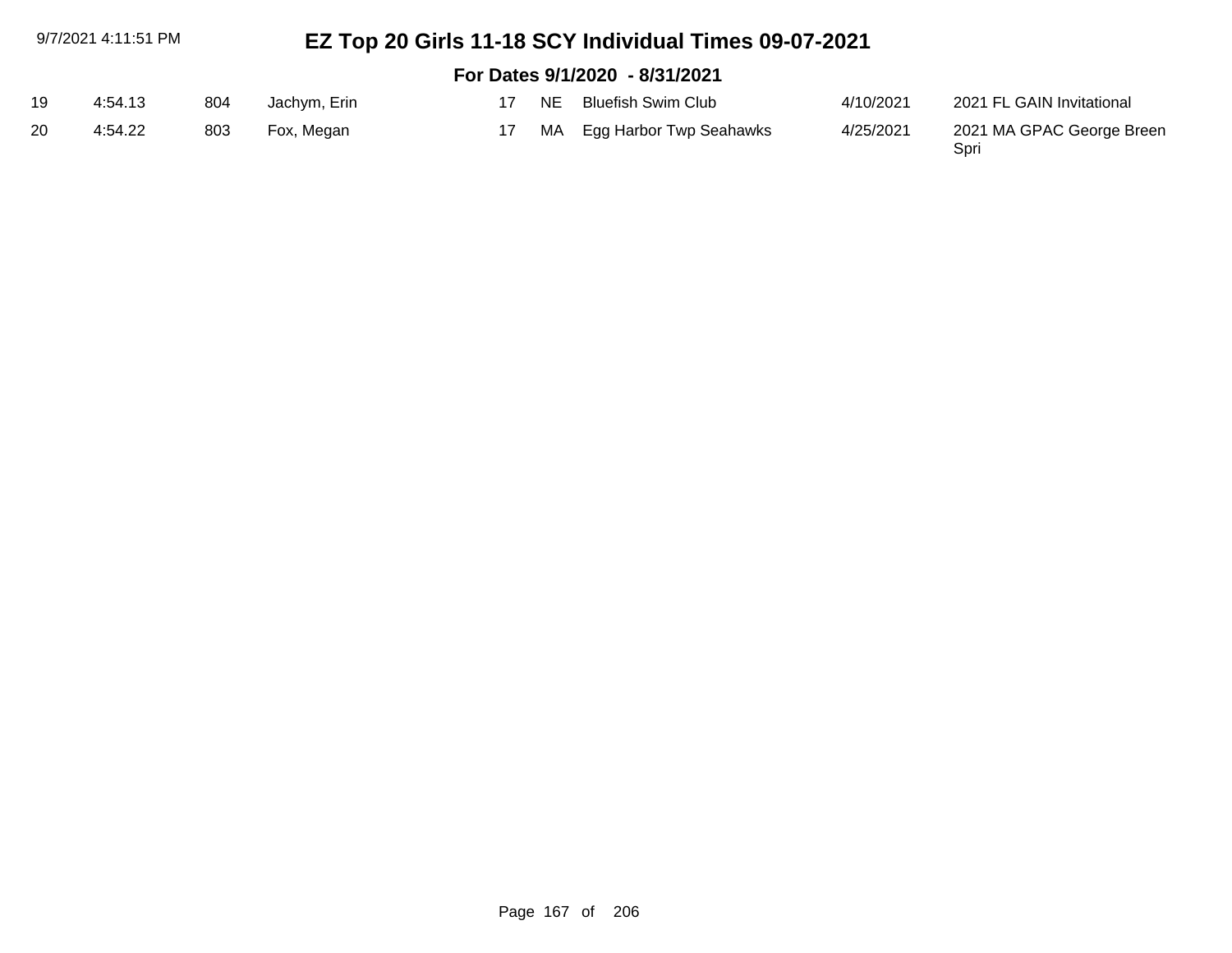**For Dates 9/1/2020 - 8/31/2021**

### **Girls Age 17 1000 Freestyle Short Course Yards**

| <b>Rank</b>    | <b>Time</b> | Power<br><b>Points</b> | <b>Name</b>          |    |           | Age LSC/Club                                        | <b>Swim Date</b> | <b>Meet</b>                                   |
|----------------|-------------|------------------------|----------------------|----|-----------|-----------------------------------------------------|------------------|-----------------------------------------------|
| 1              | 9:41.30     | 935                    | McKenna, Paige       | 17 | <b>PV</b> | Nation's Capital Swim Club                          | 12/6/2020        | 2020 PV 18&U Winter<br>Championships          |
| $\overline{2}$ | 9:50.76     | 889                    | Tadder, Samantha     | 17 | VA        | <b>Tide Swimming</b>                                | 10/26/2020       | 2020 VA TIDE Intrasquad Distan                |
| 3              | 9:51.76     | 885                    | Cornish, Kristin     | 17 | <b>MR</b> | Badger Swim Club, Inc.                              | 2/19/2021        | 2021 MR BGNW Winter Senior<br>Championship    |
| 4              | 9:53.20     | 878                    | Karras, Sophia       | 17 | <b>MR</b> | Long Island Aquatic Club                            | 11/21/2020       | 2020 MR LIAC Thanksgiving<br>Invitational     |
| 5              | 9:54.82     | 870                    | Peterson, Sanna      | 17 | VA        | NOVA of Virginia Aquatics, Inc.                     | 3/4/2021         | 2021 VA VSI SC Senior Champion                |
| 6              | 9:58.97     | 851                    | Mullin, Sydney       | 17 | MA        | Jersey Wahoos                                       | 3/27/2021        | 2021 MA Senior Keystone Classi                |
| $\overline{7}$ | 10:05.31    | 821                    | Bagnall, Morgan      | 17 | <b>CT</b> | <b>Bulldog Swimming</b>                             | 5/16/2021        | 2021 CT CPAC May RTC Meet                     |
| 8              | 10:06.74    | 815                    | Sheble, Grace        | 17 | VA        | NOVA of Virginia Aquatics, Inc                      | 10/30/2020       | 2020 VA NOVA Senior Classic                   |
| 9              | 10:08.05    | 808                    | Palmer, Lydia        | 17 | MA        | Greater Philadelphia Aquatic Club                   | 11/13/2020       | 2020 MA JW GPAC Thanksgiving<br>Dual          |
| 10             | 10:08.18    | 808                    | Waggoner, Allie      | 17 | MA        | Jersey Wahoos                                       | 3/27/2021        | 2021 MA Senior Keystone Classi                |
| 11             | 10:08.94    | 804                    | Bergstrom, Sydney    | 17 | MA        | Suburban Seahawks Club                              | 3/27/2021        | 2021 MA Senior Keystone Classi                |
| 12             | 10:09.87    | 800                    | Meisner, Catherine   | 17 | <b>NJ</b> | <b>Greater Somerset County YMCA</b><br>Storm        | 3/11/2021        | 2021 NJ GSCY 13 Over States                   |
| 13             | 10:11.91    | 791                    | McConagha, Mackenzie | 17 | PV        | Nation's Capital Swim Club                          | 10/30/2020       | 2020 VA NOVA Senior Classic                   |
| 14             | 10:13.22    | 785                    | McNulty, Emma        | 17 | <b>MR</b> | Long Island Aquatic Club                            | 3/16/2021        | 2021 FL NCSA Spring Swimming<br>Championships |
| 15             | 10:13.37    | 784                    | Benda, Caroline      | 17 | MD        | North Baltimore Aquatic Club                        | 5/8/2021         | 2021 MA YORK DISTANCE<br><b>INVITE</b>        |
| 16             | 10:14.85    | 778                    | Stuart, Natalie      | 17 | MA        | Suburban Seahawks Club                              | 3/27/2021        | 2021 MA Senior Keystone Classi                |
| 17             | 10:18.11    | 763                    | Meisner, Julia       | 17 | <b>NJ</b> | <b>Greater Somerset County YMCA</b><br><b>Storm</b> | 3/11/2021        | 2021 NJ GSCY 13 Over States                   |
| 18             | 10:19.18    | 758                    | Arnold, Lauren       | 17 | <b>MR</b> | Badger Swim Club, Inc.                              | 1/30/2021        | 2021 MR BAD January 30th Time<br>Trial        |
| 19             | 10:20.25    | 753                    | Codd, Lily           | 17 | <b>CT</b> | Chelsea Piers Aquatic Club                          | 5/16/2021        | 2021 CT CPAC May RTC Meet                     |
| 20             | 10:21.25    | 749                    | Egan, Orla           | 17 | <b>MR</b> | Badger Swim Club, Inc.                              | 12/11/2020       | 2020 MR BGNW 18-Under Winter<br>Championship  |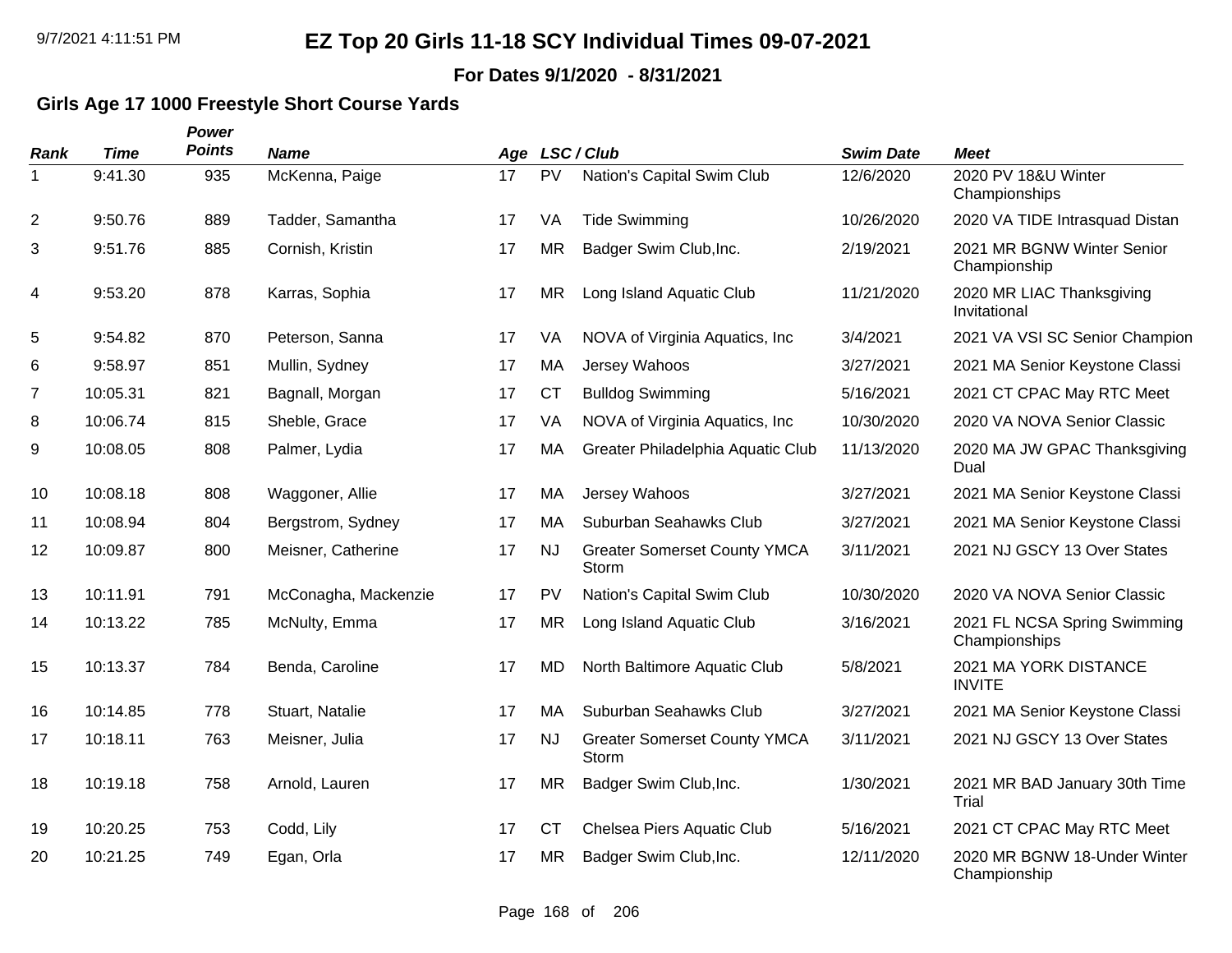**For Dates 9/1/2020 - 8/31/2021**

### **Girls Age 17 1650 Freestyle Short Course Yards**

| Rank           | <b>Time</b> | Power<br><b>Points</b> | <b>Name</b>       |    |           | Age LSC/Club                    | <b>Swim Date</b> | <b>Meet</b>                                   |
|----------------|-------------|------------------------|-------------------|----|-----------|---------------------------------|------------------|-----------------------------------------------|
| $\mathbf 1$    | 16:08.80    | 952                    | McKenna, Paige    | 17 | PV        | Nation's Capital Swim Club      | 3/18/2021        | 2021 PV SC Championship<br>Series- Wave II    |
| 2              | 16:13.01    | 940                    | Tadder, Samantha  | 17 | VA        | <b>Tide Swimming</b>            | 12/18/2020       | 2020 VA NOVA Sr Holiday<br>Champs             |
| 3              | 16:25.82    | 904                    | Karras, Sophia    | 17 | <b>MR</b> | Long Island Aquatic Club        | 10/17/2020       | 2020 MR LIAC Chappy's Big Race<br>Invite      |
| 4              | 16:25.86    | 904                    | Cornish, Kristin  | 17 | <b>MR</b> | Badger Swim Club, Inc.          | 2/19/2021        | 2021 MR BGNW Winter Senior<br>Championship    |
| 5              | 16:26.58    | 902                    | Palmer, Lydia     | 17 | MA        | South Jersey Aquatic Club       | 4/22/2021        | 2021 MA Swimming Senior SC<br>Cha             |
| 6              | 16:26.95    | 901                    | Peterson, Sanna   | 17 | VA        | NOVA of Virginia Aquatics, Inc. | 3/20/2021        | 2021 FL NCSA Spring Swimming<br>Championships |
| $\overline{7}$ | 16:39.00    | 867                    | Duncan, Sophie    | 17 | <b>PV</b> | Nation's Capital Swim Club      | 3/18/2021        | 2021 PV SC Championship<br>Series- Wave II    |
| 8              | 16:44.36    | 853                    | Bagnall, Morgan   | 17 | <b>CT</b> | <b>Bulldog Swimming</b>         | 5/14/2021        | 2021 CT CPAC May RTC Meet                     |
| 9              | 16:46.24    | 848                    | Mock, Tessa       | 17 | <b>NE</b> | Cape Cod Swim Club              | 12/4/2020        | 2020 NE USA 18U Winter<br>Champs-Well         |
| 10             | 16:47.15    | 845                    | Mullin, Sydney    | 17 | MA        | Jersey Wahoos                   | 3/28/2021        | 2021 MA Senior Keystone Classi                |
| 11             | 16:50.74    | 835                    | Bergstrom, Sydney | 17 | MA        | Suburban Seahawks Club          | 4/22/2021        | 2021 MA Swimming Senior SC<br>Cha             |
| 12             | 16:52.36    | 831                    | Barrett, Sara     | 17 | <b>NJ</b> | <b>Berkeley Aquatic Club</b>    | 11/19/2020       | 2020 NJ BAC STAR Invitational                 |
| 13             | 16:54.57    | 825                    | McNulty, Emma     | 17 | <b>MR</b> | Long Island Aquatic Club        | 3/20/2021        | 2021 FL NCSA Spring Swimming<br>Championships |
| 14             | 16:55.60    | 822                    | Benda, Caroline   | 17 | <b>MD</b> | North Baltimore Aquatic Club    | 5/8/2021         | 2021 MA YORK DISTANCE<br><b>INVITE</b>        |
| 15             | 17:02.32    | 804                    | Thomas, Bridget   | 17 | <b>NJ</b> | <b>Westfield YMCA</b>           | 4/11/2021        | 2021 MA AP YMCA Swimming<br>Festi             |
| 16             | 17:03.06    | 802                    | Fox, Megan        | 17 | MA        | Egg Harbor Twp Seahawks         | 3/25/2021        | 2021 MA SJAC Gator Classic Mar                |
| 17             | 17:04.17    | 799                    | Stuart, Natalie   | 17 | MA        | Suburban Seahawks Club          | 3/28/2021        | 2021 MA Senior Keystone Classi                |
| 18             | 17:04.51    | 798                    | Mooney, Aislinn   | 17 | <b>NJ</b> | Fanwood-Scotch Plains YMCA      | 4/11/2021        | 2021 MA AP YMCA Swimming<br>Festi             |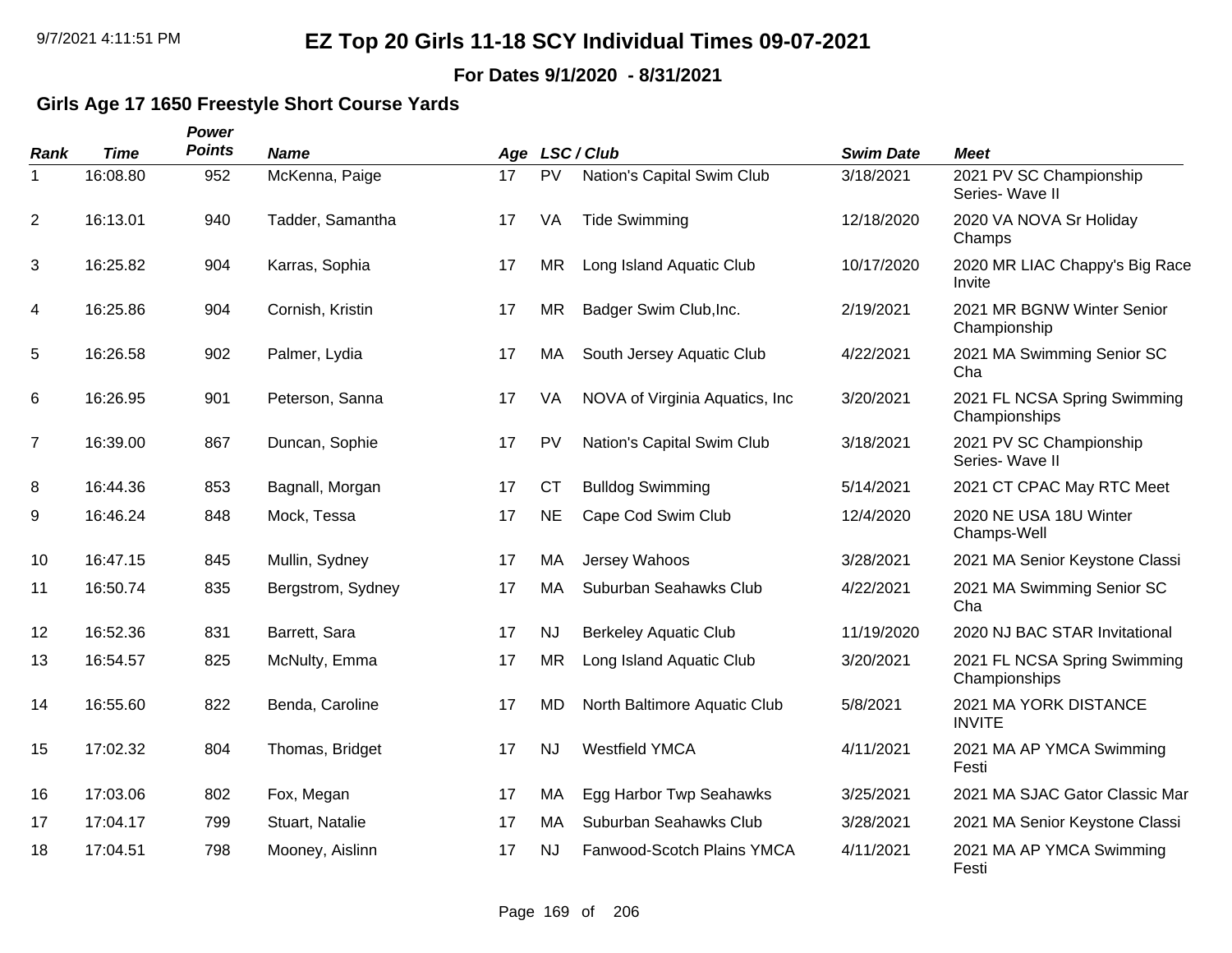|                                | 9/7/2021 4:11:51 PM |     |                 |    |           | EZ Top 20 Girls 11-18 SCY Individual Times 09-07-2021 |           |                                |  |  |  |  |
|--------------------------------|---------------------|-----|-----------------|----|-----------|-------------------------------------------------------|-----------|--------------------------------|--|--|--|--|
| For Dates 9/1/2020 - 8/31/2021 |                     |     |                 |    |           |                                                       |           |                                |  |  |  |  |
| 19                             | 17:08.04            | 789 | Waggoner, Allie |    |           | 17 MA Jersey Wahoos                                   | 3/28/2021 | 2021 MA Senior Keystone Classi |  |  |  |  |
| 20                             | 17:13.02            | 776 | Martin, Natalie | 17 | <b>PV</b> | <b>Arlington Aquatic Club</b>                         | 3/18/2021 | 2021 PV SC Championship        |  |  |  |  |

Series- Wave II

Page 170 of 206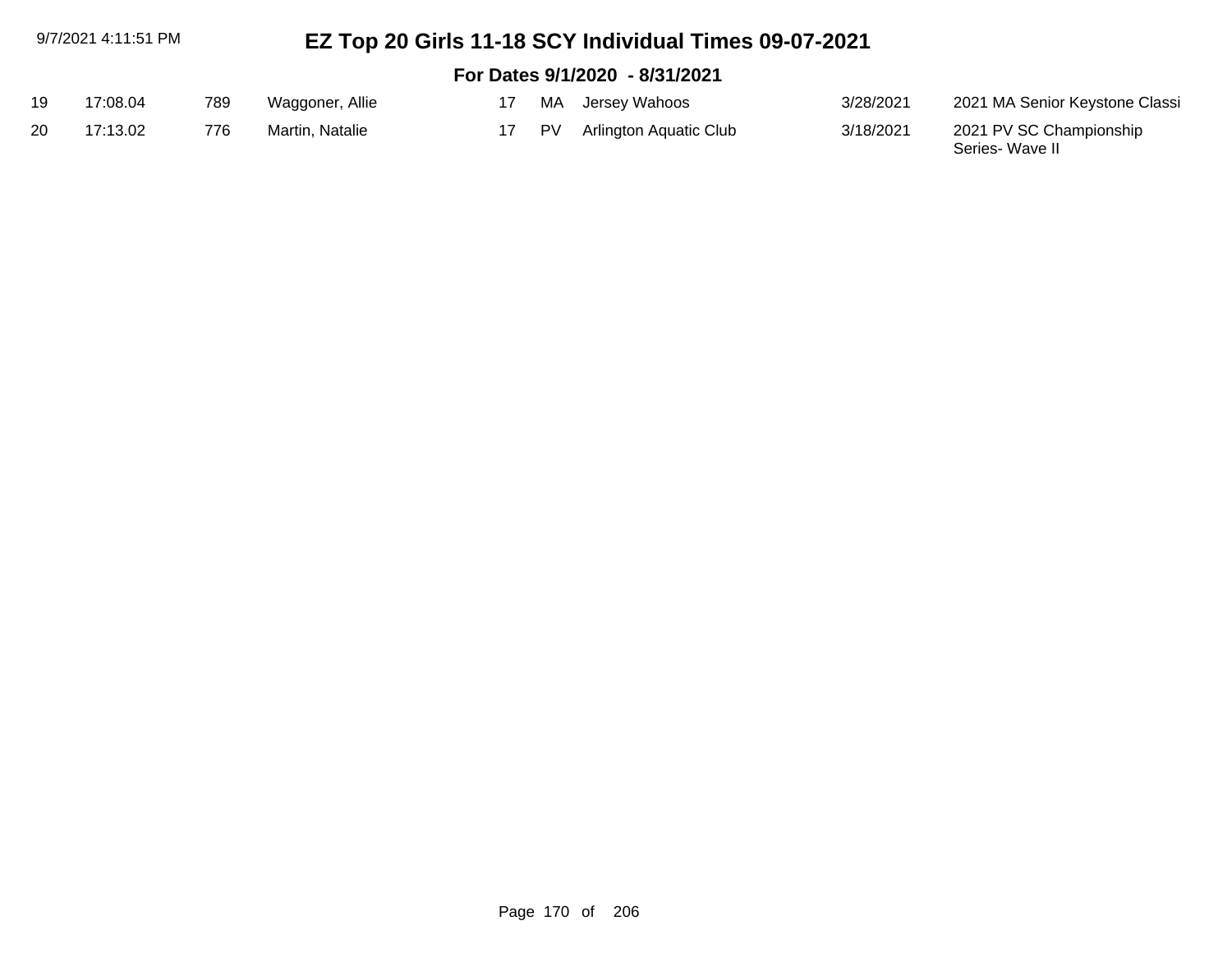**For Dates 9/1/2020 - 8/31/2021**

### **Girls Age 17 100 Backstroke Short Course Yards**

| <b>Rank</b> | <b>Time</b> | Power<br><b>Points</b> | <b>Name</b>          |    |           | Age LSC/Club                                            | <b>Swim Date</b> | <b>Meet</b>                                   |
|-------------|-------------|------------------------|----------------------|----|-----------|---------------------------------------------------------|------------------|-----------------------------------------------|
| 1           | 52.91       | 991                    | Fuller, Josephine    | 17 | VA        | NOVA of Virginia Aquatics, Inc.                         | 3/18/2021        | 2021 FL NCSA Spring Swimming<br>Championships |
| 2           | 53.16       | 979                    | Runnels, Aris        | 17 | PV        | Nation's Capital Swim Club                              | 12/5/2020        | 2020 PV 18&U Winter<br>Championships          |
| 3           | 53.46       | 965                    | McConagha, Mackenzie | 17 | PV        | Nation's Capital Swim Club                              | 10/31/2020       | 2020 VA NOVA Senior Classic                   |
| 4           | 53.60       | 959                    | Hall, Paige          | 17 | PV        | <b>Machine Aquatics</b>                                 | 12/5/2020        | 2020 PV 18&U Winter<br>Championships          |
| 5           | 53.87       | 946                    | Mostek, Anya         | 17 | MA        | Phoenixville YMCA                                       | 4/9/2021         | 2021 MA AP YMCA Swimming<br>Festi             |
| 6           | 54.39       | 922                    | McKenna, Kacey       | 17 | <b>MD</b> | North Baltimore Aquatic Club                            | 2/21/2021        | 2021 MA York Y Winter Invite                  |
| 7           | 54.41       | 921                    | Smith, Summer        | 17 | <b>NE</b> | <b>Bluefish Swim Club</b>                               | 12/5/2020        | 2020 NE USA 18U Winter<br>Champs-Well         |
| 8           | 54.52 r     | 916                    | Bradley, Izzy        | 17 | VA        | <b>Cavalier Aquatics/Piedmont Family</b><br><b>YMCA</b> | 4/9/2021         | 2021 MA AP YMCA Swimming<br>Festi             |
| 9           | 54.59       | 913                    | Wall, Tatum          | 17 | PV        | Nation's Capital Swim Club                              | 3/20/2021        | 2021 PV SC Championship<br>Series- Wave II    |
| 10          | 54.79       | 904                    | Korbly, Isabella     | 17 | <b>NE</b> | <b>United Swim Club</b>                                 | 12/5/2020        | 2020 NE USA 18U Winter<br>Champs-Well         |
| 11          | 54.86 r     | 900                    | Hughes, Lily         | 17 | <b>NJ</b> | YMCA of Greater Monmouth County 4/9/2021                |                  | 2021 MA AP YMCA Swimming<br>Festi             |
| 12          | 54.99       | 895                    | Behm, Annie          | 17 | MA        | Jersey Wahoos                                           | 11/15/2020       | 2020 MA JW GPAC Thanksgiving<br>Dual          |
| 13          | 55.00       | 894                    | Carr, Abby           | 17 | PV        | Rockville Montgomery Swim Club                          | 3/18/2021        | 2021 FL NCSA Spring Swimming<br>Championships |
| 14          | 55.07       | 891                    | Fenska, Allie        | 17 | MA        | Jersey Wahoos                                           | 3/28/2021        | 2021 MA Senior Keystone Classi                |
| 15          | 55.28       | 881                    | Wilson, Kayla        | 17 | VA        | <b>Tide Swimming</b>                                    | 3/7/2021         | 2021 VA VSI SC Senior Champion                |
| 16          | 55.40       | 876                    | Dicks, Alexandra     | 17 | PV        | Nation's Capital Swim Club                              | 12/5/2020        | 2020 PV 18&U Winter<br>Championships          |
| 17          | 55.45       | 874                    | Culkin, Sarah        | 17 | PV        | Rockville Montgomery Swim Club                          | 12/5/2020        | 2020 PV 18&U Winter<br>Championships          |
| 18          | 55.50       | 871                    | Hamlin, Molly        | 17 | <b>NE</b> | <b>Crimson Aquatics</b>                                 | 12/5/2020        | 2020 NE USA 18U Winter<br>Champs-Well         |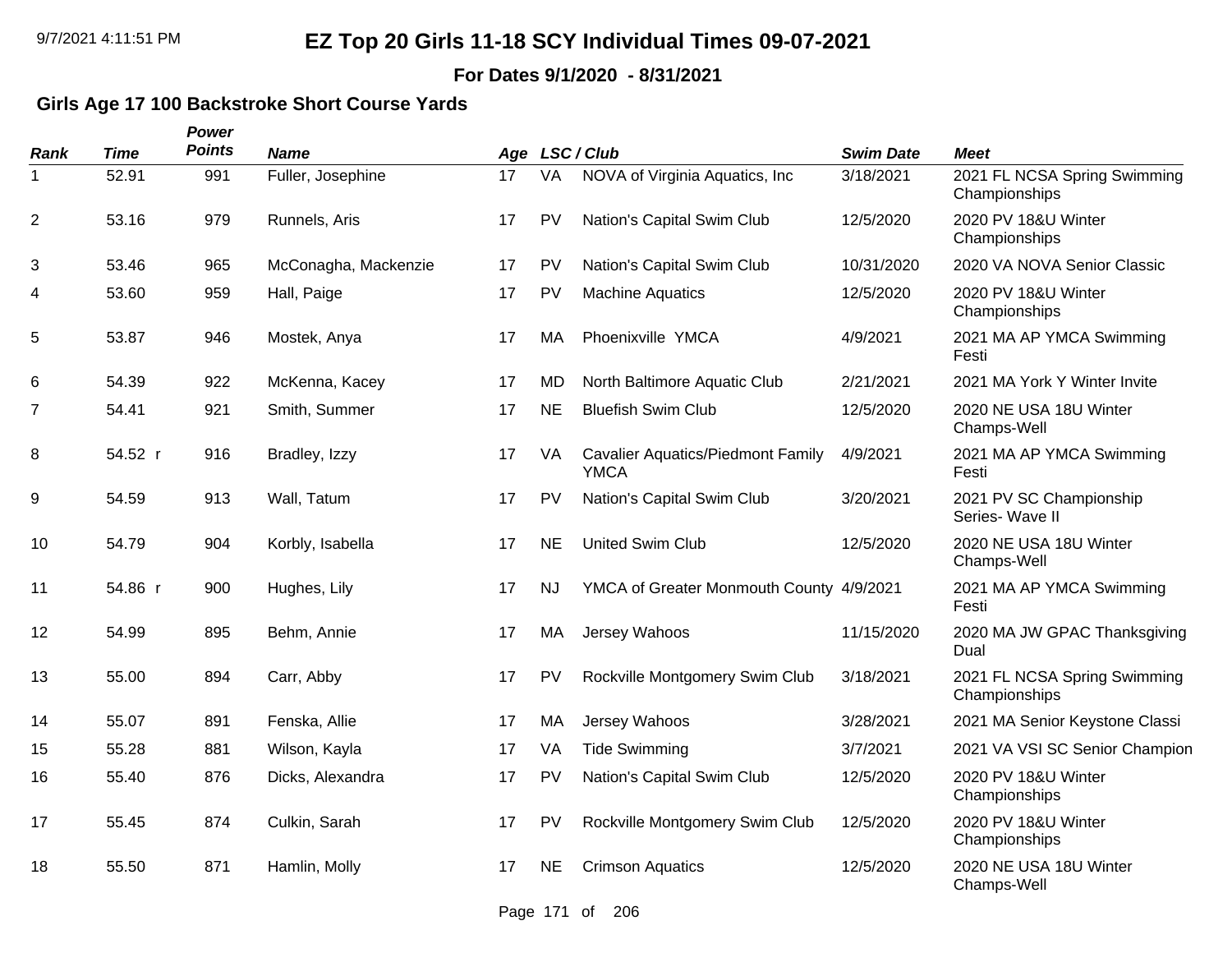#### 9/7/2021 4:11:51 PM

## **EZ Top 20 Girls 11-18 SCY Individual Times 09-07-2021**

#### **For Dates 9/1/2020 - 8/31/2021**

| 19 | 55.59 | 867 | Minnes, Asia  |  | VA CCA Marlins                                        | 3/7/2021 | 2021 VA VSI SC Senior Champion    |
|----|-------|-----|---------------|--|-------------------------------------------------------|----------|-----------------------------------|
| 20 | 55.67 | 864 | Vanyo, Athena |  | VA Cavalier Aquatics/Piedmont Family 4/9/2021<br>YMCA |          | 2021 MA AP YMCA Swimming<br>Festi |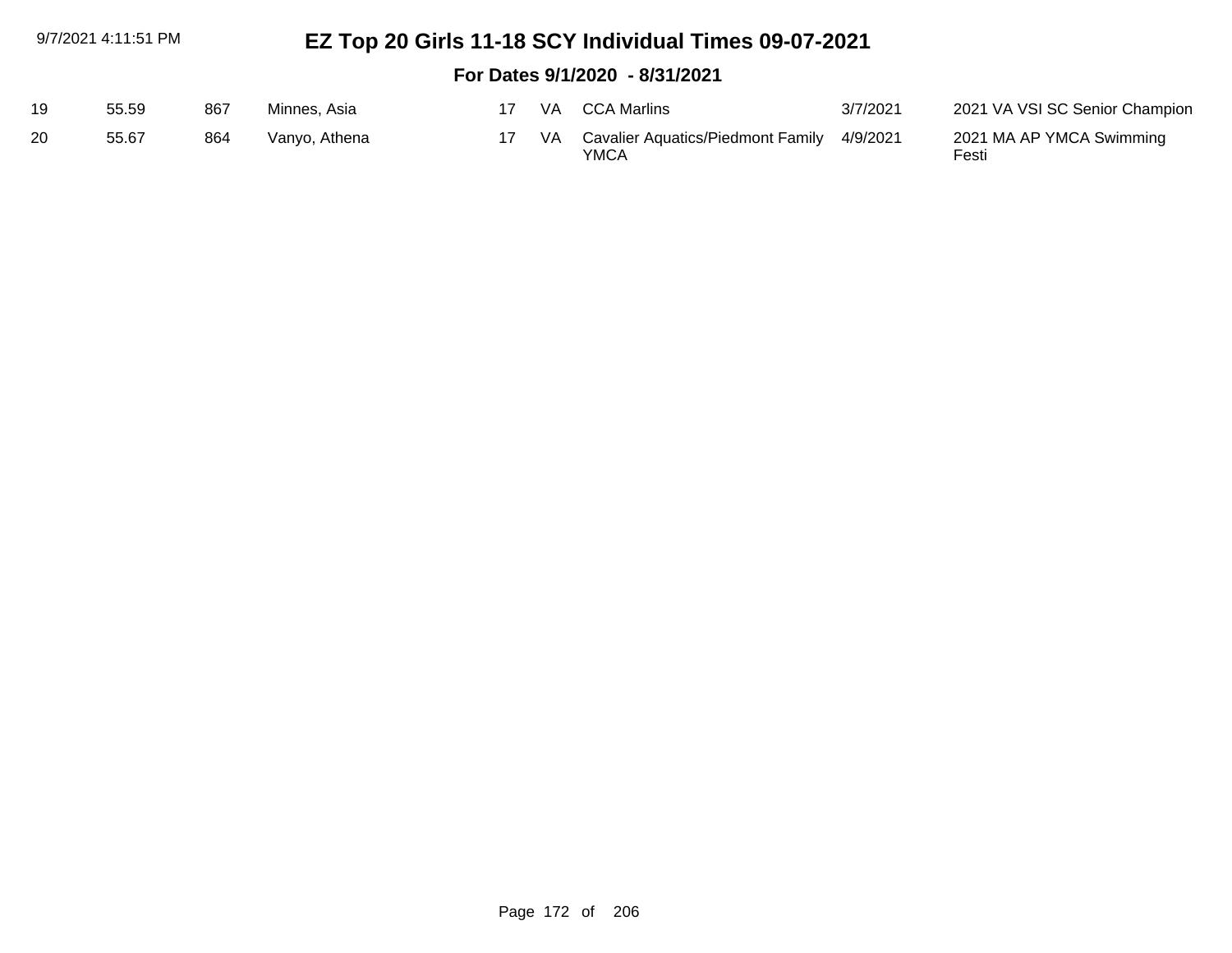**For Dates 9/1/2020 - 8/31/2021**

### **Girls Age 17 200 Backstroke Short Course Yards**

| <b>Rank</b>    | <b>Time</b> | Power<br><b>Points</b> | <b>Name</b>          |    |           | Age LSC/Club                                            | <b>Swim Date</b> | <b>Meet</b>                                   |
|----------------|-------------|------------------------|----------------------|----|-----------|---------------------------------------------------------|------------------|-----------------------------------------------|
| 1              | 1:52.73     | 1005                   | Fuller, Josephine    | 17 | VA        | NOVA of Virginia Aquatics, Inc.                         | 3/16/2021        | 2021 FL NCSA Spring Swimming<br>Championships |
| 2              | 1:54.71     | 966                    | Hall, Paige          | 17 | PV        | <b>Machine Aquatics</b>                                 | 3/16/2021        | 2021 FL NCSA Spring Swimming<br>Championships |
| 3              | 1:55.07     | 959                    | Smith, Summer        | 17 | <b>NE</b> | <b>Bluefish Swim Club</b>                               | 12/6/2020        | 2020 NE USA 18U Winter<br>Champs-Well         |
| 4              | 1:56.62     | 928                    | Behm, Annie          | 17 | MA        | Jersey Wahoos                                           | 12/10/2020       | 2020 MA Winter 18 & Under<br>Champs           |
| 5              | 1:57.39     | 913                    | McConagha, Mackenzie | 17 | <b>PV</b> | Nation's Capital Swim Club                              | 12/6/2020        | 2020 PV 18&U Winter<br>Championships          |
| 6              | 1:57.46     | 912                    | Mostek, Anya         | 17 | MA        | Phoenixville YMCA                                       | 4/8/2021         | 2021 MA AP YMCA Swimming<br>Festi             |
| $\overline{7}$ | 1:57.98     | 902                    | Duncan, Sophie       | 17 | <b>PV</b> | Nation's Capital Swim Club                              | 3/21/2021        | 2021 PV SC Championship<br>Series- Wave II    |
| 8              | 1:58.05     | 901                    | Wilson, Kayla        | 17 | VA        | <b>Tide Swimming</b>                                    | 3/5/2021         | 2021 VA VSI SC Senior Champion                |
| 9              | 1:58.57     | 890                    | Hamlin, Molly        | 17 | <b>NE</b> | <b>Crimson Aquatics</b>                                 | 12/6/2020        | 2020 NE USA 18U Winter<br>Champs-Well         |
| 10             | 1:58.61     | 890                    | Carr, Abby           | 17 | PV        | Rockville Montgomery Swim Club                          | 3/16/2021        | 2021 FL NCSA Spring Swimming<br>Championships |
| 11             | 1:58.73     | 887                    | Wall, Tatum          | 17 | <b>PV</b> | Nation's Capital Swim Club                              | 3/21/2021        | 2021 PV SC Championship<br>Series- Wave II    |
| 12             | 1:59.09     | 880                    | Peterson, Sanna      | 17 | VA        | NOVA of Virginia Aquatics, Inc.                         | 3/16/2021        | 2021 FL NCSA Spring Swimming<br>Championships |
| 12             | 1:59.09     | 880                    | Culkin, Sarah        | 17 | <b>PV</b> | Rockville Montgomery Swim Club                          | 12/6/2020        | 2020 PV 18&U Winter<br>Championships          |
| 14             | 1:59.26     | 877                    | Runnels, Aris        | 17 | PV        | Nation's Capital Swim Club                              | 12/12/2020       | 2020 VA VSTP Icebreaker Invita                |
| 15             | 1:59.27     | 877                    | Hughes, Lily         | 17 | <b>NJ</b> | YMCA of Greater Monmouth County 4/11/2021               |                  | 2021 MA AP YMCA Swimming<br>Festi             |
| 16             | 1:59.40     | 874                    | Bradley, Izzy        | 17 | VA        | <b>Cavalier Aquatics/Piedmont Family</b><br><b>YMCA</b> | 4/8/2021         | 2021 MA AP YMCA Swimming<br>Festi             |
| 17             | 1:59.45     | 874                    | Yablonski, Ava       | 17 | <b>NE</b> | <b>Charles River Aquatics</b>                           | 8/7/2021         | 2021 NE CRA TYR SCM August<br>Tri             |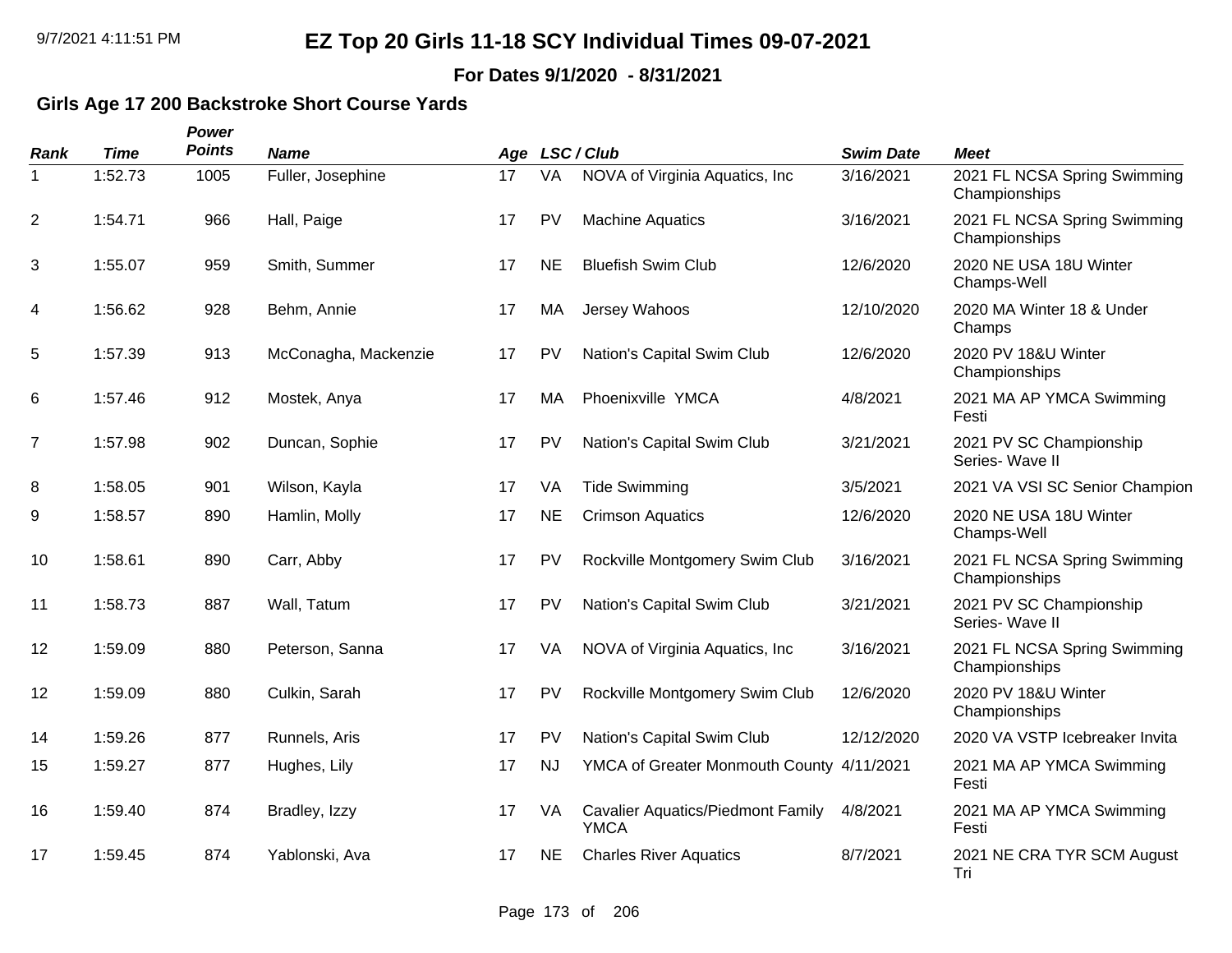| 9/7/2021 4:11:51 PM |         |     | EZ Top 20 Girls 11-18 SCY Individual Times 09-07-2021 |    |     |                                |            |                                      |  |  |  |  |
|---------------------|---------|-----|-------------------------------------------------------|----|-----|--------------------------------|------------|--------------------------------------|--|--|--|--|
|                     |         |     |                                                       |    |     | For Dates 9/1/2020 - 8/31/2021 |            |                                      |  |  |  |  |
| 18                  | 1:59.55 | 872 | Peterson, Layne                                       | 17 | NJ. | Peddie Aquatic Association     | 3/28/2021  | 2021 MA SJAC Gator Classic Mar       |  |  |  |  |
| 19                  | 1:59.65 | 870 | Scholer, Haley                                        | 17 | MA  | Penn Charter Aquatic Club      | 3/27/2021  | 2021 MA Senior Keystone Classi       |  |  |  |  |
| 20                  | 2:00.09 | 861 | Rotenberg, Mary                                       | 17 | МR  | <b>Empire Swimming</b>         | 12/21/2020 | 2020 MR EAST Holiday Classic<br>Meet |  |  |  |  |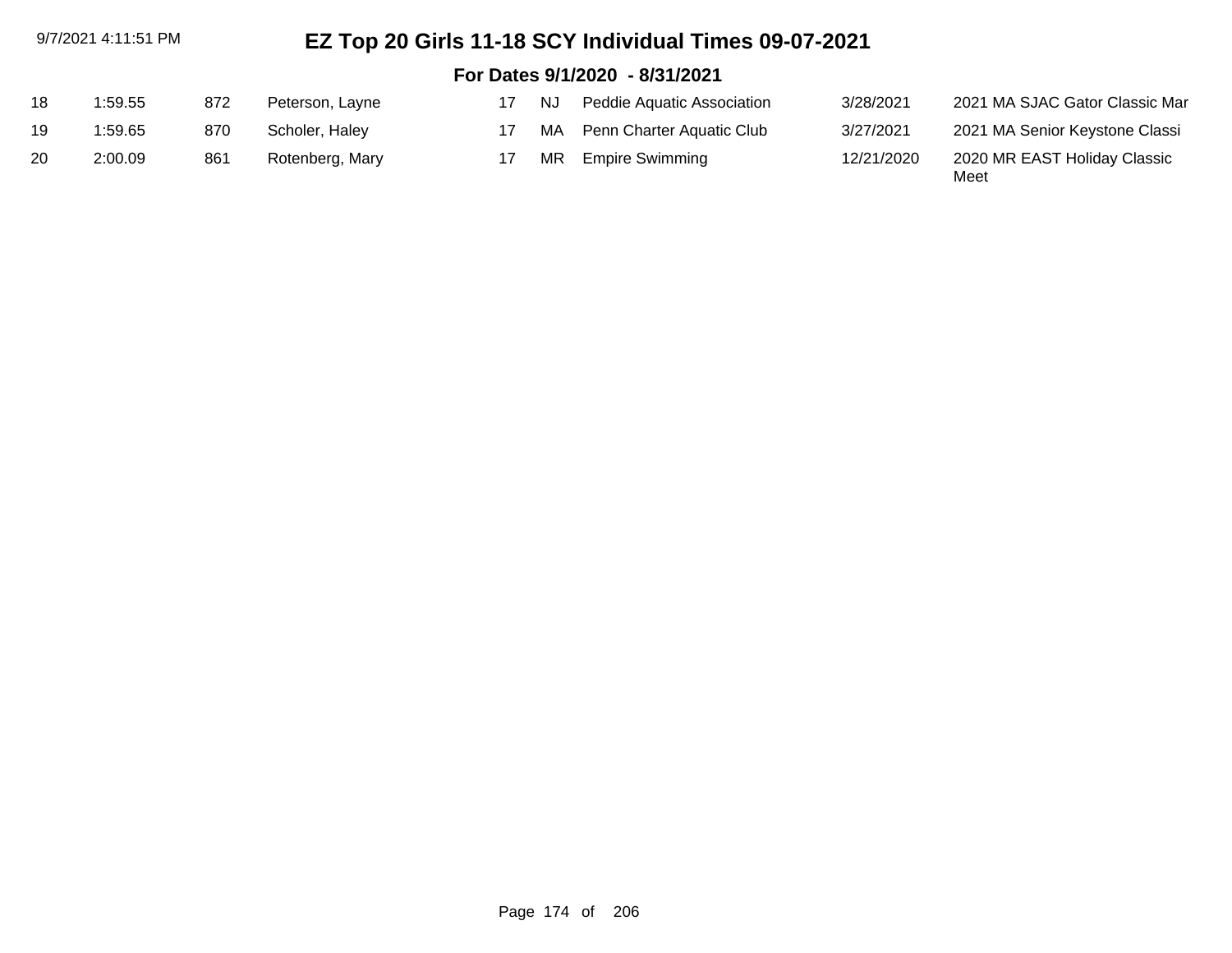**For Dates 9/1/2020 - 8/31/2021**

### **Girls Age 17 100 Breaststroke Short Course Yards**

| <b>Rank</b>    | <b>Time</b> | Power<br><b>Points</b> | <b>Name</b>       |    |                | Age LSC/Club                    | <b>Swim Date</b> | <b>Meet</b>                                   |
|----------------|-------------|------------------------|-------------------|----|----------------|---------------------------------|------------------|-----------------------------------------------|
| 1              | 1:01.64     | 895                    | Tadder, Samantha  | 17 | VA             | <b>Tide Swimming</b>            | 12/21/2020       | 2020 VA NOVA Sr Holiday<br>Champs             |
| $\overline{c}$ | 1:01.72     | 893                    | Fuller, Josephine | 17 | VA             | NOVA of Virginia Aquatics, Inc  | 3/19/2021        | 2021 FL NCSA Spring Swimming<br>Championships |
| 3              | 1:01.73     | 892                    | Palmer, Lydia     | 17 | МA             | South Jersey Aquatic Club       | 4/22/2021        | 2021 MA Swimming Senior SC<br>Cha             |
| 4              | 1:02.04     | 881                    | Daniel, Abby      | 17 | PV             | Occoquan Swimming Inc           | 12/4/2020        | 2020 PV 18&U Winter<br>Championships          |
| 5              | 1:02.55     | 863                    | Gavigan, Riley    | 17 | MR             | Three Village Swim Club         | 11/20/2020       | 2020 MD Navy Swimming Fall<br><b>Series</b>   |
| 6              | 1:02.62     | 861                    | McCracken, Sydney | 17 | MA             | Kennett Area Ymca Sea Dragons   | 3/14/2021        | 2021 MA OB PIAA Girls 3A Swimm                |
| 7              | 1:03.03     | 846                    | Sabin, Clarissa   | 17 | <b>NJ</b>      | <b>Berkeley Aquatic Club</b>    | 11/20/2020       | 2020 NJ BAC STAR Invitational                 |
| 8              | 1:03.16     | 842                    | Cole, Meghan      | 17 | <b>MD</b>      | Monocacy Aquatic Club           | 3/26/2021        | 2021 MA Senior Keystone Classi                |
| 9              | 1:03.17     | 841                    | Crye, Joleigh     | 17 | N <sub>l</sub> | <b>Mercury Swimming</b>         | 3/27/2021        | 2021 VA EZ SC Speedo<br>Champions             |
| 10             | 1:03.19     | 841                    | Minnes, Asia      | 17 | VA             | <b>CCA Marlins</b>              | 3/19/2021        | 2021 FL NCSA Spring Swimming<br>Championships |
| 11             | 1:03.22     | 840                    | Holmes, Kaitlyn   | 17 | <b>CT</b>      | Chelsea Piers Aquatic Club      | 5/13/2021        | 2021 CT CPAC May RTC Meet                     |
| 12             | 1:03.51     | 829                    | Runnels, Aris     | 17 | <b>PV</b>      | Nation's Capital Swim Club      | 12/4/2020        | 2020 PV 18&U Winter<br>Championships          |
| 13             | 1:03.60     | 826                    | Mudry, Vivian     | 17 | <b>CT</b>      | Cheshire Y Sea Dog Swim Club    | 3/27/2021        | 2021 CT CDOG WYW Dual RTC<br>Meet             |
| 14             | 1:03.66     | 824                    | Luong, Jennifer   | 17 | <b>PV</b>      | Unattached                      | 2/6/2021         | 2021 VA Region 5C HS Champs                   |
| 15             | 1:03.71     | 822                    | De Jong, Emma     | 17 | VA             | Valley Swim Team-Phoenix        | 3/7/2021         | 2021 VA VSI SC Senior Champion                |
| 16             | 1:03.82     | 819                    | Boeckman, Anna    | 17 | <b>CT</b>      | Chelsea Piers Aquatic Club      | 5/13/2021        | 2021 CT CPAC May RTC Meet                     |
| 17             | 1:03.83     | 818                    | Tierney, Jordan   | 17 | MA             | Boys and Girls Club of Delaware | 4/10/2021        | 2021 FL B&G Clubs National<br>Championships   |
| 18             | 1:03.87     | 817                    | Hall, Paige       | 17 | <b>PV</b>      | <b>Machine Aquatics</b>         | 3/19/2021        | 2021 FL NCSA Spring Swimming<br>Championships |
| 19             | 1:03.93     | 815                    | Fritz, Madison    | 17 | МA             | North Penn Aquatic Club         | 3/14/2021        | 2021 MA OB PIAA Girls 3A Swimm                |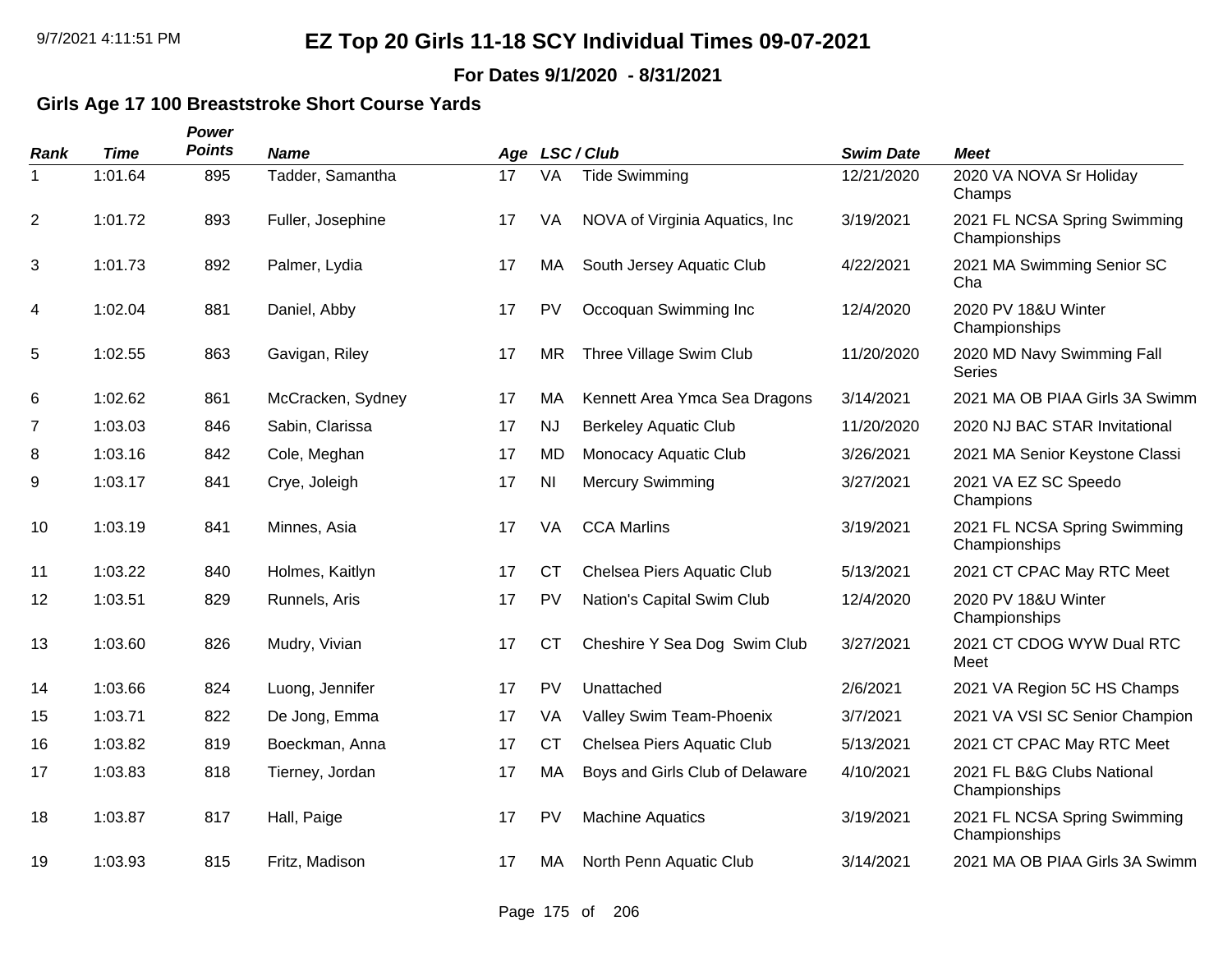|    | 9/7/2021 4:11:51 PM            |     |               |  |    | EZ Top 20 Girls 11-18 SCY Individual Times 09-07-2021 |           |                                |  |  |
|----|--------------------------------|-----|---------------|--|----|-------------------------------------------------------|-----------|--------------------------------|--|--|
|    | For Dates 9/1/2020 - 8/31/2021 |     |               |  |    |                                                       |           |                                |  |  |
| 20 | 1:03.99                        | 813 | Butera, Bella |  | MA | York YMCA                                             | 3/14/2021 | 2021 MA OB PIAA Girls 3A Swimm |  |  |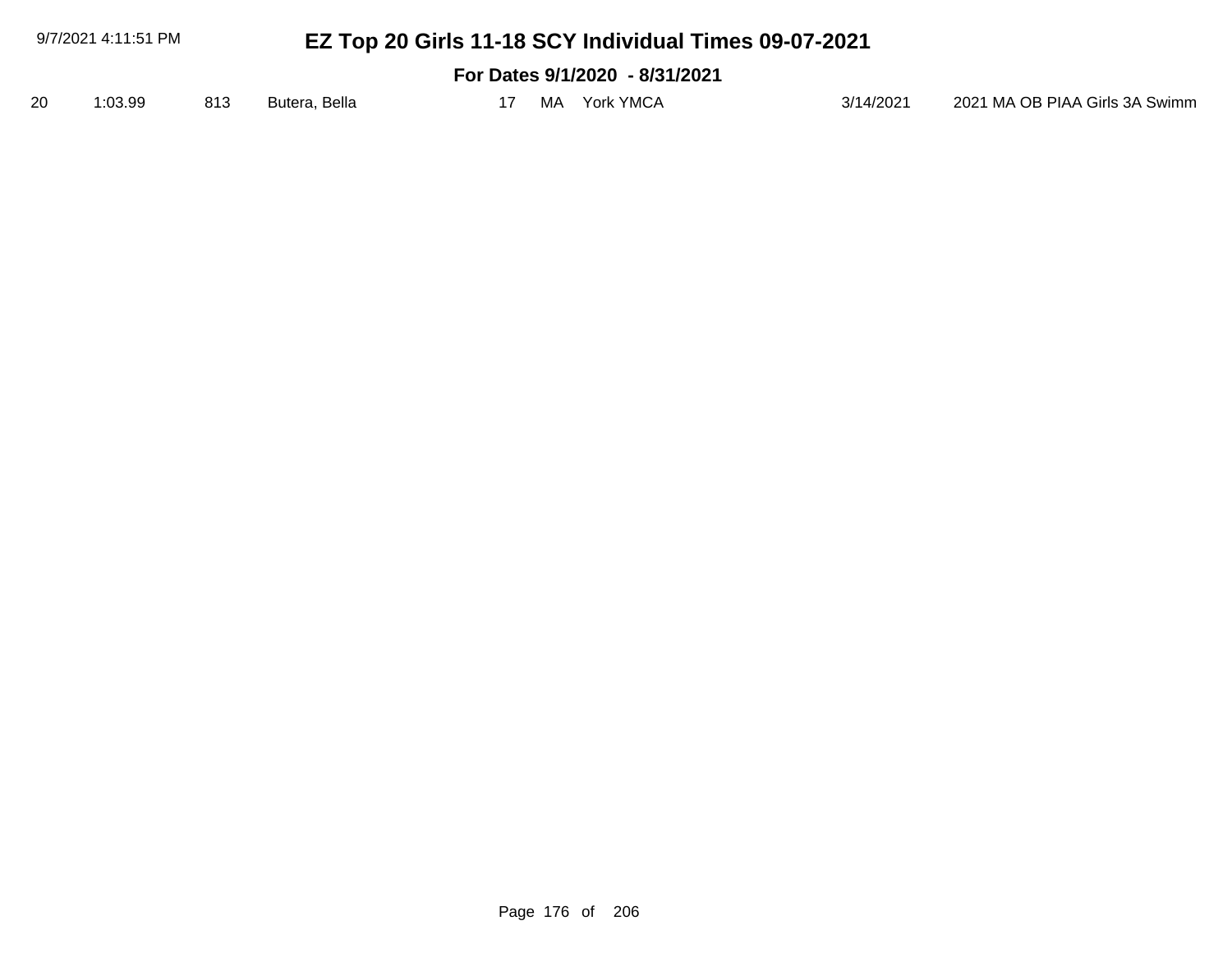**For Dates 9/1/2020 - 8/31/2021**

### **Girls Age 17 200 Breaststroke Short Course Yards**

| Rank           | <b>Time</b> | Power<br><b>Points</b> | <b>Name</b>         |    |           | Age LSC/Club                             | <b>Swim Date</b> | <b>Meet</b>                                   |
|----------------|-------------|------------------------|---------------------|----|-----------|------------------------------------------|------------------|-----------------------------------------------|
| 1              | 2:10.85     | 928                    | Tadder, Samantha    | 17 | VA        | <b>Tide Swimming</b>                     | 12/20/2020       | 2020 VA NOVA Sr Holiday<br>Champs             |
| $\overline{2}$ | 2:12.27     | 905                    | Fuller, Josephine   | 17 | VA        | NOVA of Virginia Aquatics, Inc.          | 3/17/2021        | 2021 FL NCSA Spring Swimming<br>Championships |
| 3              | 2:15.03     | 861                    | Sheble, Grace       | 17 | VA        | NOVA of Virginia Aquatics, Inc.          | 12/20/2020       | 2020 VA NOVA Sr Holiday<br>Champs             |
| 4              | 2:15.31     | 857                    | Harris, Angelina    | 17 | <b>MR</b> | Three Village Swim Club                  | 1/30/2021        | 2021 MR TVSC IMX Time Trial<br>Meet           |
| 5              | 2:15.41     | 855                    | Palmer, Lydia       | 17 | MA        | South Jersey Aquatic Club                | 4/23/2021        | 2021 MA Swimming Senior SC<br>Cha             |
| 6              | 2:15.74     | 850                    | Walsh, Lauren       | 17 | <b>CT</b> | Rapids Swim Team                         | 6/19/2021        | 2021 CT CPAC June 14&U Meet                   |
| $\overline{7}$ | 2:16.44     | 839                    | Smith, Ella         | 17 | <b>NE</b> | <b>Bluefish Swim Club</b>                | 12/5/2020        | 2020 NE USA 18U Winter<br>Champs-Well         |
| 8              | 2:16.54     | 838                    | Derby, Ella         | 17 | <b>NE</b> | Kingfish Swimming                        | 2/28/2021        | 2021 NE Crimson 15-18 Crimson                 |
| 9              | 2:16.55     | 838                    | Holmes, Kaitlyn     | 17 | <b>CT</b> | Chelsea Piers Aquatic Club               | 5/16/2021        | 2021 CT CPAC May RTC Meet                     |
| 10             | 2:16.59     | 837                    | Daniel, Abby        | 17 | <b>PV</b> | Occoquan Swimming Inc                    | 3/18/2021        | 2021 PV SC Championship<br>Series- Wave II    |
| 11             | 2:16.84     | 833                    | Kolessar, Ashley    | 17 | MA        | Suburban Seahawks Club                   | 4/23/2021        | 2021 MA Swimming Senior SC<br>Cha             |
| 12             | 2:16.96     | 831                    | Sabin, Clarissa     | 17 | <b>NJ</b> | <b>Berkeley Aquatic Club</b>             | 3/7/2021         | 2021 NJ BAC Winter Champs                     |
| 13             | 2:17.25     | 827                    | Boeckman, Anna      | 17 | <b>CT</b> | Chelsea Piers Aquatic Club               | 11/6/2020        | 2020 CT CP-AC November RTC                    |
| 14             | 2:17.48     | 823                    | Wishnack, Charlotte | 17 | VA        | NOVA of Virginia Aquatics, Inc.          | 3/17/2021        | 2021 FL NCSA Spring Swimming<br>Championships |
| 15             | 2:17.50     | 823                    | Lynch, Meghan       | 17 | <b>CT</b> | Greenwich YWCA Dolphins Swm Tm 3/27/2021 |                  | 2021 FL ISCA International Senior<br>Meet     |
| 16             | 2:17.56     | 822                    | Umhofer, Jane       | 17 | PV        | Rockville Montgomery Swim Club           | 12/3/2020        | 2020 PV 18&U Winter<br>Championships          |
| 17             | 2:18.11     | 813                    | Gavigan, Riley      | 17 | <b>MR</b> | Three Village Swim Club                  | 11/20/2020       | 2020 MD Navy Swimming Fall<br><b>Series</b>   |
| 18             | 2:18.54     | 807                    | Bingley, Hanna      | 17 | <b>PV</b> | Rockville Montgomery Swim Club           | 3/17/2021        | 2021 FL NCSA Spring Swimming<br>Championships |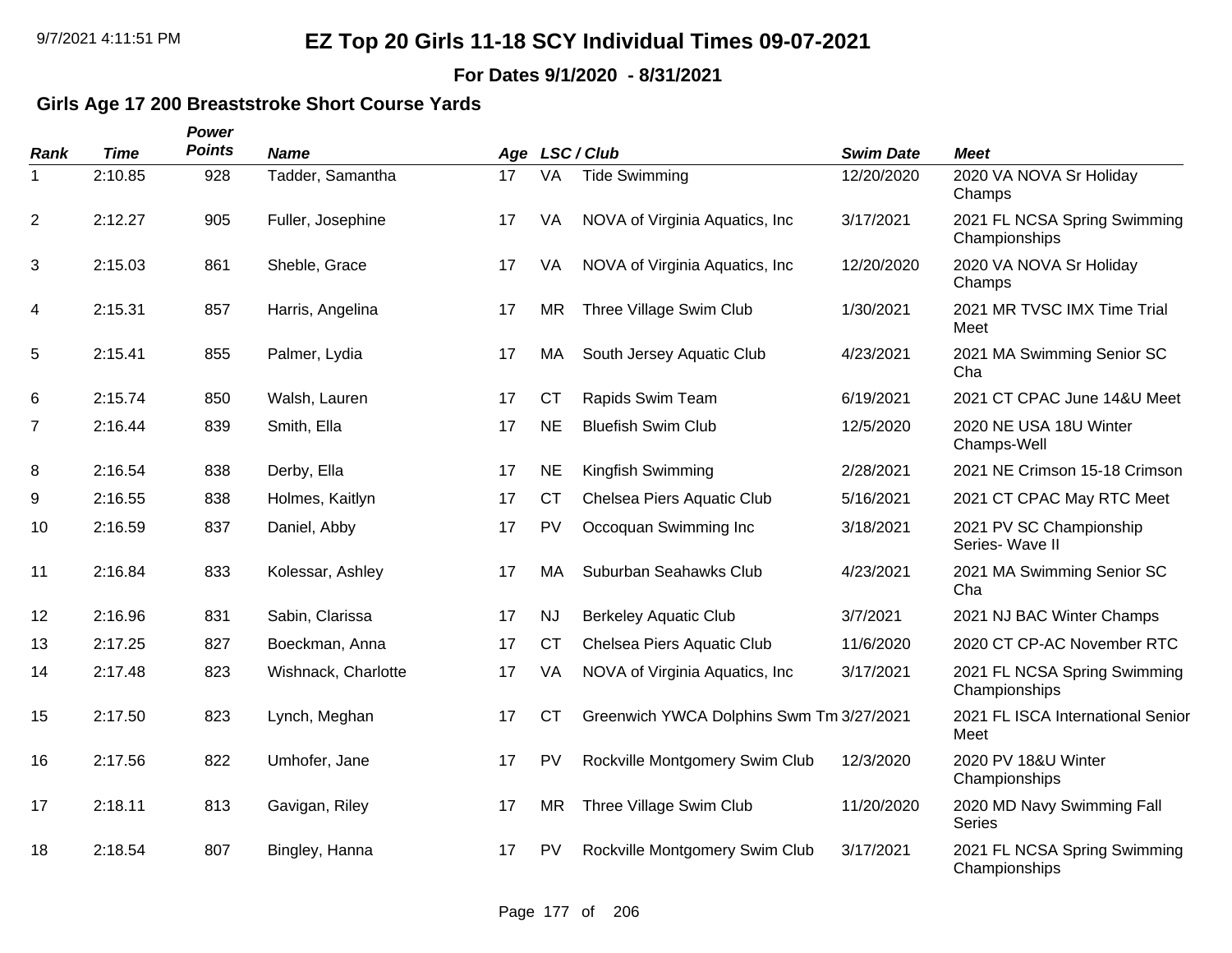| 9/7/2021 4:11:51 PM |         |     |                | EZ Top 20 Girls 11-18 SCY Individual Times 09-07-2021 |     |                                |           |                                       |  |  |  |
|---------------------|---------|-----|----------------|-------------------------------------------------------|-----|--------------------------------|-----------|---------------------------------------|--|--|--|
|                     |         |     |                |                                                       |     | For Dates 9/1/2020 - 8/31/2021 |           |                                       |  |  |  |
| 19                  | 2:18.83 | 802 | Mudry, Vivian  | 17                                                    | CT. | Cheshire Y Sea Dog Swim Club   | 3/28/2021 | 2021 CT CDOG WYW Dual RTC<br>Meet     |  |  |  |
| 20                  | 2:19.20 | 796 | Deangelis, Ava | 17                                                    | NE. | Kingfish Swimming              | 12/5/2020 | 2020 NE USA 18U Winter<br>Champs-Well |  |  |  |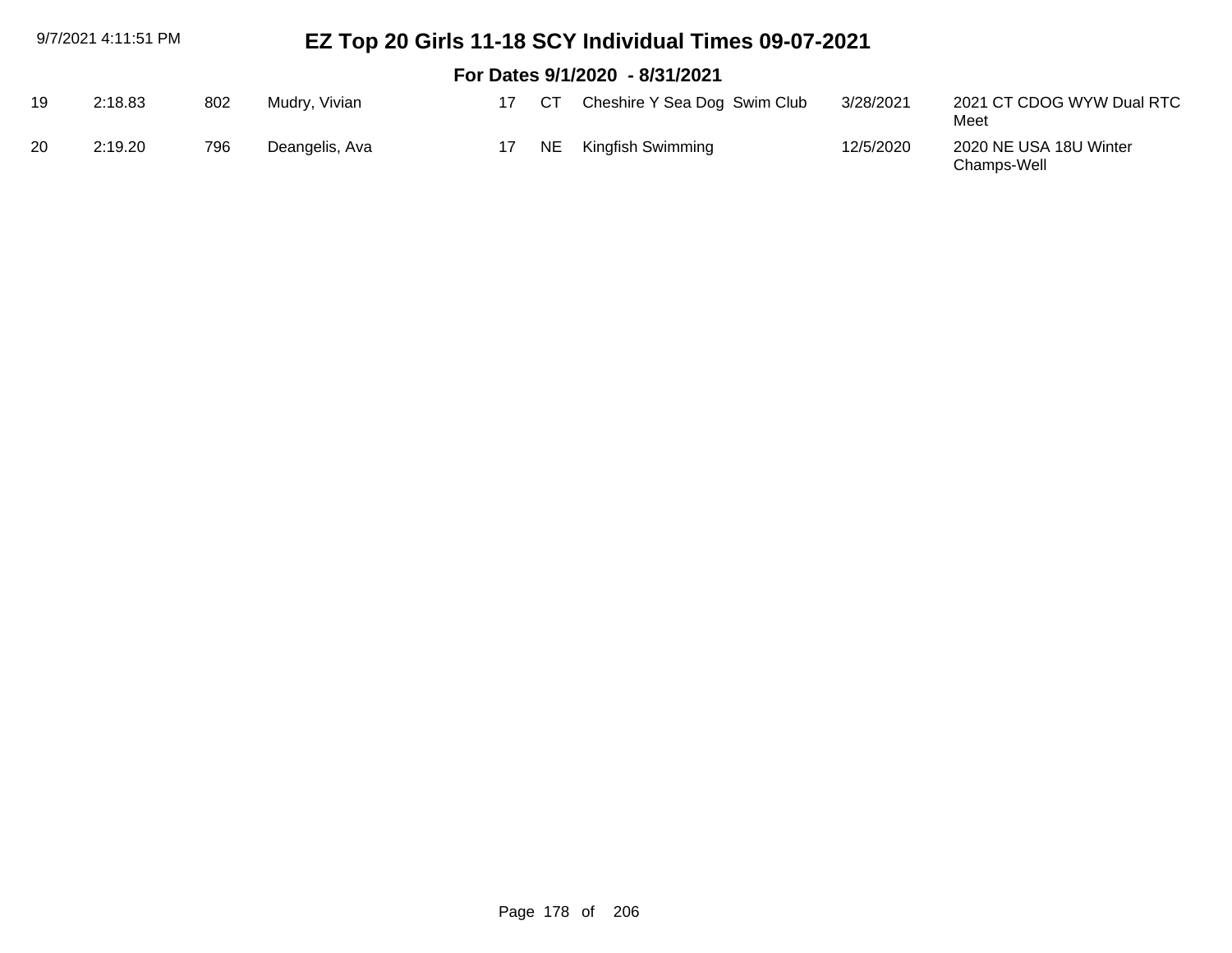**For Dates 9/1/2020 - 8/31/2021**

### **Girls Age 17 100 Butterfly Short Course Yards**

| Rank | <b>Time</b> | Power<br><b>Points</b> | <b>Name</b>          | Age |           | LSC / Club                                              | <b>Swim Date</b> | <b>Meet</b>                                   |
|------|-------------|------------------------|----------------------|-----|-----------|---------------------------------------------------------|------------------|-----------------------------------------------|
| 1    | 50.29       | 1035                   | Huske, Torri         | 17  | <b>PV</b> | <b>Arlington Aquatic Club</b>                           | 12/3/2020        | 2020 PV 18&U Winter<br>Championships          |
| 2    | 53.43       | 902                    | McConagha, Mackenzie | 17  | PV        | Nation's Capital Swim Club                              | 12/3/2020        | 2020 PV 18&U Winter<br>Championships          |
| 3    | 53.46       | 901                    | Chong, Vanessa       | 17  | <b>MR</b> | Badger Swim Club, Inc.                                  | 2/21/2021        | 2021 MR BGNW Winter Senior<br>Championship    |
| 4    | 53.54       | 898                    | Cash, Joanie         | 17  | <b>MR</b> | Long Island Aquatic Club                                | 3/19/2021        | 2021 FL NCSA Spring Swimming<br>Championships |
| 5    | 53.60       | 895                    | Runnels, Aris        | 17  | <b>PV</b> | Nation's Capital Swim Club                              | 3/18/2021        | 2021 PV SC Championship<br>Series- Wave II    |
| 6    | 53.73       | 890                    | Abruzzo, Mia         | 17  | MA        | Plymouth Whitemarsh Aquatics                            | 12/11/2020       | 2020 MA Winter 18 & Under<br>Champs           |
| 7    | 53.99       | 879                    | Vanyo, Athena        | 17  | VA        | <b>Cavalier Aquatics/Piedmont Family</b><br><b>YMCA</b> | 4/8/2021         | 2021 MA AP YMCA Swimming<br>Festi             |
| 8    | 54.19       | 871                    | Fuller, Josephine    | 17  | VA        | NOVA of Virginia Aquatics, Inc.                         | 3/19/2021        | 2021 FL NCSA Spring Swimming<br>Championships |
| 9    | 54.29       | 867                    | Carr, Abby           | 17  | <b>PV</b> | Rockville Montgomery Swim Club                          | 3/19/2021        | 2021 FL NCSA Spring Swimming<br>Championships |
| 10   | 54.33       | 865                    | Culkin, Sarah        | 17  | PV        | Rockville Montgomery Swim Club                          | 12/3/2020        | 2020 PV 18&U Winter<br>Championships          |
| 11   | 54.34       | 865                    | Bailey, Kate         | 17  | <b>PV</b> | <b>Arlington Aquatic Club</b>                           | 3/18/2021        | 2021 PV SC Championship<br>Series- Wave II    |
| 12   | 54.35       | 864                    | Smith, Summer        | 17  | <b>NE</b> | <b>Bluefish Swim Club</b>                               | 3/21/2021        | 2021 NE ABF CL Westfield Inter                |
| 13   | 54.37       | 863                    | Wall, Tatum          | 17  | <b>PV</b> | Nation's Capital Swim Club                              | 3/18/2021        | 2021 PV SC Championship<br>Series- Wave II    |
| 14   | 54.49       | 859                    | Fluehr, Maura        | 17  | MA        | <b>Plymouth Whitemarsh Aquatics</b>                     | 3/14/2021        | 2021 MA OB PIAA Girls 2A Swimm                |
| 15   | 54.56       | 856                    | Berger, Jill         | 17  | <b>PV</b> | Nation's Capital Swim Club                              | 3/18/2021        | 2021 PV SC Championship<br>Series- Wave II    |
| 16   | 54.70       | 850                    | Sheble, Caroline     | 17  | VA        | NOVA of Virginia Aquatics, Inc                          | 12/19/2020       | 2020 VA NOVA Sr Holiday<br>Champs             |
| 17   | 54.72       | 849                    | Seward, Hannah       | 17  | <b>CT</b> | <b>Ridgefield Aquatic Club</b>                          | 3/26/2021        | 2021 FL All-American<br>Championship          |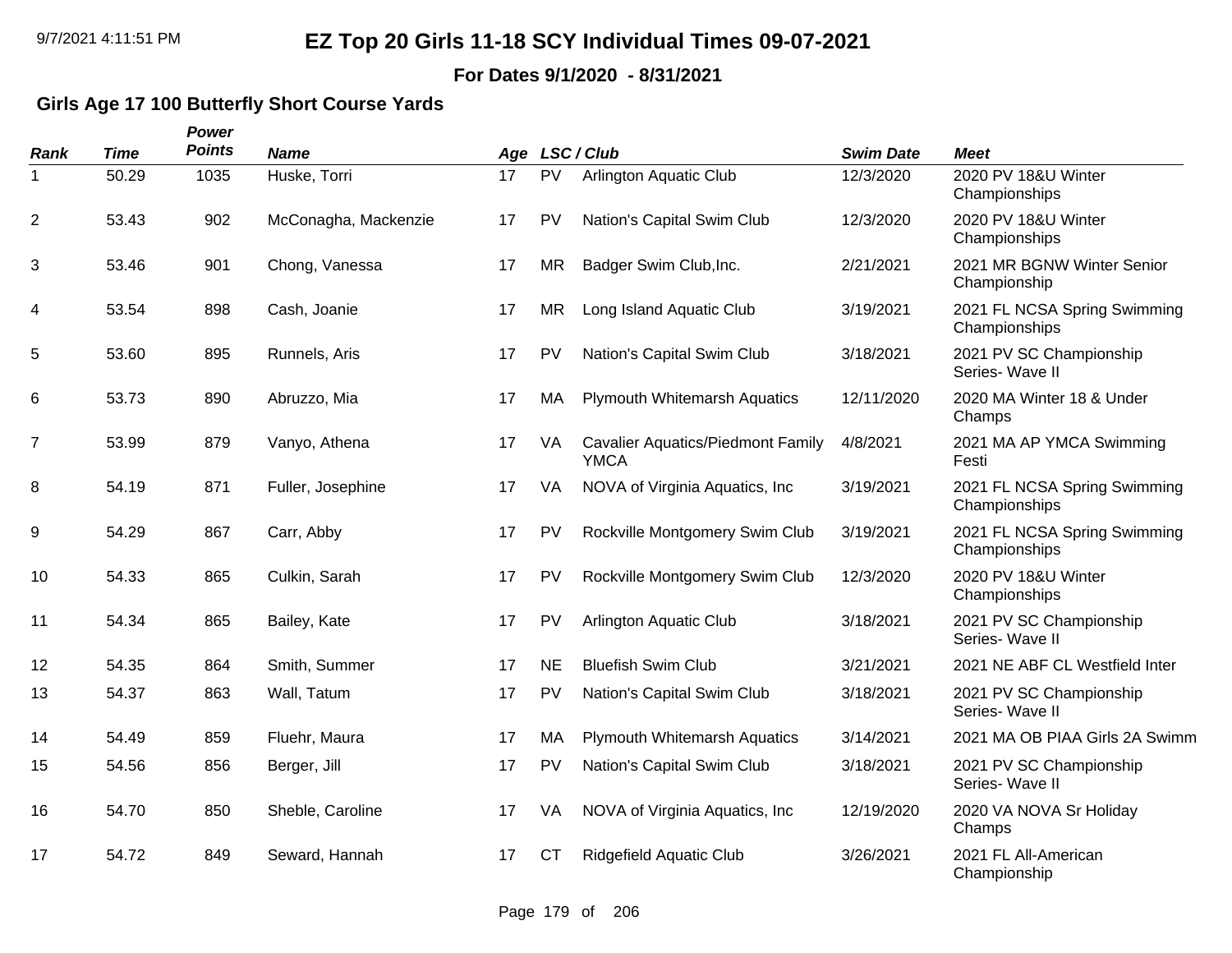| 9/7/2021 4:11:51 PM |       |     | EZ Top 20 Girls 11-18 SCY Individual Times 09-07-2021 |    |     |                                  |            |                                           |  |  |  |
|---------------------|-------|-----|-------------------------------------------------------|----|-----|----------------------------------|------------|-------------------------------------------|--|--|--|
|                     |       |     |                                                       |    |     | For Dates 9/1/2020 - 8/31/2021   |            |                                           |  |  |  |
| 18                  | 54.78 | 847 | Daniel, Abby                                          | 17 | PV  | Occoquan Swimming Inc            | 12/3/2020  | 2020 PV 18&U Winter<br>Championships      |  |  |  |
| 19                  | 54.89 | 842 | Tankard, Kyleigh                                      | 17 | VA. | <b>Coast Guard Blue Dolphins</b> | 3/26/2021  | 2021 FL ISCA International Senior<br>Meet |  |  |  |
| 20                  | 54.94 | 840 | Fenska, Allie                                         | 17 | МA  | Jersey Wahoos                    | 12/11/2020 | 2020 MA Winter 18 & Under<br>Champs       |  |  |  |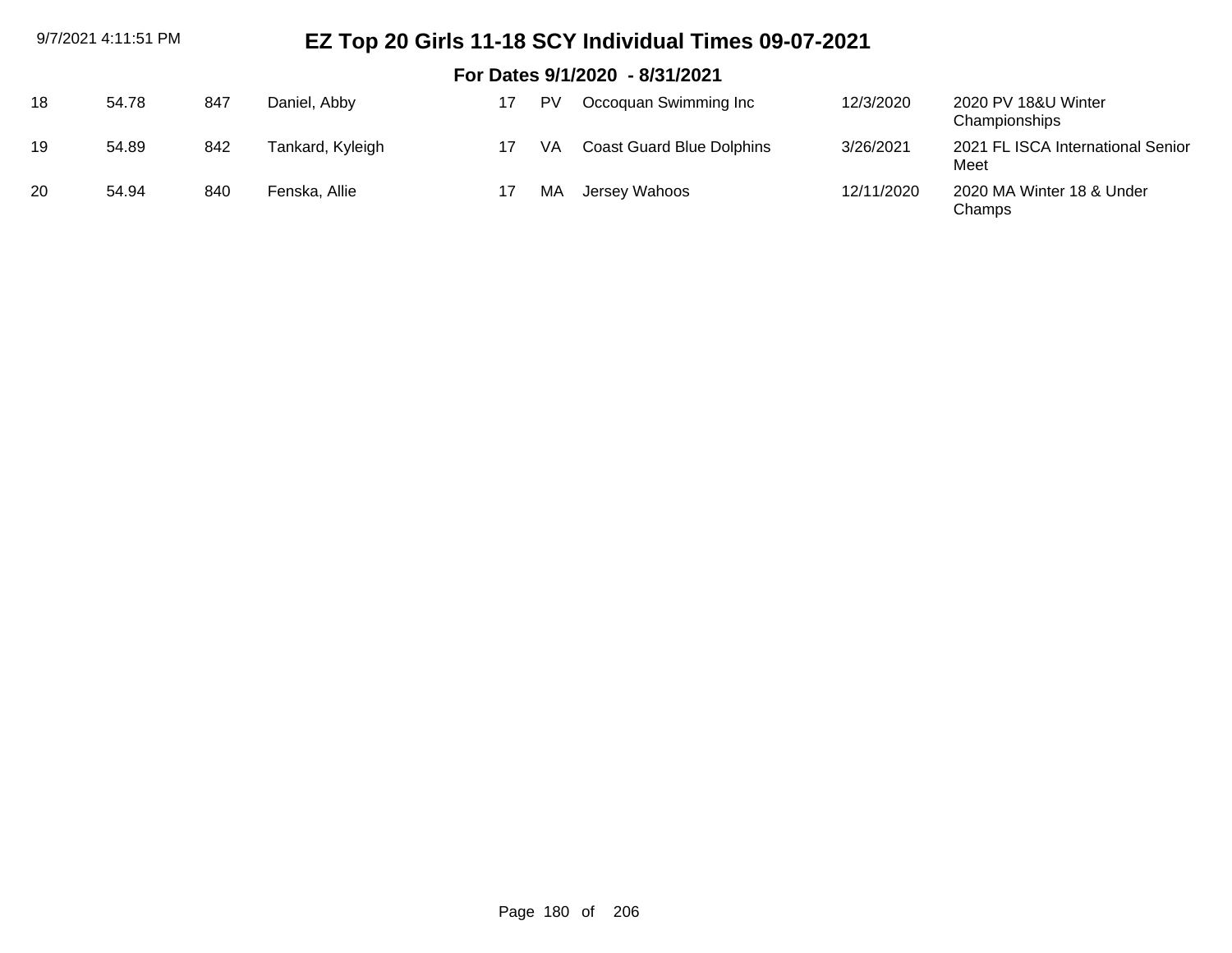**For Dates 9/1/2020 - 8/31/2021**

### **Girls Age 17 200 Butterfly Short Course Yards**

| <b>Rank</b> | <b>Time</b> | Power<br><b>Points</b> | <b>Name</b>          |    |           | Age LSC/Club                                         | <b>Swim Date</b> | <b>Meet</b>                                   |
|-------------|-------------|------------------------|----------------------|----|-----------|------------------------------------------------------|------------------|-----------------------------------------------|
| 1           | 1:54.04     | 974                    | Huske, Torri         | 17 | <b>PV</b> | Arlington Aquatic Club                               | 12/5/2020        | 2020 PV 18&U Winter<br>Championships          |
| 2           | 1:56.38     | 933                    | Sheble, Grace        | 17 | VA        | NOVA of Virginia Aquatics, Inc.                      | 12/21/2020       | 2020 VA NOVA Sr Holiday<br>Champs             |
| 3           | 1:56.52     | 930                    | Sheble, Caroline     | 17 | VA        | NOVA of Virginia Aquatics, Inc.                      | 12/21/2020       | 2020 VA NOVA Sr Holiday<br>Champs             |
| 4           | 1:57.29     | 917                    | McConagha, Mackenzie | 17 | PV        | Nation's Capital Swim Club                           | 12/5/2020        | 2020 PV 18&U Winter<br>Championships          |
| 5           | 1:57.46     | 914                    | Chong, Vanessa       | 17 | <b>MR</b> | Badger Swim Club, Inc.                               | 1/30/2021        | 2021 MR BAD January 30th Time<br>Trial        |
| 6           | 1:57.79     | 908                    | Carr, Abby           | 17 | PV        | Rockville Montgomery Swim Club                       | 3/17/2021        | 2021 FL NCSA Spring Swimming<br>Championships |
| 7           | 1:57.81     | 908                    | Smith, Summer        | 17 | <b>NE</b> | <b>Bluefish Swim Club</b>                            | 12/6/2020        | 2020 NE USA 18U Winter<br>Champs-Well         |
| 7           | 1:57.81     | 908                    | Tadder, Samantha     | 17 | VA        | <b>Tide Swimming</b>                                 | 12/21/2020       | 2020 VA NOVA Sr Holiday<br>Champs             |
| 9           | 1:58.06     | 903                    | Jiang, Joy           | 17 | <b>MR</b> | Badger Swim Club, Inc.                               | 3/28/2021        | 2021 VA SRVA SR Shamrock<br>Showd             |
| 10          | 1:58.20     | 901                    | Cullen, Casey        | 17 | МA        | <b>Plymouth Whitemarsh Aquatics</b>                  | 3/26/2021        | 2021 MA Senior Keystone Classi                |
| 11          | 1:58.36     | 898                    | Berger, Jill         | 17 | PV        | Nation's Capital Swim Club                           | 3/20/2021        | 2021 PV SC Championship<br>Series-Wave II     |
| 12          | 1:59.66     | 875                    | Duncan, Sophie       | 17 | <b>PV</b> | Nation's Capital Swim Club                           | 3/20/2021        | 2021 PV SC Championship<br>Series-Wave II     |
| 13          | 2:00.37     | 863                    | Neeb, Amanda         | 17 | <b>CT</b> | Regional YMCA of Western<br><b>Connecticut Makos</b> | 3/27/2021        | 2021 CT RYWC Short Course<br><b>RTC Final</b> |
| 14          | 2:00.64     | 858                    | Cole, Meghan         | 17 | <b>MD</b> | Monocacy Aquatic Club                                | 3/26/2021        | 2021 MA Senior Keystone Classi                |
| 15          | 2:00.70     | 857                    | Tankard, Kyleigh     | 17 | VA        | <b>Coast Guard Blue Dolphins</b>                     | 3/27/2021        | 2021 FL ISCA International Senior<br>Meet     |
| 16          | 2:00.96     | 853                    | Sohn, Sora           | 17 | <b>MR</b> | <b>BGC-N. Westchester Marlins</b>                    | 12/12/2020       | 2020 MR BGNW 18-Under Winter<br>Championship  |
| 17          | 2:01.41     | 845                    | Bailey, Kate         | 17 | PV        | Arlington Aquatic Club                               | 3/20/2021        | 2021 PV SC Championship<br>Series- Wave II    |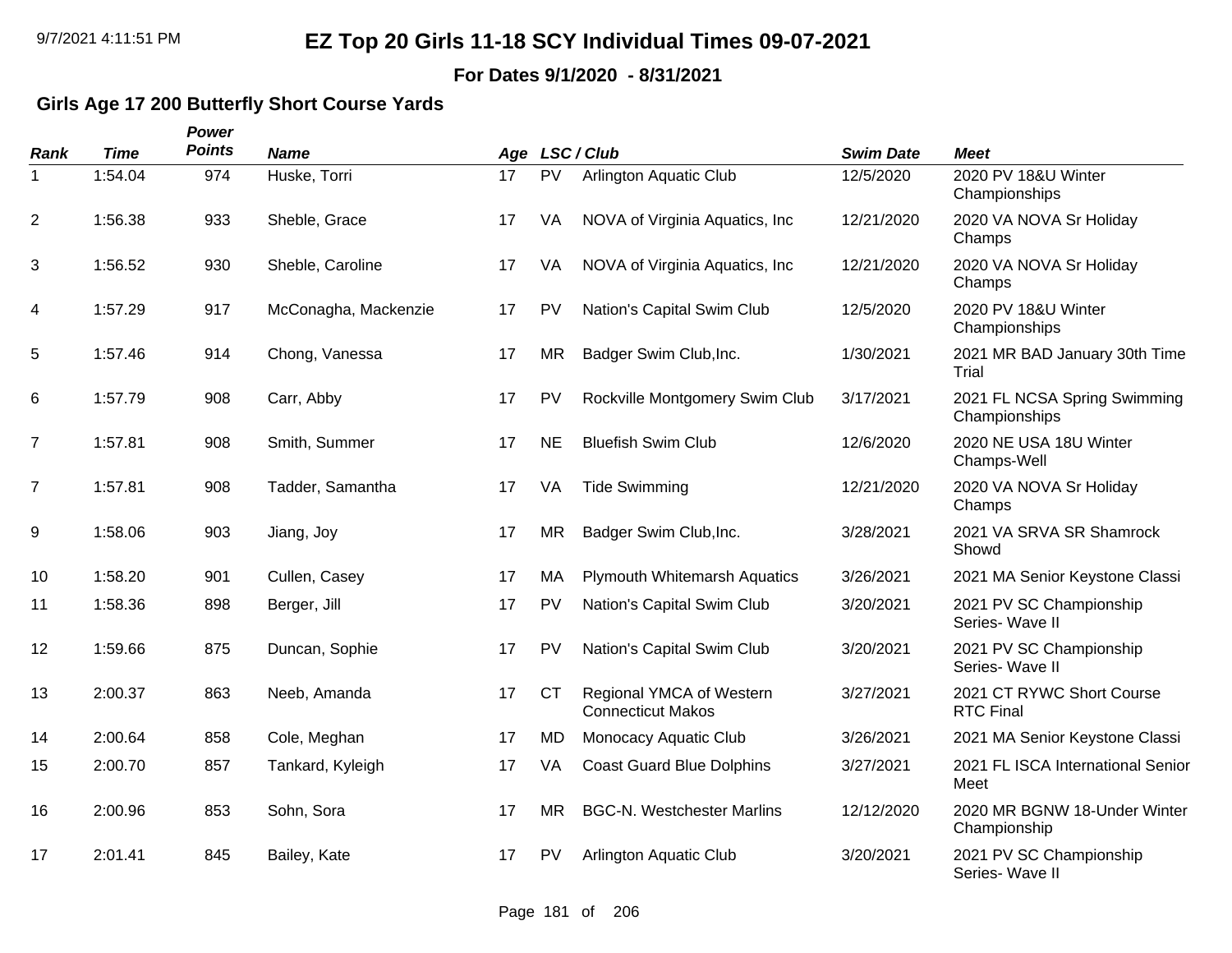| 9/7/2021 4:11:51 PM |         |     |                  |    |    | EZ Top 20 Girls 11-18 SCY Individual Times 09-07-2021 |           |                                      |  |  |  |  |
|---------------------|---------|-----|------------------|----|----|-------------------------------------------------------|-----------|--------------------------------------|--|--|--|--|
|                     |         |     |                  |    |    | For Dates 9/1/2020 - 8/31/2021                        |           |                                      |  |  |  |  |
| 18                  | 2:01.44 | 844 | Kolessar, Ashley |    | МA | Suburban Seahawks Club                                | 3/26/2021 | 2021 MA Senior Keystone Classi       |  |  |  |  |
| 19                  | 2:02.00 | 835 | Cash, Joanie     |    | MR | Long Island Aquatic Club                              | 3/12/2021 | 2021 MR LIAC Virtual<br>Championship |  |  |  |  |
| 20                  | 2:02.09 | 833 | Daniel, Abby     | 17 | PV | Occoquan Swimming Inc                                 | 2/21/2021 | 2021 PV DMV Showcase                 |  |  |  |  |
| 20                  | 2:02.09 | 833 | Bitting, Kaitlyn | 17 | MA | Lancaster Aquatic Club                                | 3/26/2021 | 2021 MA Senior Keystone Classi       |  |  |  |  |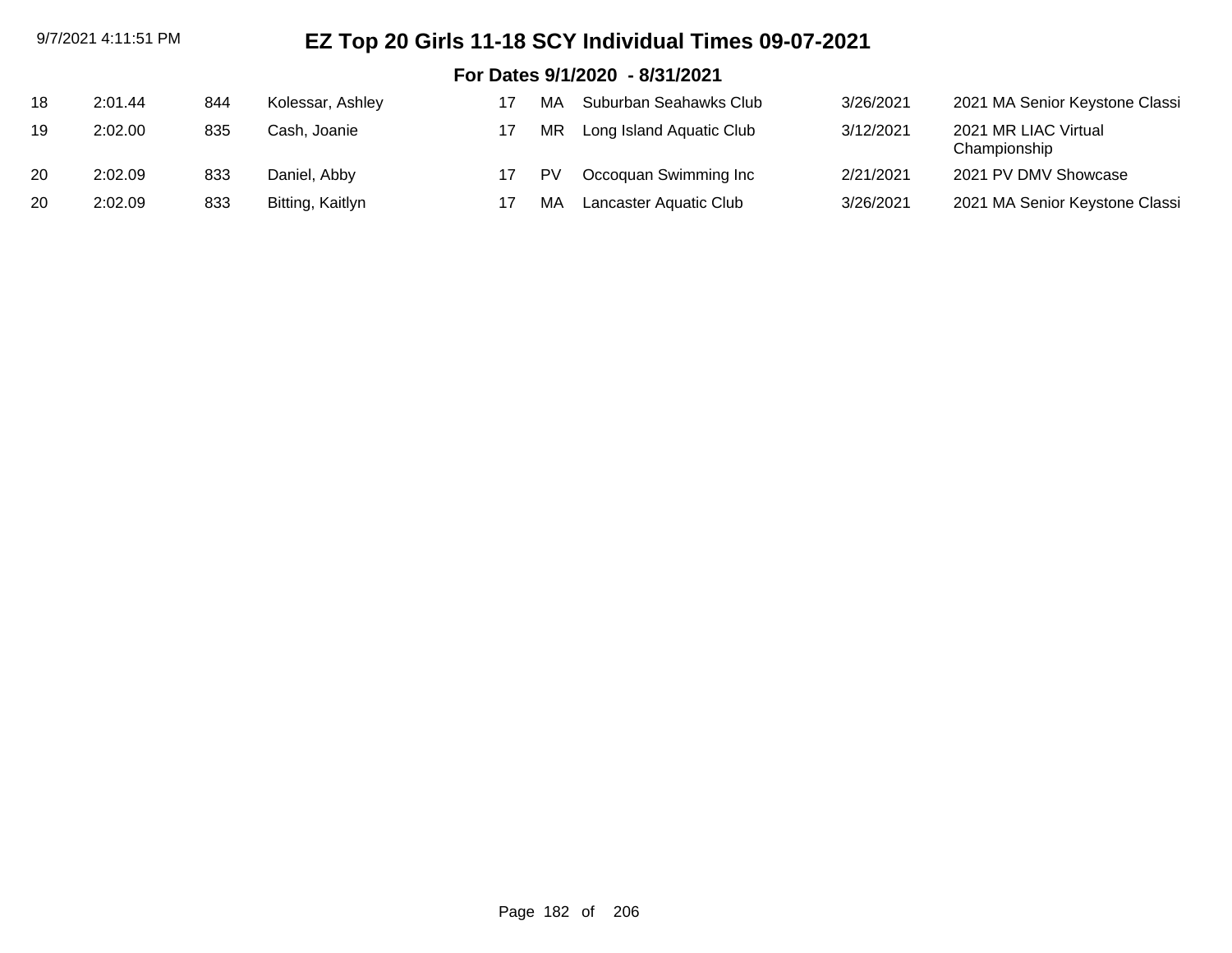**For Dates 9/1/2020 - 8/31/2021**

### **Girls Age 17 200 Individual Medley Short Course Yards**

| Rank           | <b>Time</b> | Power<br><b>Points</b> | <b>Name</b>          |    |           | Age LSC/Club                    | <b>Swim Date</b> | <b>Meet</b>                                   |
|----------------|-------------|------------------------|----------------------|----|-----------|---------------------------------|------------------|-----------------------------------------------|
| 1              | 1:54.50     | 1022                   | Huske, Torri         | 17 | <b>PV</b> | <b>Arlington Aquatic Club</b>   | 12/6/2020        | 2020 PV 18&U Winter<br>Championships          |
| $\overline{2}$ | 1:58.66     | 932                    | Sheble, Grace        | 17 | VA        | NOVA of Virginia Aquatics, Inc. | 12/19/2020       | 2020 VA NOVA Sr Holiday<br>Champs             |
| 3              | 1:58.99     | 925                    | Tadder, Samantha     | 17 | VA        | <b>Tide Swimming</b>            | 12/19/2020       | 2020 VA NOVA Sr Holiday<br>Champs             |
| 4              | 1:59.04     | 924                    | Hall, Paige          | 17 | PV        | <b>Machine Aquatics</b>         | 12/12/2020       | 2020 IN OLY Winter Invite                     |
| 5              | 1:59.30     | 918                    | Fuller, Josephine    | 17 | VA        | NOVA of Virginia Aquatics, Inc. | 3/20/2021        | 2021 FL NCSA Spring Swimming<br>Championships |
| 6              | 1:59.46     | 915                    | Smith, Summer        | 17 | <b>NE</b> | <b>Bluefish Swim Club</b>       | 3/20/2021        | 2021 NE ABF CL Westfield Inter                |
| 7              | 1:59.57     | 912                    | Duncan, Sophie       | 17 | <b>PV</b> | Nation's Capital Swim Club      | 3/21/2021        | 2021 PV SC Championship<br>Series- Wave II    |
| 8              | 2:00.53     | 892                    | Walsh, Lauren        | 17 | <b>CT</b> | Rapids Swim Team                | 6/19/2021        | 2021 CT CPAC June 14&U Meet                   |
| 9              | 2:00.59     | 891                    | Mostek, Anya         | 17 | MA        | Phoenixville YMCA               | 4/10/2021        | 2021 MA AP YMCA Swimming<br>Festi             |
| 10             | 2:01.10     | 880                    | Chong, Vanessa       | 17 | <b>MR</b> | Badger Swim Club, Inc.          | 12/12/2020       | 2020 MR BGNW 18-Under Winter<br>Championship  |
| 11             | 2:01.56     | 871                    | Kolessar, Ashley     | 17 | <b>MA</b> | Suburban Seahawks Club          | 4/24/2021        | 2021 MA Swimming Senior SC<br>Cha             |
| 12             | 2:01.70     | 868                    | Runnels, Aris        | 17 | PV        | Nation's Capital Swim Club      | 12/6/2020        | 2020 PV 18&U Winter<br>Championships          |
| 13             | 2:02.24     | 856                    | McConagha, Mackenzie | 17 | <b>PV</b> | Nation's Capital Swim Club      | 11/1/2020        | 2020 VA NOVA Senior Classic                   |
| 14             | 2:02.42     | 853                    | Daniel, Abby         | 17 | PV        | Occoquan Swimming Inc           | 12/6/2020        | 2020 PV 18&U Winter<br>Championships          |
| 15             | 2:02.45     | 852                    | Smyers, Molly        | 17 | <b>AM</b> | Unattached                      | 3/6/2021         | 2021 AM AAA WPIAL<br>Swimming/Divin           |
| 16             | 2:02.47     | 852                    | Gavigan, Riley       | 17 | <b>MR</b> | Three Village Swim Club         | 11/20/2020       | 2020 MD Navy Swimming Fall<br>Series          |
| 17             | 2:02.56     | 850                    | Sheble, Caroline     | 17 | VA        | NOVA of Virginia Aquatics, Inc. | 12/19/2020       | 2020 VA NOVA Sr Holiday<br>Champs             |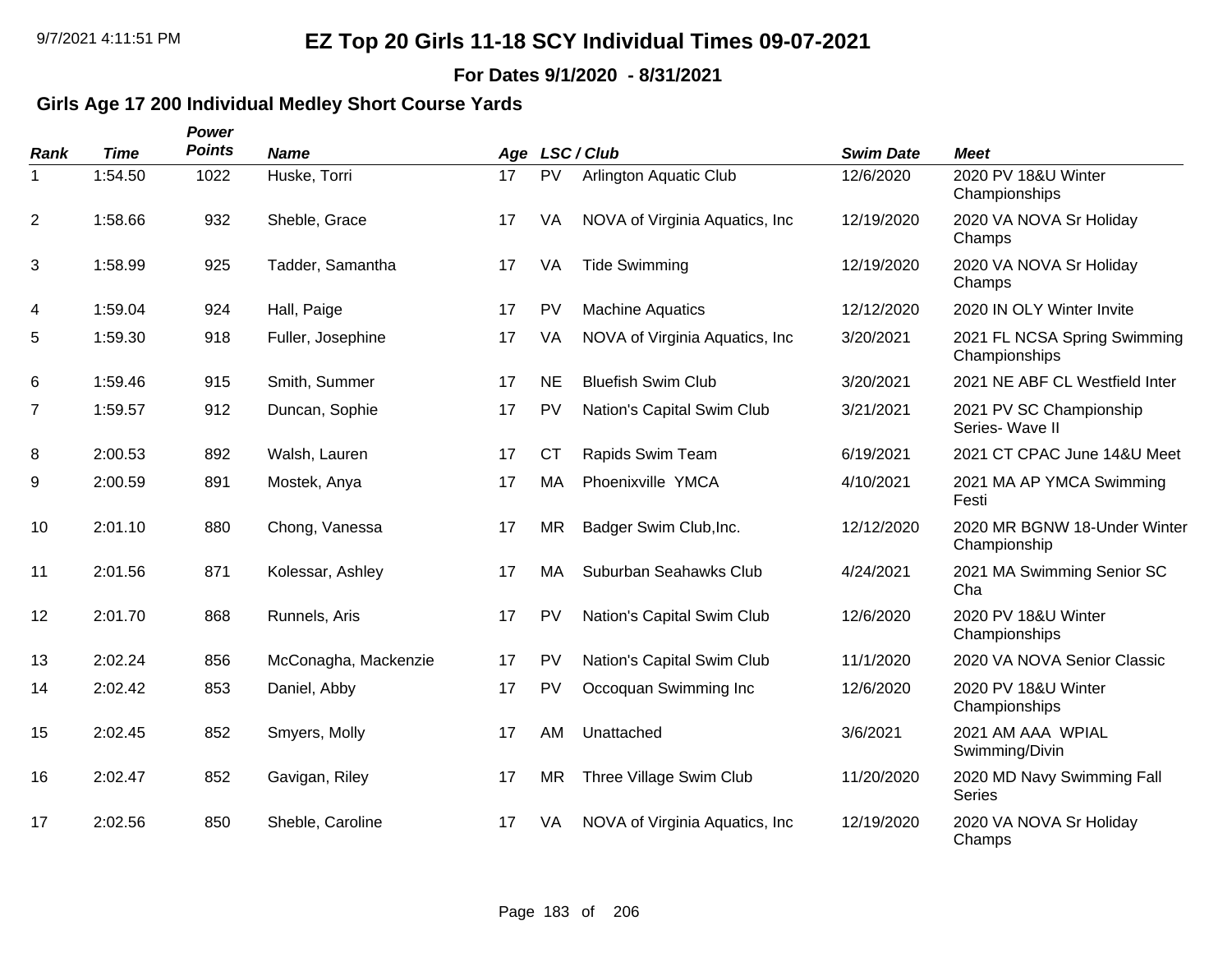| 9/7/2021 4:11:51 PM |         | EZ Top 20 Girls 11-18 SCY Individual Times 09-07-2021 |                |    |     |                                                  |           |                                            |  |  |  |
|---------------------|---------|-------------------------------------------------------|----------------|----|-----|--------------------------------------------------|-----------|--------------------------------------------|--|--|--|
|                     |         |                                                       |                |    |     | For Dates 9/1/2020 - 8/31/2021                   |           |                                            |  |  |  |
| 18                  | 2:02.63 | 848                                                   | Vanyo, Athena  | 17 | VA. | <b>Cavalier Aquatics/Piedmont Family</b><br>YMCA | 4/10/2021 | 2021 MA AP YMCA Swimming<br>Festi          |  |  |  |
| 19                  | 2:02.80 | 845                                                   | Meisner, Julia | 17 | NJ  | <b>Greater Somerset County YMCA</b><br>Storm     | 4/8/2021  | 2021 MA AP YMCA Swimming<br>Festi          |  |  |  |
| 20                  | 2:03.07 | 839                                                   | Myers, Ella    |    | PV  | Nation's Capital Swim Club                       | 3/21/2021 | 2021 PV SC Championship<br>Series- Wave II |  |  |  |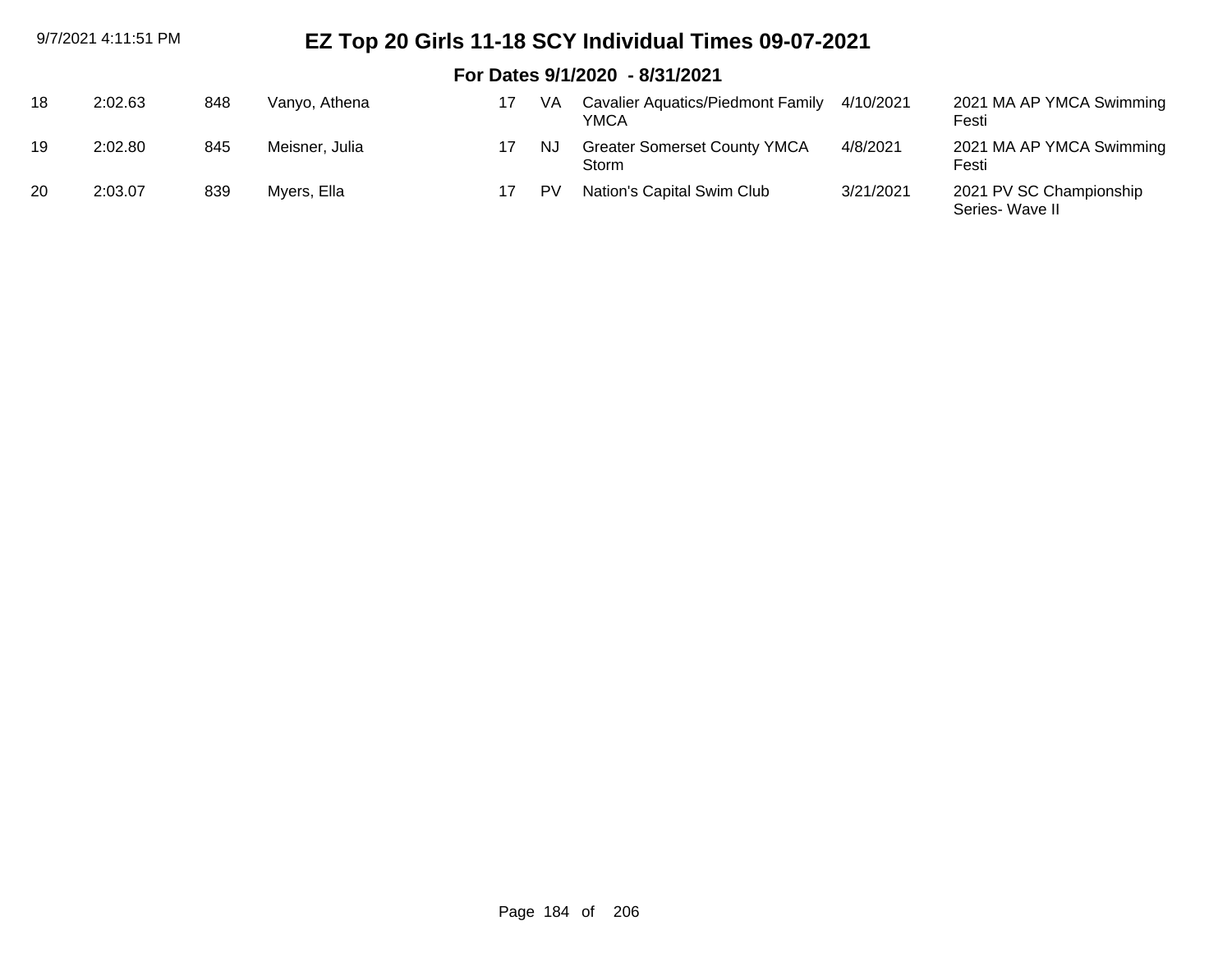**For Dates 9/1/2020 - 8/31/2021**

### **Girls Age 17 400 Individual Medley Short Course Yards**

| <b>Rank</b>    | <b>Time</b> | Power<br><b>Points</b> | <b>Name</b>          |    |           | Age LSC/Club                                 | <b>Swim Date</b> | <b>Meet</b>                                   |
|----------------|-------------|------------------------|----------------------|----|-----------|----------------------------------------------|------------------|-----------------------------------------------|
| 1              | 4:08.50     | 951                    | Sheble, Grace        | 17 | VA        | NOVA of Virginia Aquatics, Inc.              | 12/20/2020       | 2020 VA NOVA Sr Holiday<br>Champs             |
| $\overline{2}$ | 4:09.45     | 942                    | Tadder, Samantha     | 17 | VA        | <b>Tide Swimming</b>                         | 12/20/2020       | 2020 VA NOVA Sr Holiday<br>Champs             |
| 3              | 4:09.80     | 939                    | Duncan, Sophie       | 17 | PV        | Nation's Capital Swim Club                   | 3/19/2021        | 2021 PV SC Championship<br>Series- Wave II    |
| 4              | 4:10.27     | 934                    | Abruzzo, Mia         | 17 | MA        | <b>Plymouth Whitemarsh Aquatics</b>          | 12/11/2020       | 2020 MA Winter 18 & Under<br>Champs           |
| 5              | 4:12.18     | 916                    | Smith, Summer        | 17 | <b>NE</b> | <b>Bluefish Swim Club</b>                    | 10/30/2020       | 2020 NE CRA October Meet                      |
| 6              | 4:15.88     | 881                    | Kolessar, Ashley     | 17 | MA        | Suburban Seahawks Club                       | 4/22/2021        | 2021 MA Swimming Senior SC<br>Cha             |
| 7              | 4:17.00     | 871                    | Sheble, Caroline     | 17 | VA        | NOVA of Virginia Aquatics, Inc.              | 12/20/2020       | 2020 VA NOVA Sr Holiday<br>Champs             |
| 8              | 4:17.33     | 868                    | McConagha, Mackenzie | 17 | PV        | Nation's Capital Swim Club                   | 12/4/2020        | 2020 PV 18&U Winter<br>Championships          |
| 9              | 4:18.73     | 855                    | Myers, Ella          | 17 | <b>PV</b> | Nation's Capital Swim Club                   | 3/19/2021        | 2021 PV SC Championship<br>Series- Wave II    |
| 10             | 4:19.59     | 847                    | McKenna, Paige       | 17 | PV        | Nation's Capital Swim Club                   | 3/19/2021        | 2021 PV SC Championship<br>Series- Wave II    |
| 11             | 4:19.83     | 844                    | Mostek, Anya         | 17 | <b>MA</b> | Phoenixville YMCA                            | 2/19/2021        | 2021 MA York Y Winter Invite                  |
| 12             | 4:19.86     | 844                    | Hall, Paige          | 17 | <b>PV</b> | <b>Machine Aquatics</b>                      | 12/11/2020       | 2020 IN OLY Winter Invite                     |
| 13             | 4:19.97     | 843                    | Palmer, Lydia        | 17 | MA        | South Jersey Aquatic Club                    | 4/22/2021        | 2021 MA Swimming Senior SC<br>Cha             |
| 14             | 4:21.22     | 832                    | Benda, Caroline      | 17 | MD        | North Baltimore Aquatic Club                 | 2/19/2021        | 2021 MA York Y Winter Invite                  |
| 15             | 4:21.75     | 827                    | Whelan, Anna         | 17 | PV        | Nation's Capital Swim Club                   | 3/19/2021        | 2021 PV SC Championship<br>Series- Wave II    |
| 16             | 4:21.86     | 826                    | Meisner, Julia       | 17 | <b>NJ</b> | <b>Greater Somerset County YMCA</b><br>Storm | 2/13/2021        | 2021 NJ GSCY College Showcase                 |
| 17             | 4:22.12     | 823                    | Peterson, Sanna      | 17 | VA        | NOVA of Virginia Aquatics, Inc.              | 3/18/2021        | 2021 FL NCSA Spring Swimming<br>Championships |
| 18             | 4:22.15     | 823                    | Hamlin, Molly        | 17 | <b>NE</b> | <b>Crimson Aquatics</b>                      | 12/4/2020        | 2020 NE USA 18U Winter<br>Champs-Well         |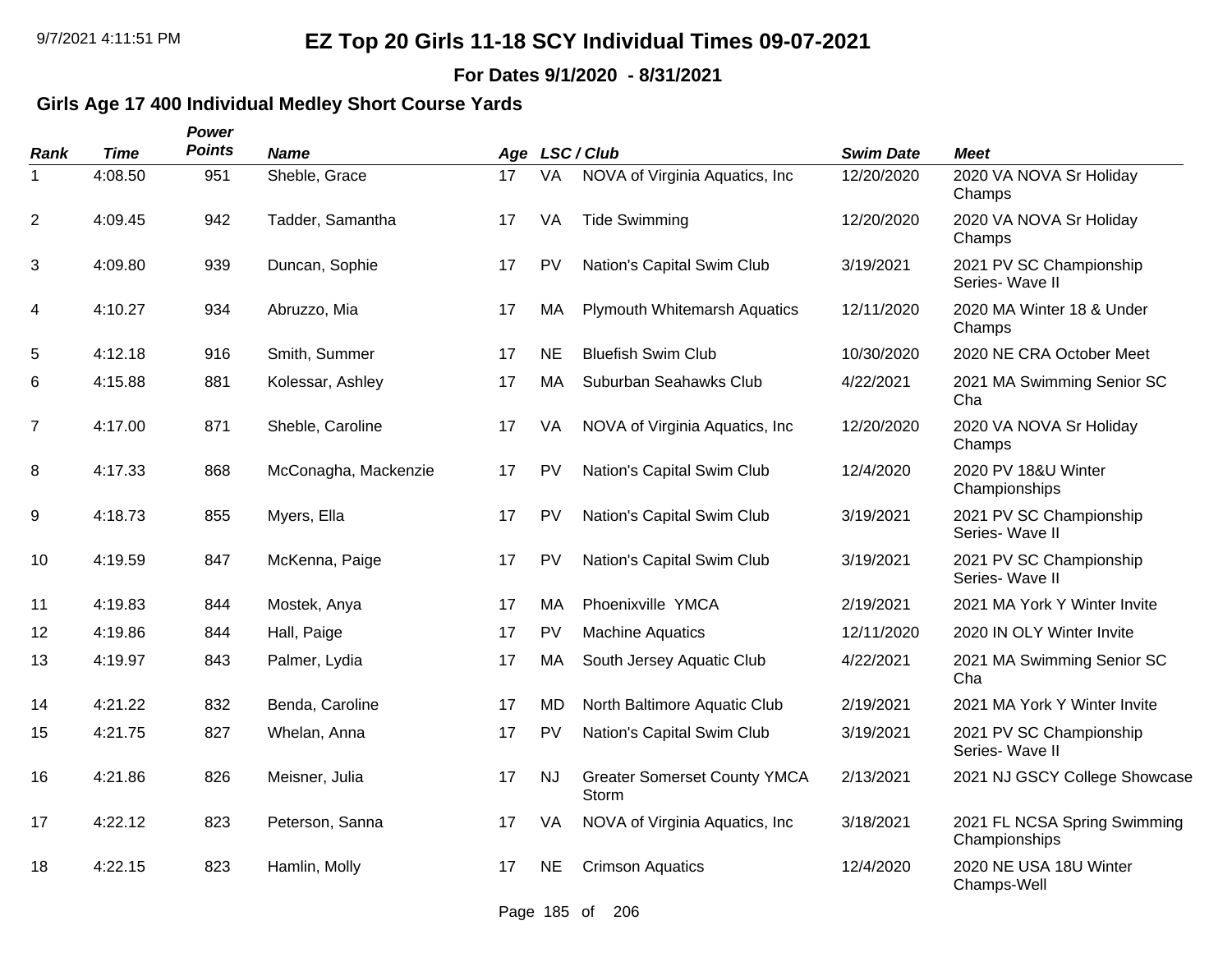|    | 9/7/2021 4:11:51 PM |     | EZ Top 20 Girls 11-18 SCY Individual Times 09-07-2021 |    |       |                                             |                                           |  |  |
|----|---------------------|-----|-------------------------------------------------------|----|-------|---------------------------------------------|-------------------------------------------|--|--|
|    |                     |     |                                                       |    |       |                                             |                                           |  |  |
| 19 | 4:22.18             | 823 | Carr, Abby                                            | 17 | PV    | Rockville Montgomery Swim Club<br>2/20/2021 | 2021 PV DMV Showcase                      |  |  |
| 20 | 4:22.46             | 820 | Lynch, Meghan                                         |    | 17 CT | Greenwich YWCA Dolphins Swm Tm 3/26/2021    | 2021 FL ISCA International Senior<br>Meet |  |  |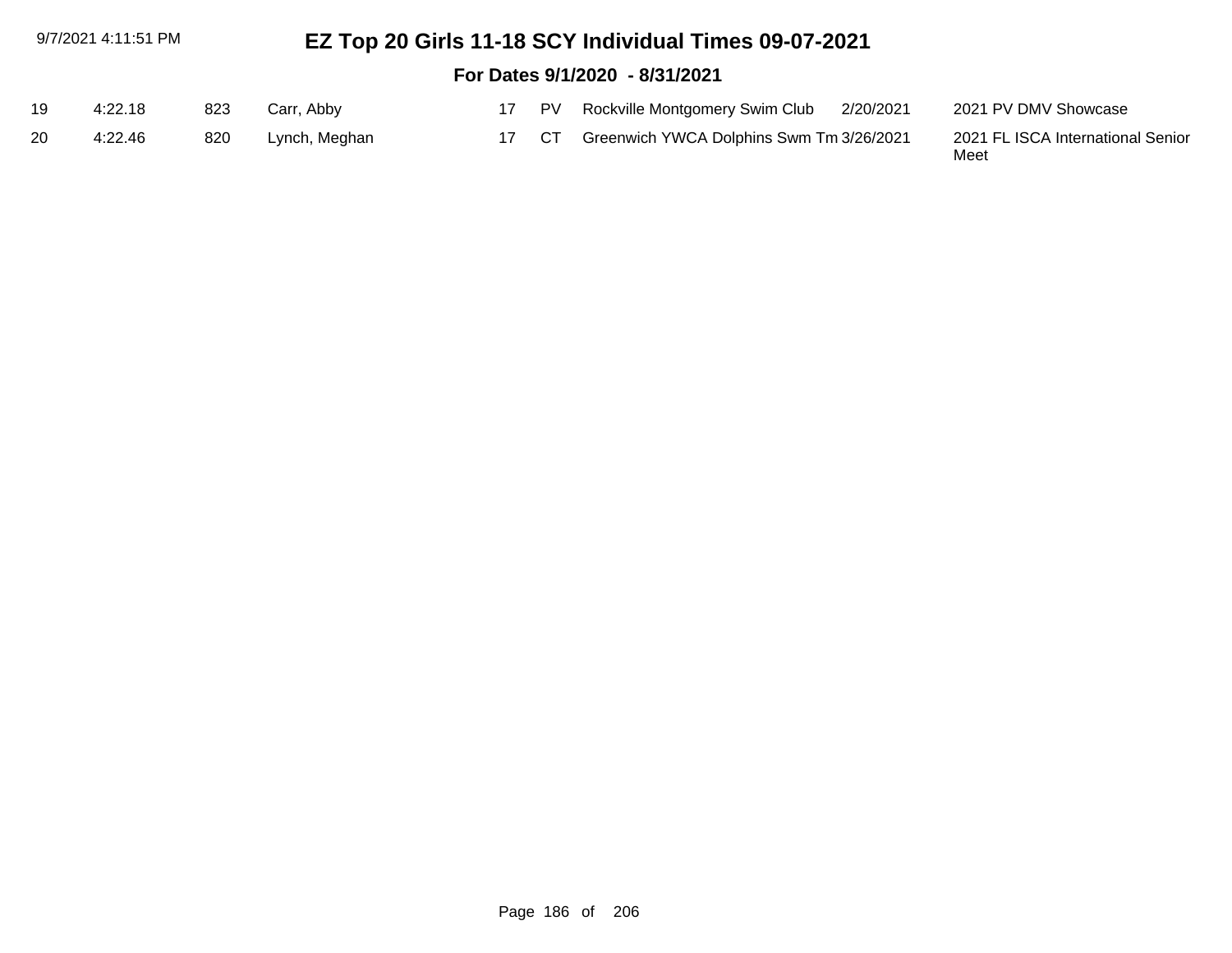#### **For Dates 9/1/2020 - 8/31/2021**

### **Girls Age 18 50 Freestyle Short Course Yards**

| Rank           | <b>Time</b> | Power<br><b>Points</b> | <b>Name</b>       | Age |           | LSC / Club                          | <b>Swim Date</b> | <b>Meet</b>                                 |
|----------------|-------------|------------------------|-------------------|-----|-----------|-------------------------------------|------------------|---------------------------------------------|
|                | 21.39       | 1033                   | Huske, Torri      | 18  | PV        | <b>Arlington Aquatic Club</b>       | 3/18/2021        | 2021 PV SC Championship<br>Series- Wave II  |
| $\overline{2}$ | 22.43       | 924                    | Douglass, Kate    | 18  | VA        | Unattached                          | 10/31/2020       | 2020 Virginia vs Navy                       |
| 3              | 22.58       | 908                    | Tyler, Ali        | 18  | <b>CT</b> | Cheshire Y Sea Dog Swim Club        | 3/21/2021        | 2021 CT CDOG v WRAT Dual<br><b>RTC Meet</b> |
| 4              | 22.72 r     | 894                    | Bentz, Caroline   | 18  | VA        | Unattached                          | 12/3/2020        | 2020 UNC "Janis Hape Dowd"<br>Invite        |
| 5              | 22.78 r     | 888                    | Yendell, Sophie   | 18  | AM        | Unattached                          | 2/18/2021        | 2021 ACC Women's<br>Championship            |
| 6              | 23.14       | 851                    | Steckiel, Emma    | 18  | MA        | Unattached                          | 11/18/2020       | 2020 Auburn Fall Invitational               |
| 7              | 23.30       | 835                    | Cole, Meghan      | 18  | <b>MD</b> | Monocacy Aquatic Club               | 3/28/2021        | 2021 MA Senior Keystone Classi              |
| 8              | 23.32       | 833                    | Harper, Olivia    | 18  | ME        | Unattached                          | 10/30/2020       | 2020 UT vs Vanderbilt - Women               |
| 9              | 23.37 r     | 828                    | Hinton, Jacey     | 18  | <b>NE</b> | Unattached                          | 2/11/2021        | 2021 NE MIAA DCL OB Weston                  |
| 10             | 23.42       | 823                    | Drumm, Katie      | 18  | <b>NE</b> | Unattached                          | 2/19/2021        | 2021 ACC Women's<br>Championship            |
| 11             | 23.50       | 815                    | Schaedler, Quinn  | 18  | VA        | Unattached                          | 11/19/2020       | 2020 UT Double Dual Finals                  |
| 12             | 23.52       | 813                    | Godfrey, Kierstin | 18  | VA        | Unattached                          | 12/3/2020        | 2020 UNC "Janis Hape Dowd"<br>Invite        |
| 13             | 23.56       | 809                    | Fluehr, Maura     | 18  | МA        | <b>Plymouth Whitemarsh Aquatics</b> | 3/28/2021        | 2021 MA Senior Keystone Classi              |
| 14             | 23.66       | 800                    | Connors, Taylor   | 18  | AM        | Team Pittsburgh Elite Aquatics      | 3/28/2021        | 2021 MA Senior Keystone Classi              |
| 15             | 23.67       | 799                    | Dunigan, Caroline | 18  | MA        | Unattached                          | 12/3/2020        | 2020 Miami Invite - 27th Annua              |
| 16             | 23.68       | 798                    | Kim, Junseo       | 18  | <b>NJ</b> | <b>Scarlet Aquatics</b>             | 3/23/2021        | 2021 NJ SCAR Scarlet Pandemic<br>Games      |
| 17             | 23.69       | 797                    | Ryland, Claire    | 18  | MA        | Unattached                          | 3/6/2021         | 2021 MA OB PIAA District 3 Gir              |
| 18             | 23.71       | 795                    | Osborne, Reagan   | 18  | PV        | Unattached                          | 11/18/2020       | 2020 Art Adamson Invitational               |
| 19             | 23.74       | 792                    | Trojbom, Olivia   | 18  | <b>NE</b> | Vermont Aquatic Swimming            | 6/20/2021        | 2021 NE UVAC June Invite                    |
| 20             | 23.83       | 783                    | Buechler, Jordan  | 18  | <b>PV</b> | Unattached                          | 12/3/2020        | 2020 PV 18&U Winter<br>Championships        |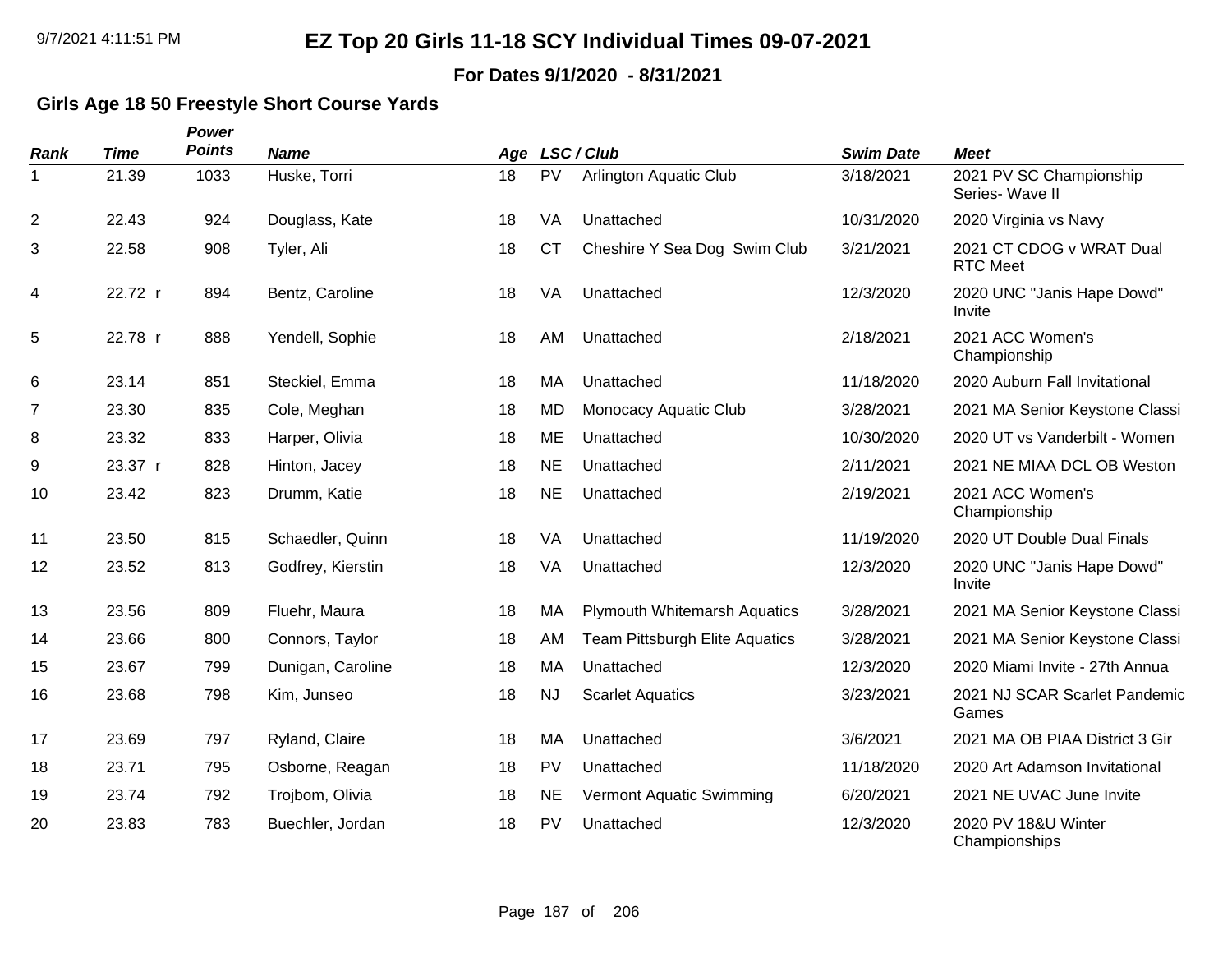#### **For Dates 9/1/2020 - 8/31/2021**

### **Girls Age 18 100 Freestyle Short Course Yards**

| Rank           | <b>Time</b> | Power<br><b>Points</b> | <b>Name</b>                 | Age |           | LSC / Club                      | <b>Swim Date</b> | <b>Meet</b>                                   |
|----------------|-------------|------------------------|-----------------------------|-----|-----------|---------------------------------|------------------|-----------------------------------------------|
| 1              | 47.80       | 981                    | Huske, Torri                | 18  | <b>PV</b> | <b>Arlington Aquatic Club</b>   | 3/21/2021        | 2021 PV SC Championship<br>Series- Wave II    |
| 2              | 48.26       | 956                    | Douglass, Kate              | 18  | <b>VA</b> | Unattached                      | 10/31/2020       | 2020 Virginia vs Navy                         |
| 3              | 49.18       | 906                    | Tyler, Ali                  | 18  | <b>CT</b> | Cheshire Y Sea Dog Swim Club    | 3/28/2021        | 2021 CT CDOG WYW Dual RTC<br>Meet             |
| 4              | 50.15       | 854                    | Steckiel, Emma              | 18  | MA        | Unattached                      | 11/20/2020       | 2020 Auburn Fall Invitational                 |
| 5              | 50.30       | 846                    | Schaedler, Quinn            | 18  | VA        | Unattached                      | 11/21/2020       | 2020 UT Double Dual Finals                    |
| 6              | 50.51       | 835                    | Whiting, Sydney             | 18  | VA        | Unattached                      | 12/4/2020        | 2020 Notre Dame vs Cincinnati                 |
| $\overline{7}$ | 50.57       | 832                    | Kim, Junseo                 | 18  | <b>NJ</b> | <b>Scarlet Aquatics</b>         | 3/26/2021        | 2021 NJ SCAR Scarlet Pandemic<br>Games        |
| 8              | $50.65$ r   | 828                    | Sheble, Grace               | 18  | VA        | NOVA of Virginia Aquatics, Inc. | 3/19/2021        | 2021 FL NCSA Spring Swimming<br>Championships |
| 9              | 50.70       | 825                    | Cole, Meghan                | 18  | MD        | Monocacy Aquatic Club           | 3/27/2021        | 2021 MA Senior Keystone Classi                |
| 10             | 50.76 r     | 822                    | Kahn, Shelby                | 18  | MA        | Unattached                      | 3/6/2021         | 2021 MA OB PIAA District 3 Gir                |
| 11             | 50.79       | 821                    | Hamlin, Molly               | 18  | <b>NE</b> | <b>Crimson Aquatics</b>         | 2/28/2021        | 2021 NE Crimson 15-18 Crimson                 |
| 12             | 50.88       | 816                    | Ghine, Dani                 | 18  | <b>MD</b> | Eagle Swim Team Inc.            | 2/27/2021        | 2021 MD Virtual Meet Series 20-<br>21         |
| 13             | 50.98       | 811                    | Daly, Kaelan                | 18  | MA        | Unattached                      | 3/14/2021        | 2021 MA OB PIAA Girls 3A Swimm                |
| 14             | 51.02       | 809                    | Connors, Taylor             | 18  | AM        | Unattached                      | 3/6/2021         | 2021 AM AAA WPIAL<br>Swimming/Divin           |
| 15             | 51.07       | 806                    | Hinton, Jacey               | 18  | <b>NE</b> | Unattached                      | 2/11/2021        | 2021 NE MIAA DCL OB Weston                    |
| 16             | 51.18       | 801                    | Bousum, Grace               | 18  | MA        | <b>Upper Main Line YMCA</b>     | 4/11/2021        | 2021 MA AP YMCA Swimming<br>Festi             |
| 17             | 51.34       | 792                    | Dunigan, Caroline           | 18  | МA        | Unattached                      | 12/3/2020        | 2020 Miami Invite - 27th Annua                |
| 18             | 51.38       | 790                    | Niness, Mikayla             | 18  | MA        | Phoenixville YMCA               | 12/4/2020        | 2020 MA TYR Brian Gunn champi                 |
| 19             | 51.50       | 784                    | Gonzalez De Oliveira, Nadia | 18  | VA        | Unattached                      | 12/5/2020        | 2020 UNC "Janis Hape Dowd"<br>Invite          |
| 19             | 51.50 r     | 784                    | Harper, Olivia              | 18  | ME        | Unattached                      | 10/29/2020       | 2020 UK vs TN Women                           |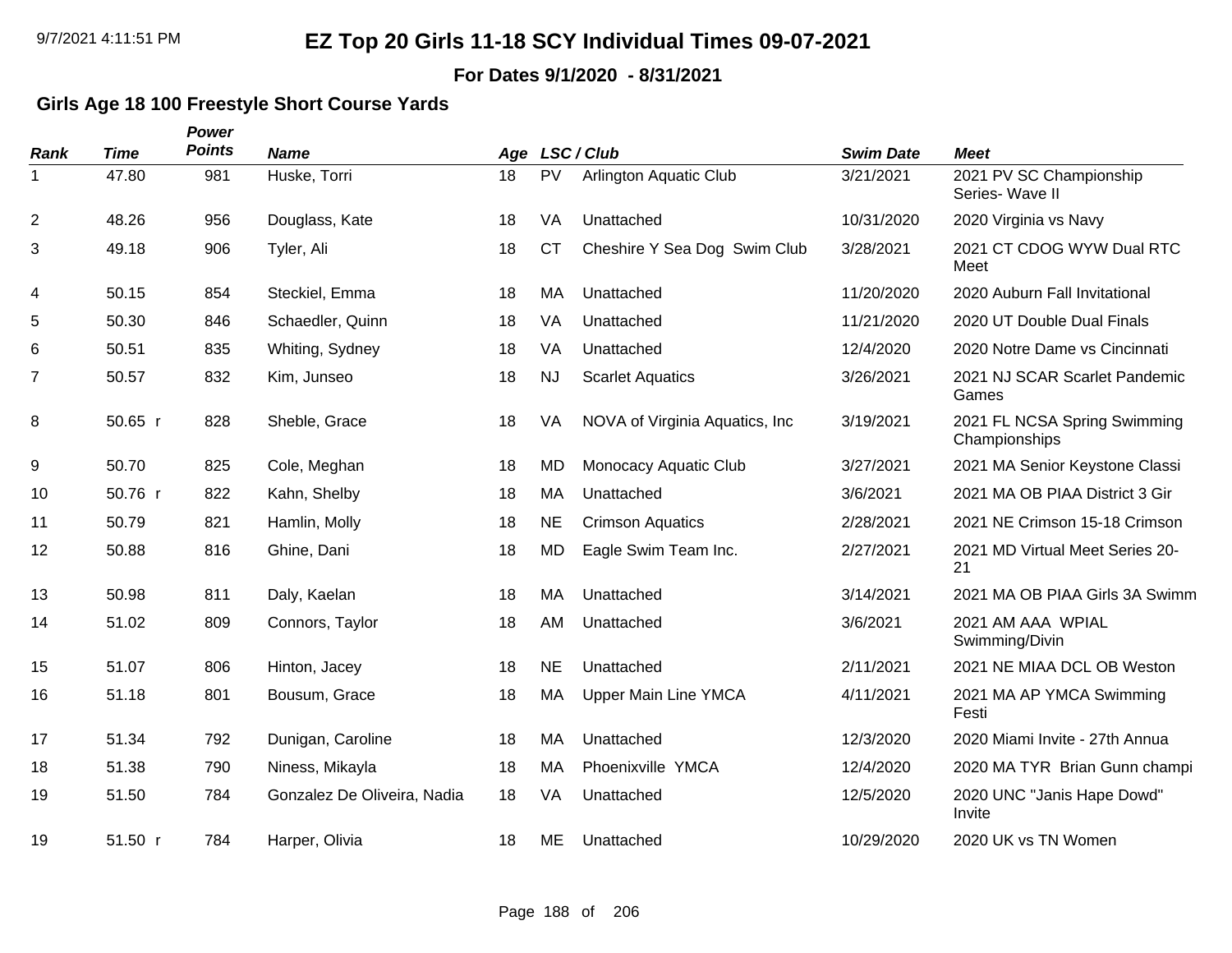#### **For Dates 9/1/2020 - 8/31/2021**

### **Girls Age 18 200 Freestyle Short Course Yards**

| Rank        | <b>Time</b> | Power<br><b>Points</b> | <b>Name</b>          |    |           | Age LSC/Club                        | <b>Swim Date</b> | <b>Meet</b>                                   |
|-------------|-------------|------------------------|----------------------|----|-----------|-------------------------------------|------------------|-----------------------------------------------|
| $\mathbf 1$ | 1:44.00     | 979                    | Huske, Torri         | 18 | PV        | <b>Arlington Aquatic Club</b>       | 3/19/2021        | 2021 PV SC Championship<br>Series- Wave II    |
| 2           | 1:44.51     | 965                    | Douglass, Kate       | 18 | VA        | University Of Virginia              | 9/25/2020        | 2020 VA UVA CA-Y Intrasquad Me                |
| 3           | 1:46.81     | 899                    | Schaedler, Quinn     | 18 | VA        | Unattached                          | 2/19/2021        | 2021 ACC Women's<br>Championship              |
| 4           | 1:47.32     | 885                    | McConagha, Mackenzie | 18 | PV        | Nation's Capital Swim Club          | 3/19/2021        | 2021 PV SC Championship<br>Series- Wave II    |
| 5           | 1:47.64     | 876                    | Cavanagh, Erin       | 18 | MA        | Jersey Wahoos                       | 3/26/2021        | 2021 MA Senior Keystone Classi                |
| 6           | 1:48.07     | 864                    | Whiting, Sydney      | 18 | VA        | Unattached                          | 12/4/2020        | 2020 Notre Dame vs Cincinnati                 |
| 7           | 1:48.24     | 860                    | Tyler, Ali           | 18 | <b>CT</b> | Cheshire Y Sea Dog Swim Club        | 3/21/2021        | 2021 CT CDOG v WRAT Dual<br><b>RTC Meet</b>   |
| 8           | 1:48.59     | 850                    | Smith, Summer        | 18 | <b>NE</b> | <b>Bluefish Swim Club</b>           | 4/9/2021         | 2021 FL GAIN Invitational                     |
| 9           | 1:48.74     | 846                    | Hastings, Grace      | 18 | MD        | Unattached                          | 2/27/2021        | Navy vs Loyola 2021                           |
| 10          | 1:49.01     | 839                    | Kahn, Shelby         | 18 | MA        | Unattached                          | 3/6/2021         | 2021 MA OB PIAA District 3 Gir                |
| 11          | 1:49.47     | 826                    | Steckiel, Emma       | 18 | <b>MA</b> | Unattached                          | 11/19/2020       | 2020 Auburn Fall Invitational                 |
| 12          | 1:49.49     | 826                    | Fluehr, Maura        | 18 | MA        | <b>Plymouth Whitemarsh Aquatics</b> | 3/26/2021        | 2021 MA Senior Keystone Classi                |
| 13          | 1:49.66     | 821                    | Horner, Cameron      | 18 | <b>MD</b> | Richard A. Henson Family YMCA       | 11/20/2020       | 2020 MD Navy Swimming Fall<br>Series          |
| 14          | 1:49.79     | 818                    | Travis, Chase        | 18 | VA        | Unattached                          | 12/4/2020        | 2020 UNC "Janis Hape Dowd"<br>Invite          |
| 15          | 1:49.91 r   | 814                    | Sheble, Caroline     | 18 | VA        | NOVA of Virginia Aquatics, Inc.     | 3/17/2021        | 2021 FL NCSA Spring Swimming<br>Championships |
| 16          | 1:49.94     | 814                    | Franks, Ava          | 18 | <b>MR</b> | <b>Empire Swimming</b>              | 3/26/2021        | 2021 FL ISCA International Senior<br>Meet     |
| 17          | 1:50.07     | 810                    | Kim, Junseo          | 18 | <b>NJ</b> | <b>Scarlet Aquatics</b>             | 1/30/2021        | 2021 NJ SCAR Scarlet Cabin<br>Fever           |
| 18          | 1:50.09     | 810                    | Bousum, Grace        | 18 | МA        | <b>Upper Main Line YMCA</b>         | 4/9/2021         | 2021 MA AP YMCA Swimming<br>Festi             |
| 19          | 1:50.23     | 806                    | Buechler, Jordan     | 18 | PV        | Unattached                          | 12/4/2020        | 2020 PV 18&U Winter<br>Championships          |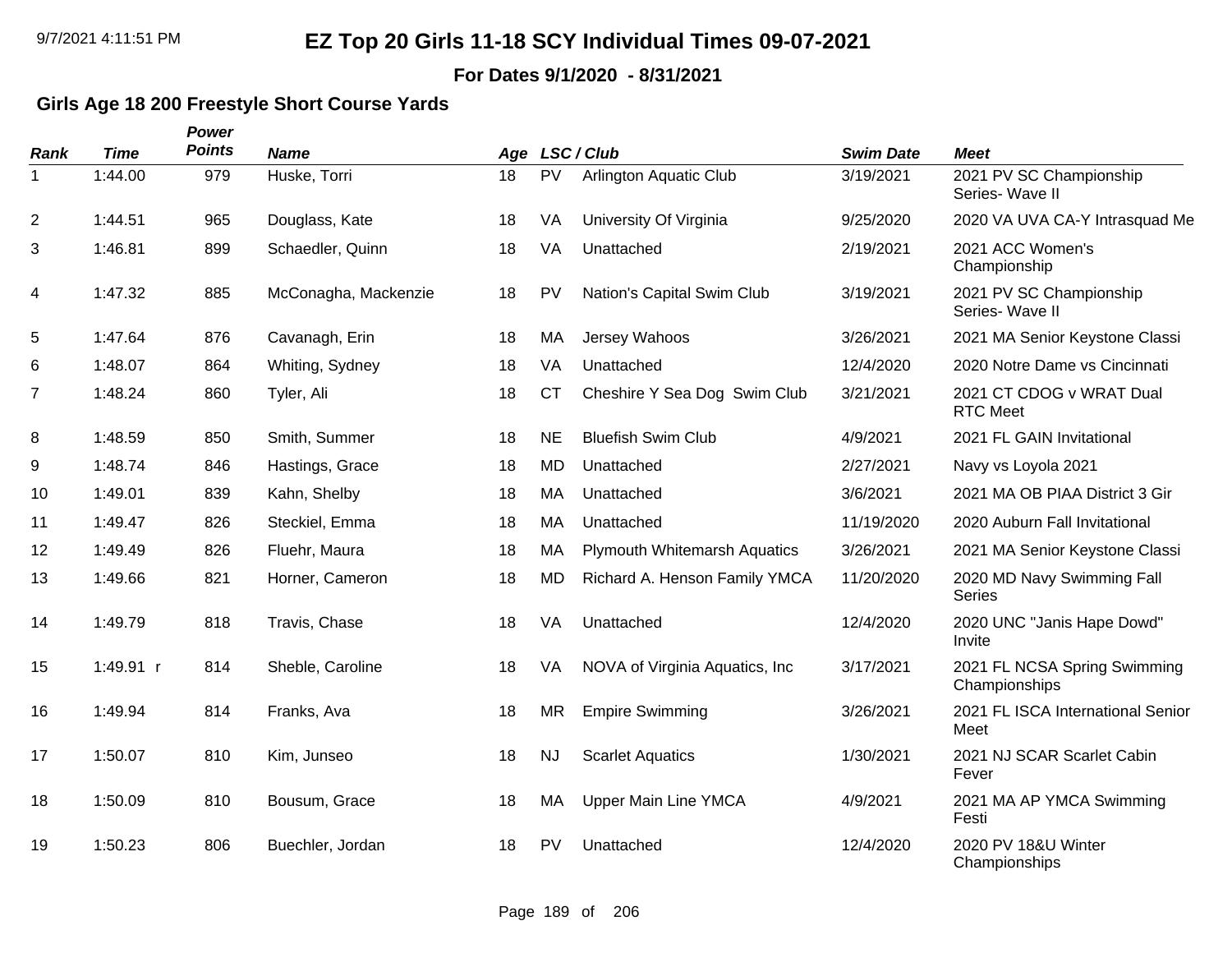| 9/7/2021 4:11:51 PM<br>EZ Top 20 Girls 11-18 SCY Individual Times 09-07-2021 |                                |     |                |  |     |  |                          |           |                                |  |
|------------------------------------------------------------------------------|--------------------------------|-----|----------------|--|-----|--|--------------------------|-----------|--------------------------------|--|
|                                                                              | For Dates 9/1/2020 - 8/31/2021 |     |                |  |     |  |                          |           |                                |  |
| 20                                                                           | 1:50.28                        | 805 | Taylor, Hayley |  | 18. |  | MD Monocacy Aquatic Club | 3/26/2021 | 2021 MA Senior Keystone Classi |  |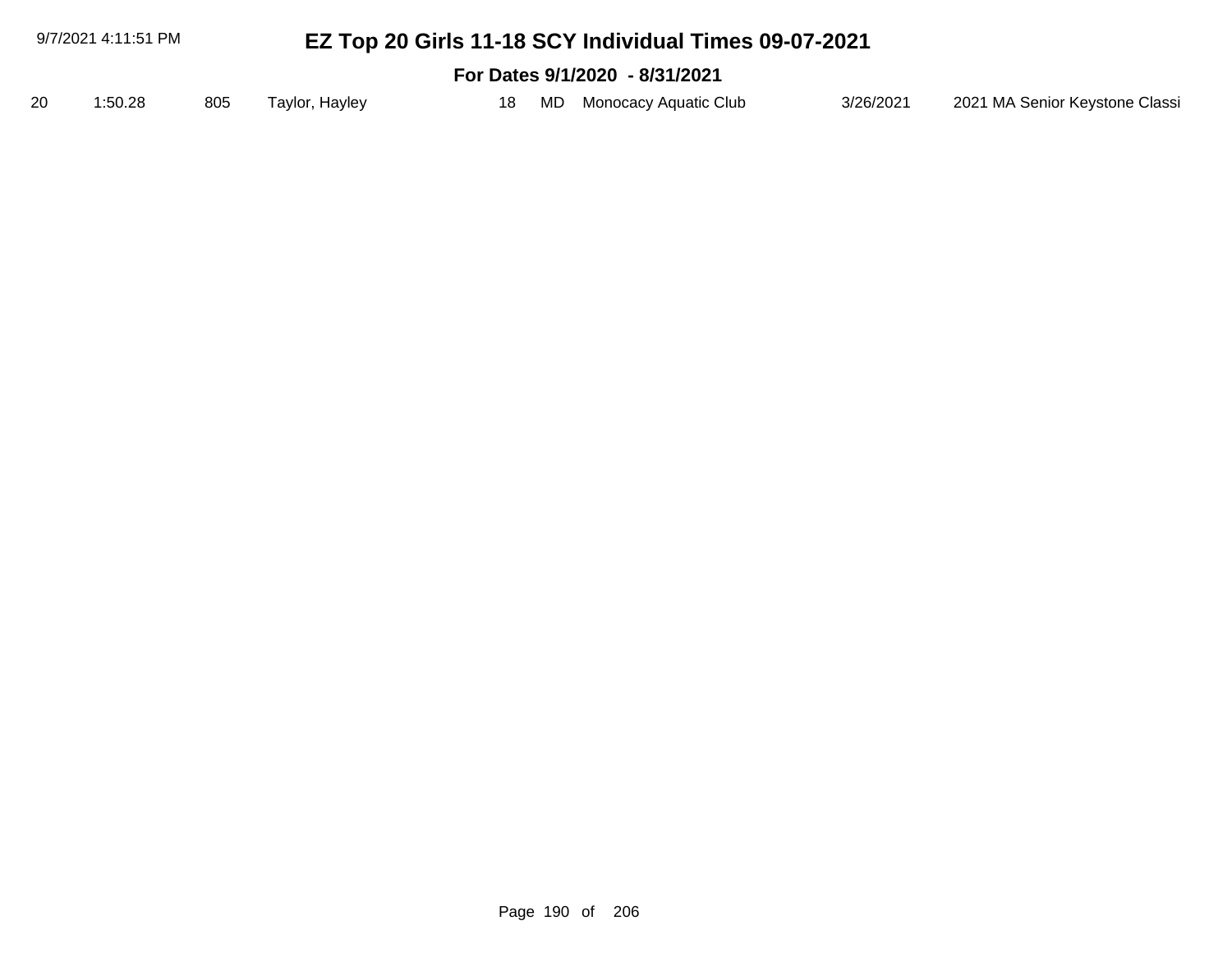#### **For Dates 9/1/2020 - 8/31/2021**

### **Girls Age 18 500 Freestyle Short Course Yards**

| Rank         | <b>Time</b> | Power<br><b>Points</b> | <b>Name</b>        |    |           | Age LSC/Club                        | <b>Swim Date</b> | <b>Meet</b>                                   |
|--------------|-------------|------------------------|--------------------|----|-----------|-------------------------------------|------------------|-----------------------------------------------|
| $\mathbf{1}$ | 4:42.64     | 915                    | Tadder, Samantha   | 18 | VA        | <b>Tide Swimming</b>                | 3/6/2021         | 2021 VA VSI SC Senior Champion                |
| 2            | 4:44.55     | 894                    | Travis, Chase      | 18 | VA        | Unattached                          | 12/3/2020        | 2020 UNC "Janis Hape Dowd"<br>Invite          |
| 3            | 4:45.89     | 879                    | Abruzzo, Mia       | 18 | MA        | <b>Plymouth Whitemarsh Aquatics</b> | 3/26/2021        | 2021 MA Senior Keystone Classi                |
| 4            | 4:46.92     | 868                    | Cavanagh, Erin     | 18 | МA        | Jersey Wahoos                       | 3/26/2021        | 2021 MA Senior Keystone Classi                |
| 5            | 4:49.49     | 841                    | Sheble, Caroline   | 18 | VA        | NOVA of Virginia Aquatics, Inc.     | 3/19/2021        | 2021 FL NCSA Spring Swimming<br>Championships |
| 6            | 4:49.54     | 841                    | Purnell, Catherine | 18 | PV        | Unattached                          | 12/3/2020        | 2020 UNC "Janis Hape Dowd"<br>Invite          |
| 7            | 4:49.71     | 839                    | Gormley, Isabel    | 18 | <b>MR</b> | Unattached                          | 11/14/2020       | 2020 Cal v Stanford Women                     |
| 8            | 4:50.00     | 836                    | Gjertsen, Emily    | 18 | <b>MR</b> | Unattached                          | 12/3/2020        | 2020 UNC "Janis Hape Dowd"<br>Invite          |
| 9            | 4:50.76     | 828                    | Sheble, Grace      | 18 | VA        | NOVA of Virginia Aquatics, Inc      | 3/6/2021         | 2021 VA VSI SC Senior Champion                |
| 10           | 4:50.92     | 826                    | Connors, Alexa     | 18 | VA        | Unattached                          | 4/15/2021        | 2021 A-10 Men's & Women's<br>Cham             |
| 11           | 4:51.76     | 818                    | Egan, Orla         | 18 | <b>MR</b> | Badger Swim Club, Inc.              | 3/28/2021        | 2021 VA SRVA SR Shamrock<br>Showd             |
| 12           | 4:51.89     | 816                    | Barrett, Sara      | 18 | <b>NJ</b> | <b>Berkeley Aquatic Club</b>        | 3/6/2021         | 2021 NJ BAC Winter Champs                     |
| 13           | 4:52.70     | 808                    | Kim, Junseo        | 18 | <b>NJ</b> | <b>Scarlet Aquatics</b>             | 3/23/2021        | 2021 NJ SCAR Scarlet Pandemic<br>Games        |
| 14           | 4:52.77     | 807                    | Bousum, Grace      | 18 | MA        | <b>Upper Main Line YMCA</b>         | 4/10/2021        | 2021 MA AP YMCA Swimming<br>Festi             |
| 15           | 4:52.81     | 807                    | Schaedler, Quinn   | 18 | VA        | Unattached                          | 2/18/2021        | 2021 ACC Women's<br>Championship              |
| 16           | 4:52.82     | 807                    | Horner, Cameron    | 18 | <b>MD</b> | Richard A. Henson Family YMCA       | 11/20/2020       | 2020 MD Navy Swimming Fall<br>Series          |
| 17           | 4:54.03     | 794                    | Donohoe, Madelyn   | 18 | VA        | University Of Virginia              | 9/25/2020        | 2020 VA UVA CA-Y Intrasquad Me                |
| 18           | 4:54.78     | 787                    | Despain, Lily      | 18 | <b>MD</b> | Unattached                          | 2/28/2021        | Navy vs GW 2021                               |
| 19           | 4:55.13     | 783                    | Hastings, Grace    | 18 | <b>MD</b> | Unattached                          | 2/13/2021        | Navy Swimming Valentine Meet                  |
| 20           | 4:55.54     | 779                    | Pennell, Katelyn   | 18 | VA        | Unattached                          | 4/15/2021        | 2021 A-10 Men's & Women's                     |

Page 191 of 206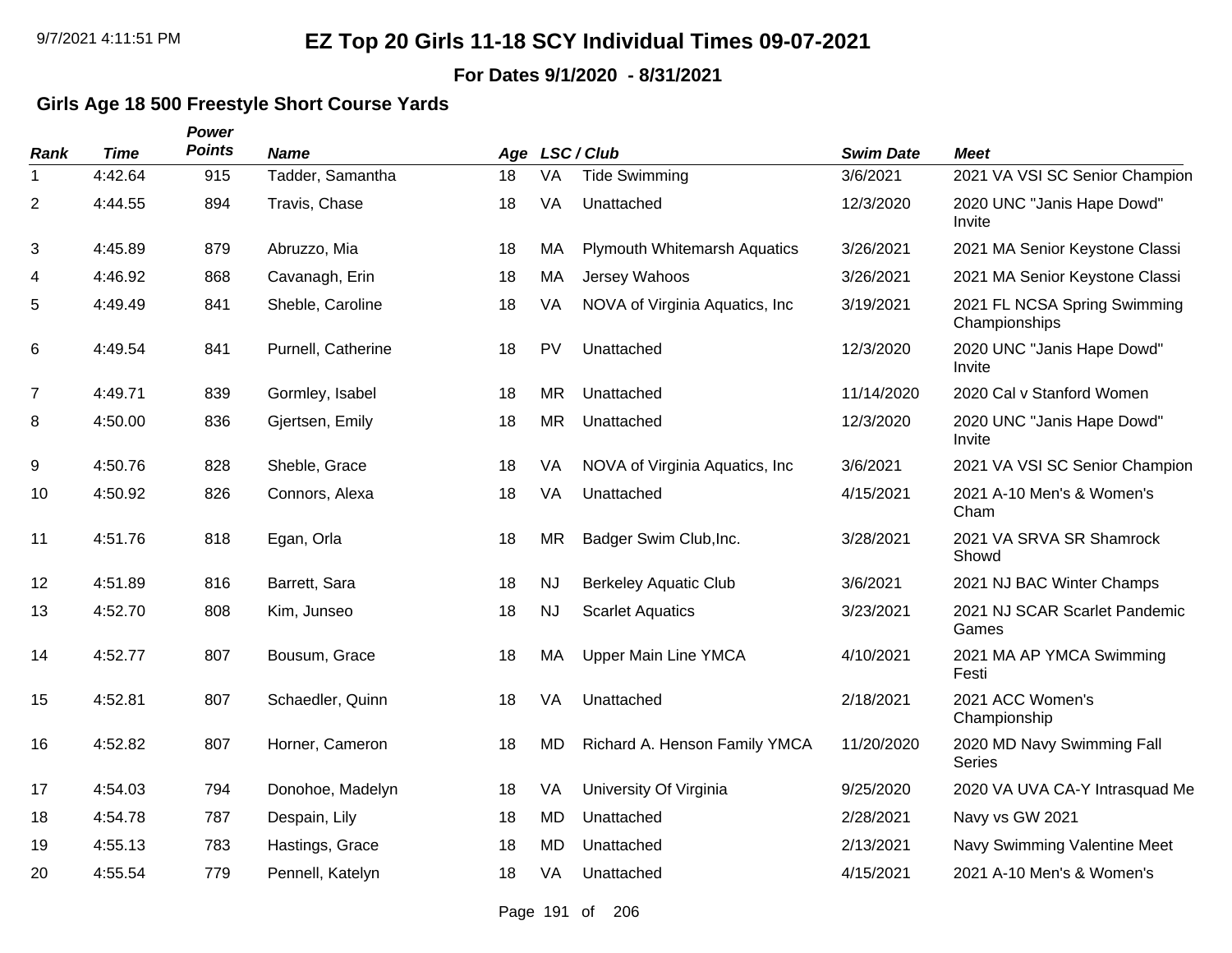**For Dates 9/1/2020 - 8/31/2021**

Cham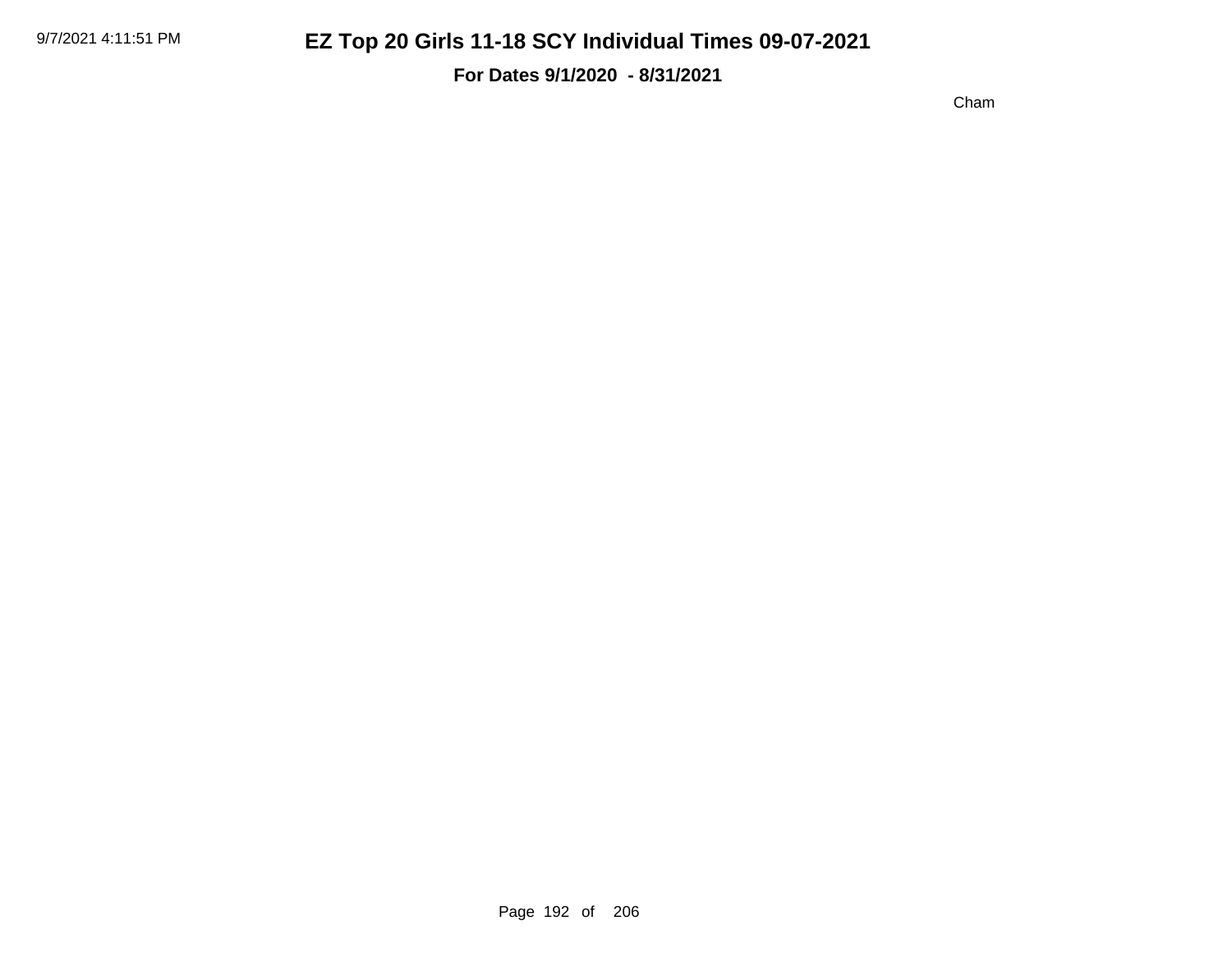#### **For Dates 9/1/2020 - 8/31/2021**

### **Girls Age 18 1000 Freestyle Short Course Yards**

| <b>Rank</b>    | <b>Time</b> | Power<br><b>Points</b> | <b>Name</b>        | Age |                | LSC / Club                     | <b>Swim Date</b> | <b>Meet</b>                                       |
|----------------|-------------|------------------------|--------------------|-----|----------------|--------------------------------|------------------|---------------------------------------------------|
| 1              | 9:37.22     | 955                    | Tadder, Samantha   | 18  | VA             | <b>Tide Swimming</b>           | 3/7/2021         | 2021 VA VSI SC Senior Champion                    |
| $\overline{c}$ | 9:53.93     | 874                    | Travis, Chase      | 18  | VA             | Virginia Tech                  | 10/24/2020       | 2020 VA VT Intrasquad Maroon                      |
| 3              | 10:03.32    | 830                    | Donohoe, Madelyn   | 18  | VA             | Unattached                     | 10/31/2020       | 2020 Virginia vs Navy                             |
| 4              | 10:05.17    | 822                    | Horner, Cameron    | 18  | <b>MD</b>      | Unattached                     | 2/6/2021         | 2021 Navy vs Towson                               |
| 5              | 10:06.81    | 814                    | Schlemmer, Rachel  | 18  | PV             | Snow Swimming                  | 11/20/2020       | 2020 MD Navy Swimming Fall<br><b>Series</b>       |
| 6              | 10:08.04    | 809                    | Kirtley, Miranda   | 18  | VA             | <b>CCA Marlins</b>             | 3/7/2021         | 2021 VA VSI SC Senior Champion                    |
| $\overline{7}$ | 10:09.54    | 802                    | Barrett, Sara      | 18  | <b>NJ</b>      | <b>Berkeley Aquatic Club</b>   | 3/5/2021         | 2021 NJ BAC Winter Champs                         |
| 8              | 10:14.19    | 781                    | Gjertsen, Emily    | 18  | <b>MR</b>      | Unattached                     | 11/7/2020        | 2020 Duke vs. VT                                  |
| 9              | 10:20.20    | 754                    | Wisner, Taryn      | 18  | N <sub>l</sub> | Victor Swim Club               | 3/28/2021        | 2021 VA EZ SC Speedo<br>Champions                 |
| 10             | 10:20.50    | 752                    | Sullivan, Abbie    | 18  | <b>MD</b>      | Unattached                     | 2/13/2021        | 2021 MD AP Navy Swimming<br><b>Valentine Meet</b> |
| 11             | 10:20.60    | 752                    | Purnell, Catherine | 18  | PV             | Unattached                     | 11/7/2020        | 2020 Duke vs. VT                                  |
| 12             | 10:21.25    | 749                    | Schaedler, Quinn   | 18  | VA             | Unattached                     | 1/22/2021        | 2021 UNC v UVA                                    |
| 13             | 10:21.58    | 747                    | Licht, Abby        | 18  | AM             | Unattached                     | 1/14/2021        | 2021 PITT vs WVU                                  |
| 14             | 10:21.65    | 747                    | Despain, Lily      | 18  | <b>MD</b>      | Unattached                     | 2/13/2021        | 2021 MD AP Navy Swimming<br><b>Valentine Meet</b> |
| 15             | 10:23.29    | 740                    | Hastings, Grace    | 18  | <b>MD</b>      | Unattached                     | 2/6/2021         | 2021 Navy vs Towson                               |
| 16             | 10:23.53    | 739                    | Egan, Orla         | 18  | <b>MR</b>      | Badger Swim Club, Inc.         | 1/30/2021        | 2021 MR BAD January 30th Time<br>Trial            |
| 17             | 10:23.63    | 738                    | Paoletti, Isabella | 18  | <b>CT</b>      | <b>Bulldog Swimming</b>        | 2/7/2021         | 2021 FL TBAC Winter Invitational                  |
| 18             | 10:32.11    | 701                    | Carousso, Melissa  | 18  | <b>MR</b>      | Unattached                     | 4/25/2021        | 2021 America East Championship                    |
| 19             | 10:34.73    | 690                    | Bushway, Lillie    | 18  | <b>AD</b>      | Schenectady-Saratoga Swim Club | 1/30/2021        | 2021 AD Sharks Icebreaker                         |
| 20             | 10:37.03    | 680                    | Anderson, Kasey    | 18  | <b>PV</b>      | Unattached                     | 12/5/2020        | 2020 Army West Point vs. Boston<br>Col            |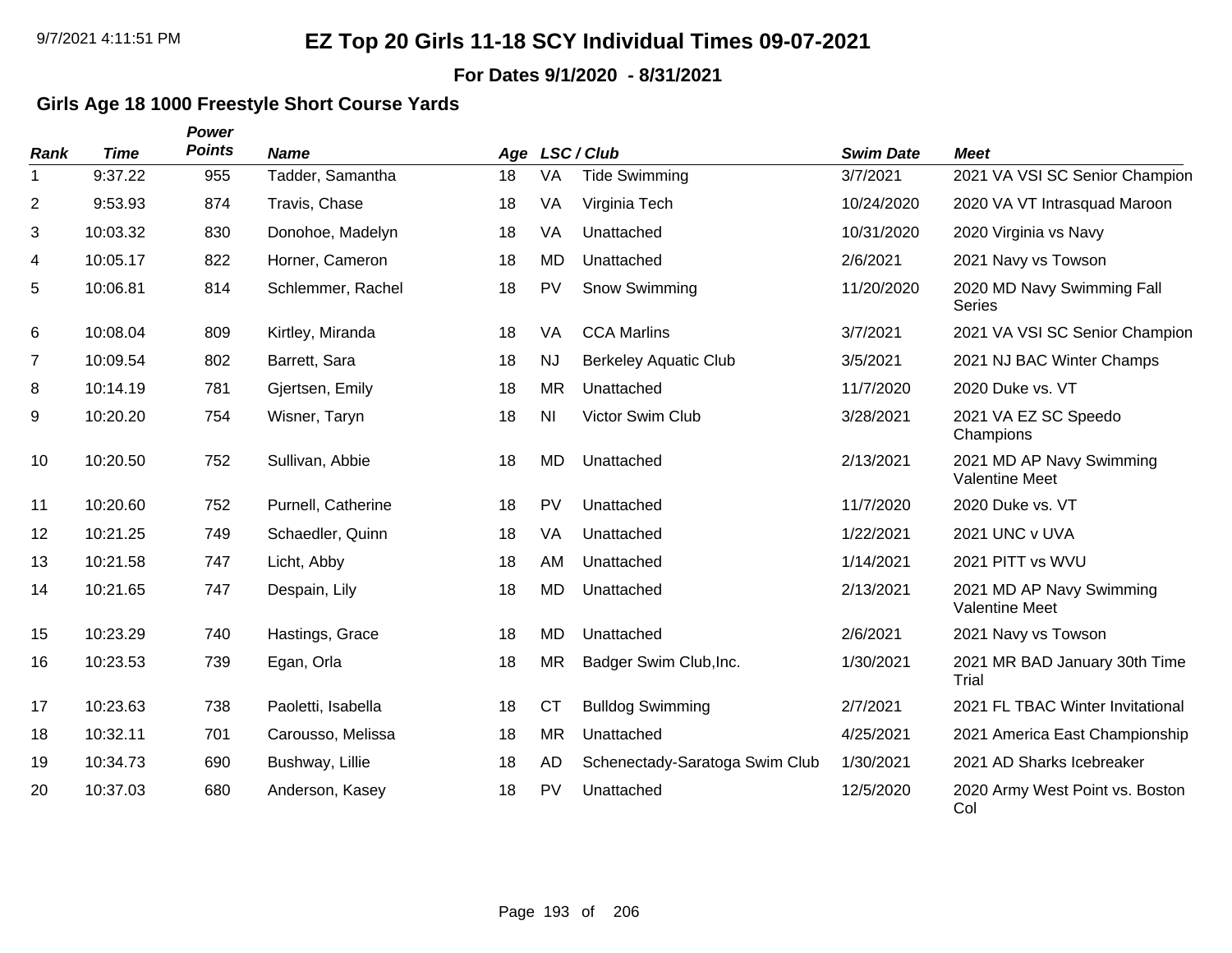#### **For Dates 9/1/2020 - 8/31/2021**

### **Girls Age 18 1650 Freestyle Short Course Yards**

| <b>Rank</b>    | <b>Time</b> | Power<br><b>Points</b> | <b>Name</b>          | Age |           | LSC / Club                          | <b>Swim Date</b> | <b>Meet</b>                                |
|----------------|-------------|------------------------|----------------------|-----|-----------|-------------------------------------|------------------|--------------------------------------------|
| 1              | 16:09.30    | 951                    | Travis, Chase        | 18  | <b>VA</b> | Unattached                          | 12/5/2020        | 2020 UNC "Janis Hape Dowd"<br>Invite       |
| $\overline{2}$ | 16:10.53    | 947                    | Tadder, Samantha     | 18  | VA        | <b>Tide Swimming</b>                | 3/4/2021         | 2021 VA VSI SC Senior Champion             |
| 3              | 16:37.64    | 871                    | Abruzzo, Mia         | 18  | MA        | <b>Plymouth Whitemarsh Aquatics</b> | 3/28/2021        | 2021 MA Senior Keystone Classi             |
| 4              | 16:41.62    | 860                    | Connors, Alexa       | 18  | VA        | Unattached                          | 4/17/2021        | 2021 A-10 Men's & Women's<br>Cham          |
| 5              | 16:45.90    | 848                    | Gjertsen, Emily      | 18  | <b>MR</b> | Unattached                          | 12/5/2020        | 2020 UNC "Janis Hape Dowd"<br>Invite       |
| 6              | 17:00.00    | 810                    | Licht, Abby          | 18  | AM        | Unattached                          | 2/20/2021        | 2021 ACC Women's<br>Championship           |
| 7              | 17:08.15    | 789                    | Cavanagh, Erin       | 18  | MA        | Jersey Wahoos                       | 3/6/2021         | 2021 MA JW March Dual with GPA             |
| 8              | 17:13.89    | 774                    | Wallin, Maddie       | 18  | VA        | Unattached                          | 11/20/2020       | 2020 UH v UNT                              |
| 9              | 17:16.55    | 767                    | Egan, Orla           | 18  | <b>MR</b> | Badger Swim Club, Inc.              | 1/16/2021        | 2021 MR BAD New Year's Time<br>Trial       |
| 10             | 17:22.31    | 752                    | Martin, Sami         | 18  | <b>MR</b> | Unattached                          | 4/10/2021        | 2021 BIG EAST Men's & Women's              |
| 11             | 17:30.54    | 731                    | Tetreault, Maddie    | 18  | <b>NE</b> | <b>Bluefish Swim Club</b>           | 12/4/2020        | 2020 NE SOLO USA18 & U Winter              |
| 12             | 17:32.53    | 725                    | Bergstrom, Nora      | 18  | <b>CT</b> | Cheshire Y Sea Dog Swim Club        | 3/28/2021        | 2021 CT CDOG WYW Dual RTC<br>Meet          |
| 13             | 17:33.82    | 722                    | Dean, Selah          | 18  | PV        | The Fish                            | 3/18/2021        | 2021 PV SC Championship<br>Series- Wave II |
| 14             | 17:35.07    | 719                    | Kimbel, Isabella     | 18  | VA        | <b>Coast Guard Blue Dolphins</b>    | 3/4/2021         | 2021 VA VSI SC Senior Champion             |
| 15             | 17:38.85    | 709                    | Trout, Riley         | 18  | MA        | York YMCA                           | 2/19/2021        | 2021 MA York Y Winter Invite               |
| 16             | 17:41.36    | 703                    | Darensbourg, Kennedy | 18  | VA        | Unattached                          | 11/19/2020       | 2020 UIndy vs EIU                          |
| 17             | 17:41.54    | 703                    | Johnson, Kylie       | 18  | VA        | Unattached                          | 11/21/2020       | 2020 TYR '85 Invite @LibertyU              |
| 18             | 17:43.49    | 698                    | Shenot, Gaby         | 18  | <b>MD</b> | Unattached                          | 2/17/2021        | 2021 CCSA Women's Swimming &<br>D          |
| 19             | 17:45.18    | 693                    | Rogers, Avery        | 18  | VA        | Unattached                          | 11/21/2020       | 2020 TYR '85 Invite @LibertyU              |
| 20             | 17:46.79    | 689                    | Stevenson, Olivia    | 18  | MA        | Parkland Swimming Club              | 4/22/2021        | 2021 MA Swimming Senior SC<br>Cha          |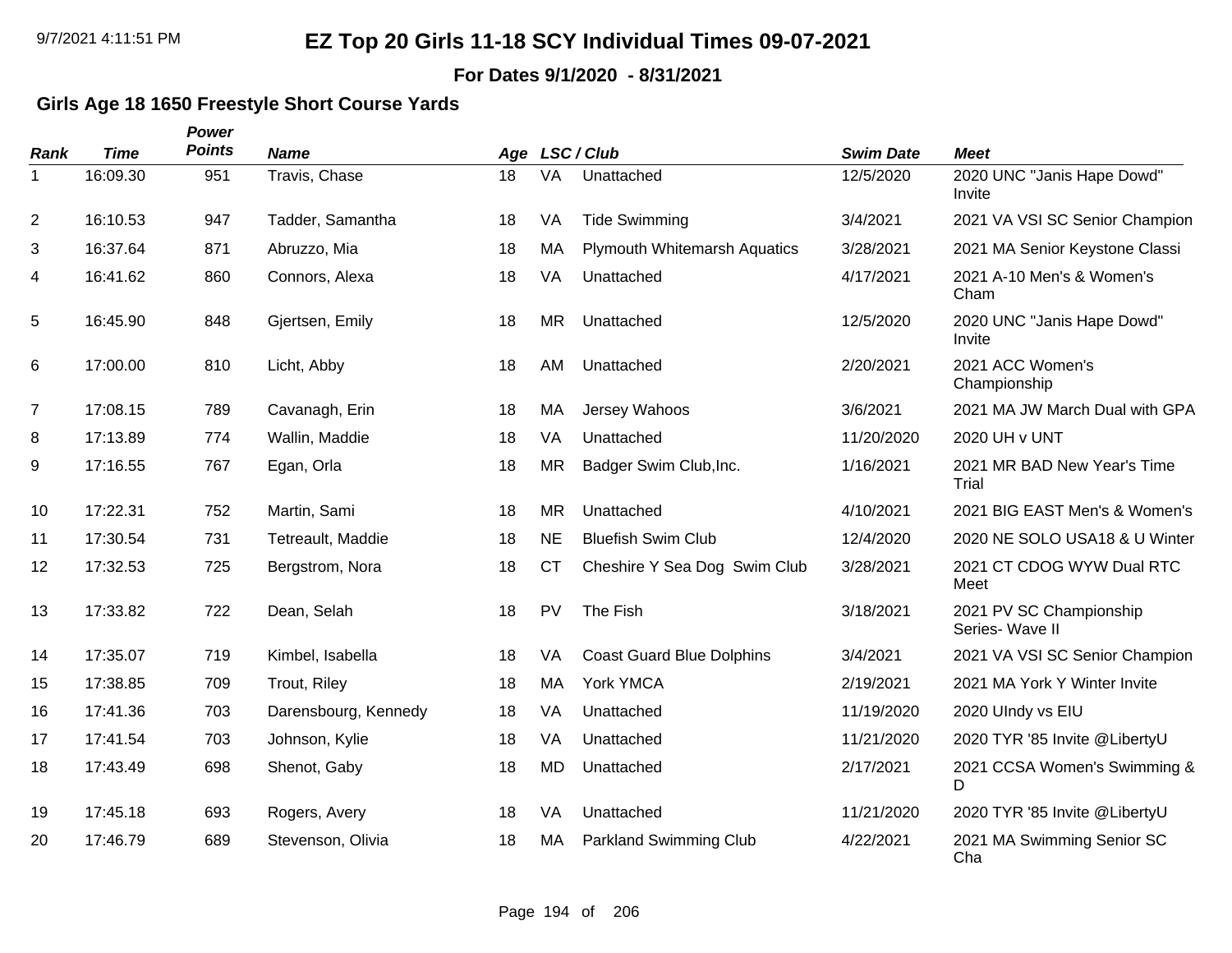**For Dates 9/1/2020 - 8/31/2021**

### **Girls Age 18 100 Backstroke Short Course Yards**

| <b>Rank</b>    | <b>Time</b> | Power<br><b>Points</b> | <b>Name</b>          | Age |                | LSC / Club                     | <b>Swim Date</b> | <b>Meet</b>                                   |
|----------------|-------------|------------------------|----------------------|-----|----------------|--------------------------------|------------------|-----------------------------------------------|
| 1              | 50.39       | 1112                   | Bacon, Phoebe        | 18  | <b>PV</b>      | Unattached                     | 3/19/2021        | 2021 NCAA DI Women's<br>Swimming              |
| $\overline{2}$ | 52.66       | 1003                   | McConagha, Mackenzie | 18  | <b>PV</b>      | Nation's Capital Swim Club     | 3/20/2021        | 2021 PV SC Championship<br>Series- Wave II    |
| 3              | 52.74       | 999                    | Bentz, Caroline      | 18  | VA             | Unattached                     | 12/4/2020        | 2020 UNC "Janis Hape Dowd"<br>Invite          |
| 4              | 53.22 r     | 976                    | Tyler, Ali           | 18  | <b>CT</b>      | Cheshire Y Sea Dog Swim Club   | 3/27/2021        | 2021 CT CDOG WYW Dual RTC<br>Meet             |
| 5              | 53.99       | 940                    | Harper, Olivia       | 18  | <b>ME</b>      | Unattached                     | 10/29/2020       | 2020 UK vs TN Women                           |
| 6              | 54.07       | 937                    | Buerger, Torie       | 18  | AM             | Unattached                     | 11/20/2020       | 2020 Mizzou Invitational                      |
| $\overline{7}$ | 54.31       | 926                    | Naccarella, Maria    | 18  | N <sub>l</sub> | Unattached                     | 4/16/2021        | 2021 MAC Women's Swim & Dive<br>C             |
| 8              | 54.64       | 910                    | Korbly, Isabella     | 18  | <b>NE</b>      | Unattached                     | 4/16/2021        | 2021 NE MIAA OB DCL MEET                      |
| 9              | 54.68       | 909                    | Smith, Summer        | 18  | <b>NE</b>      | <b>Bluefish Swim Club</b>      | 4/10/2021        | 2021 FL GAIN Invitational                     |
| 10             | 54.80       | 903                    | Pennell, Katelyn     | 18  | VA             | Unattached                     | 4/16/2021        | 2021 A-10 Men's & Women's<br>Cham             |
| 11             | 54.82 r     | 902                    | Taylor, Hayley       | 18  | <b>MD</b>      | Monocacy Aquatic Club          | 3/26/2021        | 2021 MA Senior Keystone Classi                |
| 12             | 55.09 r     | 890                    | Lee, Meghan          | 18  | <b>MD</b>      | Unattached                     | 11/18/2020       | 2020 Auburn Fall Invitational                 |
| 13             | 55.10 r     | 890                    | Mendonca, Kayla      | 18  | <b>CT</b>      | Unattached                     | 4/9/2021         | 2021 BIG EAST Men's & Women's                 |
| 14             | 55.45       | 874                    | McClintock, Katie    | 18  | MA             | Egg Harbor Twp Seahawks        | 3/27/2021        | 2021 MA SJAC Gator Classic Mar                |
| 15             | 55.53       | 870                    | Carson, Molly        | 18  | МA             | Kennett Area Ymca Sea Dragons  | 4/9/2021         | 2021 MA AP YMCA Swimming<br>Festi             |
| 16             | 55.54       | 870                    | Cavanagh, Erin       | 18  | МA             | Jersey Wahoos                  | 3/28/2021        | 2021 MA Senior Keystone Classi                |
| 16             | 55.54       | 870                    | Culkin, Sarah        | 18  | PV             | Rockville Montgomery Swim Club | 3/18/2021        | 2021 FL NCSA Spring Swimming<br>Championships |
| 18             | 55.55       | 869                    | Williams, Bri        | 18  | <b>NJ</b>      | Unattached                     | 4/16/2021        | 2021 A-10 Men's & Women's<br>Cham             |
| 18             | 55.55       | 869                    | Skogg, Chloe         | 18  | <b>MD</b>      | Unattached                     | 2/27/2021        | Navy vs Loyola 2021                           |
| 20             | 55.59 r     | 867                    | Trout, Riley         | 18  | <b>MA</b>      | York YMCA                      | 4/9/2021         | 2021 MA AP YMCA Swimming<br>Festi             |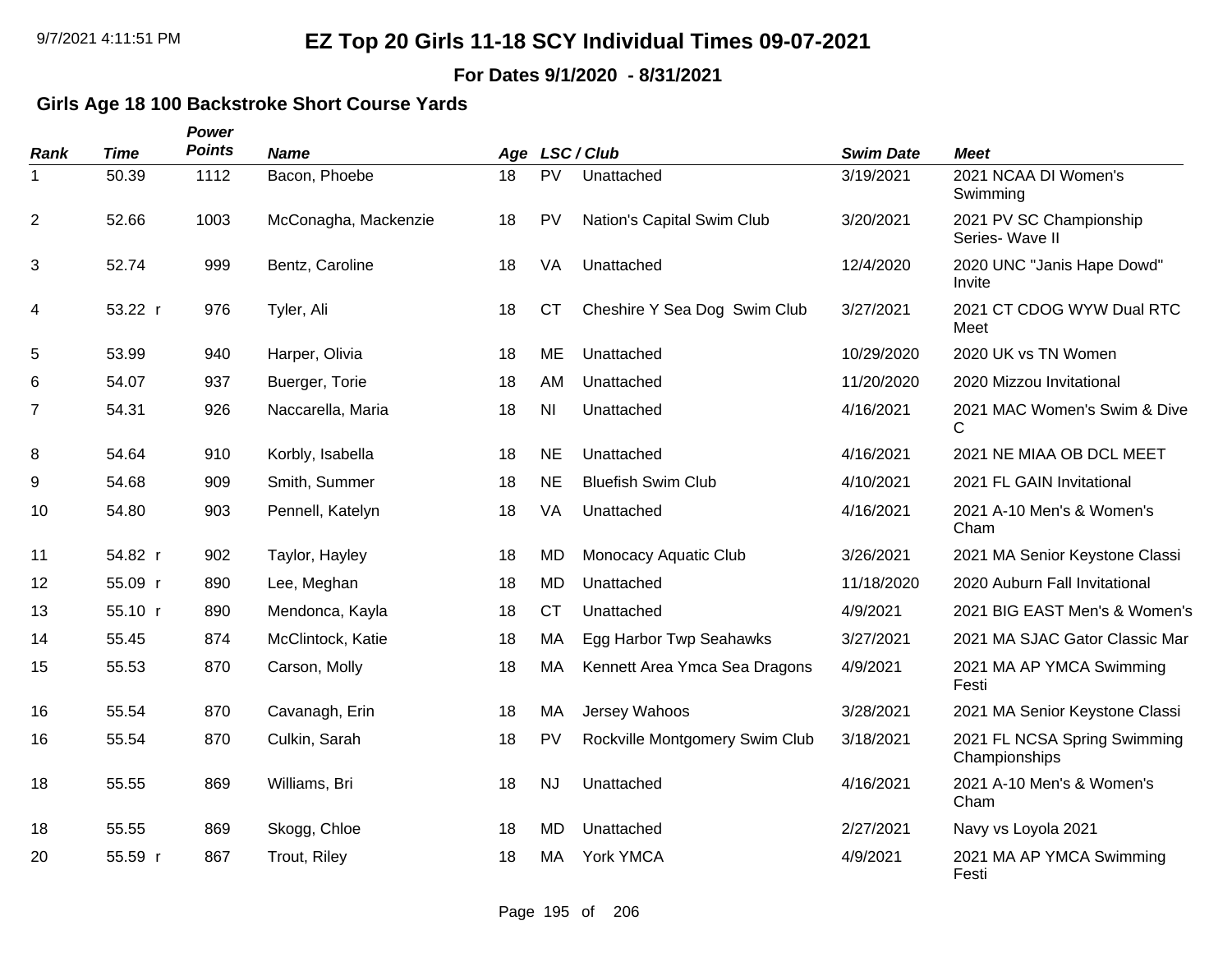**For Dates 9/1/2020 - 8/31/2021**

### **Girls Age 18 200 Backstroke Short Course Yards**

| <b>Rank</b> | <b>Time</b> | Power<br><b>Points</b> | <b>Name</b>          | Age |             | LSC/Club                     | <b>Swim Date</b> | <b>Meet</b>                                 |
|-------------|-------------|------------------------|----------------------|-----|-------------|------------------------------|------------------|---------------------------------------------|
| 1           | 1:48.32     | 1093                   | Bacon, Phoebe        | 18  | PV          | Unattached                   | 3/20/2021        | 2021 NCAA DI Women's<br>Swimming            |
| 2           | 1:53.86     | 981                    | Bentz, Caroline      | 18  | VA          | Unattached                   | 2/20/2021        | 2021 ACC Women's<br>Championship            |
| 3           | 1:55.07     | 957                    | McConagha, Mackenzie | 18  | PV          | Nation's Capital Swim Club   | 3/21/2021        | 2021 PV SC Championship<br>Series- Wave II  |
| 4           | 1:56.31     | 932                    | Buerger, Torie       | 18  | AM          | Unattached                   | 11/21/2020       | 2020 Mizzou Invitational                    |
| 5           | 1:56.42     | 930                    | Harrison, Tristan    | 18  | VA          | Unattached                   | 2/27/2021        | 2021 B1G Women's Swim & Dive<br>С           |
| 6           | 1:56.97     | 919                    | Tyler, Ali           | 18  | <b>CT</b>   | Cheshire Y Sea Dog Swim Club | 3/19/2021        | 2021 CT CDOG v WRAT Dual<br><b>RTC Meet</b> |
| 7           | 1:57.31     | 913                    | Trout, Riley         | 18  | MA          | York YMCA                    | 4/8/2021         | 2021 MA AP YMCA Swimming<br>Festi           |
| 8           | 1:57.90     | 901                    | Lee, Meghan          | 18  | <b>MD</b>   | Unattached                   | 11/20/2020       | 2020 Auburn Fall Invitational               |
| 9           | 1:58.20     | 896                    | Pennell, Katelyn     | 18  | VA          | Unattached                   | 4/17/2021        | 2021 A-10 Men's & Women's<br>Cham           |
| 10          | 1:58.52     | 889                    | Taylor, Hayley       | 18  | <b>MD</b>   | Monocacy Aquatic Club        | 3/27/2021        | 2021 MA Senior Keystone Classi              |
| 11          | 1:58.78     | 884                    | Lord, Reagan         | 18  | <b>NE</b>   | <b>SOLO Aquatics</b>         | 6/26/2021        | 2021 NE SOLO CL Welcome<br>Home I           |
| 12          | 1:59.01     | 880                    | Ghine, Dani          | 18  | <b>MD</b>   | Eagle Swim Team Inc.         | 2/27/2021        | 2021 MD Virtual Meet Series 20-<br>21       |
| 13          | 1:59.09     | 878                    | Cavanagh, Erin       | 18  | MA          | Jersey Wahoos                | 12/10/2020       | 2020 MA Winter 18 & Under<br>Champs         |
| 14          | 1:59.15     | 877                    | Perezous, Janika     | 18  | PV          | Snow Swimming                | 2/21/2021        | 2021 PV DMV Showcase                        |
| 15          | 1:59.18     | 877                    | McClintock, Katie    | 18  | MA          | Egg Harbor Twp Seahawks      | 12/4/2020        | 2020 MA SJAC Why Not Meet                   |
| 16          | 1:59.25     | 875                    | Aylmer, Lauren       | 18  | <b>MR</b>   | Unattached                   | 3/31/2021        | 2021 Colonial Conference Champ              |
| 17          | 1:59.52     | 870                    | Pujadas, Riley       | 18  | MA          | Suburban Seahawks Club       | 4/22/2021        | 2021 MA Swimming Senior SC<br>Cha           |
| 18          | 1:59.54     | 870                    | Malmstrom, Abbey     | 18  | MA          | <b>Upper Main Line YMCA</b>  | 4/8/2021         | 2021 MA AP YMCA Swimming<br>Festi           |
| 19          | 1:59.59     | 869                    | Naccarella, Maria    | 18  | <b>NI</b>   | Unattached                   | 4/17/2021        | 2021 MAC Women's Swim & Dive                |
|             |             |                        |                      |     | Page 196 of | 206                          |                  |                                             |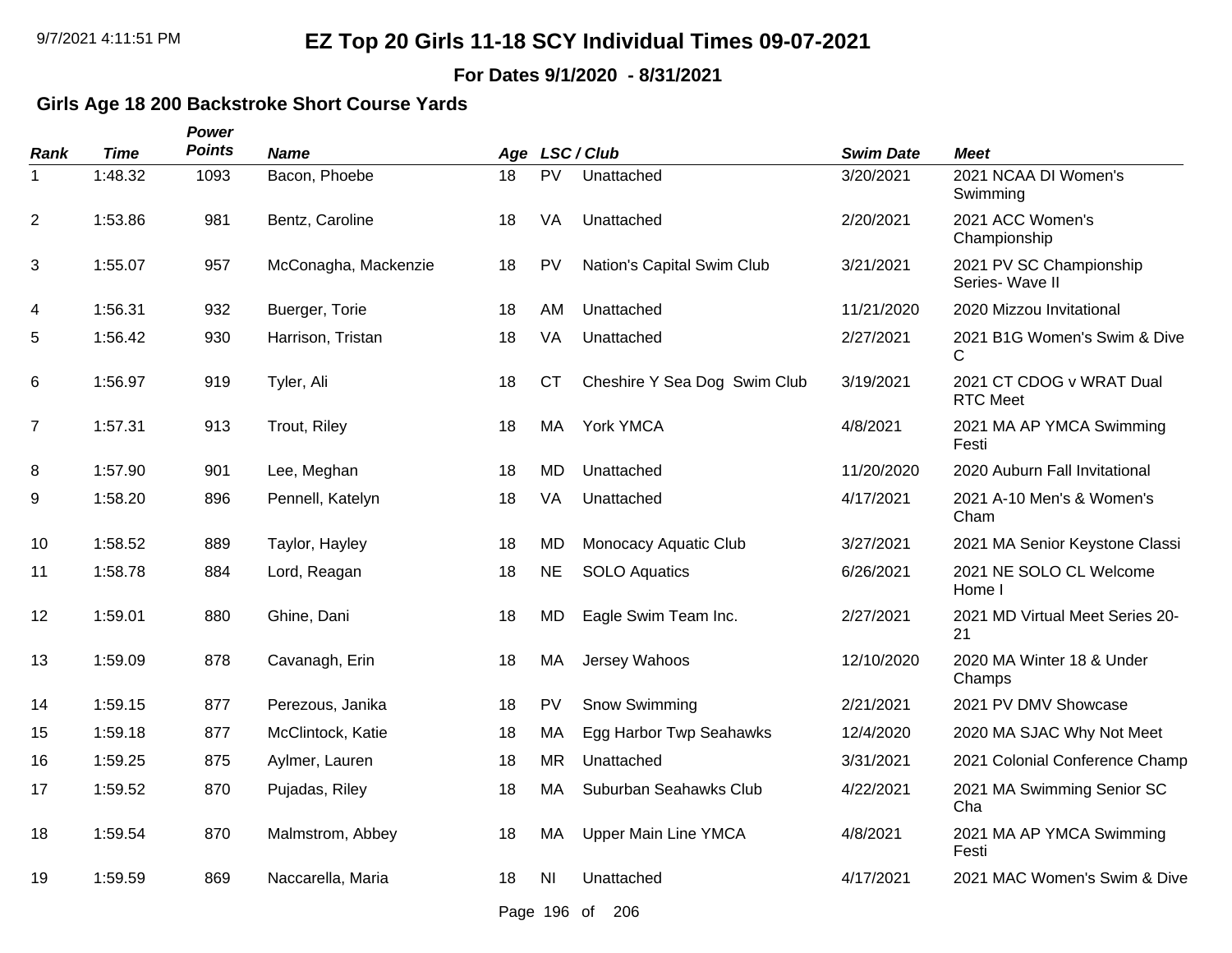#### **For Dates 9/1/2020 - 8/31/2021**

| 20 | 1:59.81 | 865 Rotenberg, Mary |  | 18 MR Empire Swimming | 4/17/2021 | 2021 MR EAST Virtual SKI Meet |
|----|---------|---------------------|--|-----------------------|-----------|-------------------------------|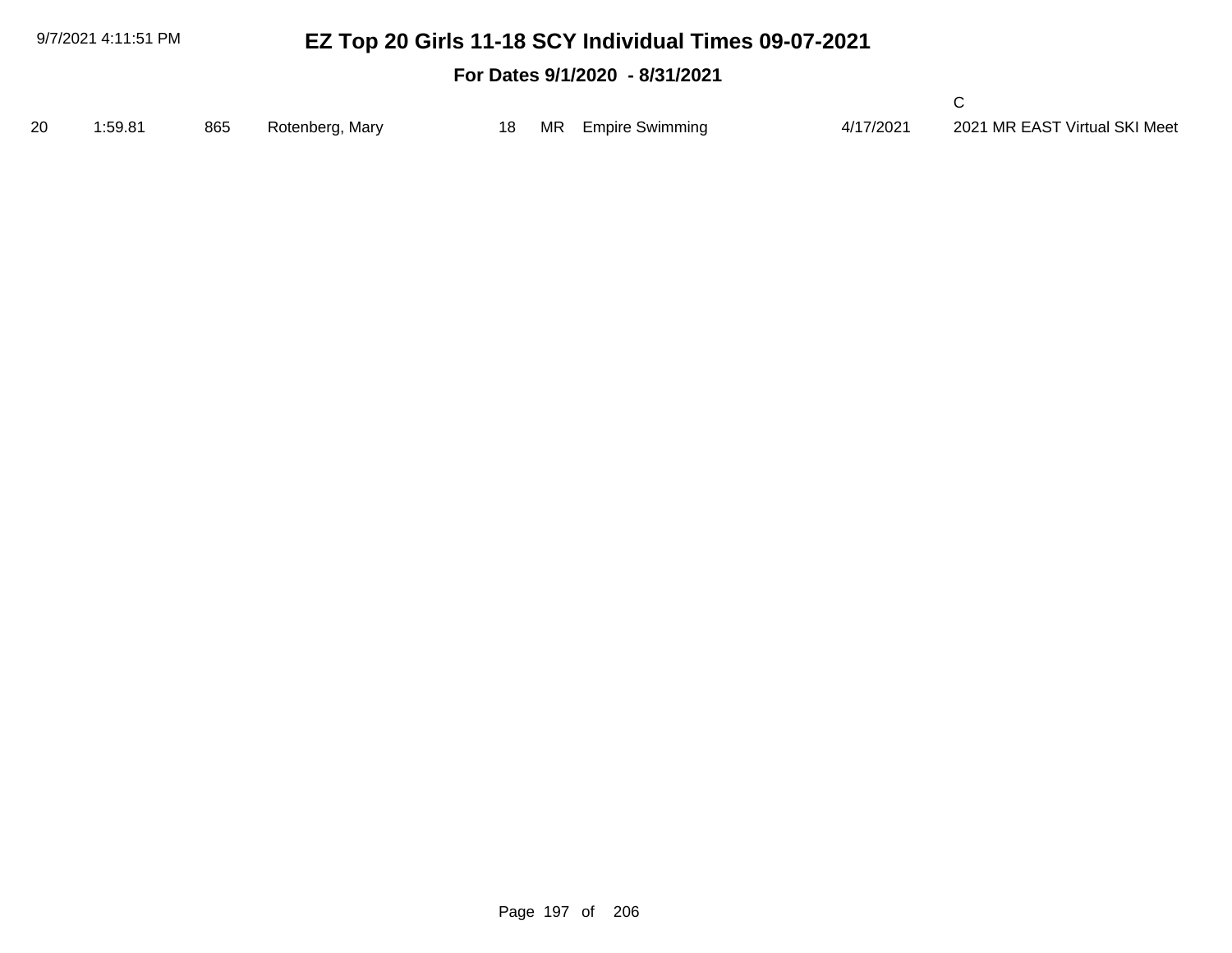**For Dates 9/1/2020 - 8/31/2021**

### **Girls Age 18 100 Breaststroke Short Course Yards**

| <b>Rank</b> | <b>Time</b> | Power<br><b>Points</b> | <b>Name</b>         |    |           | Age LSC/Club                              | <b>Swim Date</b> | <b>Meet</b>                                          |
|-------------|-------------|------------------------|---------------------|----|-----------|-------------------------------------------|------------------|------------------------------------------------------|
| 1           | 58.81       | 998                    | Keating, Anna       | 18 | <b>VA</b> | Unattached                                | 2/19/2021        | 2021 ACC Women's<br>Championship                     |
| 2           | 1:00.53     | 935                    | Tadder, Samantha    | 18 | <b>VA</b> | Unattached                                | 2/11/2021        | 2021 VA VHSL Class 5 State Cha                       |
| 3           | 1:01.00     | 918                    | Sheble, Grace       | 18 | VA        | NOVA of Virginia Aquatics, Inc.           | 3/19/2021        | 2021 FL NCSA Spring Swimming<br>Championships        |
| 4           | 1:01.06     | 916                    | Foley, Sally        | 18 | MA        | Unattached                                | 12/4/2020        | 2020 UNC "Janis Hape Dowd"<br>Invite                 |
| 5           | 1:01.52     | 900                    | Curtis, Brynn       | 18 | PV        | Unattached                                | 11/19/2020       | 2020 Auburn Fall Invitational                        |
| 6           | 1:01.87     | 887                    | Gavigan, Riley      | 18 | MD        | Unattached                                | 2/28/2021        | Navy vs GW 2021                                      |
| 7           | 1:02.07     | 880                    | McClintock, Katie   | 18 | MA        | Egg Harbor Twp Seahawks                   | 4/22/2021        | 2021 MA Swimming Senior SC<br>Cha                    |
| 8           | 1:02.24     | 874                    | Shaughnessy, Emma   | 18 | <b>NJ</b> | YMCA of Greater Monmouth County 4/10/2021 |                  | 2021 MA AP YMCA Swimming<br>Festi                    |
| 8           | 1:02.24     | 874                    | Hu, Ashley          | 18 | <b>MR</b> | <b>Empire Swimming</b>                    | 4/15/2021        | 2021 MR EAST Virtual SKI Meet                        |
| 10          | 1:02.33     | 871                    | Belyakov, Catherine | 18 | PV        | Unattached                                | 2/19/2021        | 2021 ACC Women's<br>Championship                     |
| 11          | 1:02.46     | 866                    | Graham, Catherine   | 18 | <b>MR</b> | Unattached                                | 12/4/2020        | 2020 IU TIme SCY Time Trial                          |
| 12          | 1:02.98     | 848                    | Franks, Ava         | 18 | <b>MR</b> | <b>Empire Swimming</b>                    | 3/20/2021        | 2021 MR EAST March Madness<br><b>Time Trial Meet</b> |
| 13          | 1:03.05     | 845                    | Zindler, Abby       | 18 | PV        | Unattached                                | 2/12/2021        | 2021 VA VHSL Class 6 State Cha                       |
| 14          | 1:03.10     | 844                    | Brooks, Kinsey      | 18 | VA        | Rappahannock Area YMCA Swim<br>Team, Inc  | 3/7/2021         | 2021 VA VSI SC Senior Champion                       |
| 15          | 1:03.22     | 840                    | Ai, Sammie          | 18 | MD        | Unattached                                | 10/23/2020       | 2020 SCAR vs UGA                                     |
| 16          | 1:03.38     | 834                    | Carter, Kathryn     | 18 | PV        | Unattached                                | 2/19/2021        | 2021 WAC Swimming & Diving<br>Cha                    |
| 17          | 1:03.39     | 834                    | Bentz, Caroline     | 18 | VA        | Unattached                                | 2/6/2021         | 2021 VT Invite                                       |
| 18          | 1:03.50     | 830                    | Hohm, Anneliese     | 18 | AM        | Unattached                                | 1/30/2021        | 2021 Pitt vs Army                                    |
| 19          | 1:03.77     | 820                    | Feng, Halle         | 18 | <b>MD</b> | Unattached                                | 2/27/2021        | Navy vs Loyola 2021                                  |
| 20          | 1:04.00     | 812                    | Dokina, Lizzie      | 18 | <b>NE</b> | YMCA of the North Shore                   | 4/11/2021        | 2021 MA AP YMCA Swimming<br>Festi                    |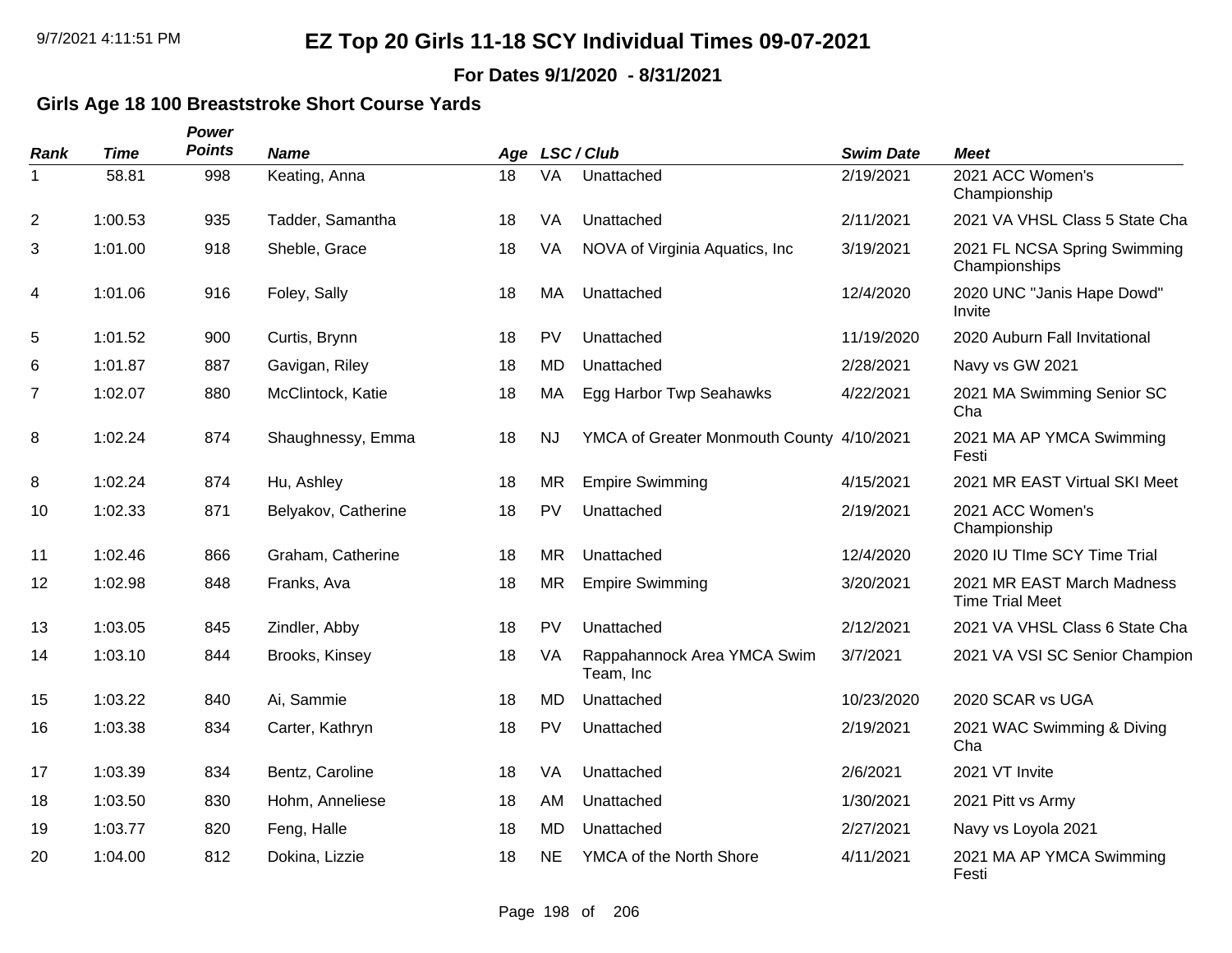#### **For Dates 9/1/2020 - 8/31/2021**

### **Girls Age 18 200 Breaststroke Short Course Yards**

| <b>Rank</b>    | <b>Time</b> | Power<br><b>Points</b> | <b>Name</b>         | Age |           | LSC / Club                               | <b>Swim Date</b> | <b>Meet</b>                                   |
|----------------|-------------|------------------------|---------------------|-----|-----------|------------------------------------------|------------------|-----------------------------------------------|
| 1              | 2:07.26     | 986                    | Keating, Anna       | 18  | VA        | Unattached                               | 11/21/2020       | 2020 UT Double Dual Finals                    |
| $\overline{2}$ | 2:08.96     | 958                    | Foley, Sally        | 18  | MA        | Unattached                               | 12/5/2020        | 2020 UNC "Janis Hape Dowd"<br>Invite          |
| 3              | 2:10.12     | 939                    | Tadder, Samantha    | 18  | VA        | <b>Tide Swimming</b>                     | 3/6/2021         | 2021 VA VSI SC Senior Champion                |
| 4              | 2:11.33     | 920                    | Curtis, Brynn       | 18  | PV        | Unattached                               | 11/20/2020       | 2020 Auburn Fall Invitational                 |
| 5              | 2:12.59     | 900                    | McClintock, Katie   | 18  | MA        | Egg Harbor Twp Seahawks                  | 4/24/2021        | 2021 MA GPAC George Breen<br>Spri             |
| 6              | 2:12.86     | 896                    | Sheble, Grace       | 18  | VA        | NOVA of Virginia Aquatics, Inc.          | 3/17/2021        | 2021 FL NCSA Spring Swimming<br>Championships |
| $\overline{7}$ | 2:15.28     | 857                    | Cavanagh, Erin      | 18  | MA        | Jersey Wahoos                            | 3/27/2021        | 2021 MA Senior Keystone Classi                |
| 8              | 2:15.72     | 850                    | Belyakov, Catherine | 18  | PV        | Unattached                               | 2/20/2021        | 2021 ACC Women's<br>Championship              |
| 9              | 2:16.12     | 844                    | Hohm, Anneliese     | 18  | AM        | Unattached                               | 1/30/2021        | 2021 Pitt vs Army                             |
| 10             | 2:16.20     | 843                    | Brooks, Kinsey      | 18  | VA        | Rappahannock Area YMCA Swim<br>Team, Inc | 3/6/2021         | 2021 VA VSI SC Senior Champion                |
| 11             | 2:16.30     | 841                    | Hu, Ashley          | 18  | <b>MR</b> | <b>Empire Swimming</b>                   | 4/17/2021        | 2021 MR EAST Virtual SKI Meet                 |
| 12             | 2:16.40     | 840                    | Carter, Kathryn     | 18  | <b>PV</b> | Unattached                               | 2/20/2021        | 2021 WAC Swimming & Diving<br>Cha             |
| 13             | 2:16.63     | 836                    | Franks, Ava         | 18  | <b>MR</b> | <b>Empire Swimming</b>                   | 4/17/2021        | 2021 MR EAST Virtual SKI Meet                 |
| 14             | 2:17.19     | 828                    | Joyce, Genna        | 18  | AM        | Unattached                               | 1/14/2021        | 2021 PITT vs WVU                              |
| 15             | 2:17.22     | 827                    | Zindler, Abby       | 18  | <b>PV</b> | <b>Machine Aquatics</b>                  | 3/17/2021        | 2021 FL NCSA Spring Swimming<br>Championships |
| 16             | 2:17.29     | 826                    | Graham, Catherine   | 18  | <b>MR</b> | Unattached                               | 12/4/2020        | 2020 IU TIme SCY Time Trial                   |
| 17             | 2:17.64     | 821                    | Ai, Sammie          | 18  | <b>MD</b> | Unattached                               | 10/23/2020       | 2020 SCAR vs UGA                              |
| 18             | 2:17.95     | 816                    | Boeckman, Anna      | 18  | <b>CT</b> | Chelsea Piers Aquatic Club               | 5/16/2021        | 2021 CT CPAC May RTC Meet                     |
| 19             | 2:19.79     | 787                    | Johnson, Georgia    | 18  | PV        | Unattached                               | 10/23/2020       | 2020 SCAR vs UGA                              |
| 20             | 2:20.08     | 783                    | Gary, Bella         | 18  | <b>CT</b> | Weston Swimming Inc.                     | 3/28/2021        | 2021 FL All-American<br>Championship          |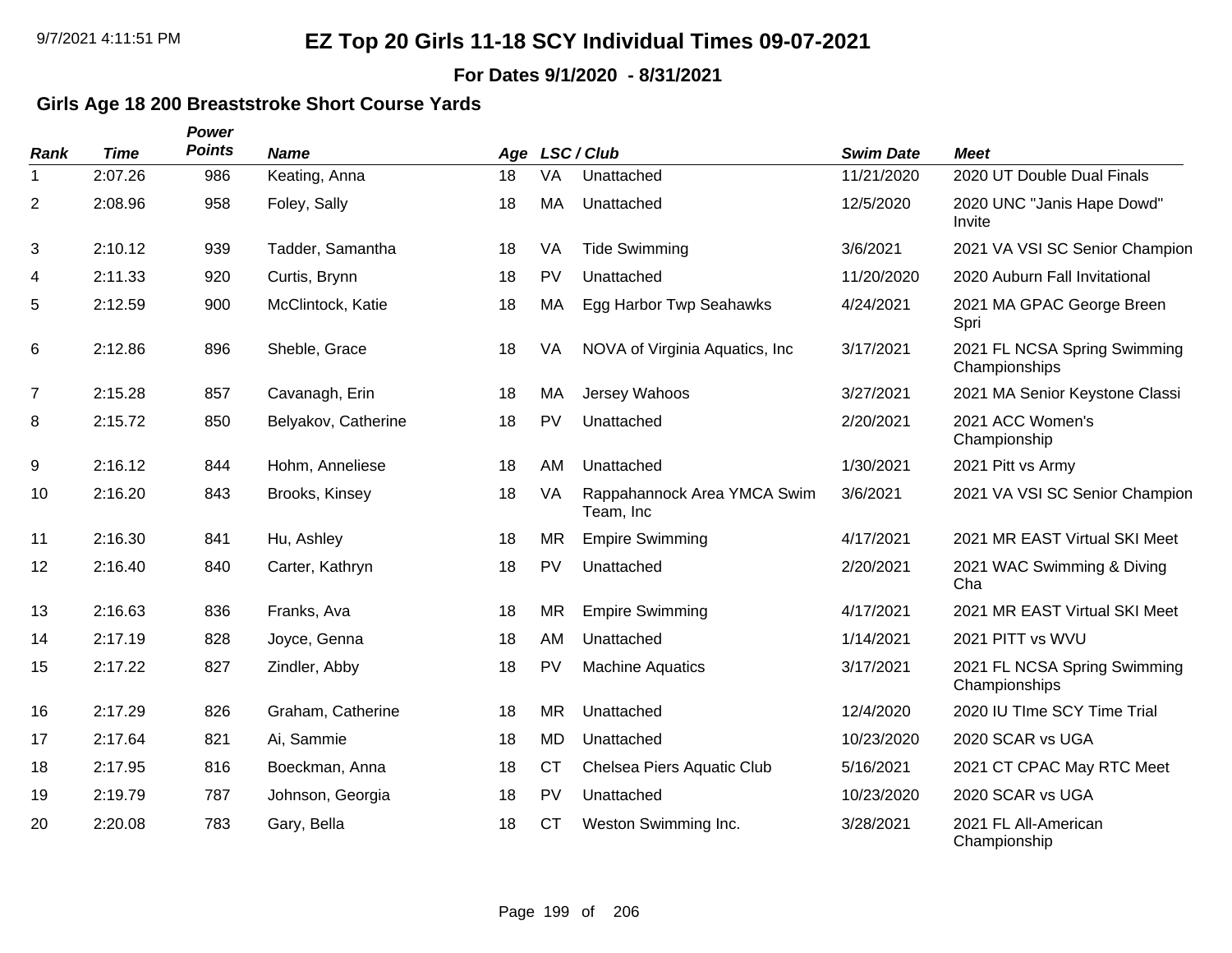**For Dates 9/1/2020 - 8/31/2021**

### **Girls Age 18 100 Butterfly Short Course Yards**

| <b>Rank</b>    | <b>Time</b> | Power<br><b>Points</b> | <b>Name</b>                 | Age |           | LSC / Club                      | <b>Swim Date</b> | <b>Meet</b>                                   |
|----------------|-------------|------------------------|-----------------------------|-----|-----------|---------------------------------|------------------|-----------------------------------------------|
| 1              | 49.70       | 1060                   | Huske, Torri                | 18  | PV        | <b>Arlington Aquatic Club</b>   | 3/18/2021        | 2021 PV SC Championship<br>Series- Wave II    |
| $\overline{c}$ | 51.73       | 973                    | Harter, Abby                | 18  | VA        | Unattached                      | 11/20/2020       | 2020 UT Double Dual Finals                    |
| 3              | 52.88       | 925                    | McConagha, Mackenzie        | 18  | PV        | Nation's Capital Swim Club      | 3/18/2021        | 2021 PV SC Championship<br>Series- Wave II    |
| 4              | 53.19       | 912                    | Harrison, Tristan           | 18  | VA        | Unattached                      | 2/25/2021        | 2021 B1G Women's Swim & Dive<br>C             |
| 5              | 54.00       | 879                    | Culkin, Sarah               | 18  | PV        | Rockville Montgomery Swim Club  | 3/19/2021        | 2021 FL NCSA Spring Swimming<br>Championships |
| 6              | 54.13       | 873                    | Sheble, Grace               | 18  | VA        | NOVA of Virginia Aquatics, Inc. | 3/19/2021        | 2021 FL NCSA Spring Swimming<br>Championships |
| $\overline{7}$ | 54.23       | 869                    | Chong, Vanessa              | 18  | <b>MR</b> | Badger Swim Club, Inc.          | 3/28/2021        | 2021 VA SRVA SR Shamrock<br>Showd             |
| 8              | 54.30       | 866                    | Tyler, Ali                  | 18  | <b>CT</b> | Cheshire Y Sea Dog Swim Club    | 3/28/2021        | 2021 CT CDOG WYW Dual RTC<br>Meet             |
| 9              | 54.64       | 852                    | Sheble, Caroline            | 18  | VA        | NOVA of Virginia Aquatics, Inc. | 3/5/2021         | 2021 VA VSI SC Senior Champion                |
| 10             | 54.69       | 850                    | Yendell, Sophie             | 18  | AM        | Unattached                      | 2/19/2021        | 2021 ACC Women's<br>Championship              |
| 11             | 54.82       | 845                    | Gonzalez De Oliveira, Nadia | 18  | VA        | Unattached                      | 12/3/2020        | 2020 UNC "Janis Hape Dowd"<br>Invite          |
| 12             | 54.91       | 841                    | Kim, Junseo                 | 18  | <b>NJ</b> | <b>Scarlet Aquatics</b>         | 3/25/2021        | 2021 NJ SCAR Scarlet Pandemic<br>Games        |
| 13             | 54.93       | 841                    | Cole, Meghan                | 18  | <b>MD</b> | Monocacy Aquatic Club           | 3/28/2021        | 2021 MA Senior Keystone Classi                |
| 14             | 54.98       | 839                    | Deuel, Megan                | 18  | <b>NI</b> | Unattached                      | 12/4/2020        | 2020 Notre Dame vs Cincinnati                 |
| 15             | 55.07       | 835                    | Bousum, Grace               | 18  | MA        | <b>Upper Main Line YMCA</b>     | 4/8/2021         | 2021 MA AP YMCA Swimming<br>Festi             |
| 16             | 55.32       | 825                    | Cavanagh, Erin              | 18  | МA        | Jersey Wahoos                   | 3/28/2021        | 2021 MA Senior Keystone Classi                |
| 17             | 55.38       | 822                    | Martin, Allison             | 18  | <b>PV</b> | The Fish                        | 3/18/2021        | 2021 PV SC Championship<br>Series- Wave II    |
| 18             | 55.39       | 822                    | Buechler, Jordan            | 18  | PV        | Unattached                      | 12/3/2020        | 2020 PV 18&U Winter<br>Championships          |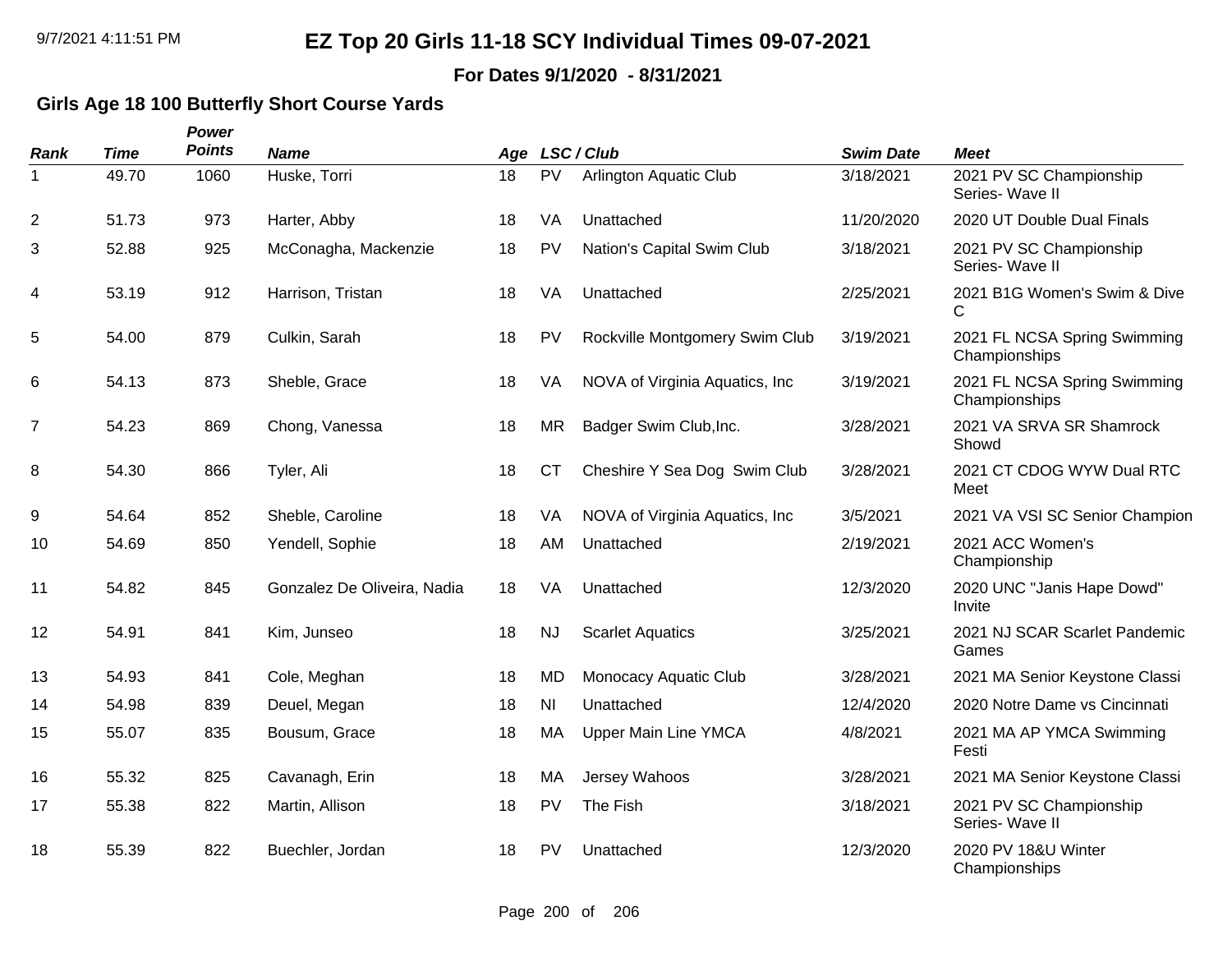| 9/7/2021 4:11:51 PM |                                |     |                  |     |     | EZ Top 20 Girls 11-18 SCY Individual Times 09-07-2021 |           |                                |  |  |  |  |
|---------------------|--------------------------------|-----|------------------|-----|-----|-------------------------------------------------------|-----------|--------------------------------|--|--|--|--|
|                     | For Dates 9/1/2020 - 8/31/2021 |     |                  |     |     |                                                       |           |                                |  |  |  |  |
| 19                  | 55.40                          | 822 | Korbly, Isabella | 18. | NE. | Unattached                                            | 4/16/2021 | 2021 NE MIAA OB DCL MEET       |  |  |  |  |
| 20                  | 55.59                          | 814 | Brooks, Kinsey   | 18  | VA. | Rappahannock Area YMCA Swim                           | 3/5/2021  | 2021 VA VSI SC Senior Champion |  |  |  |  |

Rappanani<br>Team, Inc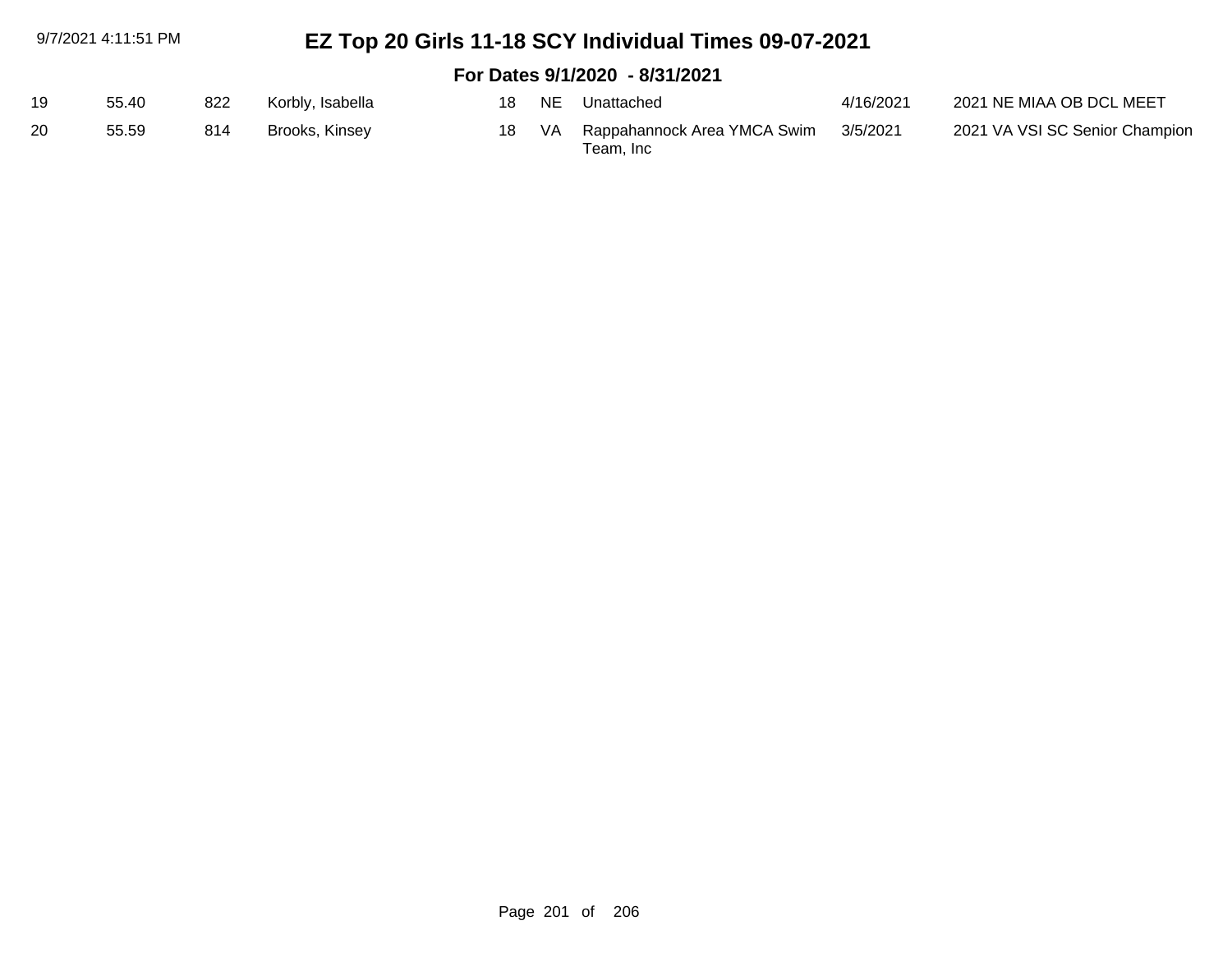**For Dates 9/1/2020 - 8/31/2021**

### **Girls Age 18 200 Butterfly Short Course Yards**

| <b>Rank</b>    | <b>Time</b> | Power<br><b>Points</b> | <b>Name</b>          | Age |           | LSC/Club                            | <b>Swim Date</b> | <b>Meet</b>                                   |
|----------------|-------------|------------------------|----------------------|-----|-----------|-------------------------------------|------------------|-----------------------------------------------|
| 1              | 1:53.71     | 980                    | Huske, Torri         | 18  | <b>PV</b> | <b>Arlington Aquatic Club</b>       | 3/20/2021        | 2021 PV SC Championship<br>Series- Wave II    |
| $\overline{2}$ | 1:53.73     | 980                    | Harter, Abby         | 18  | VA        | Unattached                          | 11/21/2020       | 2020 UT Double Dual Finals                    |
| 3              | 1:54.43     | 967                    | Sheble, Grace        | 18  | VA        | NOVA of Virginia Aquatics, Inc      | 3/17/2021        | 2021 FL NCSA Spring Swimming<br>Championships |
| 4              | 1:55.52     | 948                    | Sheble, Caroline     | 18  | VA        | NOVA of Virginia Aquatics, Inc.     | 3/7/2021         | 2021 VA VSI SC Senior Champion                |
| 5              | 1:56.10     | 938                    | McConagha, Mackenzie | 18  | <b>PV</b> | Nation's Capital Swim Club          | 3/20/2021        | 2021 PV SC Championship<br>Series- Wave II    |
| 6              | 1:56.66     | 928                    | Abruzzo, Mia         | 18  | МA        | <b>Plymouth Whitemarsh Aquatics</b> | 3/26/2021        | 2021 MA Senior Keystone Classi                |
| 7              | 1:57.13     | 920                    | Chong, Vanessa       | 18  | <b>MR</b> | Badger Swim Club, Inc.              | 3/28/2021        | 2021 VA SRVA SR Shamrock<br>Showd             |
| 8              | 1:57.90     | 906                    | Purnell, Catherine   | 18  | PV        | Unattached                          | 12/5/2020        | 2020 UNC "Janis Hape Dowd"<br>Invite          |
| 9              | 1:58.17     | 901                    | Tadder, Samantha     | 18  | VA        | <b>Tide Swimming</b>                | 1/31/2021        | 2021 VA SwimRVA Heavyweight<br>Ba             |
| 10             | 1:59.18     | 884                    | Kim, Junseo          | 18  | <b>NJ</b> | <b>Scarlet Aquatics</b>             | 11/27/2020       | 2020 NJ SCAR Fast Times                       |
| 11             | 1:59.20     | 883                    | Deuel, Megan         | 18  | <b>NI</b> | Unattached                          | 12/4/2020        | 2020 Notre Dame vs Cincinnati                 |
| 12             | 1:59.71     | 874                    | Smith, Summer        | 18  | <b>NE</b> | <b>Bluefish Swim Club</b>           | 4/10/2021        | 2021 FL GAIN Invitational                     |
| 13             | 1:59.93     | 871                    | Culkin, Sarah        | 18  | PV        | Rockville Montgomery Swim Club      | 3/17/2021        | 2021 FL NCSA Spring Swimming<br>Championships |
| 14             | 2:00.13     | 867                    | Tyler, Ali           | 18  | СT        | Cheshire Y Sea Dog Swim Club        | 3/26/2021        | 2021 CT CDOG WYW Dual RTC<br>Meet             |
| 15             | 2:00.22     | 866                    | Ritchie, Angela      | 18  | VA        | <b>Quest Swimming</b>               | 3/7/2021         | 2021 VA VSI SC Senior Champion                |
| 16             | 2:00.68     | 858                    | Chompre, Ashley      | 18  | MA        | Unattached                          | 12/5/2020        | 2020 UNC "Janis Hape Dowd"<br>Invite          |
| 17             | 2:00.92     | 853                    | Travis, Chase        | 18  | VA        | Unattached                          | 2/20/2021        | 2021 ACC Women's<br>Championship              |
| 18             | 2:00.97     | 853                    | Cavanagh, Erin       | 18  | MA        | Jersey Wahoos                       | 12/10/2020       | 2020 MA Winter 18 & Under<br>Champs           |
| 19             | 2:01.39     | 845                    | Martin, Allison      | 18  | PV        | The Fish                            | 3/20/2021        | 2021 PV SC Championship<br>Series- Wave II    |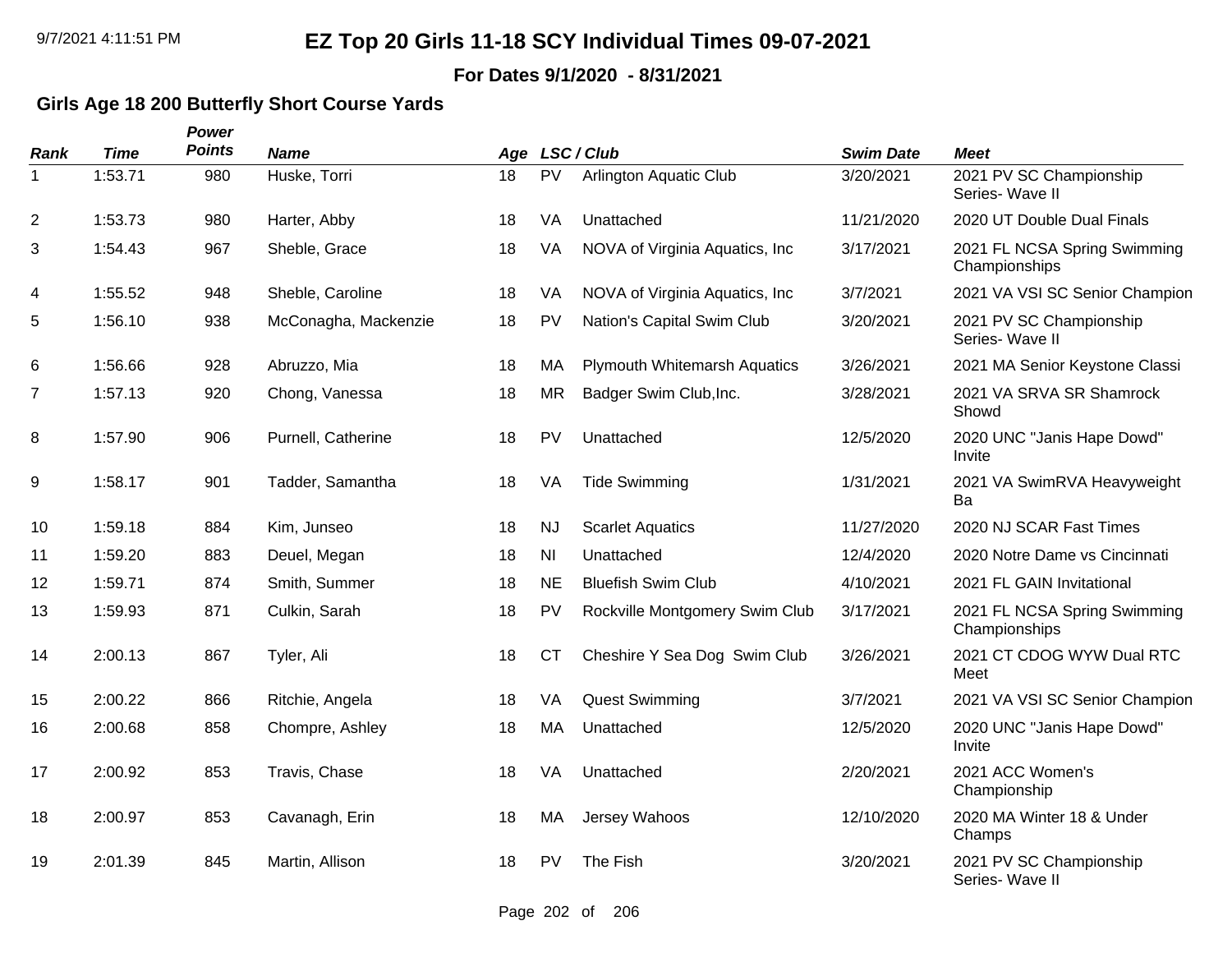| 9/7/2021 4:11:51 PM |         |     | EZ Top 20 Girls 11-18 SCY Individual Times 09-07-2021 |     |     |                                |           |                              |  |
|---------------------|---------|-----|-------------------------------------------------------|-----|-----|--------------------------------|-----------|------------------------------|--|
|                     |         |     |                                                       |     |     | For Dates 9/1/2020 - 8/31/2021 |           |                              |  |
| 20                  | 2:01.51 | 843 | Harrison, Tristan                                     | 18. | -VA | Unattached                     | 2/26/2021 | 2021 B1G Women's Swim & Dive |  |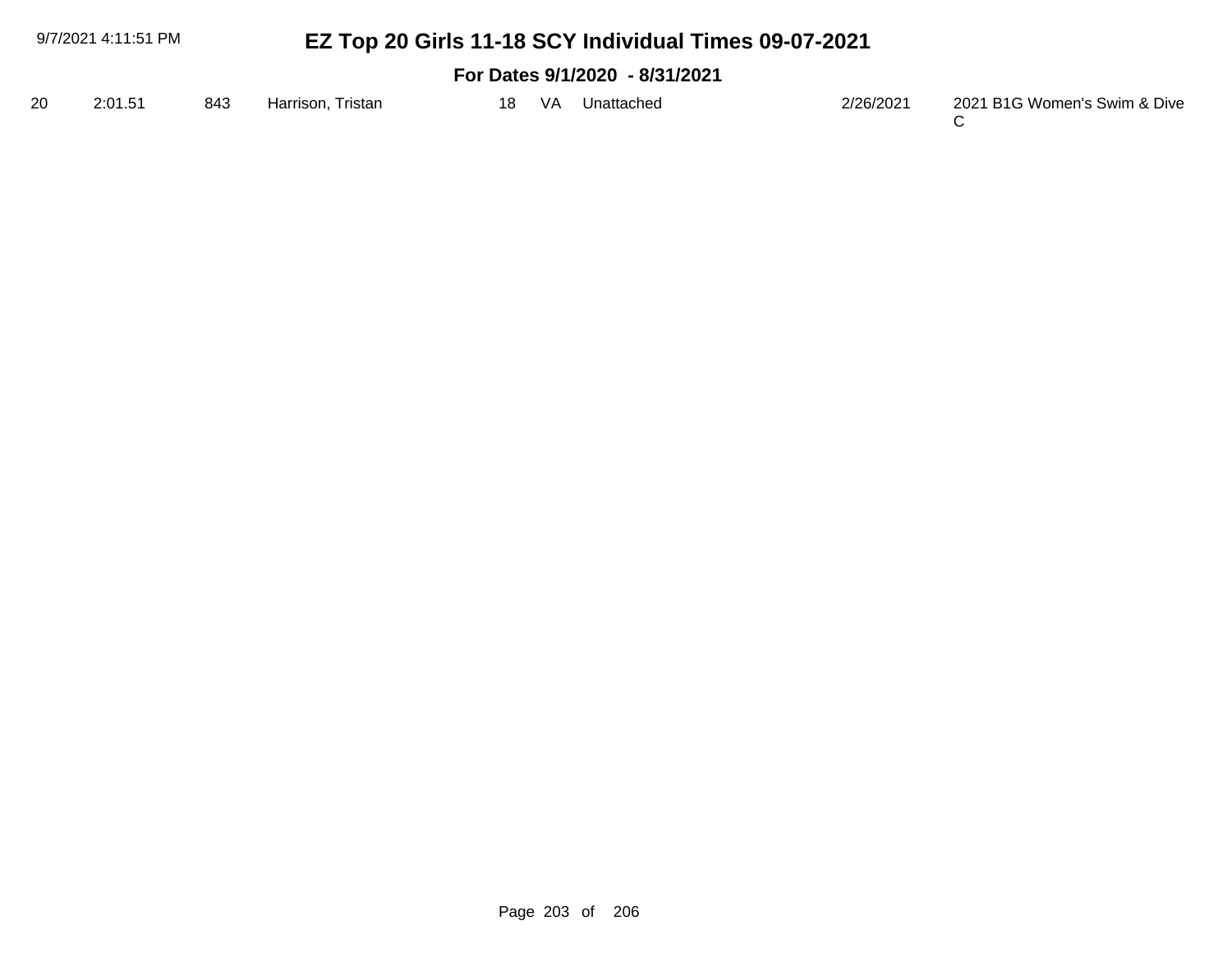**For Dates 9/1/2020 - 8/31/2021**

### **Girls Age 18 200 Individual Medley Short Course Yards**

*Power*

| <b>Rank</b>    | <b>Time</b> | <b>Points</b> | <b>Name</b>                 | Age |           | LSC / Club                          | <b>Swim Date</b> | <b>Meet</b>                                   |
|----------------|-------------|---------------|-----------------------------|-----|-----------|-------------------------------------|------------------|-----------------------------------------------|
|                | 1:53.73     | 1039          | Huske, Torri                | 18  | <b>PV</b> | Unattached                          | 2/12/2021        | 2021 VA VHSL Class 6 State Cha                |
| 2              | 1:54.55     | 1021          | Bacon, Phoebe               | 18  | <b>PV</b> | Unattached                          | 3/18/2021        | 2021 NCAA DI Women's<br>Swimming              |
| 3              | 1:55.27     | 1005          | Douglass, Kate              | 18  | VA        | Unattached                          | 10/31/2020       | 2020 Virginia vs Navy                         |
| 4              | 1:56.22     | 985           | Harter, Abby                | 18  | VA        | Unattached                          | 11/19/2020       | 2020 UT Double Dual Finals                    |
| 5              | 1:56.99     | 968           | Bentz, Caroline             | 18  | VA        | Unattached                          | 2/18/2021        | 2021 ACC Women's<br>Championship              |
| 5              | 1:56.99     | 968           | Sheble, Grace               | 18  | VA        | NOVA of Virginia Aquatics, Inc.     | 3/20/2021        | 2021 FL NCSA Spring Swimming<br>Championships |
| $\overline{7}$ | 1:57.44     | 958           | Foley, Sally                | 18  | МA        | Unattached                          | 12/3/2020        | 2020 UNC "Janis Hape Dowd"<br>Invite          |
| 8              | 1:59.12     | 922           | Keating, Anna               | 18  | VA        | Unattached                          | 11/19/2020       | 2020 UT Double Dual Finals                    |
| 9              | 1:59.93     | 905           | Tadder, Samantha            | 18  | VA        | <b>Tide Swimming</b>                | 1/31/2021        | 2021 VA SwimRVA Heavyweight<br>Ba             |
| 10             | 1:59.95     | 904           | Abruzzo, Mia                | 18  | MA        | <b>Plymouth Whitemarsh Aquatics</b> | 3/27/2021        | 2021 MA Senior Keystone Classi                |
| 11             | 1:59.96     | 904           | Gonzalez De Oliveira, Nadia | 18  | VA        | Unattached                          | 2/18/2021        | 2021 ACC Women's<br>Championship              |
| 12             | 2:00.14     | 900           | Smith, Summer               | 18  | <b>NE</b> | <b>Bluefish Swim Club</b>           | 4/11/2021        | 2021 FL GAIN Invitational                     |
| 13             | 2:00.30     | 897           | McClintock, Katie           | 18  | MA        | Egg Harbor Twp Seahawks             | 4/25/2021        | 2021 MA GPAC George Breen<br>Spri             |
| 14             | 2:00.65     | 890           | Lee, Meghan                 | 18  | <b>MD</b> | Unattached                          | 11/18/2020       | 2020 Auburn Fall Invitational                 |
| 15             | 2:00.75     | 888           | Cavanagh, Erin              | 18  | MA        | Jersey Wahoos                       | 3/27/2021        | 2021 MA Senior Keystone Classi                |
| 16             | 2:00.79     | 887           | Curtis, Brynn               | 18  | <b>PV</b> | Unattached                          | 11/18/2020       | 2020 Auburn Fall Invitational                 |
| 17             | 2:01.01     | 882           | Chong, Vanessa              | 18  | <b>MR</b> | Badger Swim Club, Inc.              | 3/28/2021        | 2021 VA SRVA SR Shamrock<br>Showd             |
| 18             | 2:01.07     | 881           | Purnell, Catherine          | 18  | <b>PV</b> | Unattached                          | 12/3/2020        | 2020 UNC "Janis Hape Dowd"<br>Invite          |
| 19             | 2:01.10     | 880           | Tyler, Ali                  | 18  | <b>CT</b> | Cheshire Y Sea Dog Swim Club        | 3/21/2021        | 2021 CT CDOG v WRAT Dual<br><b>RTC Meet</b>   |
| 20             | 2:01.12     | 880           | Sheble, Caroline            | 18  | VA        | NOVA of Virginia Aquatics, Inc.     | 3/6/2021         | 2021 VA VSI SC Senior Champion                |

Page 204 of 206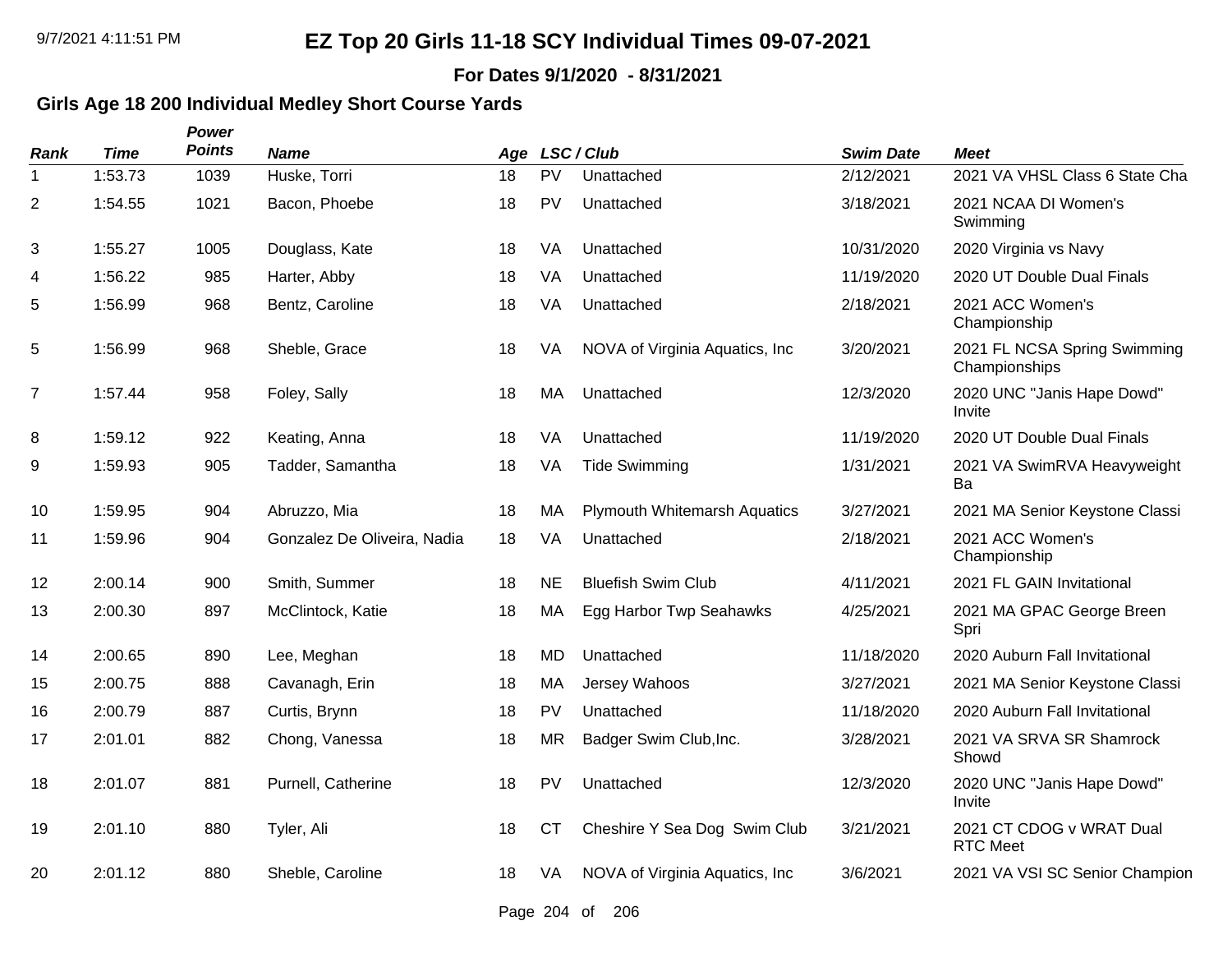**For Dates 9/1/2020 - 8/31/2021**

### **Girls Age 18 400 Individual Medley Short Course Yards**

| Rank           | <b>Time</b> | Power<br><b>Points</b> | <b>Name</b>                 |    |           | Age LSC/Club                    | <b>Swim Date</b> | <b>Meet</b>                                   |
|----------------|-------------|------------------------|-----------------------------|----|-----------|---------------------------------|------------------|-----------------------------------------------|
| $\mathbf 1$    | 4:07.36     | 962                    | Tadder, Samantha            | 18 | VA        | <b>Tide Swimming</b>            | 3/5/2021         | 2021 VA VSI SC Senior Champion                |
| $\overline{c}$ | 4:09.45     | 942                    | Sheble, Grace               | 18 | VA        | NOVA of Virginia Aquatics, Inc. | 3/18/2021        | 2021 FL NCSA Spring Swimming<br>Championships |
| 3              | 4:10.47     | 932                    | Sheble, Caroline            | 18 | VA        | NOVA of Virginia Aquatics, Inc. | 3/18/2021        | 2021 FL NCSA Spring Swimming<br>Championships |
| 4              | 4:11.42     | 923                    | Huske, Torri                | 18 | <b>PV</b> | Arlington Aquatic Club          | 2/20/2021        | 2021 PV DMV Showcase                          |
| 5              | 4:12.54     | 913                    | Smith, Summer               | 18 | <b>NE</b> | <b>Bluefish Swim Club</b>       | 4/9/2021         | 2021 FL GAIN Invitational                     |
| 6              | 4:13.59     | 903                    | Cavanagh, Erin              | 18 | MA        | Jersey Wahoos                   | 3/28/2021        | 2021 MA Senior Keystone Classi                |
| 7              | 4:13.87     | 900                    | Foley, Sally                | 18 | <b>MA</b> | Unattached                      | 11/7/2020        | 2020 Duke vs. VT                              |
| 8              | 4:14.29     | 896                    | McClintock, Katie           | 18 | <b>MA</b> | Egg Harbor Twp Seahawks         | 4/22/2021        | 2021 MA Swimming Senior SC<br>Cha             |
| 9              | 4:14.37     | 895                    | Purnell, Catherine          | 18 | <b>PV</b> | Unattached                      | 12/4/2020        | 2020 UNC "Janis Hape Dowd"<br>Invite          |
| 10             | 4:16.38     | 876                    | Lee, Meghan                 | 18 | <b>MD</b> | Unattached                      | 11/19/2020       | 2020 Auburn Fall Invitational                 |
| 11             | 4:16.61     | 874                    | Kim, Junseo                 | 18 | <b>NJ</b> | <b>Scarlet Aquatics</b>         | 3/25/2021        | 2021 NJ SCAR Scarlet Pandemic<br>Games        |
| 12             | 4:16.68     | 874                    | Pryne, Jess                 | 18 | <b>MR</b> | Unattached                      | 11/19/2020       | 2020 Art Adamson Invitational                 |
| 13             | 4:17.91     | 862                    | Gonzalez De Oliveira, Nadia | 18 | VA        | Unattached                      | 2/19/2021        | 2021 ACC Women's<br>Championship              |
| 14             | 4:19.53     | 847                    | Trout, Riley                | 18 | MA        | York YMCA                       | 4/9/2021         | 2021 MA AP YMCA Swimming<br>Festi             |
| 15             | 4:19.57     | 847                    | Chong, Vanessa              | 18 | <b>MR</b> | Badger Swim Club, Inc.          | 3/28/2021        | 2021 VA SRVA SR Shamrock<br>Showd             |
| 16             | 4:20.56     | 838                    | Gallion, Emmy               | 18 | <b>PV</b> | Nation's Capital Swim Club      | 3/19/2021        | 2021 PV SC Championship<br>Series- Wave II    |
| 17             | 4:21.63     | 828                    | Chompre, Ashley             | 18 | MA        | Unattached                      | 12/4/2020        | 2020 UNC "Janis Hape Dowd"<br>Invite          |
| 18             | 4:21.79     | 826                    | Despain, Lily               | 18 | MD        | Unattached                      | 2/27/2021        | Navy vs Loyola 2021                           |
| 19             | 4:22.06     | 824                    | Burton, Morgan              | 18 | VA        | NOVA of Virginia Aquatics, Inc. | 12/20/2020       | 2020 VA NOVA Sr Holiday<br>Champs             |